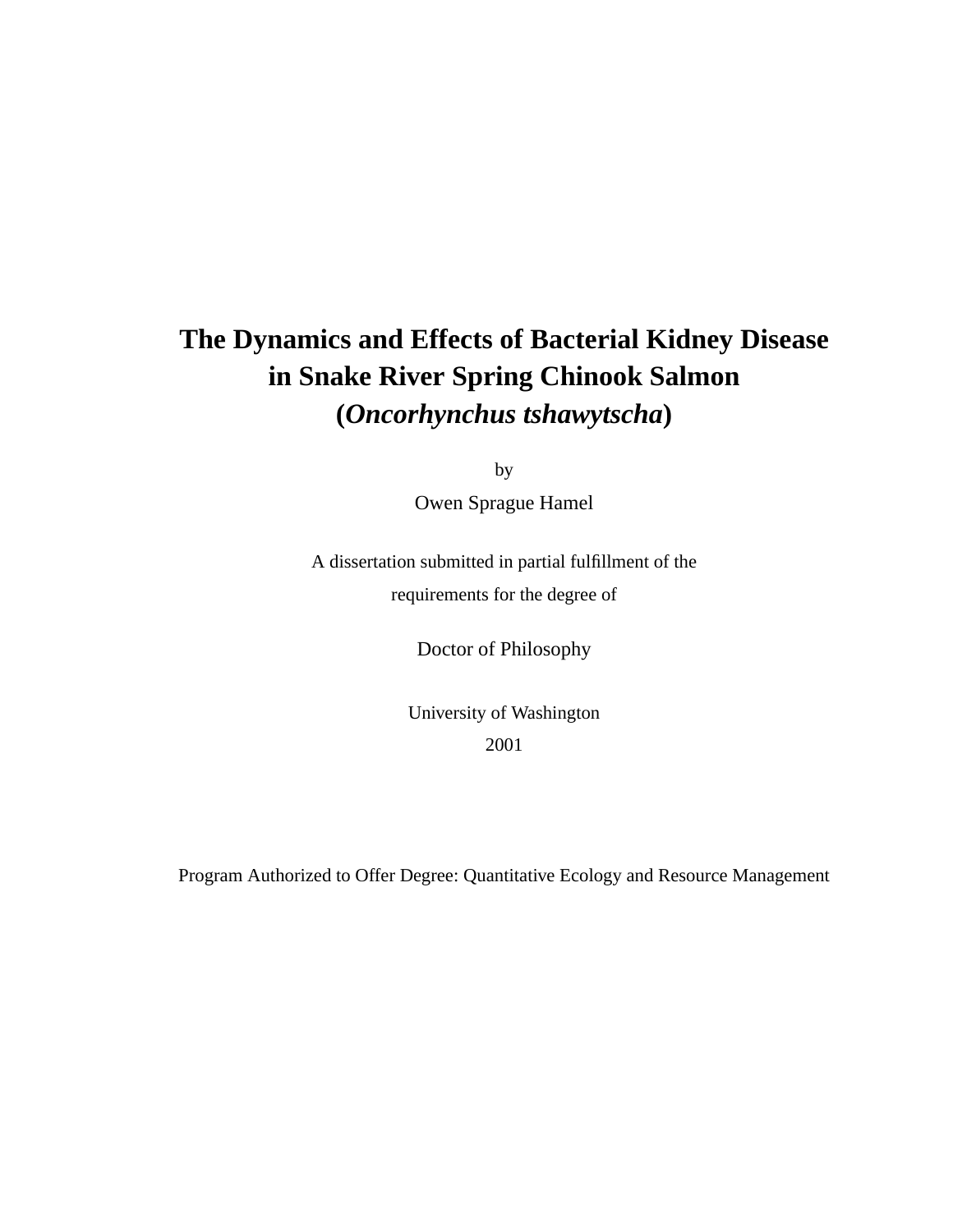© Copyright 2001 Owen Sprague Hamel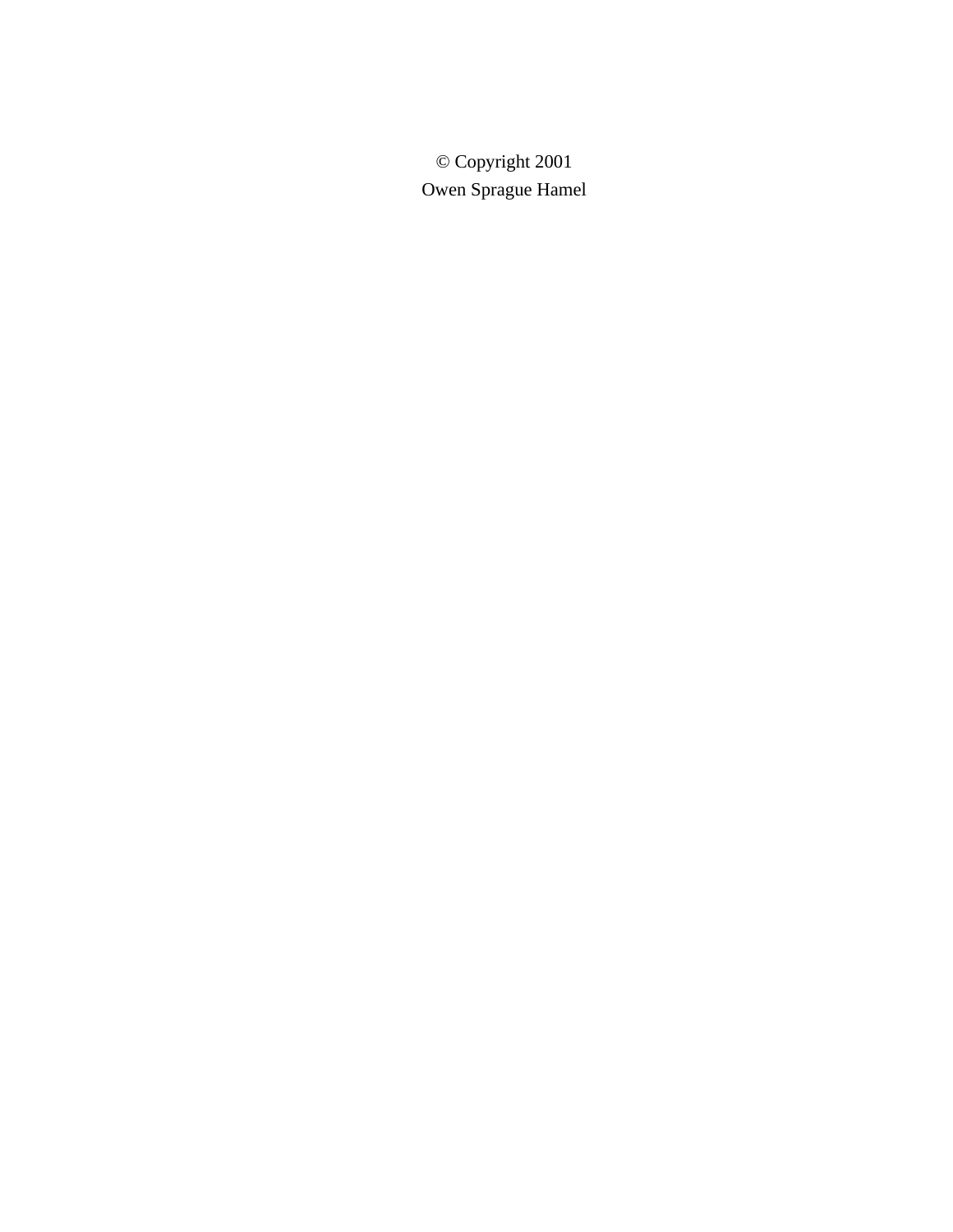University of Washington Graduate School

This is to certify that I have examined this copy of a doctoral dissertation by

Owen Sprague Hamel

and have found that it is complete and satisfactory in all respects, and that any and all revisions required by the final examining committee have been made.

Chair of the Supervisory Committee:

James J. Anderson

\_\_\_\_\_\_\_\_\_\_\_\_\_\_\_\_\_\_\_\_\_\_\_\_\_\_\_\_\_\_\_\_\_\_\_\_\_\_\_\_\_\_\_\_\_\_\_\_

Reading Committee:

James J. Anderson

\_\_\_\_\_\_\_\_\_\_\_\_\_\_\_\_\_\_\_\_\_\_\_\_\_\_\_\_\_\_\_\_\_\_\_\_\_\_\_\_\_\_\_\_\_\_\_\_

Walton Dickhoff

\_\_\_\_\_\_\_\_\_\_\_\_\_\_\_\_\_\_\_\_\_\_\_\_\_\_\_\_\_\_\_\_\_\_\_\_\_\_\_\_\_\_\_\_\_\_\_\_

Ray Hilborn

\_\_\_\_\_\_\_\_\_\_\_\_\_\_\_\_\_\_\_\_\_\_\_\_\_\_\_\_\_\_\_\_\_\_\_\_\_\_\_

\_\_\_\_\_\_\_\_\_\_\_\_\_\_\_\_\_\_\_\_\_\_\_\_\_\_\_\_\_\_\_\_\_\_\_\_\_\_\_\_\_\_\_\_\_\_\_\_

Date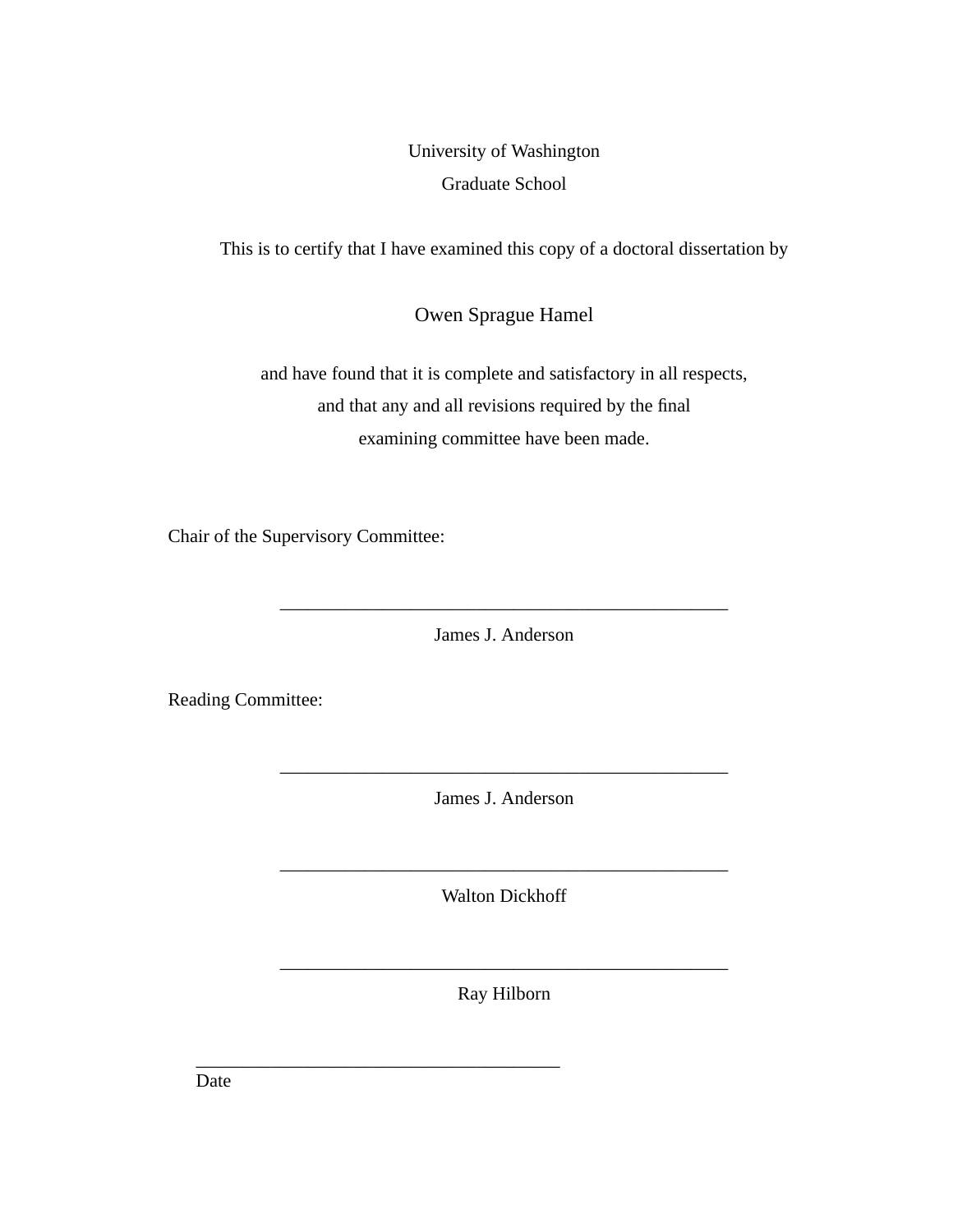In presenting this dissertation in partial fulfillment of the requirements for the Doctoral degree at the University of Washington, I agree that the Library shall make its copies freely available for inspection. I further agree that extensive copying of the dissertation is allowable only for scholarly purposes consistent with "fair use" as prescribed in the U.S. Copyright Law. Requests for copying or reproduction of this dissertation may be referred to Bell and Howell Information and Learning, 300 North Zeeb Road, Ann Arbor, MI 48106-1346, to whom the author has granted "the right to reproduce and sell (a) copies of the manuscript in microform and/or (b) printed copies of the manuscript made from microform."

Signature\_\_\_\_\_\_\_\_\_\_\_\_\_\_\_\_\_\_\_\_\_\_\_\_\_\_\_\_\_

Date\_\_\_\_\_\_\_\_\_\_\_\_\_\_\_\_\_\_\_\_\_\_\_\_\_\_\_\_\_\_\_\_\_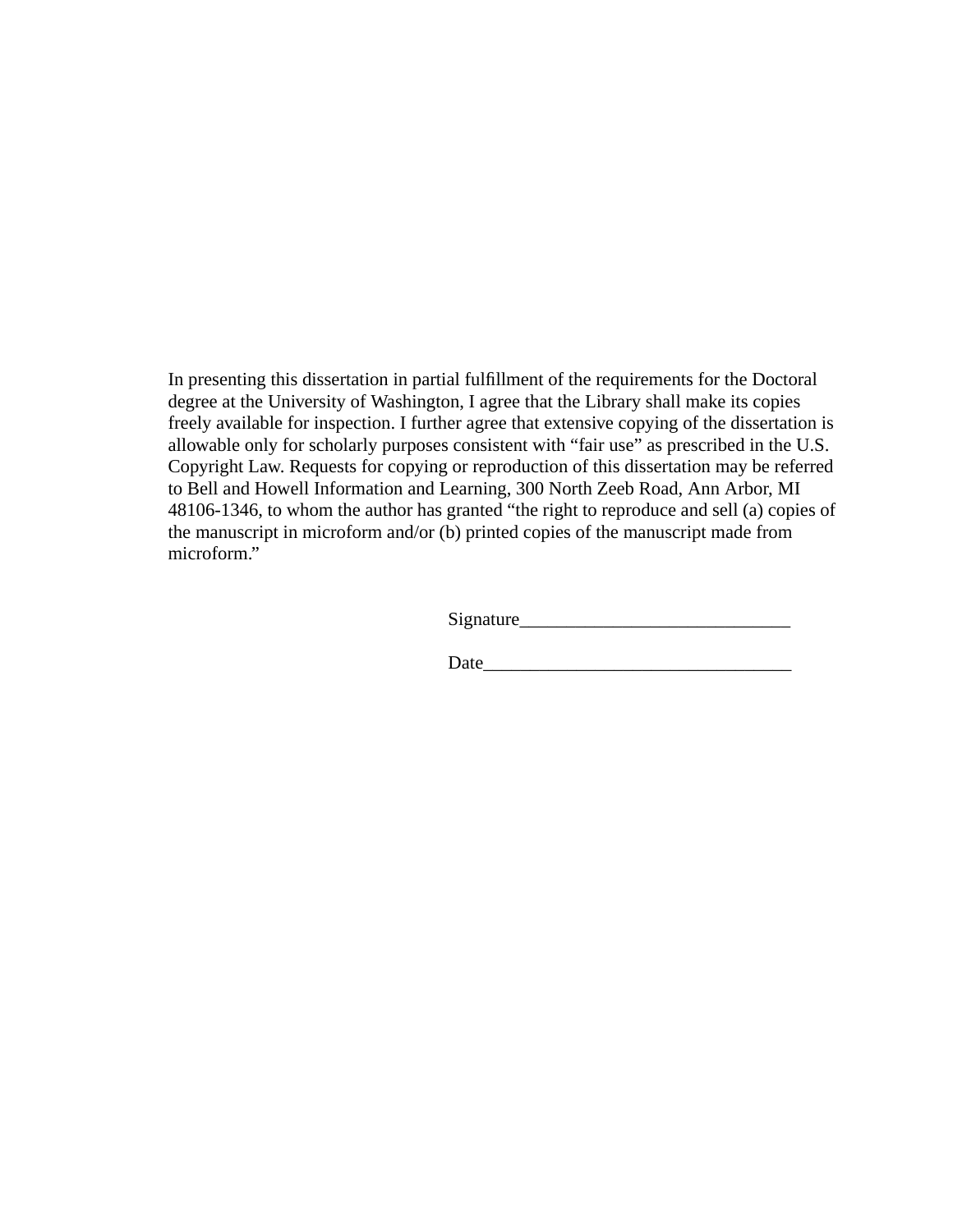#### University of Washington

Abstract

The Dynamics and Effects of Bacterial Kidney Disease in Snake River Spring Chinook Salmon (*Oncorhynchus tshawytscha*) by Owen Sprague Hamel

> Chairperson of the Supervisory Committee: Professor James J. Anderson Quantitative Ecology and Resource Management

Bacterial kidney disease (BKD) is endemic in Snake River spring chinook salmon (*Oncorhynchus tshawytscha*) stocks of both wild and hatchery origin, and may be partially responsible for their poor returns in recent years. BKD is particularly difficult to control due to the chronic nature of the disease. *Renibacterium salmoninarum*, the causative agent of BKD, can survive and reproduce intracellularly within the host, thus avoiding the humoral immune system. Numerous factors and processes are important in determining the survivorship or mortality of individual salmon infected with *R. salmoninarum*. Here, a number of these are explored using mathematical models and statistical techniques applied to data from the published literature. Antigen density, an important factor as the p57 antigen of *R. salmoninarum* has immunosuppressive properties, is related to bacterial load, and possible explanations for the observed relationship are suggested. The likelihood of vertical transmission of the disease (from spawner to offspring) or of in-ovum antigen inclusion induced immunotolerance is related to ovarian fluid infection levels. The effects of temperature on the ability of the immune system to fight off the disease and on the growth rate of the bacteria are explored. These factors are then brought to bear on the results of a broodstock segregation study, suggesting that immunotolerance and temperature effects likely account for many of the observed results.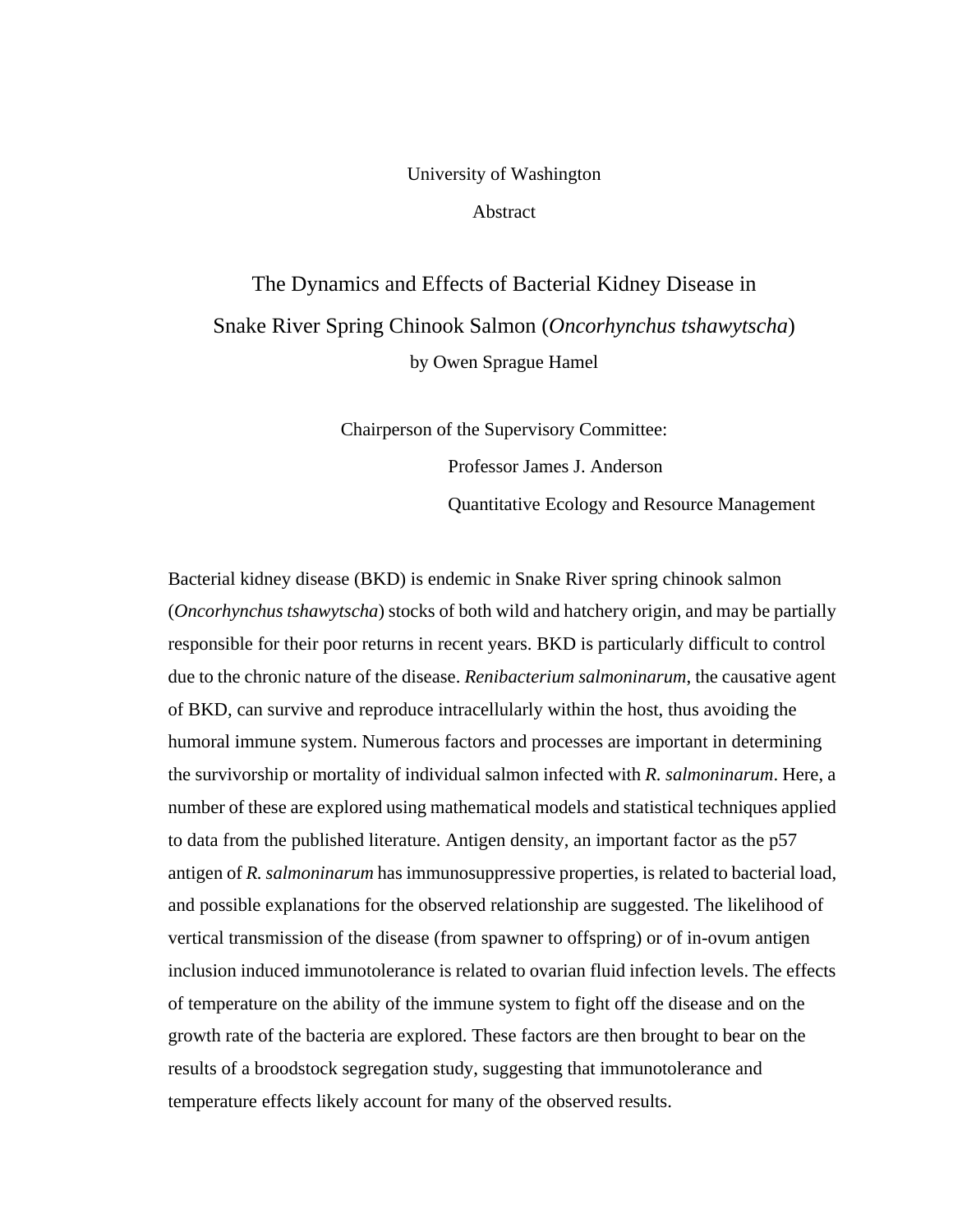### **Table of Contents**

| 1.5. Environmental factors affecting transmission and progression of BKD  10         |
|--------------------------------------------------------------------------------------|
|                                                                                      |
| 1.7. Pathogenesis and histopathology of R. salmoninarum infection  14                |
|                                                                                      |
|                                                                                      |
|                                                                                      |
|                                                                                      |
| 2. Relationship of Antigen Density to Bacterial Load in Tissues and Ovarian Fluid of |
|                                                                                      |
|                                                                                      |
|                                                                                      |
|                                                                                      |
|                                                                                      |
|                                                                                      |
|                                                                                      |
|                                                                                      |
|                                                                                      |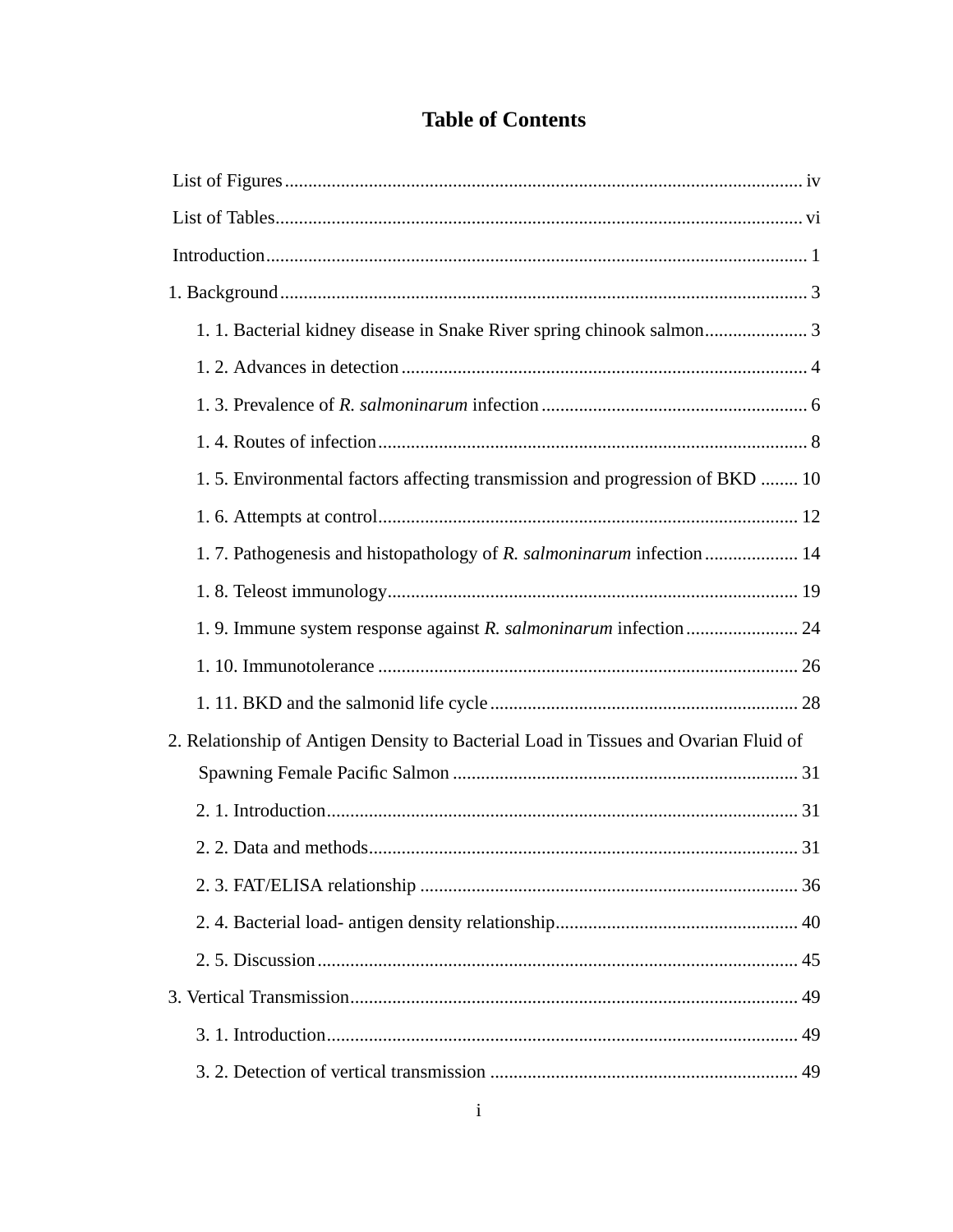| 5. Re-evaluation of the 1988 Brood Stock Segregation Experiment at Dworshak      |
|----------------------------------------------------------------------------------|
| National Fish Hatchery: Evidence for In-Ovum Antigen Inclusion Induced           |
|                                                                                  |
|                                                                                  |
|                                                                                  |
|                                                                                  |
|                                                                                  |
|                                                                                  |
|                                                                                  |
|                                                                                  |
|                                                                                  |
|                                                                                  |
|                                                                                  |
|                                                                                  |
|                                                                                  |
|                                                                                  |
| 6.8. Implications for timing of ocean entry in relation to river temperature 120 |
|                                                                                  |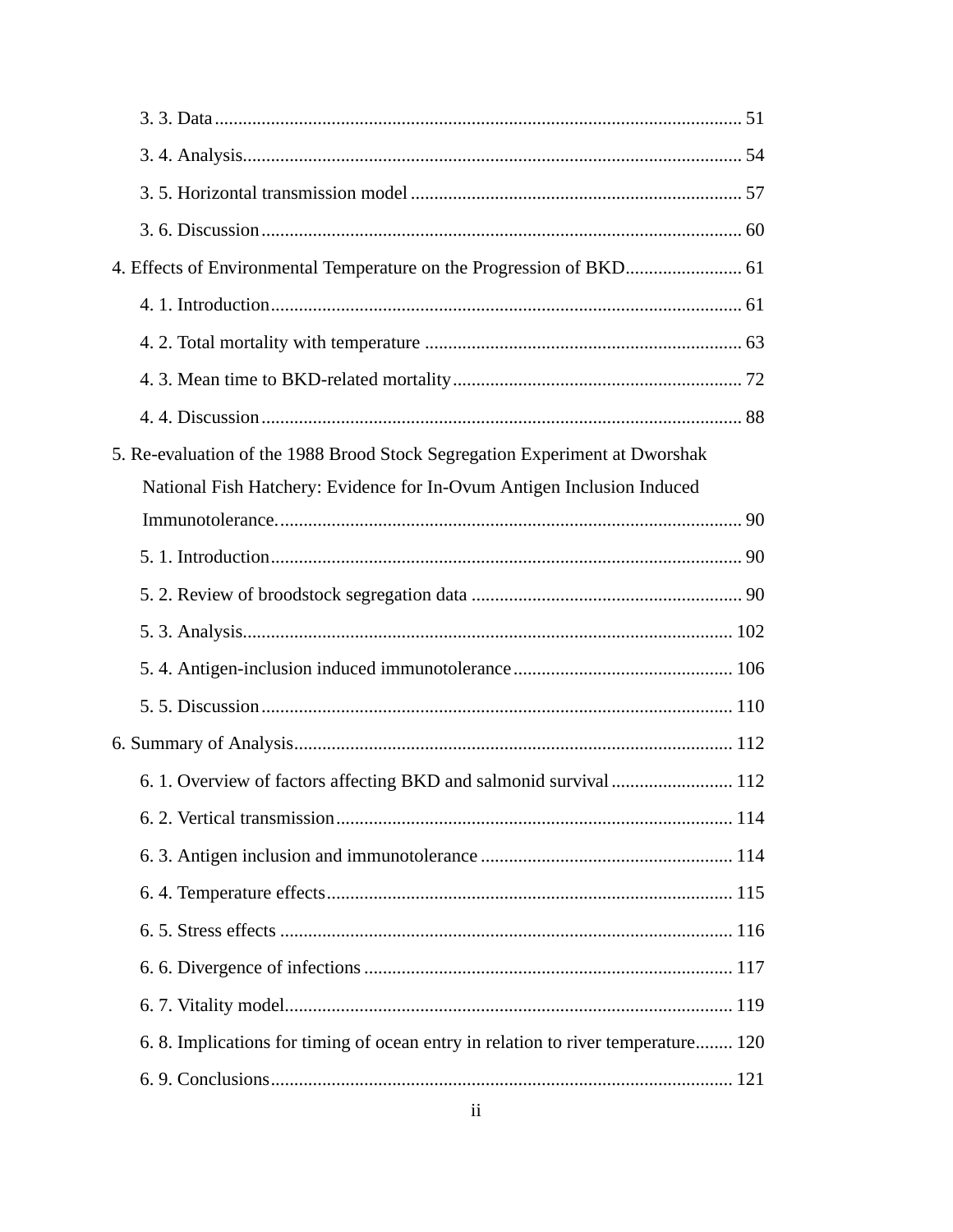| 8. 3. Effects of diversion, holding and transportation during migration  152 |
|------------------------------------------------------------------------------|
|                                                                              |
|                                                                              |
|                                                                              |
|                                                                              |
|                                                                              |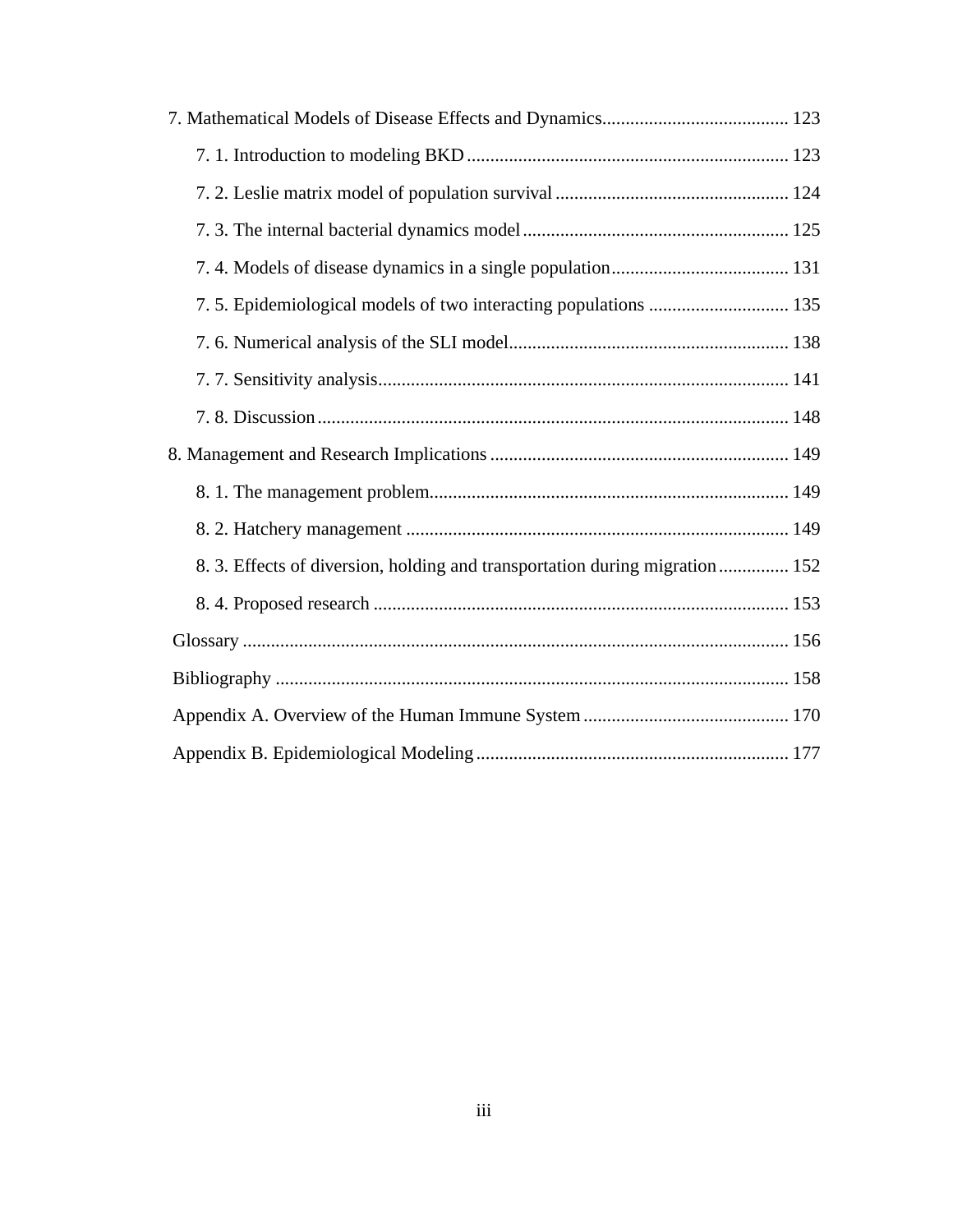## **List of Figures**

| Figure 1. The prevalence of BKD at eight hatcheries on the Columbia and Snake rivers                                                                                         |
|------------------------------------------------------------------------------------------------------------------------------------------------------------------------------|
|                                                                                                                                                                              |
| <b>Figure 3.</b> Routes of R. <i>salmoninarum</i> transmission or induction of immunotolerance in<br>offspring and view of vertical transmission and antigen inclusion27     |
|                                                                                                                                                                              |
|                                                                                                                                                                              |
| Figure 6. ELISA I or ELISA II to FAT relationships using the raw data38                                                                                                      |
|                                                                                                                                                                              |
|                                                                                                                                                                              |
| <b>Figure 9.</b> Percent detected vertical infection from the three experiments 55                                                                                           |
|                                                                                                                                                                              |
|                                                                                                                                                                              |
| Figure 12. BKD-related mortality rates with coho and steelhead model lines                                                                                                   |
| <b>Figure 13.</b> Monthly in-hatchery mortality rates for low- and high-BKD groups 70                                                                                        |
|                                                                                                                                                                              |
|                                                                                                                                                                              |
| <b>Figure 16.</b> Hypothesized shape of survivorship curves for low (L) and complete (C)                                                                                     |
| Figure 17. Regression of the natural logarithm of initial bacterial load versus mean time                                                                                    |
|                                                                                                                                                                              |
| <b>Figure 19.</b> Plots of r versus (a) calculated mean bacterial load, when all groups<br>experienced the same temperature regime, and (b) temperature, when all experience |
| Figure 20. Plots of r versus (a) calculated mean bacterial load, when all groups<br>experienced the same temperature regime, and (b) temperature, when all experience        |
| Figure 21. Monthly mortality rates for the low- and high-BKD groups from November                                                                                            |
| Figure 22. Monthly mortality rates for the six raceway groups from November 1988                                                                                             |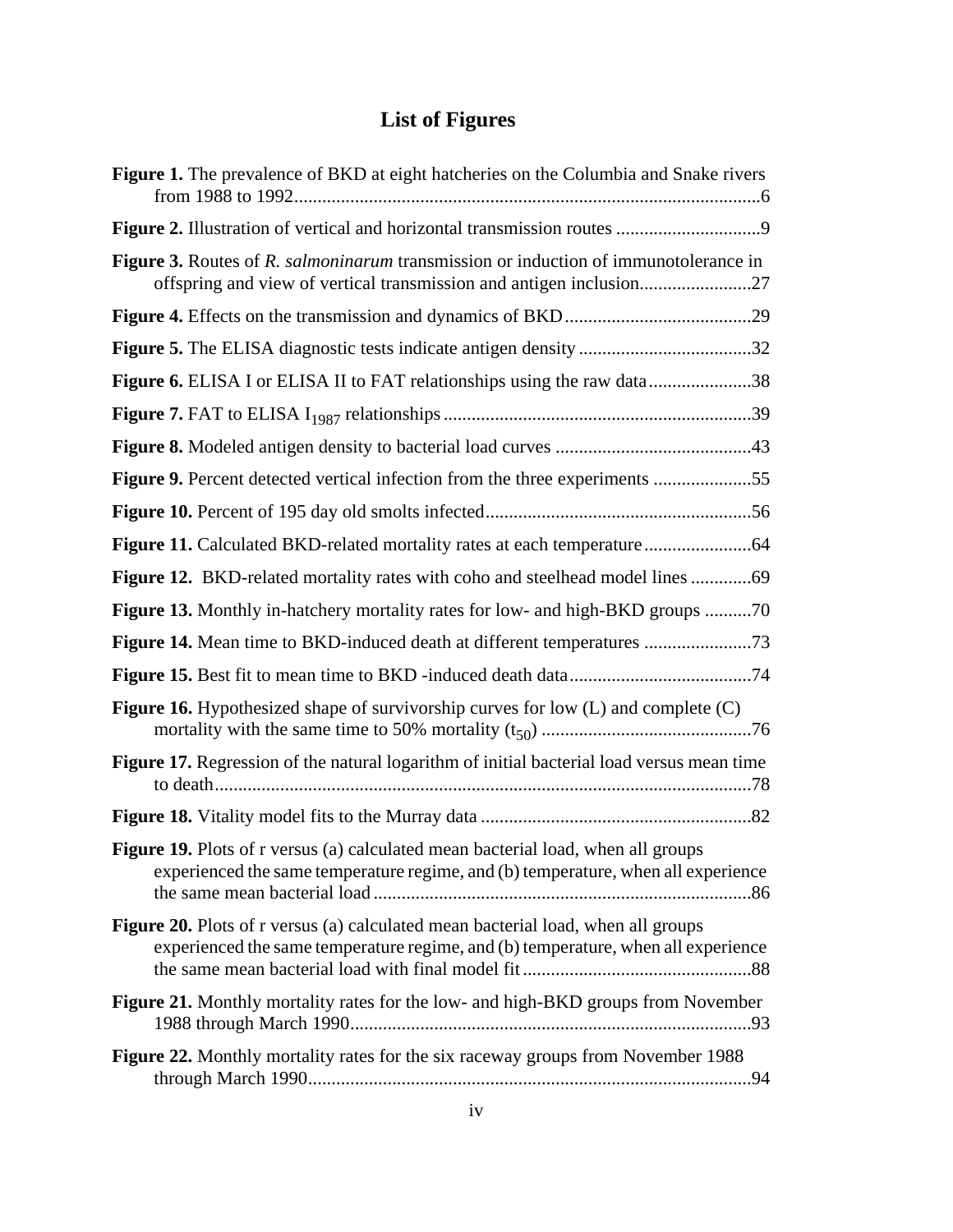| <b>Figure 23.</b> Calculated percent of offspring in the low and high-BKD groups with<br>different levels of BKD infection at 1, 5, 8, 12, and 16 months post hatch96                                                                                          |
|----------------------------------------------------------------------------------------------------------------------------------------------------------------------------------------------------------------------------------------------------------------|
| Figure 24. Mortalities observed among 25 chinook smolts from each raceway subjected                                                                                                                                                                            |
| Figure 25. Percent returns (SARs) of tagged smolts from each raceway 102                                                                                                                                                                                       |
| Figure 26. Calculated percent survival through migration and saltwater entry compared                                                                                                                                                                          |
| Figure 27. Estimated return rates (SARs) of non-immunotolerant spring chinook                                                                                                                                                                                  |
| Figure 28. Factors influencing bacterial load, antigen density and the immune system in                                                                                                                                                                        |
| Figure 29. Visualization of relative survivorship and factors affecting survival of<br>offspring that experience no interaction with the bacterium or antigen in the egg<br>stage and those experiencing either vertical transmission or antigen inclusion 113 |
| Figure 30. Hypothesized forms of relationships between temperature and other important                                                                                                                                                                         |
| Figure 31. Divergence of bacterial load over time in two individual fish with different<br>initial immunocompetence versus R. salmoninarum (a), and the effect of bacterial                                                                                    |
| <b>Figure 32.</b> The progression in values of r and median vitality given bacterial growth or                                                                                                                                                                 |
| Figure 33. Hypothesized shape of mean bacterial loads during migration and relative<br>survivorship upon ocean entry as river water temperatures increase 120                                                                                                  |
|                                                                                                                                                                                                                                                                |
|                                                                                                                                                                                                                                                                |
| Figure 36. Sensitivity analysis with varying c (external infection source)144                                                                                                                                                                                  |
|                                                                                                                                                                                                                                                                |
| Figure 38. Sensitivity analysis with varying $\phi$ (rate of eruption of disease)146                                                                                                                                                                           |
| Figure 39. Sensitivity analysis under migration with varying $\nu$ (rate of recovery) 147                                                                                                                                                                      |
|                                                                                                                                                                                                                                                                |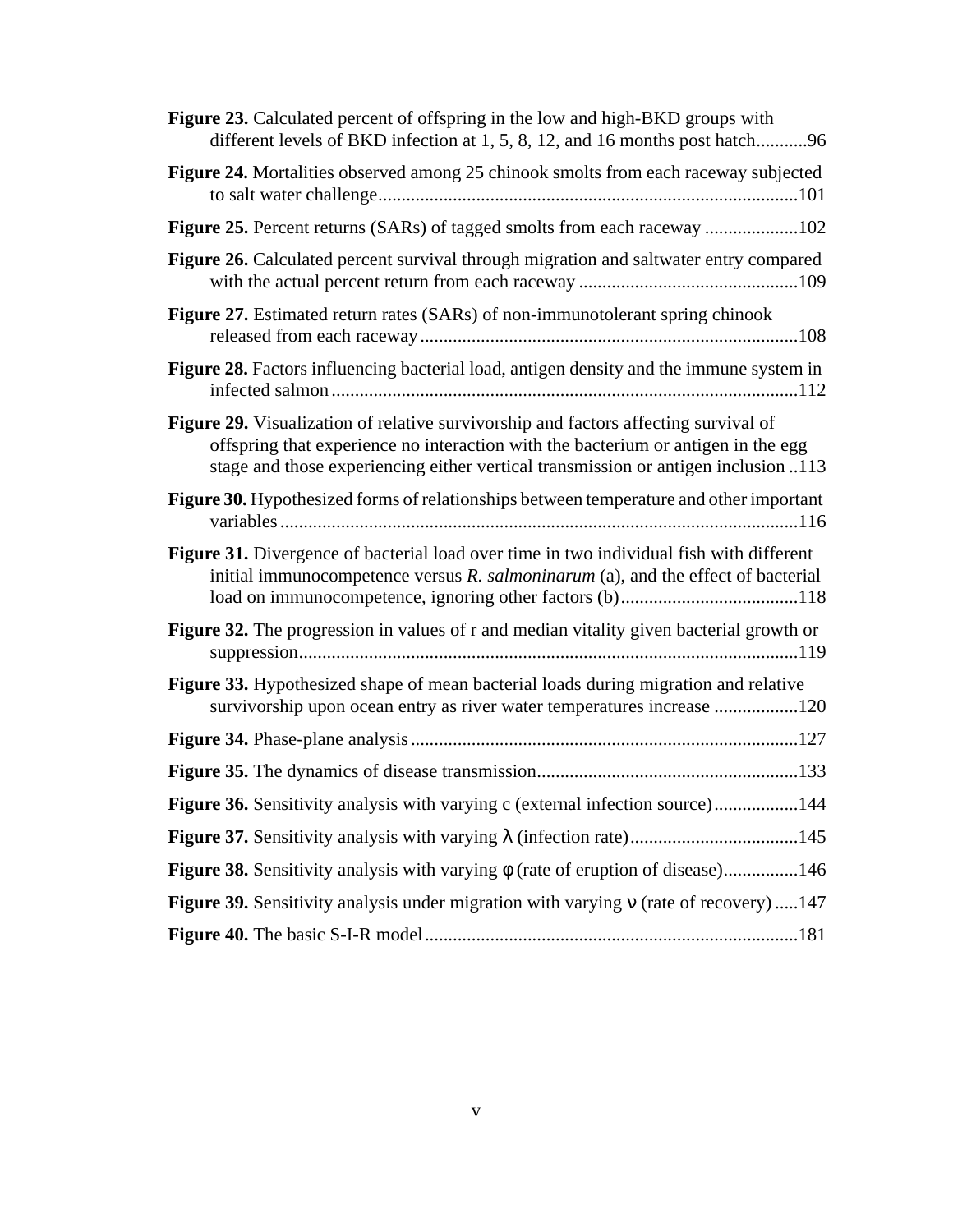## **List of Tables**

| Table 2. Results of linear regressions of ELISA values versus log Bacterial load via FAT                                                                                                                                                          |
|---------------------------------------------------------------------------------------------------------------------------------------------------------------------------------------------------------------------------------------------------|
| Table 3. Results of linear regressions for all tissues or all ovarian fluid data sets combined                                                                                                                                                    |
| Table 4. Results of regressions of calculated antigen density versus $log_{10}$ bacterial load                                                                                                                                                    |
|                                                                                                                                                                                                                                                   |
| Table 6. Infection prevalences in eggs and progeny when exposed to infected ovarian                                                                                                                                                               |
| Table 7. Calculated percent of eggs infected assuming the S-I-R model58                                                                                                                                                                           |
|                                                                                                                                                                                                                                                   |
|                                                                                                                                                                                                                                                   |
| Table 10. Data from Murray et al (1992) and Sanders et al. (1978) used to calibrate the                                                                                                                                                           |
|                                                                                                                                                                                                                                                   |
| <b>Table 12.</b> Bacterial loads (cells ml-1) (BL) and calculated antigen densities (mg ml-1)<br>(AD) in the ovarian fluid of spawning female chinook salmon in the high-BKD                                                                      |
| Table 13. Recaptures for transportation t at Lower Granite Dam (LGR), Little Goose                                                                                                                                                                |
| Table 14. Calculated percent survival from release to Lower Granite Dam (LGR),<br>between Lower Granite and Little Goose Dams (LGO), between Little Goose and<br>McNary Dams (MCN), and total calculated percent survival of non-transported fish |
| Table 15. Percent returns calculated based upon all releases and calculated                                                                                                                                                                       |
| Table 16. Values of parameters used in the SLI model for hatchery data139                                                                                                                                                                         |
|                                                                                                                                                                                                                                                   |
| <b>Table 18.</b> Final values of S with the doubling of parameter values 142                                                                                                                                                                      |
| Table 19. Final values of I with the doubling of parameter values 143                                                                                                                                                                             |
|                                                                                                                                                                                                                                                   |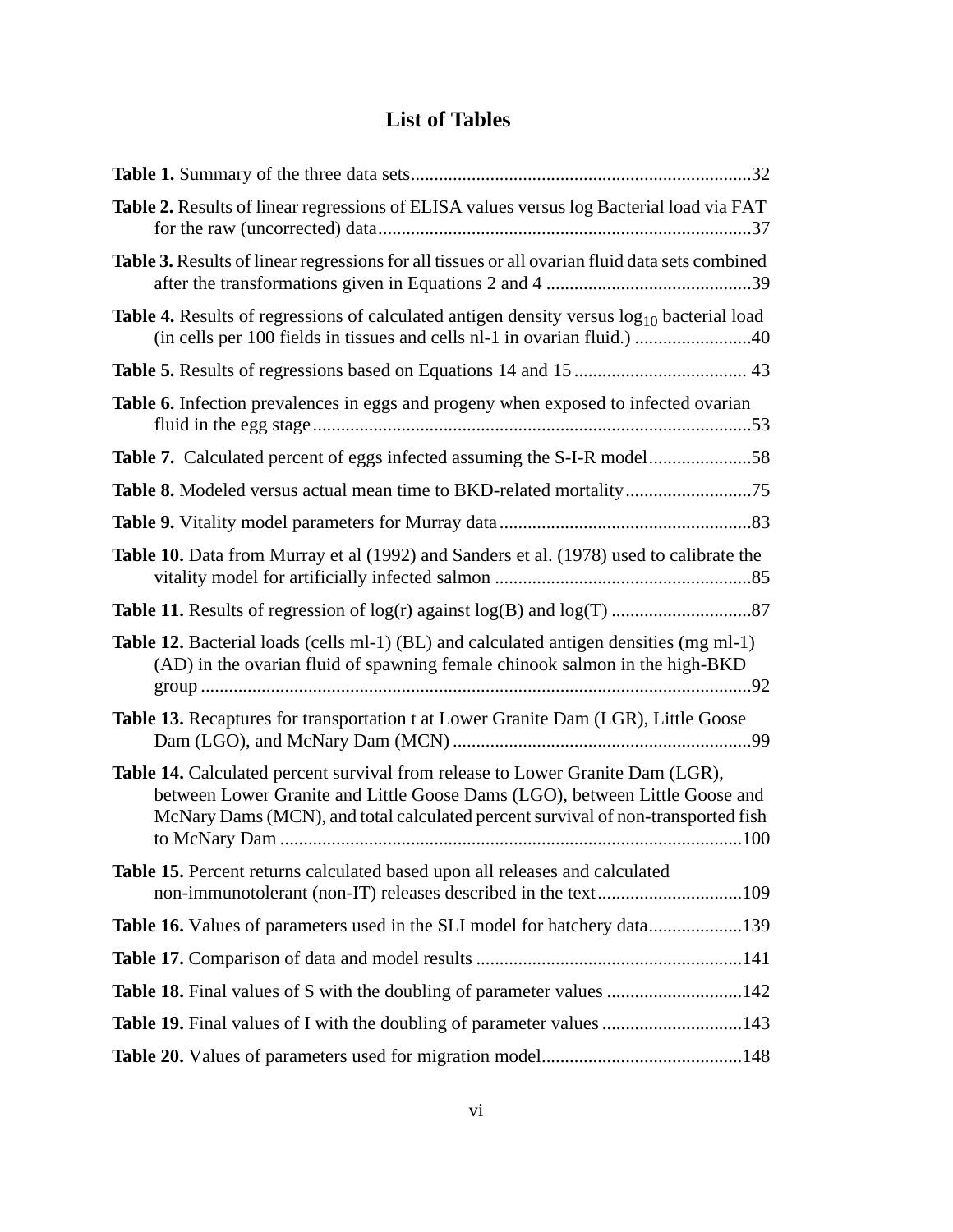#### **Acknowledgments**

Many people - colleagues, committee members, and friends - contributed, directly or indirectly, to the completion of this dissertation. The author will attempt to express his gratitude here. My advisor, Professor James Anderson, brought the topic to my attention and was a constant believer in the value of this research. Many of the analyses presented in this dissertation had their beginnings in discussions, sometimes debates, with Professor Anderson. My other committee members, Professors Ray Hilborn and Walt Dickhoff also provided me with useful feedback and questions.

I received constructive feedback from talks I gave on pieces of this dissertation for the Center for Streamside Studies, the Mathematical Biology seminar, and the QERM seminar. I would like to thank members of all three groups for their input.

Dr. Diane Elliott and Dr. Ron Pascho of the USGS provided original data from their broodstock segregation experiment. Chip Applegate, also of the USGS, actually found the data and put it in usable form.

W. Nicholas Beer (aka Nick), a former fellow QERM student and current fellow Columbia Basin Research staff member, read over various drafts and pieces of my dissertation proposal and dissertation and provided organizational and editing advice which has made this work easier to read at several levels.

Martin Liermann, another former fellow QERM student, has been a constant source of encouragement and often sage advice, having been through this process himself. He has also been a good friend through all the trials of the past nine years.

My parents, Ray and Judy Hamel, have been constant supporters both emotionally and on occasion, financially. They went so far as to read over a draft of my dissertation, which is more than I think many parents would have taken on. It has also been a wonderful source of support and joy to have my sister, Jenny, her husband Norm and my nephew Josh and niece Katie in close proximity during my years of school in Seattle.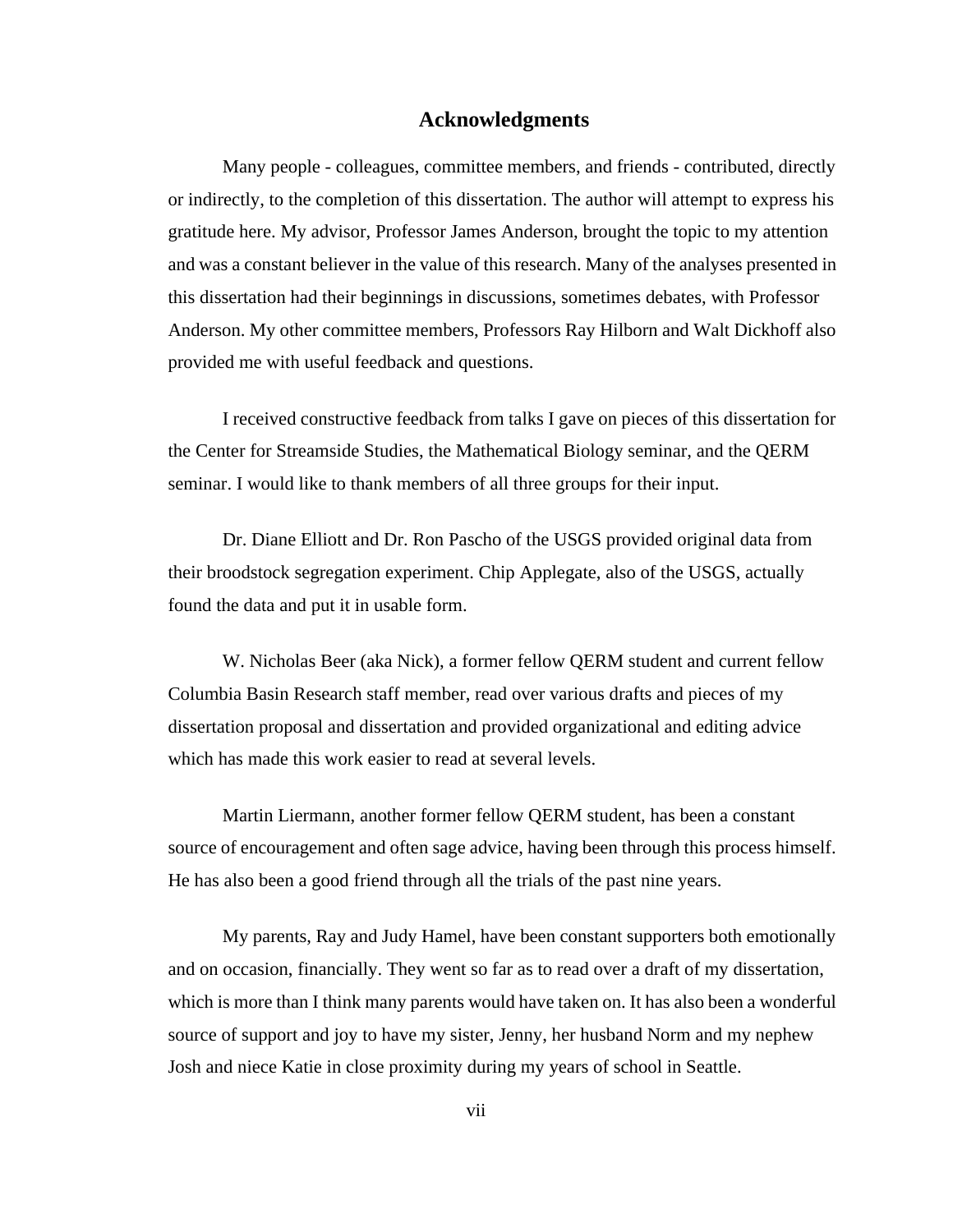I am also indebted to the faculty, staff and students of Verde Valley School in Sedona, Arizona, where I spent a year leave of absence teaching mathematics and astronomy, being a dorm parent and cross country coach, and leading a two week field trip to study Pacific Northwest ecology. This was a wonderful experience which left me reinvigorated emotionally and intellectually upon my return to Seattle to finish this dissertation.

Finally, I would like to thank Leah Rose, who not only has been supportive and encouraging, but also endured my state of distraction during my final year and a half of graduate school.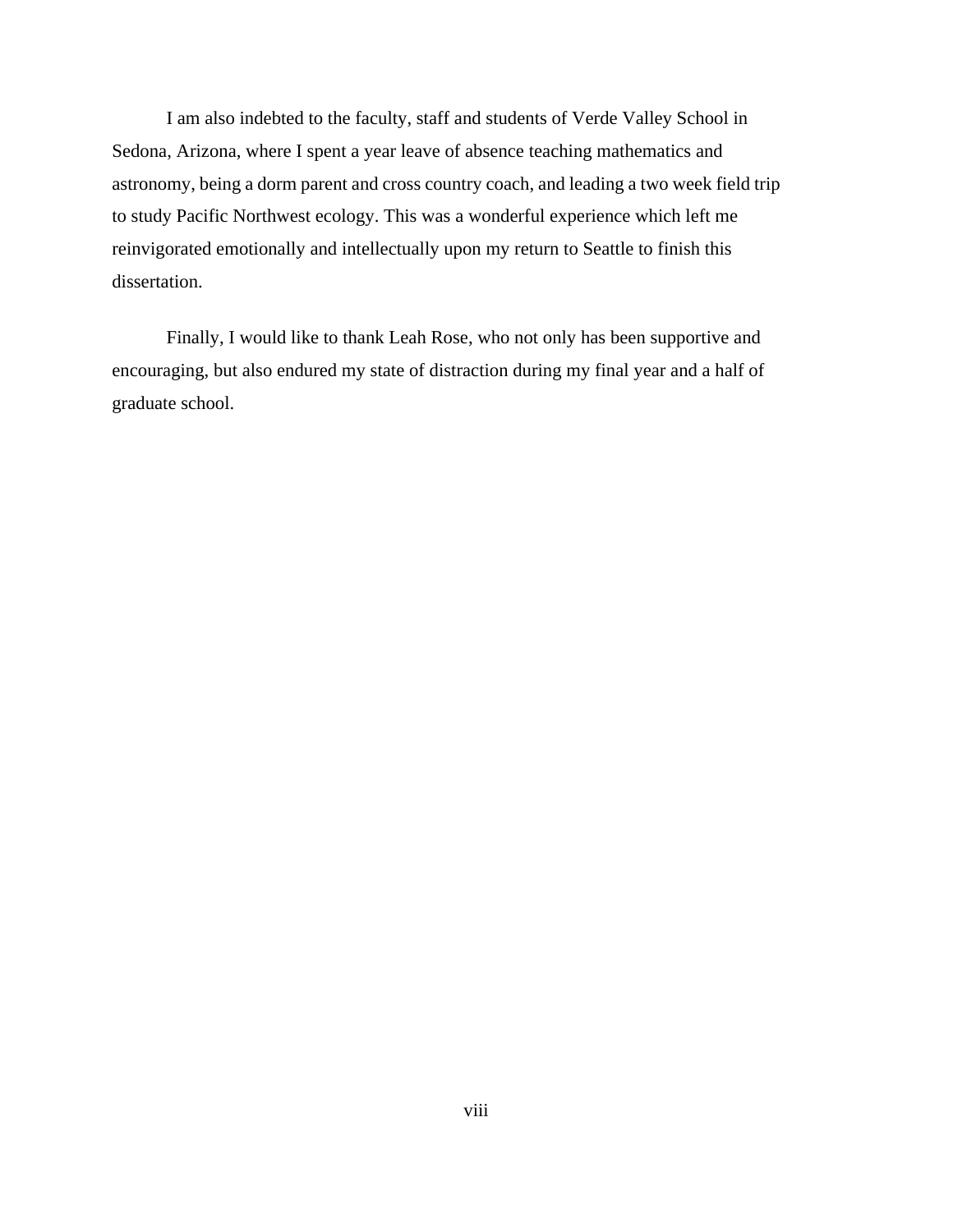### **Dedication**

This dissertation is dedicated to my parents, Ray and Judy Hamel,

and to the students, faculty and staff of Verde Valley School.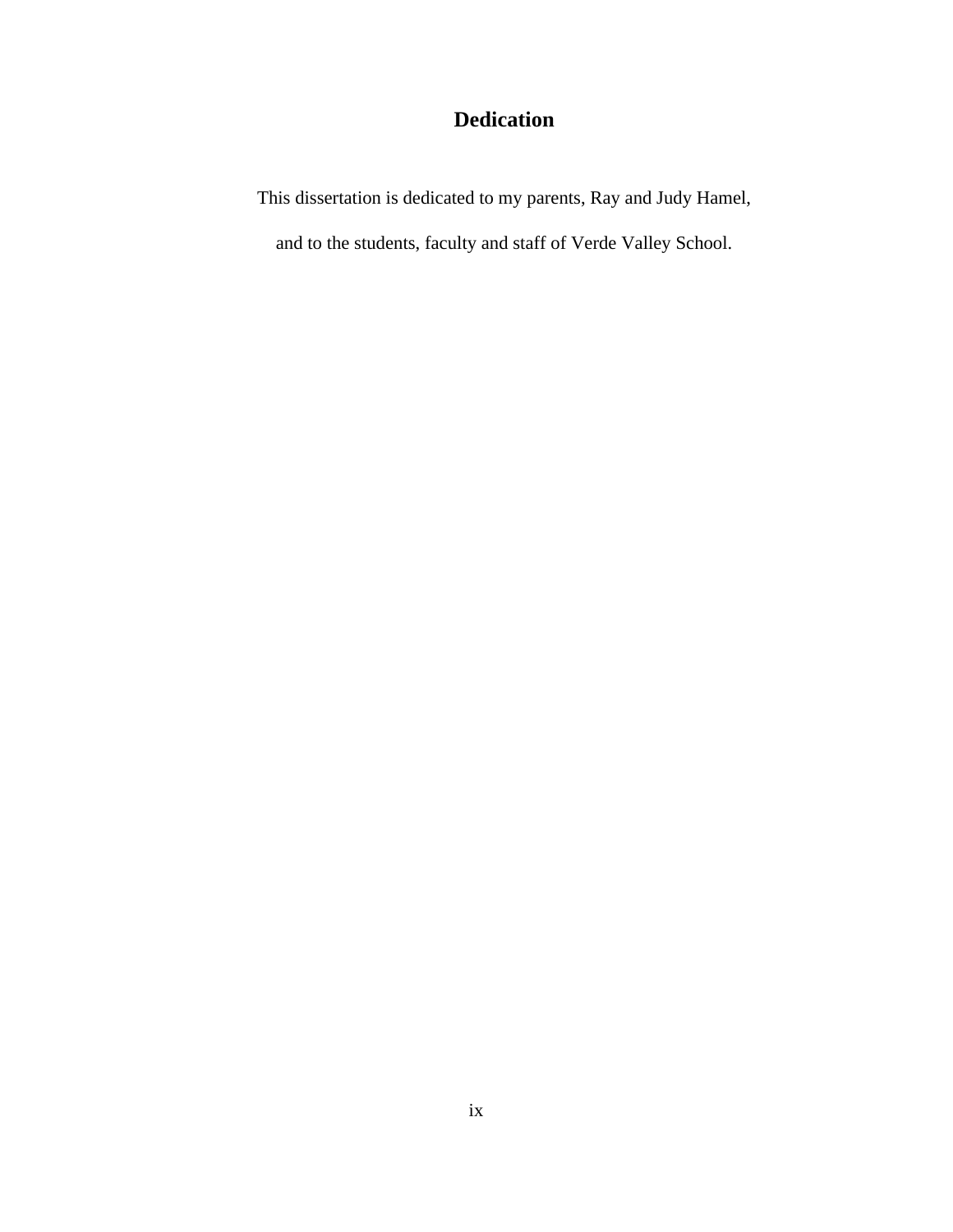#### **Introduction**

*Renibacterium salmoninarum* is the causative agent of bacterial kidney disease (BKD), one of the most problematic diseases of farmed, hatchery-reared and wild salmonids worldwide (Fryer and Sanders 1981). *R. salmoninarum* is an obligate salmonid pathogen (Evenden et al. 1993) which reproduces very slowly with a generation time approximating one day. Mortality due to BKD often occurs months or even years after initial infection, making it difficult to quantify its effect on salmonid populations. The disease affects anadromous salmon throughout their lifecycle, including while in ocean residence (Banner et al. 1986) and upon returning upriver to spawn. BKD is entrenched in Snake River spring chinook salmon (*Oncorhynchus tshawytscha*) stocks (Elliott et al. 1997), and is likely a significant factor in the poor survival of those stocks (Raymond 1988).

Many factors affect the progression and outcome of BKD in individual salmon including effects of temperature, stress and life-stage on the immunological response to the disease. Management of BKD aims to reduce disease-induced mortality and end the cycle of infection. The goal of this dissertation is to create a framework for understanding what cofactors are responsible for BKD-induced mortality in spring chinook, and to explore which management actions appear most promising and what research would be most useful. Models of the dynamics of the bacteria within the host and the immunological response to the disease can be used to predict mortality throughout the lifecycle and to suggest management actions that may reduce the effects of the disease.

The ecological situation presents a somewhat unique modeling system. Ectothermic animals in general present an extra complication in immunological modeling as temperature affects not only the rate at which processes occur but may affect the ability of immune cells to function. The dynamics of disease transmission are unique due to the aqueous medium and directional flow in the riverine environment and also due to the existence of vertical transmission from spawner to offspring which is rare among bacterial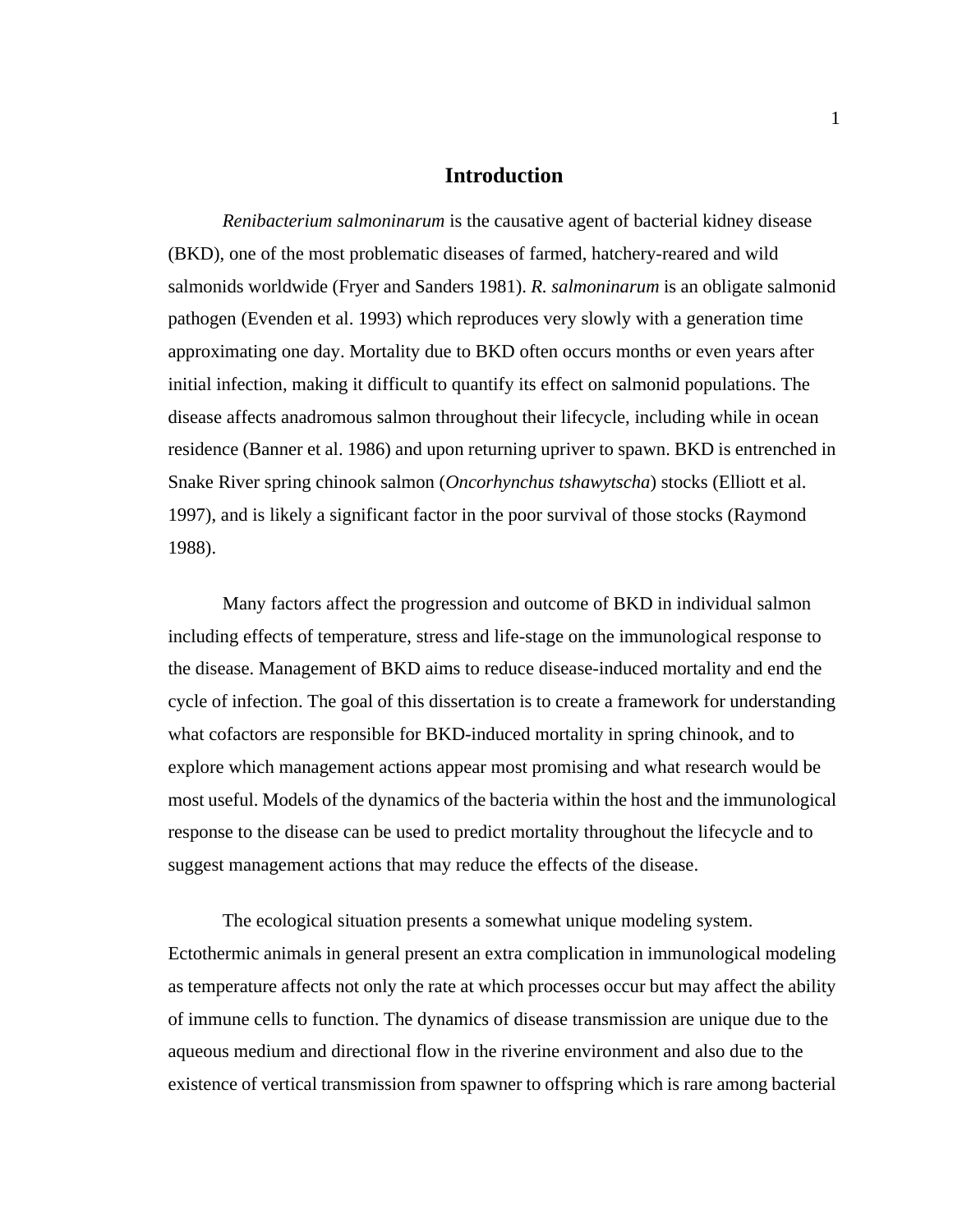diseases. Another complication is that the entry of a particular antigen of *R. salmoninarum* into the egg before spawning may result in life-long immunotolerance of the disease, far decreasing the probability of survival to spawning.

A number of factors and processes relevant to the success of *R. salmoninarum* infection are considered here. The relationship of antigen density to bacterial load is examined using data collected with two methods of quantifying infection levels, one which detects antigen and another which detects the whole bacteria. The prevalences of vertical transmission versus antigen-inclusion induced immunotolerance are examined using direct tests for in-ovum infection and indirect evidence of immunotolerance, namely infection prevalences and mortality rates, in offspring of highly infected female spawners. Temperature effects on the success of infections are examined using laboratory experiments of artificial infection followed by holding at various temperatures, with further evidence provided by hatchery rearing data.

Both mathematical and conceptual models are developed to explain the observed data. Suggestions are made for future experiments to test and further develop the proposed models and hypotheses and to provide guidance for future management of salmon stocks to minimize the negative effects of BKD on their survival.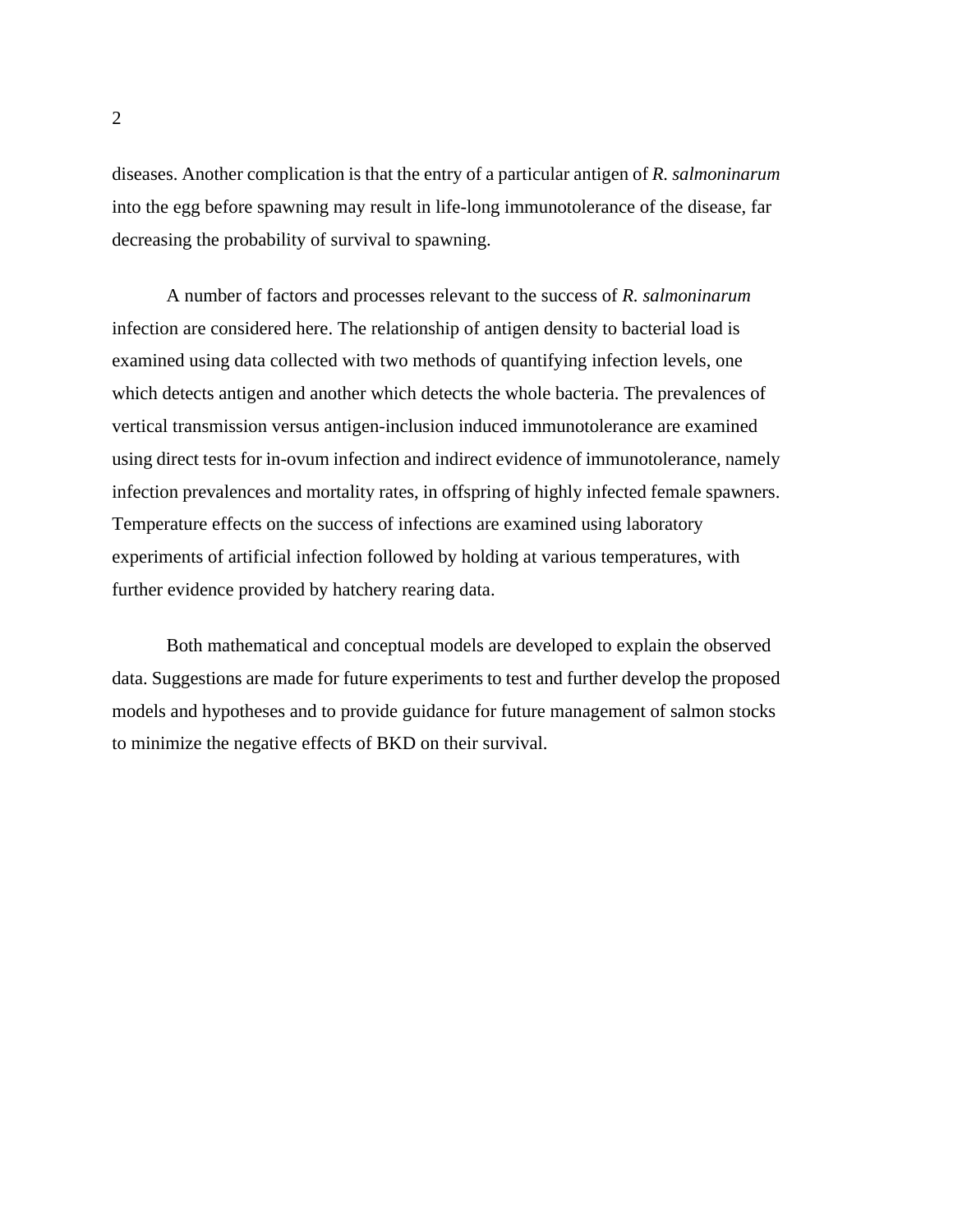#### **1. Background**

#### **1. 1. Bacterial kidney disease in Snake River spring chinook salmon**

Naturally spawned Snake River spring chinook salmon (*Oncorhynchus tshawytscha*) emerge in the winter and spend more than a full year in stream residence before migrating to the ocean in the spring and early summer. Hatchery spawned and reared spring chinook hatch as early as late fall, and are released in the early spring after nearly a year and a half in hatchery residence. The majority of both wild and hatchery spring chinook spend two to four years in the Pacific ocean before returning upstream to spawn. Return migration occurs in the spring to early summer, and spawning in the late summer to early fall, such that spring chinook often spend months on their spawning grounds before actually spawning.

Snake River spring chinook salmon returns have been consistently low in recent years. This is especially true for hatchery spring chinook. During the 10 year period from 1975-1984, the average smolt to adult return rate (SAR) of hatchery spring chinook smolts was only 0.4%, while wild spring chinook (far fewer in number) returned at a rate of 1.6%. Snake river steelhead (*O. mykiss*), in comparison, had SARs of 2.4% for hatchery origin and 2.8% for wild origin (Raymond, 1988). An SAR of 2% is typically considered necessary for sustaining a population.

The difference in return rates of these two species may be in part due to the particular effect of bacterial kidney disease (BKD) on survivorship of spring chinook. BKD is caused by *Renibacterium salmoninarum*, a fastidious, slow growing bacterium (generation time > 18 hours), which is an obligate salmonid pathogen (Evenden et al., 1993). BKD is prevalent in salmonids throughout the world, and in Pacific salmon is found throughout the lifecycle, including while in ocean residence (Banner et al. 1986) and upon returning upriver to spawn (e.g. Pascho et al. 1991).

BKD was first discovered in Scotland in the 1930's, then known as Dee disease,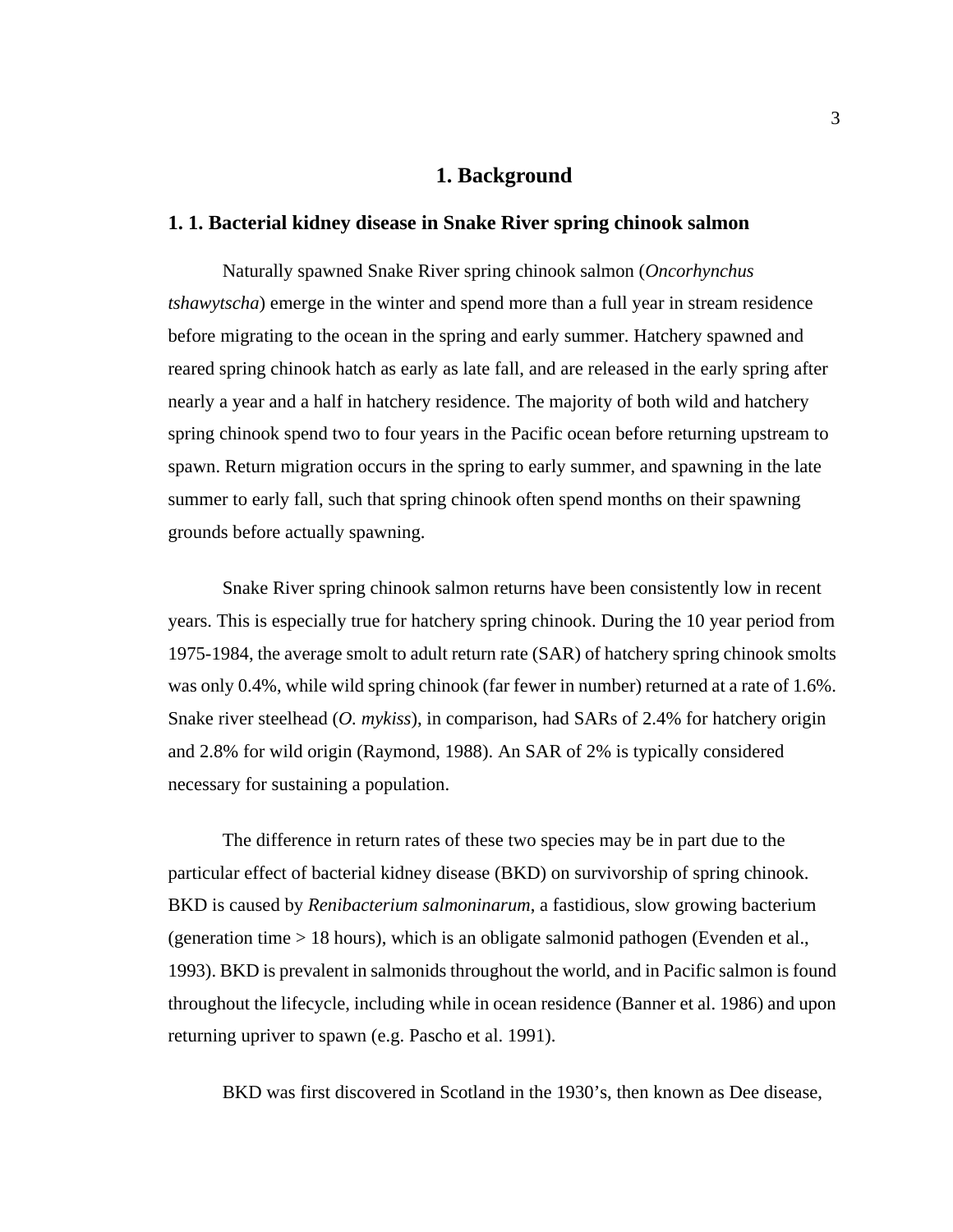<span id="page-17-0"></span>but was soon found in North America as well. The now discontinued practice of feeding hatchery salmon unpasteurized fish meal undoubtedly contributed greatly to the spread of the disease.

While BKD can occur in epidemics, it is generally a chronic disease, and is completely entrenched in Snake River spring chinook salmon populations. Almost all fish in these populations are infected with *R. salmoninarum* at some point in their lifecycle (Elliott et al. 1997), or throughout it. Low-level infections may exist for long periods of time with no apparent adverse effects, followed by an eruption of the disease during or after stressful events. Salmon with low levels of the bacteria in their system may act as carriers of the disease. Thus the primary question is not whether a salmon is infected with the disease, but what factors affect the course and outcome of the infection given the genotype, condition, and immune functioning of the salmon and the life stages, environmental conditions and stressors experienced by the salmon while infected.

#### **1. 2. Advances in detection**

Traditional methods of detecting and quantifying bacterial infections are problematic for *R. salmoninarum*. Culture of the slow growing *R. salmoninarum* is both time consuming and difficult due to a number or complicating factors including the possibility of contamination with heterotrophic bacteria and the growth inhibitory effects of kidney tissue in vitro (Weins and Kaattari 1999). Gram stain is relatively insensitive, requiring  $10^6$ - $10^9$  cells g<sup>-1</sup> for detection in tissue (Bullock et al. 1980, Pascho et al. 1987).

Advances in the sensitivity of diagnostic tests for *R. salmoninarum* over the past two decades, especially with the advent of the enzyme-linked immunosorbent assay (ELISA), have allowed researchers to detect much lower level infections. This ability has proved invaluable in researching routes of transmission and determining prevalences of BKD in salmon. ELISA detects soluble antigens of *R. salmoninarum* rather than the bacterium itself and has been shown to be very sensitive for tissues. Other techniques to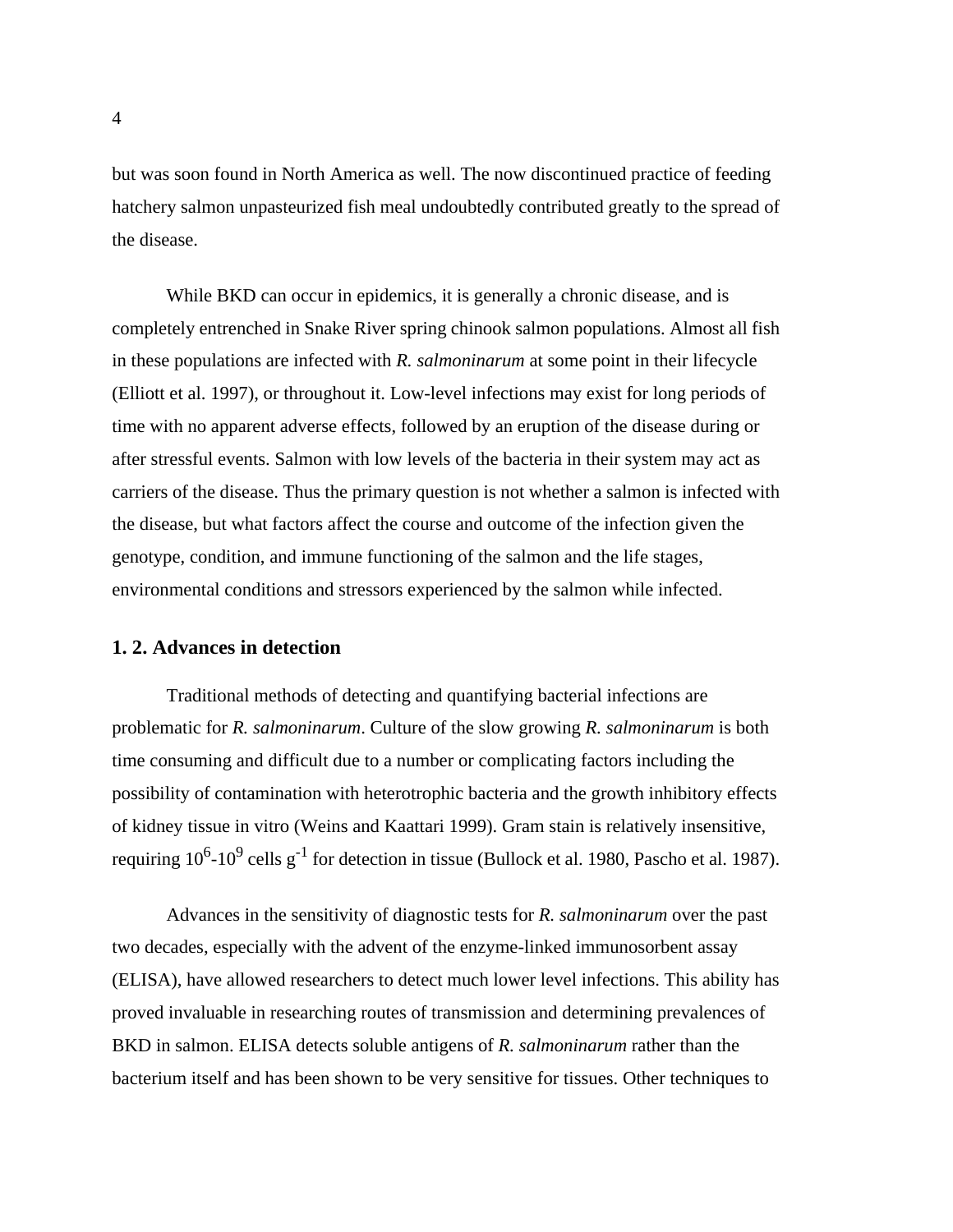detect soluble antigens include immunodiffusion and counterimmunoelectrophoresis. The direct fluorescent antibody technique (FAT), in contrast, is used to directly count tagged bacteria. Two other techniques, the dot-blot and the polymerase chain reaction (PCR) detect, but do not quantify, *R. salmoninarum* infections.

Pascho et al. (1987) tested samples of kidney and spleen tissue, ovarian fluid and blood from 56 sexually mature female coho salmon (*O. kisutch*) for *R. salmoninarum* using five techniques: ELISA, direct or direct-filtration FAT (the latter for ovarian fluid), culture, counterimmunoelectrophoresis, and agarose gel immunodiffusion. ELISA revealed the highest prevalence, finding evidence of infection in all fish (though not in all tissue or fluid samples). The FAT found infection in 86% of fish, with culture finding bacteria in 39%, and the last two techniques finding only 11% and 5% infection respectively. These results clearly indicate the sensitivity of ELISA and the FAT in diagnosing BKD.

Elliott et al. (1997) found evidence of infection in 86-100% of downstream migrating smolts at dams on the Columbia and Snake rivers during 1988-1991 using ELISA, whereas only 4-17% of these fish tested positive via FAT. ELISA appears to be more sensitive in detecting infections in tissues (Meyers et al. 1993), with FAT being more sensitive in ovarian fluid (Pascho et al. 1998).

Rhodes et al. (1998) described a reverse transcription-polymerase chain reaction (RT-PCR) of 16S ribosomal RNA technique that can be used as a semiquantitative method of detecting R. salmoninarum for various tissues, including whole fry, kidney tissue, eggs, and blood. The semiquantitative property of this technique arises from the fact that the amount of amplified product reflects the original concentration, and thus a visual comparison can be made. Rhodes et al. showed that their RT-PCR technique can detect as few as 10 cells per gram of tissue, making it more sensitive than FAT or ELISA. The semiquantitative nature of the test coupled with the ability to test blood samples may prove useful for not only for detecting timing of first infection but also track the progression of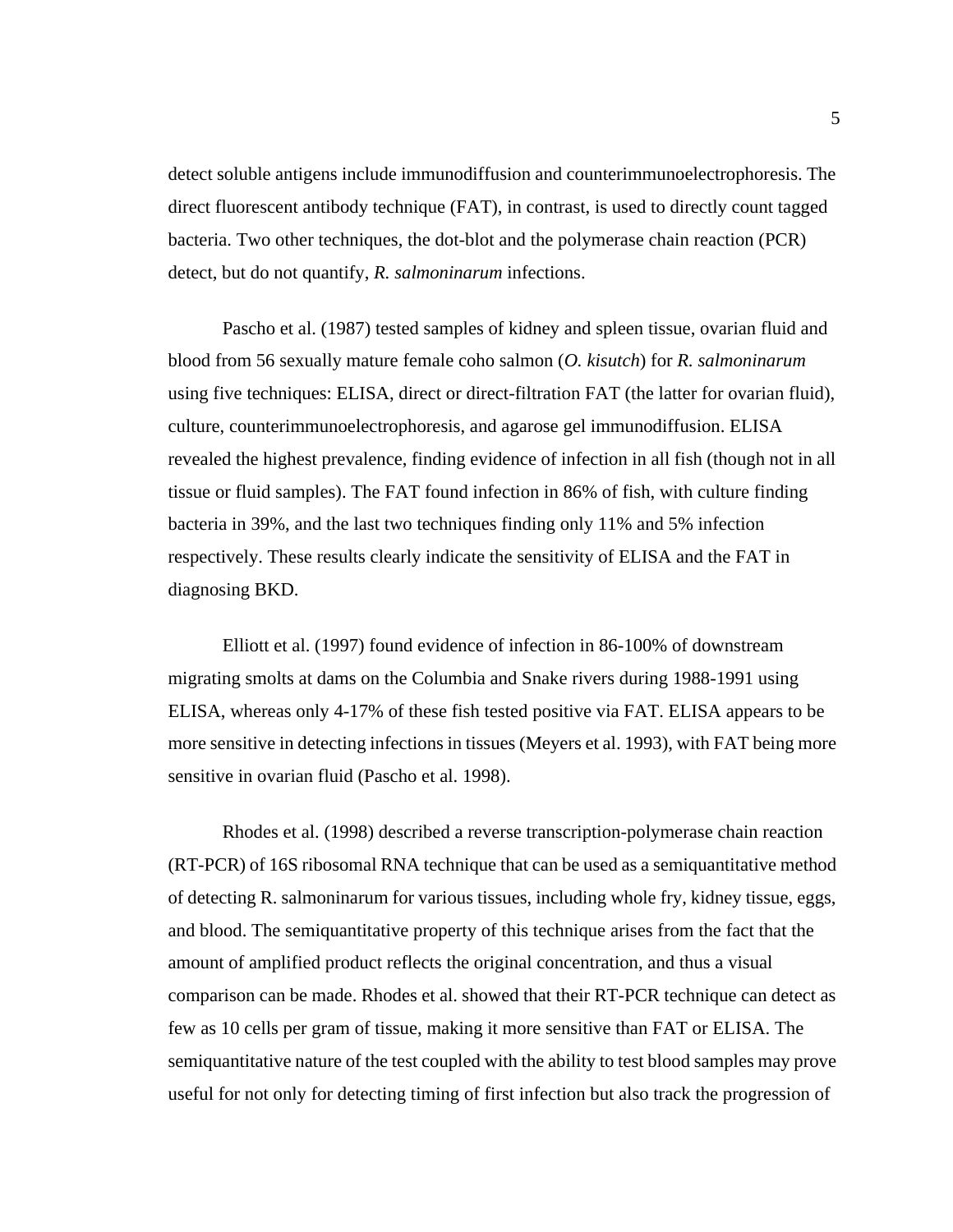<span id="page-19-0"></span>the disease in individual salmon.

#### **1. 3. Prevalence of** *R. salmoninarum* **infection**

#### 1. 3. 1. Prevalence in hatcheries

Maule et al. (1996) and VanderKooi and Maule (1999) monitored the prevalence of BKD infection in pre-release juvenile spring chinook at eight hatcheries on the Columbia and Snake rivers above McNary Dam from 1988 to 1996. Each hatchery was monitored in at least 6 of the 9 years of the study. Prevalences, by the enzyme-linked immunosorbent assay (ELISA) ranged from less than 5% to nearly 100%, with each hatchery experiencing an infection rate above 90% in at least one year.



**Figure 1** The prevalence of BKD at eight hatcheries on the Columbia and Snake rivers from 1988 to 1992. Data from Maule et al. (1996) and Vanderkooi and Maule (1999).The filled symbols represent data from Columbia River hatcheries, whereas the open symbols represent data from Snake River hatcheries.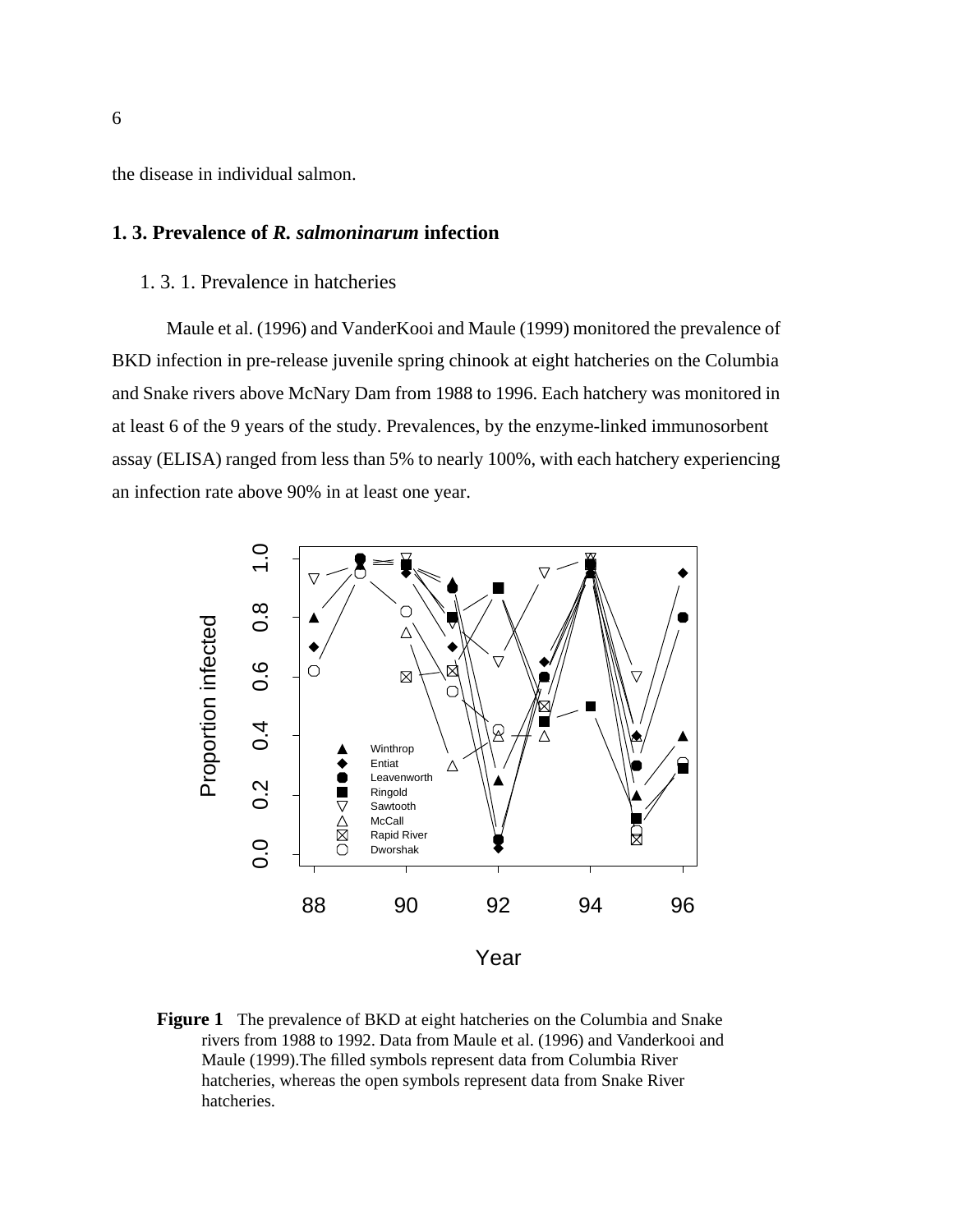There are no clear trends in BKD prevalence [\(Figure 1](#page-19-0)) despite improved hatchery practices to reduce prevalence and severity of BKD infection, begun at each of these hatcheries at varying times during the study period. These practices included the culling or segregation of progeny of highly infected female spawners and the use of the antibiotic erythromycin to reduce infection in holding spawners and/or directly in juveniles (Maule et al. 1996). At first, these measures appeared to be effective in reducing the prevalence of the disease. From 1988 through 1992 there was an overall decrease in prevalence of BKD, as there were steady decreases in six of the eight hatcheries (three of four in each the Snake and Columbia) from 1989 or 1990 to 1992. However, prevalences did not remain low, as the trend reversed after 1992, with prevalences peaking in 1994 in 6 of the 7 hatcheries monitored that year.

There is a distinct, if imperfect, correlation among the prevalences in the eight hatcheries in any year, however there is only weak evidence of an overall temporal trend. The high level of variability in both the prevalence and severity of disease between years and hatcheries makes it difficult to determine if any hatchery practices have decreased the effects of BKD in these hatchery populations. It is evident, nonetheless, that any such effect is relatively minor.

#### 1. 3. 2. Prevalence at dams

Elliott et al. (1997) monitored prevalences and levels of *R. salmoninarum* infection in migrating juvenile spring-summer chinook at dams on the Columbia and Snake rivers over four years (1988-1991). Prevalences ranged from 86-100% by ELISA, with the majority of positive fish having low levels of infection, except in 1989 when over half of the spring chinook tested had medium to high levels of infection at Lower Granite and McNary dams. Marked hatchery fish had in all years at all dams lesser or equal prevalences when compared to unmarked fish of both hatchery and wild origin.

During the approximate two month out-migration period, the highest levels of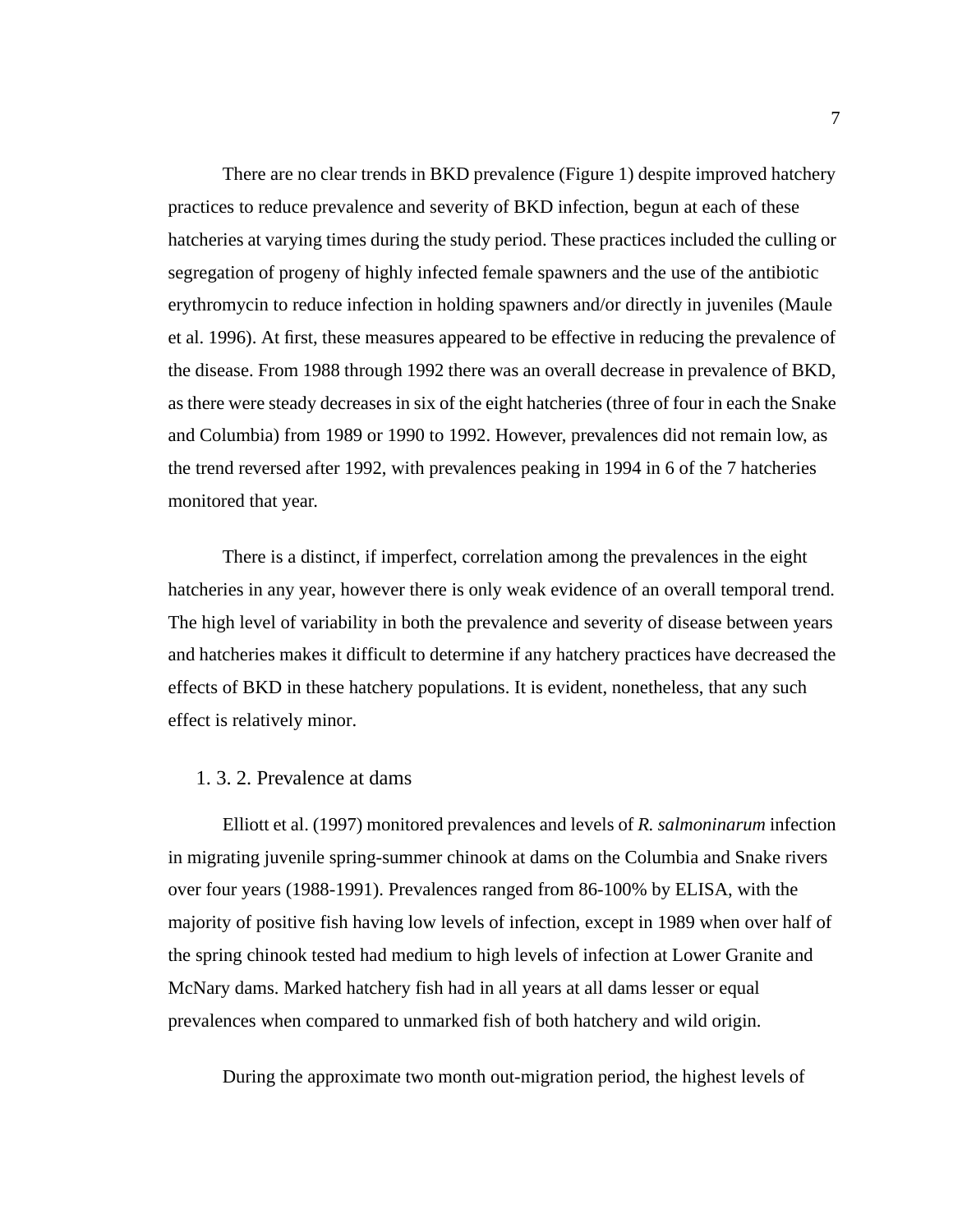infection were observed among the last 25% of out-migrating smolts. Elliot et al. (1997) suggest rising river temperatures and different timing of migration among different wild and hatchery cohorts may be partially responsible for this observation. Other factors determining migration timing such as overall fitness and physiological preparedness for smoltification may also play a role.

No consistent relationship is seen between hatchery levels and levels at dams from 1988-1991, though the highest levels at both hatcheries and dams were observed in 1989. Prevalences at any individual dam were consistently higher than the average prevalences at hatcheries monitored above that dam.

#### 1. 3. 3. Existence of *R. salmoninarum* infection while in ocean residence

Banner et al. (1986) found *R.salmoninarum* infections in all seven North American species of *Oncorhynchus* caught in the Pacific, and suggested that BKD might be a significant contributor to mortality during ocean residence. Testing via FAT they found evidence of infection in 11% of chinook observed, and in 1-4% of each of the other species. Given the greater sensitivity of ELISA tests in tissues and of PCR in general, higher prevalences of infection might be seen if Pacific salmon in ocean residence were tested by one or both of these techniques.

#### **1. 4. Routes of infection**

#### 1. 4. 1. Horizontal transmission

*Renibacterium salmoninarum* has a uniquely powerful ability to induce uptake by tissue cells including the lining of the gastro-intestinal tract (Evelyn 1996, Bruno 1986). Thus infection is likely when the bacteria are present at sufficient levels in the surrounding water or in co-habitating fish. In seawater net pens, ingestion of contaminated feces (with up to 10<sup>7</sup> bacteria/g) during feeding is likely a major route of horizontal infection (Balfry et al. 1996). Waterborne bacteria may infect salmon in salt or freshwater, through the gills,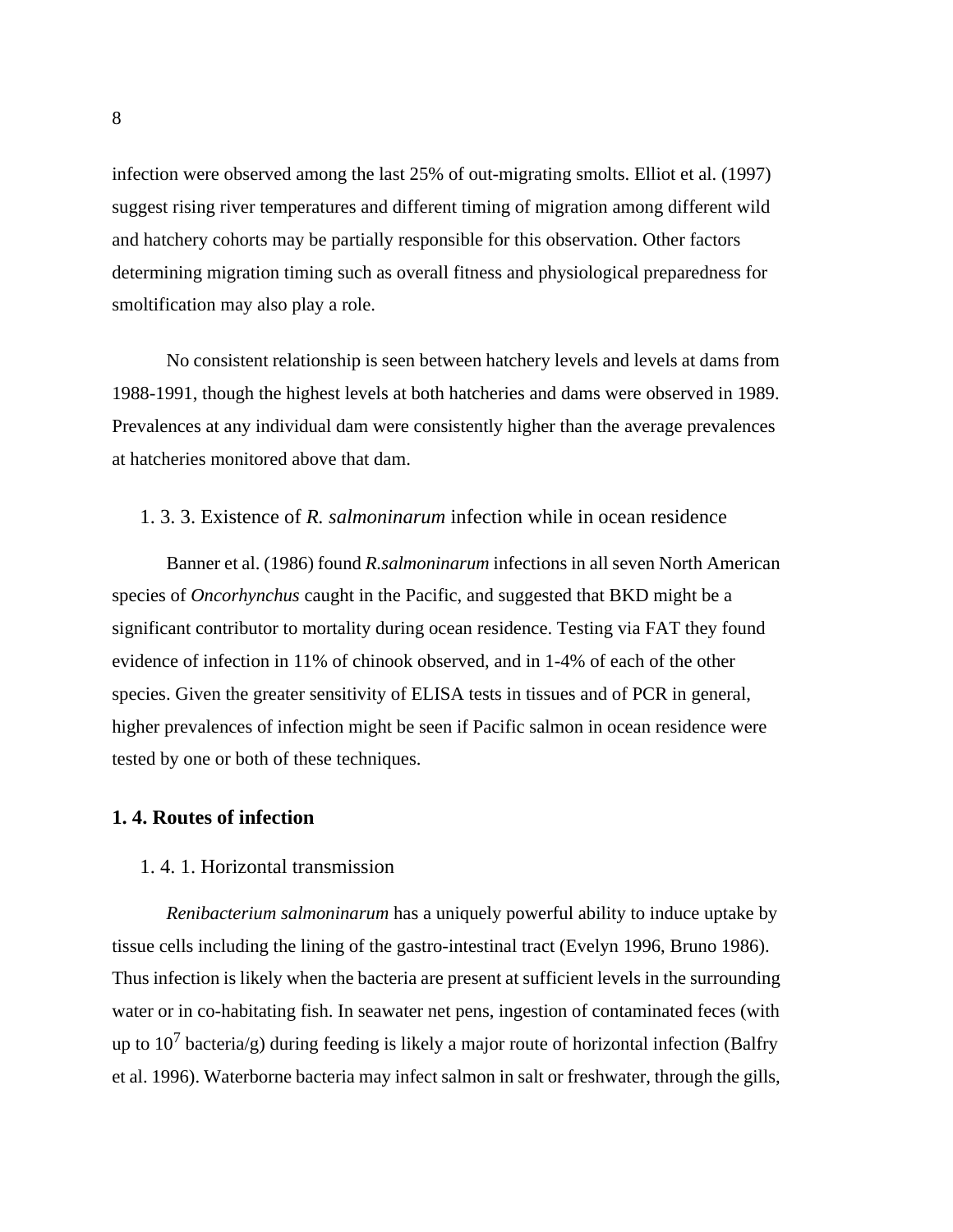<span id="page-22-0"></span>eyes, ingestion, or lesions or abrasions (Evenden et al. 1993). Murray et al. (1992) found that long term (180 day) cohabitation with highly infected and dying salmon resulted in infection and death of all fish (at an average temperature of  $9.9 \text{ °C}$ ). Short term exposure (15-30 minutes) to densely infected water  $(10^4$ -10<sup>6</sup> bacteria/ml) and subsequent rearing for 180 days in fresh and then 180 days in salt water with an average temperature of 12.6  $^{\circ}$ C resulted in significant mortality ranging from 14% to 50%. Mitchum and Sherman (1981) confirmed that horizontal transmission occurs between wild and stocked hatchery trout in natural systems.

#### 1. 4. 2. Environmental infection

*R. salmoninarum* can survive for up to 4 days in river water, four to five weeks in sterile freshwater, three weeks in fecal matter (Austin and Rayment 1985) and two weeks in sterile seawater (Balfry et al. 1996). Thus it is possible for a salmon to acquire a *R. salmoninarum* infection even without being in close quarters with other infected fish. Bacteria and bacteria laden feces from upstream may be important in transferring the disease between stocks and between species.

#### 1. 4. 3. Vertical transmission



Horizontal transmission

#### **Figure 2** Illustration of vertical and horizontal transmission routes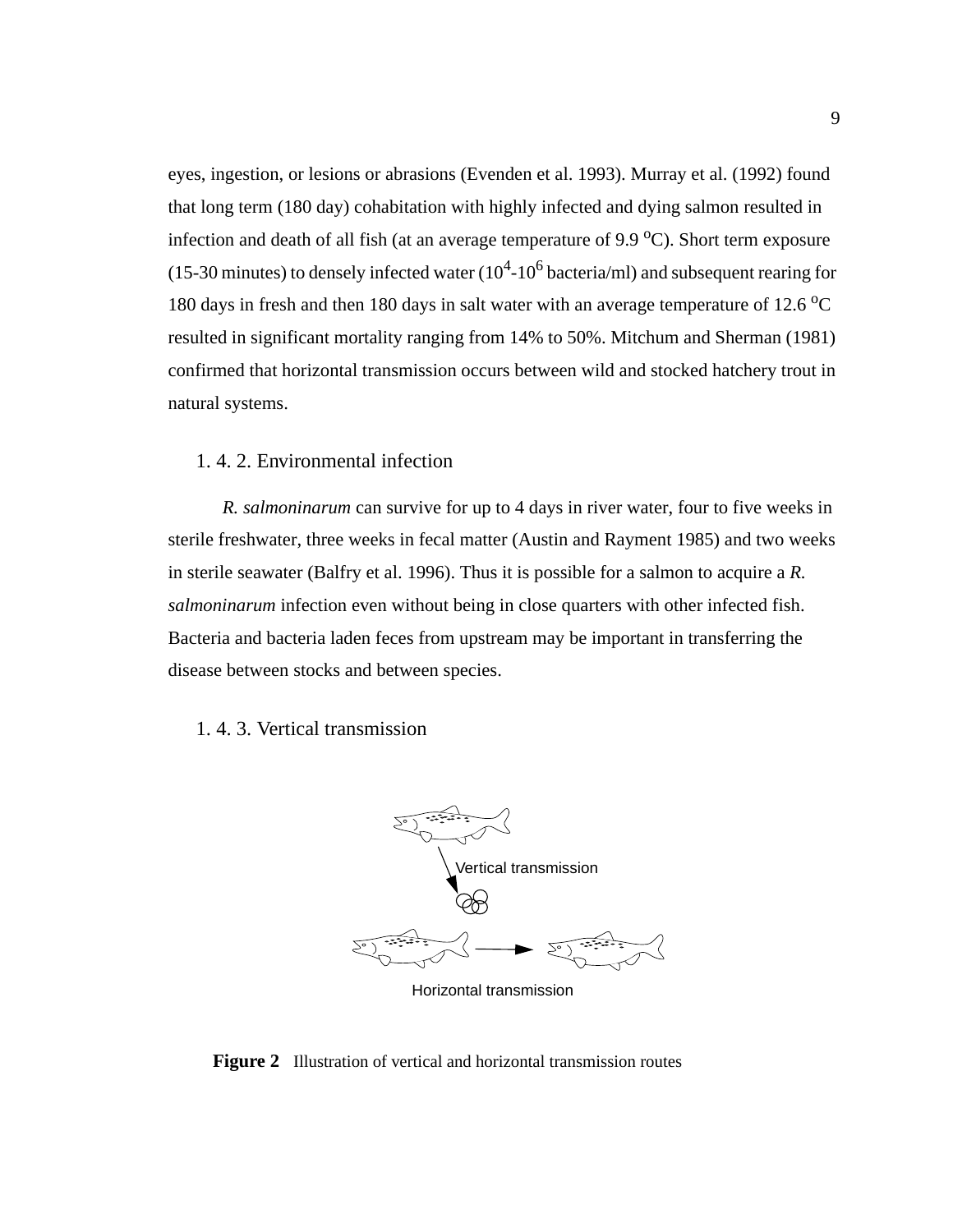BKD is unique in that it is the only bacterial disease of fishes that is known to be transmitted vertically (from spawner to offspring) (Elliott et al. 1989). *R. salmoninarum* has also been shown to be present in ovarian (coelomic) fluid (Evelyn et al. 1986, Elliott and Barila 1987, Lee and Evelyn 1989), which may be an important route of vertical transmission. Evelyn et al. (1984) found that the in-ovum infection rate was only 14% in eggs from a very highly infected female coho spawner  $(4x10^9 \text{ cells ml}^{-1})$  in ovarian fluid). Challenging eggs before fertilization with highly infected ovarian fluid result in increased prevalences of BKD in 195-day old smolts (Lee and Evelyn 1989). The observed infection levels (34% in the highest challenge group) were the result of both vertical and subsequent horizontal transmission among the juvenile salmon, and thus an indication of the existence of vertical infection, but not indicative of the proportion of offspring directly infected in this manner.

#### **1. 5. Environmental factors affecting transmission and progression of BKD**

#### 1. 5. 1. Temperature

There are many condition (internal) and environmental (external) factors that affect the transmission and pathogenesis of *R. salmoninarum*. These factors change throughout the salmon's lifecycle and the ubiquitous BKD responds accordingly. Temperature affects the health of the fish, the capabilities of the immune system and the growth of the bacteria. Sanders et al. (1978) showed that mortality due to BKD in artificially infected coho salmon (*O. kisutch*) in freshwater was highest in temperatures in the range of 6.7-12.2 <sup>o</sup>C, with decreasing mortality levels between 12.2 and 20.5  $^{\circ}$ C. Mean time to death decreased with increasing temperature. Sanders et al. and others have performed the same types of experiments with other bacterial diseases of fish, but BKD was the only disease in which higher temperatures (here 17.8 and  $20.5\text{ °C}$ ) resulted in decreased total mortality. BKD also produced the highest mortalities at low temperatures  $(3.9 \text{ and } 6.7 \text{ °C})$  among all bacterial diseases tested.

Low temperatures have been shown to adversely affect the functioning of the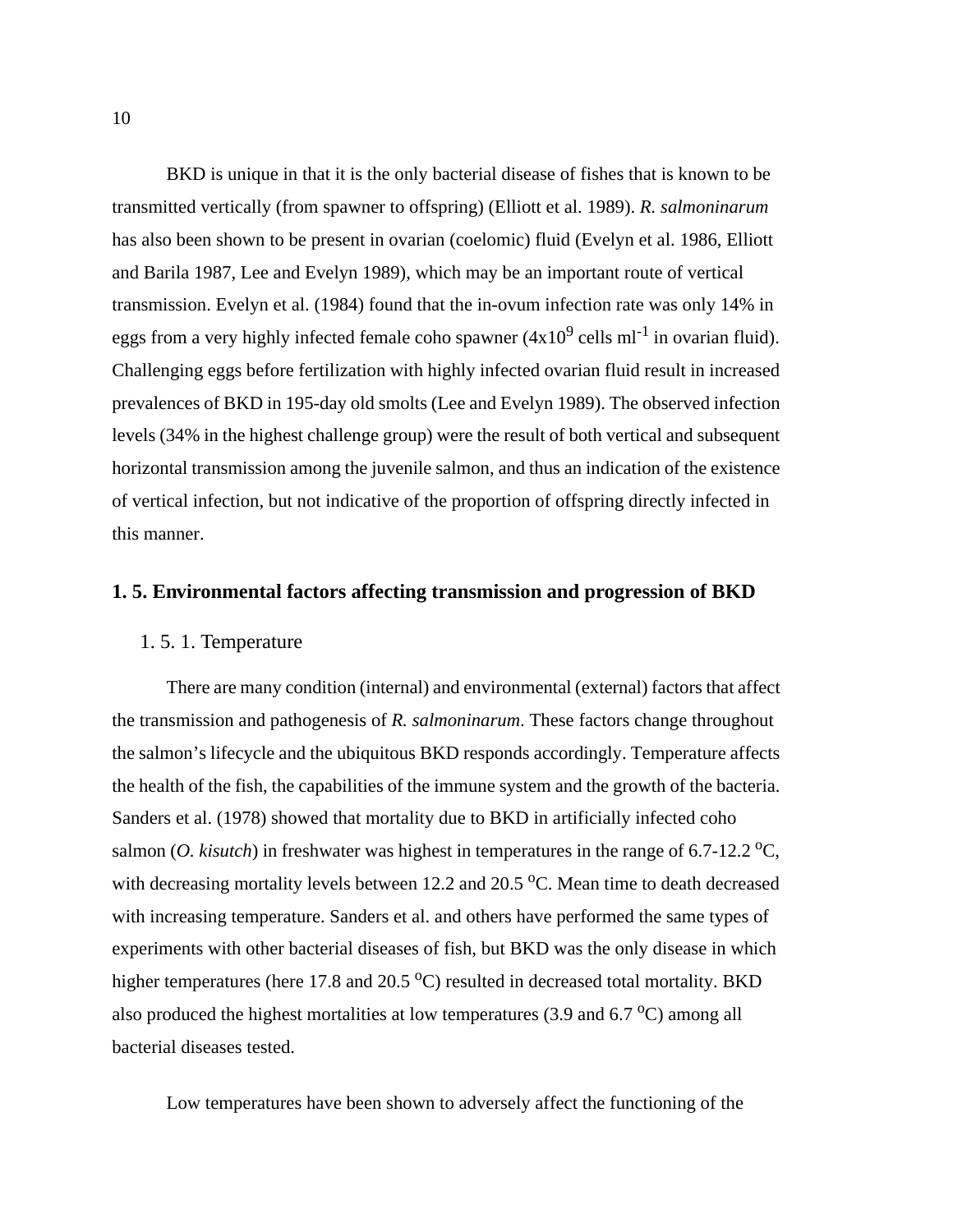teleost immune system (Bly and Clem 1992, and see [Chapter 1. 8. 5.](#page-36-0)). Very high temperatures or rapid changes in temperature are stressful to salmonids, but high temperatures also result in more rapid breakdown of the p57 antigen (Griffiths and Lynch 1991), perhaps reducing the virulence of the disease. *R. salmoninarum* reproduces most quickly in the temperature range of 15-18 <sup>o</sup>C (Weins and Kaattari 1999). The effects of temperature are explored more fully in Chapter 4.

#### 1. 5. 2. Stress

Stress and environmental conditions are important proximate causes of disease outbreaks and death. One factor in stress-mediated mortality is an increase in plasma cortisol levels. Cortisol reduces immune function (see [Chapter 1. 8. 4.\)](#page-36-0) but provides certain temporary benefits to stressed fish such as aiding in the adaptation of gill tissue for the export of salts during the process of smoltification and adaptation to salt water (Fagerlund et al. 1995). Causes of stress include rearing density, migration, smoltification (see Mesa et al. 1999 for a discussion of the effects of smoltification on BKD), transition to salt water (Banner et al. 1983, Elliott et al. 1995), changes in travel time due to dams and impoundments (Raymond 1968, 1969, 1979, 1988), barge or truck transportation (Maule et al. 1988), dam passage (Gessel et al. 1991), and water temperature.

Banks (1994) considered the effects of rearing density and water flow on total returns of spring chinook at Carson National Fish Hatchery. He found no increase in total return per raceway above a base level of 20,000 fish per raceway, though the standard practice at the time was to stock 40,000. BKD may be a factor in affecting the severity of decreased returns in chinook under these conditions. Banks did observe increased mortality in raceways with the highest stocking densities and/or the lowest flows in the two years with highest overall in-hatchery mortality from the disease (17 and 28% total mortality). However no difference was seen in infection rates among raceways at release, and the densely stocked raceways released many more fish those that were sparsely stocked, yet in all years total returns (per raceway) were similar between raceways.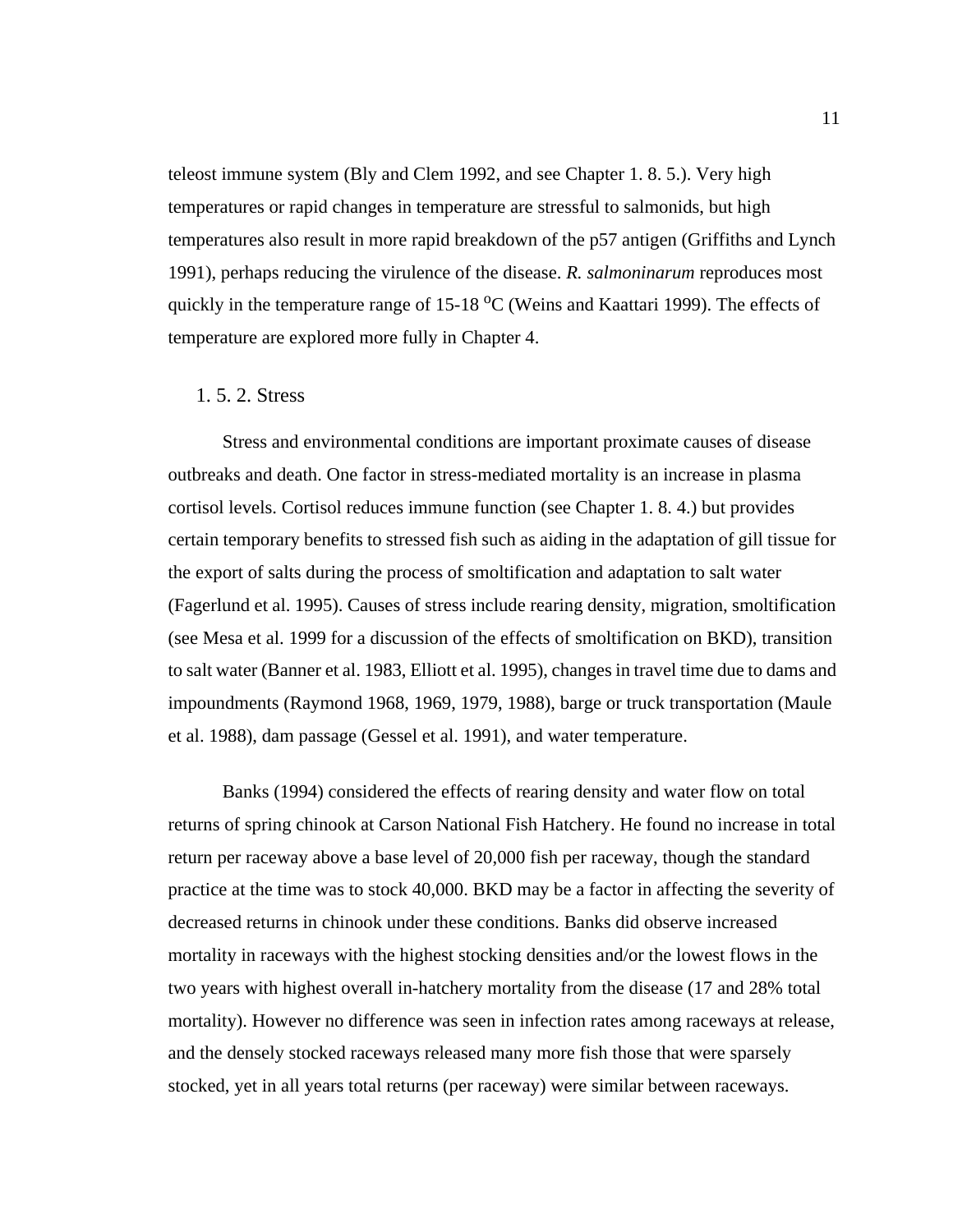Proper conditioning to stress can reduce its effects. Artificially induced intermittent stress during rearing, especially if it is associated with feeding, can improve the ability of fish to cope with all types of stress later in life (Schreck et al., 1995). Effects of stress may be more complex than simply rapid changes in immune function followed by a slow return to normal functioning. Maule et al. (1989) studied the effects of different types of stress (30 seconds out of water in a dipnet, manipulation for 4 hours during hatchery operations, or transportation for 9 hours) on indicators of immune functioning in salmon. Cortisol levels were up at 4 hours post stress and down again at 1 day. Antibody producing cells were similarly down at 4 hours and up at 1 day but then down again at 1 week, though there was little evidence for differences in disease resistance after 1 day.

Mesa et al. (2000) found short term stress to have no discernible effect on the progression and outcome of BKD in juvenile spring chinook salmon. The short term stress applied in this case were one minute "bouts of hypoxia, struggling and mild agitation" by holding the fish in a perforated bucket out of water. The juveniles were subjected to three such bouts of short term stress separated by 2 to 3 days. This indicates that sparse intermittent stress may have little or no effect on the outcome of BKD infection. No conclusions regarding the effect of chronic stress or more frequent intermittent stress can be made from the results of this study.

#### **1. 6. Attempts at control**

Despite advances in the detection of *R. salmoninarum* (Pascho and Mulcahy 1987, Pascho et al. 1987, 1998, Jansson et al. 1996; and see [Chapter 1. 2.\)](#page-17-0) and in the understanding of its survival mechanisms, there is no consistent method of control for BKD (Elliott et al. 1989). Still, various methods have been shown to reduce the prevalence or effects of the disease. Use of a vaccine 2 months before a challenge with *R. salmoninarum* appears to decrease immediate mortality due to the disease (Pascho et al. 1997), injection of antibiotics into females 2-3 weeks before spawning reduces the incidence of vertical transmission (Brown et al. 1990), and the use of chlorine can greatly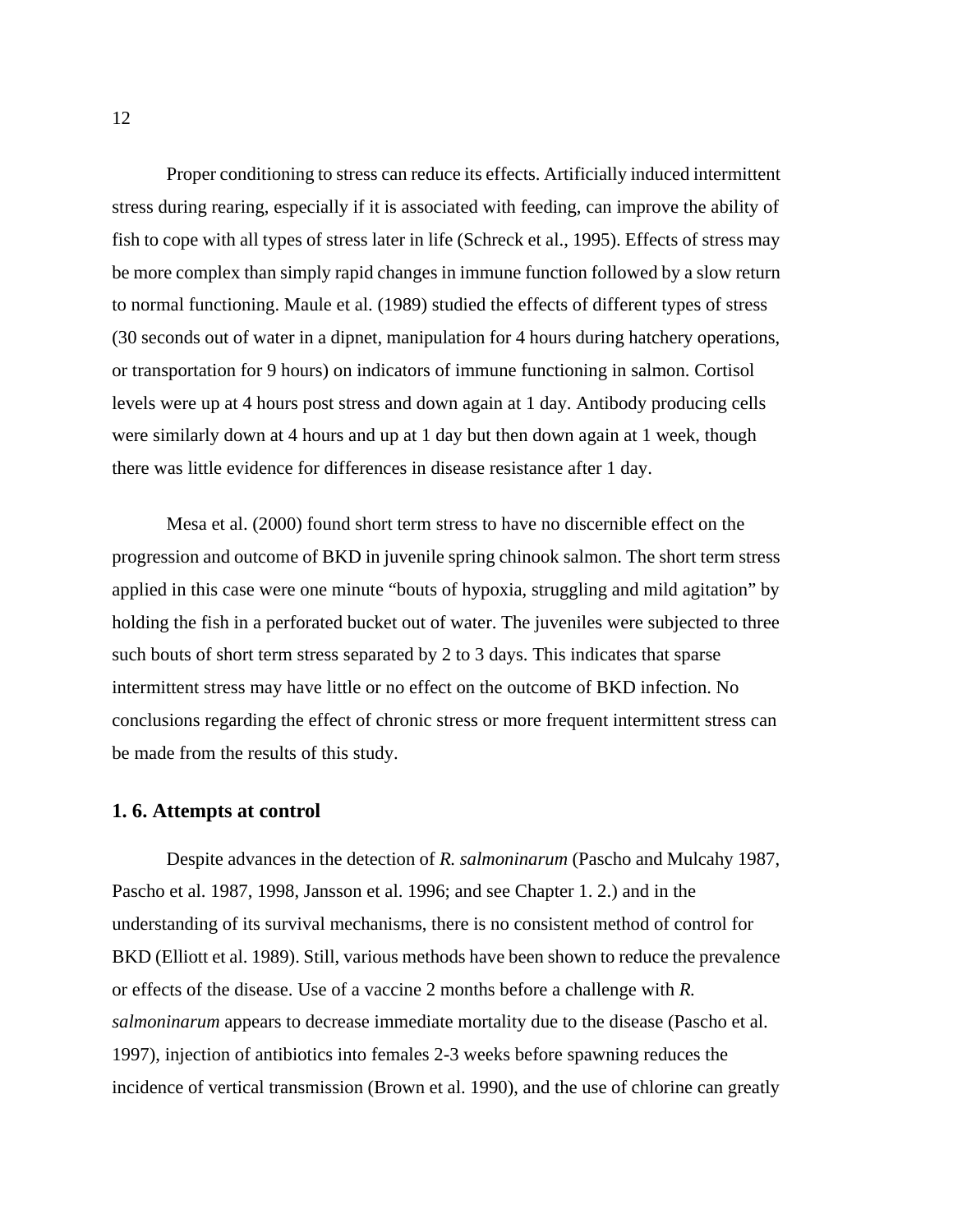diminish numbers of live *R. salmoninarum* in fresh water (Pascho et al. 1995), which should restrict horizontal transmission. Experiments with nutritional supplements have had mixed results. Some dietary modifications may, at least temporarily, improve the ability of salmon to fight off BKD (e.g. Lall et al. 1985, Thorarinsson et al. 1994).

Vaccinations have been found to temporarily, for 12 to 18 months, induce increased antibody production in Atlantic salmon (*Salmo salar*) (Paterson et al. 1985), though there was no clear evidence of decreased incidence or severity of disease in these fish, and it has been suggested that Pacific salmon (*Oncorhynchus* sp.) may be intrinsically less able than *Salmo* species to mount an immune response to BKD (Elliott et al. 1989).

More recently, nutritionally mutant attenuated strains of *R. salmoninarum* have shown promise as live vaccines. Reduced kidney infection levels were observed in Atlantic salmon vaccinated with attenuated strains of *R. salmoninarum*, when tested 14 weeks after artificial infection. The polymerase chain reaction (PCR) detected free *R. salmoninarum* in water from tanks holding unvaccinated salmon but not in water from tanks holding vaccinated salmon (Griffiths et al. 1998). Mortalities in artificially infected Atlantic salmon were reduced by up to 75%, when the intra-peritoneal injection of virulent strains took place one month after vaccination with live avirulent *R. salmoninarum* (Daly et al. 2001). Oral vaccination with whole cell p57- *R. salmoninarum* that has been heat treated at 37  $\rm{^{\circ}C}$  to remove cell surface associated p57 antigen shows promise as well (Piganelli et al. 1999). The long term effects of such vaccinations have not been reported.

Hatchery fish put on diets that mimic those of wild fish during the winter (i.e. little or no feeding), followed by an excess of food in the spring, not only experience the proper growth conditions for smoltification (see Ewing et al. 1980, Dickhoff et al. 1995), but also have reduced prevalence of BKD in pre-release smolts (Dickhoff, unpublished data). Whether these observed benefits translate into decreased infection and increased survivorship later in life is yet to be proven. Still, this seems a promising tactic for improving the disease resistance of hatchery smolts.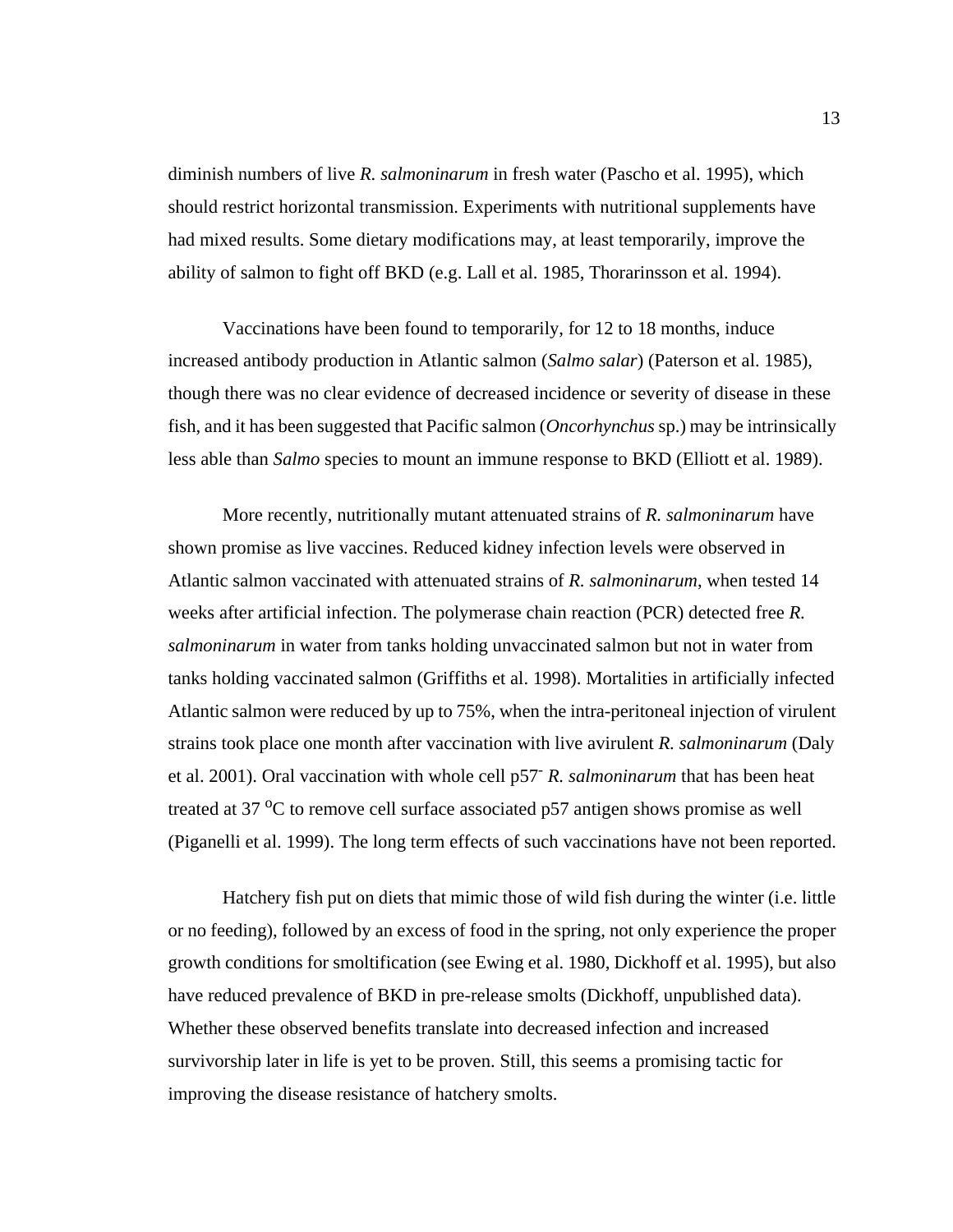No statistically significant effect of fasting on BKD prevalence was reported for yearling spring chinook when fasting occurred in the late spring, although a significant regression of prevalence versus ration level revealed decreasing prevalence with increasing ration (Pirhonen et al. 2000). As suggested above, feeding and growth in the spring appears to reduce the prevalence of detectable infection.

To prevent vertical transmission some hatcheries have begun culling eggs from highly infected females. Another technique to reduce the number of hatchery fish exposed to early horizontal infection due to cohabitation with vertically infected fish is brood stock segregation, in which eggs and fry from highly infected females are reared separately from the rest of the hatchery fish. The efficacy of brood stock segregation is explored in Chapter 5.

#### **1. 7. Pathogenesis and histopathology of** *R. salmoninarum* **infection**

#### 1. 7. 1. Overview

*R. salmoninarum* is concentrated in kidney and spleen tissue in low level infections, but usually is systemic by the time BKD-induced mortality occurs. *R. salmoninarum* can avoid immune response by residing and reproducing intracellularly within phagocytic (primarily) as well as non-phagocytic cells (Gutenberger et al. 1997; Evelyn, 1996), and appears able to survive at low levels within individual fish for entire lifecycles.

Bruno (1986a,b) and Bruno and Munro (1986) examined severely artificially infected juvenile rainbow trout and Atlantic salmon held at  $12 \degree C$  over 35 days post-injection to observe the progression of bacterial kidney disease in tissues. Just 45 minutes after injection, *R. salmoninarum* was detected in phagocytes in the kidney and spleen. By 6 days extracellular bacteria were observed in these organs. By 10 days bacteria were detected in blood monocytes and macrophages, apparently multiplying within these cells. By 2 to 3 weeks, the bacteria were found in the heart, and signs of the disease were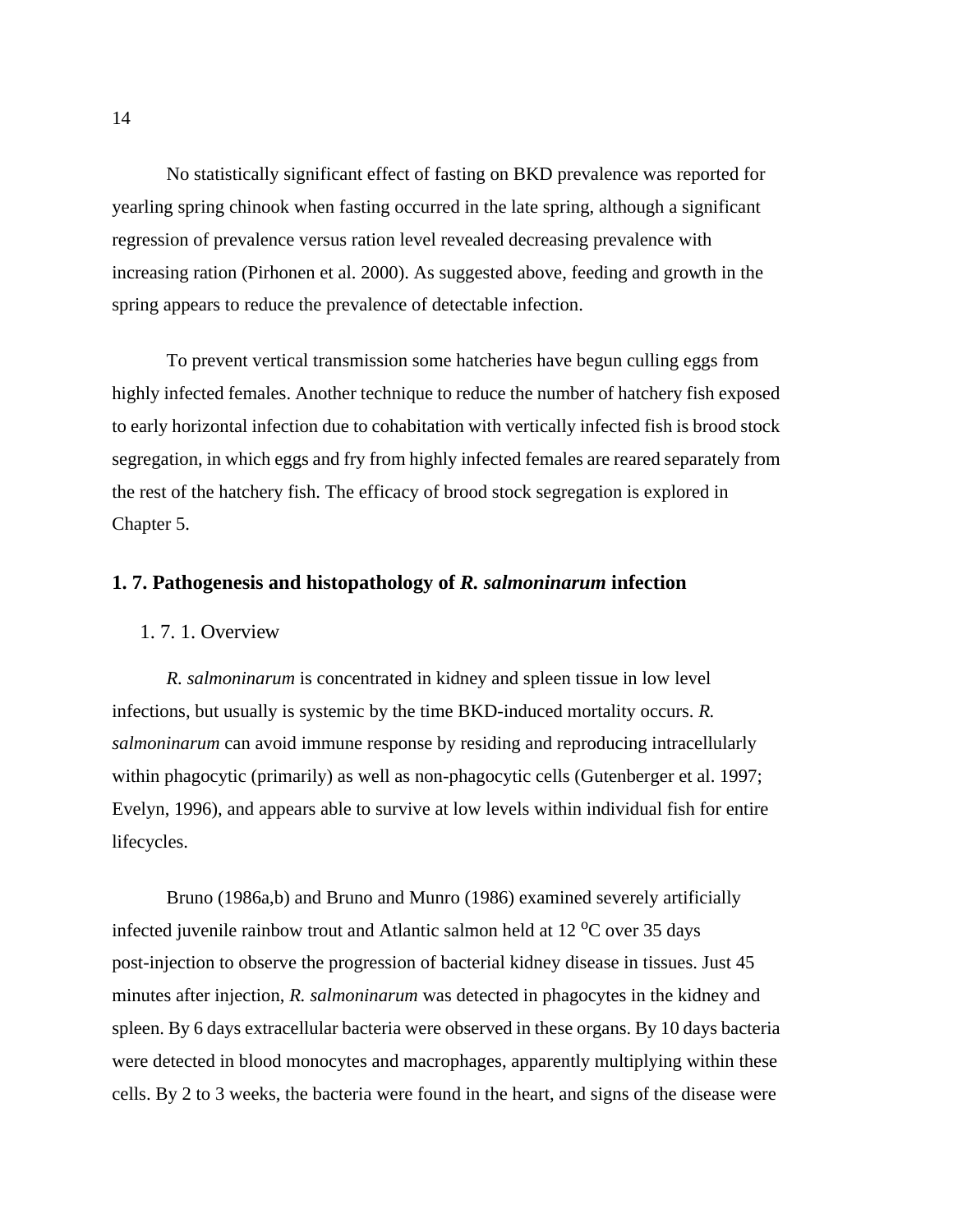visible on numerous internal organs. Granulomas (organized collections of mononuclear phagocytes causing chronic localized inflammation) appeared, especially in the liver and kidney. Bruno concluded that death was likely attributable to destruction of normal kidney and liver tissue by bacterial lesions, possibly coupled with heart failure due to myocardial necrosis. All effects seen in artificially infected fish were confirmed in naturally infected fish, with progression of the disease taking longer in the latter, and with the additional presence of very large internal lesions perhaps due to the length of infection before death in naturally infected fish.

Many researchers have noted significant changes in blood parameters with the progression of the disease. These include decreases of up to 66% in numbers of red blood cells (erythrocytes), and more than a 10% decrease in average erythrocyte diameter (Bruno 1986a; Weins and Kaattari, 1999).

#### 1. 7. 2. Entry of *R. salmoninarum* into host

*R. salmoninarum* has the ability to induce its uptake by non-phagocytic cells and can survive ingestion. This provides a means of entry into the host via the gills and the gastro-intestinal tract (Evelyn 1996; Flaño et al. 1996), though a recent study found *R. salmoninarum* not to be readily taken up by healthy rainbow trout (*O. mykiss*) gill tissue *in vitro* (McIntosh et al. 2000). Infection can also occur through external lesions or abrasions. Uptake by eggs is a possibility as well, resulting in vertical transmission in a small percentage of eggs (Evelyn et al. 1984).

#### 1. 7. 3. Internal spread of *R. salmoninarum*

Internal spread of *R. salmoninarum* occurs via free bacteria in the blood and also through intracellular residence and reproduction in macrophages. *R. salmoninarum* is slow growing, but can reach levels of  $10^3$  cells g<sup>-1</sup> in muscle and  $10^9$  cells g<sup>-1</sup> in spleen and kidney tissue before induction of fish mortality (Evelyn 1996).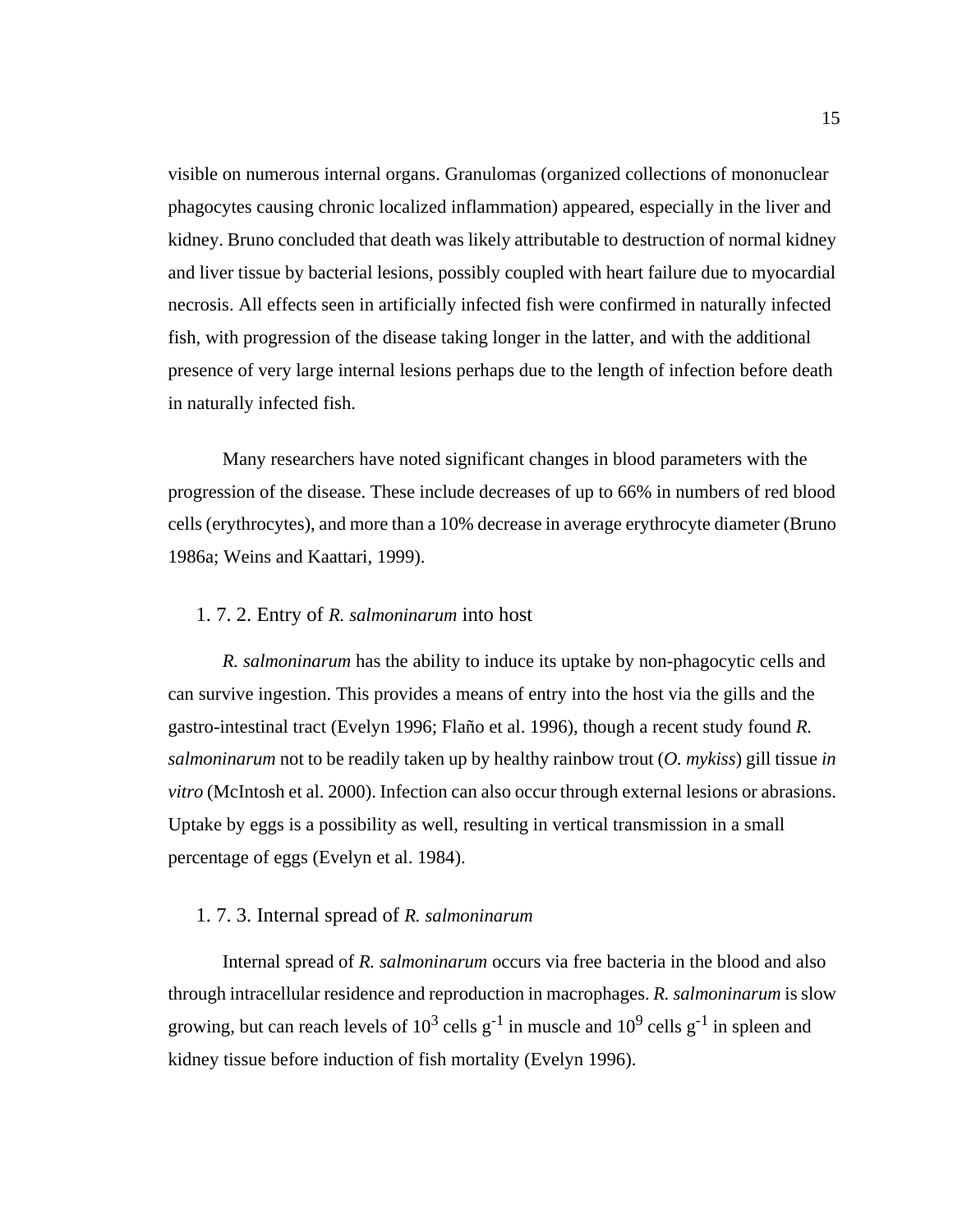#### 1. 7. 4. Survival of *R. salmoninarum* in host

*R. salmoninarum* can survive entry into and reproduce within phagocytic cells (immune system cells which ingest and digest bacteria, infected tissue cells and assorted debris), avoiding the humoral immune response and reproducing within the phagocyte. Opsonization (the tagging of a bacterium by immune system molecules) by antibody and/or complement has been shown to actually increase the success of the bacterium in surviving and reproducing within phagocytes rather than hastening its demise as with most pathogens. Bandin et al. (1995) found that the amount of time that *R. salmoninarum* cells can survive within phagocytic cells was related to whether they were opsonized. They found mean survival times of 4 days for bacteria not opsonized, 5 days for those opsonized by complement alone and 7 days for those opsonized by both complement and antibody.

*R. salmoninarum* exploits its ability to be taken up by non-phagocytic tissue cells not only as a method of infection, but as a way to hide out from the immune system (Flaño et al. 1996). *R. salmoninarum* is also resistant to lysis by lysozyme or by complement.

#### 1. 7. 5. Growth of *R. salmoninarum*

In order to survive and reproduce, bacteria need to be able to take up nutrients from the host. Under iron depravation, *R. salmoninarum* may produce iron reductase which makes bound iron more available for bacterial uptake (Grayson et al. 1995). The bacteria reproduce in the endoplasm of phagocytic cells where nutrients are more readily available.

#### 1. 7. 6. Effects of the p57 antigen

Particularities of *R. salmoninarum* and a 57 kilodalton surface antigen (a molecule which elicits an immune response), referred to as "p57", which it secretes in large amounts, make the bacterium highly successful in surviving from generation to generation. *R. salmoninarum* does not produce any acutely lethal toxins. *R. salmoninarum* does produce large amounts of the p57 antigen (Weins and Kaattari 1989), both in serum and while in intracellular residence, so much that it tends to neutralize the vast majority of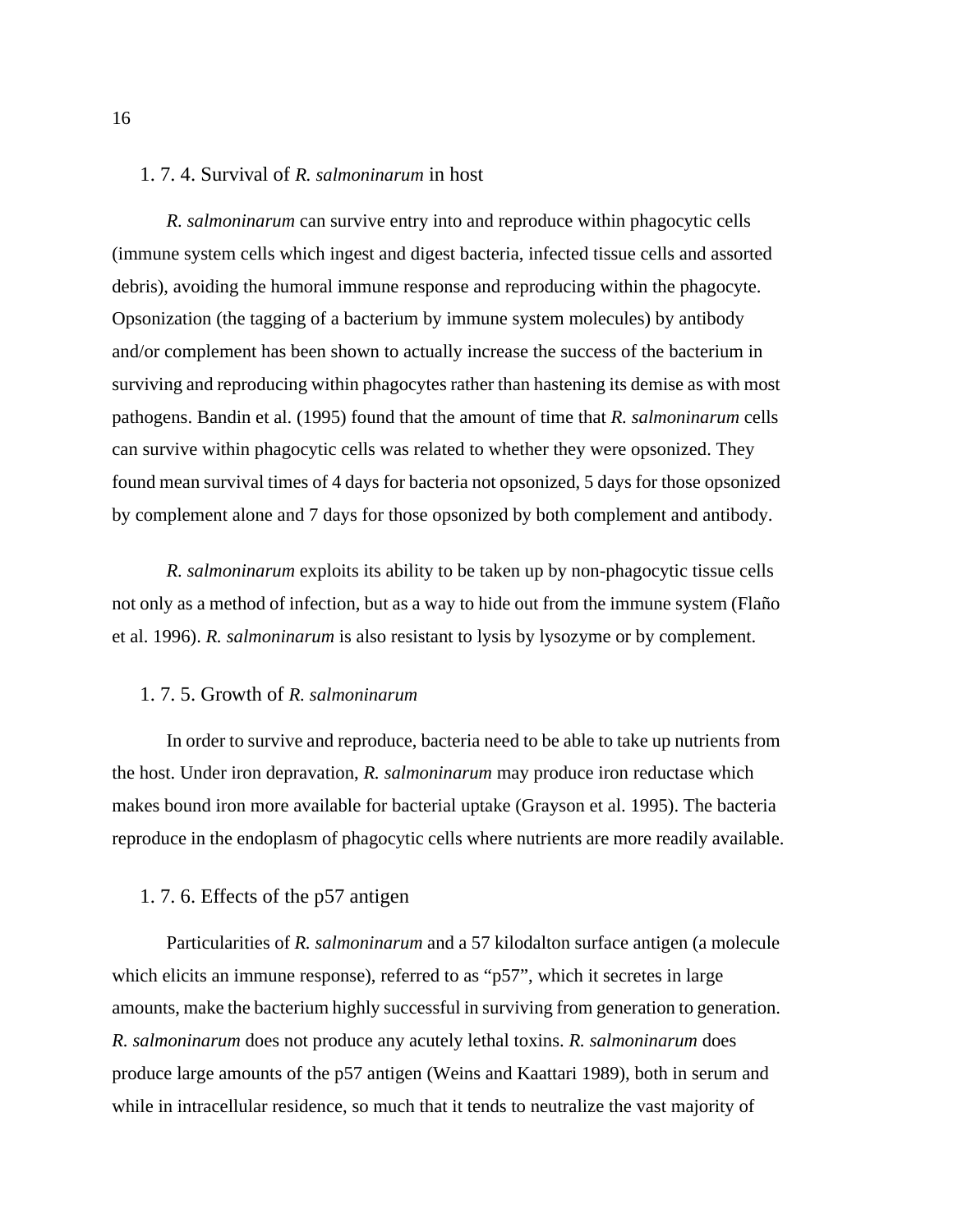anti-p57 antibodies. These antibody-p57 complexes may remain in tissue and contribute to tissue destructive hypersensitivity resulting in granulomas (Bruno 1986b).

The p57 antigen is the major soluble antigen of *R. salmoninarum* (Weins and Kaattari 1999) and may be present in high densities in tissues and fluids of infected salmon (Evenden et al. 1993). Soluble antigen density (which refers to the density of the soluble antigenic fraction, which includes p57 and its breakdown products, as well as other soluble antigens) is an important virulence factor as p57 has immunosuppressive and tissue destructive properties. The p57 antigen is known to agglutinate (cause to stick together) salmon leukocytes (white blood cells including macrophages and T and B cells) (Weins et al. 1999), and to suppress antibody production against unrelated antigens *in vitro* (Turaga et al. 1987). The p57 antigen is a potent inhibitor of the phagocyte respiratory burst response at high densities and has been shown to decrease the bactericidal activity of juvenile chinook macrophages against *Aeromonas salmonicida*, an unrelated pathogen (Siegel and Congleton 1997).

It has been suggested that p57 and its breakdown products may form a protective layer (or capsule) around *R. salmoninarum* cells (Senson and Stevenson 1999). *R. salmoninarum* cells stripped of p57 have been shown to induce a much stronger immune response than those not stripped of p57 (Wood and Kaattari 1996). Cell-surface associated p57 and its breakdown products appear, then, to effectively block highly immunogenic areas of the cell surface from detection by host defences.

Studies of a virulence-attenuated strain of *R. salmoninarum* found it to produce similar amounts of free p57, but less cell-surface associated p57 than virulent strains of the bacterium (O'Farrell and Strom 1999, Senson and Stevenson 1999). The p57 from the virulence-attenuated strain was unable to restore haemagglutination activity to either the attenuated or a virulent strain of *R. salmoninarum,* whereas p57 from a virulent strain of *R. salmoninarum* was able to reassociate with and restore haemagglutination activity to both the attenuated and the virulent strain (Senson and Stevenson 1999). Chinook salmon (*O.*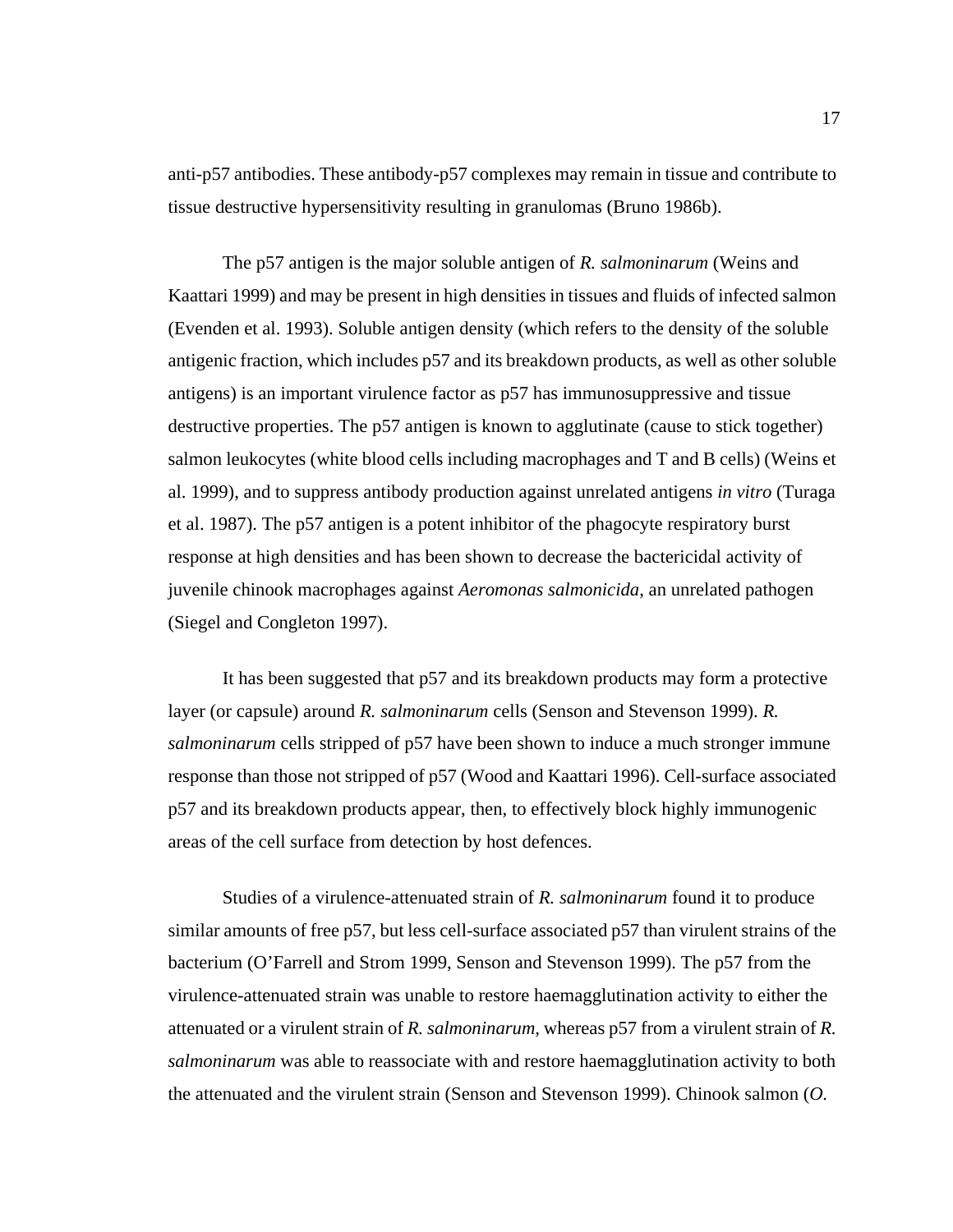*tshawytscha*) injected with a high dose (10<sup>6</sup> bacteria fish-1) of attenuated *R. salmoninarum* experienced no evident kidney damage and much reduced mortality compared to chinook injected with the same dose of virulent *R. salmoninarum* (O'Farrell et al. 2000). The differences in virulence may be due in part to differences in the molecular structure of the p57 antigen produced by the attenuated strain (Senson and Stevenson 1999).

The lack of observed differences in free p57 antigen density between virulent and attenuated strains of *R. salmoninarum* does not indicate that free p57 is not a major virulence factor. Rather, the finding that the p57 from an attenuated strain of *R. salmoninarum* does not appear to attach to the surface of *R. salmoninarum* cells supports the suggestion that one of the functions of p57 is to encapsulate *R. salmoninarum* cells and shield the cell surface from the host immune system. For most naturally occurring strains of *R. salmoninarum*, high densities of free p57 should indicate high levels of surface associated p57 as well.

*R. salmoninarum* bacteria seem to induce their own uptake by host cells (Evelyn 1996). The p57 antigen is apparently responsible for the ease with which *R. salmoninarum* cells attach to host cells. The p57 antigen is capable of agglutinating leukocytes whether in soluble form or attached to the bacterium (Weins and Kaattari 1991). Cell-surface associated p57 appears to be an important factor in horizontal transmission as well, as attachment to host cells appears an important step before entry into host cells. Thus p57 may be the major factor inducing uptake of the bacterium by gill tissue and, as *R. salmoninarum* can survive ingestion, the lining of the gastro-intestinal tract (Evelyn 1996, Flaño et al. 1996). Ingestion of bacteria-laden feces during feeding is an important route of transmission in farmed salmon (Balfry et al. 1996). Cell surface p57 may be important in inducing the uptake of *R. salmoninarum* into eggs from the surrounding ovarian fluid before spawning, thus making BKD a rare bacterial disease that can be transmitted vertically from female spawner to offspring (Evelyn et al. 1984, 1986). It has been suggested that the p57 antigen in soluble form may also be taken up by eggs from ovarian fluid. This may result in the subsequent offspring being immunotolerant of p57 (Brown et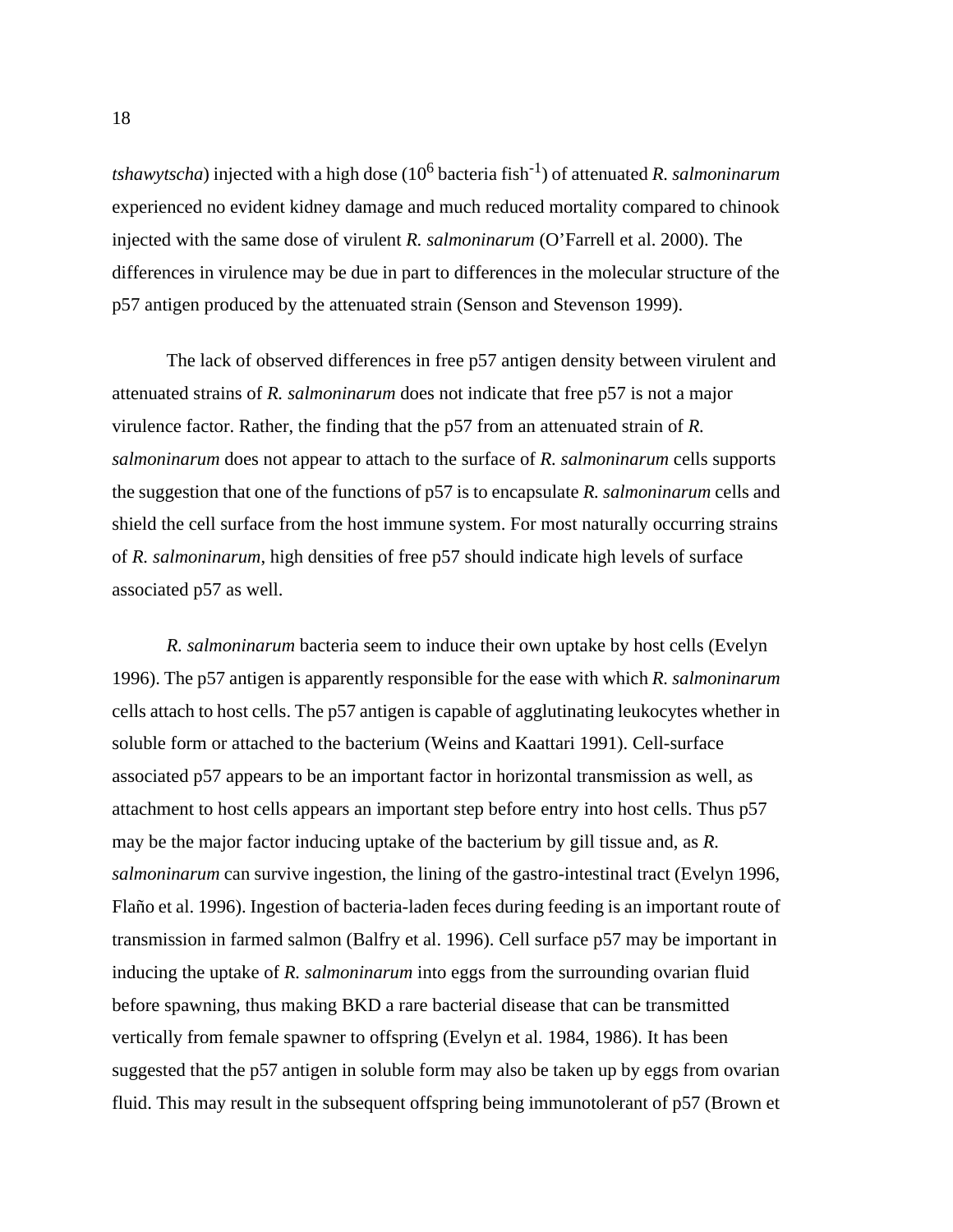al. 1996) and much less capable of resisting *R. salmoninarum* infections.

After secretion, the p57 antigen may break down through autolysis (Griffiths and Lynch 1991), be taken up by antibody (Bruno 1986b) or onto or into cells (as suggested above), or be flushed out of the body. The relationship between bacterial load and antigen density *in vivo* has yet to be quantified. The long generation time (~ 1 day) of *R. salmoninarum* and slow development of the disease are reasons to believe that this relationship remains near equilibrium. This relationship is explored in Chapter 2.

Fredriksen et al. (1997) found another surface antigen (p22) to have similar immunosuppressive and agglutinating properties as p57. Siegel and Congleton (1997) studied the effects of low or high doses of whole bacteria or soluble proteins of *R. salmoninarum* (including p57 and p22) of the bactericidal activity of juvenile chinook macrophages against *Aeromonas salmonicida*. Macrophages were stimulated with low doses, but inhibited at high doses. Thus at low levels p57 may act as any other antigen, stimulating an immune response, but at higher levels may remove or inactivate immune cells.

#### **1. 8. Teleost immunology**

#### 1. 8. 1. Overview

Immunological modeling of bacterial kidney disease in salmon poses a unique challenge for a number of reasons. First, the salmon immune system is a bit different than the human immune system, though with a similar overall structure. Second, salmon are ectothermic animals and cold water species, so that the immune system (and the pathogen) are not exposed to a fairly constant  $37 \,^{\circ}\text{C}$  as in humans, but rather to variable temperatures from below 4  $\rm{^0C}$  to over 20  $\rm{^0C}$ . Temperature can affect the functioning and effectiveness of the immune response. Third, *R. salmoninarum* has developed unique and effective ways of surviving by avoiding the immune response.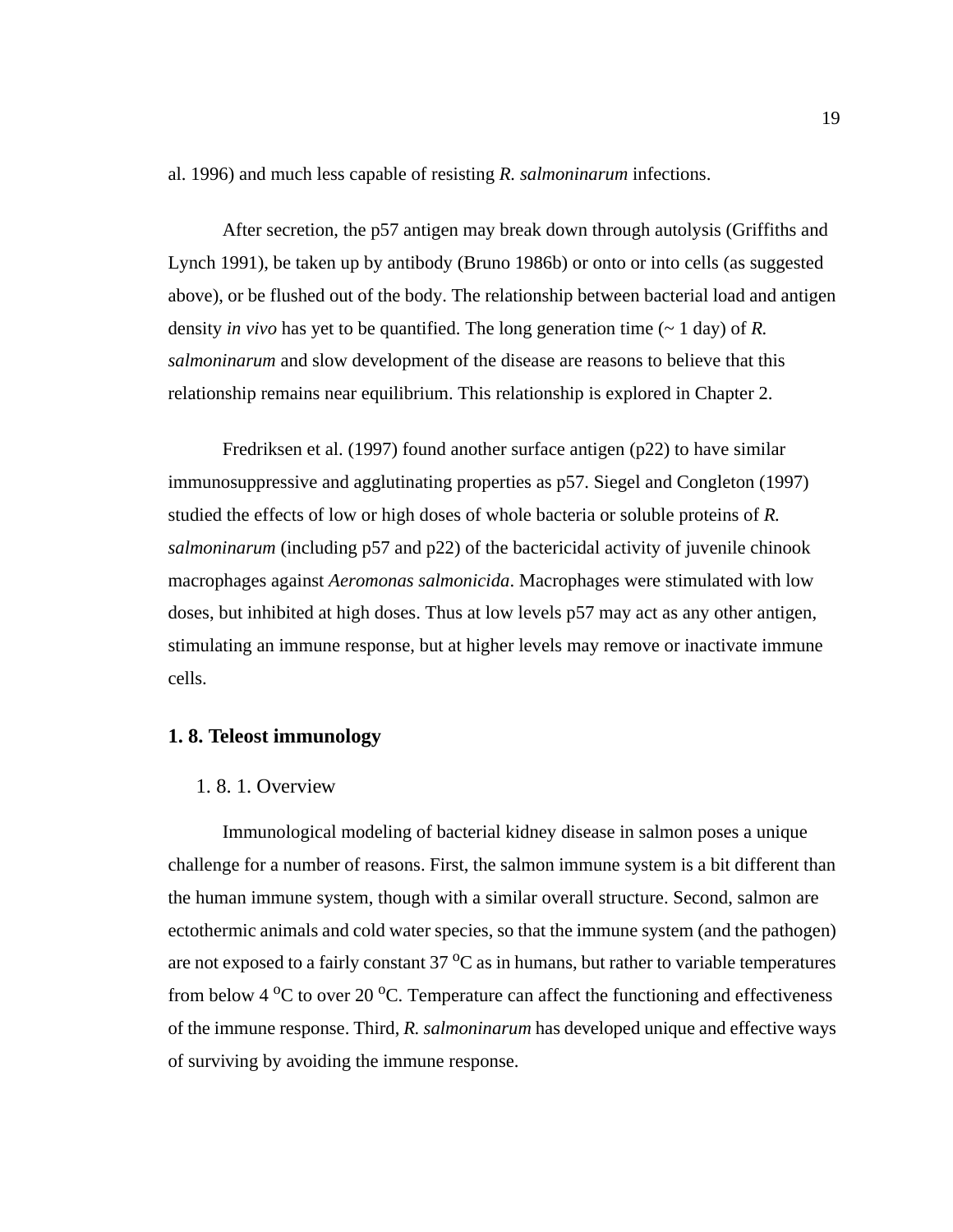Most research and modeling in immunology has concerned the human immune system or that of related mammals. The immune system of teleosts (bony fishes) is quite similar to that of humans and other mammals, but with a few significant differences. The teleost immune system, like the human immune system, is a complex of a great many molecules and cells, comprising humoral and cellular, specific and non-specific immune defenses (Ellis, 1999). There exist, however, important differences between the human and teleost immune systems. IgM-like Ig (Immunoglobulin, or equivalently, antibody) is the only class of antibody known to be produced in teleosts and there is little evidence for the occurrence of avidity maturation (an increase in the multivalent bonding strength of the antibodies through a process of adaptation and selection which occurs in mammals). The alternative complement pathway is much more active in teleosts than in humans. The morphology (tissue structure) of the teleost immune system is very different from that of humans and other mammals (Press and Evensen 1999). An overview of the human immune system, which includes definitions of many of the components of both the human and teleost immune systems, is given in Appendix A.

#### 1. 8. 2. Morphology of the teleost immune system

Teleosts lack bone marrow and lymph nodes, whose processes are largely delegated to specialized kidney tissues. The kidney in teleosts is divided into two distinct parts, the anterior or head kidney, which has no blood filtration function, and the middle and posterior kidney. Lymphocytes arise from stem cells within both parts, though mainly from the head kidney (Ellis and de Sousa 1974, Zapata 1979). A lymphatic system distinct from the circulatory system has been demonstrated in some teleost species. T cells develop in the thymus, as in mammals.

#### 1. 8. 3. Components of the teleost immune system

Included in the cellular immune system of teleosts are B cells and T cells (both helper and cytotoxic), granulocytes (neutrophils, eosinophils and basophils), thrombocytes (platelets), mast cells, non-specific cytotoxic cells (NCCs) (like NK (natural killer) cells in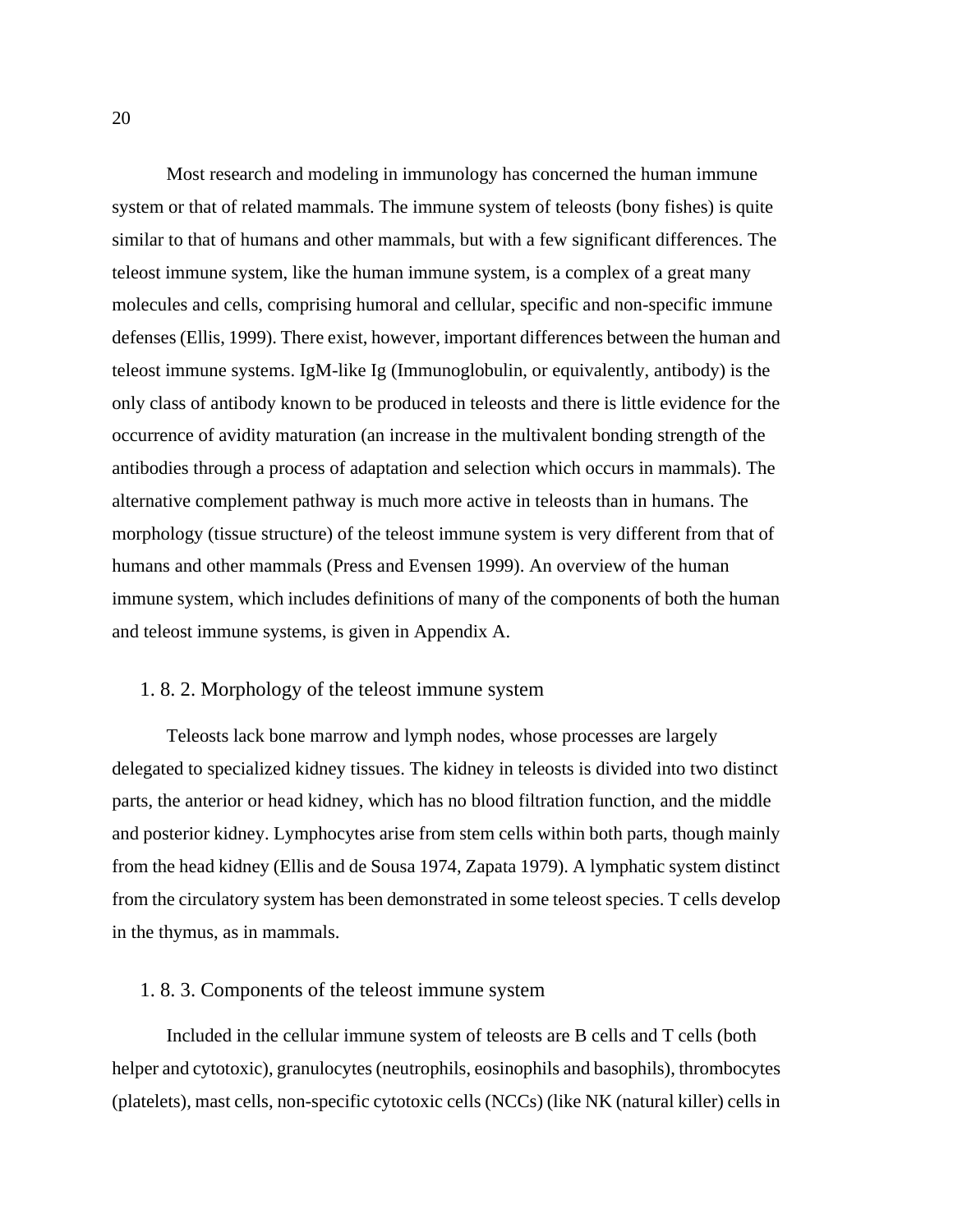mammals), dendritic cells, monocytes and macrophages, including melanomacrophages which reside in the head kidney and act as antigen presenting cells (APCs), retaining antigen for long periods and thus likely active in immunological memory, though apparently not in avidity maturity, which does not appear to occur in teleosts. Humoral components include IgM-like antibody, the complement system, C-reactive protein, and cytokines including interleukins (IL) and interferons (IFN) (Ellis, 1999).

#### 1. 8. 3. 1. Nonspecific cellular immune system

Macrophages and granulocytes (primarily neutrophils) engulf and digest bacteria. Macrophages are much more active than granulocytes in this role in fish. Phagocytes generally kill pathogens intracellularly, though extracellular killing (of larger parasites, for example) is also possible. Phagocytes kill pathogens using both oxygen dependent and oxygen independent mechanisms. Oxygen dependent killing includes the use of oxygen free radicals during respiratory burst. Opsonization by complement or antibody or particularities of the pathogen itself can increase reactive oxygen species (ROS) production. Nitric oxide (NO) can also be an important reactive factor in killing pathogens during phagocytosis. Oxygen independent killing is less well understood but probably involves lysozyme and other enzymes.

Phagocytes can also act as antigen presenting cells (APCs) in fish and, via release of cytokines, can stimulate proliferation of T cells or the production of antibodies by B cells. NCC cells are "non-specific" but do not kill indiscriminately and are not fatal to all pathogenic organisms but are particularly important in killing macroparasites and virally infected cells.

#### 1. 8. 3. 2. Nonspecific humoral immune response:

Lysins, including lysozyme, act directly to compromise bacterial membranes. A number of different types are present in different locations in teleosts. Lysozyme is effective in splitting the cell walls of gram positive bacteria. It can also split gram negative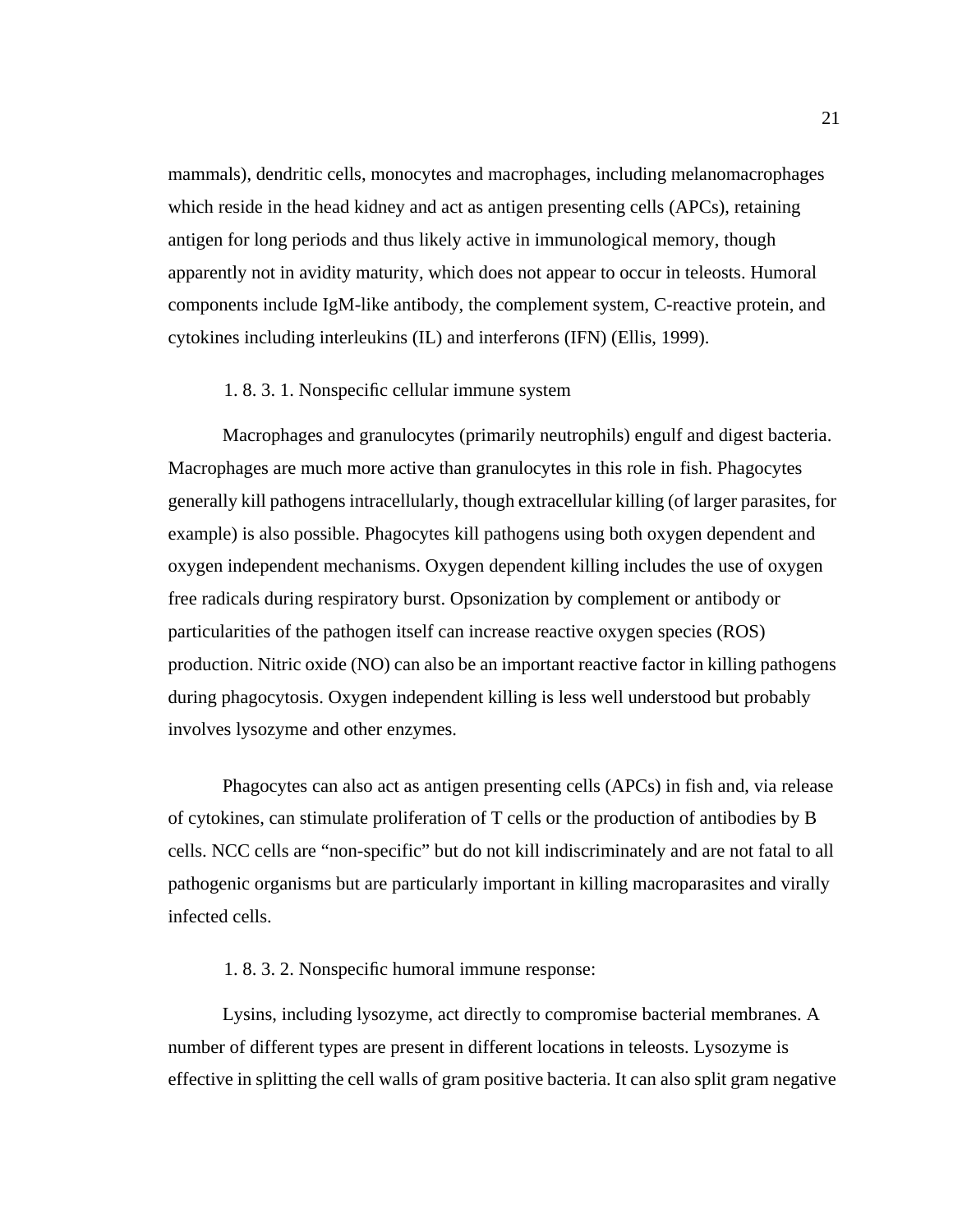bacteria but only after they are damaged by other processes. Lysozyme can also act as an opsonin and may activate phagocytes. In teleosts lysozyme is found in tissues with many leukocytes, such as the head kidney, and areas likely to be primary routes of infection, such as the gills, skin and alimentary tract, and in eggs. Lysozyme is found in fairly high levels in salmonid eggs, and has been found to be bactericidal to many bacterial infectious agents, such as *Aeromonas hydrophila*, *A. salmonicida* and *Carnobacterium piscicola*, at only one third the concentration observed in salmon eggs (Grinde 1989). However even at levels comparable to those seen in salmon eggs, lysozyme was found to be ineffective at killing *R. salmoninarum*.

Complement in teleosts acts much like complement in humans, having both the classical and alternative pathways of activation, though the alternative (antibody independent) pathway is more active in fish than in humans (Ellis, 1999). Complement can be virucidal, bactericidal, parasiticidal and opsonic and can be active in chemotaxis of phagocytes (Yano, 1996). The most virulent bacteria tend not to be affected by complement (Ellis, 1999).

C-reactive protein (CRP) reacts with phosphorylcholine, a common element on the surface of many bacteria, fungi and parasites. CRP is found in many species from invertebrates to mammals and is important in activating complement and enhancing phagocytosis of some bacteria. CRP is found in low levels in mammals, with rapid increases during inflammation. In teleosts the base levels are much higher, though increases can still activate the complement system and increase the activity of phagocytes and NCCs.

Protease inhibitors may block the action of bacterially produced proteolytic toxins, whose purpose is to obtain amino acids through the digestion of host material. Transferrin may impede the uptake of iron by bacteria, thus reducing their ability to grow. Interferon simulates cells to become resistant to viral infection (Yano, 1996).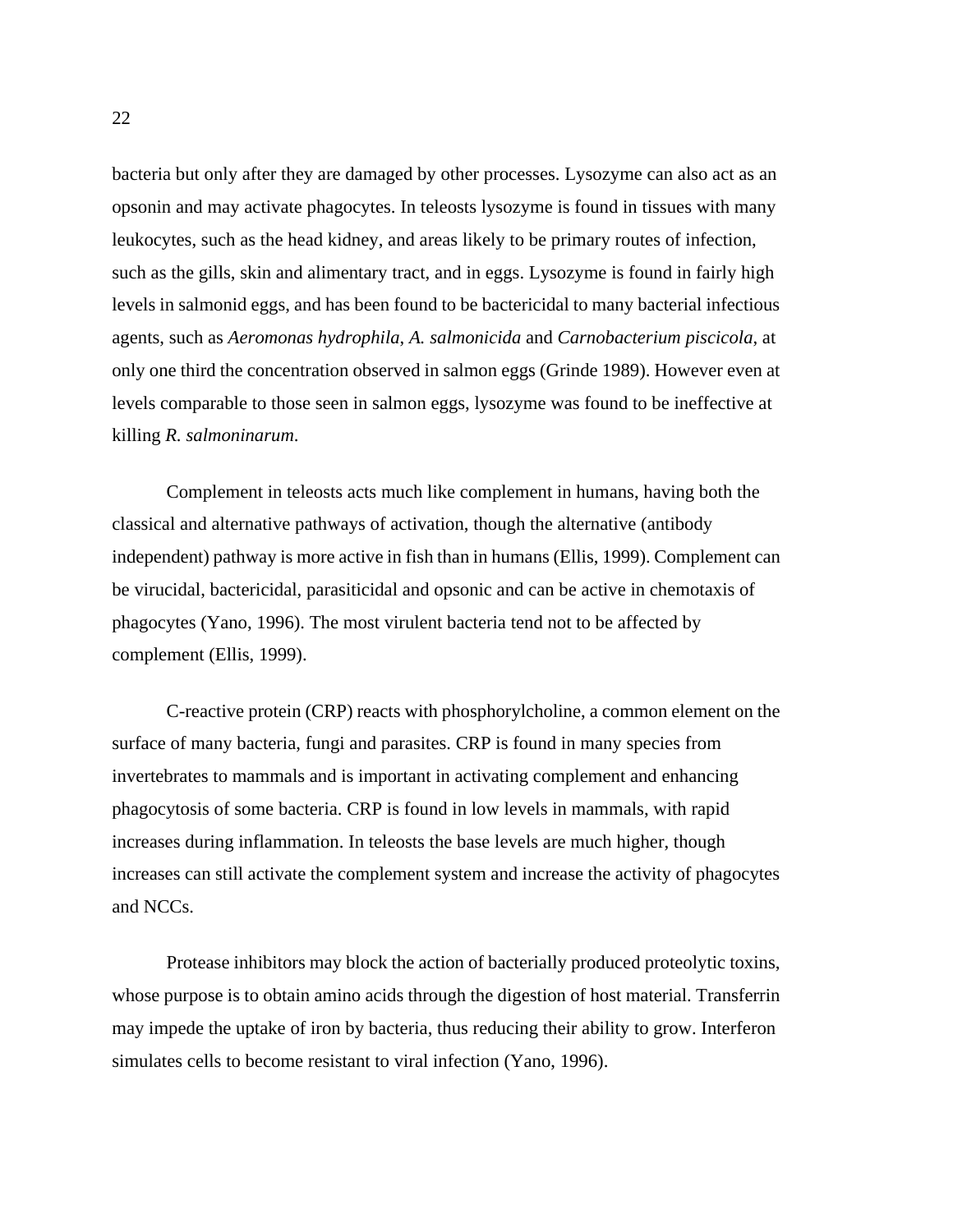## 1. 8. 3. 3. Specific cellular immune system:

Fish posses both T cells and B cells, as do mammals. The exact characteristics of these cells, especially of cytotoxic T cells are still being studied. B cell activation is mediated by helper T cells, which must first be stimulated by APCs. Antigen-stimulated helper T cells also release cytokines which activate macrophages.

## 1. 8. 3. 4. Specific humoral immune system

Teleost Ig is a tetramer having 8 possible binding sites. Antibody can neutralize pathogens, agglutinate antigen and act as an opsonin in promoting phagocytosis. Ig can also activate the complement system. Antibodies act in many direct ways to prevent proliferation and damage by bacteria, as anti-adhesins, anti-toxins, and anti-invasins.

Teleosts do not posses germinal centers, and there is little evidence for avidity (multivalent attachment strength) maturation in teleosts. As teleost Ig is a tetramer, its avidity may be much greater than its affinity (univalent holding strength) for a particular antigen. The strength of the secondary response is due to the increase in total precursor cells rather than an increase in avidity of antibody.

#### 1. 8. 4. Endocrine- immune system interactions and effects of stress

As in mammals there are substantial interactions between the endocrine and immune systems in teleosts. In particular, cortisol and other glucocorticosteroids suppress parts of the immune system by inhibition of lymphocyte proliferation (Weyts et al. 1999). This is possibly through suppression of cytokine production and induction of apoptosis (cell suicide). Stress causes decreased functioning of lymphocytes, including T cells, B cells and NCCs, as well as decreases in lysozyme (Mock and Peters 1990).

## 1. 8. 5. Temperature effects

Immune systems of fish have adapted to be optimally competent near normal summer temperatures for each species (Manning and Nakanishi 1996). Temperatures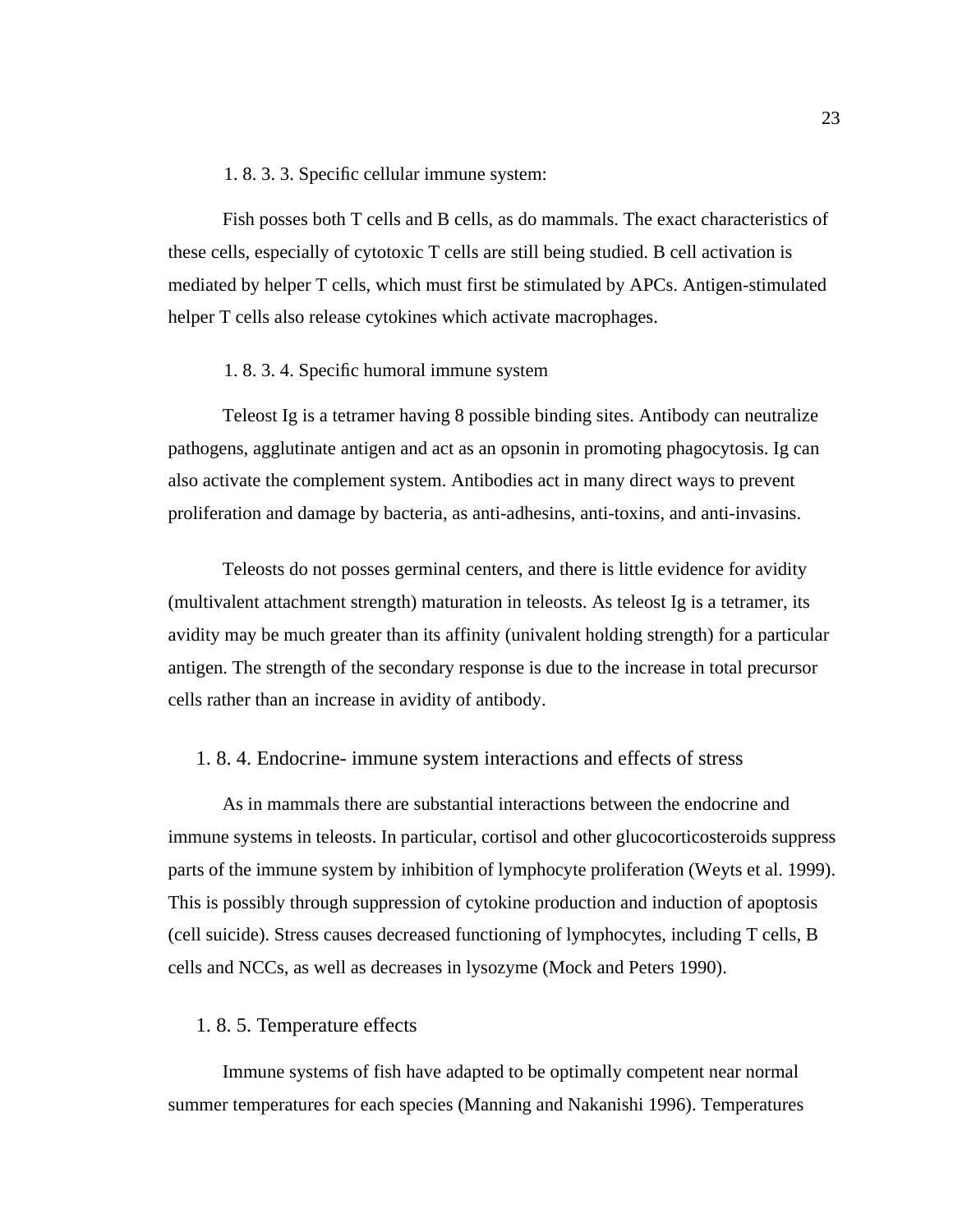significantly below that optimum may be immunosuppressive. In teleosts, low temperatures may seriously impair the action of helper T cells, reducing the production of cytokines and thus eliminating an important route of stimulation of phagocytes (Hardie et al. 1994). Proliferation of T cells is suppressed, though B cells are not affected (Bly and Clem, 1992). Non-specific immunity at low temperatures may help offset this setback, though low temperature affects other aspects of the immune system as well. For example, complement is most active between 15 and 25  $^{\circ}$ C, though it remains active even below 4 <sup>o</sup>C (Yano, 1996).

## 1. 8. 6. Developmental immunology of teleosts

There has been significant research into developmental timing of lymphoid organs in teleost fishes. Much less work has been done on the timing of immune system maturity (Zapata et al. 1996).

Immune system maturation occurs after hatch, when exposure to exogenous antigens has already begun. The timing of complete maturation varies greatly among teleost species (Tatner 1996). In rainbow trout, a complete immune response which induces subsequent immunity is not seen until several weeks after hatch (Ellis, 1988). All fish species tend to reach full immune system maturity within 2 to 8 weeks after hatch (Zapata et al. 1996). Maternal antibodies may be passed on to the eggs, providing significant temporary protection against disease in some cases (e.g. Brown et al. 1997) but not in others (e.g. Lillehaug et al. 1996).

## **1. 9. Immune system response against** *R. salmoninarum* **infection**

### 1. 9. 1. Differences in immune response among groups of salmon

A number of factors may affect the ability of the salmonid immune system to prevent BKD-induced mortality in chinook salmon. Genotype may have some effect, but Elliott and Pascho (1995) found no evidence for differences in the genotypes of infected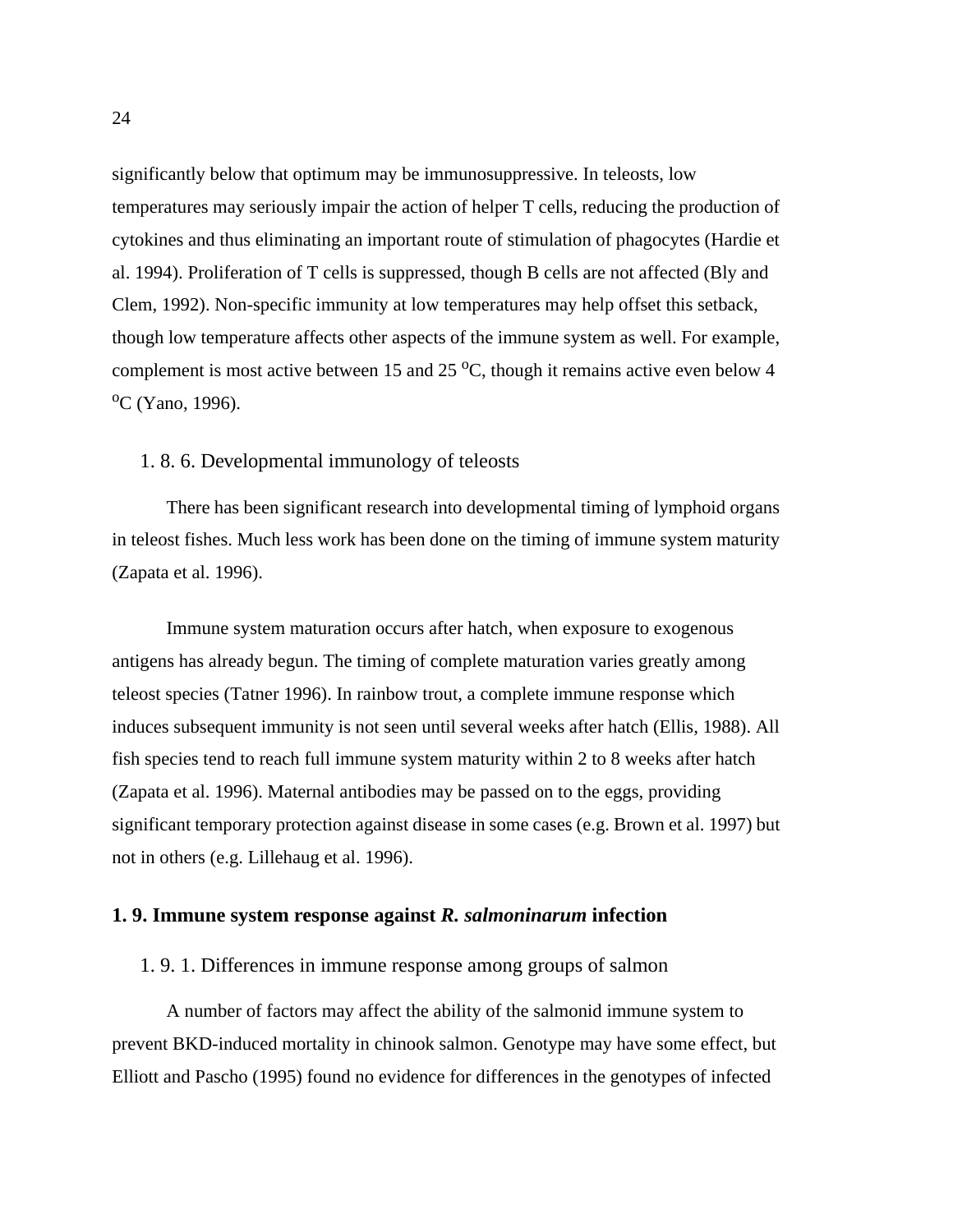and non-infected chinook spawners. Suzumoto et al. (1977) and Winter et al. (1980) found significant differences in BKD-mediated mortality among coho salmon and steelhead trout (*O. mykiss*) with different transferrin genotypes. Withler and Evelyn (1990) found a much weaker correlation between resistance to BKD and transferrin genotype in coho strains, suggesting that other factors account for most of difference observed. To this point there is no strong evidence for significant genetic effects among spring chinook. Acquired immunity after surviving BKD may reduce mortality later in life, but it appears this protection lasts for well less than a year.

Immunotolerance, due to vertical transmission and/or presence of antigens in eggs, may be the most important factor affecting BKD-induced mortality throughout the life cycle. Mortality rates of immunotolerant fish are high due to the failure of specific immunity. The non-specific immune system is still active but is often inadequate to halt the multiplication of *R. salmoninarum*, especially in the presence of other immunosuppressive factors such as stress.

## 1. 9. 2. Effect of macrophages

*R. salmoninarum* stimulates the respiratory burst mechanism of phagocytes immediately upon contact, and quickly exhausts the phagocyte bactericidal capability. Subsequently, the bacterium is taken up by the phagocyte into a phagosome, from which the bacterium escapes before multiplying within the cytoplasm of the cell. The phagocyte is apparently unable to mount a response for several days, during which time the bacteria reproduce. Secretion of p57 continues while the bacteria are in intracellular residence. Presence of p57 within the macrophage may help inhibit the bactericidal response (Seigel and Congleton 1997).

## 1. 9. 3. Effects of complement and antibody

Complement is not effective at directly lysing *R. salmoninarum.* Both complement and antibody act as opsonins, tagging the bacteria for uptake by phagocytic cells. The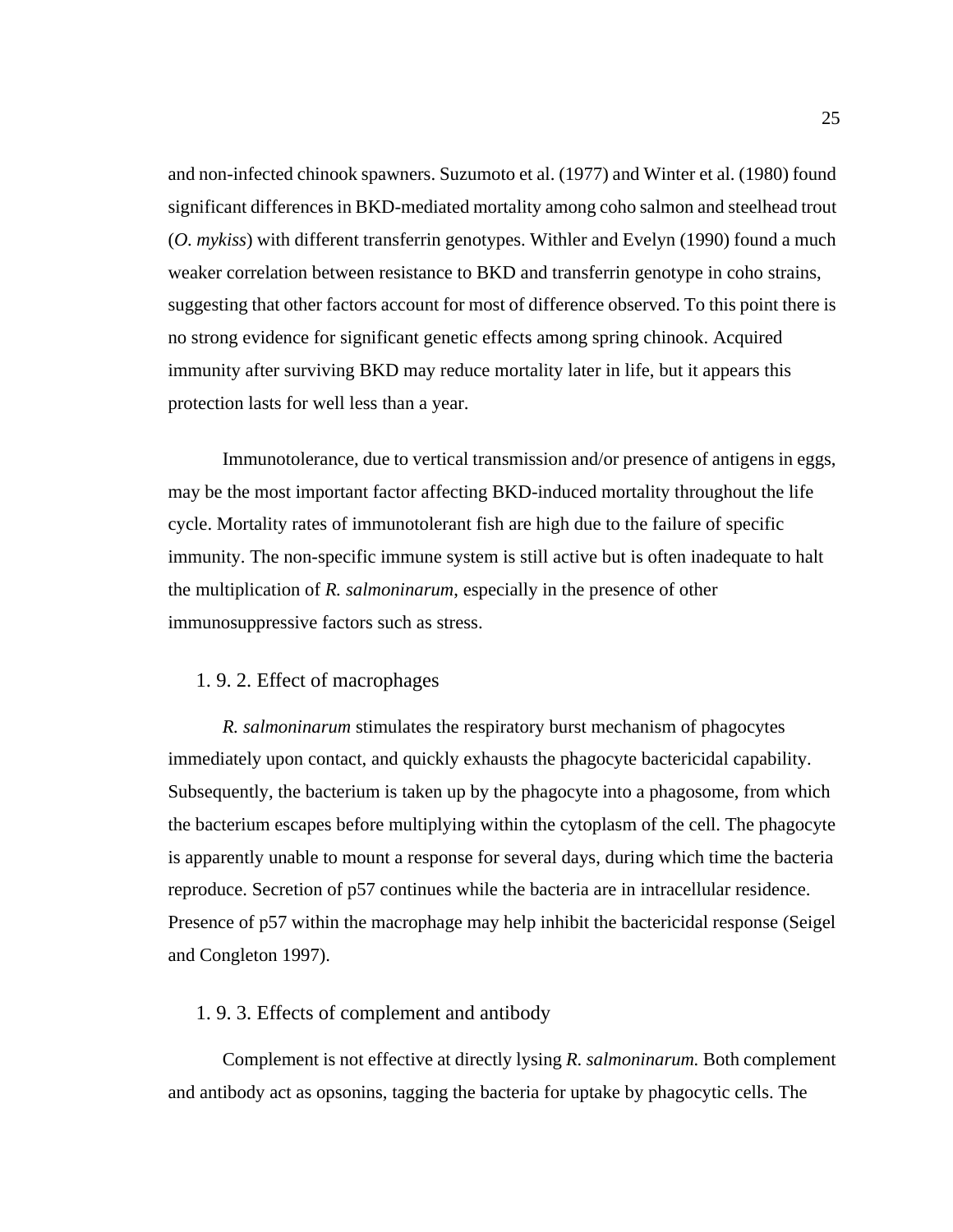unintended effect of this is to make it easier for the bacteria to enter, survive and reproduce intracellularly within phagocytic cells (Bandin et al. 1995).

Antibody also interacts directly with free antigen (p57), creating immune complexes which aggregate in tissue and cause hypersensitivity reactions, resulting in granulomas and tissue damage (Bruno 1986b). It is not clear that the production of antibody does anything to help fight off or reduce the effects of bacterial kidney disease.

# 1. 9. 4. Effect of helper T cells

Helper T cells play an important role in eliminating *R. salmoninarum*. Macrophage activating factor (MAF)-activated macrophages can effectively kill *R. salmoninarum* cells (Hardie et al. 1996), but production of macrophage activating factor in naive helper T-cells may be suppressed at low temperatures. The responses of primed (memory) T cells appears less temperature dependent (Bly and Clem 1992). The proliferation and action of helper T cells in activating macrophages may be the primary successful immune response against BKD. Suppression of T cell action due to immunotolerance, low temperatures, stress or a combination of the three may significantly reduce a salmon's ability to fight off and survive the disease.

### **1. 10. Immunotolerance**

Life-long immunotolerance affects a salmon throughout its life-cycle, whenever it is exposed to *R. salmoninarum*. The immunosuppression referred to here is not an on-off switch for immune response, but rather the loss of a particularly powerful weapon in the immune system's fight against the bacteria. This loss can lead to mortality when the affected salmon is challenged with *R. salmoninarum*, especially when coupled with stress. Immunotolerant fish that survive are more likely to harbor large numbers of bacteria, and are potentially an important source of horizontal infection to other salmon, especially during collection and transportation and on the spawning grounds, thus furthering the effects of BKD on salmon stocks (Evelyn, 1996).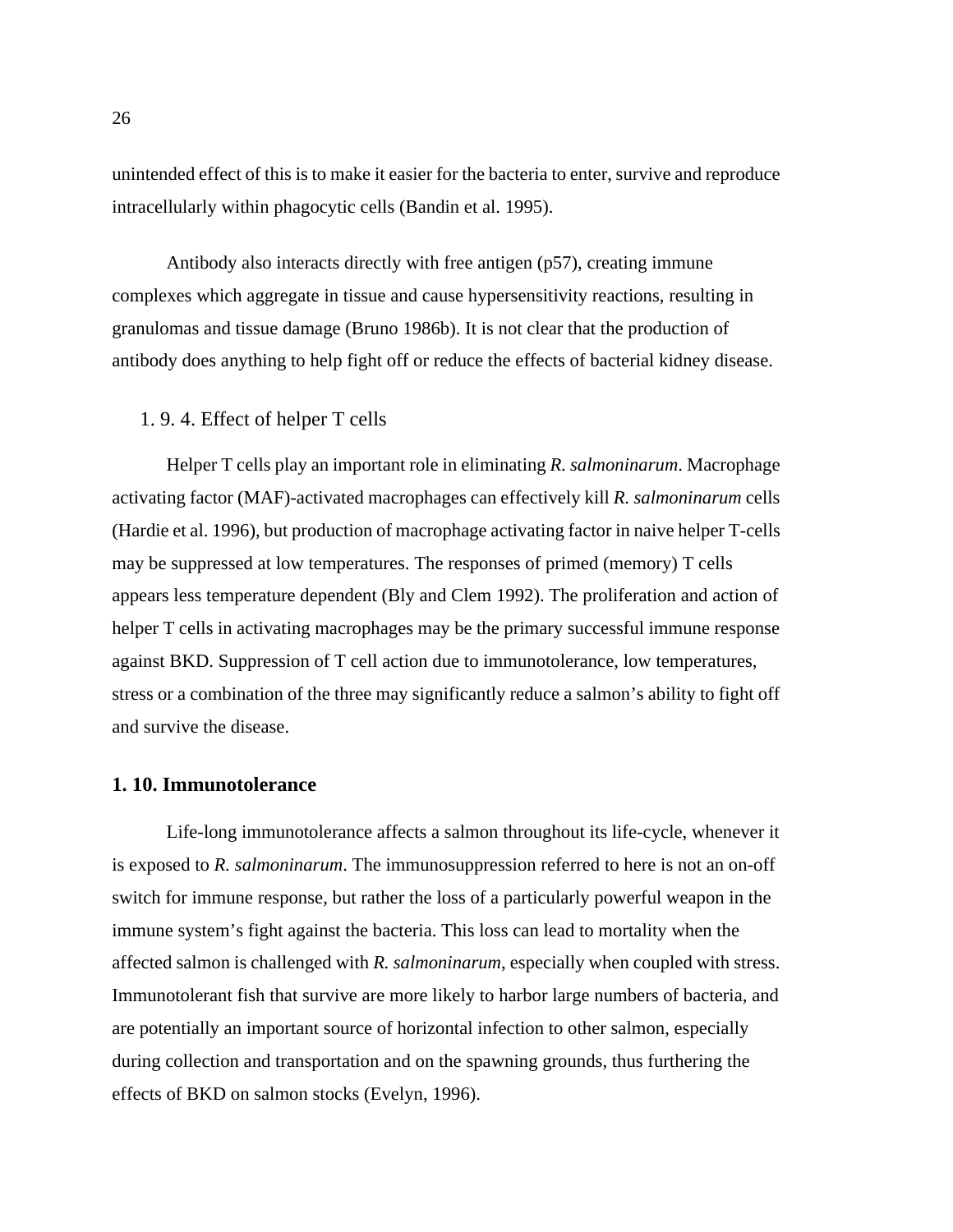

**Figure 3** Routes of *R. salmoninarum* transmission or induction of immunotolerance in offspring (a) and micro scale view of vertical transmission and antigen inclusion (b) (not to scale).

Brown et al. (1996) suggested that the inclusion of *R. salmoninarum* antigens in eggs may result in immunotolerance. They showed that in-ovum inclusion of the p57 antigen can result in decreased immune function when resulting fry are exposed to *R. salmoninarum*, even if vaccination occurs between hatch and challenge. 100 ng ( $ng = 10^{-6}$ ) mg) per egg was found to induce this immunotolerance, while 1 ng was found to be insufficient to produce any observable change in immune functioning. Evenden et al. (1993) note that up to 1 mg/ml of p57 and its breakdown products have been found in tissues of infected fish. As an average chinook egg is about 0.2 ml in volume, this translates to up to 200,000 ng p57 per egg. Even if eggs do not accumulate as much of the p57 antigen as tissues, as long as eggs are able to accumulate p57 either during oogenesis from the blood, or later from the ovarian fluid, or both, it appears that the threshold of 100ng of the p57 antigen would be quite attainable. Brown et al. (1996) also found that the immunosuppressive effect of high numbers of killed whole *R. salmoninarum* cells (1000 per egg) on the immune systems of subsequent juveniles was much less than that of 100 ng of p57 per egg.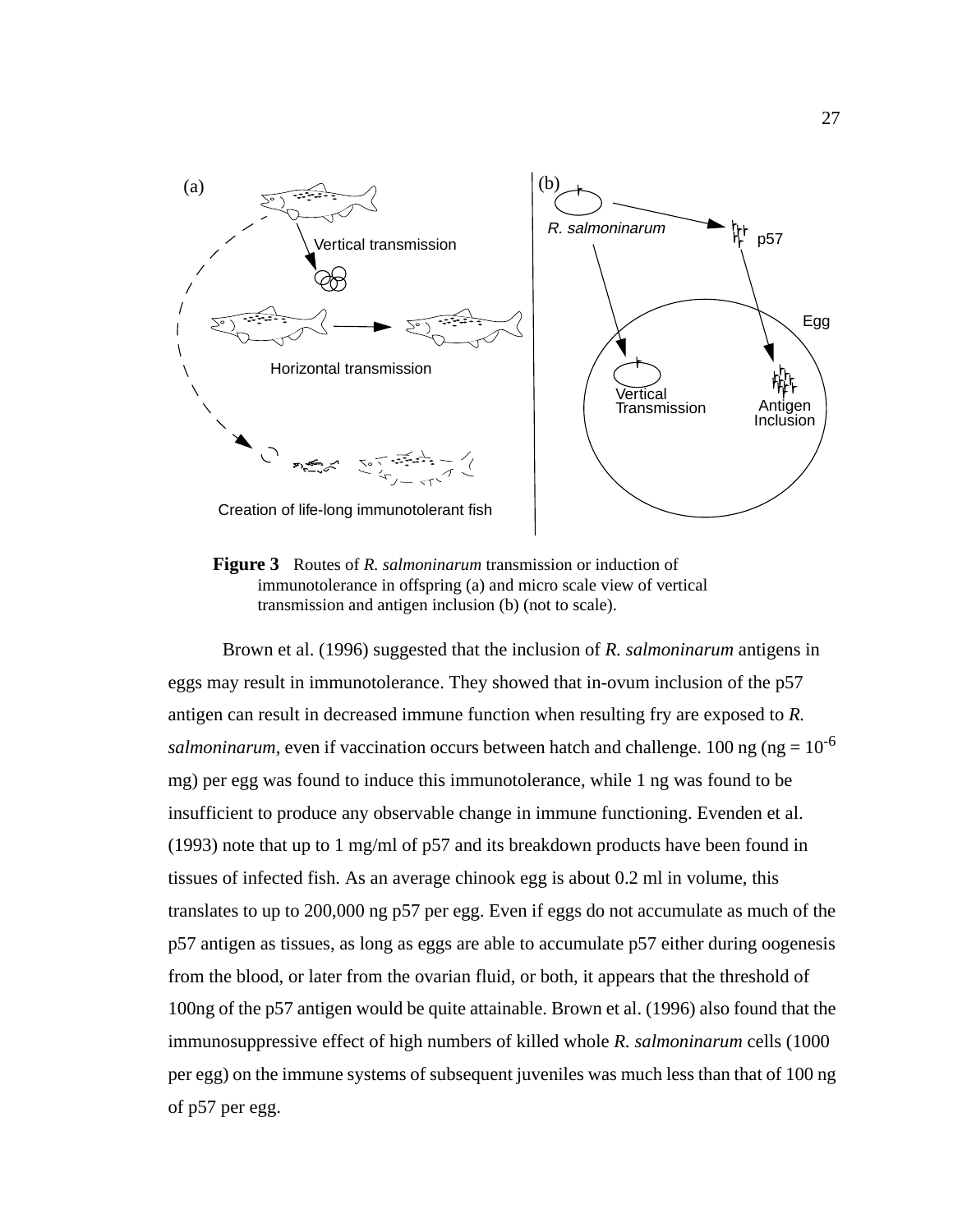# **1. 11. BKD and the salmonid life cycle**

## 1. 11. 1. Pre-spawning Egg development

Factors affecting immunotolerance are established during pre-spawning egg development. Vertical transmission can occur due to the presence of *R. salmoninarum* in ovarian fluid or possibly during oogenesis. Soluble antigens may enter the egg during oogenesis or from the ovarian (coelomic) fluid. Usually only a few bacteria enter the egg, and Brown et al. (1996) showed that even 1000 killed bacteria do not have the same immunosuppressive effect as 100 ng p57. Evelyn et al. (1984) found vertical infection to occur in only 14% of eggs from a single very highly infected female spawner.

# 1. 11. 2. Fertilization to hatch

Induction of immunotolerance occurs during the period from fertilization to hatch, and during early post-hatch development (Zapata et al. 1996). Prior to hatching, the health of the fish is influenced by environmental conditions such as oxygen availability, temperature, and environmental pollutants. The egg allows for gas transfer, notably oxygen and carbon dioxide, but all wastes are stored in egg until hatching. Infection cannot be initiated during this stage.

### 1. 11. 3. Alevin to parr

Once the salmon hatches and enters the alevin stage, it is susceptible to horizontal transmission. The immune system is not yet fully developed, so some immunosuppressive effect may still take place. In hatchery fish, rearing conditions are very important for determining survival rates. Increased density and decreased water flow result in reduced percent returns, with greater effects on chinook than on coho (Banks 1992, 1994; Ewing and Ewing 1995).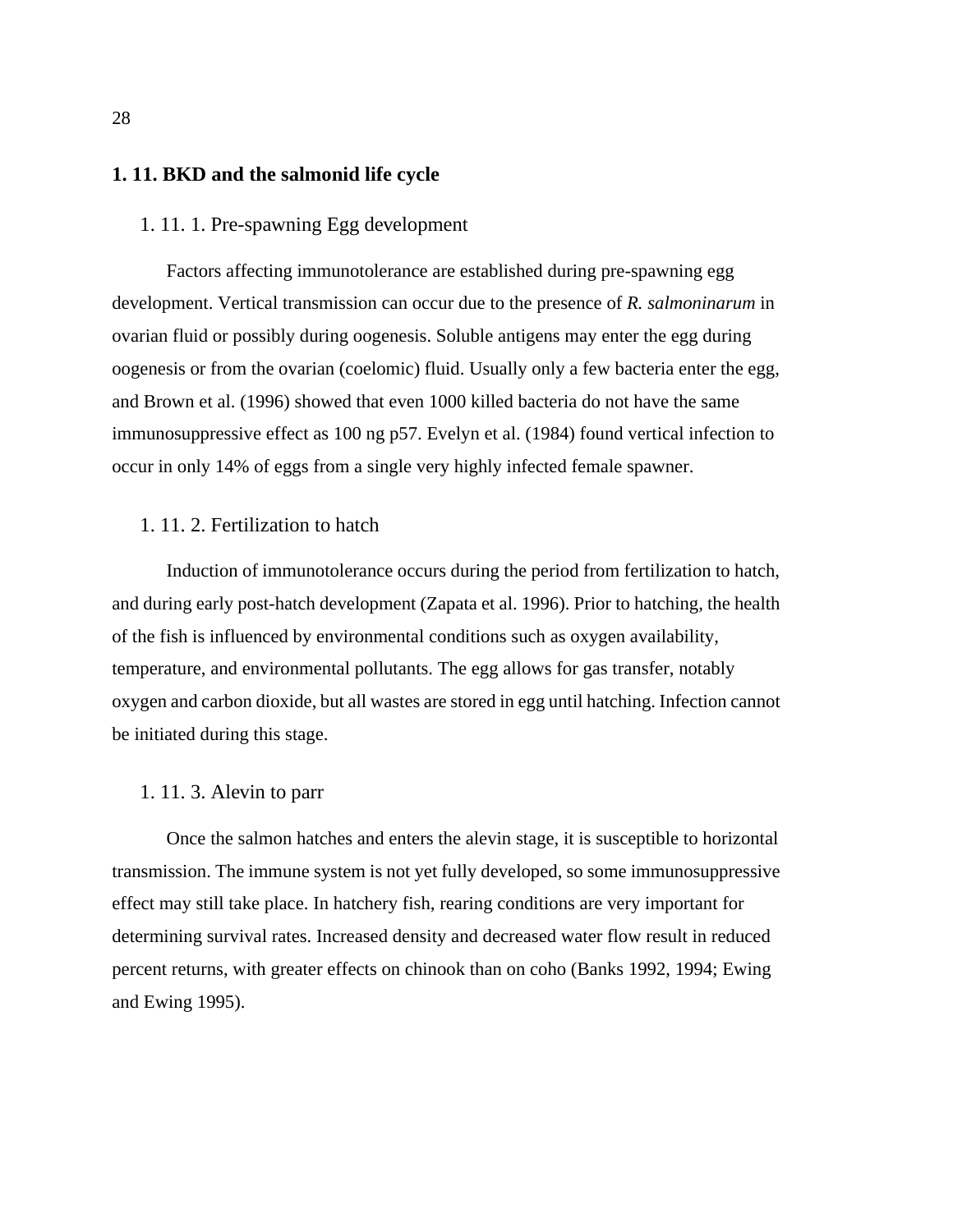

**Figure 4** Effects throughout the lifecycle on the transmission and dynamics of BKD. IS = intermittent immunosuppression, caused by stress, temperature or life stage.  $HT = Horizontal$  transmission.  $VT = vertical$  transmission. Antigen inclusion induced immunotolerant fish are shown in dashed lines.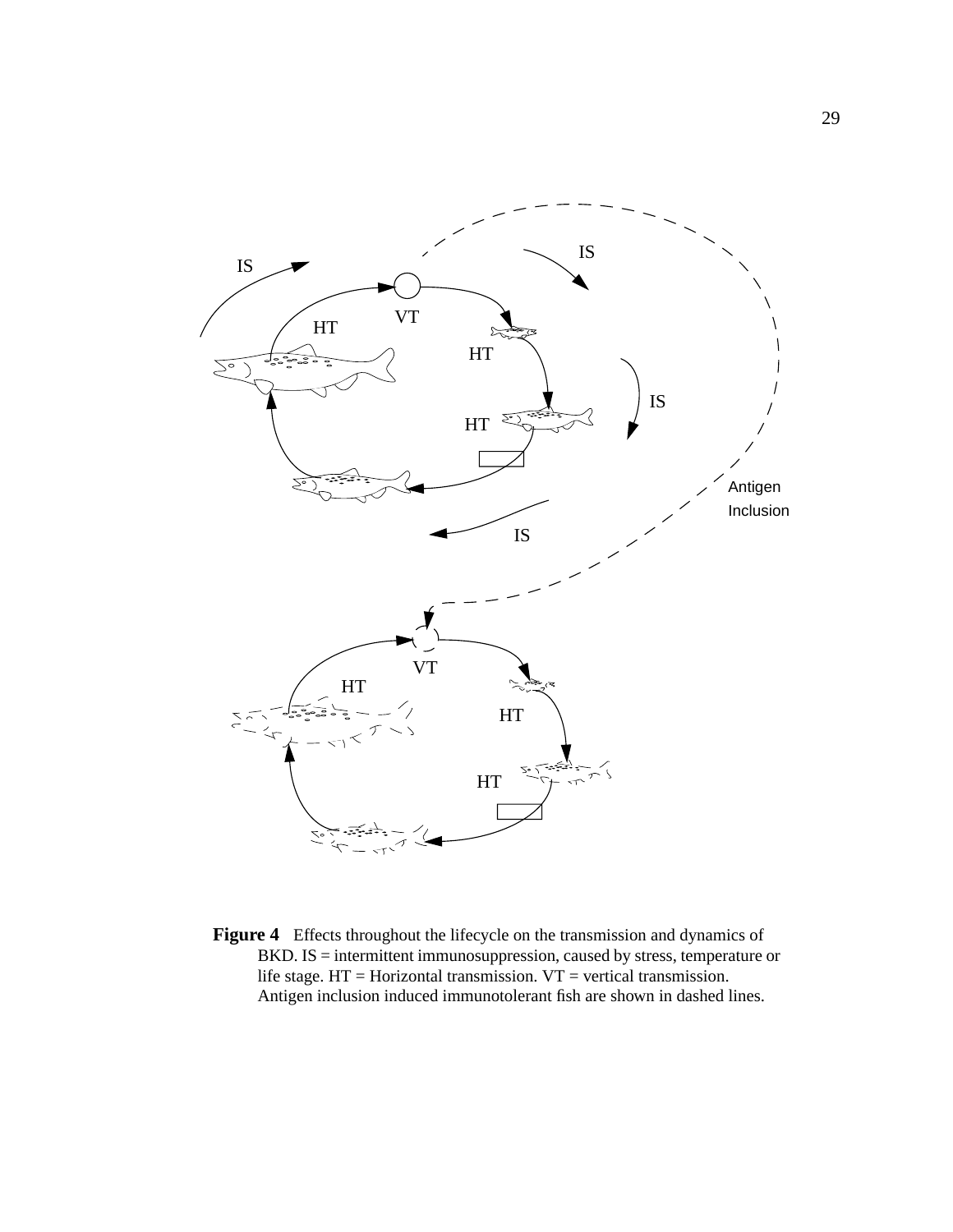## 1. 11. 4. Smoltification, migration and ocean entry

Smoltification involves hormonal, physiological and morphological change and increases in cortisol which suppress internal immune function. Transportation leads to increased stress and proximity which could lead to significant horizontal transmission among salmon and growth of *R. salmoninarum* in stressed salmon. Transition to saltwater involves dramatic physiological change and hormonal action, including increased cortisol levels which reduce immune system function and possibly allow *R. salmoninarum* levels to escalate.

## 1. 11. 5. Return migration

The stress of return may allow *R. salmoninarum* levels to escalate in fish with latent infections, resulting in vertical transmission, inclusion of antigens in eggs, and horizontal transmission to other spawners possibly inducing vertical transmission to and/or antigen inclusion in their progeny as well. This may be particularly true of spring chinook which spend more time upstream after the return migration waiting to spawn, allowing more time for both the growth of *R. salmoninarum* within a spawner and horizontal transmission to other spawners.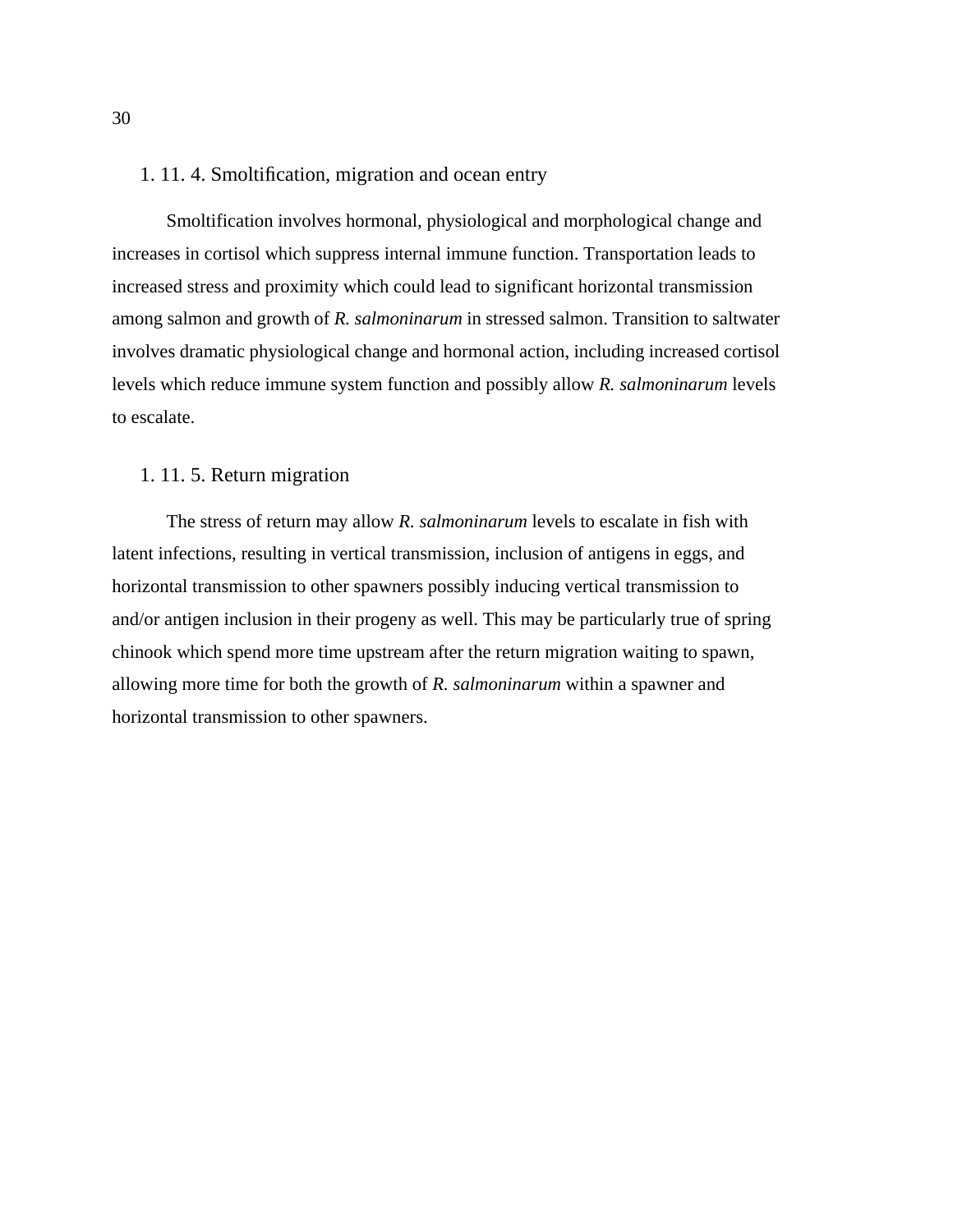# **2. Relationship of Antigen Density to Bacterial Load in Tissues and Ovarian Fluid of Spawning Female Pacific Salmon**

### **2. 1. Introduction**

In this chapter, using data from three studies that utilized two methods of quantifying the severity of BKD (one that detects the bacteria and another that detects a soluble antigenic fraction thereof), the relationships between bacterial load and antigen density in tissues and fluids are analyzed and mechanisms that might underlie these relationships are proposed. As the p57 antigen and the whole bacteria work in concert to promote the virulence and spread of BKD, knowledge of the relationship between them is critical to a further understanding of the dynamics of the disease.

# **2. 2. Data and methods**

### 2. 2. 1. Detection methods

The two most rapid and sensitive methods of quantifying the severity of infection in both tissues and fluids are the fluorescent antibody test (FAT), which enumerates *R. salmoninarum*, and the enzyme-linked immunosorbent assay (ELISA), which detects soluble antigen levels. ELISA is more sensitive to minor infections in tissue (Pascho et al. 1987) and FAT is more sensitive in ovarian fluid (Pascho et al. 1998). In a few experiments, both FAT and ELISA have been used to detect infection. Although a relationship between the FAT enumeration and the ELISA value has been shown in the past, this relationship has not yet been formalized, nor has the relationship between bacterial load and antigen density been quantified.

The ELISA and FAT tests give varying amounts of information about tissue and ovarian fluid infection levels. The membrane-filtration FAT quantifies bacteria per ml for ovarian fluid samples (Elliott and Barila 1987), while the FAT for tissue samples reports the number of bacteria per 100 fields of a tissue smear under a microscope. The latter gives a relative infection level, but not an absolute one. The ELISA value is related to density of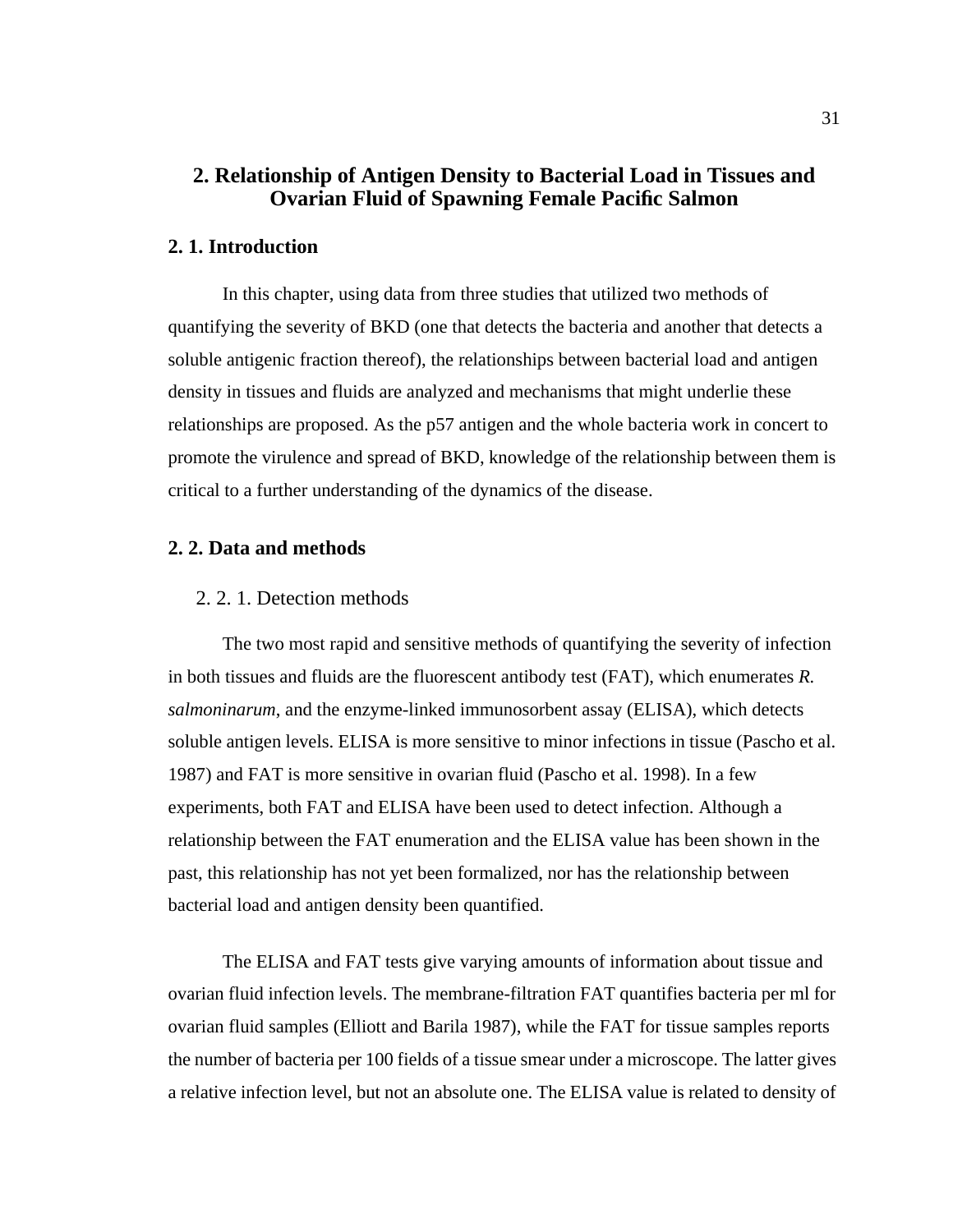<span id="page-45-0"></span>antigen ( $\mu$ g ml<sup>-1</sup>) in solution (Pascho and Mulcahy 1987). In all data examined here, tissues were diluted 1:4 (weight:volume) and ovarian fluid 1:2 (volume:volume) before centrifuging, with the supernatants used for testing.





There is some variation in the sensitivity of individual ELISA tests (even under the same protocol), so that the same ELISA value from two different experiments can reflect different antigen densities in solution. Moreover, there are significant differences between the ELISA I and ELISA II tests, as will be discussed below. The data were thus adjusted to correct for differences in ELISA to antigen relationships among data sets before comparisons of bacterial load and antigen density were undertaken.

### 2. 2. 2. Data sources

**Table 1** Summary of the three data sets.

| Publication Date  | Species | <b>ELISA</b> test | Kidney<br><b>Tissue</b> | Spleen<br><b>Tissue</b> | Ovarian<br>Fluid | n           |
|-------------------|---------|-------------------|-------------------------|-------------------------|------------------|-------------|
| $1987^{\rm a}$    | Coho    |                   | V                       |                         |                  | 56          |
| 1991 <sup>b</sup> | Chinook | $I(\& II)$        |                         |                         | ✔                | 30          |
| 1998 <sup>c</sup> | Chinook |                   |                         |                         | V                | 37 (of 103) |

a Pascho et al. 1987

b Pascho et al. 1991

c Pascho et al. 1998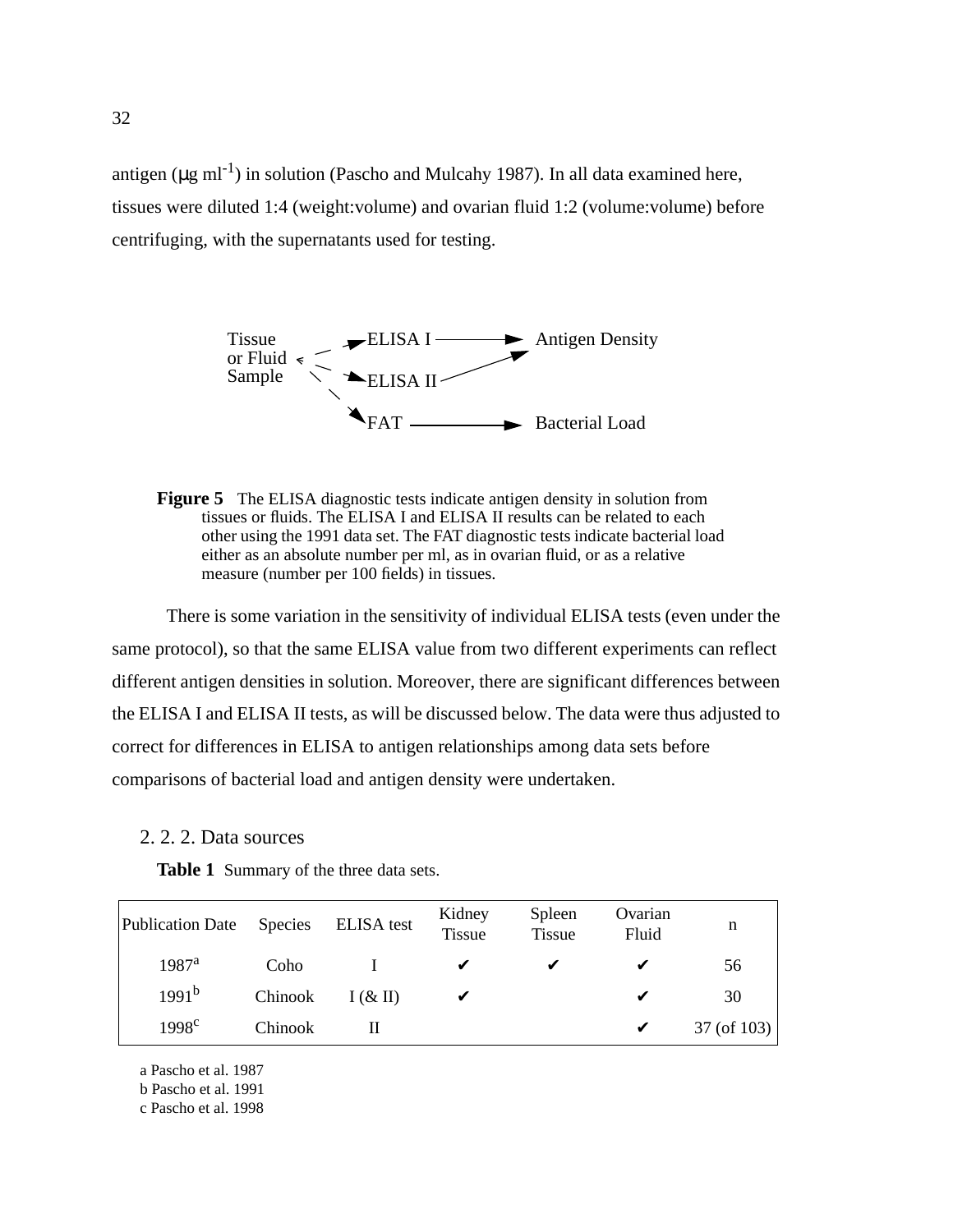Three data sets were analyzed for this paper. All three include the results of both the FAT and ELISA tests for tissue and/or ovarian fluid samples. The components of the data sets examined in this paper are summarized in [chapter Table 1](#page-45-0).

Pascho et al. (1987) tested samples of kidney and spleen tissue, ovarian fluid and blood from 56 sexually mature female coho salmon (*Oncorhynchus kisutch*) for *R. salmoninarum* using five techniques: ELISA, direct or direct-filtration FAT, culture, counterimmunoelectrophoresis, and agarose gel immunodiffusion. ELISA revealed the highest prevalence, finding evidence of infection in all fish (though not in all tissue or fluid samples). The FAT found infection in 86% of fish, with culture finding bacteria in 39%, and the last two techniques finding only 11% and 5% infection, respectively. These results clearly indicate the usefulness of ELISA and the FAT in detecting the presence of *R. salmoninarum*. Here, the ELISA and FAT results are compared for kidney and spleen tissue and ovarian fluid. These data will be referred to as "the 1987 coho data" for the subsequent analysis.

Pascho et al. (1991) tested samples of kidney tissue and ovarian fluid from thirty highly infected sexually mature female chinook salmon (*O. tshawytscha*) at Dworshak National Fish Hatchery (United States Fish and Wildlife Service) for *R. salmoninarum* using both ELISA and FAT. They pre-screened 302 female spawners by kidney and ovarian fluid ELISA, and then tested both kidney and ovarian fluid from candidates for their high infection group via FAT, before settling on thirty for the "high-BKD" group. Thirty female spawners were chosen for their low infection group as well, but all kidney tissues from this group were tested negative via FAT, and therefore only the highly infected group is analyzed here. Kidney FAT values denoted "Too numerous to count" were assigned the value 200,000 for this analysis. While Pascho et al. (1991) used the same ELISA tests as Pascho et al. (1987), they also tested a new, more sensitive ELISA (ELISA II), though the individual results for each sample were not reported for the ELISA II test. These data will be referred to as "the 1991 chinook data" in the subsequent analysis.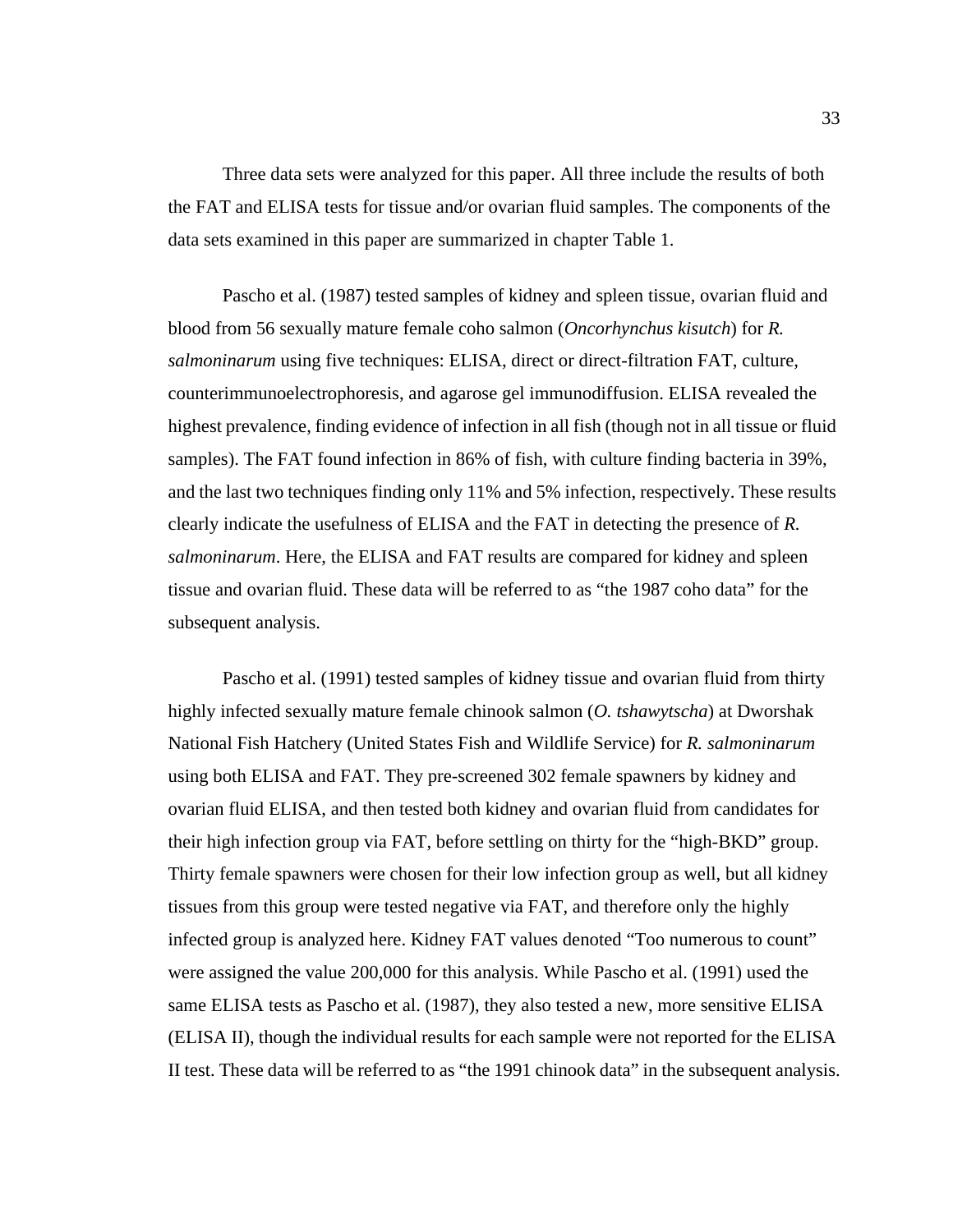<span id="page-47-0"></span>Pascho et al. (1998) tested samples of ovarian fluid from 103 spring chinook salmon from Carson NFH for *R. salmoninarum* using both the membrane-filtration FAT and ELISA II tests. The data used below include only the 37 samples for which the FAT enumeration showed a bacterial load of more than ten thousand  $(10^4)$  bacteria ml<sup>-1</sup> in ovarian fluid. Of these samples, 97% (36/37) were also considered positive by ELISA (here: ELISA OD  $> 0.069$ ) with ELISA values up to 2.512. Only 6% (4/66) of the excluded samples were considered positive by ELISA with a maximum ELISA value of 0.074. This data will be referred to at the "1998 chinook data".

## 2. 2. 3. ELISA- antigen relationships and correction factors

The study-to-study and even day-to-day variability in the sensitivity of the ELISA test (Pascho et al. 1987) makes the comparison of different data sets and the comparison of FAT to ELISA values difficult. In this paper we consider three data sets, two of which use the ELISA I and a third which uses the ELISA II. The task was not only to standardize the two ELISA I tests to each other, but also to relate the ELISA II test to each of the ELISA I tests, and then to find an absolute relationship between at least one of these tests and antigen density. Ideally, the relationship between antigen density and ELISA values would be recorded with each test by recording results of control samples with a variety of known concentrations. Although this relationship is not given, there is adequate information to make reasonable approximations of the relationships between the ELISA tests and from this to calculate antigen density for each sample.

Pascho and Mulcahy (1987) reported ELISA values for solutions with known concentrations of soluble antigen of *R. salmoninarum*. This relationship appears linear from their second figure which compares the logarithm of known antigen density in solution to ELISA value. Assuming their final standardized procedure which was adopted in the 1987 and 1991 data sets, this relationship can be estimated (from their figure 2) as:

$$
ELISA_{1987} = 0.5 + 0.4log_{10}(A)
$$
 (1)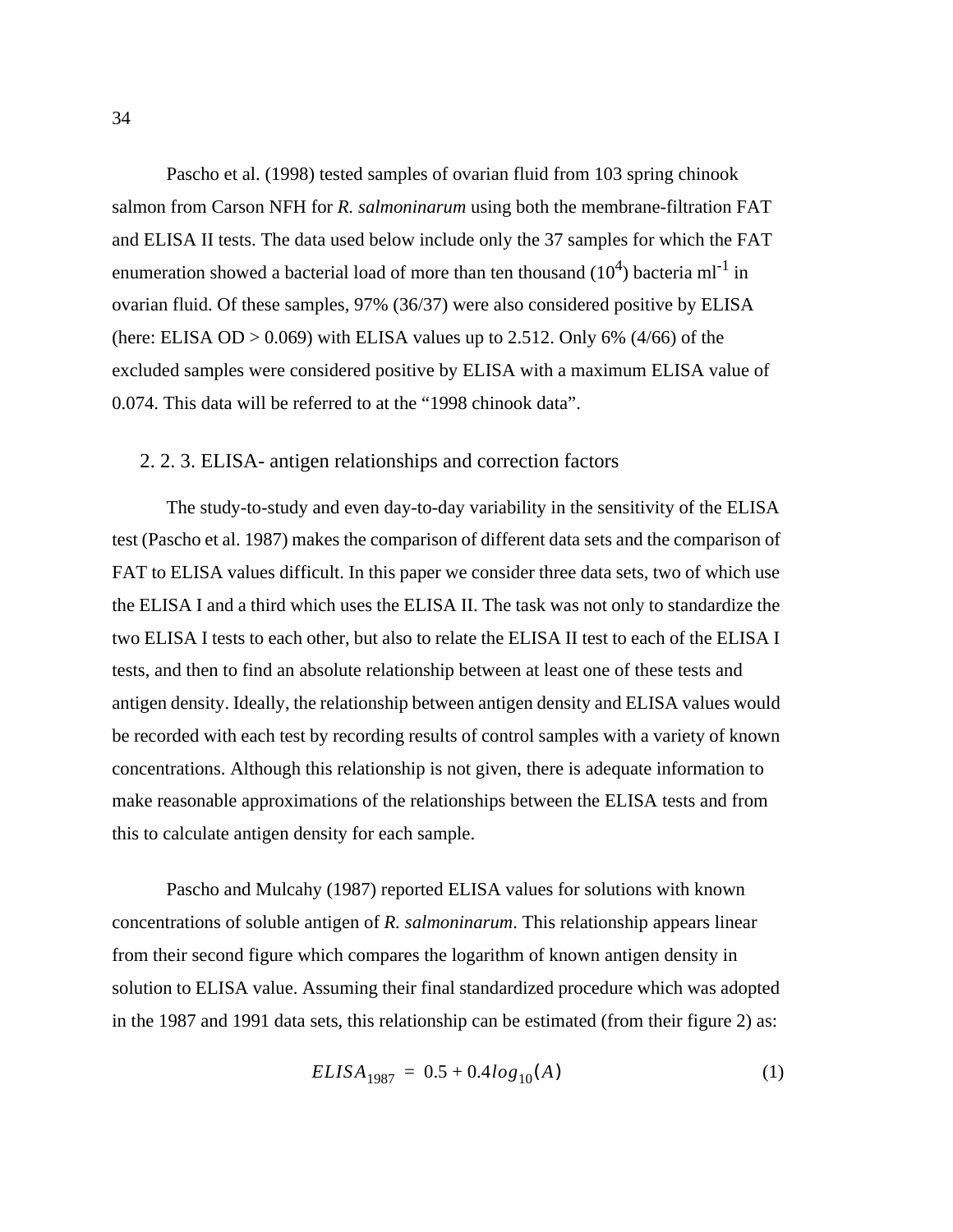<span id="page-48-0"></span>Where A represents the density of antigen  $(\mu g \text{ ml}^{-1})$  in solution. This holds for  $A > 8.25 \times 10^{-2} \,\mu g \text{ ml}^{-1}$ . For antigen densities below this, the ELISA<sub>1987</sub> values are indistinguishable from those for the control solutions. The ELISA value corresponding to this threshold antigen density is 0.066 which is denoted the positive-negative cutoff for the  $ELISA<sub>1987</sub>$  test. The value of the positive-negative cutoff varies by experiment as well. [Equation 1](#page-47-0) was assumed to hold for the 1987 data, which was collected at the same lab and near the same time as the development of the test, and for which day to day corrections were made using a statistical technique developed by the authors (Pascho et al. 1987).

The relationship between the  $ELISA<sub>1991</sub>$  and  $ELISA<sub>1987</sub>$  tests was estimated by assuming the maximum ELISA values to be the same for each data set, and that the calculated positive-negative cutoff should reflect the same antigen density. The former assumption is admittedly somewhat arbitrary. However, the logarithms of maximum countable FAT values are similar for the two data sets, and matching up the average ELISA values over a range of high FAT values would give nearly the same result. We made these comparisons using the tissue data sets since no positive-negative ELISA value threshold for infection was determined for the 1987 ovarian fluid data set. The positive-negative cutoff for tissues was 0.066 for 1987 and 0.058 for 1991. The maximum ELISA value was 1.000 for 1987 and 0.749 for 1991. Assuming a linear relationship between the values of the two ELISA tests and equating their respective maximum and minimum values results in a solvable system of two equations, with the solution being:

$$
ELISA_{1987} = 1.35ELISA_{1991} - 0.12\tag{2}
$$

The ELISA II test was developed before the 1991 data were collected, and Pascho et al. (1991) tested tissue and ovarian fluid by both ELISA I and ELISA II. Using the matched maximum and minimum values of ELISA I and ELISA II from both ovarian fluid and kidney tissue, equation 1 is transformed to reflect these differences. The ELISA I values ranged from 0.041 to 0.709 for both ovarian fluid and kidney tissue, whereas the ELISA II ranged from 0.050 to 2.606 and 0.049 to 2.394, respectively. Assuming a linear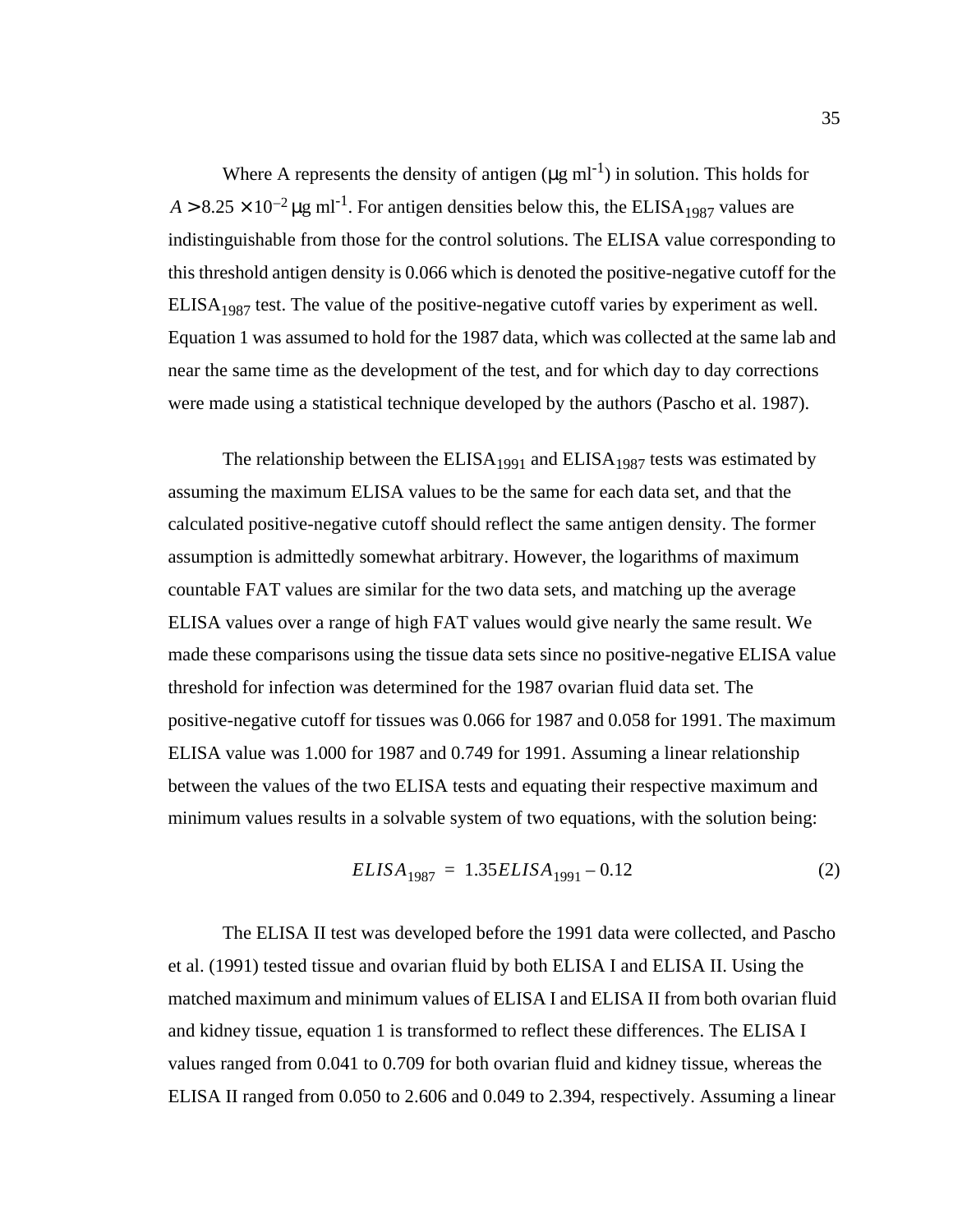<span id="page-49-0"></span>relationship between the ELISA I and ELISA II test values, and taking 2.5 (the average of 2.606 and 2.394) as the ELISA II value equivalent to 0.709 via ELISA I, the resultant relationship for ELISA II is:

$$
ELISA_{1991} = \frac{ELISAII_{1998} + 0.1}{3.67}
$$
 (3)

Or, combining [Equations 2 and](#page-48-0) 3:

$$
ELISA_{1987} = \frac{ELISAII_{1998} + 0.067}{2.72}
$$
 (4)

# **2. 3. FAT/ELISA relationship**

Relating the numerical results of the ELISA and FAT tests may be useful for comparing studies which use only one of these two methods. ELISA results are typically used to assign fish to Negative, Low, Medium and High infection levels. Relating ELISA to FAT, which indicates the actual bacterial numbers, may help in defining the proper break points between these levels. Few previous direct comparisons of these two tests have been done. Comparisons have rather considered the efficacy of each test in detecting the presence of *R. salmoninarum*.

Pascho et al. (1998) related the logarithm of the ELISA II value to the FAT enumeration in ovarian fluid samples from 103 spawning chinook, finding an  $R^2$  of 0.84. The log transformation of the ELISA II values seems an odd choice, however, as the ELISA value is itself related to antigen density via a logarithmic relationship (see [Equation](#page-47-0) [1](#page-47-0)). In fact, the ELISA II data appear to increase linearly with FAT enumeration for FAT enumerations greater than one million  $(10^6)$  bacterial cells ml<sup>-1</sup> (see [Figure 6\)](#page-51-0). Pascho and Mulcahy (1987) reported that the ELISA value was linearly related to the logarithm of antigen density, for densities above the minimum level of detectability. Given even the simple (though ultimately wrong) assumption that antigen level is linearly related to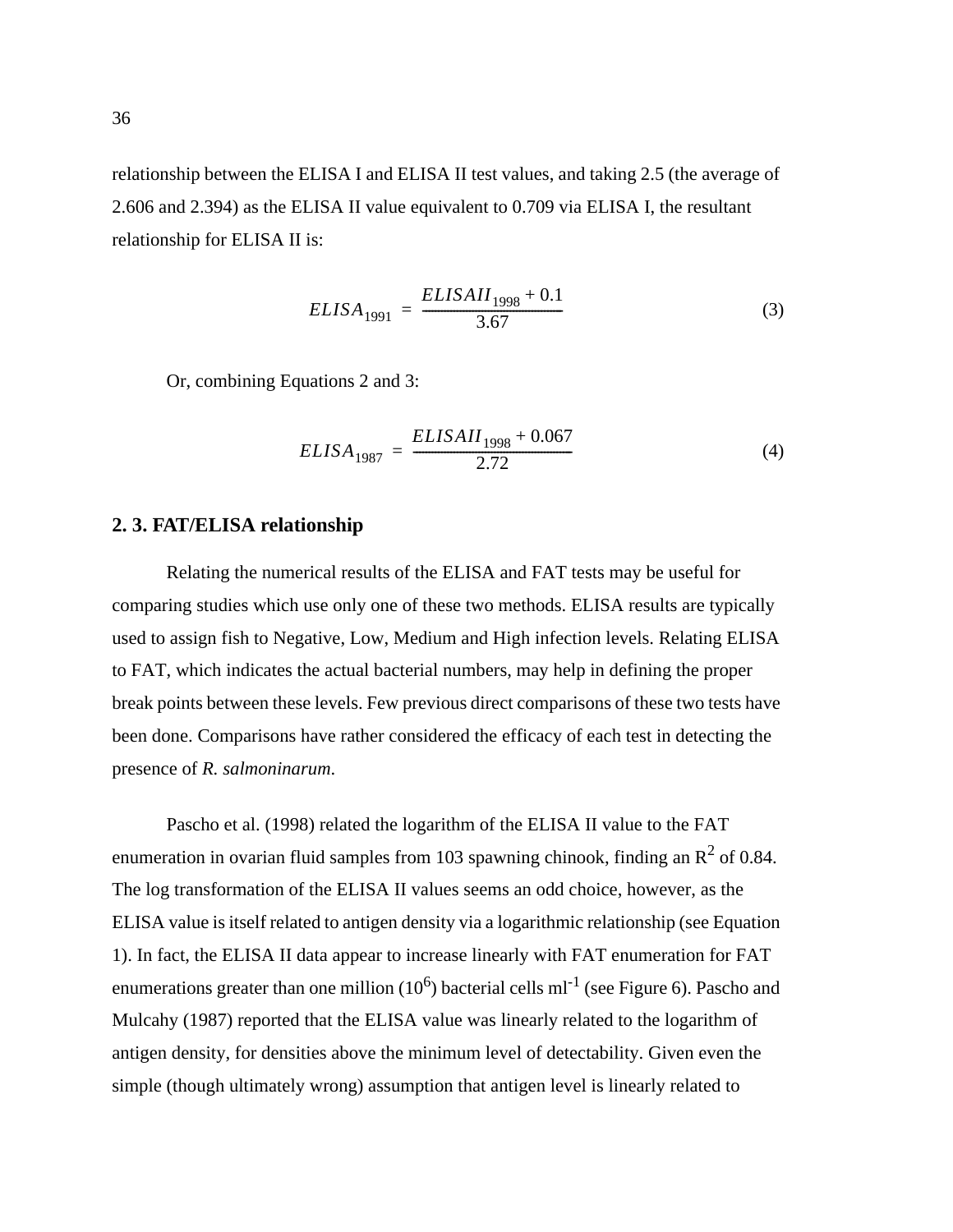<span id="page-50-0"></span>bacterial load, the ELISA value would be linearly related to the logarithm of the FAT enumeration.

As mentioned above, the relationship of ELISA value to infection level varies from experiment to experiment. Moreover, the newer, more sensitive ELISA II, which was used for the 1998 data set, gives much higher ELISA values (by a factor of 3 or 4) for the highest infection levels. The original data are presented in [Figure 6.](#page-51-0)

The ELISA to FAT relationship was examined using linear regression. Using the logarithm of the FAT enumeration  $(log_{10}(FAT + 1)$  actually) proved to give the best fit for both tissues and ovarian fluid. For the ovarian fluid data, where little increase in the ELISA value was seen until the FAT enumeration exceeded 1 million cells  $ml^{-1}$ , the best fit was achieved by dividing the data into two subsets based upon FAT enumeration (less than or greater than  $10^6$  cells ml<sup>-1</sup>) and performing two separate regressions.

| Data Set                                    | Subset                                                              | Slope                      | Intercept                     | $R^2$                | n              |
|---------------------------------------------|---------------------------------------------------------------------|----------------------------|-------------------------------|----------------------|----------------|
| 1987 coho spleen                            | N/A                                                                 | 0.167                      | 0.041                         | 0.88                 | 56             |
| 1987 coho kidney                            | N/A                                                                 | 0.189                      | 0.061                         | 0.88                 | 56             |
| 1991 chinook kidney                         | N/A                                                                 | 0.092                      | 0.226                         | 0.83                 | 30             |
| All Tissues                                 | N/A                                                                 | 0.146                      | 0.079                         | 0.83                 | 142            |
| 1987 coho<br>ovarian fluid                  | FAT <sub>10</sub> <sup>6</sup><br>FAT>10 <sup>4</sup><br>$FAT>10^6$ | 0.005<br>0.252<br>0.110    | 0.071<br>$-1.107$<br>$-0.074$ | 0.31<br>0.92<br>0.15 | 50<br>12<br>6  |
| 1991 chinook<br>ovarian fluid               | $FAT < 10^6$<br>FAT>10 <sup>4</sup><br>$FAT>10^6$                   | $\Omega$<br>0.133<br>0.095 | 0.045<br>$-0.551$<br>$-0.210$ | N/A<br>0.89<br>0.86  | 20<br>17<br>10 |
| 1998 chinook<br>ovarian fluid<br>(ELISA II) | FAT>10 <sup>4</sup><br>$FAT>10^6$                                   | 0.486<br>0.706             | $-2.453$<br>$-4.149$          | 0.83<br>0.89         | 36<br>25       |

**Table 2** Results of linear regressions of ELISA values versus log Bacterial load via FAT for the raw (uncorrected) data.

Linear regressions were performed on each data set for the untransformed data, and then for all tissue data together and for all ovarian fluid data together using the transformed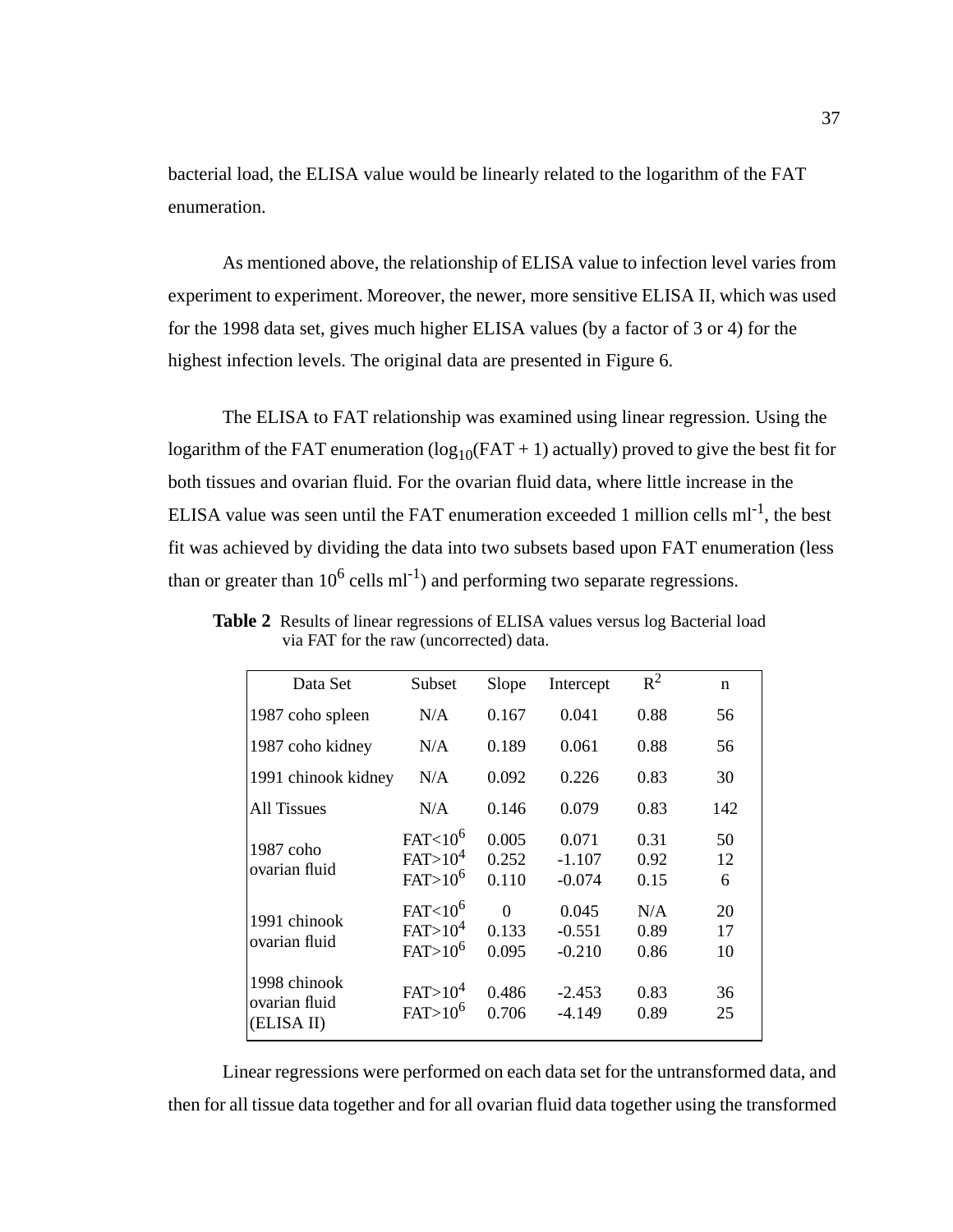<span id="page-51-0"></span>data. Transformed data were generated using the adjustments given in Equations [2](#page-48-0) and [4](#page-49-0). The results of regressions of ELISA values versus  $log_{10}(FAT + 1)$  are noted in [Table 2](#page-50-0). For ovarian fluid samples, the ELISA values do not begin to increase significantly until FAT values reach approximately one million  $(10^6)$  bacteria ml<sup>-1</sup>. Therefore each ovarian fluid data set was divided into two subsets: those samples with less than  $10^6$  bacteria ml<sup>-1</sup>, and those with more than  $10^6$  bacteria ml<sup>-1</sup>. The 1987 data set contained only six ovarian fluid samples with more than  $10^6$  bacteria ml<sup>-1</sup>, so a third regression was run using all samples showing greater than  $10^4$  bacteria ml<sup>-1</sup> for all three data sets for comparison. For the 1991 data set, the regression was not significant for the ovarian fluid samples with less than  $10<sup>6</sup>$ bacteria ml<sup>-1</sup> (p = 0.23).



**Figure 6** ELISA I or ELISA II (1998 Chinook data) to FAT relationships using the raw (uncorrected) data.

Recall that the tissue data sets are not comparable to the ovarian fluid data sets as the FAT values represent bacteria detected per ml filtered for ovarian fluid samples and bacteria detected per 100 microscope fields of a smear for tissue samples.

The data, corrected for differences in ELISA sensitivities, are plotted in [Figure 7](#page-52-0). The results of regressions of the corrected ELISA values versus  $log_{10}(FAT + 1)$  are noted in [Table 3.](#page-52-0) Regressions were done for all tissues together and all fluids together.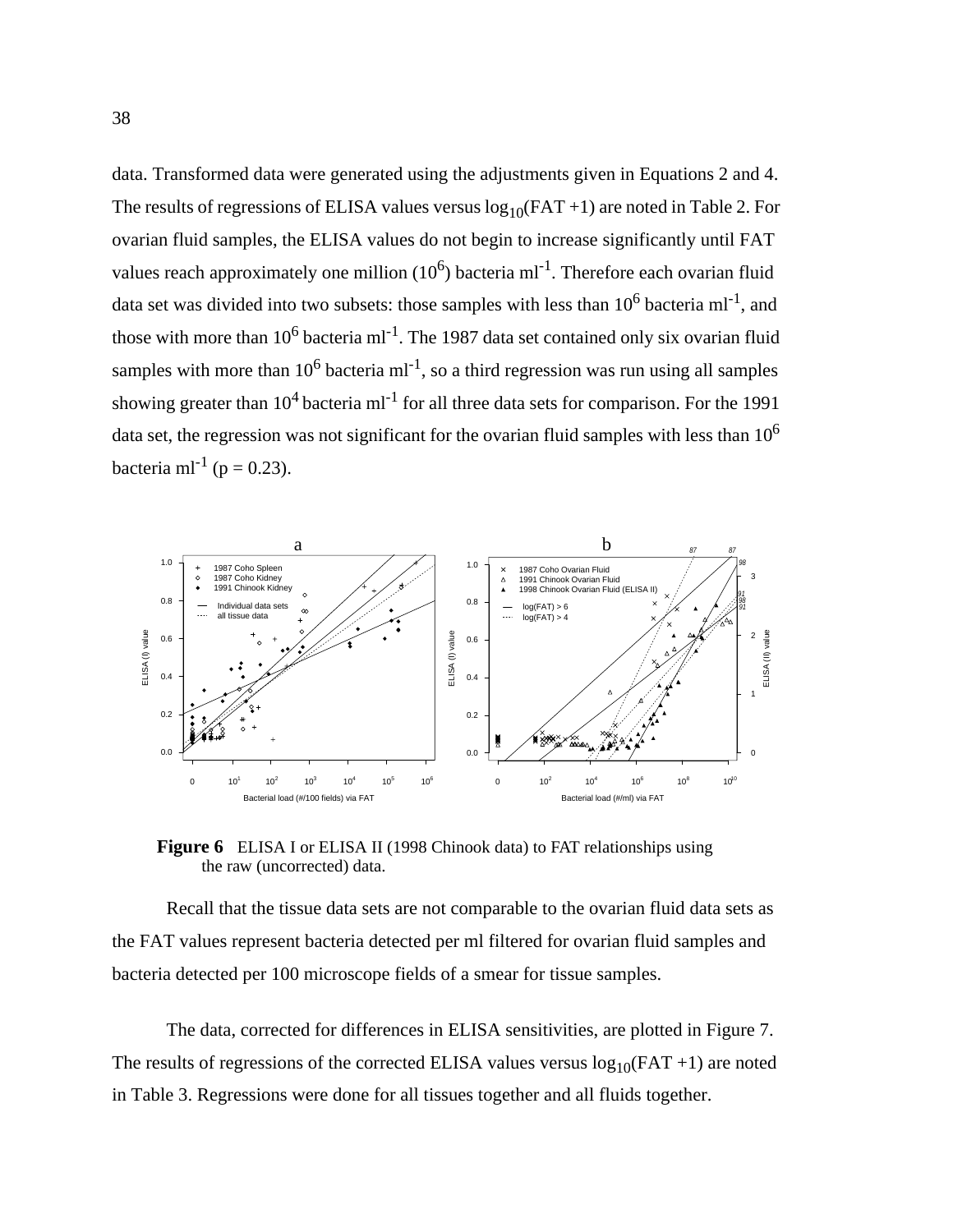| Data Sets      | Subset | Slope Intercept           | $R^2$ | n   |
|----------------|--------|---------------------------|-------|-----|
| <b>Tissues</b> |        | $N/A$ 0.1721 0.0815       | 0.85  | 142 |
| Ovarian Fluid  |        | $FAT>10^6$ 0.2111 -1.0553 | 0.67  | 41  |

<span id="page-52-0"></span>Table 3 Results of linear regressions for all tissues or all ovarian fluid data sets combined after the transformations given in [Equations 2 and](#page-48-0) [4.](#page-49-0)

The fact that the intercept for tissues is above the negative/positive cutoff (0.066) for the  $ELISA<sub>1987</sub>$  test (to which all other data are standardized) can be explained by two factors. First, ELISA is more sensitive than FAT at low infection levels, (note the high variability of ELISA values at low FAT values), and second, the 1991 data set is biased toward highly infected fish testing positive for BKD in at least one of four tests (kidney or ovarian fluid ELISA or FAT). While infections tend to be most severe in kidney tissue, high level infections in ovarian fluid can lead to higher antigen densities in kidney tissue, which can accumulate antigen from other parts of the body. The original regressions of the 1987 coho kidney and spleen data sets had intercepts below 0.066 (see [Table 2\)](#page-50-0).



**Figure 7** FAT to ELISA I<sub>1987</sub> relationships. The chinook ELISA values have been recalculated using the transformations given in [Equations 2 and](#page-48-0) [4](#page-49-0).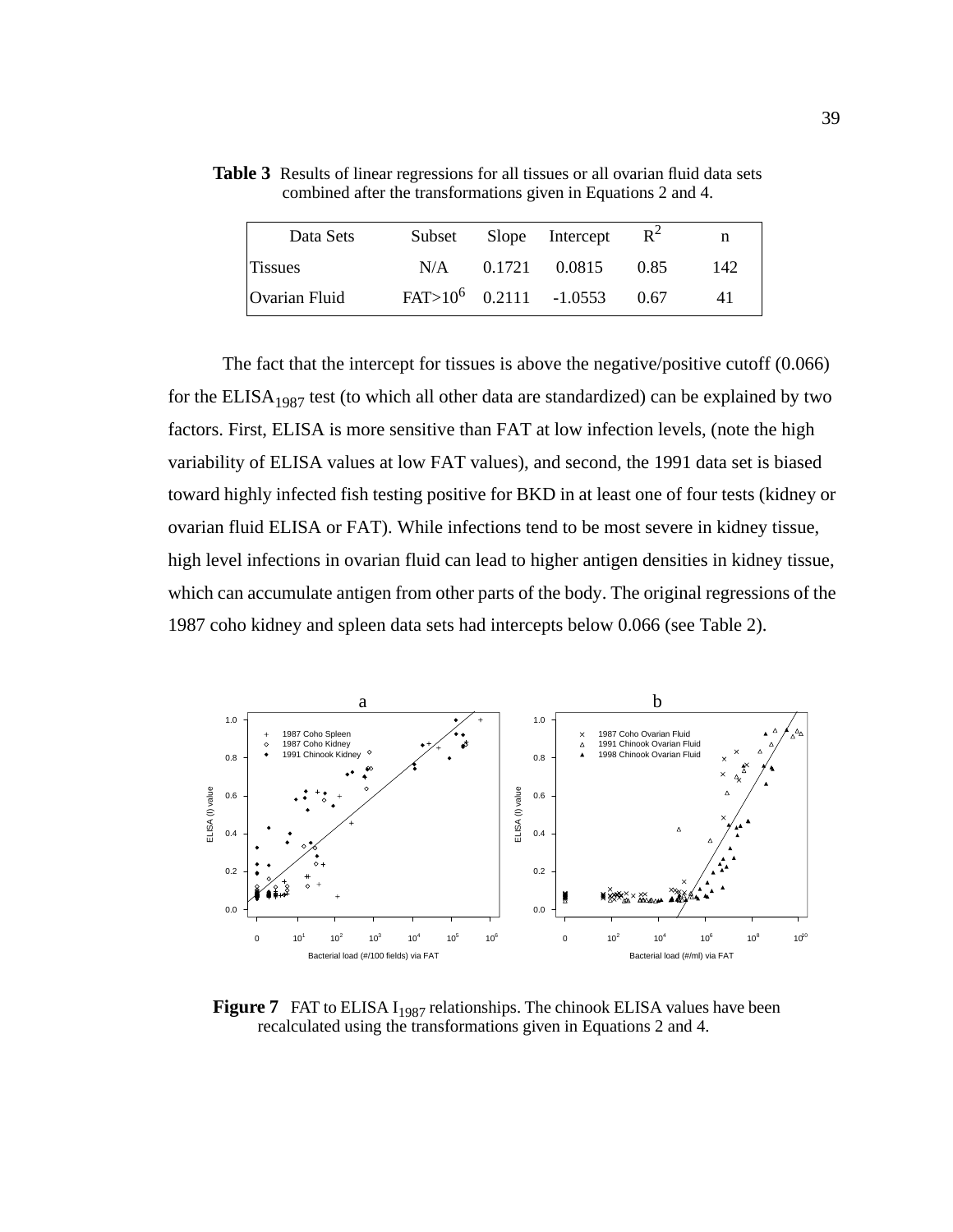# <span id="page-53-0"></span>**2. 4. Bacterial load- antigen density relationship**

The relationship between antigen density and bacterial load was explored after translating the ELISA values into antigen densities. The ELISA values were translated into antigen density in solution via [Equation 1](#page-47-0). Antigen density in tissues and fluids was then back-calculated from density in solution by multiplying by the dilution factors: 4 for tissue samples and 2 for ovarian fluid samples.

Given the lack of a strong relationship between FAT enumerations and ELISA values in ovarian fluid samples with less than  $10^6$  cells ml<sup>-1</sup>, a new measure of ovarian fluid bacterial load was adopted: cells per nanoliter (cells  $nl^{-1}$ ), found by dividing cells  $ml^{-1}$  by 10<sup>6</sup>. For tissues, the FAT enumeration represents number per 100 fields, and thus does not give an absolute density of bacteria but rather a relative density. Log bacterial load was used for the bacterial load variable in tissues  $(\log_{10}(\#/100 \text{ fields} + 1))$  and fluids  $(log_{10}(cells \text{ nl}^{-1} + 1)).$ 

Table 4 Results of regressions of calculated antigen density versus  $\log_{10}$  bacterial load (in cells per 100 fields in tissues and cells  $nl^{-1}$  in ovarian fluid.)

| Data Sets      | Slope Intercept   | $R^2$ | n   |
|----------------|-------------------|-------|-----|
| <b>Tissues</b> | 7.1972 - 1.8501   | 0.79  | 142 |
| Ovarian Fluid  | $6.3073 - 2.9092$ | 070   | 41  |

The bacterial load to antigen density relationship was modeled applying a few basic assumptions about their relative dynamics. The observed antigen density was assumed to represent the equilibrium state at the observed bacterial level, and this was assumed to be related to the per bacterium rate of antigen production and the rate of antigen breakdown and removal. The results of regressions (Table 4) between antigen density and bacterial load indicate that antigen density increases roughly linearly with the logarithm of bacterial load. This relationship indicates that increases in antigen density result in either a decrease in the per bacterium antigen secretion rate or an increase in the rate of antigen removal and breakdown, or both. An equation representing these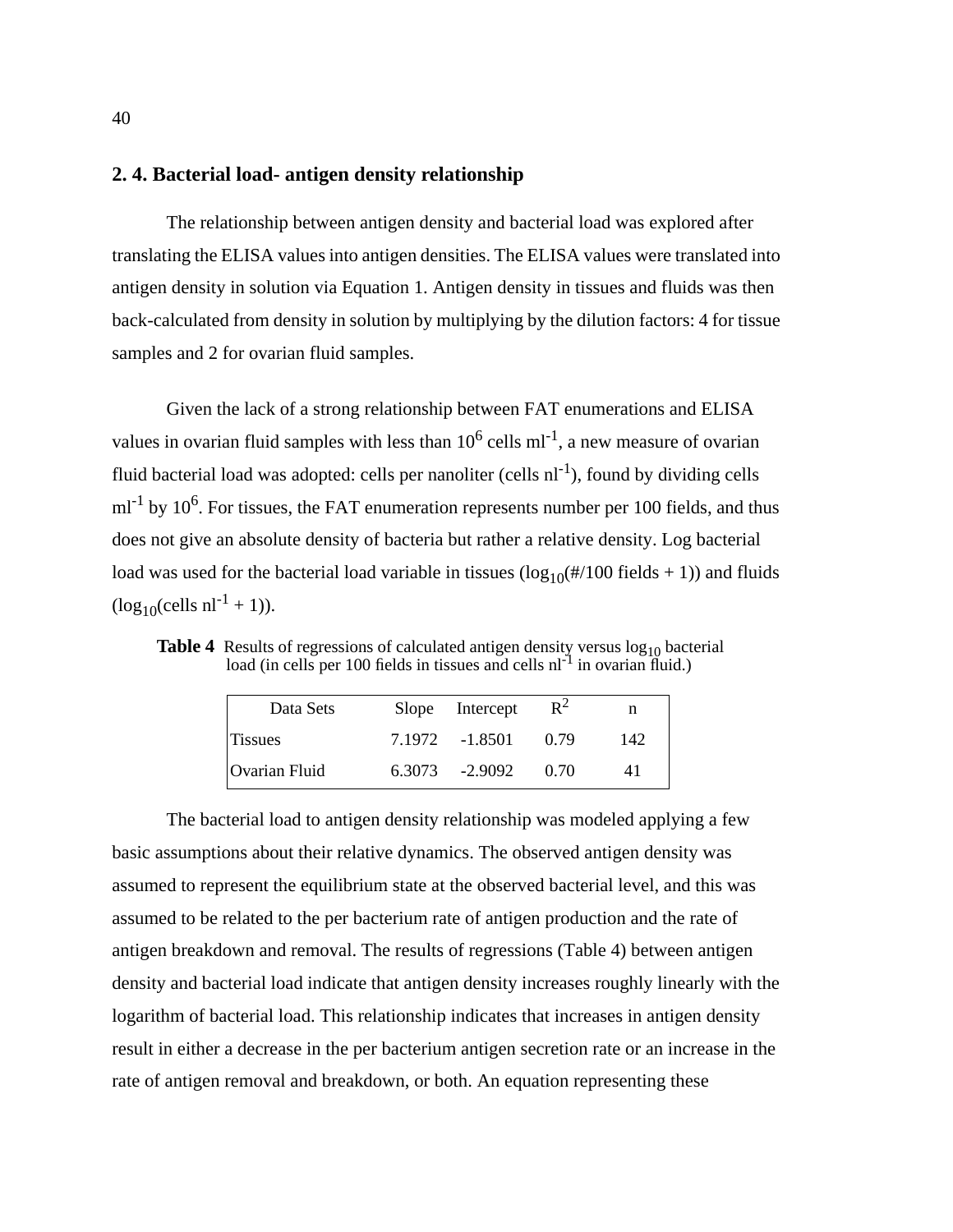<span id="page-54-0"></span>possibilities shows the logarithm of bacterial load to be linearly related to the antigen density and the logarithm of antigen density. Multiple regression was used to fit best curvilinear relationships for all tissue data and for all ovarian fluid data.

The relationship seen between antigen density and bacterial load must be due to underlying mechanisms of secretion, removal and breakdown of antigen. Given the slow dynamics of bacterial growth, we assume the observed relationship represents the equilibrium of a differential equation relating the change in antigen density over time given bacterial load and antigen density. It is clear from the regressions between antigen density and the logarithm of bacterial load [\(Table 4](#page-53-0)) that this relationship is not linear. Nor can Michaelis-Menten dynamics, with the antigen acting as the catalyst in its own breakdown, achieve the observed relationship. Equations of the following form were considered:

$$
\frac{dA}{dt} = f(A)B - g(A) \tag{5}
$$

where A represents antigen density and B represents bacterial load. Equation 5 allows both bacterial secretion of antigen and breakdown or removal of antigen to depend upon antigen density. The relationship of antigen to bacteria has the form:

$$
A = c_1 \ln B + c_2 \tag{6}
$$

so:

$$
B - \alpha e^{rA} = 0 \tag{7}
$$

which suggests:

$$
\frac{dA}{dt} = aB - be^{rA} \tag{8}
$$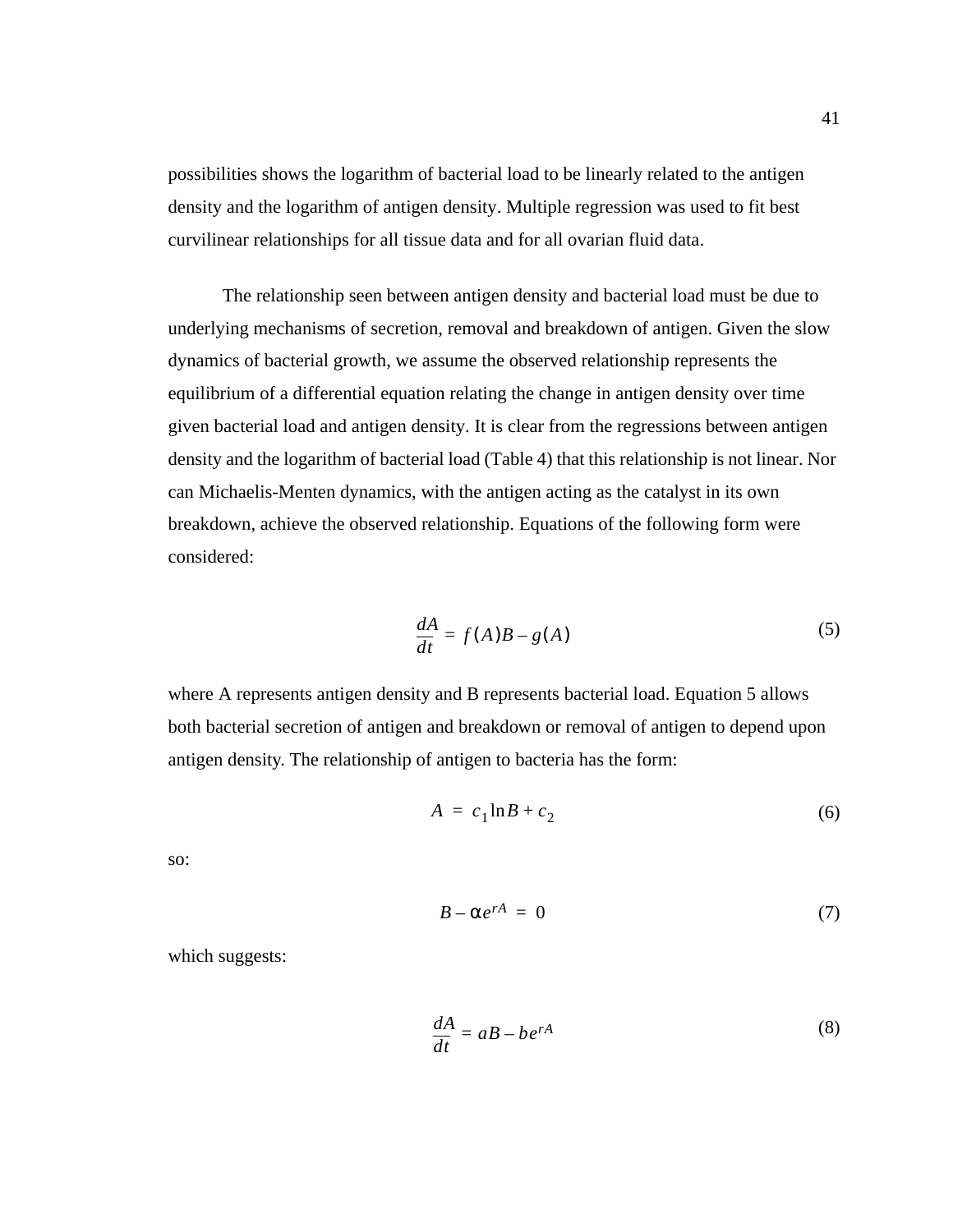<span id="page-55-0"></span>However, [Equation 8](#page-54-0) allows A to be less than zero at equilibrium when B is greater than zero. Considering that both A and its derivative should go to zero as B approaches zero, this implies a loss term which includes A.

$$
\frac{dA}{dt} = aB - bAe^{rA} \tag{9}
$$

Equation 9 applies to the situation in which antigen is secreted at a constant rate per bacterium, with the rate of removal of antigen increasing exponentially with antigen density. The mechanisms for this increased removal include antigen autolysis (Griffith and Lynch 1991) and increased antibody production. The exponential is surprising even with the two explanations above. One might instead expect instead a power function of A, with the power p most likely 1 or 2, representing either simple mass action or autolysis. The exponential observed in the data can be explained by a decreasing production of antigen by bacteria with increasing antigen densities (autoinhibition), as in the following equation:

$$
\frac{dA}{dt} = aBe^{-rA} - bA^p \tag{10}
$$

The negative exponential of antigen secretion with antigen density may be explained by the rate of antigen production being dependent upon the number of interactions between individual bacteria and antigen or upon the level of saturation of the bacterial cell surface with p57 and its breakdown products. It is possible that both an exponential decrease in antigen production and an exponential increase in antigen breakdown and removal take place simultaneously, resulting in:

$$
\frac{dA}{dt} = aBe^{-r_1A} - bAe^{r_2A} \tag{11}
$$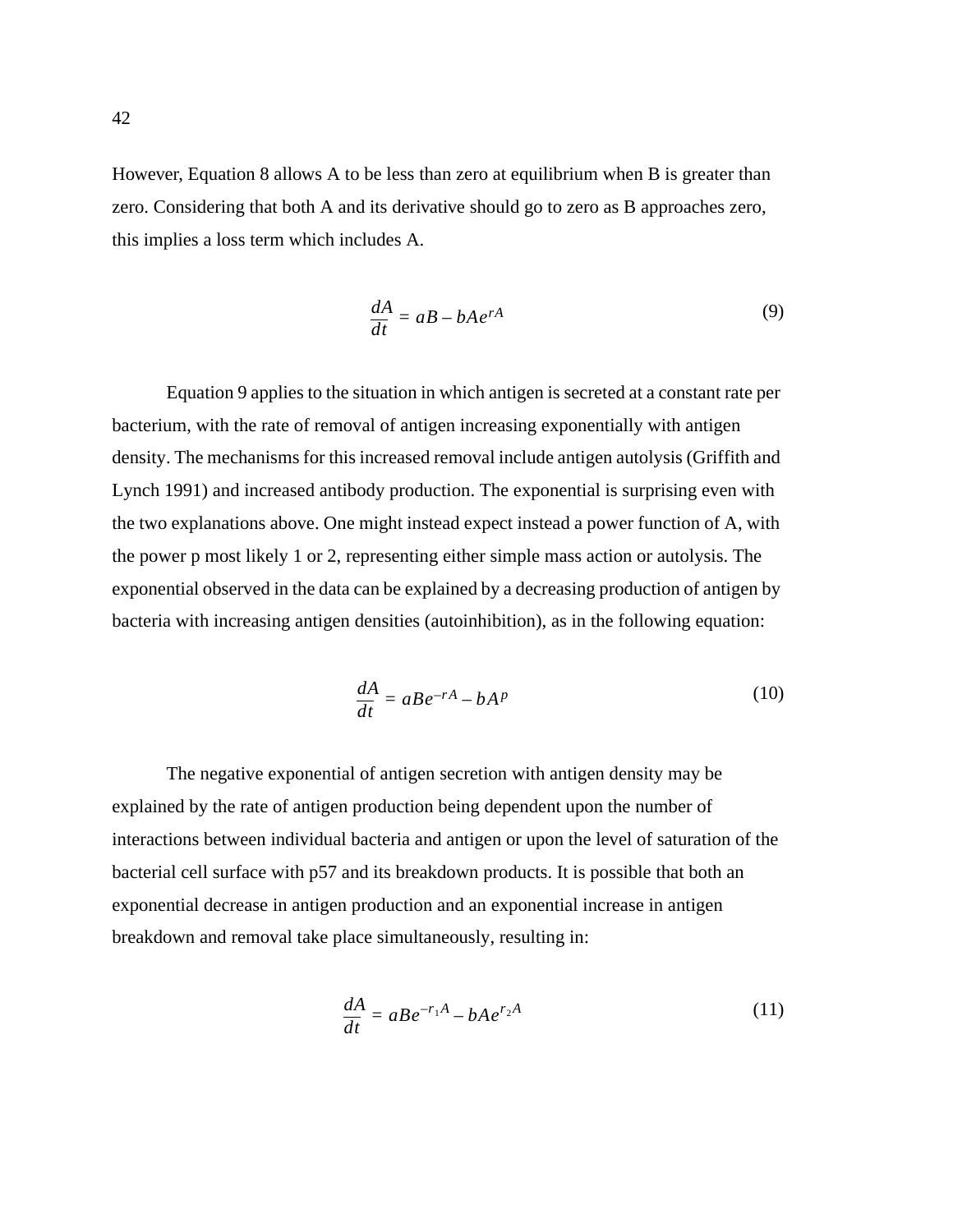<span id="page-56-0"></span>[Equations 9, 10](#page-55-0) (with  $p = 1$ ), and [11](#page-55-0) are indistinguishable when considering the equilibrium level of A given any level of B. So all the above can be generalized to:

$$
\frac{dA}{dt} = aBe^{-r_1A} - bA^p e^{r_2A} \tag{12}
$$

with the equilibrium solution being:

$$
B = kA^p e^{rA} \tag{13}
$$

where  $r = r_1 + r_2$  and k is a constant, or, equivalently:

$$
\ln B = rA + p \ln A + c \tag{14}
$$

or, as the data are in logarithm base 10:

$$
\log B = r'A + p \log A + c' \tag{15}
$$



**Figure 8** Modeled antigen density to bacterial load curves.

Curves were fit to the data assuming the relationship in Equations 14 and 15 and using the cells  $nl^{-1}$  form of the ovarian fluid bacterial load data. The results are shown in Figure 8 and [Table 5.](#page-57-0)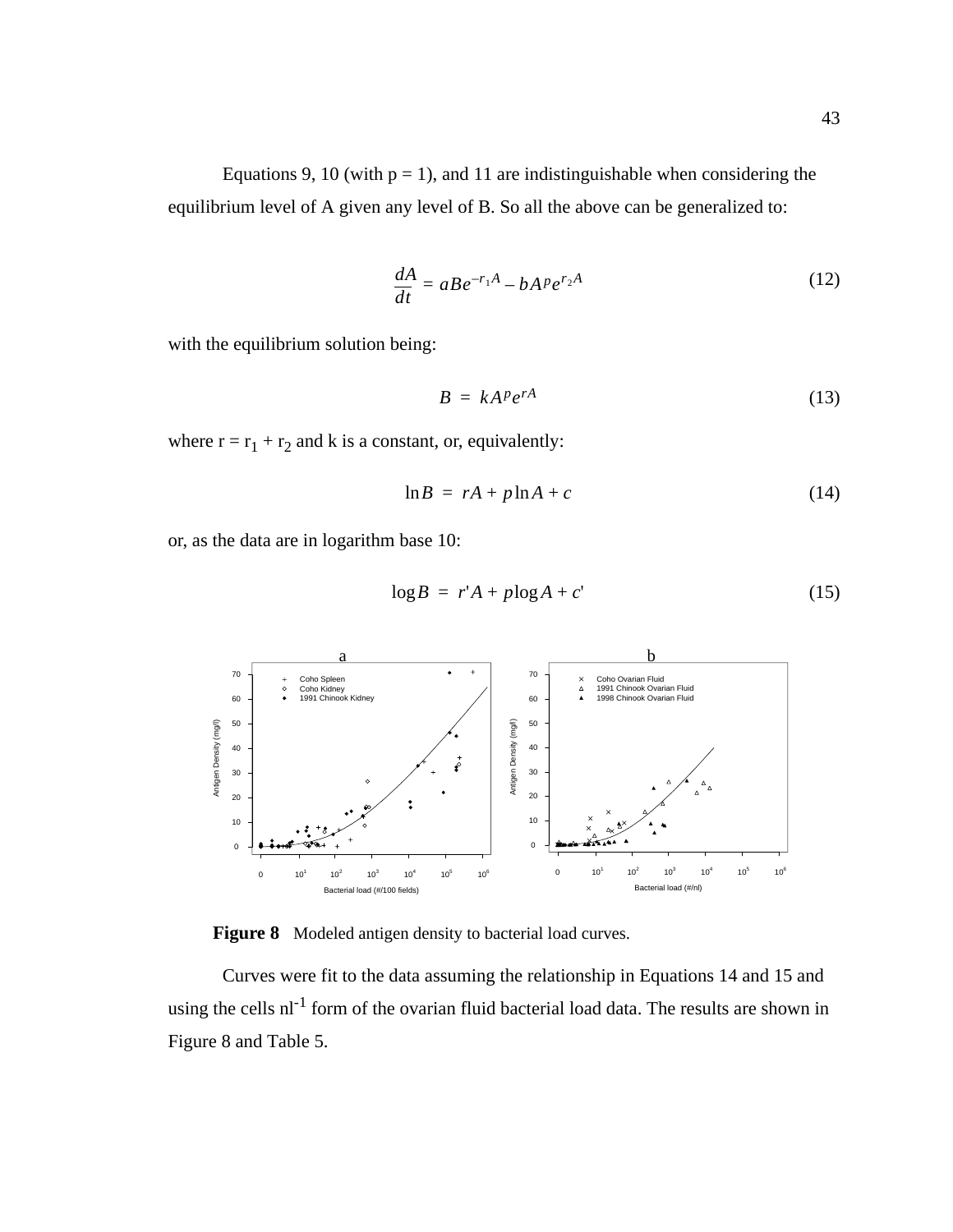| Data Sets     | D     | $r'$ r | $\mathbf{c}^{\prime}$           | $\mathbf{c}$ | $R^2$ |     |
|---------------|-------|--------|---------------------------------|--------------|-------|-----|
| Tissues       | 1.282 |        | $0.0472$ $0.109$ $0.767$ $1.77$ |              | 0.89  | 142 |
| Ovarian Fluid | 0.943 |        | $0.0485$ $0.112$ $0.786$ $1.81$ |              | 0.87  | 123 |

<span id="page-57-0"></span>**Table 5** Results of regressions based on [Equations 14 and 15.](#page-56-0) The parameters for

natural logarithm and logarithm base 10 forms of the equation.

the bacterial load to antigen density relationship are given for both the

In the regression results for both tissues and fluids, p, the exponent of A in [Equation 12](#page-56-0), has a value near 1. This indicates either simple mass action in the removal of antigen with no significant autolysis, or that the autolysis is subsumed in the exponential term. The coefficient of A in the exponential, r, is near 0.11 in both cases, and c is near 1.8. The correspondence in the values of c has no meaning, as the value of c for ovarian fluid depends upon the choice of units, here cells  $nl^{-1}$ . The close values of the other two parameters, however, suggest similar processes in both cases with identical multiplicative changes in bacterial load effecting similar increases in antigen density.

Assuming  $p = 1$  and the other results above, the following equation describes the observed equilibrium relationships:

$$
B = kAe^{rA} = 6Ae^{0.11A} \tag{16}
$$

The change in the equilibrium value of antigen density with bacterial load can then be calculated:

$$
\frac{dA}{dB} = \frac{1}{ke^{rA} + rkAe^{rA}} = \frac{A}{B + rAB} = \frac{A}{B + 0.11AB} \approx \frac{9A}{(A + 9)B}
$$
(17)

This can be approximated when A is small  $(A \leq 9)$  by:

$$
\frac{dA}{dB} \approx \frac{A}{B} \tag{18}
$$

and when A is large  $(A \gg 9)$  by: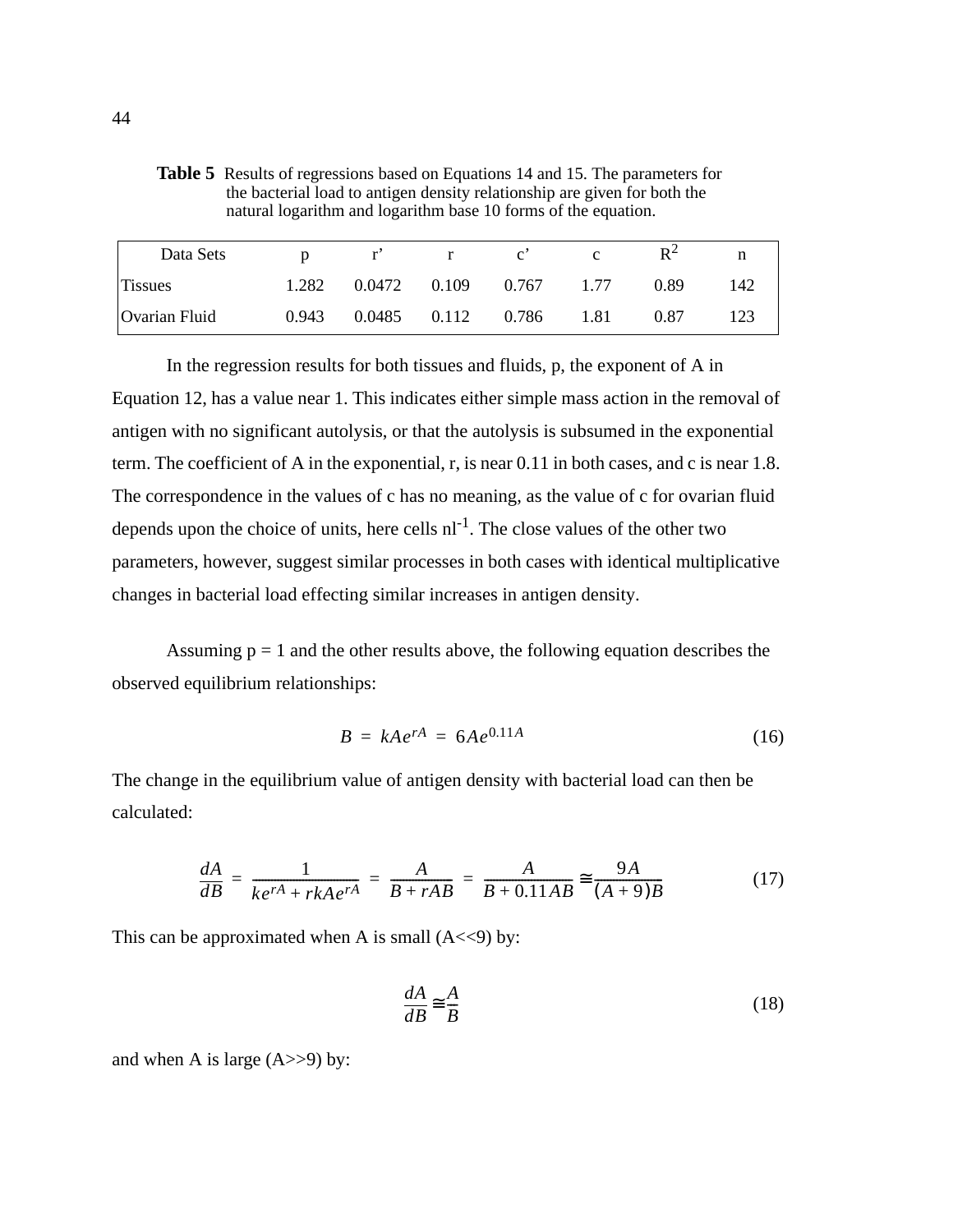$$
\frac{dA}{dB} \approx \frac{9}{B} \tag{19}
$$

which means that in the limit:

$$
A \cong 9 \ln B + C_1 \cong 21 \log B + C_2 \tag{20}
$$

This indicates that, according to the model, in the limit, antigen density increases by about 20  $\mu$ g ml<sup>-1</sup> for each tenfold increase in bacterial load. The straight line regressions done on the same data indicate slopes of 6 or 7 (see [Table 4\)](#page-53-0), which in contrast approximate the average increase in antigen density for every tenfold increase in bacterial load over the observed range of bacterial loads.

## **2. 5. Discussion**

From data collected to test spawning female Pacific salmon for presence and severity of BKD, a model of the relationship between bacterial load and antigen density in tissues and fluids has been developed in this chapter. The correspondence between two detection methods (ELISA and FAT) was also explored. Strong relationships within individual tissues or fluids were found between the ELISA values and FAT enumerations as well as between the calculated antigen concentrations and bacterial loads.

Bacterial load and antigen density in tissues are strong indicators of fish health, while in the case of ovarian fluid they are predictors of the success of offspring. Bacterial load in tissue is an obvious indicator of severity of disease and predictor of mortality. High bacterial load in ovarian fluid is a precursor to significant vertical transmission to the next generation (Lee and Evelyn 1989). High antigen density in tissues can lead to immunosuppression and tissue destructive granulomas (Bruno 1986b), hastening mortality. High antigen density in ovarian fluid may be a precursor to antigen inclusion in the eggs and subsequent immunotolerance to *R. salmoninarum* infections in offspring (Brown et al. 1996).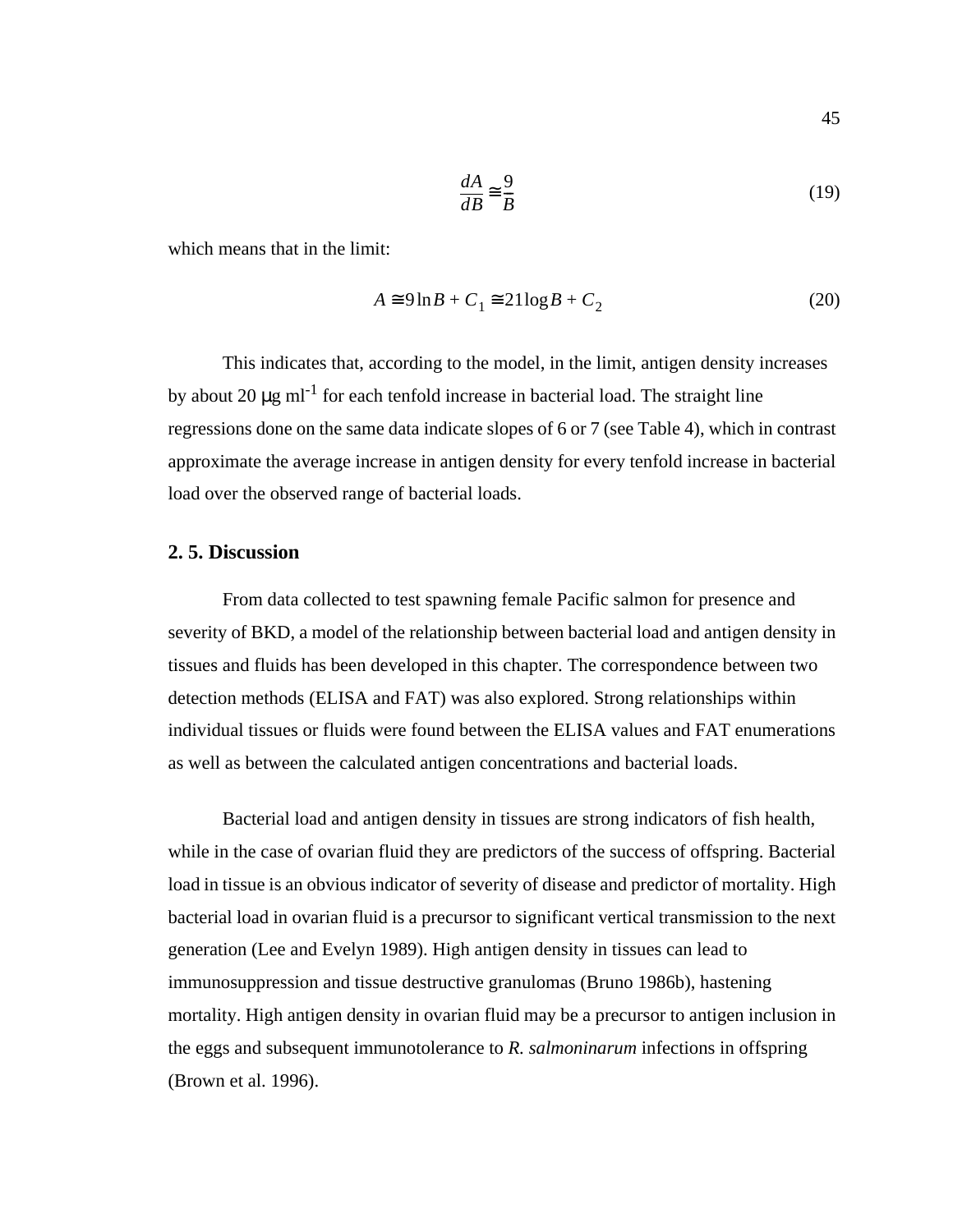The measure of bacterial load used in this paper differed between tissues and ovarian fluid. For ovarian fluid the measure used is cells  $ml^{-1}$  or cells  $nl^{-1}$ . For tissues the measure is cells per 100 fields. These are not directly comparable. However, the cutoff for observing infection in tissues by this method is about  $10^3$ - $10^7$  cells g<sup>-1</sup>. If we assume that this is equivalent to one cell in 100 fields, then 100 fields is equivalent to  $10^{-3}$  to  $10^{-7}$ g or, equating 1 g to 1 ml, 0.1 to 1000 nl. Given the equivalency of the two data sets, it appears that antigen may be about equivalently or perhaps more prevalent in tissues than in ovarian fluid given the same volumetric bacterial load. The increase in antigen density with multiplicative increases in bacterial load appears to be similar in tissues and fluids despite any differences in absolute densities.

Antigen density does not increase linearly with bacterial load, as one might expect, nor is there an apparent maximum antigen density. The dynamics are complex, due to a number of factors. Turaga et al. (1987) noted that up to 1 mg ml<sup>-1</sup> (1,000  $\mu$ g ml<sup>-1</sup>) of p57 and its breakdown products have been found in tissues of severely infected fish. The amounts of soluble antigen calculated here were far less than that amount. There is evidence that p57 is autolytic (Griffith and Lynch 1991, Pascho et al. 1998), yet p57 was found to persist for more than three months in tissues of rainbow trout held at 12  $^{\circ}$ C (Pascho et al, 1997). Pascho et al. 1998 suggested that ovarian fluid might reduce the detectability of the antigen, but provided no mechanism to explain such an effect. There is evidence of reduced detectability in tissues as well. The breakdown of p57 is accelerated at higher temperatures (Griffiths and Lynch 1991). The relationship between bacterial load and antigen density may change with environmental temperature. Temperature may also have significant impacts upon the efficacy of the immune response (e.g. Sanders et al. 1978) and upon bacterial growth rate, and thus the entire dynamics become more complicated when temperature is allowed to vary. Differences in environmental temperature may account for some of the observed differences between data sets.

The mathematical model developed above indicates that antigen density increases ever more slowly with increasing bacterial load, so that, in the limit, antigen density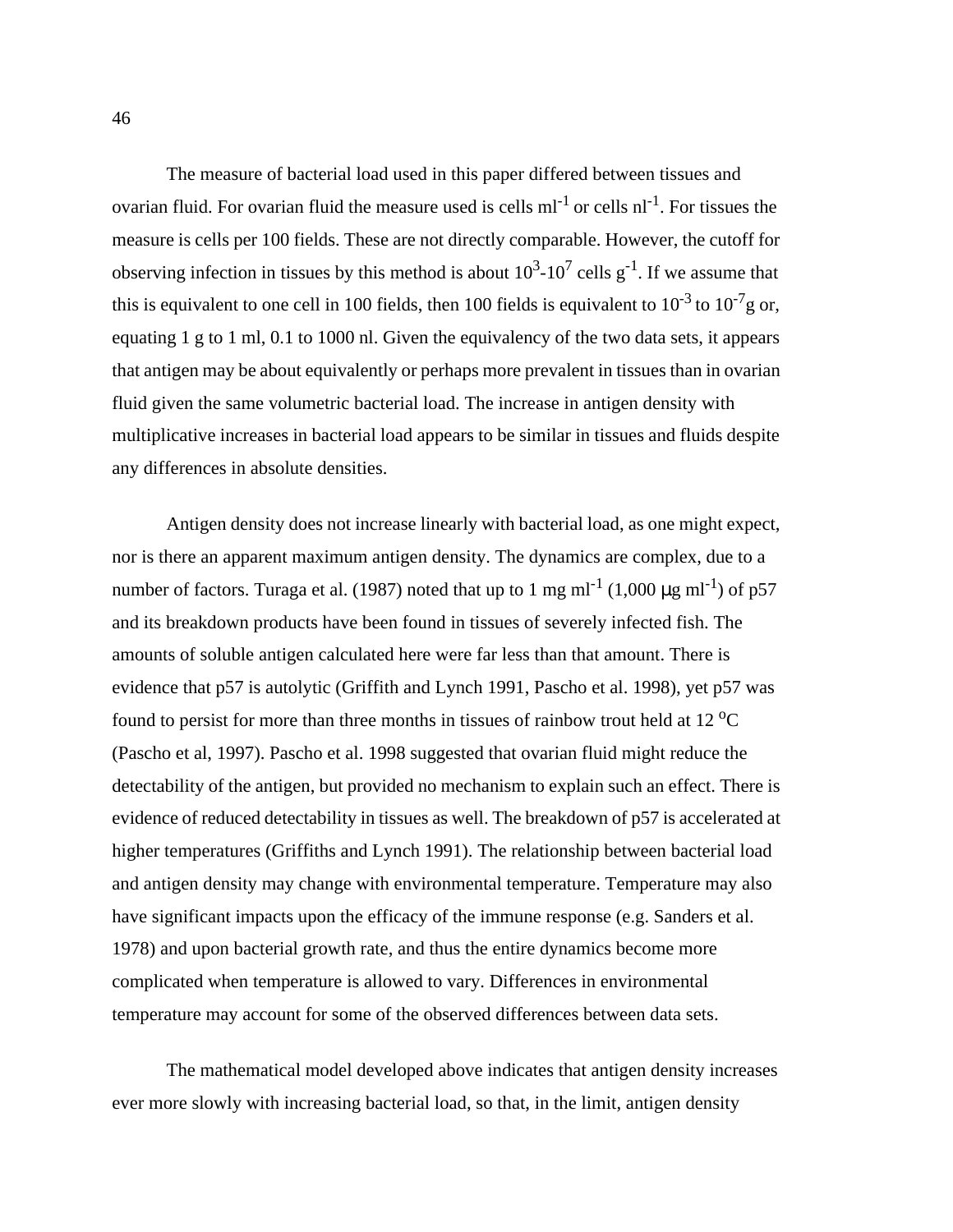increases by no more than about 20  $\mu$ g ml<sup>-1</sup> for every tenfold increase in bacterial load. In fact, the model indicates that antigen density per bacterium decreases exponentially with increasing antigen density. The mechanism or mechanisms which control this relationship are not known. Either an exponential increase in antigen breakdown and removal or an exponential decrease in per bacterium antigen secretion with antigen density could account for the observed relationship. The evidence of autolysis of p57 noted above along with the likelihood of increasing antibody production with increasing infection levels supports the possibility of a non-linearly increasing rate of breakdown and removal of antigen with antigen density, though a power function in antigen density has a more obvious mechanistic basis than an exponential in antigen density. Equally compelling, if not more so, is the possibility that the bacteria reduce their production of antigen, thus saving the metabolic cost of such production, when densities of free antigen are high.

One possible mechanism to explain a decreasing antigen secretion rate with antigen density is if an individual bacterium secretes the p57 antigen if and only if it has not interacted with a free p57 antigen molecule over a particular period of time. Assuming complete mixing, the number of interactions of any individual bacterium with free antigen over that time period can be modeled as a Poisson process with the mean  $\mu = rA$ , with the probability of any individual bacterium having zero interactions over that time period being  $e^{-rA}$ . Another possible mechanism is if an individual bacterium secretes the p57 antigen if and only if it has at least one surface attachment site which is not attached to a p57 molecule or one of its breakdown products for a minimum time period. The mean time that any such site would be open would be expected to depend inversely upon the antigen density.

While the cause of the particular form of the relationship between observed bacterial load and observed antigen density is not certain, knowledge of the relationship, regardless of mechanism, is quite useful as antigen concentration in tissue may be of as much or more importance than bacterial load in determining the efficacy of immune response, and antigen concentration in ovarian fluid is likely the prime predictor of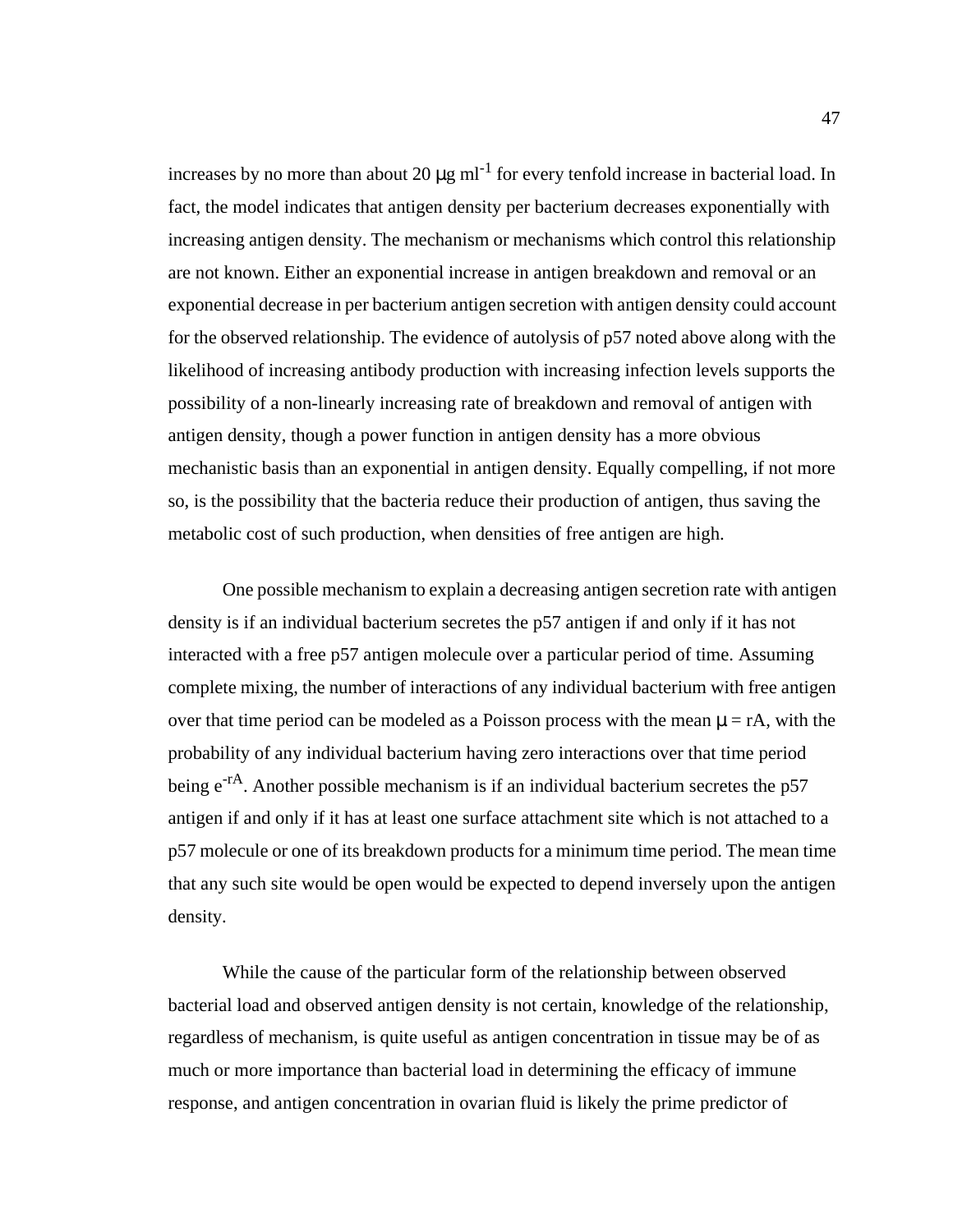immunotolerance in offspring.

If knowledge of the bacterial load to antigen density relationship and its underlying mechanisms are considered important for the management of the disease, in future publications researchers should indicate the relationship found between antigen density and ELISA absorption for each experiment and report estimated antigen densities as well as ELISA values for each sample. Future research should then also focus upon mechanisms of antigen secretion and breakdown and upon elucidating the underlying dynamics that lead to the observed relationships between bacterial load and antigen density.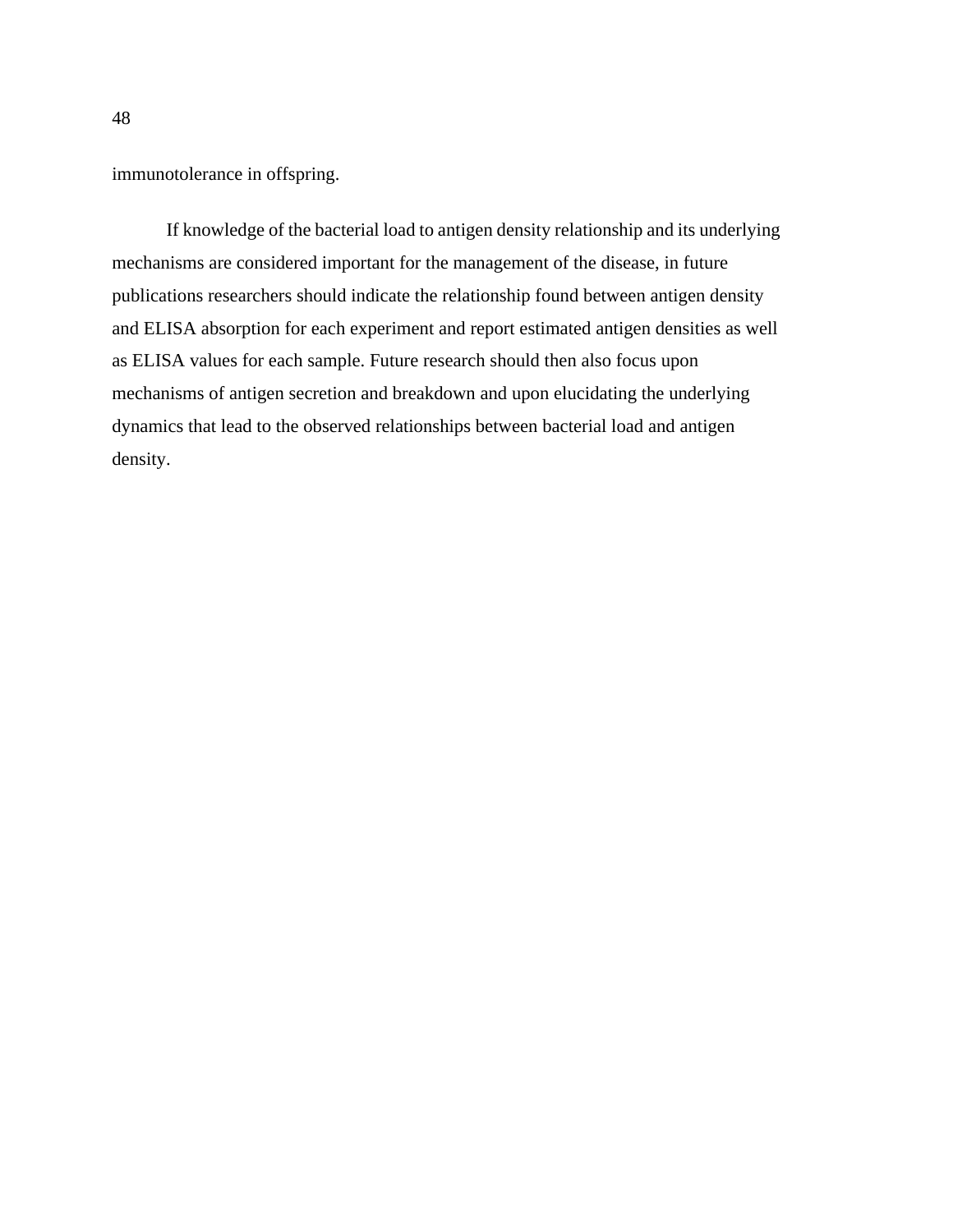# **3. Vertical Transmission**

## **3. 1. Introduction**

BKD is unique in that it is the only bacterial disease of salmonids which is known to be transmitted vertically (from spawner to offspring) (Elliott et al. 1989). *R. salmoninarum* has also been shown to be present in ovarian (coelomic) fluid (Evelyn et al. 1986, Elliott and Barila 1987, Lee and Evelyn 1989). Direct transfer of *R. salmoninarum* cells from ovarian fluid to eggs may be an important route of vertical transmission. It is not clear whether transmission also may occur during oogenesis directly from the blood and ovarian tissue.

That *R. salmoninarum* is successfully transmitted vertically to offspring whereas other bacterial diseases of salmonids are not may be largely due to the fact that salmon are able to harbor and survive high level infections. Other diseases are more likely to kill the infected fish before bacterial loads are high enough to result in significant vertical infection (Evelyn et al. 1986). The ability of *R. salmoninarum* to survive in the presence of the high levels of lysozyme present in salmon eggs, which in contrast is bactericidal to *Aeromonas hydrophila*, *A. salmonicida* and *Carnobacterium piscicola* (Grinde, 1989), is another reason for its successful vertical transmission.

While vertical transmission clearly occurs, it does not appear to occur in all eggs originating from highly infected female spawners. The quantitative relationship between infection levels in female spawners, especially in terms of ovarian fluid bacterial load, and subsequent vertical infection in offspring is the topic of this chapter.

## **3. 2. Detection of vertical transmission**

Typical methods used to detect BKD in the egg stage include culture, gram stain and the fluorescent antibody test (FAT). None of these are sensitive to very low level infections. Brown et al. (1994) used a polymerase chain reaction (PCR) test that detected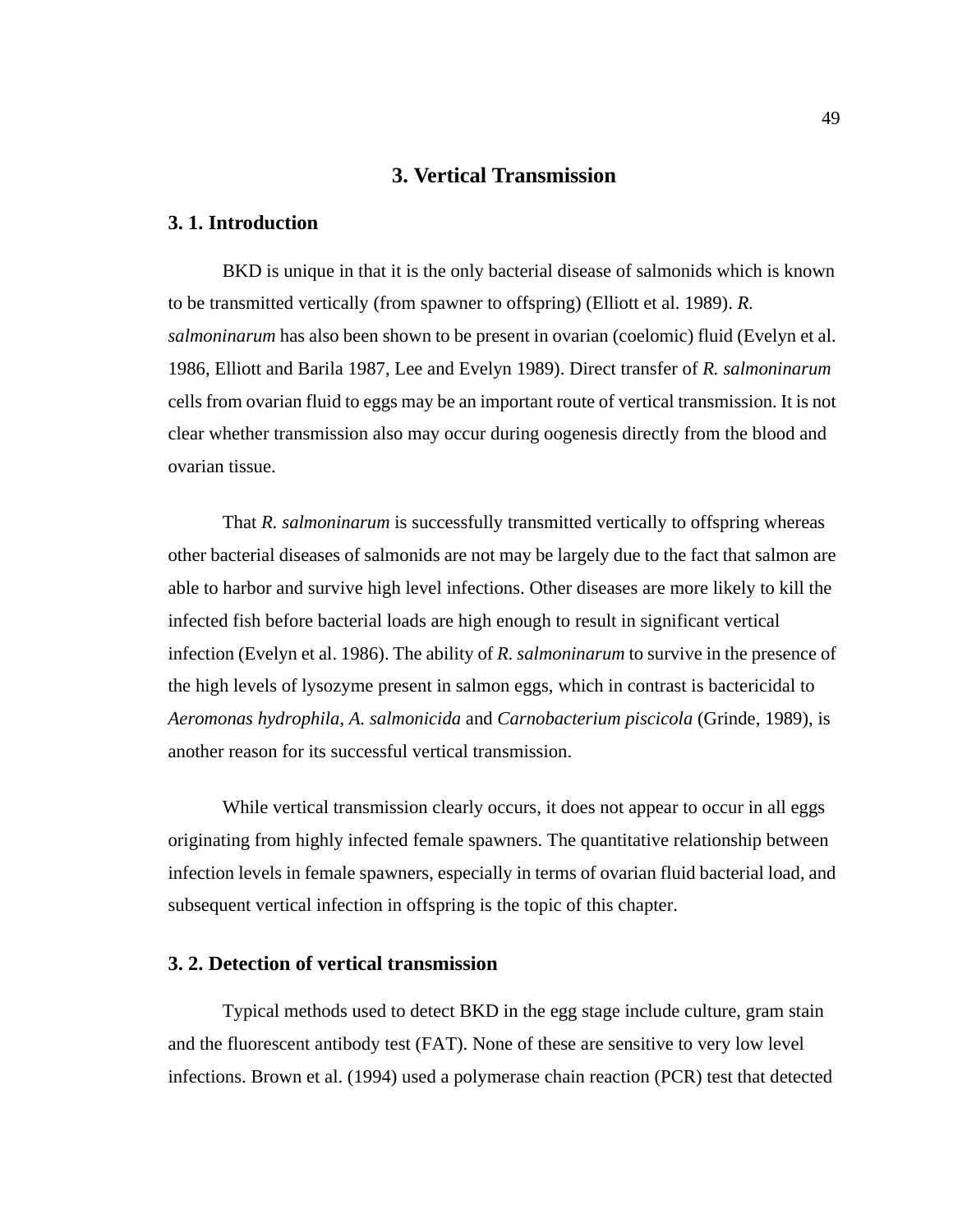the presence of *R. salmoninarum* by amplifying a 501 base-pair region of the gene encoding the p57 antigen. This PCR proved more sensitive than ELISA or FAT techniques and was able to detect infection in all eggs (from spawners testing negative for BKD) injected with as few as 2 *R. salmoninarum* cells. This PCR technique also detected *R. salmoninarum* in 1 of 2 eggs from a single coho spawner whose kidney tissue tested negative for BKD by FAT, ELISA and PCR, in 5 of 7 eggs from chinook spawners whose kidney tissue tested negative for BKD by both FAT and ELISA, and in only 4 of 7 eggs from chinook spawners whose kidney tissue tested positive for BKD via both FAT and ELISA (no kidney tissue PCR was performed on the chinook spawners). They also found infection in only 1 of 69 eggs from 5 coho spawners whose kidney tissue tested positive for BKD via ELISA, but negative via FAT and PCR, and in 0 of 15 from a coho spawner that tested positive for BKD via both ELISA and PCR, though not FAT.

Brown et al. tested spawners' kidney tissue, rather than ovarian fluid, for BKD (via FAT and ELISA, and, in some cases, PCR), so that no direct relationship between ovarian fluid infection levels and percent of eggs found to be infected via PCR can be deduced from this data. It is clear, however, that the PCR test can detect the presence of low level infections in eggs from spawners with undetected infections and that presence of *R. salmoninarum* DNA in the egg does not correlate well with the detectable infections in spawner kidney tissue.

The presence of *R. salmoninarum* bacteria in the egg stage does not necessarily lead to actual vertical transmission. Very low level in-ovum infections may not lead to infection in the offspring, as the few bacteria are unlikely to survive and reproduce. Thus it is not clear whether the infections missed by methods other than PCR actually lead to disease in the offspring, or at what rate. All of the studies examined below used gram stain, culture and/or FAT to detect intra-ovum infections.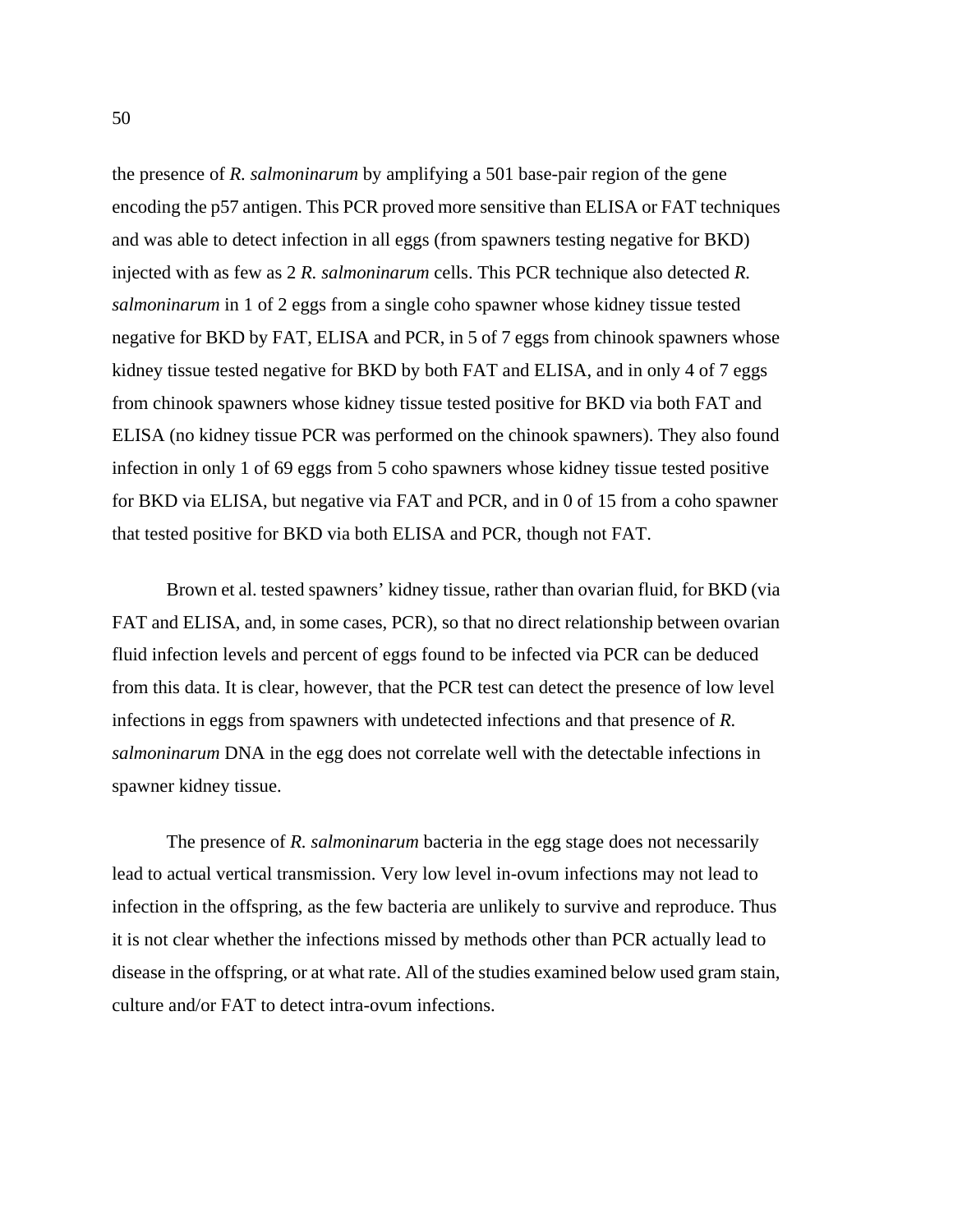## **3. 3. Data**

Evelyn et al. (1984) found no more than a 15% in-ovum infection rate from a single very highly infected female spawner. Lower prevalences of R. salmoninarum infection were noted in eggs exposed to artificially infected ovarian fluid for a period of 12 or 24 hours (Evelyn et al. 1986, Lee and Evelyn 1989). Challenging eggs before fertilization with highly infected ovarian fluid resulted in increased prevalences of BKD in 195-day old smolts (Lee and Evelyn 1989). The observed infection levels (up to 44%) were the result of both vertical and horizontal transmission, and thus possibly an indication, but not a direct test, of vertical infection rates. The higher infection rates observed may be due in part to antigen inclusion induced immunotolerance as discussed in Chapter 5.

Evelyn et al. (1984) tested eggs from a single highly infected female coho spawner using either culture or gram stain to test for *R. salmoninarum*. The ovarian fluid of this female was found to be infected with  $4x10^9$  *R. salmoninarum* cells ml<sup>-1</sup>. Evelyn et al. found that the percentage of eggs infected was independent of whether or not the eggs were surface disinfected with iodine and/or treated with erythromycin or penicillin during water hardening. They found 37 of 269 eggs (13.75%) to be internally infected with *R. salmoninarum*. No statistically significant differences were found between the treatment groups, with proportion infected ranging from 10% (5/50) in the group treated with iodine only, with to nearly 20% (13/66) for the group treated with both penicillin and iodine. The 95% confidence interval for percent of all eggs from this female that were vertically infected is 9.65% to 17.85%. This is the only experiment examined here in which all the eggs were infected while within the female spawner rather than under later challenge with artificially infected ovarian fluid.

Evelyn et al. (1986) exposed steelhead and coho to artificially infected ovarian fluid for 24 hours. This resulted in 5.9% of tested steelhead eggs exposed to ovarian fluid with  $10^9$  cells m<sup>-1</sup> being infected and 3.4% of coho eggs exposed to ovarian fluid with  $10^{12}$  cells ml<sup>-1</sup> being infected. These percentages are lower than those seen by Evelyn et al.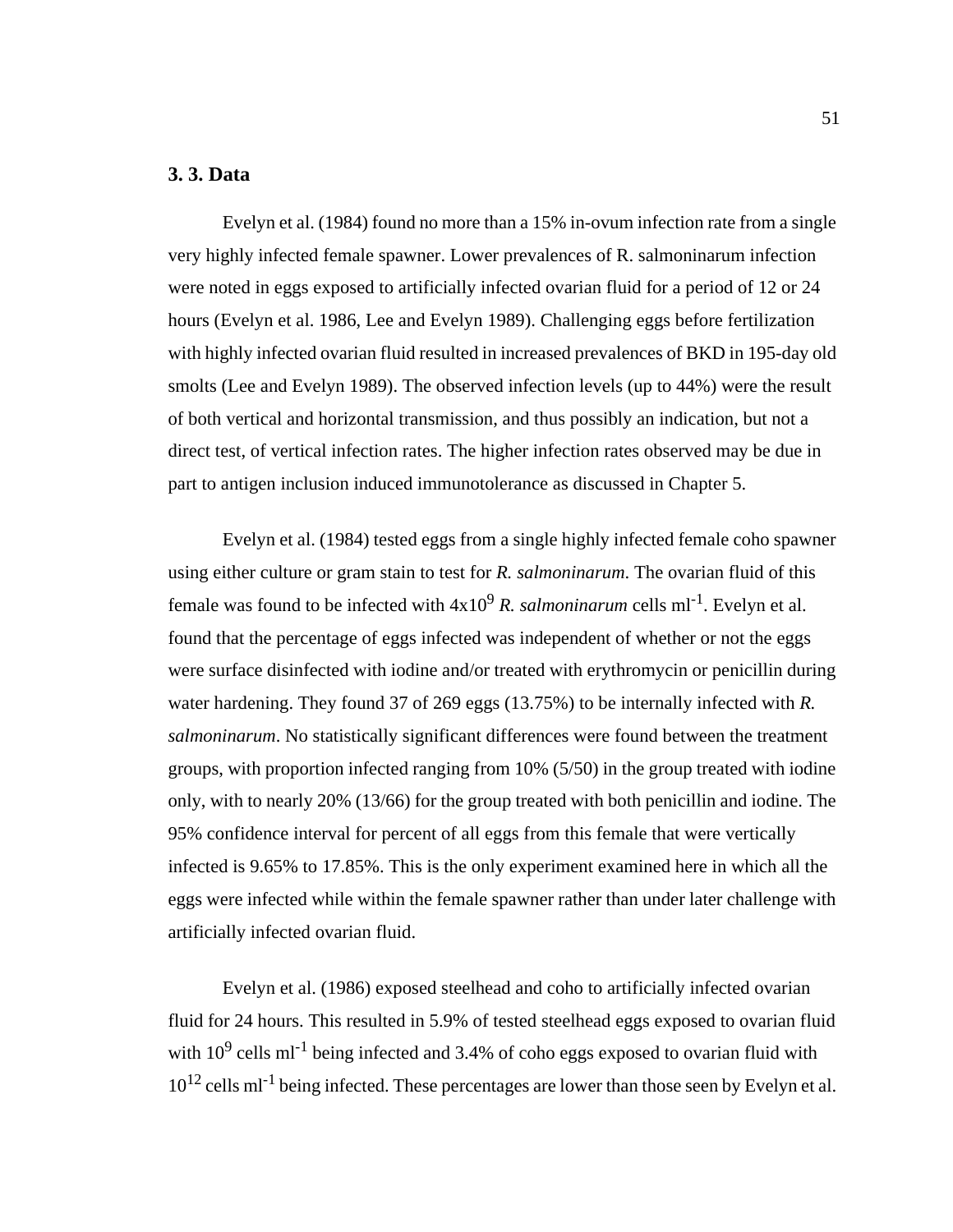(1984), likely due to the limited exposure time to the artificially infected ovarian fluid. Steelhead eggs exposed to ovarian fluid with  $10^3$  cells ml<sup>-1</sup> and coho eggs exposed to ovarian fluid with  $10^6$  cells ml<sup>-1</sup> resulted in no detectable infections (0/96 and 0/100 respectively).

Evelyn et al. (1986) also considered the infection levels of 97 day old coho fry which, as eggs, had been exposed to ovarian fluid with  $10^{12}$  cells ml<sup>-1</sup> for 24 hours. The overall proportion of infection was 5.2% (26/500), ranging from 0 to 19% among the five groups tested. Water hardening in solutions of various forms of erythromycin did not reduce the infection levels in these fry. While horizontal infection is a possibility in this case, dechlorinated city drinking water was used for rearing and was not a possible source of the disease. Rearing temperature ranged from  $13-15$  °C.

Lee and Evelyn (1989) exposed chinook salmon to artificially infected ovarian fluid for 12 hours. Infection levels in ovarian fluid were approximately 0,  $10^3$ ,  $10^6$ ,  $10^9$ , and  $10^{12}$  cells ml<sup>-1</sup>. Natural infections levels in the female spawners which were the source of the experimental eggs were low  $(10^{1} - 10^{2} \text{ cells ml}^{-1})$ . Pools of 10 eggs each (occasionally 5-14) were tested via culture and the fluorescent antibody test (FAT). No infection was detected in pools of eggs infected in the 0 or  $10^3$  cells ml<sup>-1</sup>groups. One of 37 or 38 pools (2.7 or 2.6% indicating about 0.3% of individual eggs infected) was found to contain *R. salmoninarum* cells in each of the  $10^5$  and  $10^7$  cells ml<sup>-1</sup>groups, and 8 of 38 pools (21% indicating about 2.3% of individual eggs infected) were found to be infected in the  $10^{12}$  cells ml<sup>-1</sup> group.

Lee and Evelyn (1989) also reared duplicate subsets of juveniles from each exposure group in dechlorinated drinking water until they reached the smolt stage when, at 195 days after hatch, they were tested for infection via the FAT. They found 0 to 34% average infection as indicated in [Table 6](#page-66-0) (both duplicate points at each level are shown in [Figure 10](#page-69-0)). These infection levels were due to both vertical transmission and subsequent horizontal transmission. Infections were found in 1-2% of smolts which were not exposed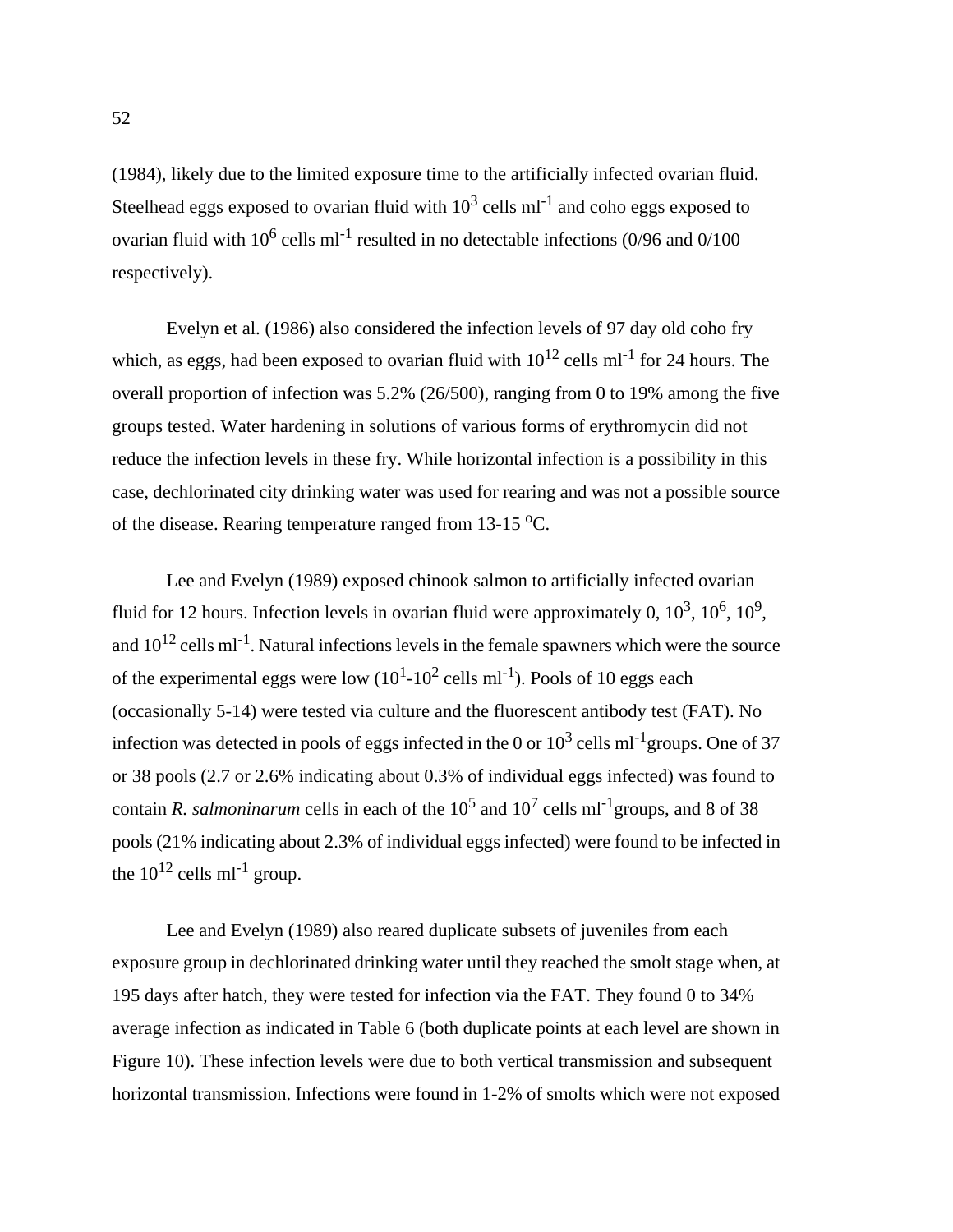<span id="page-66-0"></span>to artificially infected ovarian fluid while in the egg stage, but whose female spawners harbored low level infections  $(28-113 \text{ cells ml}^{-1})$ . The infections in these smolts probably arose from intra-ovum infections which were either undetectable via culture and FAT tests or in a very small percentage of eggs, as no vertical infection was detected when eggs from these females were tested.

The very low prevalence of infection (1-2%) in smolts from mildly infected  $(28-113$  bacteria ml<sup>-1</sup> detected in the ovarian fluid) female spawners observed by Lee and Evelyn (1989) may be due to fairly low level intra-ovum infections undetectable by FAT. Alternatively, they may be due to very rare FAT-detectable intra-ovum infections which were simply not among the sample tested.

| Year of<br>publication | Species   | Ovarian fluid<br>infection level<br>cells $ml^{-1}$ | Exposure<br>time | Percent of<br>eggs infected | Post-hatch<br>rearing time | Percent of fish<br>infected |    |
|------------------------|-----------|-----------------------------------------------------|------------------|-----------------------------|----------------------------|-----------------------------|----|
| 1984                   | Coho      | $4x10^9$                                            | Natural          | 13.75                       |                            |                             |    |
|                        | Coho      | $1.3x10^6$                                          | 24 hours         | 0.0                         |                            |                             |    |
| 1986                   | Coho      | $1.3x10^{12}$                                       | 24 hours         | 3.4                         | 5.2<br>97 days             |                             |    |
|                        | Steelhead | $1.3x10^3$                                          | 24 hours         | 0.0                         |                            |                             |    |
|                        | Steelhead | $1.3x10^9$                                          | 24 hours         | 5.9                         |                            |                             |    |
|                        | Chinook   | 28                                                  | Natural          | 0.0                         | 195 days                   | $\mathbf{1}$                |    |
|                        | Chinook   | 56                                                  | Natural          | 0.0                         | 195 days                   | 1                           |    |
|                        | Chinook   | 113                                                 | Natural          | 0.0                         | 195 days                   | $\overline{2}$              |    |
| 1989                   | Chinook   | $1.7x10^3$                                          | 12 hours         | 0.0                         | 195 days                   | 8                           | 10 |
|                        | Chinook   | $1.7x10^5$                                          | 12 hours         | 0.3                         | 195 days                   | 9                           | 20 |
|                        | Chinook   | $1.7x17^7$                                          | 12 hours         | 0.3                         | 195 days                   | 15                          | 29 |
|                        | Chinook   | $1.7x10^9$                                          | 12 hours         | 2.3                         | 195 days                   | 24                          | 44 |

**Table 6** Infection prevalences in eggs and progeny when exposed to infected ovarian fluid in the egg stage.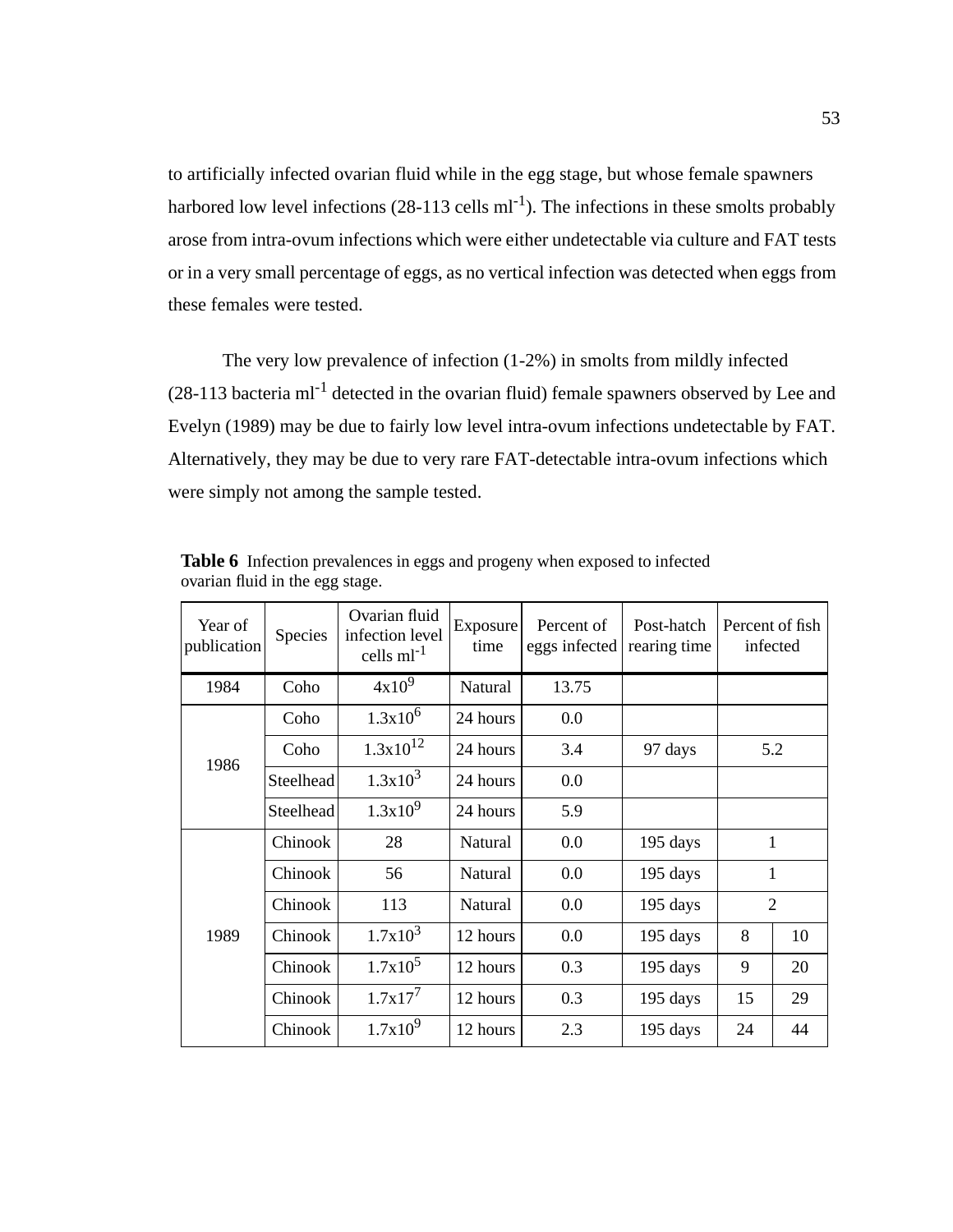## **3. 4. Analysis**

The three studies reviewed above differ greatly in the amount of time eggs were exposed to infected ovarian fluid. Evelyn et al. (1984) examined eggs from a naturally infected female coho salmon with an ovarian fluid bacterial load of over 4 billion per ml. Evelyn et al. (1996) artificially infected coho and steelhead ovarian fluid with up to 1.4 billion (coho) or 1.4 trillion (steelhead) bacteria per ml. Unfertilized eggs were immersed in this fluid for 24 hours before either water hardening or fertilization and water hardening. There was no significant difference in infection rates between fertilized and unfertilized eggs. Lee and Evelyn (1989) immersed unfertilized chinook salmon eggs in infected ovarian fluid for 12 hours before fertilization and water hardening.

Detectable in-ovum infection does not appear to occur from exposure to ovarian fluid with a bacterial load of less than  $10^5$ - $10^6$  cells ml<sup>-1</sup>. No significant infection is seen until an ovarian fluid density of  $10^9$  cells ml<sup>-1</sup>, yet an increase to above  $10^9$  cells ml<sup>-1</sup> did not seem to increase the infection rate. However, as the data represents three species of salmon and three experimental protocols, it is difficult create an overall picture. What is clear is that at ovarian fluid infection levels between  $10^5$  and  $10^7$  cells ml<sup>-1</sup>, vertical infection is still quite rare. At  $10^9$  cells ml<sup>-1</sup>, vertical infection may be important, but it is not clear that even a natural infection level of  $10^{12}$  cells ml<sup>-1</sup> would result in an egg infection rate higher than the nearly 14% observed by Evelyn et al. (1984).

The presence of *R. salmoninarum* in smolts from the control treatment indicates that vertical infection can occur from natural infections where there are only low levels of bacteria in the ovarian fluid. This does not necessarily mean that these eggs were infected by the ovarian fluid as it is possible that the infection occurred during oogenesis. The infection level in each group is much higher than the infection level seen by testing eggs ([Table 6](#page-66-0)). This is probably due to both the presence of very low density undetectable infections in some eggs and horizontal transmission during rearing. Antigen inclusion induced immunotolerance may have increased the susceptibility of some of the fry to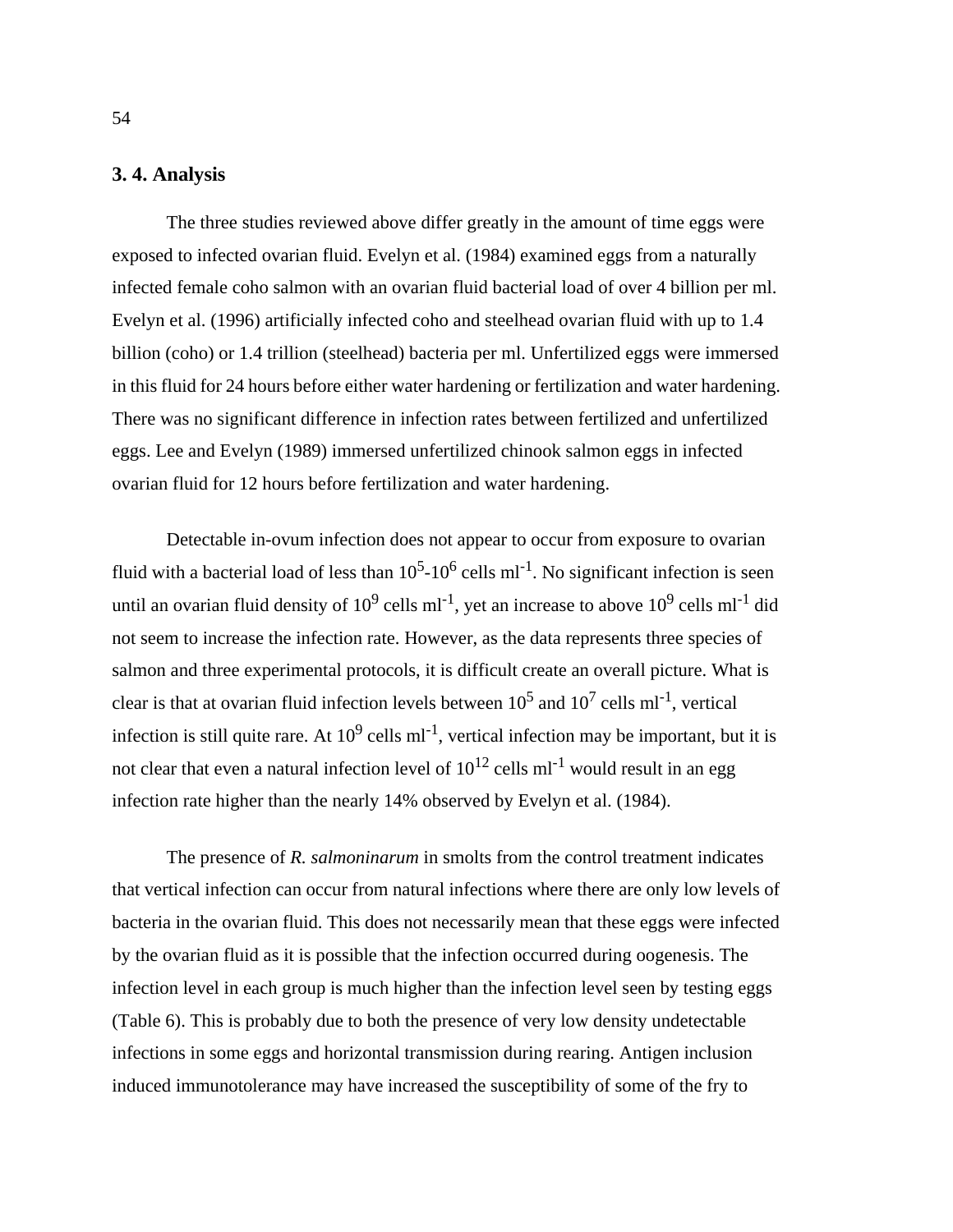<span id="page-68-0"></span>infections resulting from horizontal transmission.



Ovarian Fluid Infection Level (Bacteria/ml)

**Figure 9** Percent detected vertical infection from the three experiments. Lines represent model fits for natural, 24 hour and 12 hour exposure to ovarian fluid at each infection level. Data are from [Table 6.](#page-66-0) Curves are from Equation 21.

The following model fits both the data points which represent the effect of long term contact with infected ovarian fluid in vivo and those that the relative levels of infection seen from the experiments using short exposure times in vitro.

$$
VI = 0.14 \left(\frac{B}{B + 10^8}\right) (1 - e^{-t/2.5})
$$
\n(21)

Where VI is the percent of detectable vertical infection (using the FAT, gram stain or culture tests), B is the ovarian fluid bacterial load in cells  $ml^{-1}$ , and time (t) is in days.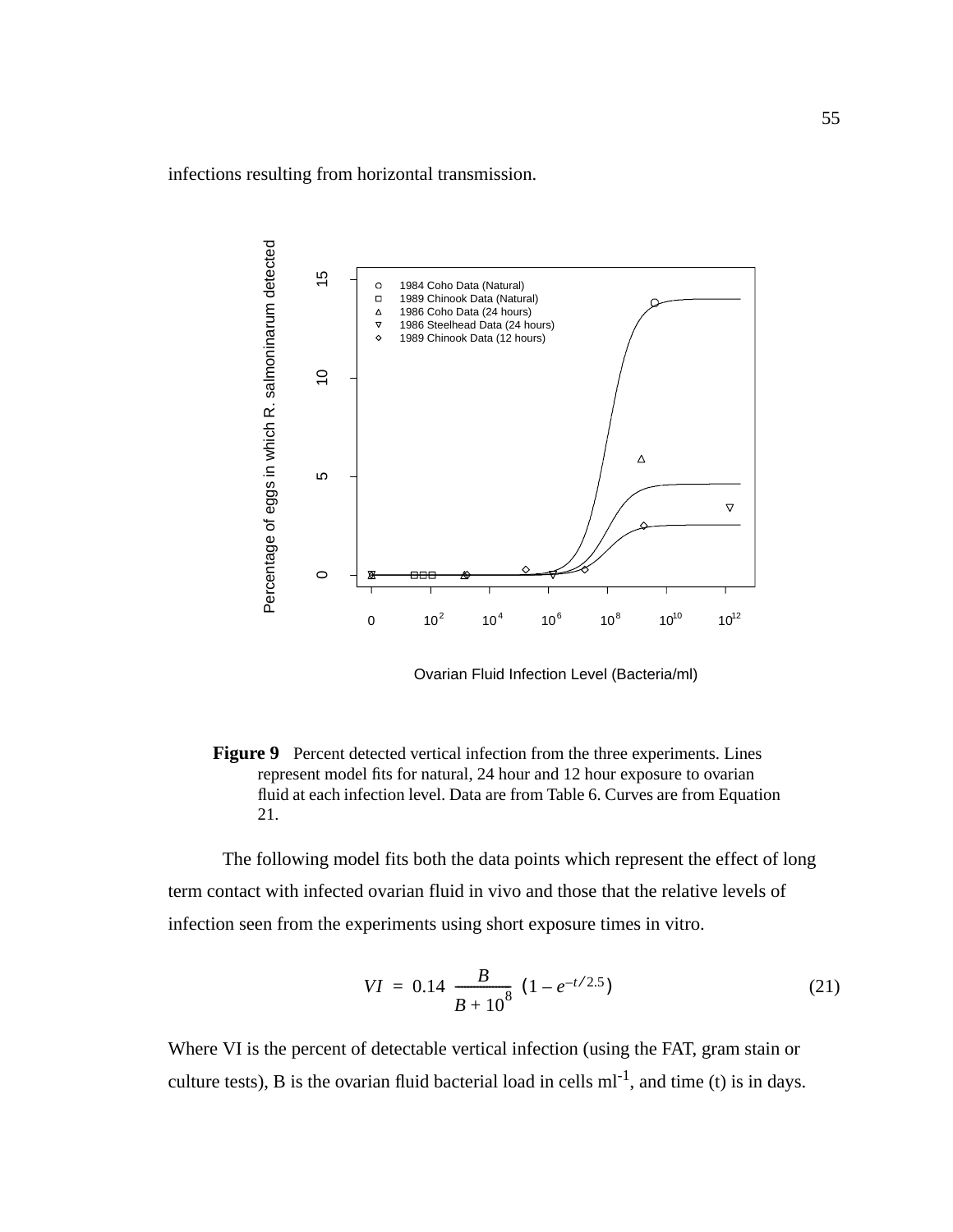<span id="page-69-0"></span>[Equation 21](#page-68-0) results in the curves seen in [Figure 9,](#page-68-0) with natural infection  $(t \gg 1)$  day,  $e^{-t/2.5} \approx 0$ ), 24 hour exposure (t = 1 day) and 12 hour exposure (t = 0.5 days).



Ovarian Fluid Infection Level (Bacteria/ml)



Infection levels in smolts increase with exposure to ovarian fluid with naturally or artificially high bacterial loads, as reported by Lee and Evelyn (1989) (Figure 10). Lee and Evelyn also reported that no BKD-related mortality occurred in the first 195 days, before the sample was taken. The percent infection in smolts can be approximated by:

$$
P = \frac{(\log(B))^2}{144 + (\log(B))^2}
$$
 (22)

Equation 22 was chosen simply because it fits the data well. It does not appear to have close mechanistic ties to [Equation 21.](#page-68-0) The mechanisms which lead to a particular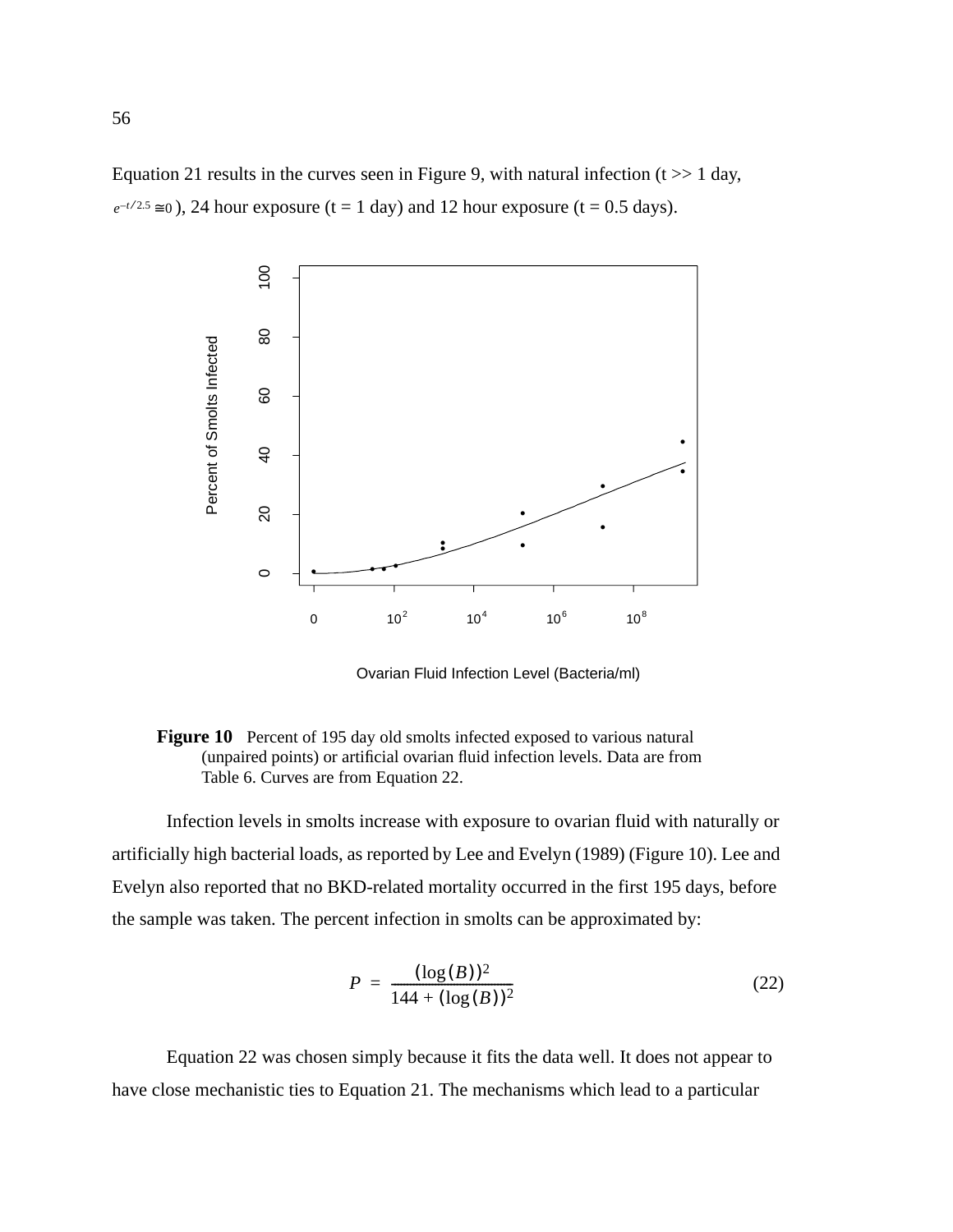proportion infected at smoltification are not the same that lead to a proportion of eggs with detectable *R. salmoninarum* via FAT, gram stain or culture. The latter requires the entry of a significant number of bacteria into the egg. Infection at smoltification simply requires the successful horizontal transmission of the disease from a co-habitating fish. Individual juvenile salmon which experienced rather severe vertical infection are more likely horizontally infect others in their cohort. Thus increases in infection at smoltification reflect both the prevalence and severity of vertical transmission, as well as the susceptibility of the cohort to the disease. Susceptibility might be increased in many salmon due to antigen-inclusion induced immunotolerance (see Chapters 1.10 and 5.4), which is correlated with incidence of vertical infection due to the correlation between bacterial load and antigen density explored in Chapter 2. The result of all this is that the equations describing vertical infection in eggs and infection in smolts have no obvious strong relationship.

## **3. 5. Horizontal transmission model**

The infection levels seen in [Figure 10](#page-69-0) are due to vertical transmission and subsequent horizontal transmission. This can be modeled using the S-I-R (susceptible, infected, recovered) model (Anderson and May 1991, Murray 1989, Kermack and McKendrick, 1927). In this case, we can only considered infected those fish with detectable infection, and assumed that infection levels at 195 days represented the cumulative effect of horizontal transmission over the course of that time.

$$
\frac{dI}{dt} = \alpha IS \tag{23}
$$

where  $I + S = 1$ , so that:

$$
\frac{dI}{dt} = \alpha I(1 - I) = \alpha (I - I^2)
$$
 (24)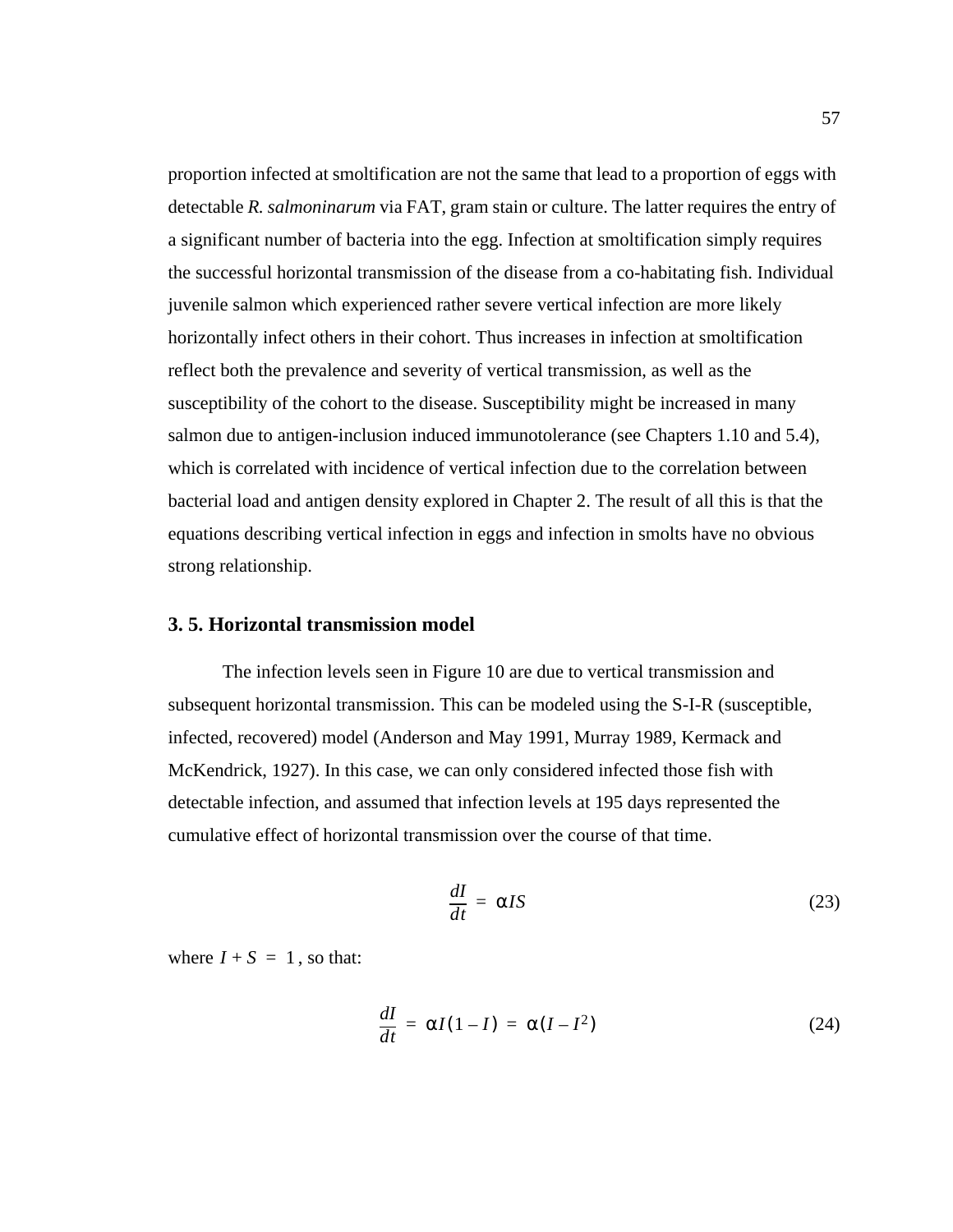$$
I(1-I) = I_0(1-I_0)e^{\alpha t}
$$
 (25)

where  $I_0$  is the initial infection level, resulting from vertical transmission.

If we assume that the actual vertical transmission is slightly greater than that observed by the FAT test (given in [Table 6\)](#page-66-0), and set average vertical infection for the two groups exposed to the highest infect ovarian fluid at 3%, the best bit is achieved with the following value for alpha:

$$
\alpha = 0.0105 \tag{26}
$$

Now Equation 25 can be solved for  $I_0$  for each group, which is done in Table 7:

| Ovarian fluid<br>infection level<br>cells $ml^{-1}$ | Exposure time | Observed<br>percent of<br>eggs infected | Percent of 195<br>day old smolts<br>infected | Calculated<br>percent of<br>eggs infected |
|-----------------------------------------------------|---------------|-----------------------------------------|----------------------------------------------|-------------------------------------------|
| 28                                                  | Natural       | 0.0                                     | 1                                            | 0.13                                      |
| 56                                                  | Natural       | 0.0                                     | $\mathbf{1}$                                 | 0.13                                      |
| 113                                                 | Natural       | 0.0                                     | $\overline{2}$                               | 0.25                                      |
| $1.7x10^3$                                          | 12 hours      | 0.0                                     | 8                                            | 1.0                                       |
| $1.7x10^3$                                          | 12 hours      | 0.0                                     | 10                                           | 1.2                                       |
| $1.7x10^5$                                          | 12 hours      | 0.3                                     | 9                                            | 1.1                                       |
| $1.7x10^5$                                          | 12 hours      | 0.3                                     | 20                                           | 2.1                                       |
| $1.7x17^7$                                          | 12 hours      | 0.3                                     | 15                                           | 1.7                                       |
| $1.7x17^7$                                          | 12 hours      | 0.3                                     | 29                                           | 2.7                                       |
| $1.7x10^9$                                          | 12 hours      | 2.3                                     | 24                                           | 2.4                                       |
| $1.7x10^9$                                          | 12 hours      | 2.3                                     | 34                                           | 3.3                                       |

Table 7 Calculated percent of eggs infected assuming the S-I-R model.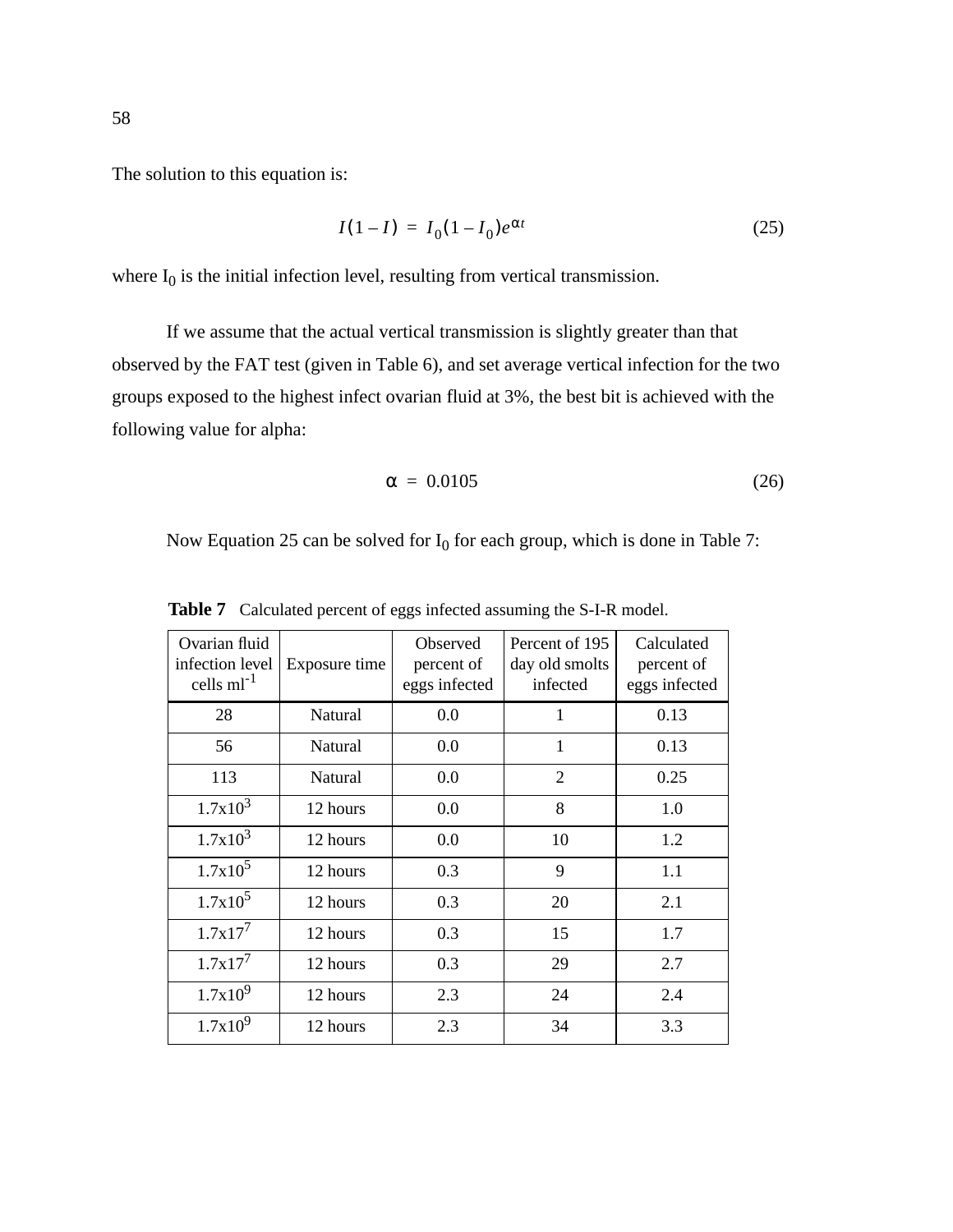The calculated percent of eggs originally infected under this model differ greatly from the observed percent of eggs infected. This is partially due to inability of the FAT, gram stain and culture tests to detect the lowest level infections. However, the SIR model is based upon the concept of random individual contacts which result in transmission of the disease and the dynamical equations. However, in the aqueous environment, while some transmission may be due to individual contact, such as through ingestion of feces, other infections are due to the bacterial load in the water. Thus the S-I-R model may not accurately represent the dynamics in this case. Water flow rate and rearing density are likely to affect both routes of infection, as they affect density of bacteria in the water and residence time of feces.

Another complication touched upon earlier is the induction of immunotolerance in some individuals due to the entry of substantial amounts of soluble antigen of *R. salmoninarum* into the egg before fertilization. While it is not clear if the artificially infected ovarian fluid would have similar amounts of antigen as seen in naturally infected ovarian fluid, this is one possible explanation for the increasing infection levels in the smolts that were exposed to highly infected ovarian fluid as eggs. If, in fact, it is not the rate of infection which is limiting, as is assumed in the S-I-R model, but rather the limiting factor is susceptibility to the disease, then the infection levels seen in the 195 day old smolts largely reflect rates of immunotolerance induction. Some infection would be expected even without any immunotolerant fish, as long as the requisite vertical transmission occurs.

Since the exposure to infected ovarian fluid was limited in time (12 hours) and the ovarian fluid was artificially infected, so that the antigen density cannot be assumed to be related to bacterial load by [Equation 16](#page-57-0) (in Chapter 2), this does not provide a basis for modeling the relationship between bacterial load and proportion of immunotolerant offspring.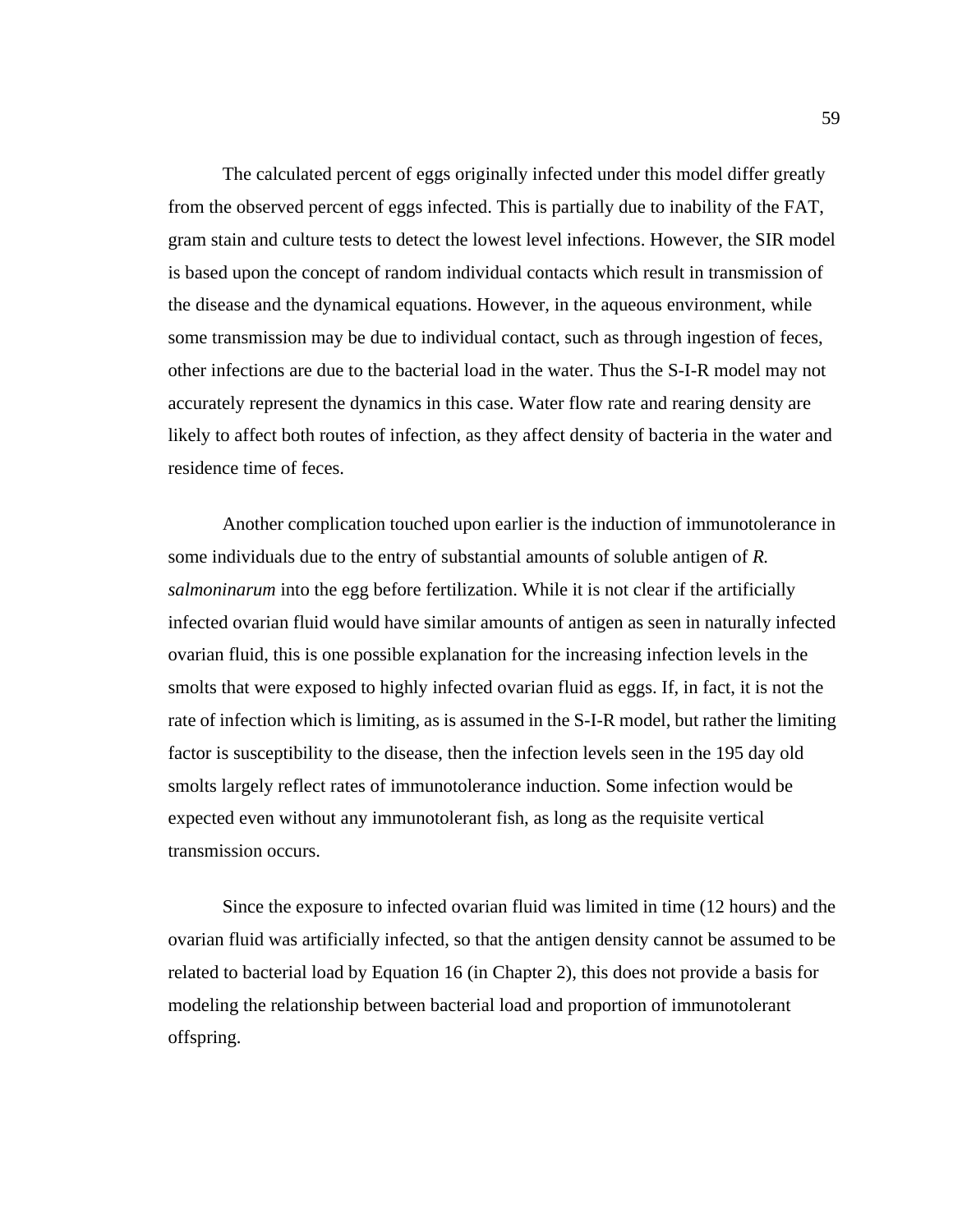## **3. 6. Discussion**

Vertical transmission of BKD does occur, but is, for an unknown reason, relatively rare even among eggs and offspring of extremely highly infected female spawners. The PCR detection technique is useful for detecting low level infections in eggs, but it is not clear if these low level in-ovum infections lead to actual infection in offspring. Given the weak correlation between kidney infections and vertical transmission, either ovarian fluid or eggs themselves should be tested for *R. salmoninarum* infection when broodstock segregation or culling is undertaken.

The modeling undertaken here to explain infection levels in smolts due to both vertical and subsequent horizontal transmission only applies to situations in which a treated water supply is used for rearing. In most artificial rearing facilities, as well as certainly in the wild, this condition is not met. Under many actual rearing conditions, infection levels are much less dependent upon vertical transmission rates and more dependent upon external sources of *R. salmoninarum*.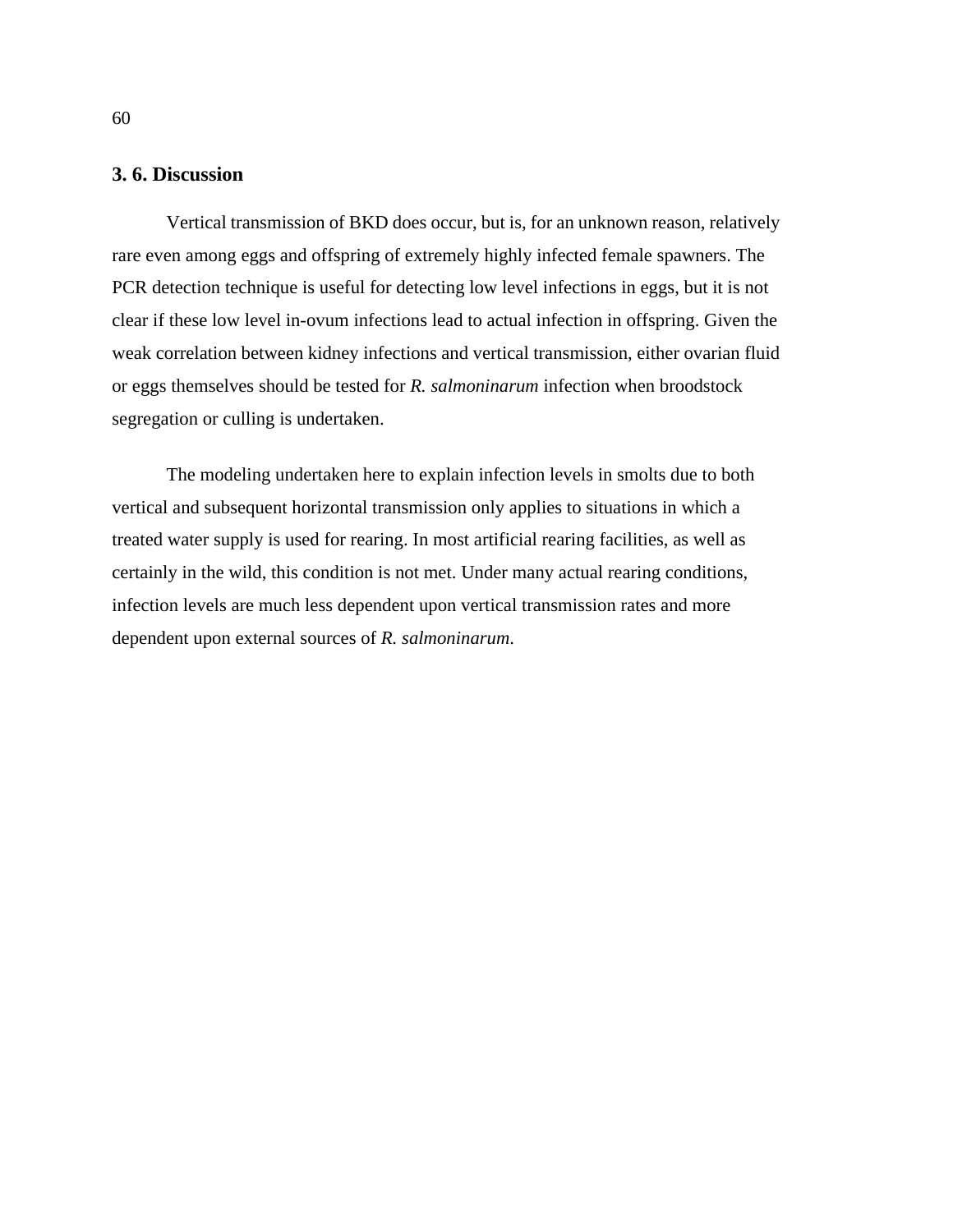## **4. Effects of Environmental Temperature on the Progression of BKD**

#### **4. 1. Introduction**

There are two observable effects of temperature on mortality rate of salmonids infected with *R. salmoninarum*. Higher temperatures often lead to lower total mortality, while decreasing the mean time to mortality in those fish that do die due to the effects of the disease. The relationship of temperature to total BKD-related mortality and to time to mortality are examined in this chapter.

Teleosts, being ectothermic animals, must contend with internal changes in temperature that would be lethal to endotherms. These temperature changes provide an extra challenge for the ectotherm immune system and for the maintenance of homeostasis. Teleost immune systems have adapted so as to be optimally competent near normal summer temperatures for each species (Manning and Nakanishi 1996). In general, temperatures well above the optimum result in stressed fish and increased disease-induced mortality. Temperatures significantly below the optimum, however, may be immunosuppressive. Low temperatures may seriously impair the action of teleost helper T cells, reducing the production of cytokines and thus eliminating an important route of phagocyte stimulation (Hardie et al. 1994). Helper T cells involved in the stimulation of B cells for the production of antibodies are affected as well (Bly and Clem, 1992).

Researchers have recognized the immunosuppressive effects of low environmental (and thus body) temperatures on ectotherms for over three decades (e.g. Avtalion 1969). The primary mechanism of this low-temperature immunosuppression in teleosts has been shown to be suppression of virgin T cell activation (Manning and Nakanishi 1996) rather than suppression of B cells or primed T cells. Immunosuppressive temperatures have been established in some teleost species with more or less certainty. These include 14 °C for carp (*Cyprinus caprio*), 22 <sup>o</sup>C for bluegill (*Lepomis macrochirus*), 17-22 <sup>o</sup>C for channel catfish (*Ictalurus puctatus*), and 4 <sup>o</sup>C for salmonids (Bly and Clem 1992). As will be made evident below, there is evidence that temperatures well above  $4^{\circ}$ C may significantly affect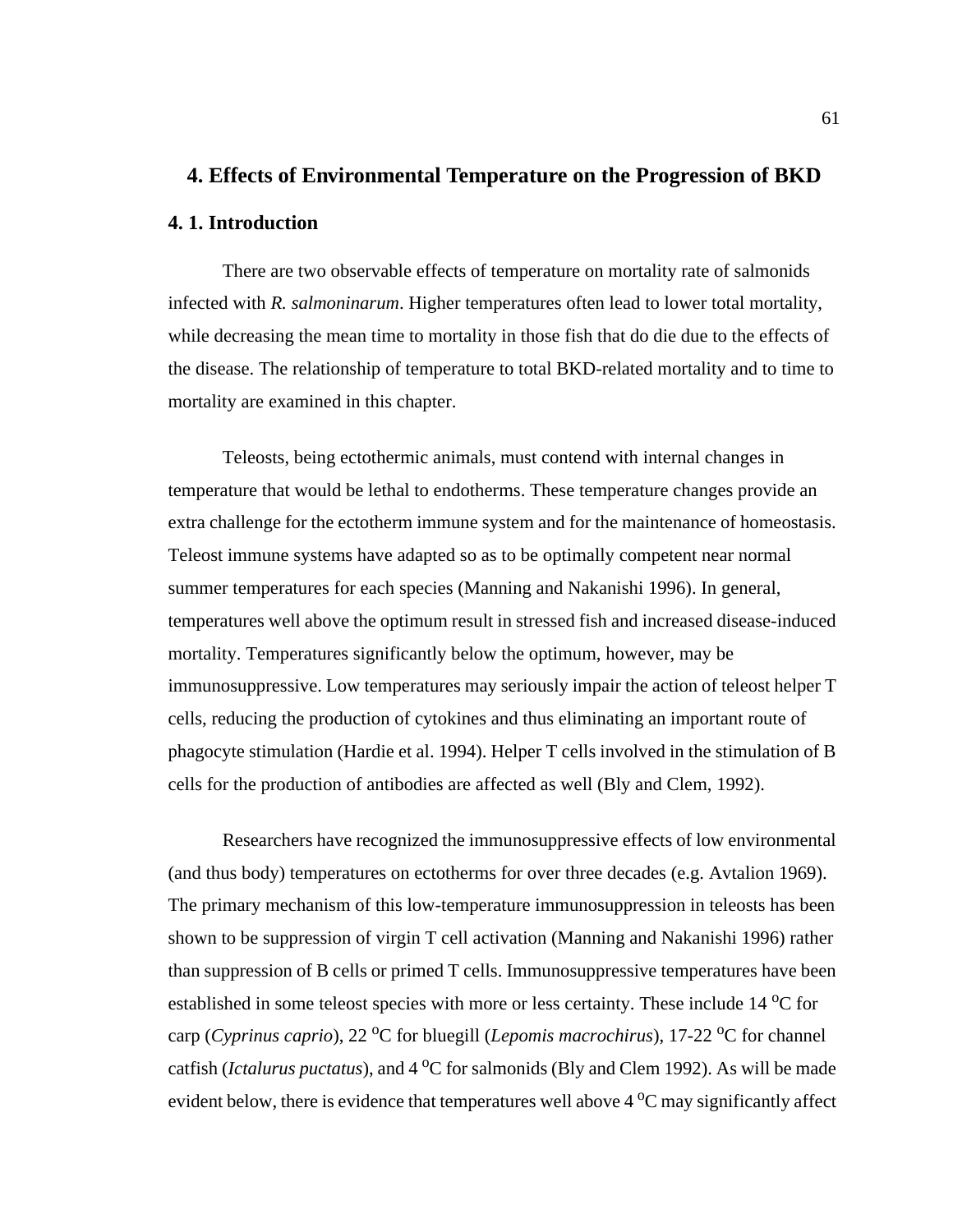the efficacy of the salmonid immune response to *R. salmoninarum* infection.

Continued or increased functioning of components of the non-specific immune system at low temperatures may help to make up for the concurrent weakness of the specific immune system in fighting off many diseases. Phagocytes acclimatized to cold temperatures have higher respiratory burst activity than those acclimatized to warmer temperatures when stimulated with macrophage activating factor (MAF) (Le Morvan et al. 1998). Production of MAF, however, has been shown to be suppressed at low temperatures (Hardie et al. 1994). The complement system continues to function at low temperatures, though with less efficacy (Yano 1996).

The effectiveness of the immune reaction to BKD may be particularly sensitive to low temperatures. If the primary immune system mechanism for defeating BKD is the activation of phagocytes by helper T cells via MAF, this alone would explain the sensitivity of BKD-infected salmon to the effects of low temperature immunosuppression. Moreover, since opsonization (tagging) of *R. salmoninarum* by antibody, complement, or both has been shown to aid *R. salmoninarum* in surviving entry into and reproducing within phagocytic cells (Bandin et al. 1995), rather than increasing the bactericidal activity of phagocytes, continued complement activity may actually accelerate the progression of *R. salmoninarum* infection rather than hinder it.

The major soluble antigen of *R. salmoninarum*, often referred to as p57, has been shown to be both a significant virulence factor of BKD, and an immunosuppressive agent in its own right. Griffiths and Lynch (1991) found the p57 antigen to be autolytic, with instability increasing with temperature. High temperatures may thus reduce antigen loads and thereby diminish the tissue damaging and immunosuppressive effects of the p57 antigen.

Temperature affects the growth rate of bacterial parasites. The growth rate of *R.* salmoninarum peaks in the range of 15 to 18 <sup>o</sup>C (Weins and Kaattari, 1999). In general,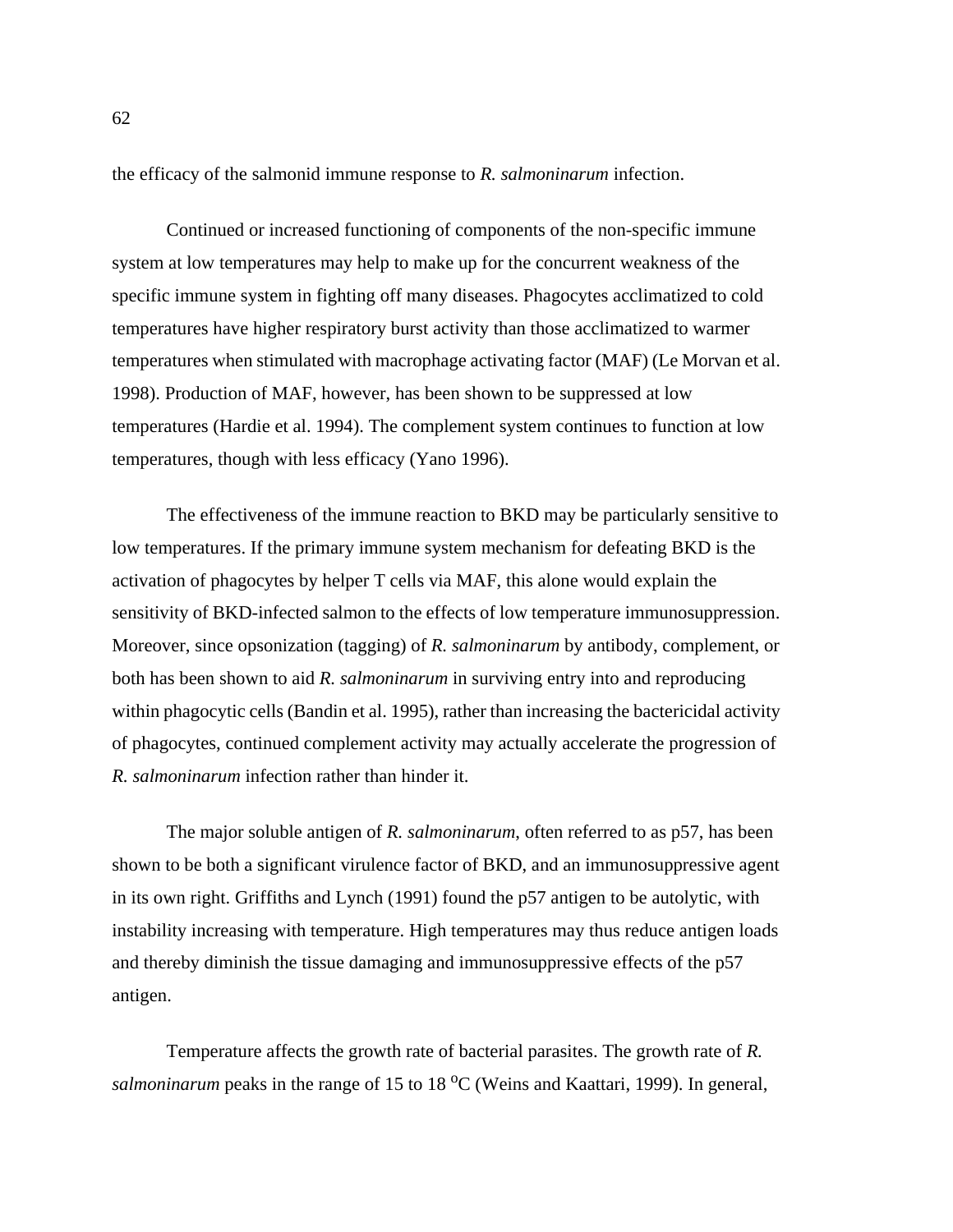temperatures above the optimum for cold water fish species, such as salmonids, result in higher bacterial growth rates that, coupled with the stress of high temperatures, often spell doom for infected fish. Likely due to the reasons stated above, the opposite was found to be true for three salmon species artificially infected with BKD and raised at seven different temperatures between 3.9  $\rm ^{o}C$  and 20.5  $\rm ^{o}C$  (Sanders et al. 1978). These data are reanalyzed below.

Pascho et al. (1991) followed two groups of spring chinook salmon during 17 months of rearing from hatch to release. The two groups were the result of a broodstock segregation experiment at Dworshak National Fish Hatchery begun in 1988. While the purpose of the study was to compare mortality rates and infection levels of offspring of highly infected female spawners to offspring of female spawners with little or no evidence of infection, the data also provide evidence for the influence of temperature on the course of BKD infection.

Murray et al. (1992) report on the time to death of four groups of juvenile chinook either artificially infected with varying doses of *R. salmoninarum* or challenged by cohabitation with the artificially infected fish. These data, along with data from Sanders et al. (1978), provide a basis for modeling the bacterial growth rate and the infected salmon's rate of progression towards mortality as a function of environmental temperature.

### **4. 2. Total mortality with temperature**

## 4. 2. 1. Sanders data

Few experiments have been undertaken with the goal of elucidating the effect of temperature on the progression and outcome of BKD. One experiment did follow coho, sockeye and steelhead for 3-4 months after artificial infection. Sanders et al. (1978) artificially infected juvenile coho and sockeye salmon and steelhead trout with *R. salmoninarum*. These fish were then reared in freshwater for 90 days (sockeye) or 112 days (coho and steelhead) at seven temperatures ranging from 3.9 to 20.5  $\rm{^{\circ}C}.$  Two groups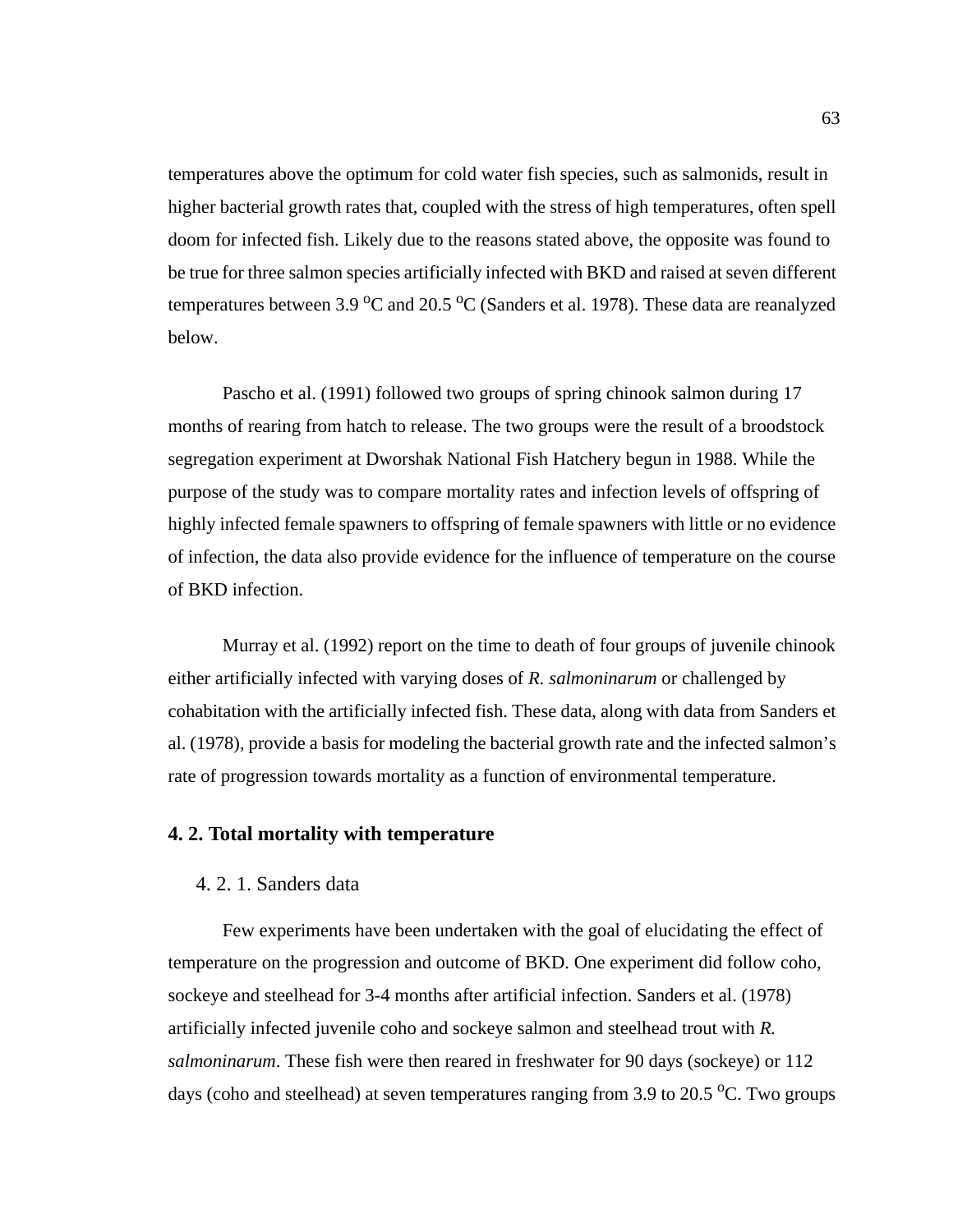<span id="page-77-0"></span>of infected fish and two groups of control fish were reared for each species and temperature. Each group consisted of approximately 25 fish.

The three species differed in average weight at the beginning of the experiment. Coho, averaging 6.5 g, were injected with  $2.5x10^8$  bacteria, or  $4x10^7$  bacteria/g. Steelhead, averaging 18 g, were injected with 2.9x10<sup>8</sup> bacteria, or 1.6x10<sup>7</sup> bacteria/g. Sockeye, averaging 38 g, were injected with 3.3x10<sup>8</sup> bacteria, or 8.7x10<sup>6</sup> bacteria/g. This difference in size (and possibly developmental stage) cannot be ruled out as a cause of observed differences in mortality rates and time to mortality among the three species. The difference in inoculation dose is most likely insignificant.



**Temperature** 

Figure 11 Calculated BKD-related mortality rates for each species at each temperature. The points at  $3.9 \,^{\circ}\text{C}$  underestimate the true rates due to the limited time of the experiments and the slow rate of mortality at that temperature.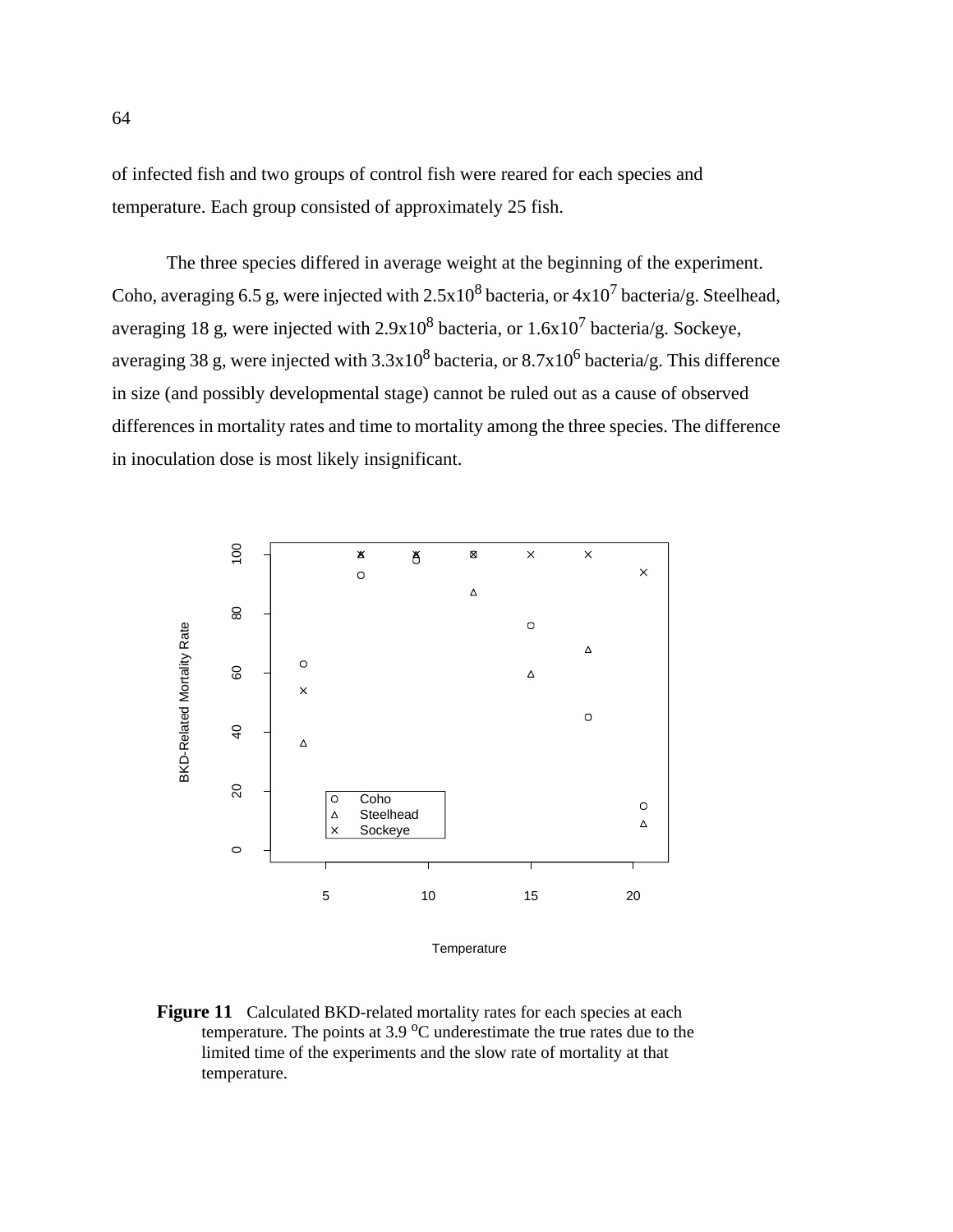For those fish that died during the experiment, the level of infection at death was determined by Sanders et al. using the fluorescent antibody test (FAT). Those mortalities that could not be attributed to BKD were not included in their analysis. Let total fish in each species at each temperature be represented by  $N_{TOT}$ , those that die due to BKD by  $n_{\text{BKD}}$  and those that die due to other causes by  $n_{\text{OTH}}$ . Sanders et al. calculated the BKD-related mortality rate as:

$$
\mu_{BKD} = \frac{n_{BKD}}{N_{TOT}} \tag{27}
$$

This, however, ignores the mortalities that were determined not to be due to BKD. This is not a problem for sockeye, for which all mortalities were determined to be BKD-related, or coho, for which only a few mortalities were determined to be due to other causes. For steelhead, however, the majority of mortalities at the two highest temperatures were not due to BKD, with smaller proportions of mortalities at other temperatures being due to other causes. In these cases, determining the true BKD-related mortality rate is complicated by the other mortality as it is not know how many of those fish would have died due to BKD if they had not died first of other causes. The time to mortality for these other mortalities is not given by Sanders et al. (1978), so it is not possible to place the other mortalities as occurring before, after or simultaneously with the BKD-related mortalities. All that can be done is to assume compensatory mortality. In equation form, then, total survivorship  $(S_{TOT})$  is:

$$
S_{TOT} = \frac{N_{TOT} - n_{BKD} - n_{OTH}}{N_{TOT}} = (1 - \mu_{BKD})(1 - \mu_{OTH})
$$
 (28)

Where  $\mu$  represents the rate of mortality due to BKD or other causes. Under this assumption, the ratio of the mortality rates should be equal to the ratio of the observed mortalities:

$$
\frac{\mu_{OTH}}{\mu_{BKD}} = \frac{n_{OTH}}{n_{BKD}}
$$
\n(29)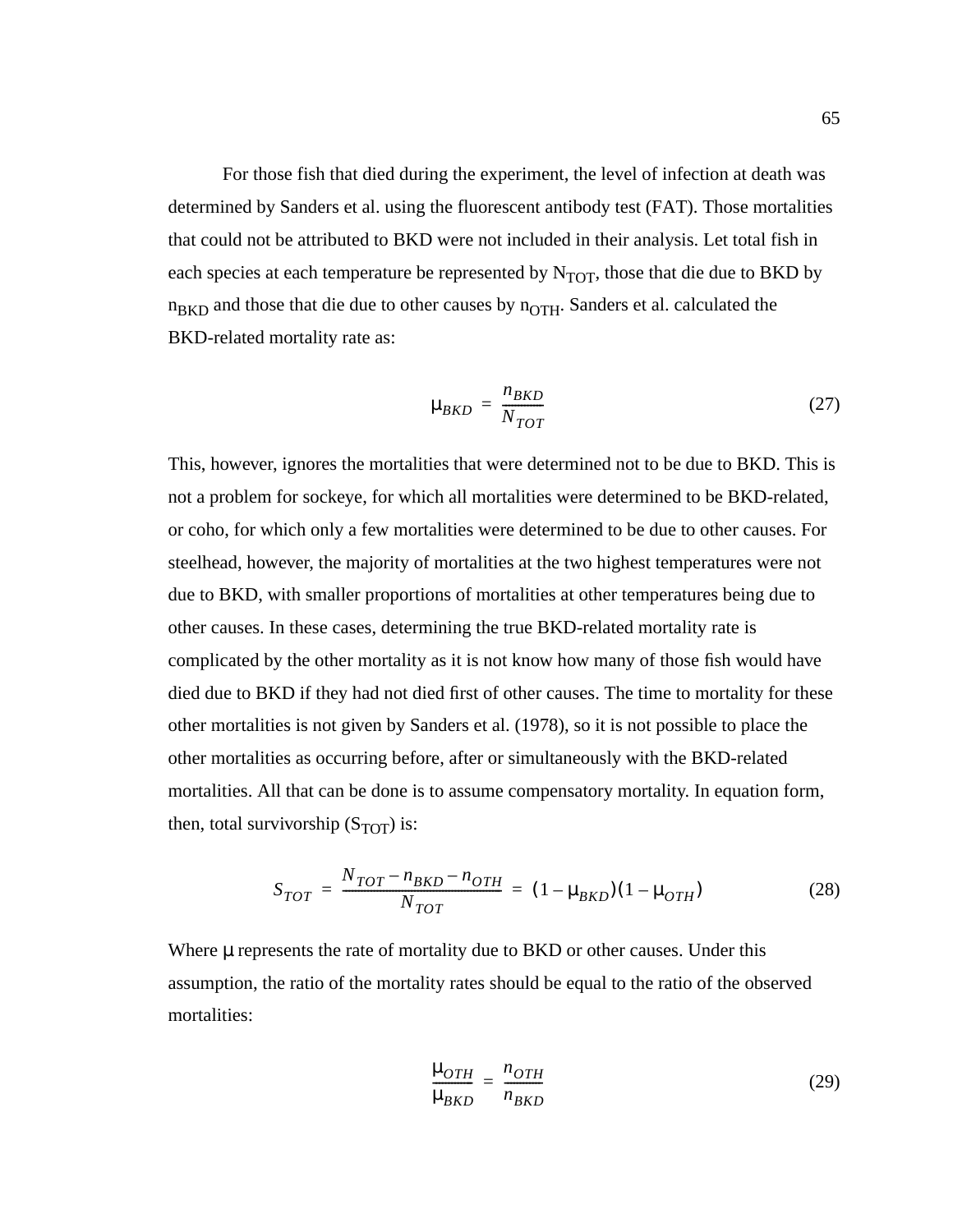<span id="page-79-0"></span>or:

$$
\mu_{OTH} = \frac{n_{OTH}}{n_{BKD}} \mu_{BKD}
$$
\n(30)

So that, if we let:

$$
k = \frac{n_{OTH}}{n_{BKD}}
$$
 (31)

Then:

$$
S_{TOT} = (1 - \mu_{BKD})(1 - k\mu_{BKD})
$$
\n(32)

which can be solved using the quadratic formula:

$$
\mu_{BKD} = \frac{1 + k - \sqrt{(1 + k)^2 - 4k(1 - S_{TOT})}}{2k} \tag{33}
$$

Equation 33 was used to calculate the BKD-related mortality rates seen in [Figure 11](#page-77-0).

For all three species, the highest BKD-related mortality rates were observed in the middle of the temperature range studied, with decreased BKD-related mortality at the extremes (see [Figure 11\)](#page-77-0). The reduced mortalities at lower temperatures are at least partially (and perhaps completely) explained by the limited duration of the experiment (90 days for sockeye and 112 days for coho and steelhead) coupled with the slower progression of the disease at low temperatures. The decrease in BKD-related mortality rates at higher temperatures can best be explained by increased resistance to and recovery from the disease due to temperature related increases in immune system functioning and/or temperature related reduction in the virulence of *R. salmoninarum*.

BKD was the only bacterial disease, of four studied by Sanders, Fryer, Pilcher and their colleagues, for which the highest temperatures (17.8 and 20.5  $\rm{^{\circ}C}$ ) resulted in decreased total mortality. BKD also produced the highest mortalities at low temperatures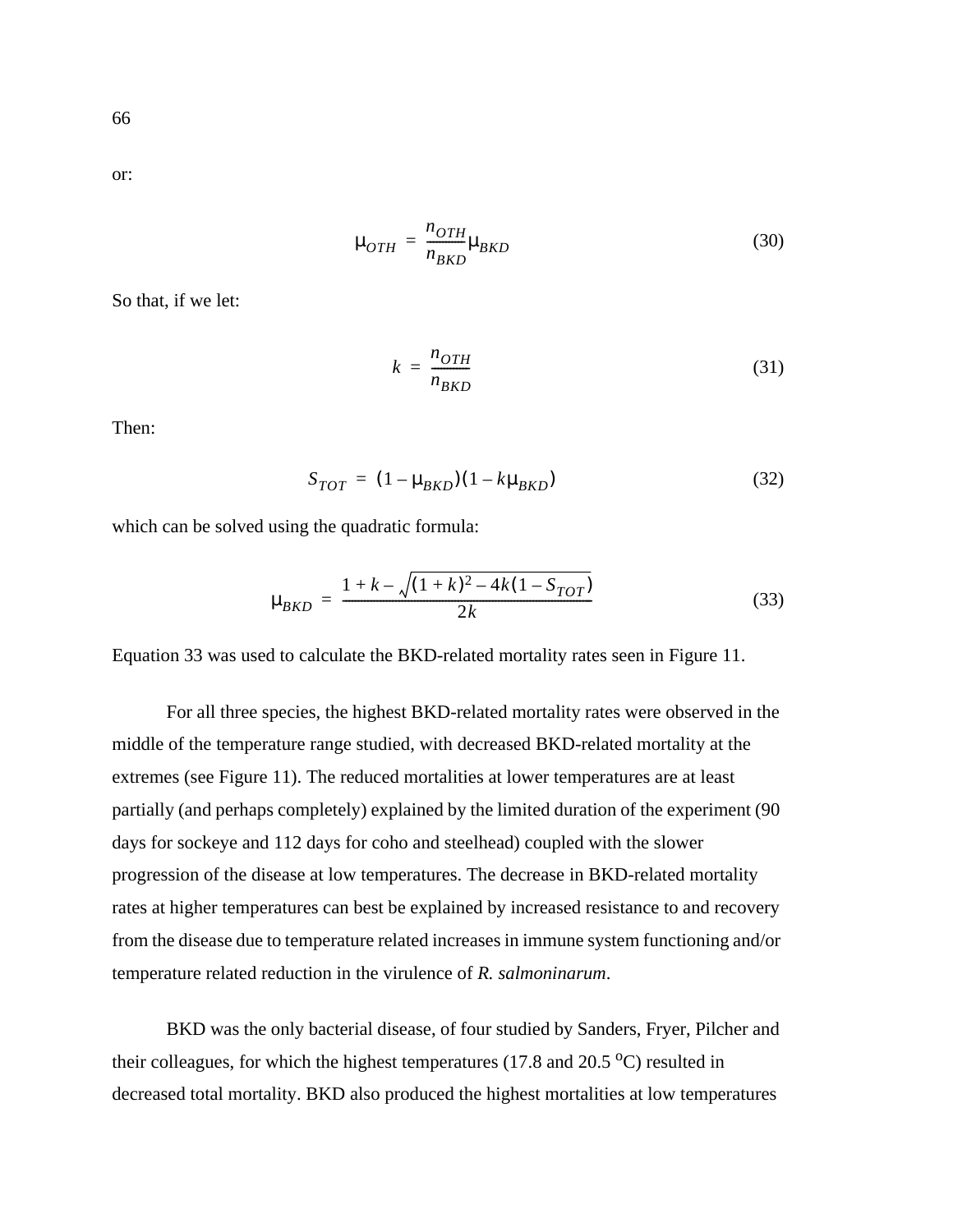<span id="page-80-0"></span> $(3.9 \text{ and } 6.7 \text{ °C})$  among all diseases tested. Results for the other diseases studied are reported in Holt et al. (1975) and Groberg et al. (1978).

For coho, BKD-related mortality was highest in temperatures in the range of 6.7-12.2 °C, with nearly linearly decreasing mortality levels between 12.2 and 20.5 °C. At 12.2 °C, all 42 test fish died. Similar results were seen at 9.4 and 6.7 °C with 98% (47/48) and 93% (41/44) mortality respectively. At 3.9  $\textdegree$ C, only 63% (26/41) mortality was observed, but due to the slow rate of events at this low temperature, complete mortality may not have been observed before the end of the experiment. This may also be the case at 6.7 and 9.4  $\rm{^{\circ}C}$ , with complete mortality expected to occur in a longer experiment. All mortalities at these temperatures were determined to be due to BKD, by the presence of severe infection in all dead fish.

Mortality rates for coho declined above  $12.2 \text{ °C}$ . Only 76% mortality occurred at 15.0  $\degree$ C, 50% (though only 41% conclusively due to BKD) at 17.8  $\degree$ C, and 23% (though only 14% conclusively due to BKD) at  $20.5$  °C. Using [Equation 33](#page-79-0) for data at 17.8 and 20.5  $\rm{^{\circ}C}$  reveals BKD-related mortality rates of 76%, 45% and 15% at 15, 17.8 and 20.5 <sup>o</sup>C. This can be modeled linearly and exactly by assuming that, given the dose administered and the initial size of the coho, complete mortality due to BKD will occur at temperatures up to 12.8  $\rm{^oC}$  with an 11% drop in mortality for every 1  $\rm{^oC}$  above that, at least up to  $20.5\text{ °C}$ .

Coho model:

$$
mort = 1
$$
  
\n
$$
T < 12.8^{\circ}C
$$
  
\n
$$
mort = 1 - 0.11(T - 12.8^{\circ}C) \quad 12.8^{\circ}C \le T \le 20.5^{\circ}C
$$
\n(34)

Zero to seven percent mortality was observed in coho controls at all temperatures, with only 10 of 333 control coho dying during the experiment. Only two of these control coho were determined to have died of BKD, and those at 6.7 and  $9.4 \degree C$ . Thus, the incidence of naturally occurring BKD was low. Eight coho in the control group died from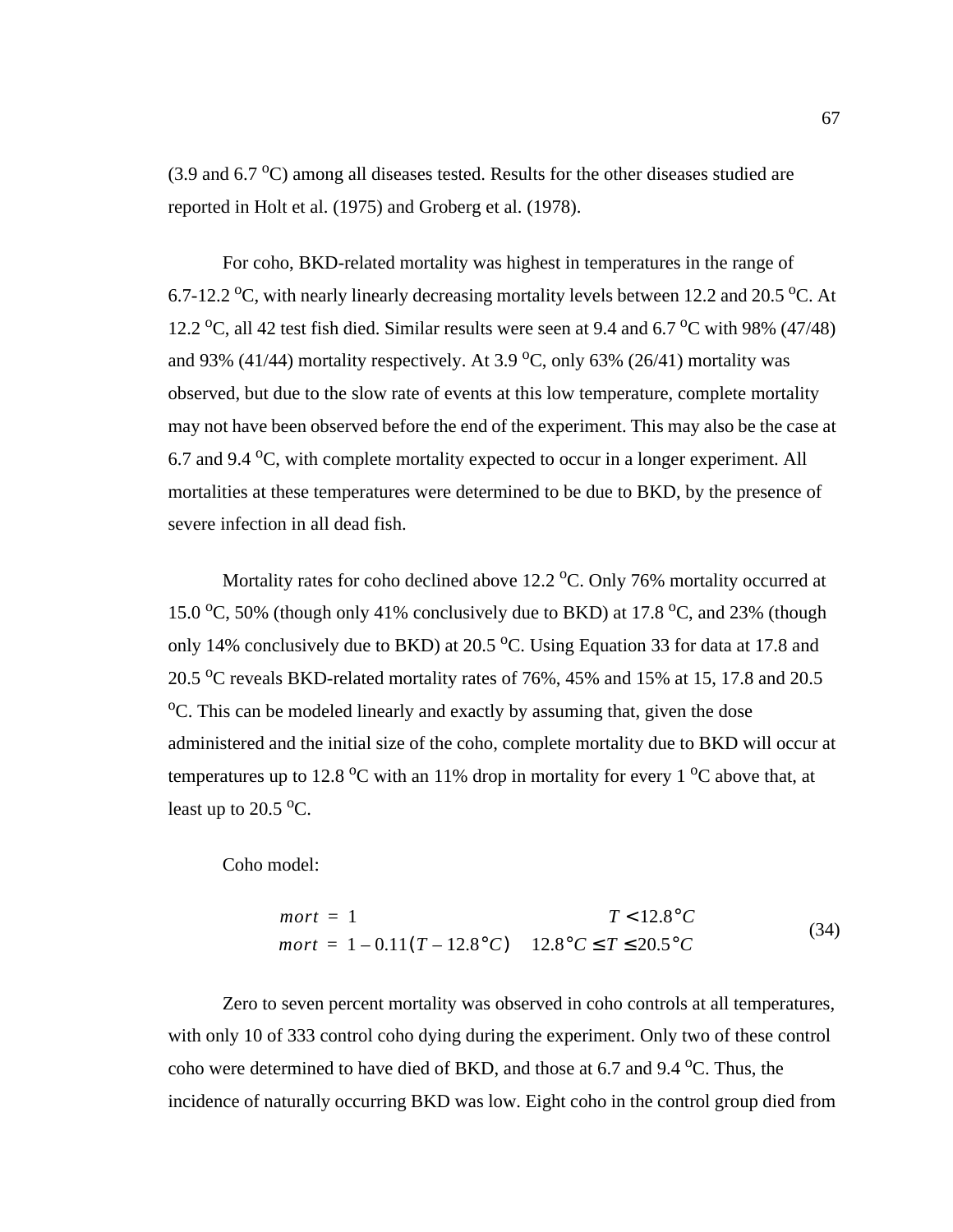causes other than BKD. Similarly, eight of the test coho were found to have died from causes other than BKD.

Temperature had a smaller effect on BKD-related mortality levels in sockeye ([Figure 11\)](#page-77-0). For artificially infected sockeye held at temperatures between 6.7 and 17.8  $^{\circ}C$ , complete mortality was observed. A slight decrease was observed at  $20.5\,^{\circ}\text{C}$ , where 94% (46/49) died. Only 54% (28/32) died at 3.9 °C, but again, complete mortality was certainly not observed before the end of experiment, in this case only 90 days in duration. Only 3% of control sockeye died. It appears that, at least under the conditions of this experiment, sockeye are particularly susceptible to BKD at all temperatures.

BKD-related mortalities among steelhead followed a pattern similar to that of coho ([Figure 11](#page-77-0)) however, total mortality was high at all temperatures. Other factors resulted in mortality that could not be attributed to BKD. Relatively high mortality rates were observed in control fish at 17.8 and 20.5  $\rm{^{\circ}C}$  as well as at 3.9  $\rm{^{\circ}C}$ . The presence of significant and highly variable non-BKD related mortality in both the control and treatment groups reduces the ability to accurately calculate BKD-related mortality rates. However, considering the data in [chapter Figure 11,](#page-77-0) if we ignore the "outlier" at 17.8  $^{\circ}$ C, where half of all steelhead died due to non-BKD related causes, a linear model fits quite closely, similar to the coho model ([Equation 34\)](#page-80-0), with the decrease in mortality beginning at an lower temperature, as follows:

Steelhead model:

$$
mort = 1
$$
  
\n
$$
T < 10.8^{\circ}C
$$
  
\n
$$
mort = 1 - 0.094(T - 10.8^{\circ}C)
$$
  
\n
$$
10.8^{\circ}C \le T \le 20.5^{\circ}C
$$
  
\n(35)

The overall pattern of BKD-related mortality indicates that higher temperatures reduce total mortality due to the disease in both coho and steelhead, with little effect being observed in sockeye in this experiment.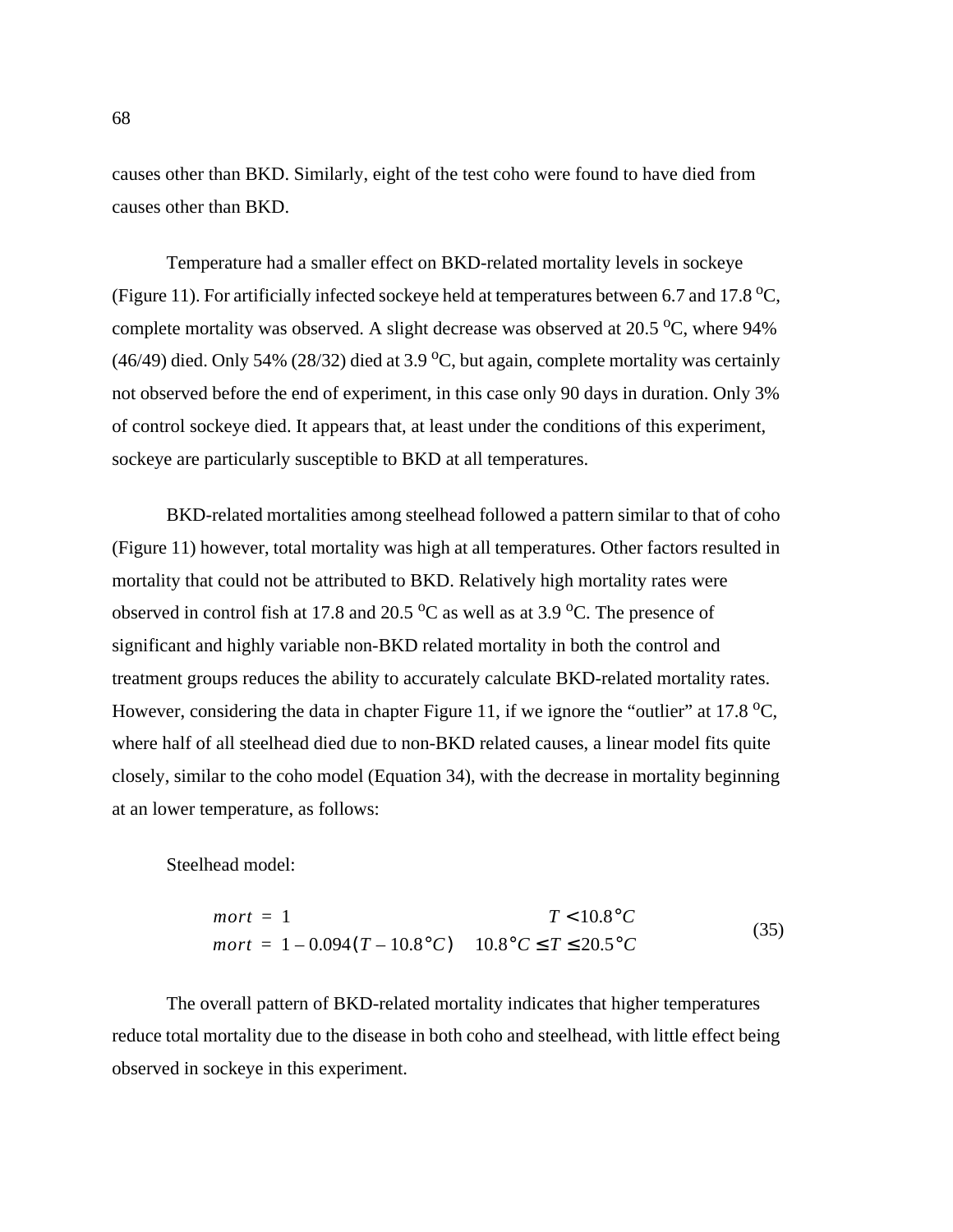

**Temperature** 

Figure 12 Calculated BKD-related mortality rates for each species at each temperature (Figure 11) with coho and steelhead model lines.

## 4. 2. 2. Broodstock segregation data

Further evidence for an inverse relationship between temperature and the success of *R. salmoninarum* infections is seen in the 1988 broodstock segregation experiment performed at Dworshak NFH ([Figure 13](#page-83-0)). In this experiment, the eggs and offspring of 30 females with little or no evidence of infection and the eggs and offspring of 30 females with high levels of infection in ovarian fluid and/or kidney tissue were kept separate through hatch and then raised in separate raceways. These two groups were then used to study survival and BKD infection levels (via ELISA) in hatchery, relative recovery to McNary dam, and survival under salt water challenge. Pascho et al. (1991, 1993) and Elliott et al. (1995) report a strong affect of the infection level of female spawners on the in-hatchery infection levels and multiple life stage survival rates of their progeny. In Chapter 5 the time course of mortalities and infection levels are considered and evidence is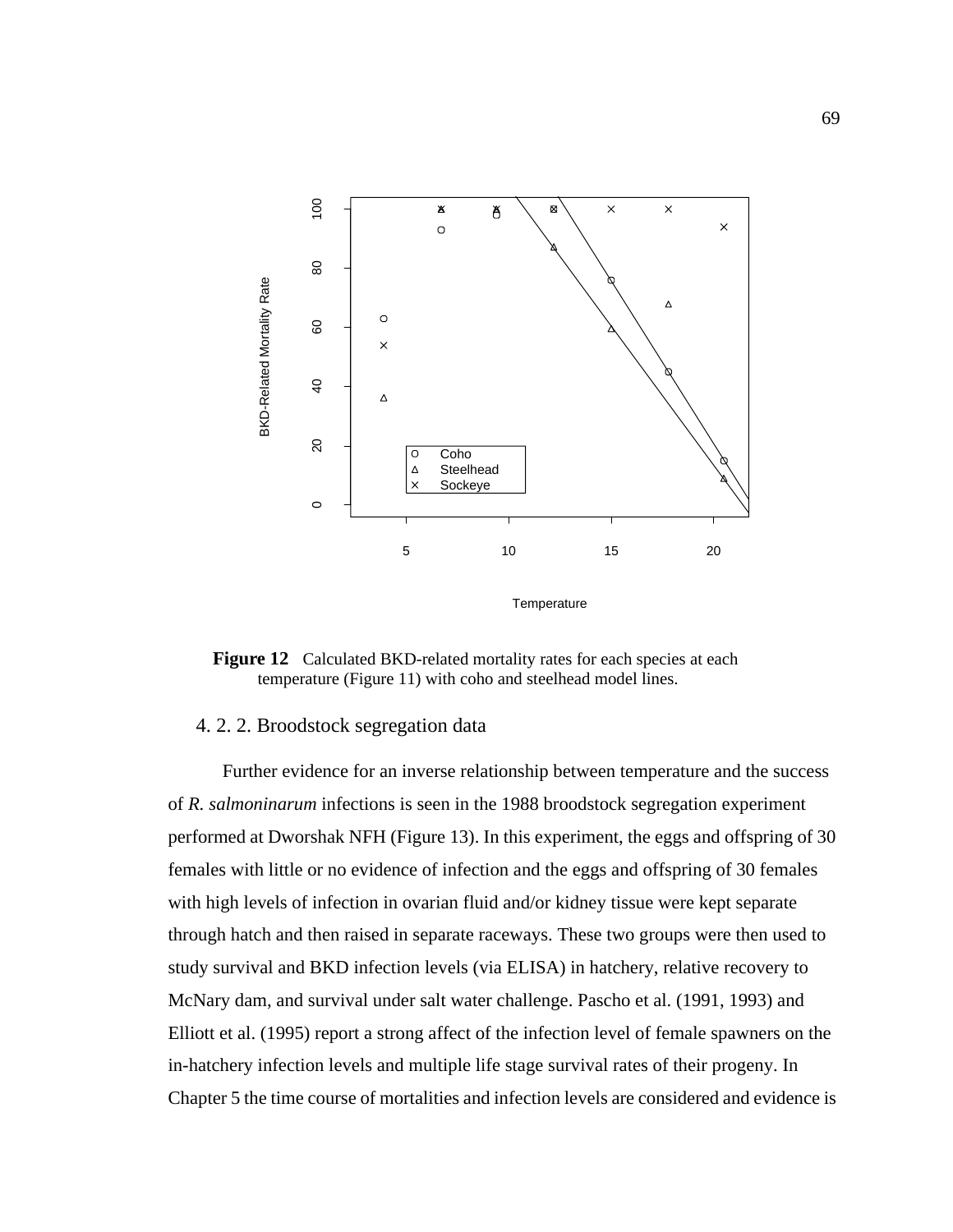<span id="page-83-0"></span>presented that the observed differences are most likely caused by antigen-inclusion induced immunotolerance, the existence of which was suggested by Brown et al. (1996).



**Figure 13** Monthly mortality rates for the low- and high-BKD groups from November 1988 through March 1990. Data from Pascho et al. (1991) with recalculated monthly mortality rates from the original data. Temperatures are mean monthly water temperatures. Note that mortality includes both BKD and non-BKD related mortalities.

The first significant differences in mortality and infection levels occur in July, 8 months after hatch, and just after average temperatures have reached above  $10<sup>o</sup>C$  for the first time in the lives of the young chinook salmon (see Figure 13). It appears from this that prior to the warmer temperatures seen with the advent of summer, all fish were immunosuppressed due to the low temperatures. After this point the immune systems of a portion of the salmon, largely among offspring of the high-BKD broodstock, were still compromised due to the effects of in-ovum antigen-inclusion induced immunotolerance. It appears, moreover, that immunotolerance and low temperature immunosuppression have compounding effects, as although many of the high-BKD fish did die in summer months,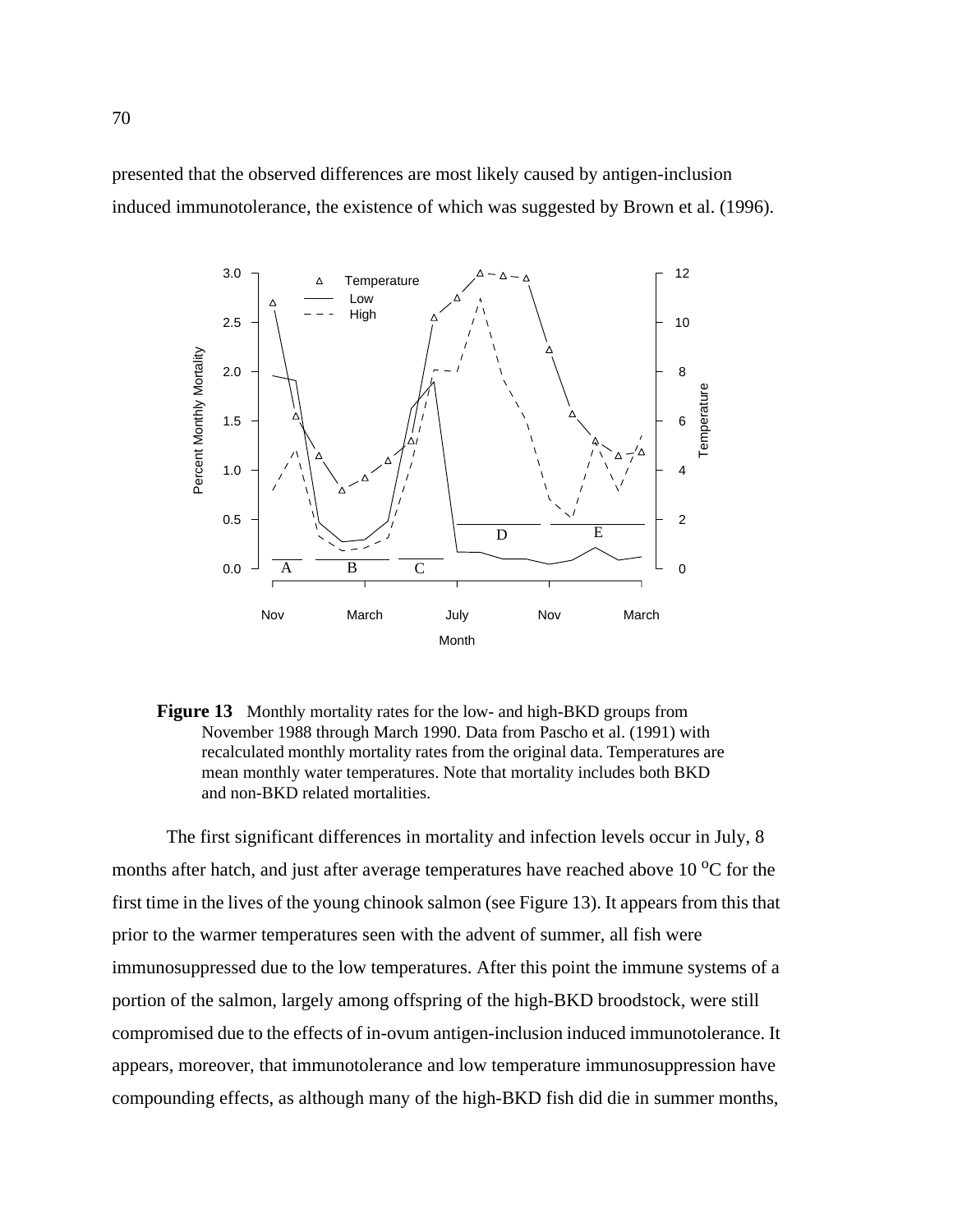likely due to increased bacterial growth rates coupled with immunotolerance, it is also true most individuals that survived in both groups had low levels of infection in November at 12 months after hatch (see [Figure 23,](#page-109-0) Chapter 5).

The time course of the mortalities can be explained as follows. The mortality in November and December of 1998 (Marked "A" in [Figure 13\)](#page-83-0) are early losses unrelated to BKD. The higher mortality rates observed among the low BKD offspring are due to relatively high mortality in a single nursery tank. The low levels of mortality seen in both group in January through April 1989 ("B") reflect the slow growth of the bacterium in those infected either due to outside sources or (for a very small percentage) vertical infection. Bacterial loads and associated damage reach critical levels in a small percentage of both groups in May and June of 1989 as temperatures begin to rise ("C"). During June, temperatures reach the level at which virgin helper T-cells begin to function, stimulating macrophages to kill the bacteria. This saves nearly all the non-immunotolerant fish, even those with fairly high, but not yet extreme, levels of infection. The continued high mortality throughout the summer in the high-BKD group ("D") is due to immunotolerance, which is discussed in Chapter 5. The high temperatures appear to reduce bacterial loads in immunotolerant fish that survive as well (see Figure 14). The small peaks in mortality in January and March of 1990 in both groups ("E") are likely due to handling stress in the first instance and the stress of smoltification in the second.

It may seem somewhat contradictory that temperatures above  $10\,^{\circ}\text{C}$  appear to reduce mortality of these salmon when little or no increased survival was seen by Sanders et al. (1978) below 15  $\rm{^oC}$ . This just serves to further point out the complexity of the picture. Sanders' data were not consistent in that some increased survival appeared for steelhead at 12.2  $\rm{^oC}$ , the first temperature over 10  $\rm{^oC}$  tested, where as no gain was seen for sockeye until 20.5 °C, and even then over 90% mortality was observed. Species, size, the temperature to which the fish are acclimatized, and the level of infection all may alter the effect of environmental temperature on the progression of the disease. In this case, it appears that temperatures above  $10\,^{\circ}\text{C}$  did aid in the survival of these chinook salmon.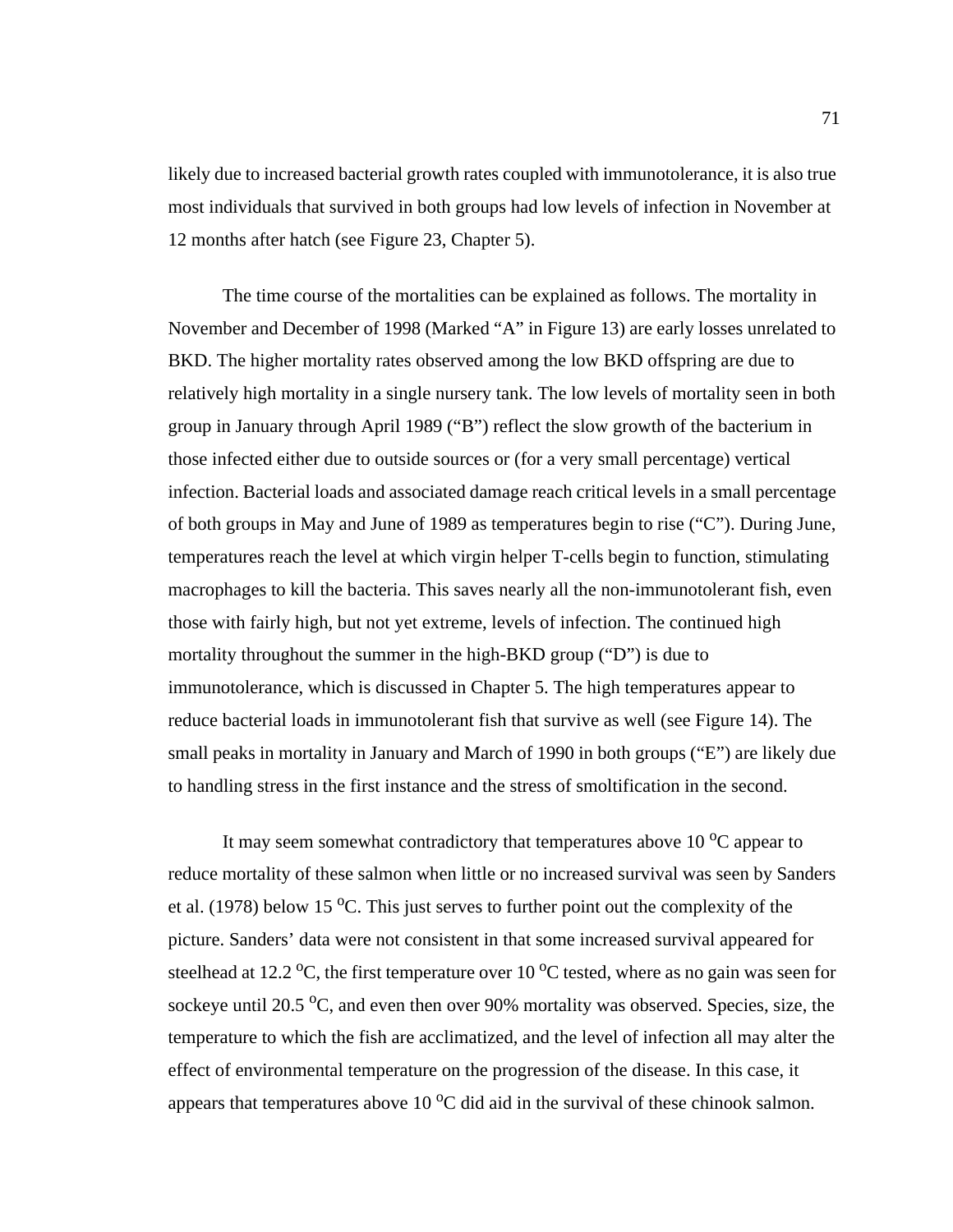<span id="page-85-0"></span>Evidence that these temperatures materially affect the progression of the disease is seen in the differences in infection levels at 8 and 12 months post hatch in both groups [\(Figure 23](#page-109-0), Chapter 5).

#### **4. 3. Mean time to BKD-related mortality**

#### 4. 3. 1. Sanders data

The mean time to BKD-induced death was dependent upon temperature. For coho, this ranged from 23 days at 20.5  $\rm{^0C}$  to 81 days at 3.9  $\rm{^0C}$  (see [Table 8](#page-88-0)). As a first step in characterizing the response, it is tempting to assume that the crucial rates, including bacterial growth and the salmonid physiological responses to infection follow the " $Q_{10}$ " relationship, and double with every increase of  $10<sup>o</sup>C$  (for the purposes of this chapter, this is equivalent to T<sub>c</sub> = 10 <sup>o</sup>C). Regressing the inverse of average time to death versus  $2^{T/10}$ (where T = temperature in <sup>o</sup>C) results in quite a good fit ( $R^2 = 0.95$ ).

The Q<sub>10</sub> (or T<sub>c</sub> = 10 <sup>o</sup>C) model, where  $t_{\mu}$  = mean time to death in days, is:

$$
t_{\mu} = 86.2(2^{-T/10})
$$
\n(36)

Sanders et al. regressed the logarithm of time to BKD-induced mortality versus temperature for all three species (omitting the  $20.5\,^{\circ}\text{C}$  data for steelhead due to the very few incidents of BKD induced mortality). This results in estimates of the temperature change necessary for halving time to death  $(T_c)$  being 8 <sup>o</sup>C (coho), 6.6 <sup>o</sup>C (steelhead), and  $10<sup>o</sup>C$  (sockeye). Similar regressions using only the mean time to death data reported in Sanders et al. (1978), results in similar values of  $T_c$ , 8.5 °C, 7.1 °C and 10 °C for coho, steelhead and sockeye respectively. The original data were not reported in the paper nor were the authors able to find the original data upon request. Using the same technique, the logarithm of mean time to death for all species was regressed against all temperatures. This regression gives a  $T_c$  of 8.6 <sup>o</sup>C (see [Figure 14](#page-86-0)).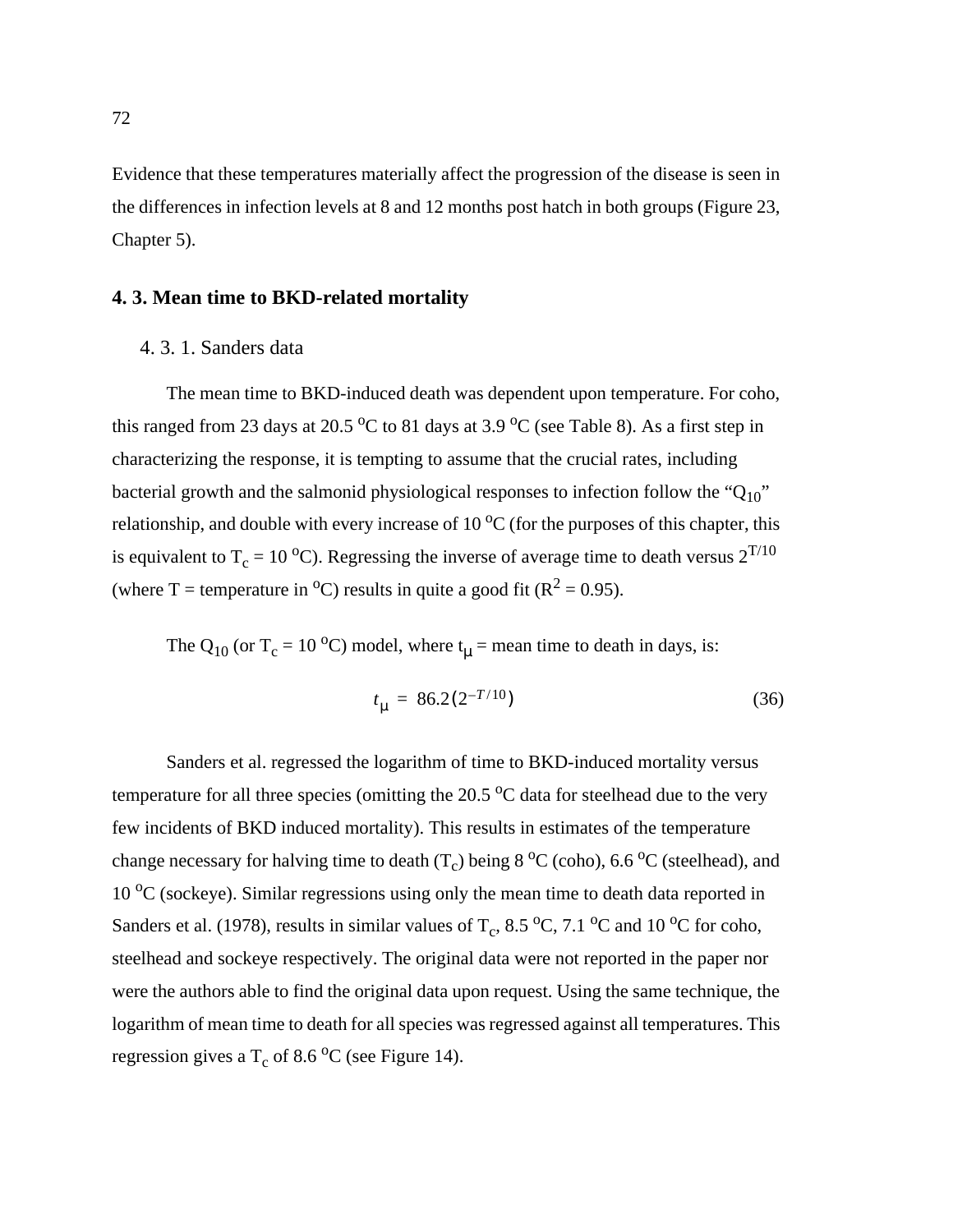<span id="page-86-0"></span>

**Figure 14** Mean time to BKD-induced death for the artificially infected salmon in Sanders et al. (1978). The curve represents the best fit of log(mean time to death) vs. temperature, resulting in a halving of the time to death every 8.6  $\rm ^{o}C.$ 

The  $T_c = 8.6$  °C model is:

$$
t_{\mu} = 101(2^{-T/8.6})
$$
\n(37)

However, this model does not fit all that well, missing above or below all data points for three of the seven temperatures, and generally appearing too low at the extremes and too high in the middle of the temperature range (see Figure 14).

Considering all the data may not be the best approach in this case. The mean time to death data at 3.9  $\rm{^{\circ}C}$  are likely consistently too low due to the limited time of the experiment (90 or 112 days). This results in an incomplete record of BKD related mortality at the lowest temperature due to the possibly substantial number of individual fish still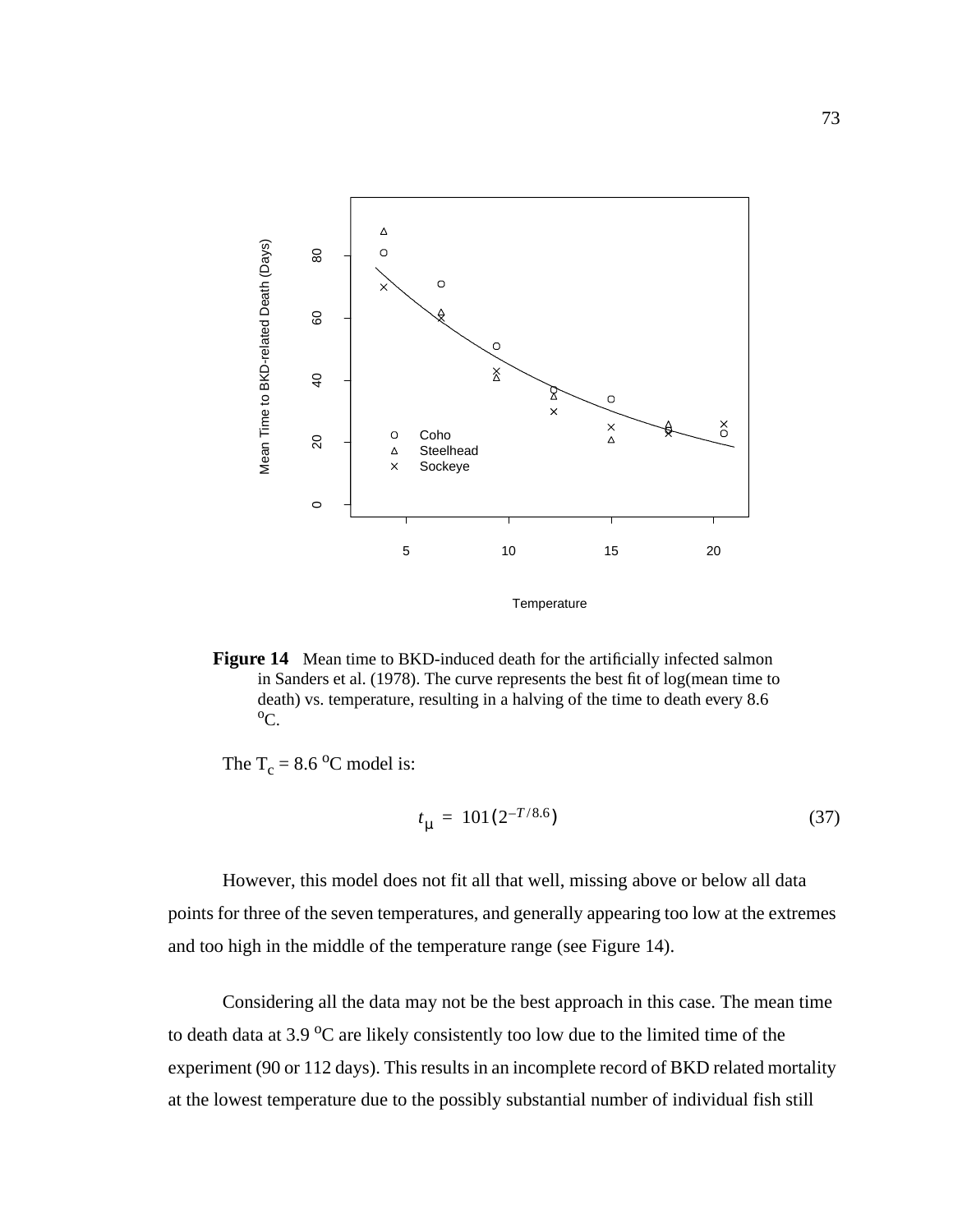<span id="page-87-0"></span>dying from the disease at the end of each experiment. In the following regression these data were not included. Moreover, at high temperatures,  $15\,^{\circ}\text{C}$  and above for this experiment, the salmon experienced reduced BKD related mortality in at least two of three species when compared to 6.7 - 12.2  $\rm{^oC}$ . At and after 15  $\rm{^oC}$  the mean time to death does not appear to change but averages 24-25 days.



**Figure 15** Best fit achieved by regression the log of time to death versus temperature only for temperatures between  $6.7$  and  $12.2 \text{ }^{\circ}C$ , and then allowing for a leveling out above  $15^{\circ}$ C.

The fact that the mean time to death does not continue to decrease with increased temperature over 15  $\rm{^{\circ}C}$  may be due to the same processes that reduce BKD-related mortality at those temperatures. Those processes include increased immune functioning and/or decreased virulence of *R. salmoninarum*, due at least in part to increased breakdown of the p57 antigen at high temperatures. The growth rate of R. salmoninarum peaks at 15-18  $\rm{^{\circ}C}$  as well (Weins and Kaattari, 1999).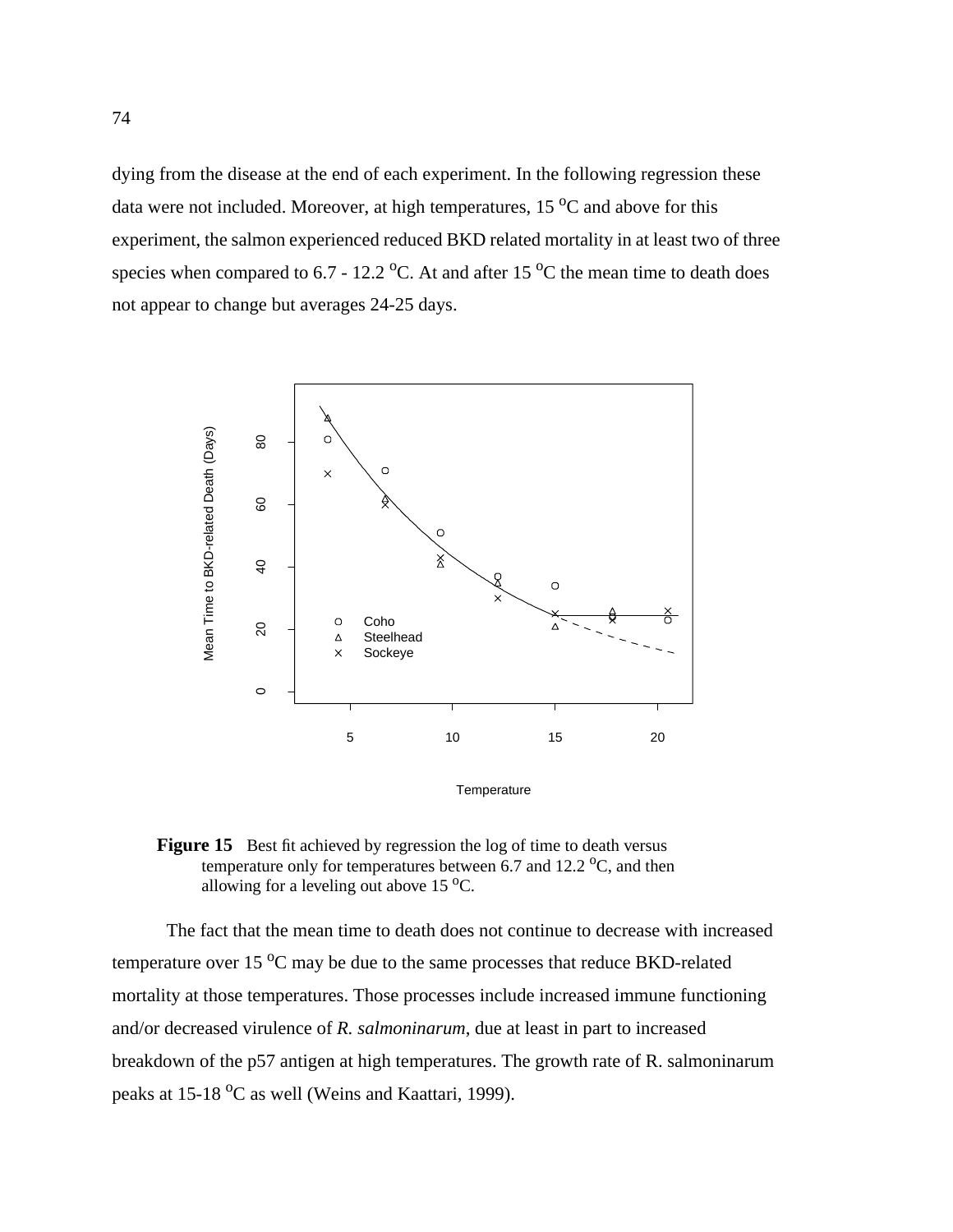<span id="page-88-0"></span>A regression of the logarithm of mean time to death versus temperature was done for the data at  $6.7 \text{ °C}$ ,  $9.4 \text{ °C}$  and  $12.2 \text{ °C}$ . Assuming that the mean time to death levels out to 24.5 days when the modeled curve reaches that level, a much better fit is achieved. The curve fits very well in the three  $6.7$ -12.2  $\rm{^{\circ}C}$  range, as would be expected, but also provides a reasonable fit at 15  $\rm{^{\circ}C}$  and hits the highest of the three points at 3.9  $\rm{^{\circ}C}$ , which are suspected to be underestimates of the true mean time to BKD-induced death at this temperature [\(Figure 15\)](#page-87-0).

**Table 8** Modeled versus actual mean time to BKD-related mortality for data from Sanders et al. (1978). \*Underestimates due to limited time of experiment. \*\* Too few BKD-related mortalities to calculate an accurate estimate of mean time to death.

|                |           | $T_c$ Models |              |       | <b>Observed Data</b> | <b>Combined Data</b> |                                    |                                      |
|----------------|-----------|--------------|--------------|-------|----------------------|----------------------|------------------------------------|--------------------------------------|
| <sup>o</sup> C | $10^{o}C$ | 8.6 °C       | $6^{\circ}C$ | Coho  |                      | Sockeye Steelhead    | Mean<br>of Three<br><b>Species</b> | Median<br>of Three<br><b>Species</b> |
| 3.9            | 66        | 74           | 88           | $81*$ | $70*$                | 88*                  | $80*$                              | $81*$                                |
| 6.7            | 54        | 59           | 63           | 71    | 60                   | 62                   | 64                                 | 62                                   |
| 9.4            | 45        | 47           | 46           | 51    | 43                   | 41                   | 45                                 | 43                                   |
| 12.2           | 37        | 38           | 34           | 37    | 30                   | 35                   | 34                                 | 35                                   |
| 15.0           | 30        | 30           | 24.5         | 34    | 25                   | 21                   | 27                                 | 25                                   |
| 17.8           | 25        | 24           | 24.5         | 24    | 23                   | 26                   | 24                                 | 24                                   |
| 20.5           | 21        | 19           | 24.5         | 23    | 26                   | __**                 | 24.5                               | 24.5                                 |

The  $T_c = 6 \degree C$  model, where again,  $t_u$  = mean time to death in days, is:

$$
t_{\mu} = 137.5(2^{-T/6}) \t T < 15^{\circ}C
$$
  
\n
$$
t_{\mu} = 24.5 \t T \ge 15^{\circ}C
$$
 (38)

which implies halving of the mean time to BKD-related death every 6  $^{\circ}$ C until about 15  $^{\circ}$ C when the mean time to death levels out at about 24-25 days. This model only applies to salmon in the size range and dose (here all  $3 \times 10^8$  bacteria fish<sup>-1</sup>) included in the experiment. However, the doubling of the rate or halving of the mean time to death of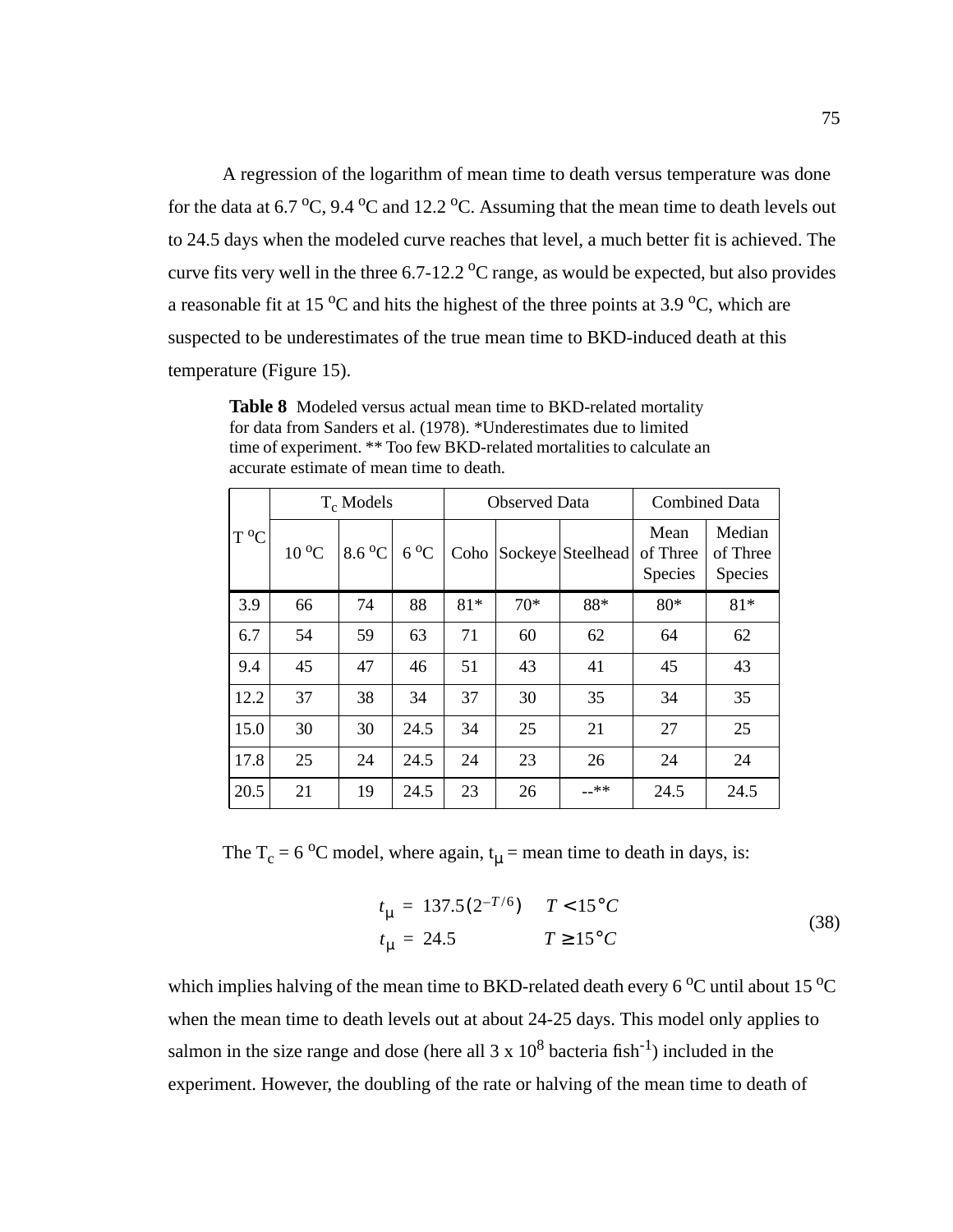around  $6^{\circ}$ C may be assumed to be more universal, as might the break in this trend at around 15 °C. This model is compared to the models with other  $T_c$ 's in [Table 8.](#page-88-0)

It is compelling that despite differences in total BKD-related mortality experienced by each tested species at 17.8 and 20.5  $\rm{^{\circ}C}$ , the mean time to BKD-related mortality is quite similar among all species [\(Figure 15](#page-87-0) and [Table 8\)](#page-88-0). Since the length of the experiment was multiple times longer than the mean time to BKD-related death, it is unlikely that any BKD-related mortalities due to the artificial infection were missed. Thus it appears that those fish that die progress towards death at essentially the same rate, independent of species. This implies that there is an early division between those artificially infected fish that die and those that survive at each temperature. Otherwise, one would expect the mean time to death to increase with decreasing total mortalities as some fish struggled to fight off the disease for longer periods of time before finally succumbing. The surviving fish can be assumed to begin suppressing the infection relatively early on, while the fish that die are ineffective at fighting off the injected dose from the beginning. The survivorship curves are thus likely similar to those represented in Figure 16.



Days after infection

**Figure 16** Hypothesized shape of survivorship curves for low (L) and complete (C) mortality with the same time to 50% mortality  $(t_{50})$ .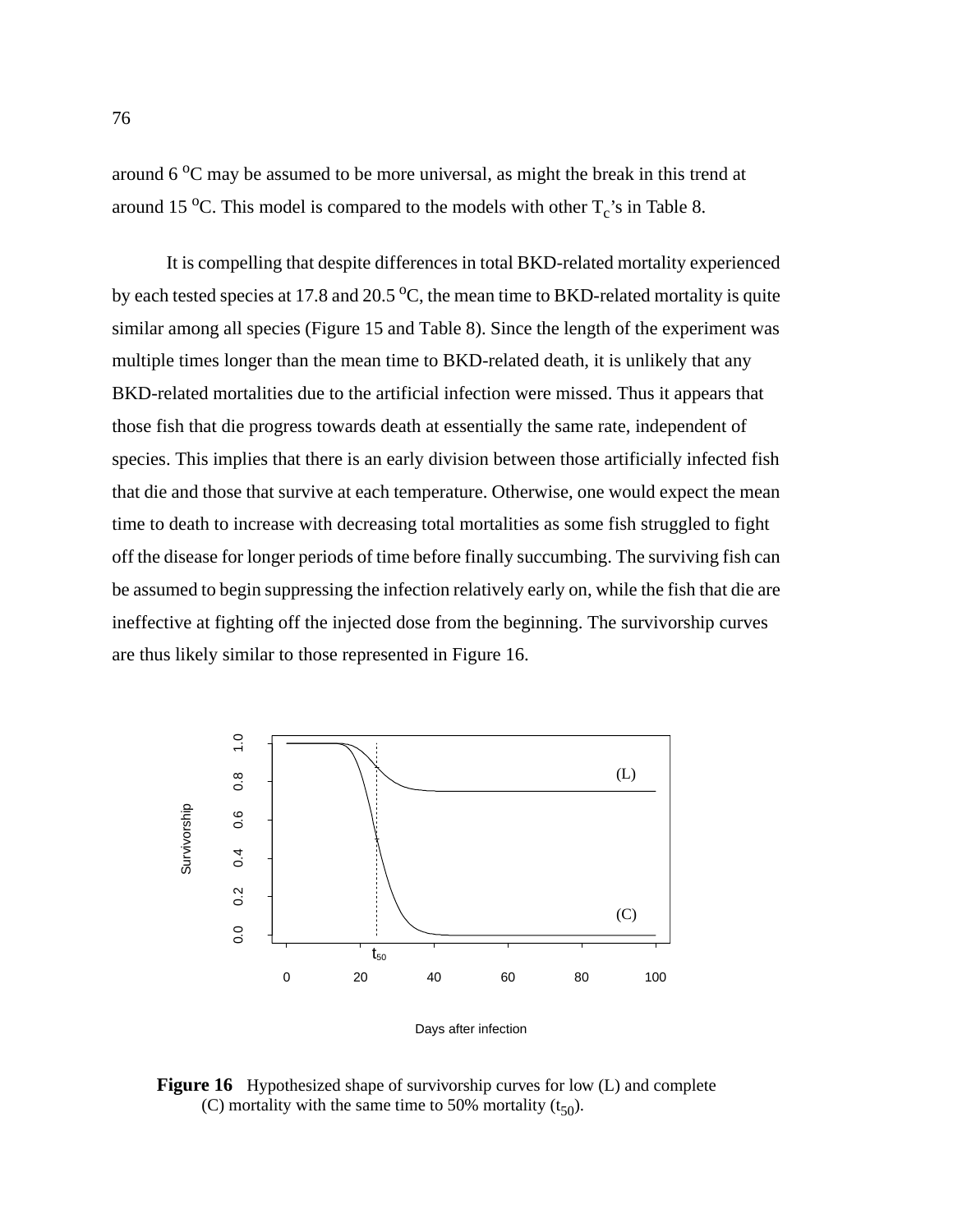## 4. 3. 2. Murray data - rate of progression of the disease

*R. salmoninarum* reproduces at a very slow rate even under the best of conditions, with a generation time approximating 1 day at typical experimental temperatures (10-15 <sup>o</sup>C). In comparison, *Aeromonas salmonicida*, the causative agent of furunculosis, has a generation time of well under 4 hours and can result in mortality in 2 or 3 days.

There are no studies that have followed the progression of BKD in terms of severity of infection in individual fish. However, there have been studies that recorded the time to death of artificially infected salmon under laboratory conditions. Murray et al. (1992) infected three groups of 500 seawater adapted chinook (mean weight  $=$  48.9 g) with three different inoculation doses (B<sub>0</sub>) of  $10^3$ ,  $10^5$ , or  $10^7$  bacteria per fish. These chinook, held at an average temperature of 9.9  $\mathrm{^0C}$ , all died within 5 months (a fourth group of "crossover fish" also all died, and these data are considered later in the chapter). Mean time to death  $(t<sub>\mu</sub>)$  was 104.1, 82.5 and 60.2 days post infection for the three groups, indicating that a hundred fold increase in inoculation dose decreases life expectancy by about 22 days. If time to mortality is directly related to growth of bacteria and a critical average bacterial load  $(B<sub>c</sub>)$  is reached at the time of death, this can be expressed as follows:

$$
B_c = B_0 e^{\gamma t} \tag{39}
$$

or:

$$
\ln B_c = \ln B_0 + \gamma t \text{ or } \ln B_0 = \ln B_c - \gamma t \tag{40}
$$

B<sub>c</sub> and γ can then be found by regressing t<sub>u</sub> versus the natural logarithm of B<sub>0</sub>.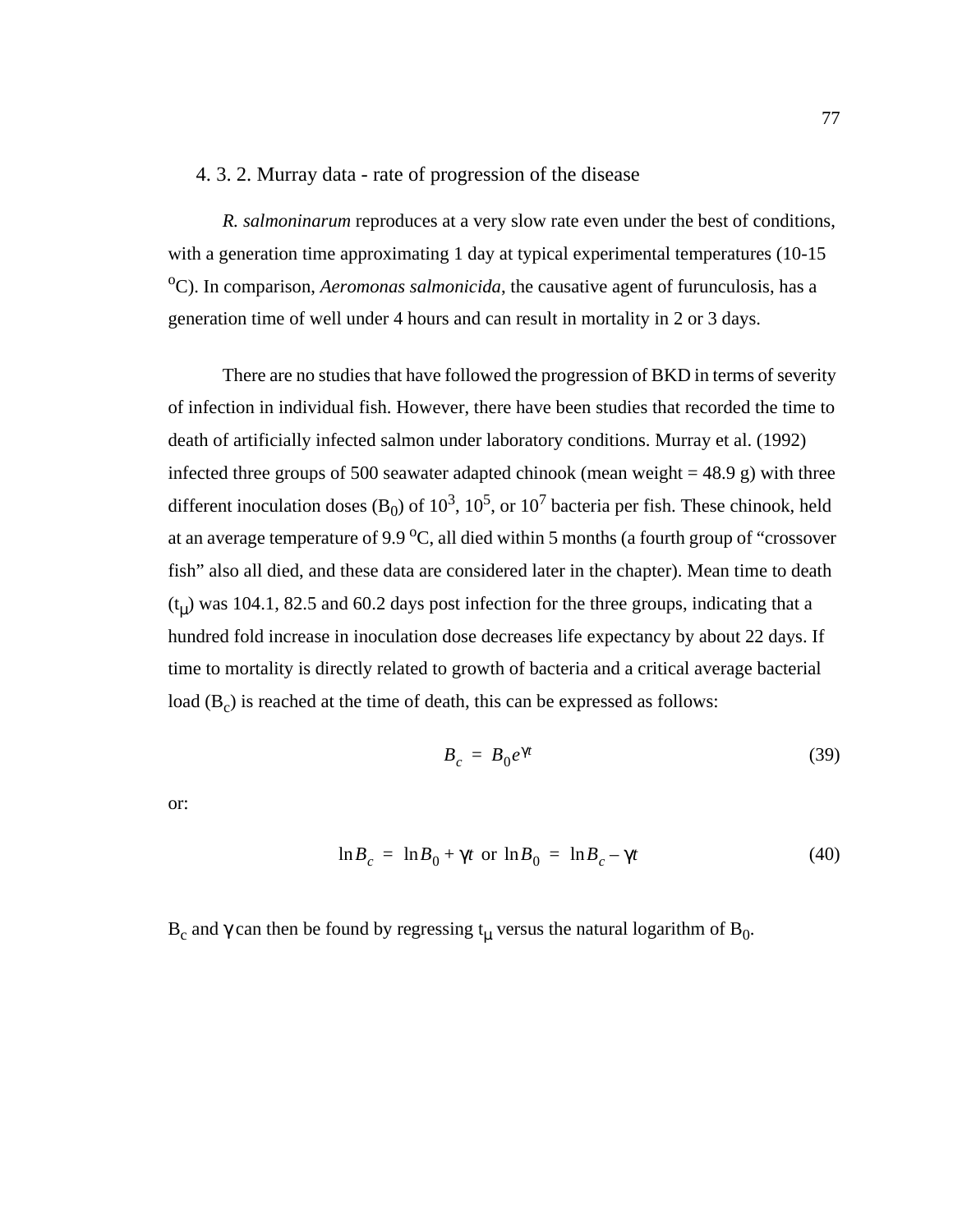<span id="page-91-0"></span>

**Figure 17** Regression of the natural logarithm of initial bacterial load versus mean time to death in days. The regression is significant with an  $\mathbb{R}^2$  of 0.9999 ( $p = 0.006$ ).

The regression reveals the following relationship:

$$
\log B_0 = 28.8 - 0.21t \tag{41}
$$

which translates to:

$$
B_c = 3x10^{12} \text{ bacteria.}
$$
 (42)

B<sub>c</sub> actually represents total bacteria produced, rather than total bacterial load at mortality. Actual bacterial load is reduced due to the loss of bacteria to the environment through skin, gills and in feces, and the death of individual bacteria. Other physiological processes that progress at differential rates depending upon temperature might be partially responsible for the observed relationship between initial bacterial load and time to death. For simplicity, in this model mortality is assume to be related to bacterial growth alone.

The exponential growth rate of the bacteria from Equation 41 is  $\gamma = 0.21 \text{ day}^{-1}$ .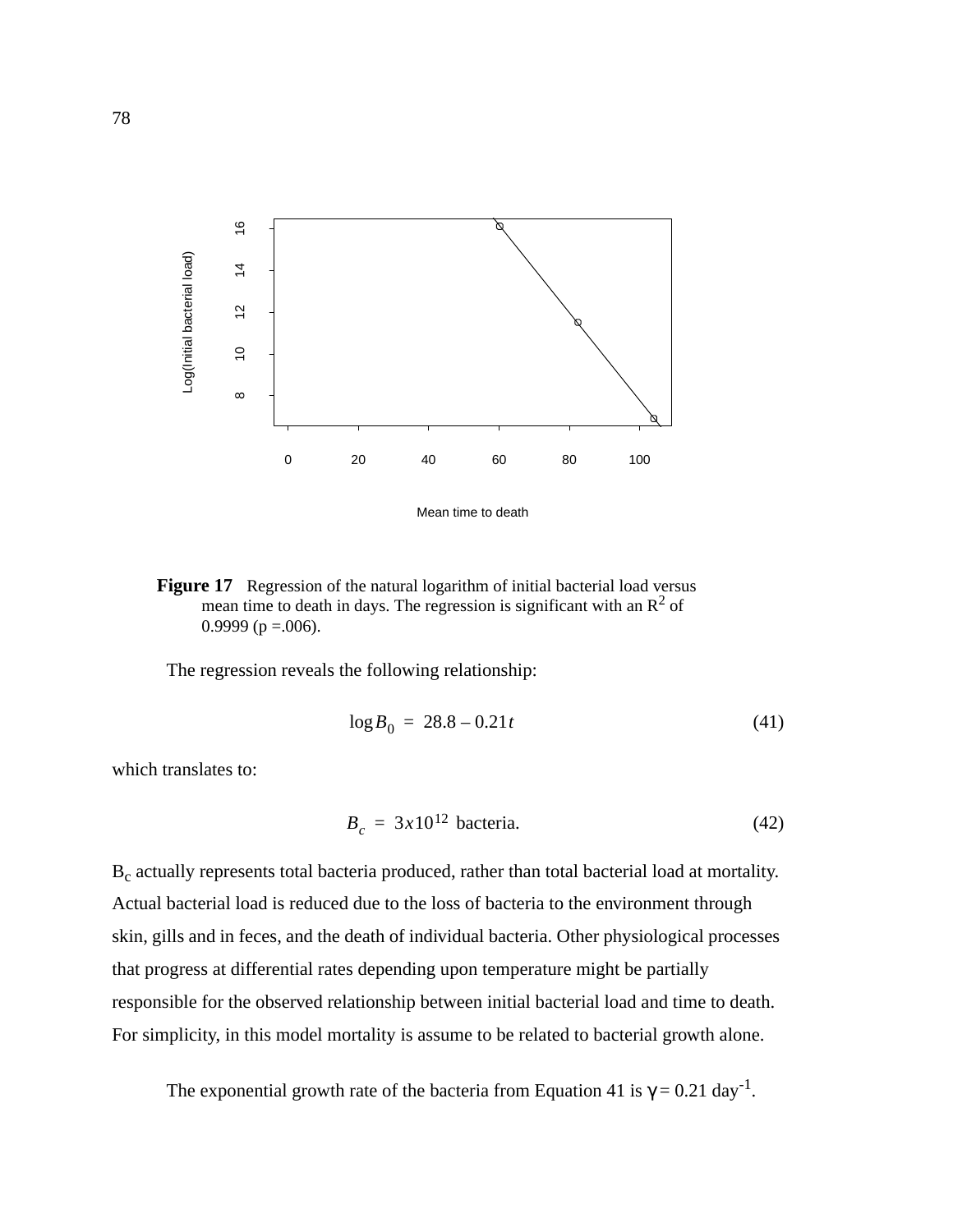<span id="page-92-0"></span>Using the rate doubling temperature change found above ( $T_c = 6 °C$ ) leads to the following equation of the growth of *R. salmoninarum* assuming constant temperature and less than optimal conditions for immune system functioning (due to low temperatures, high levels of p57 or stress):

$$
B = B_0 e^{0.0667(2^{T/6})t}
$$
 (43)

This is equivalent to the bacterial load doubling about every 3.25 days at 10  $^{\circ}$ C (and therefore every 1.6 days at and above 15  $\rm{^0C}$  and 6.5 days at 4  $\rm{^0C}$  accordingly).

The mean time to death  $t_{\mu}$  given any initial bacterial load  $B_0$  can be calculated by solving for t in Equation 43 using the  $B_c$  given in [Equation 42.](#page-91-0) This is (in days):

$$
t_{\mu} = \frac{\ln B_c - \ln B_0}{0.0667} (2^{-T/6}) \approx 15 (\ln B_c - \ln B_0)(2^{-T/6})
$$
 (44)

When  $B_0 = 3x10^8$ , the original dose in all three species studied by Sanders et al. (1978), the mean time to death is:

$$
t_{\mu} = 138(2^{-T/6})\tag{45}
$$

which is nearly identical to [Equation 38](#page-88-0) for temperatures below 15  $^{\circ}$ C. Thus the data from both papers, for temperatures up to 15  $\mathrm{^0C}$ , can be explained by a single model given by [Equations 42,](#page-91-0) 43, and 44.

### 4. 3. 3. Dynamic analysis

Equation 43 can be extended for non-constant temperatures as follows:

$$
B = B_0 e^{0.0667 \int \left( 2^{\frac{T(\tau)}{6}} \right) d\tau}
$$
 (46)

for temperatures below 15  $^{\circ}$ C. To see how well average temperature works for this model, assume that fish were held in a tank which averaged  $12\degree C$ , with a third of the time being at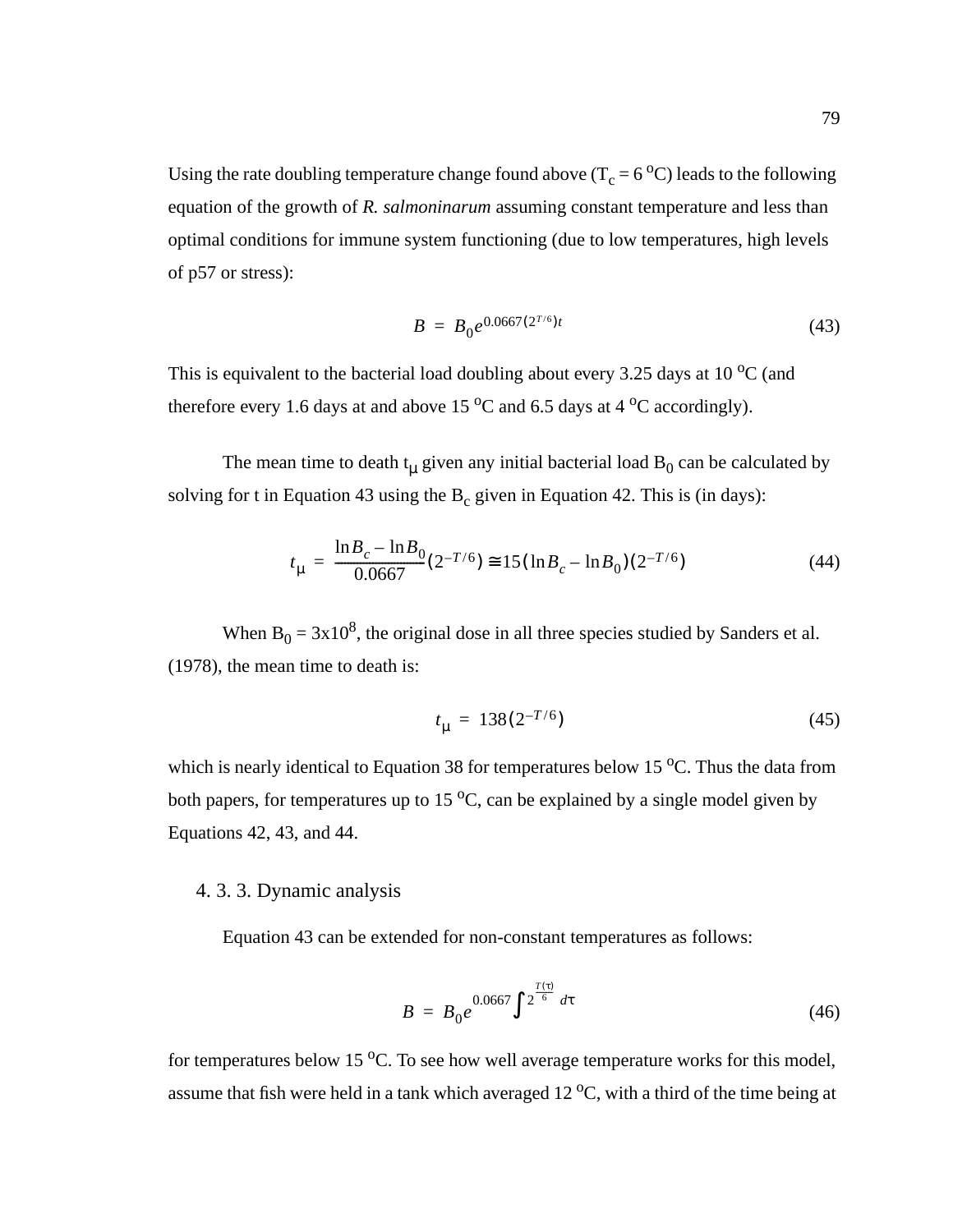each of 8<sup>o</sup>C, 12<sup>o</sup>C, and 16<sup>o</sup>C. The bacterial growth experienced within the fish would be the same as if they were held at a constant temperature of  $12.42 \degree C$ . For the Sanders experiment, assuming that mean time to death is expressed by [Equation 45](#page-92-0), the difference between calculated mean time to death assuming the mean temperature (12 $\rm ^{o}C$ ) and using [Equation 46](#page-92-0) is 34.5 days versus 32.2 days. For a more realistic example with continually varying temperatures between  $8\,^{\circ}\text{C}$  and  $16\,^{\circ}\text{C}$ , the effect would be less.

Even this model does not account for the delay in adaptation when salmonids are exposed to changing temperatures, which takes a variable amount of time depending upon the magnitude, direction and rapidity of the change as well as other stressors on the salmon. It also does not account for the recovery of many individual salmon.

Applying [Equation 36](#page-85-0) to the brood stock segregation data (shown in [Figure 13](#page-83-0)), and assuming an initial dose of 1 bacterium at the day of hatch results in  $3x10^{10}$  bacteria after the first 8 months, in July (C-D in [Figure 13\)](#page-83-0), reaching  $3x10^{12}$  bacteria (B<sub>c</sub>) in early August. Significant BKD related mortality begins earlier than this in both groups, in May and June (C in [Figure 13\)](#page-83-0). This is not surprising, as the fish are infected from a very early age, and the damage to the fish is ongoing even at initial low levels of infection. Bruno (1986b) found more extensive internal damage in salmon that died of natural BKD infections than those that died from artificial infection with initially high doses of bacteria. [Equation 46](#page-92-0) does not necessarily apply well to low level infections in very young fish. The variation in timing and severity of initial infection coupled with variations in size, stage, temperature, and stress level of individual fish at and after initial infection, for which there is no data, preclude more detailed application or revision of this model.

While bacterial load is a convenient measure to relate to mortality timing, it is actually the internal processes that lead to high bacterial loads which induce mortality. Bacterial growth results in uptake of nutrients, destruction of phagocytes and other cells, secretion of antigens and the creation of antibody-antigen complexes which contribute to granulomas, and changes in the immune and endocrine system outputs. The damage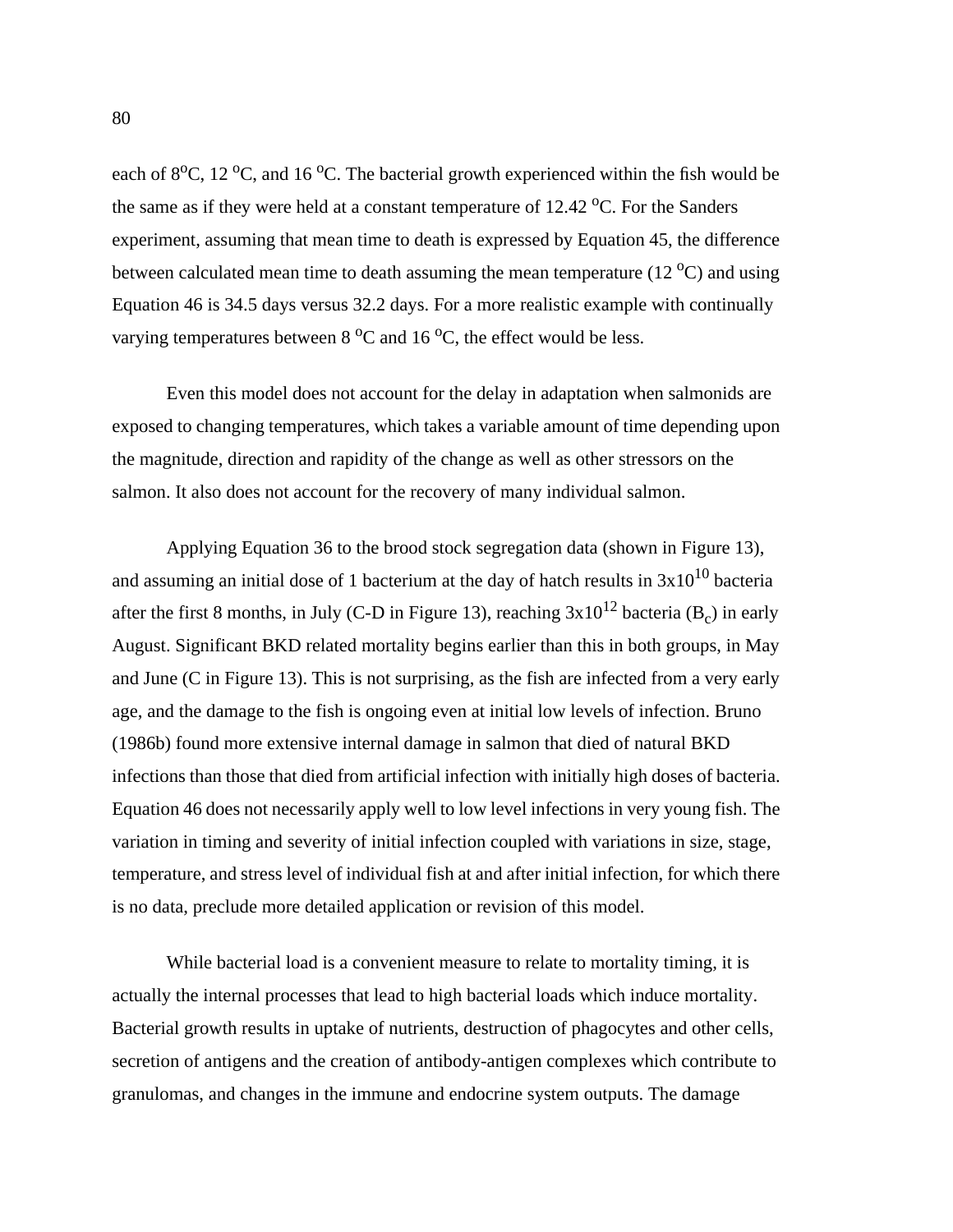associated with these processes, rather than the instantaneous bacterial load, are the underlying causes of death.

## 4. 3. 4. Vitality model analysis

Another approach to modeling time to mortality data, is the vitality model (Anderson 1992, 2000), which takes into account the damage done due to stressors, including diseases, over time. The vitality model is a mechanistic survivorship model based upon the abstract quantity "vitality", which is a composite measure of the health or condition of an individual in relation to its ability to survive. The vitality model has three parameters: "r", the average or expected rate off loss of vitality; "s" a measure of the variability of the vitality loss rate, and "k", the rate of accidental mortality, independent of vitality. The vitality portion of the model, parameterized by r and s, describe a directed random walk in vitality towards zero for each individual. An individual dies when vitality reaches zero. The composite result of the vitality dynamics of the entire population is approximated by an advection diffusion equation in vitality with an absorbing boundary at zero. This is described mathematically by the inverse gaussian equation. The accidental mortality portion of the model simply tacks an exponential decay term on the end of the inverse gaussian equation, representing the possibility of death as a random event at any time. Thus the probability, P, of surviving to time t, or equivalently the expected proportion of individuals surviving to time t, is:

$$
P = \left[ \Phi\left( -\left(\frac{rt-1}{s\sqrt{t}}\right) \right) - e^{\frac{2r}{s^2}} \Phi\left( -\left(\frac{rt+1}{s\sqrt{t}}\right) \right) \right] e^{-kt} \tag{47}
$$

where  $\Phi$  is the cumulative normal function.

For the laboratory experiments described by Sanders and Murray it can be assumed that accidental mortality, as defined by the vitality model, was insignificant. Under these circumstances r is approximately equal (though slightly smaller than) to  $1/t_{50}$  where t<sub>50</sub> = time to 50% mortality. Here r is approximated by the inverse of mean time to death  $(1/t_{\mu})$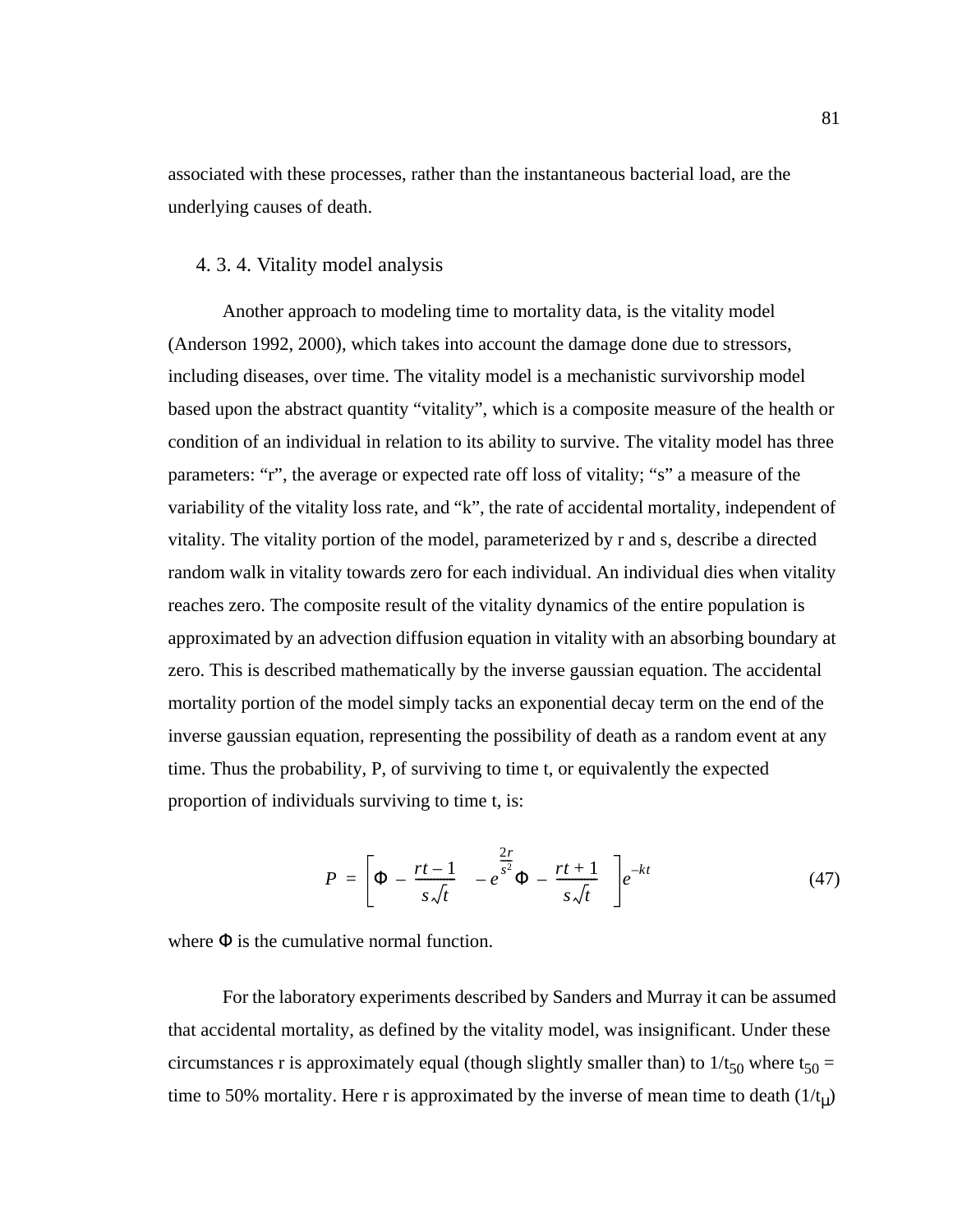which, on the other hand, slightly underestimates r. However, mean time to death is the only applicable statistic given in Sanders et al. (1978). An optimization routine (Salinger et al. in preparation) was used to find r, s and k values for the Murray data. All k values were zero, and all r values were all within 1% of the  $1/t<sub>\mu</sub>$  approximation. The model fits for the Murray data, including the mortality in the crossover fish, are shown in Figure 18, with the parameters given in [Table 9.](#page-96-0)





The crossover fish have a mean time to death of 145 days. This is equivalent, via [Equation 41](#page-91-0), to an initial bacterial load of 0.2 bacteria per fish, or of having an initial dose of 1 bacterium on day 6. The truth is more complicated by the continuous pressure from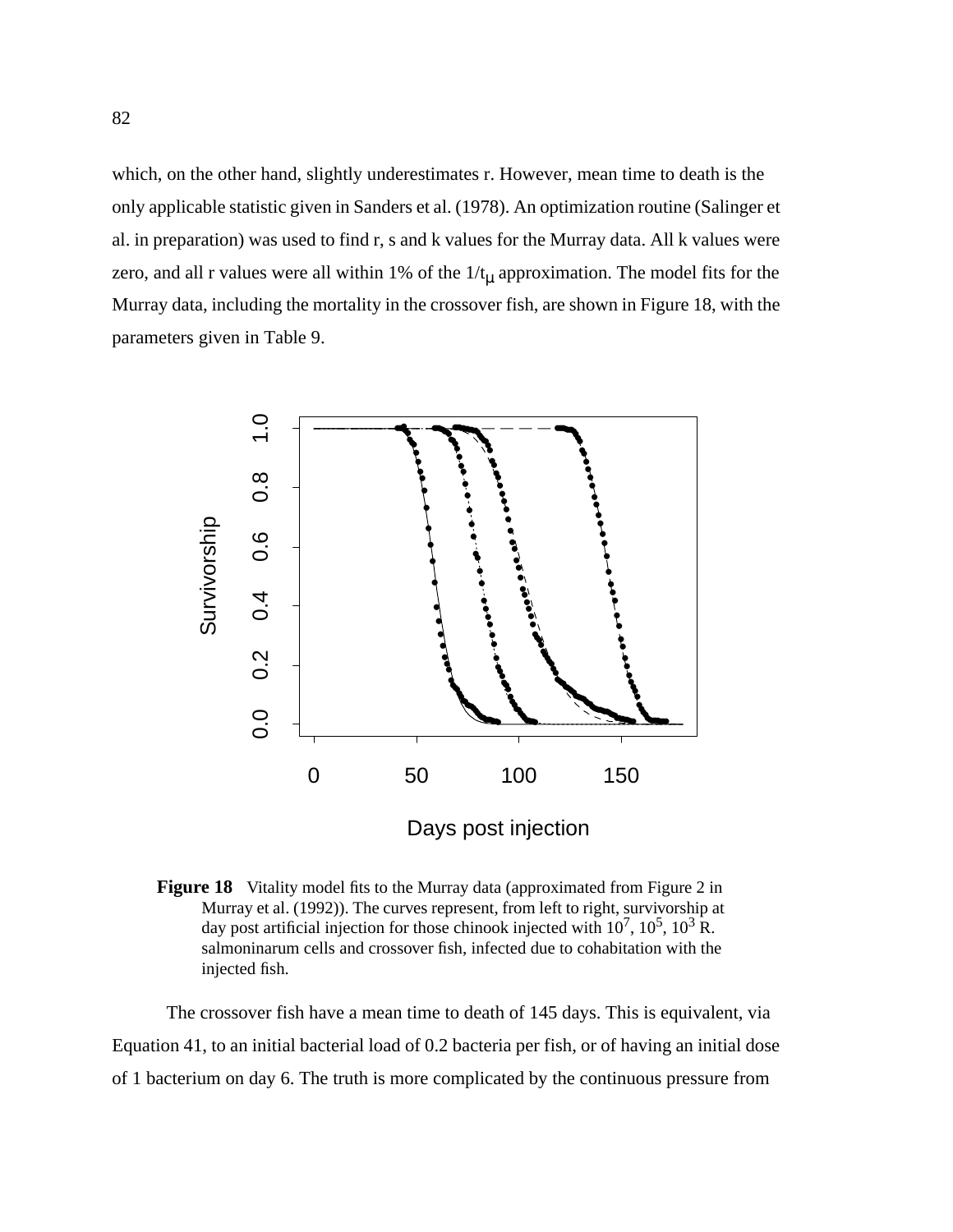<span id="page-96-0"></span>the bacterial load in the aqueous environment, which is ever increasing, at least over the first two months of the experiment.

| Initial Dose                    |  | k |
|---------------------------------|--|---|
| $10^7$ bacteria $0.0168$ 0.0174 |  |   |
| $10^5$ bacteria $0.0122$ 0.0125 |  |   |
| $10^3$ bacteria 0.0096 0.0146   |  |   |
| Crossovers $ 0.0069 0.0054$     |  |   |

**Table 9** Vitality model parameters for Murray data

Anderson (2000) showed that r, s, and k vary in a consistent and often linear manner with changes in stressors. For this application, r can be related to bacterial load and temperature. Typically, then, r would be related to B and T as follows:

$$
r = r_0 + r_1 B + r_2 T \tag{48}
$$

In this case, however, temperature is not so much a stressor as a co-factor affecting rate. Therefore, the following form is more applicable to this particular situation:

$$
r = r_0 + r_1 BT \tag{49}
$$

This is in multiplicative form rather than additive form because temperature affects the rate of progression towards mortality due to BKD, rather than having an intrinsic negative influence on the salmon, at least within the range of temperatures tested.

Previously, the vitality model has generally been applied to situations in which the stressors have been held constant over the course of the experiment, such as dose-response studies. In this application the bacterial load is increasing up until the point of death in all individuals that experience BKD-related mortality. It is assumed, however, that temperature is held constant in both experiments, even though this is not strictly the case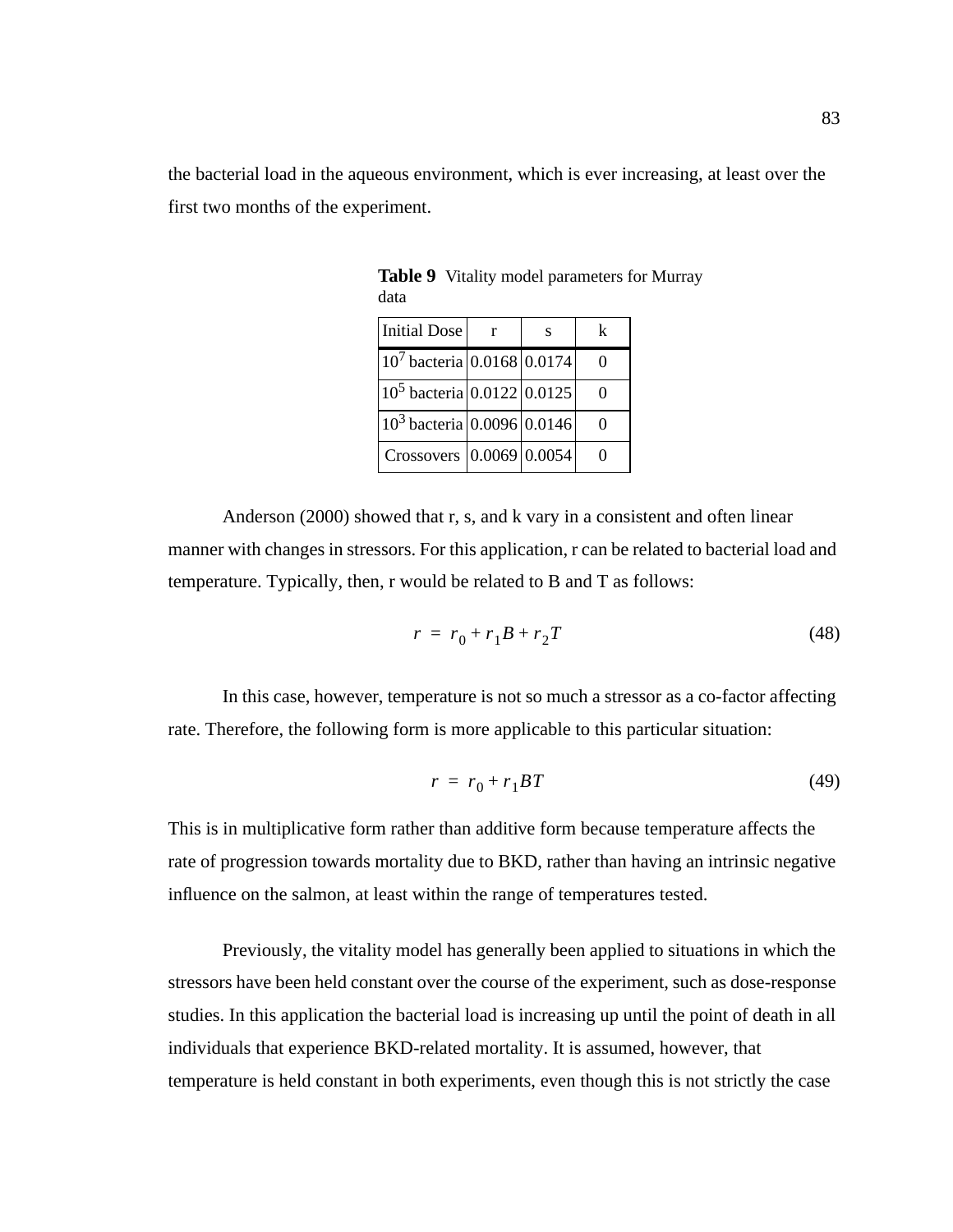<span id="page-97-0"></span>for the Murray data, where temperature varied over a narrow range over the course of the experiment, with a mean temperature of 9.9  $^{\circ}$ C. Given a constant temperature, the mean rate of vitality loss is simply:

$$
r = r_0 + r_1 \overline{B}T \tag{50}
$$

Where, assuming the bacterial growth model ([Equation 46](#page-92-0)),

$$
\overline{B} = \frac{1}{t_{\mu}} B \int_{0}^{t_{\mu}} e^{0667(2^{T/6})\tau} d\tau = \frac{B_{o}(e^{0667(2^{T/6})t_{\mu}} - 1)}{0.0667(2^{T/6})t_{\mu}}
$$
(51)

Even though complete mortality is not seen in some species at all temperatures, here it is assumed that those fish that die due to BKD form a separate group from those that survive or die without high levels of *R. salmoninarum* in their system. In other words, their vitality dynamics diverge once the infection becomes successful. This does not violate the assumptions of the vitality model, but rather assumes that even though all individuals in a particular dose and temperature group are initially exposed to the same conditions, the subsequent conditions are different depending upon whether or not the infection is successful in each individual. The model given in [Equation 49](#page-96-0) still fits well for those fish that fight off the disease. As the bacterial load decreases, the vitality loss rate "r" approaches zero and those fish that end up with low bacterial loads are therefore unlikely to reach zero vitality and die due to the effects of BKD.

The vitality model is applied below to data including all three artificial infection level groups from the Murray data and all species in four of the seven temperatures from the Sanders data. The data from the lowest temperature  $(3.9\,^{\circ}\text{C})$  are not included due to the fact that the experiments ended before complete mortality could occur, and the data from the two highest temperatures (17.8 and 20.5  $^{\circ}$ C) are removed as the dynamics change above 15  $\rm{^oC}$  as discussed above. The mean bacterial loads as calculated by Equation 51 for those groups included in the vitality fitting are presented in [Table 10.](#page-98-0)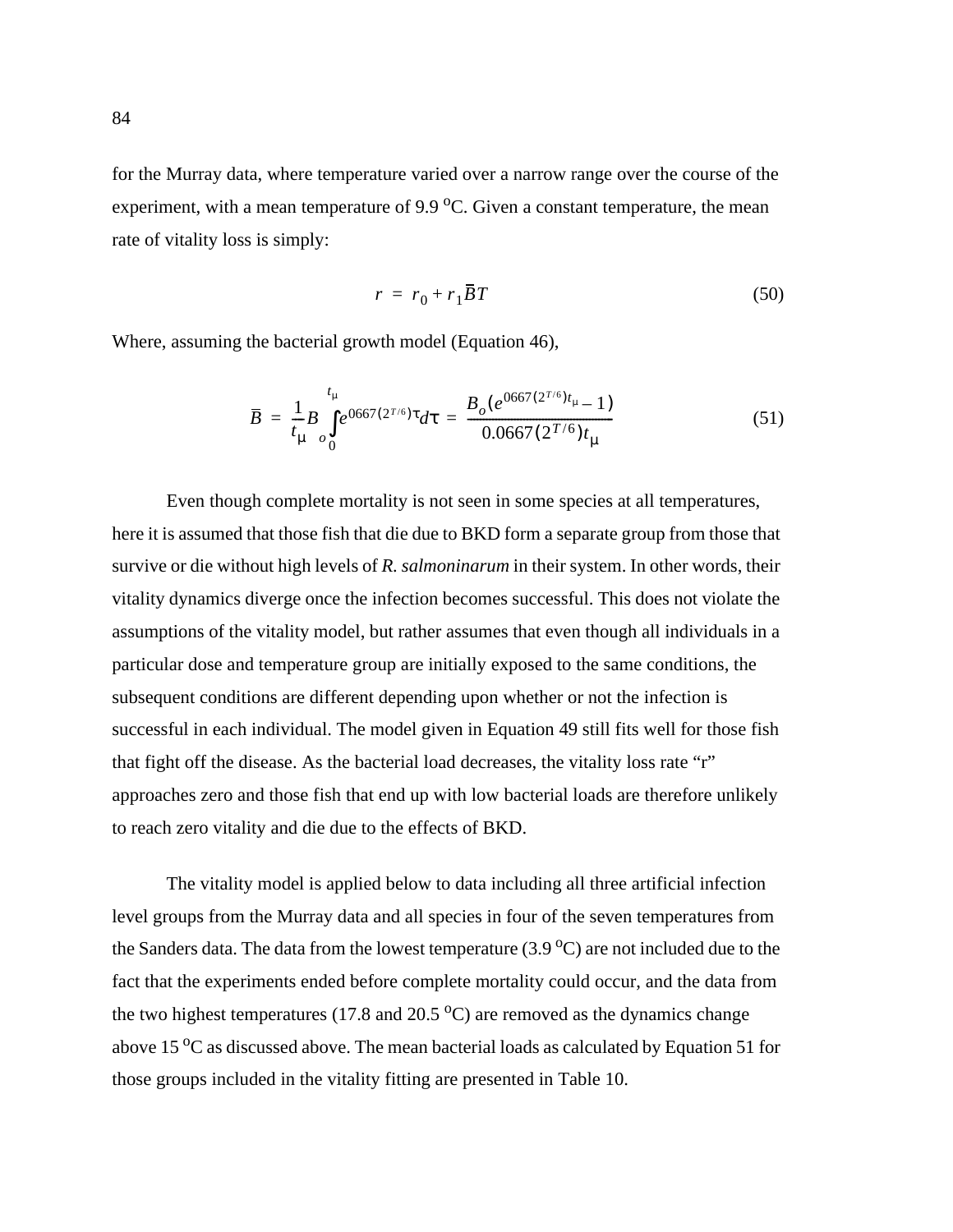<span id="page-98-0"></span>**Table 10** Data from Murray et al (1992) and Sanders et al. (1978) used to calibrate the vitality model for artificially infected salmon held under laboratory conditions with mean calculated bacterial load from [Equation 51](#page-97-0) and r calculated as  $1/t_{\text{u}}$ .

| Paper   | Species                      | $B_{\rho}$      | $\bar{B}$                        | $T^oC$ | $t_{\mu}$      | $\mathbf{r}$               |
|---------|------------------------------|-----------------|----------------------------------|--------|----------------|----------------------------|
|         | Chinook                      | $10^3$          | $1.40x10^{1\bar{1}}$             | 9.9    | 104.1          | 0.0096                     |
| Murray  | Chinook                      | $10^{5}$        | $1.90x10^{11}$                   | 9.9    | 82.5           | 0.0121                     |
|         | Chinook                      | 10 <sup>7</sup> | $2.42x10^{11}$                   | 9.9    | 60.2           | 0.0166                     |
| Sanders | Coho<br>Sockeye<br>Steelhead |                 | $3x10^{8}$ 3.25x10 <sup>11</sup> | 6.7    | 71<br>60<br>62 | 0.0141<br>0.0166<br>0.0161 |
| Sanders | Coho<br>Sockeye<br>Steelhead |                 | $3x10^{8}$ 3.25x10 <sup>11</sup> | 9.4    | 51<br>43<br>41 | 0.0196<br>0.0233<br>0.0244 |
| Sanders | Coho<br>Sockeye<br>Steelhead |                 | $3x10^{8}$ 3.25x10 <sup>11</sup> | 12.2   | 37<br>30<br>35 | 0.0270<br>0.0333<br>0.0286 |
| Sanders | Coho<br>Sockeye<br>Steelhead |                 | $3x10^{8}$ 3.25x10 <sup>11</sup> | 15     | 34<br>25<br>21 | 0.0294<br>0.0400<br>0.0476 |

The initial regression, for the murray data, of "r", the average vitality loss rate versus "B", the bacterial load ( $R^2 = 0.98$ , p = 0.09) revealed the y intercept to not be significantly different from zero ( $p = 0.92$ ), with a negative fitted value. The vitality model does not allow for negative values of r. The subsequent regression with the intercept forced to zero results in the following fit ( $R^2 = 0.98$ ):

$$
r = 6.9 \times 10^{-14} \bar{B} \text{ at } 9.9 \,^{\circ}\text{C, or } r = 7.0 \times 10^{-15} \bar{B} T \tag{52}
$$

assuming that temperature is multiplicative. This assumption was tested by regressing "r" versus temperature for all three species studied by Sanders for temperatures between 6.7 <sup>o</sup>C and 15 <sup>o</sup>C. The initial regression ( $R^2 = 0.81$ , p < 0.0001) revealed the y intercept to not be significantly different from zero ( $p = 0.47$ ), with a negative fitted value. Forcing the fit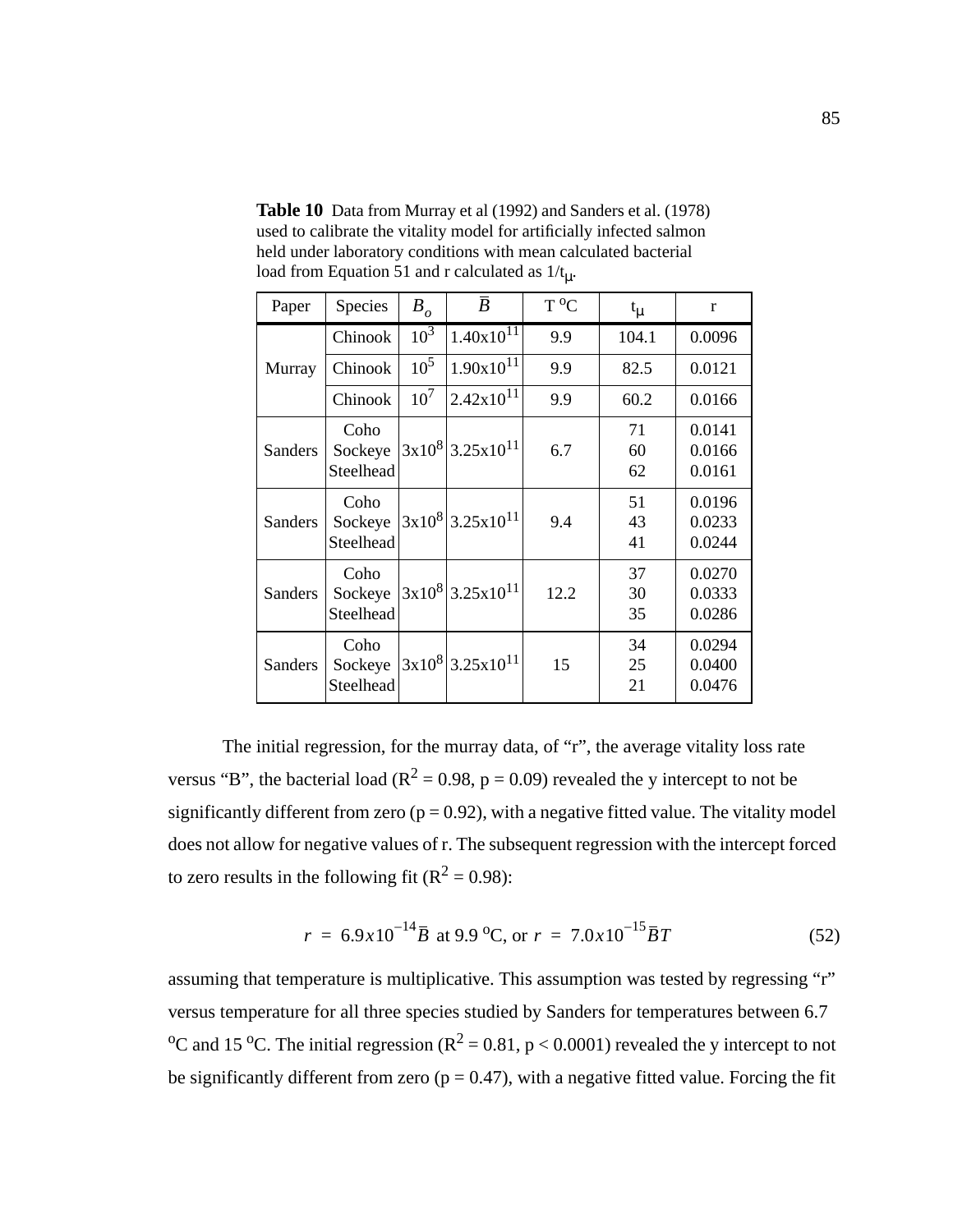through zero as above results the following fit ( $R^2 = 0.80$ ):



$$
r = 7.7 \times 10^{-15} \overline{B} T \qquad T \le 15^{\circ} C \tag{53}
$$



The modeled relationships are plotted in Figure 19. The Murray model fit ([Equation 52](#page-98-0) and dotted line in Figure 19b), which is based upon data concerning chinook, is closest to Sanders' coho data. Since chinook is more closely related to coho than to the other two species, it is not surprising that coho and chinook appear to have the most similar response to the disease.

Clearly, the additive model given in [Equation 48](#page-96-0) does not work for these data. Both the regressions reported above, holding either temperature or bacterial load constant, result in intercepts of zero or less. The best regression fit using the additive Equation 43 results in a negative intercept  $(r_0)$  which is significantly different from zero ( $p = 0.0007$ ) Thus for Equation 43 to hold,  $r_0$  would have to be negative, which violates the assumptions of the vitality model.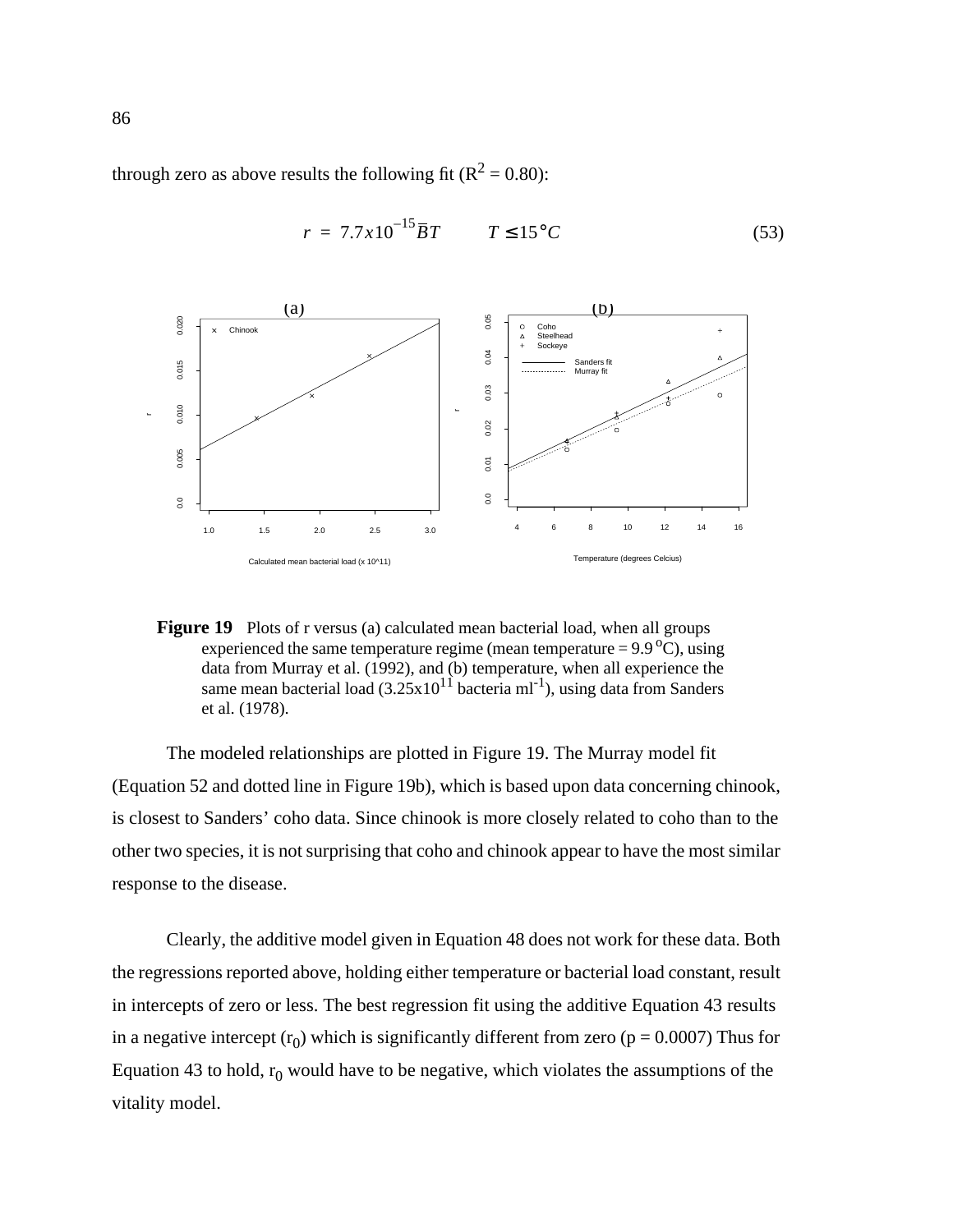<span id="page-100-0"></span>To test for curvilinear fits, the logarithm of r was regressed against the logarithm of B and the logarithm of T for both data sets. The resulting fit significant ( $R2 = 0.93$ ,  $p =$ 0.0000001). The statistics are given in Table 11. The fit is given in Equation 54:

$$
r = 4.9 \times 10^{-15} \bar{B}^{1.1} T^{1.1} \tag{54}
$$

**Table 11** Results of regression of log(r) against  $log(B)$  and  $log(T)$ 

| Coefficient   Value | <b>SE</b> |                                                         |  |
|---------------------|-----------|---------------------------------------------------------|--|
| Intercept           |           | $\left  -7.6193 \right  0.3110 \left  -24.4975 \right $ |  |
| log(B)              |           | $1.1328$ 0.1342 8.4403                                  |  |
| log(T)              |           | 1.1091 0.1216 9.1246                                    |  |

However, neither of the exponents are significantly different from 1 (see Table 11). Forcing the exponents to 1, the best fit is:

$$
r = 7.3 \times 10^{-15} \bar{B} T \tag{55}
$$

which is illustrated in [Figure 20](#page-101-0).

While the vitality model fits are based upon the bacterial growth model, any monotonically increasing model of bacterial growth would be expected to result in a reasonably good fit to the data, and the fit to the Sanders data is independent of the bacterial growth model as the initial infection levels and calculated mean bacterial loads used were identical for all temperatures and all species studied by Sanders et al. (1978).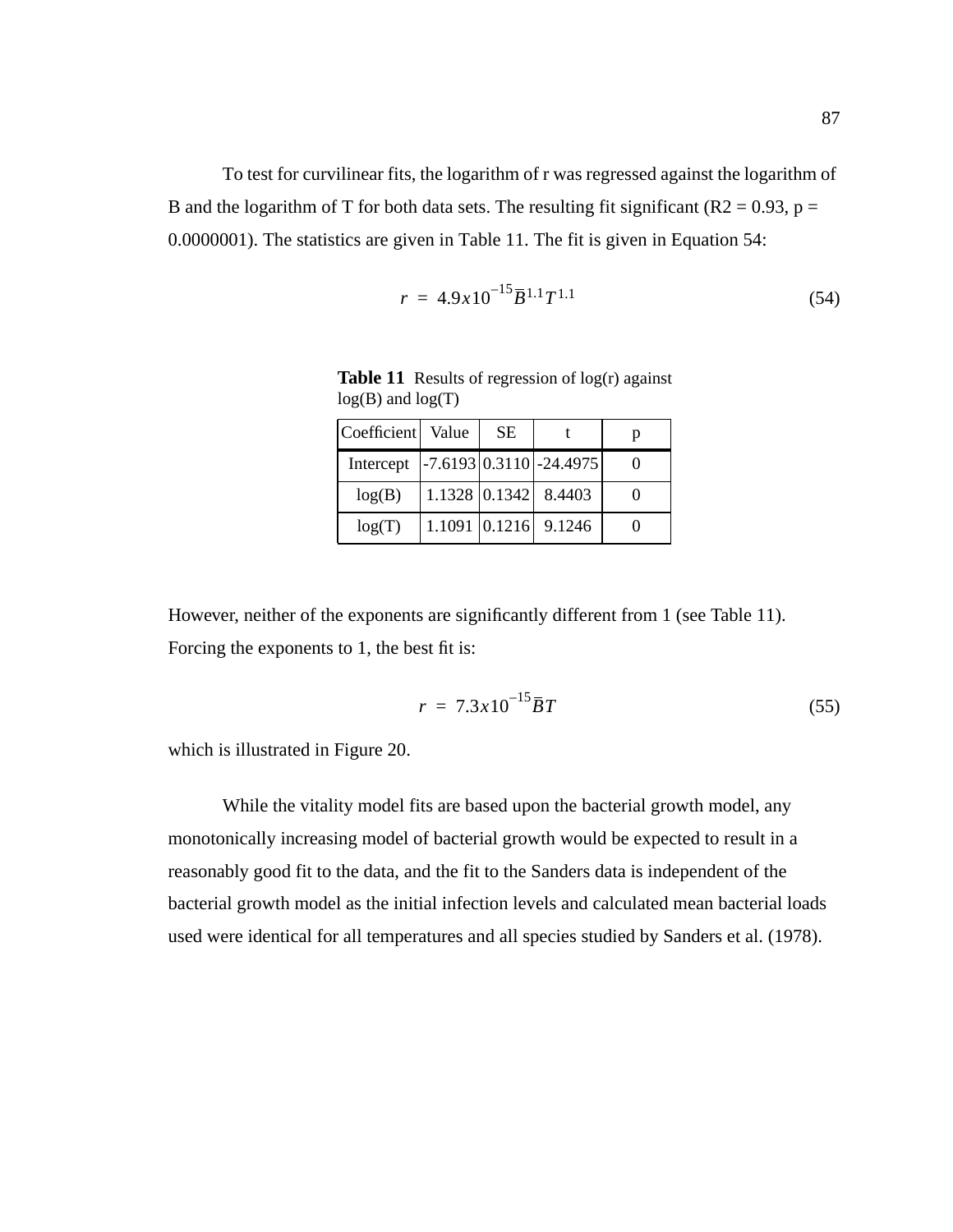<span id="page-101-0"></span>

**Figure 20** Plots of r versus (a) calculated mean bacterial load, when all groups experienced the same temperature regime (mean temperature =  $9.9^{\circ}$ C), using data from Murray et al. (1992), and (b) temperature, when all experience the same mean bacterial load  $(3.25 \times 10^{11}$  bacteria ml<sup>-1</sup>), using data from Sanders et al. (1978). Lines are from [Equation 55.](#page-100-0)

### **4. 4. Discussion**

The threshold for low temperature immunosuppression in salmonids does not appear to be the  $4^{\circ}$ C that is quoted in Bly and Clem (1992), at least not when the disease in question is BKD. It appears that a threshold of 10 or 12  $\rm{^{\circ}C}$  is more representative of the data, and in fact, the effect of temperature on the immune system may be a continuously varying one with ever worsening immunological problems as temperatures drop, with an optimal anti-BKD temperature being near the top of the physiological temperature range for salmonids. The decreased mortality rates seen among the offspring of low-BKD broodstock, when temperatures reached around  $10\,^{\circ}$ C (Pascho et al. 1991) might only occur when bacterial loads are still relatively low. The high mortality rates seen at up to 12.2 <sup>o</sup>C in salmon inoculated with  $3x10^8$  *R. salmoninarum* cells, and the increasing survivorship with increasing temperatures at 15  $\mathrm{^{\circ}C}$  and above (Sanders et al. 1978), suggests that the relative success of the immune response to *R. salmoninarum* infection varies continuously with both dose and temperature.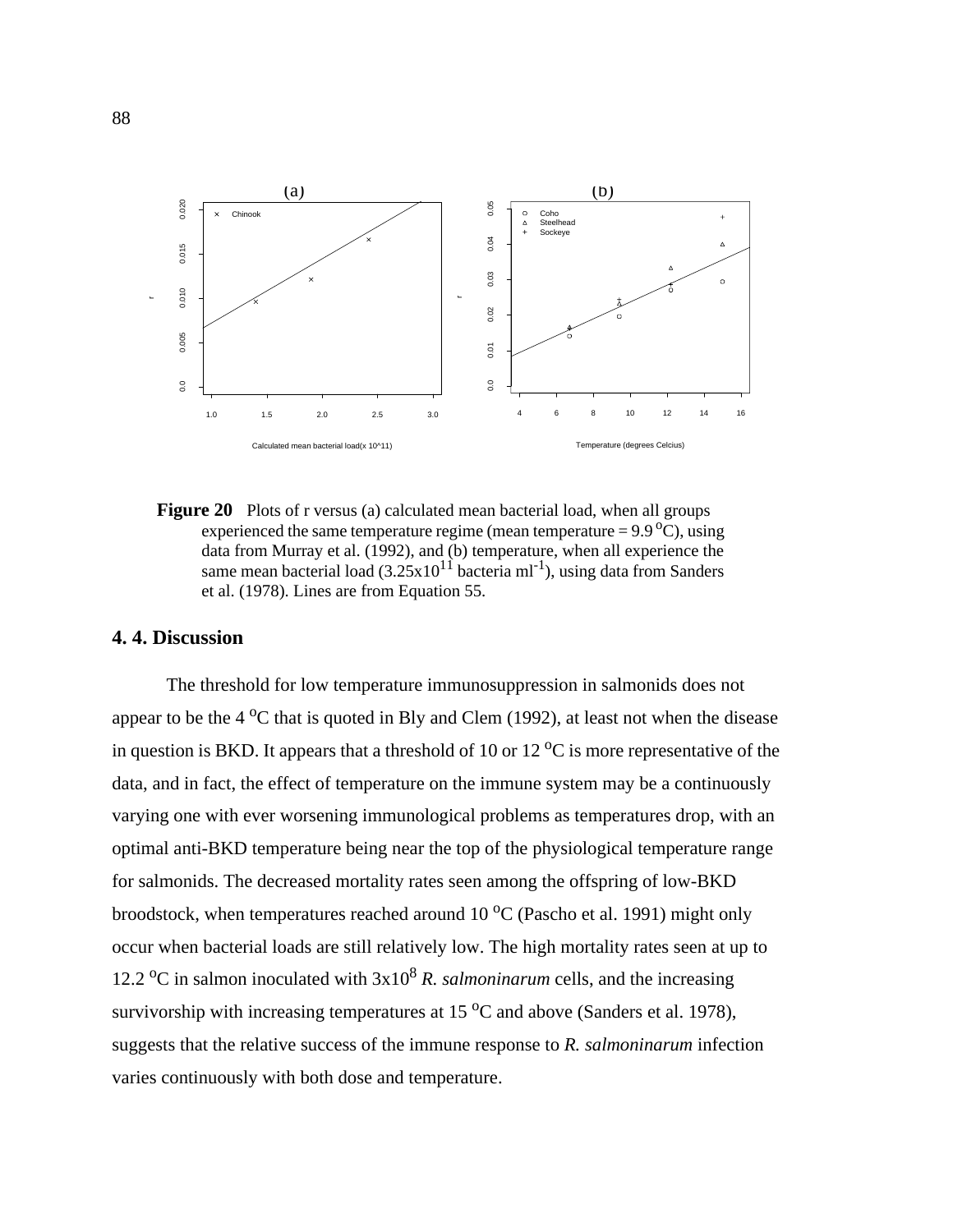Mean time to death, when BKD-induced death occurs, is much easier to model. It appears that the mean time to death halves with every  $6^{\circ}$ C increase in temperature below around 15  $^{\circ}$ C. If mortality is directly related to bacterial growth, then the model indicates a doubling time near 3 days at 10  $^{\circ}$ C. Above 15  $^{\circ}$ C the bacterial growth rate levels off, likely due to increased ability of the immune system, even if compromised, to fend of the bacterium, though possibly due to direct effects of temperature on the growth or virulence of *R. salmoninarum*. Whether or not the bacteria continue to spread within individual salmon at each temperature depends the state of the immune system, which is affected by no only temperature but also stress, life-long immunotolerance, and the p57 antigen. High bacterial and antigen loads alone may cause the immune system to be unable to fight off the disease.

For these laboratory data, the vitality model fits well to the time to death data when BKD mortalities are treated as a separate population from survivors and non-BKD mortalities. It is difficult, on the other hand, to apply the vitality model to the broodstock segregation data as an assumption of the vitality model is that all individuals are experiencing the same external stressors (which in this case includes the internal bacterial load). This rule can be bent, as done earlier in this chapter in the case of Sanders' data, where it was assumed that after artificial infection, the fish either recovered or the infection succeeded, resulting in two subgroups within each temperature level. However, for the broodstock segregation data there is simply too much variation in conditions and too little overall mortality during hatchery rearing. Sources of variation include variation in the timing and severity of initial infection, including vertical infection, and variation the immune response to disease once it establishes, depending upon stage, size, stress level, temperature and immunotolerance status. This last results in a bimodal response to the disease, which is discussed in Chapter 6.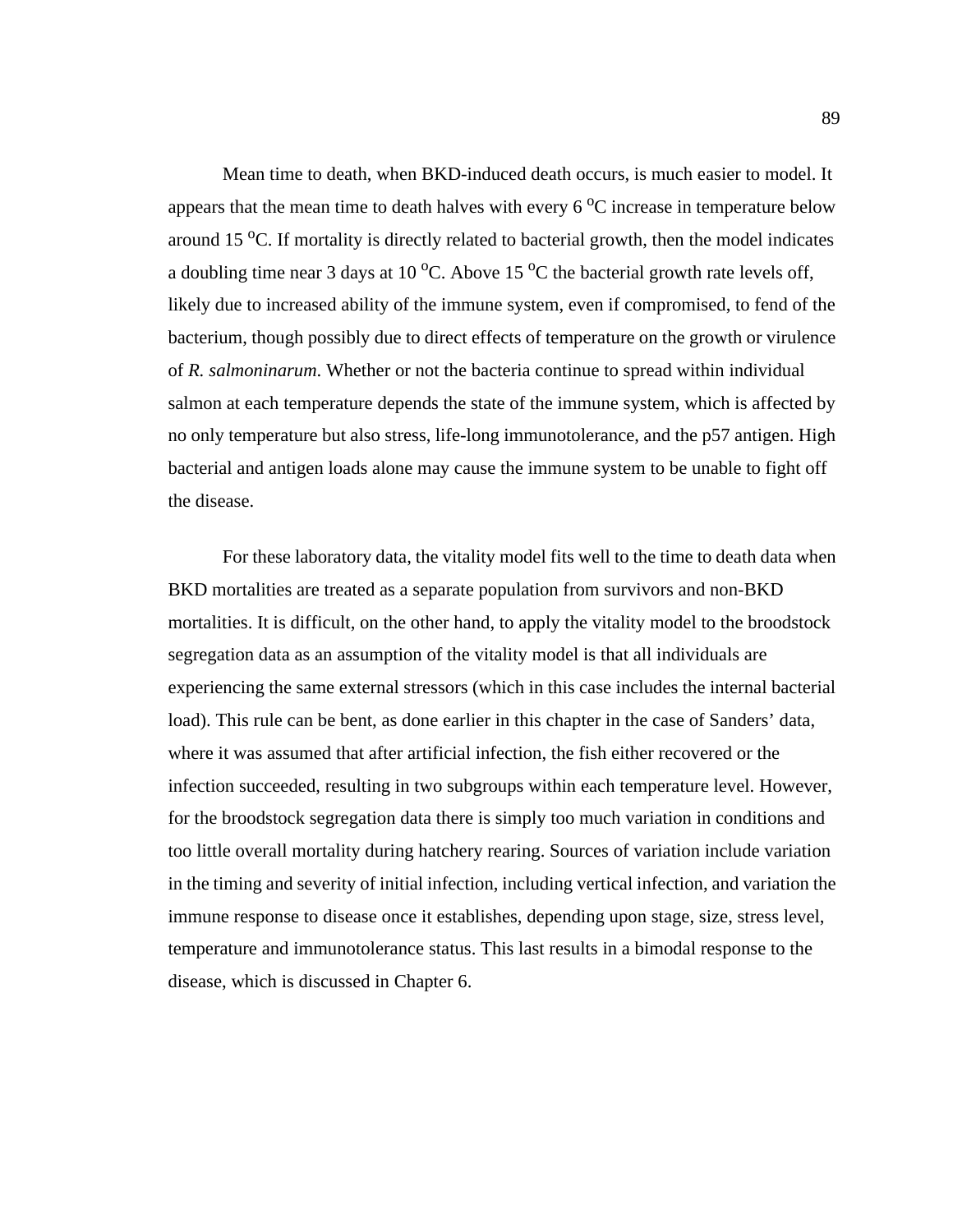# **5. Re-evaluation of the 1988 Brood Stock Segregation Experiment at Dworshak National Fish Hatchery: Evidence for In-Ovum Antigen Inclusion Induced Immunotolerance.**

## **5. 1. Introduction**

A broodstock segregation experiment at Dworshak National Fish Hatchery was undertaken in 1988 to observe the effects of vertical transmission of bacterial kidney disease (BKD) on subsequent infection and mortality rates of progeny (Pascho et al. 1991).

Pascho et al. (1991) concluded that "segregation of brood stock by the ELISA and the MF-FAT can be used to reduce the prevalence and levels of BKD in hatchery-reared spring chinook salmon..." The evidence they put forth, however, more strongly suggests that segregation only separates offspring with different susceptibilities to the disease without, in fact, changing the overall prevalence and levels of BKD in the first 8 months post hatch, and perhaps without changing total disease-induced mortality. Their 1991 paper and subsequent papers concerning the same segregation experiment (Pascho et al. 1993, Elliott et al. 1995) are reviewed here. This gives a picture of survival of the two groups throughout the lifecycle and, based upon these and other data sources, a new hypothesis is proposed for the underlying dynamics leading to the observed results.

## **5. 2. Review of broodstock segregation data**

#### 5. 2. 1. Overview

Thirty spawning female chinook salmon with little or no evidence of BKD infection and thirty spawning female chinook salmon with high levels of infection were chosen for a broodstock segregation experiment at Dworshak National Fish Hatchery in the fall of 1988. The offspring of these sixty female spawners will be henceforth referred to as the low-BKD group and the high-BKD group respectively, following the original paper (Pascho et al. 1991). Male spawners were tested as well to ensure that none of the eggs of low-BKD spawners were fertilized by highly infected male spawners, though there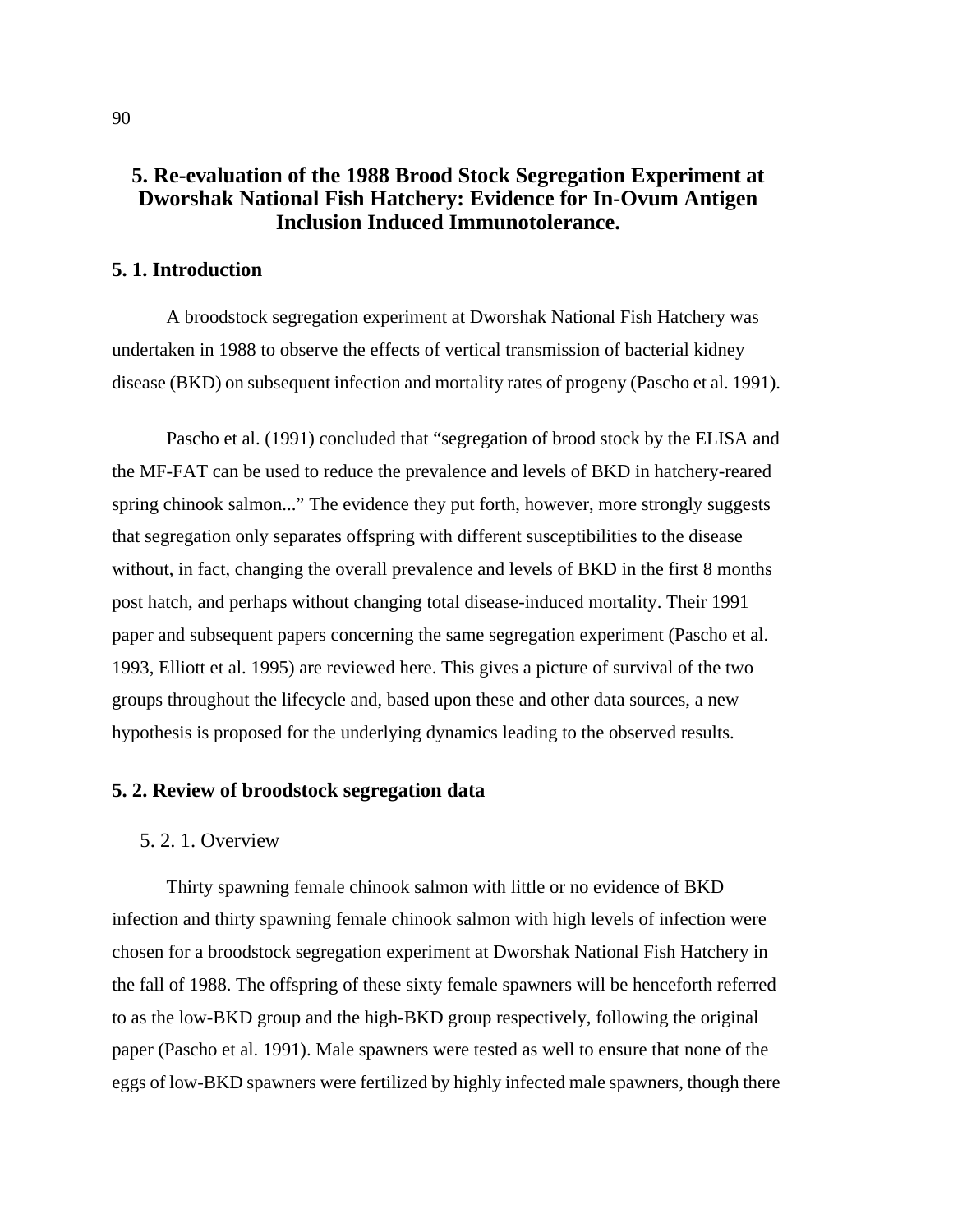is no evidence of male spawner to offspring vertical transmission or antigen transfer. The offspring were held in nursery tanks and then in six raceways such that there were three high-BKD raceways and three low-BKD raceways, each containing the progeny of 10 female spawners. The juvenile chinook salmon were reared until smoltification 17 months after hatch, and then released. Mortalities in each nursery tank or raceway were recorded for each month, and samples were taken every three of four months to test for prevalence and levels of *R. salmoninarum* infection via the enzyme-linked immunosorbent assay (ELISA).

Upon release, approximately 750 smolts from each low-BKD raceway and 1500 smolts from each high-BKD raceway were tagged, and recaptures for transportation were noted at Lower Granite, Little Goose and McNary dams. A small number of smolts were not released but transferred to a remote site and subjected to a salt water challenge.

## 5. 2. 2. Ovarian fluid infection levels in female spawners

Pascho et al. (1991) tested female spawners for the presence of R. salmoninarum in kidney tissue and ovarian fluid using the FAT and ELISA diagnostic tests. All female spawners in the low-BKD group had less than 100 bacteria per ml measured in their ovarian fluid with 60% (18 of 30) having no measurable infection. All but one of the high-BKD group female spawners had a measurable infection, with up to 13 billion cells  $ml^{-1}$ . Raceway 20 held the offspring of the two most highly infected females, with 6 of 10 female spawners having over 1 million bacteria ml<sup>-1</sup> in their ovarian fluid. Raceway 21 contained the offspring of the 3rd and raceway 19 the 4th most highly infected females, with only 2 of 10 spawners in each raceway having over 1 million bacteria ml<sup>-1</sup> of ovarian fluid. One female spawner whose offspring were reared in raceway 19 had no evidence of infection and was included in the high-BKD group in error.

Soluble antigen was detected by ELISA in the ovarian fluid of two female spawners whose offspring were reared in raceway 19, seven female spawners whose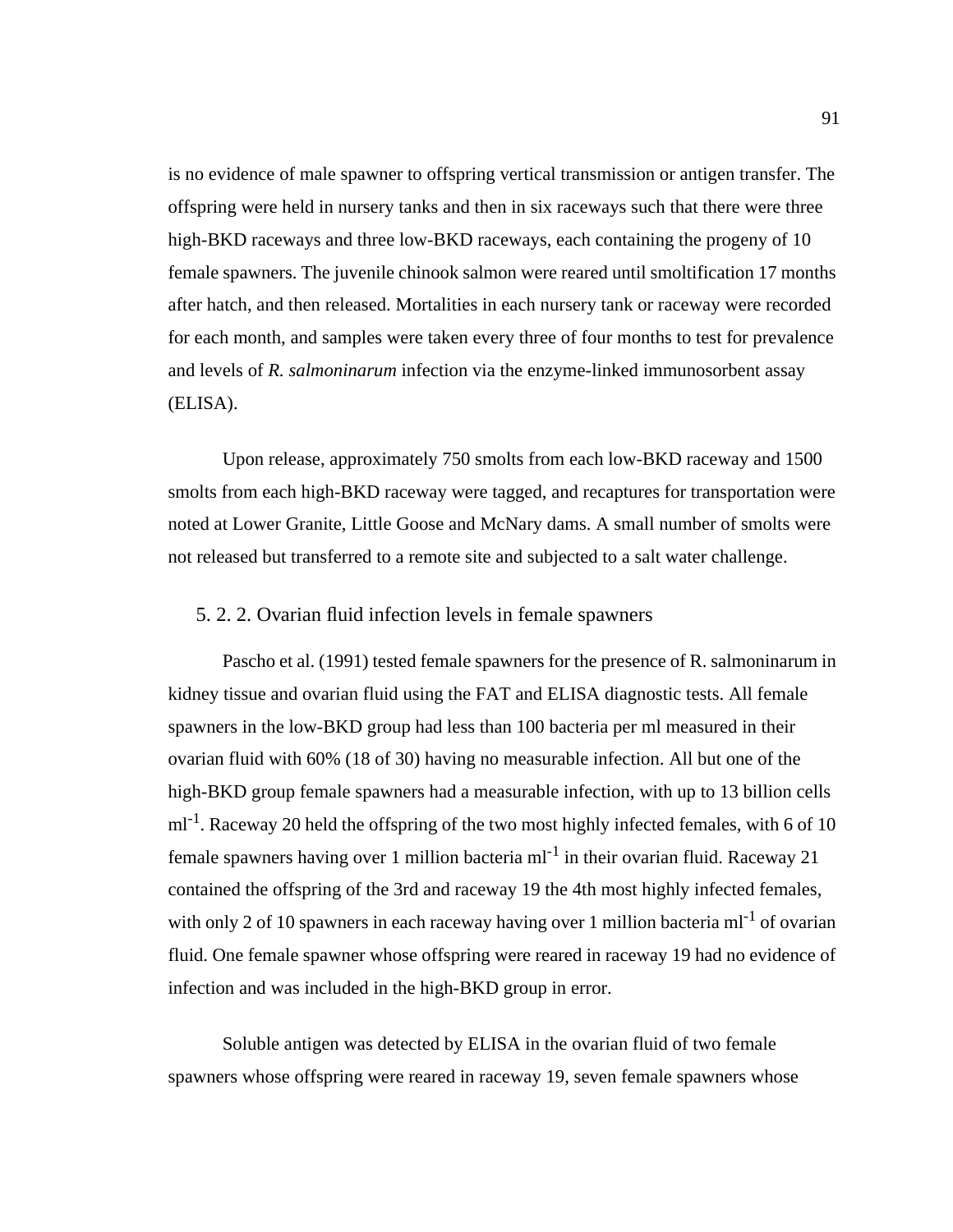offspring were reared in raceway 20, and five female spawners whose offspring were reared in raceway 21. Antigen densities (as calculated in Chapter 2) correlated well with bacterial loads (Table 12).

**Table 12** Bacterial loads (cells  $ml^{-1}$ ) (BL) and calculated antigen densities ( $\mu$ g  $ml^{-1}$ ) (AD) in the ovarian fluid of spawning female chinook salmon in the high-BKD group. Within each raceway the spawners are ranked by increasing ovarian fluid bacterial load.

| Raceway   Unit |    | Female Spawner Number (Ranked by Bacterial Load) |                    |          |          |        |        |         |         |            |                                                                                                       |
|----------------|----|--------------------------------------------------|--------------------|----------|----------|--------|--------|---------|---------|------------|-------------------------------------------------------------------------------------------------------|
|                |    |                                                  |                    | 3        | 4        | 5      | 6      |         | 8       | 9          | 10                                                                                                    |
| 19             | BL | 0                                                | 85                 | 341      | 427      | 512    | 1.664  | 2.176   | 7,552   | 1.664.000  | 1,024,000,000                                                                                         |
| 20             | BL |                                                  |                    |          |          |        |        |         |         |            | 1,621 4,480 104,064 247,467 8,917,333 22,613,333 230,400,000 704,000,000 9,002,660,000 13,184,000,000 |
| 21             |    |                                                  | BL   2,304   3,115 | 5,077    | 72,320   | 75.648 | 78,336 | 123,008 | 273,067 | 47,360,000 | 5,888,000,000                                                                                         |
| 19             | AD | $\Omega$                                         | $\Omega$           | $\theta$ | $\theta$ | 0      | 0      | 0       | 0       | 0.92       | 25.94                                                                                                 |
| 20             | AD | $\Omega$                                         | $\Omega$           | $\Omega$ | 0.18     | 3.89   | 6.35   | 13.71   | 17.05   | 25.54      | 23.44                                                                                                 |
| 21             | AD | $\mathbf{0}$                                     | $\mathbf{0}$       | $\theta$ | $\Omega$ | 1.29   | 0      | 0.17    | 0.16    | 7.66       | 21.52                                                                                                 |

## 5. 2. 3. In hatchery survival rates

Mortality rates were recalculated from the original data for this analysis, taking into account those fish removed for testing ([Figure 21\)](#page-106-0). Note the peak in mortality in the low-BKD raceways during the parr stage, and the subsequent sustained mortality in the high-BKD raceways. Overall mortality during hatchery rearing, as noted by Pascho et al. (1991), was approximately 10% for the low-BKD group and 20% for the high-BKD group (ignoring a single large mortality event in the first ten days after hatch in one high-BKD group nursery tank destined for raceway 19; this event was deemed to be unrelated to BKD. Note, however, that a much smaller anomalous mortality rate in one low-BKD nursery tank was included, accounting for the higher mortality rate in the low-BKD group in November and December of 1988.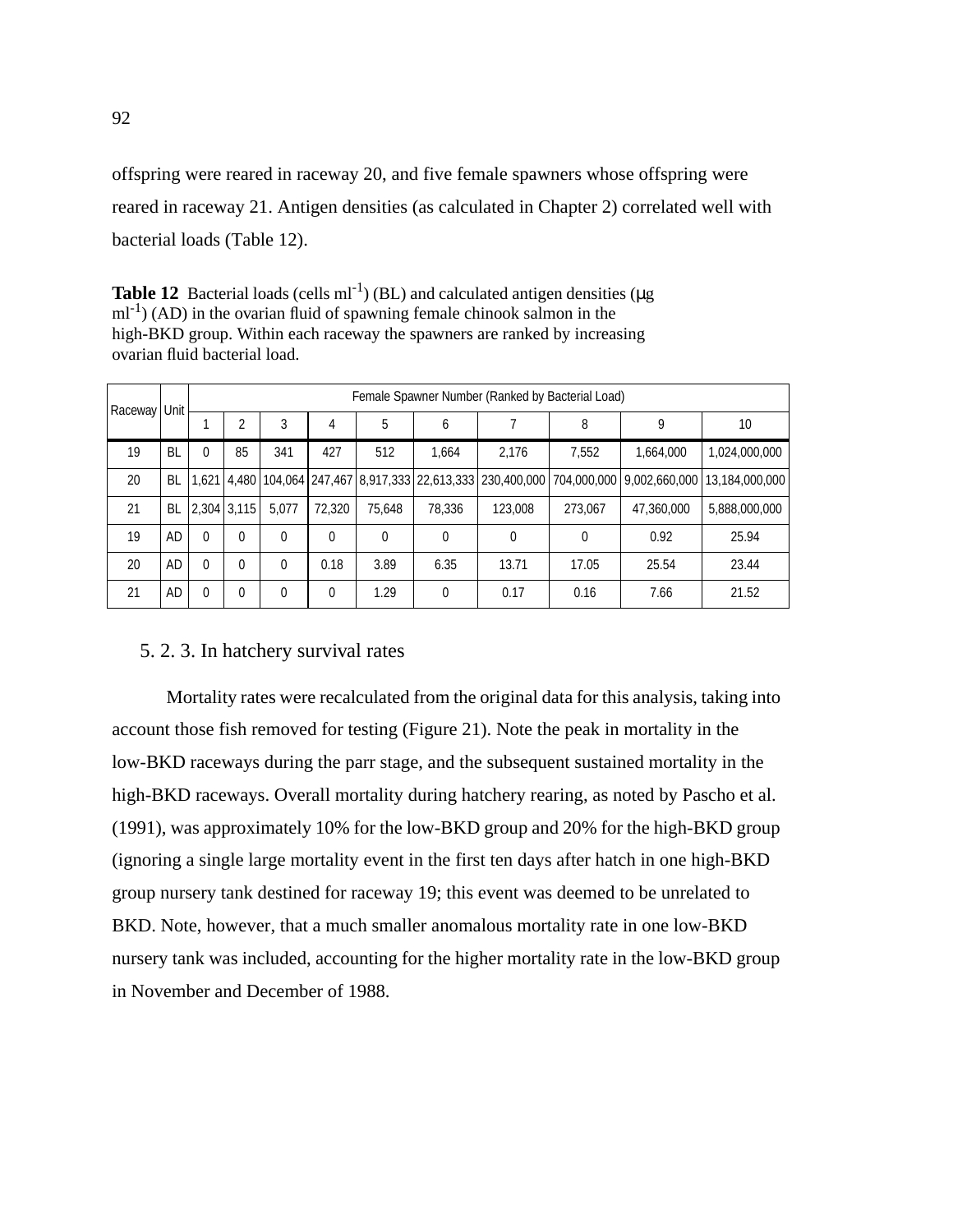<span id="page-106-0"></span>

**Figure 21** Monthly mortality rates for the low- and high-BKD groups from November 1988 through March 1990.

The mortality data for the six individual raceways are plotted in [Figure 22](#page-107-0). The pattern for the three low BKD raceways are very similar except in the first two months, due to the anomalous mortality in the one nursery tank. The pattern among the three high BKD diverge somewhat, with raceway 20 experiencing the highest mortality and raceway 19 the lowest mortality during the summer and fall, with the pattern reversing during the second winter of hatchery residence. The small peak in mortalities in January 1990 was due to handling stress and the increase in mortalities in March 1990 may have been due to the effects of smoltification on the immune system.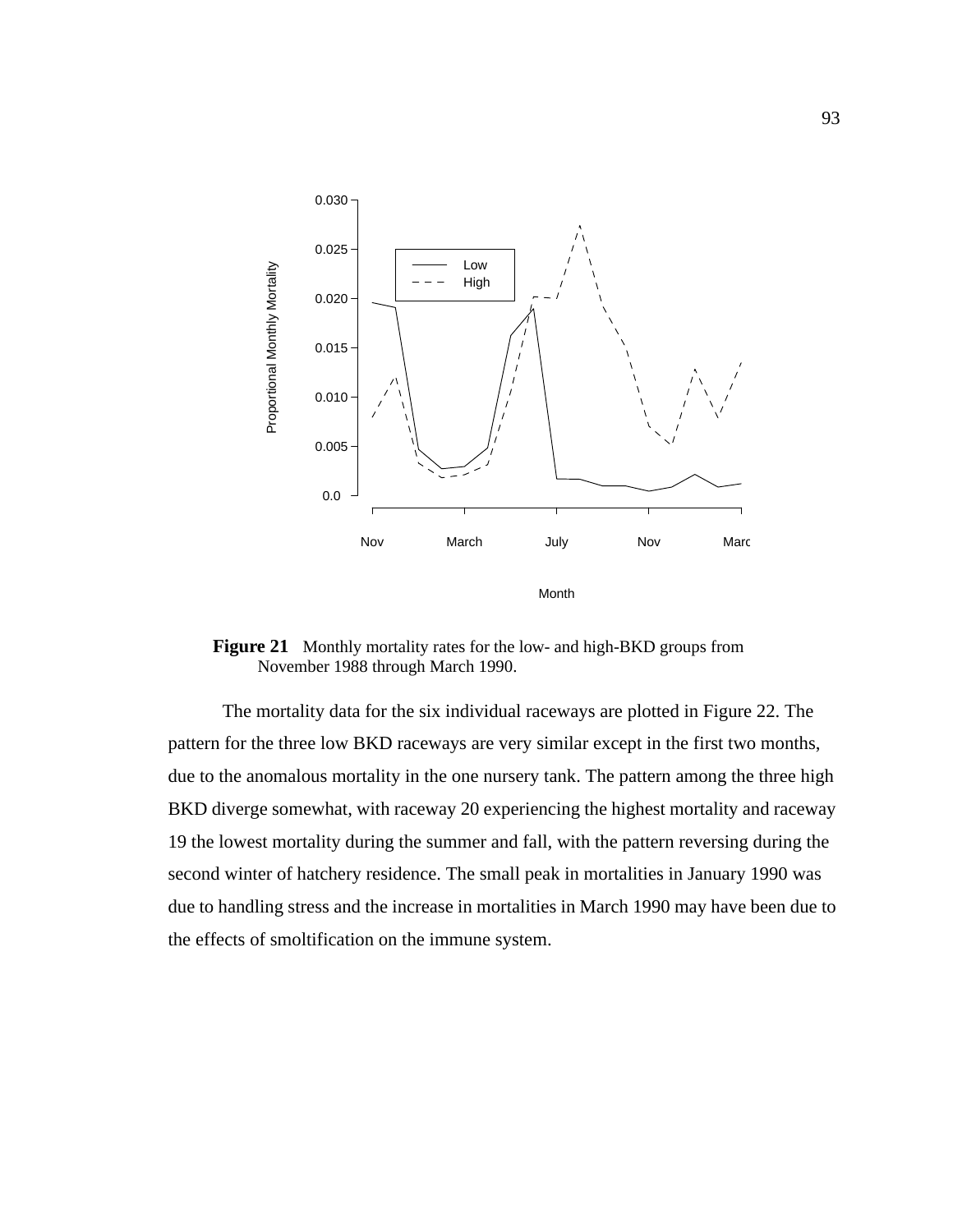<span id="page-107-0"></span>

**Figure 22** Monthly mortality rates for the six raceway groups from November 1988 through March 1990.

## 5. 2. 4. In hatchery infection levels

Sample fish were tested to determine the distribution of infection levels at 1, 5, 8, 12, and 16 months post-hatch. The ELISA values are related to the logarithm of bacterial counts. Fry, parr and pre-smolts were pooled in the first four samples taken due to the small size of the juvenile chinook at these times. The logarithm of the average of only a few data points (3 or 5 in these cases) is dominated by the largest value if it is significantly larger than the other numbers. The actual infection levels of individual fish has a distribution with a long right tail, similar to the log-normal distribution. Therefore, the infection level (negative, low, medium or high) given by the ELISA test was assumed to represent the infection level of the most highly infected individual in that pool. This also simplified the statistical analysis. In particular, under this assumption, the distribution of negative, low, medium and high level infections among the population can be calculated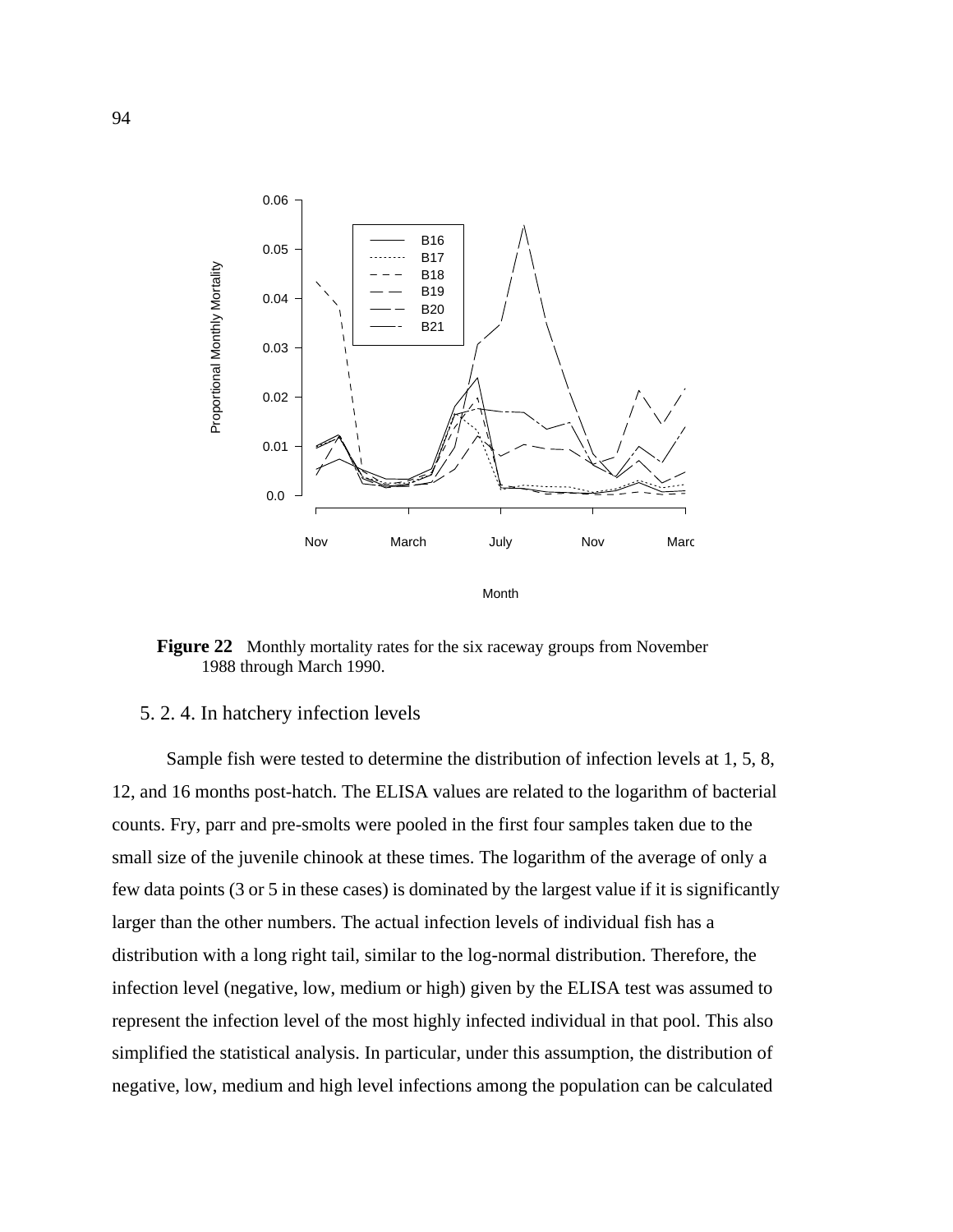by finding the maximum likelihood estimator (MLE) of the proportion p of individual fish within each infection level.This is done as follows:

For each level of infection starting with "high", let x equal the number of pools with that level of infection, n equal the total number of pools with less than or equal to that level of infection and m equal the number of fish per pool (5, 3 or 1 for this data). Then,

$$
P(x|n, m) = {n \choose x} \phi^{x} (1 - \phi)^{n-x}
$$
  
(56)  
Where  ${n \choose x} = \frac{n!}{x!(n-x)!}$  (*n choose x*) and

$$
\phi = 1 - (1 - p)^n \tag{57}
$$

is the probability of any given pool being positive, given p.

The MLE of  $\phi$  is  $x/n$ , and the MLE of p is:

$$
MLE(p) = 1 - \left(\frac{n - x}{n}\right)^{1/m} \tag{58}
$$

This technique was used in the subsequent analysis. It was not possible to statistically separate out proportions of negative and low-level infections for the samples taken at 5, 8 and 12 months post-hatch.

At one month after hatch, twenty pools of five swim-up fry apiece were tested from each group of two nursery tanks destined for a particular raceway. A total of 13 of 120 (11%) of these pools indicated low levels of infection. There was no evidence of medium or high levels of infection; the remaining 107 pools tested negative. There was no significant difference in number of infected swim up fry between the low and high BKD groups, though, interestingly, the majority (69% (9/13)) of the pools testing positive for BKD were from the low-BKD group, the opposite of what would be expected if vertical transmission is assumed to be the cause of these infections (see [Figure 23\)](#page-109-0).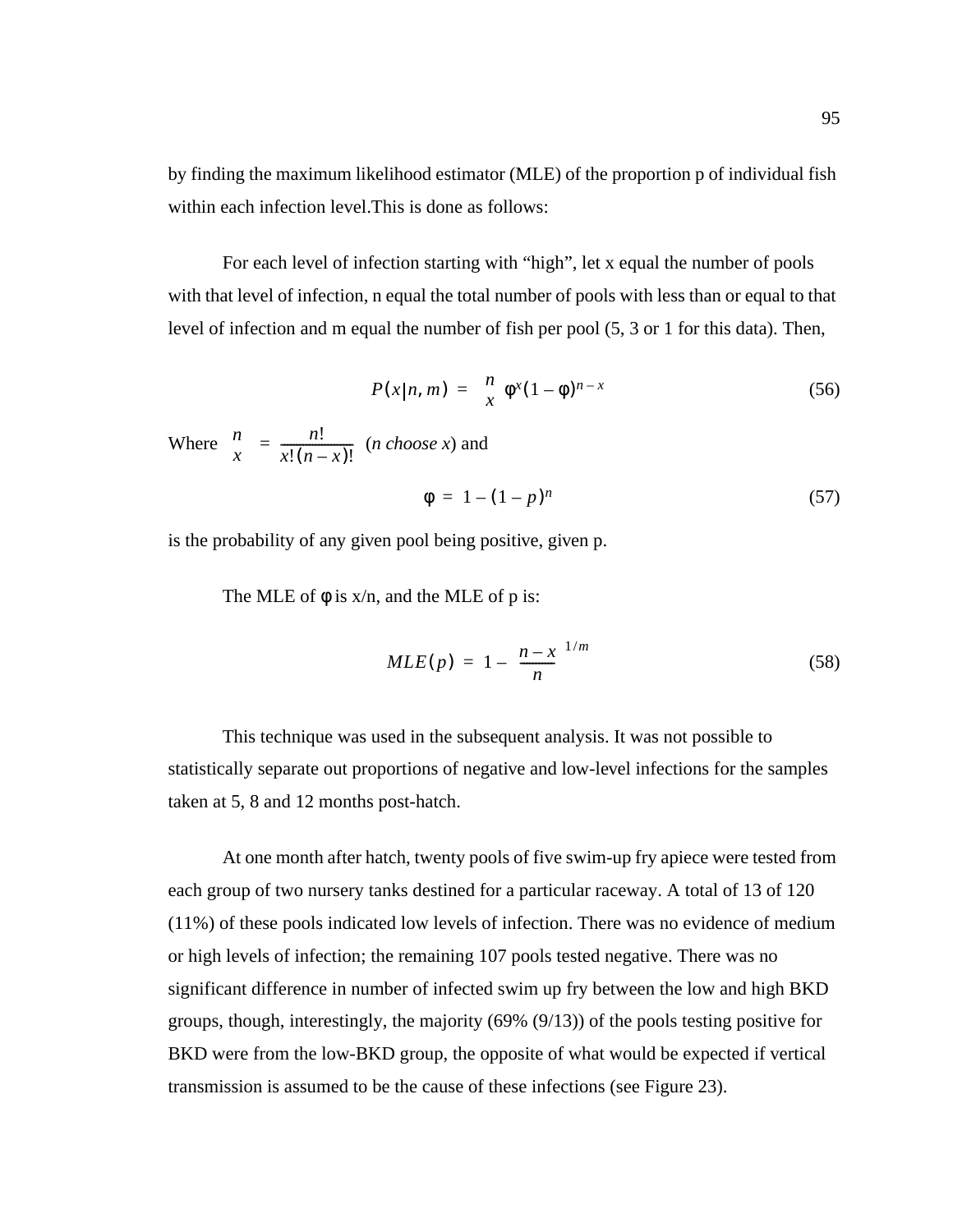<span id="page-109-0"></span>

**Figure 23** Calculated percent of offspring in the low and high-BKD groups with different levels of BKD infection at 1, 5, 8, 12, and 16 months post hatch. "Dead" refers to cumulative mortalities in each group.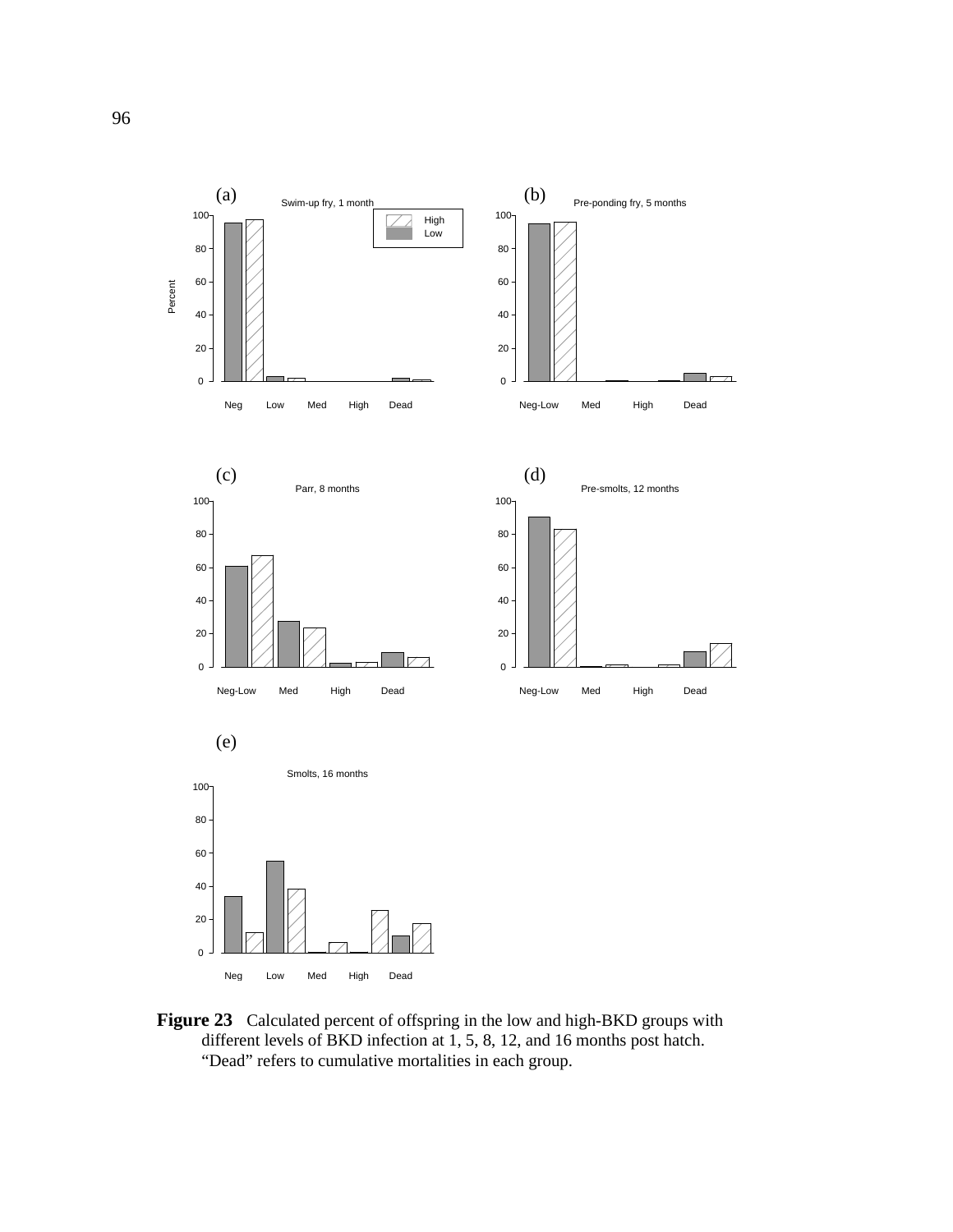At five months after hatch, twenty pools of five fry apiece were tested from each nursery tank group before transfer to the raceways. All but one of these 120 pools showed at least a low level of infection. This indicates that at least 60% of the individual fry were actually infected. One pool had a medium level of infection, and two showed high levels of infection, all from the high-BKD group. However, there is no significant statistical difference between the results for the two groups at this stage. Two of the pools with medium or high levels of infection came from precursors to raceway 20, and one from a precursor to raceway 21. In fact, these fish came from nursery tanks 49, 50 and 66, which contained the eggs from the 2nd, 1st and 3rd most highly infected females via ovarian fluid FAT (2nd, 3rd and 4th by ovarian fluid ELISA). This strongly suggests the possibility of vertical infection in individual fish from these pools. It may be then that the observed 1% medium to high infection rate among the high-BKD group is representative of vertical infection. This is similar to the expected vertical transmission rate using the vertical transmission model (See Chapter 3).

At the parr stage, in July, 1989, 8 months after hatch, 60 pools of 3 fish each were tested from each of the raceways. Both groups and all raceways showed indications of high levels of infection. The high-BKD group contained the pools with the highest levels of infection. However, the low-BKD group had more pools in the medium and high categories. All pools from both groups had evidence of infection and there were no statistically significant differences between the two groups or individual raceways [\(Figure](#page-109-0) [23](#page-109-0)c). According to the statistical analysis, and given the assumptions stated above, in both groups approximately 27% of the individual parr at this stage had medium levels of infection, and 3% had high levels of infection.

At 12 months after hatch, 60 pools of 3 fish each were tested from each of the raceways. The overall infection rate in both groups was much lower at this stage than at the parr stage. Most pools in both groups showed low levels of infection, with only 16 of 360 pools showing medium or high levels of infection, 15 of which were from the high-BKD group. The high-BKD group had significantly more pools and individual fish with medium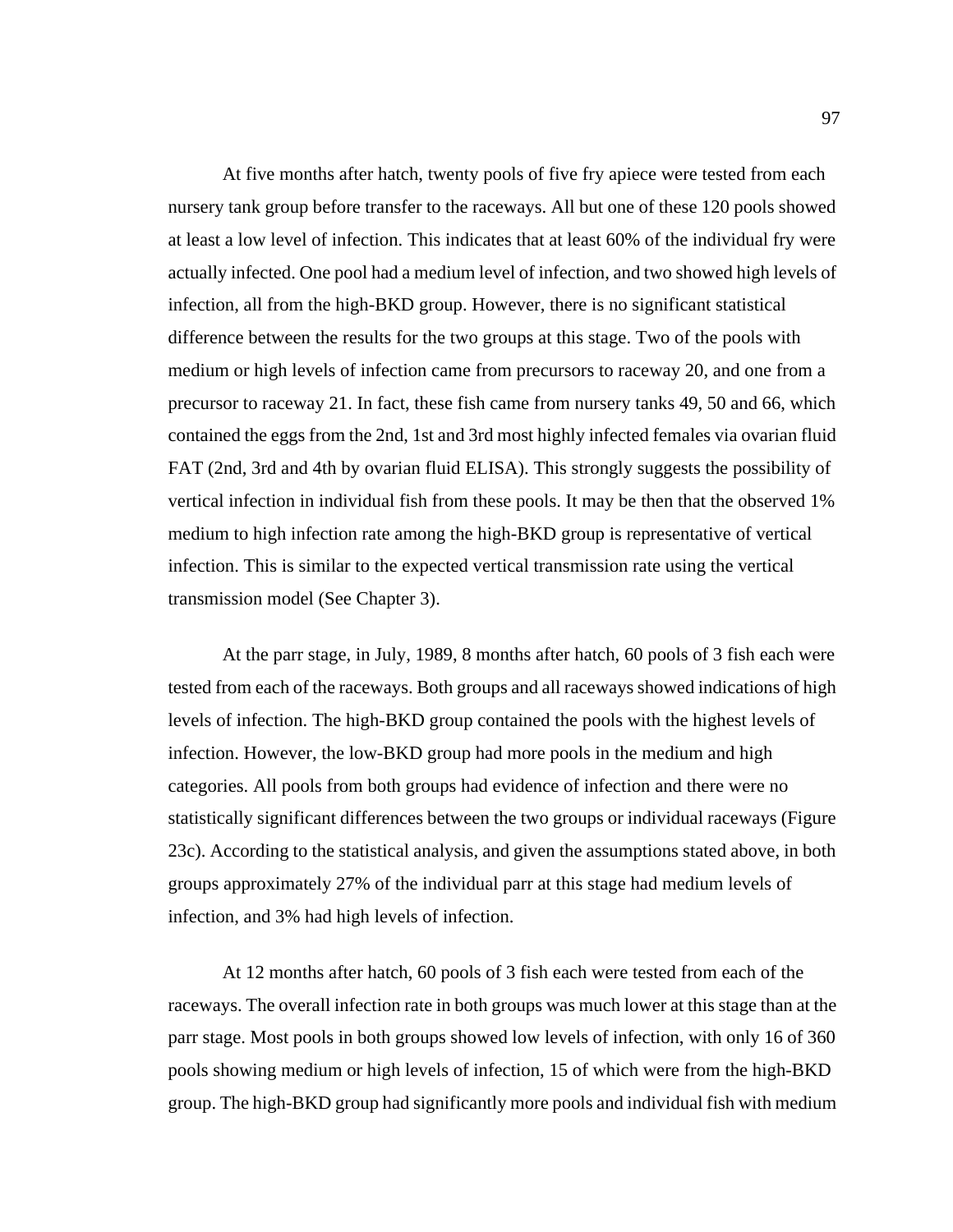and high infection levels  $(p<0.02)$ . However, the overall percentage of individuals with medium or high infection levels had by this time dropped to 1.5%, with about 3% in the high-BKD group and 0.5% in the low-BKD group at these levels. No significant difference was seen between raceways within a group, though again, raceway 20 had the most pools (8) in the medium to high categories, followed by raceway 21 (4) and raceway 19 (3).

At 16 months after hatch, in March 1990, just before release, 70 individuals from each raceway were tested for BKD. 74% (310 of 420) of all individual fish tested were positive for BKD, with 16% (66) having high levels of infection and 4% (17) having medium levels of infection. However, 39% (81/210) of the high-BKD group had medium to high levels of infection, versus only 1% (2/210) of the low-BKD group. This difference is highly significant, both biologically and statistically. Between raceways, raceway 20 had the highest number of medium to high levels of infection at 49% (34/70), while raceway 21 had the lowest level at only 26% (18/70), and raceway 19 had 41% (29/70).For the Chi-square test,  $\chi^2$  = 4.96,  $\chi^2_{.05,2}$  = 5.99, 0.05 < p < 0.10, so even here the null hypothesis that there is no difference in infection level among the three high-BKD raceways cannot be rejected.

#### 5. 2. 5. Migration

Upon release in April, 1990, PIT tags were used to monitor the downstream migration of both high and low-BKD group smolts. Approximately 1500 smolts from each of the high-BKD raceways and 750 smolts from each of the low-BKD raceways were PIT-tagged. Recaptures for transportation were noted at Lower Granite, Little Goose and McNary dams (Pascho et al. 1993, and [Table 13](#page-112-0)).

Second observations of a few multiply recaptured fish (that were not transported after the first recapture) were ignored by removing the second observation from the data base and thus assuming all recaptures were transported. This allowed for the calculation of the percentage of tagged fish from each raceway that were recaptured at each dam without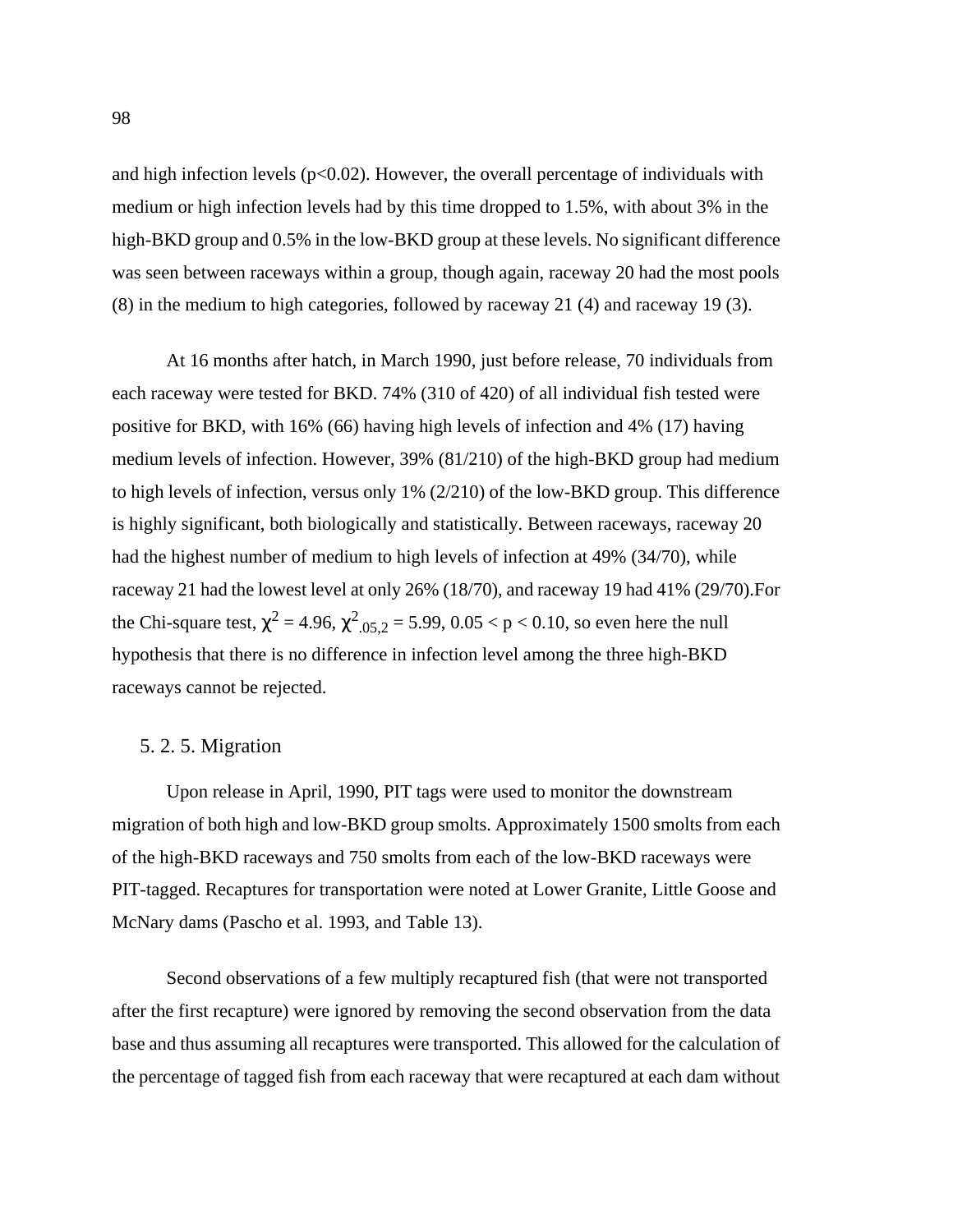<span id="page-112-0"></span>replacement. Relative recaptures at each dam, especially McNary, give an indication of relative survival between each dam, and a better indication of total survivorship to the third dam. Assuming equal recapture efficiencies at each dam, which the data limit to values between 32 and 45%, estimates of absolute survivorship can be obtained. Here a recapture rate of 35% is assumed. This is done by assuming that the number of fish observed is exactly 35% of the fish passing each dam, so that the number which pass the dam without being recaptured (and thus continue downstream) is  $(0.65/0.35) = 1.86$  times the number observed. More complex methods of estimating survivorship, such as the Jolly-Seber method, require multiple recaptures of the same fish, and thus are not applicable to these data.

| Rearing<br>Raceway | Number<br>Tagged and<br>Released |            | Total      |            |            |
|--------------------|----------------------------------|------------|------------|------------|------------|
|                    |                                  | <b>LGR</b> | <b>LGO</b> | <b>MCN</b> | Recaptures |
| <b>B16</b>         | 763                              | 226        | 107        | 55         | 388        |
| <b>B17</b>         | 767                              | 235        | 96         | 44         | 375        |
| <b>B18</b>         | 745                              | 260        | 99         | 67         | 426        |
| <b>Total Low</b>   | 2275                             | 721        | 302        | 166        | 1189       |
| <b>B19</b>         | 1514                             | 468        | 148        | 84         | 700        |
| <b>B20</b>         | 1525                             | 479        | 179        | 104        | 762        |
| <b>B21</b>         | 1510                             | 398        | 117        | 53         | 568        |
| <b>Total High</b>  | 4549                             | 1345       | 444        | 241        | 2030       |

**Table 13** Recaptures for transportation t at Lower Granite Dam (LGR), Little Goose Dam (LGO), and McNary Dam (MCN).

[Table 14](#page-113-0) gives estimates of survival between each dam, assuming a 35% recapture rate at each dam. Other possible recapture rates (between 32% and 45%) give similar overall and relative percent survivals. The one value over 100% in the table is due to the strict assumption of exactly 35% recapture at each dam and the small sample size (number of fish still in river) at McNary Dam. The assumption that all dams have the same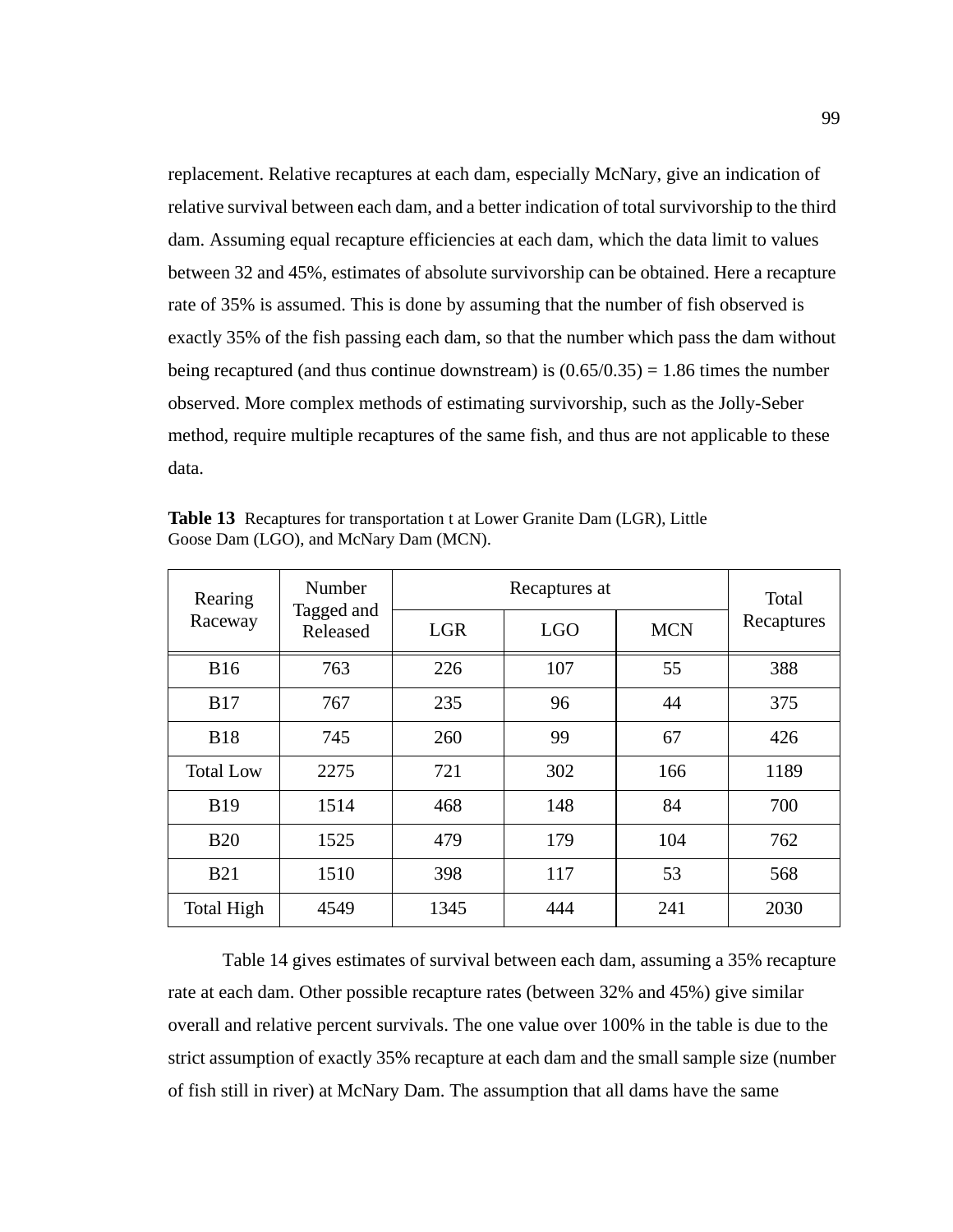<span id="page-113-0"></span>recapture rate is probably a poor one. The assumption that both groups have similar recapture rates at each dam, on the other hand, is reasonable, despite possible minor effects of BKD on location in the water column. Thus these estimates are most useful for examining relative survival between the two groups, rather than absolute survival.

**Table 14** Assuming 35% recapture at each dam, this table represents the calculated percent survival from release to Lower Granite Dam (LGR), between Lower Granite and Little Goose Dams (LGO), between Little Goose and McNary Dams (MCN), and total calculated percent survival of non-transported fish to McNary Dam. The one value over 100% is due to the assumption of constant recapture rate.

| Rearing<br>Raceway | Number<br>Tagged and<br>Released | Estimated survivorship from |                      |                      |                          |  |
|--------------------|----------------------------------|-----------------------------|----------------------|----------------------|--------------------------|--|
|                    |                                  | Release to<br><b>LGR</b>    | LGR to<br><b>LGO</b> | LGO to<br><b>MCN</b> | Release to<br><b>MCN</b> |  |
| <b>B16</b>         | 763                              | 84.6%                       | 72.8%                | 79.1%                | 48.7%                    |  |
| <b>B17</b>         | 767                              | 87.5%                       | 62.8%                | 70.5%                | 38.8%                    |  |
| <b>B18</b>         | 745                              | 99.7%                       | 58.6%                | 104.1%               | 60.8%                    |  |
| <b>Total Low</b>   | 2275                             | 90.6%                       | 64.4%                | 84.6%                | 49.3%                    |  |
| <b>B19</b>         | 1514                             | 88.3%                       | 48.7%                | 87.3%                | 37.5%                    |  |
| <b>B20</b>         | 1525                             | 89.7%                       | 57.5%                | 89.4%                | 46.1%                    |  |
| <b>B21</b>         | 1510                             | 75.3%                       | 45.2%                | 69.7%                | 23.7%                    |  |
| <b>Total High</b>  | 4549                             | 84.5%                       | 50.8%                | 83.5%                | 35.8%                    |  |

## 5. 2. 6. Salt water challenge

Twenty five (25) smolts from each raceway were retained and subjected to a 14 week salt-water challenge. In both the high and low-BKD groups, 11-12% of the fish that did not die from BKD died from other causes. A total of 37% of the high BKD group died of BKD.

There were large differences between the raceways ([Figure 24](#page-114-0)). Total mortality experienced was 4, 8 and 24% in the fish from the three low-BKD raceways 18, 17 and 16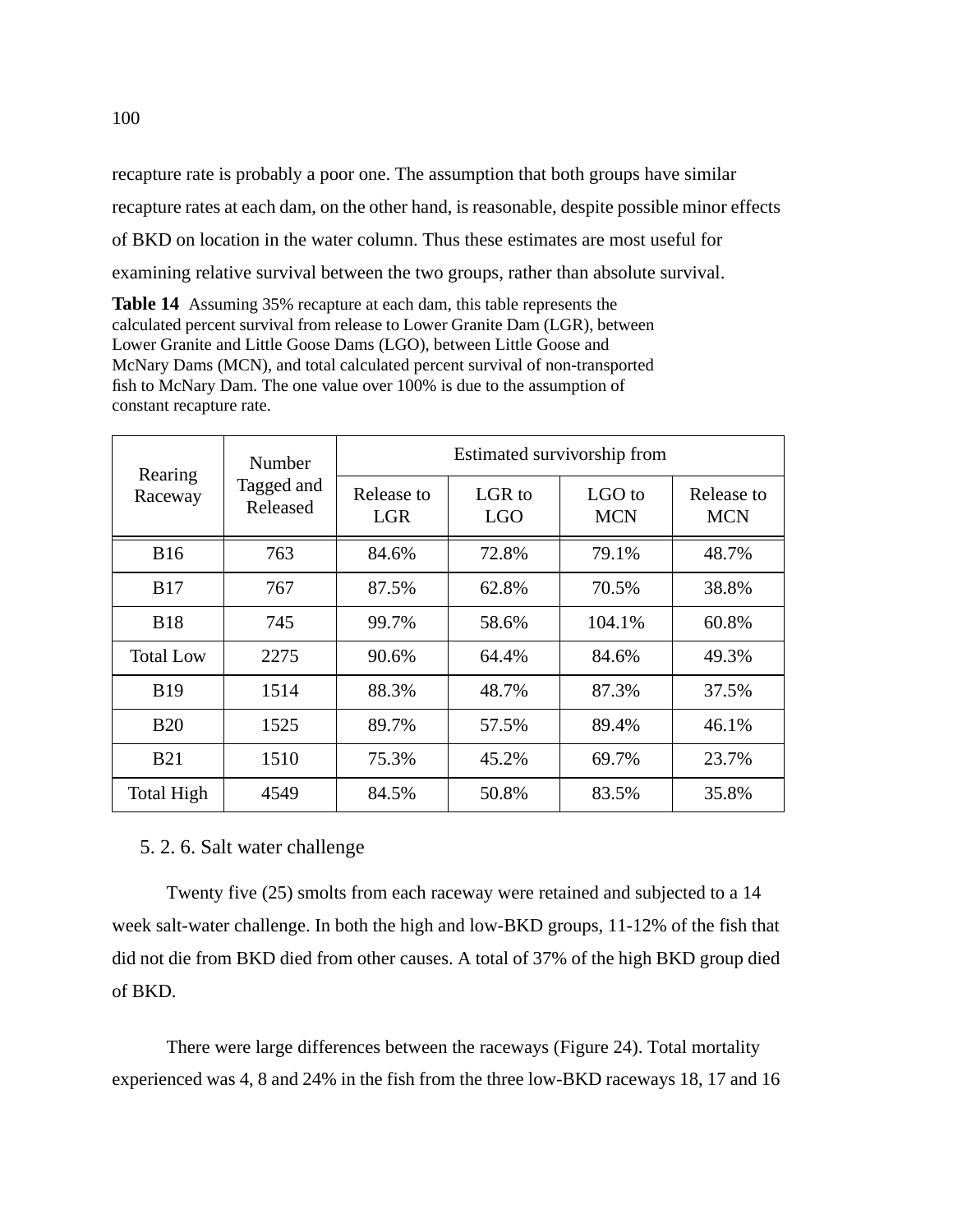<span id="page-114-0"></span>respectively, and 24, 32 and 76% among the fish from the three high-BKD raceways 21, 19 and 20 respectively. Mortality was highest among fish from raceway 20, which also posted the greatest mortality during rearing and had the highest ovarian fluid levels among its female broodstock.



Figure 24 Mortalities observed among 25 chinook smolts from each raceway subjected to salt water challenge.

## 5. 2. 7. Returns

The overall returns amounted to 60 out of 148,563 tagged fish released, with 41 out of 76,537 (0.054%) high-BKD group and 19 out of 72,028 (0.026%) low-BKD group salmon returning. The relative rate of return (high-BKD to low-BKD) was 49%. Among the individual raceways, returns were as follows: Raceway 16: 0.051%, Raceway 17: 0.031%, Raceway 18: 0.078%, Raceway 19: 0.026%, Raceway 20: 0.016%, Raceway 21: 0.037% ([Figure 25](#page-115-0)).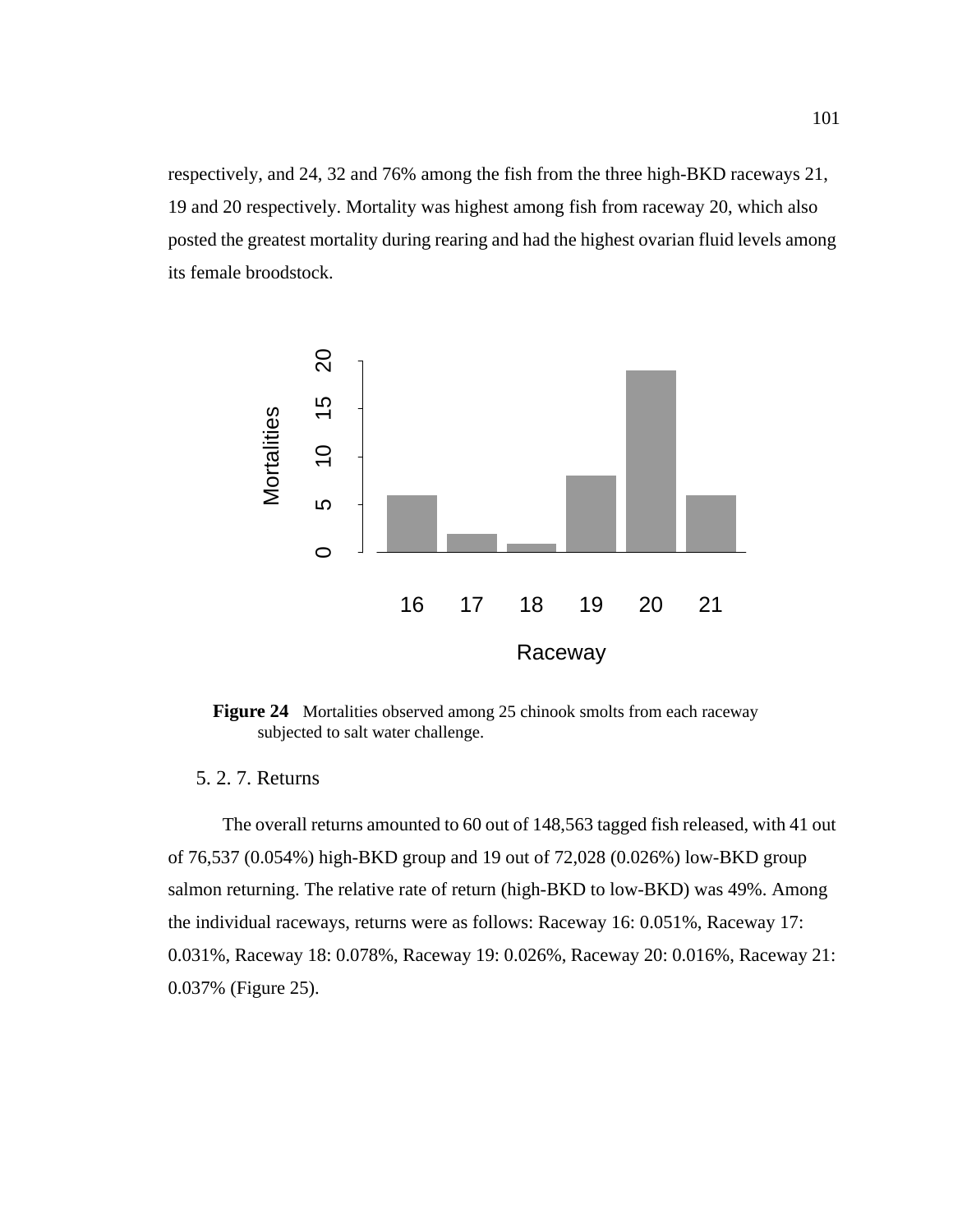<span id="page-115-0"></span>

**Figure 25** Percent returns (SARs) of tagged smolts from each raceway.

## **5. 3. Analysis**

## 5. 3. 1. Hatchery rearing

The lack of distinction between the disease levels in the two groups in the first three samples in hatchery (at 1, 5, and 8 months after hatch) indicates lack of significant vertical transmission. The 1% highly infected fry in the high-BKD group at 5 months after hatch may indeed be due to vertical transmission. This is too small a rate of vertical transmission to account for later differences in survival and infection levels between the two groups. Nor does this small percentage of fish with very high infection levels appear to result in significant horizontal transmission between juveniles, at least when compared to, or coupled with, an external source, which seems the only possible explanation for the high levels observed in all raceways at the parr stage, 8 months post-hatch.

There is a significant difference in prevalences and levels of infection at 12 months, but both groups have lower infection levels than at 8 months. There is a rebound in infection at smoltification, at 16 months after hatch, in the high-BKD group but not in the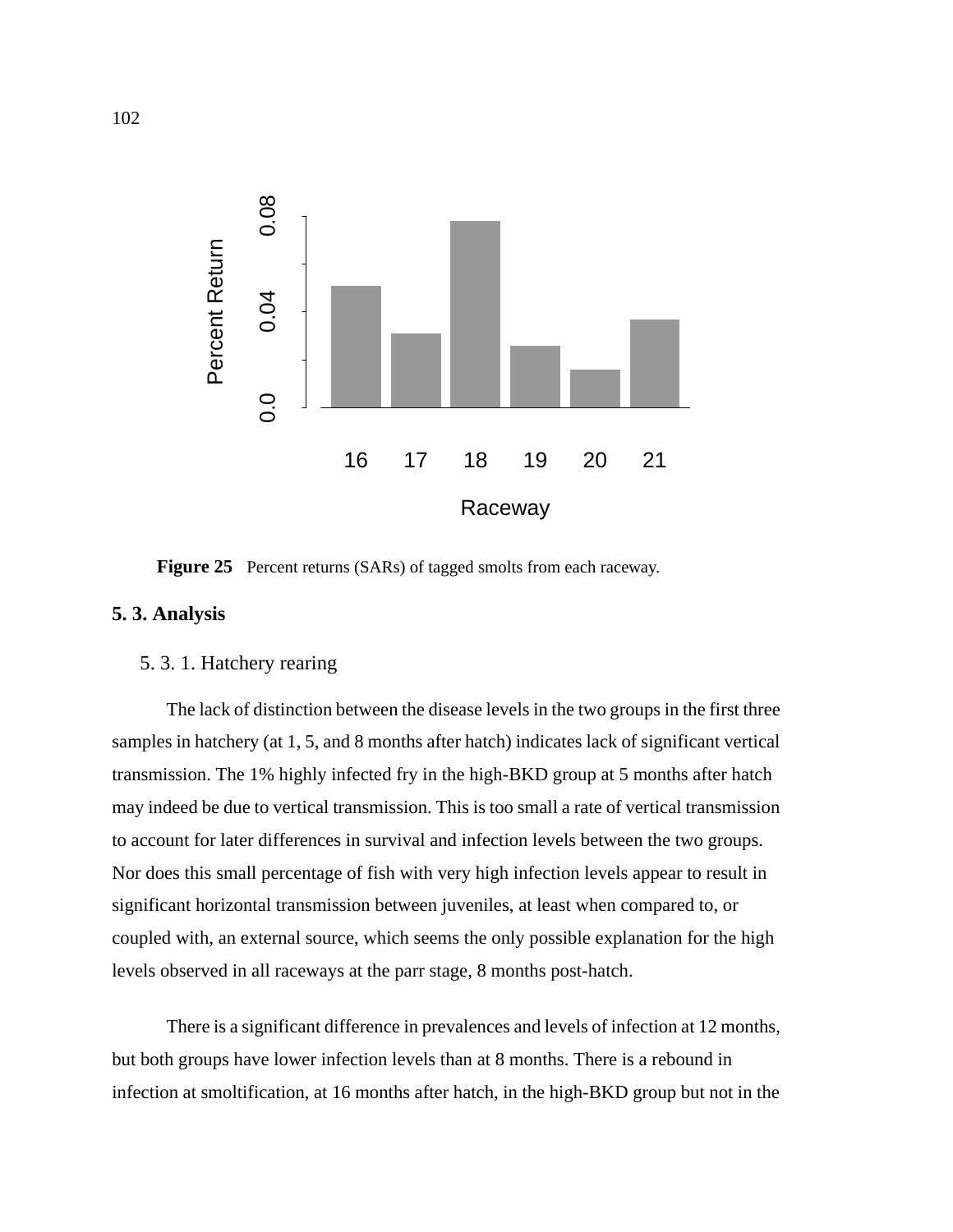low-BKD group. Higher temperatures between 8 and 12 months post hatch may have allowed for significant recovery in many of these pre-smolts (see Chapter 4), though more so in the low-BKD group than in the high-BKD group. The reasons for this difference are discussed later in this chapter.

#### 5. 3. 2. Migration

The relative recapture rate between the two groups is 93.3% at Lower Granite dam (116 km from the release point). This drops to just 73.5% at Little Goose dam (176 km) and 72.6% at McNary dam (342 km) ([Table 14](#page-113-0)). It appears that the highest difference in survivorship occurs between Lower Granite and Little Goose dams, despite the fact that this is the shortest stretch with only 60 km between the dams. It also appears that the highest overall mortality during migration in both groups occurs in this section of river. The significant drop in the relative recapture rate of the two groups at Little Goose supports the finding that the greatest problems for the smolts occur in this stretch.

Thus for chinook smolts not transported between Lower Granite and McNary dams, the relative survivorship of the high-BKD group to the low-BKD group to McNary dam is under 73%. The relative survivorship to the estuary is likely also less than, and possibly much less than, 73%.

While the overall trend of recaptures at the three dams during migration reveals lower survivorship among the high-BKD group, the differences among the raceways are not as strong. There is little difference if raceways B19 and B20 are compared to B16 and B17 (calculated relative survival of 95%). Recaptures from raceway 18 were much higher than the others, whereas recapture numbers from raceway 21 were much lower (calculated relative survival (raceway 21 vs. raceway 18) of 39%).

## 5. 3. 3. Saltwater challenge

After 3.5 weeks acclimatization and 14 weeks in saltwater the total mortality rate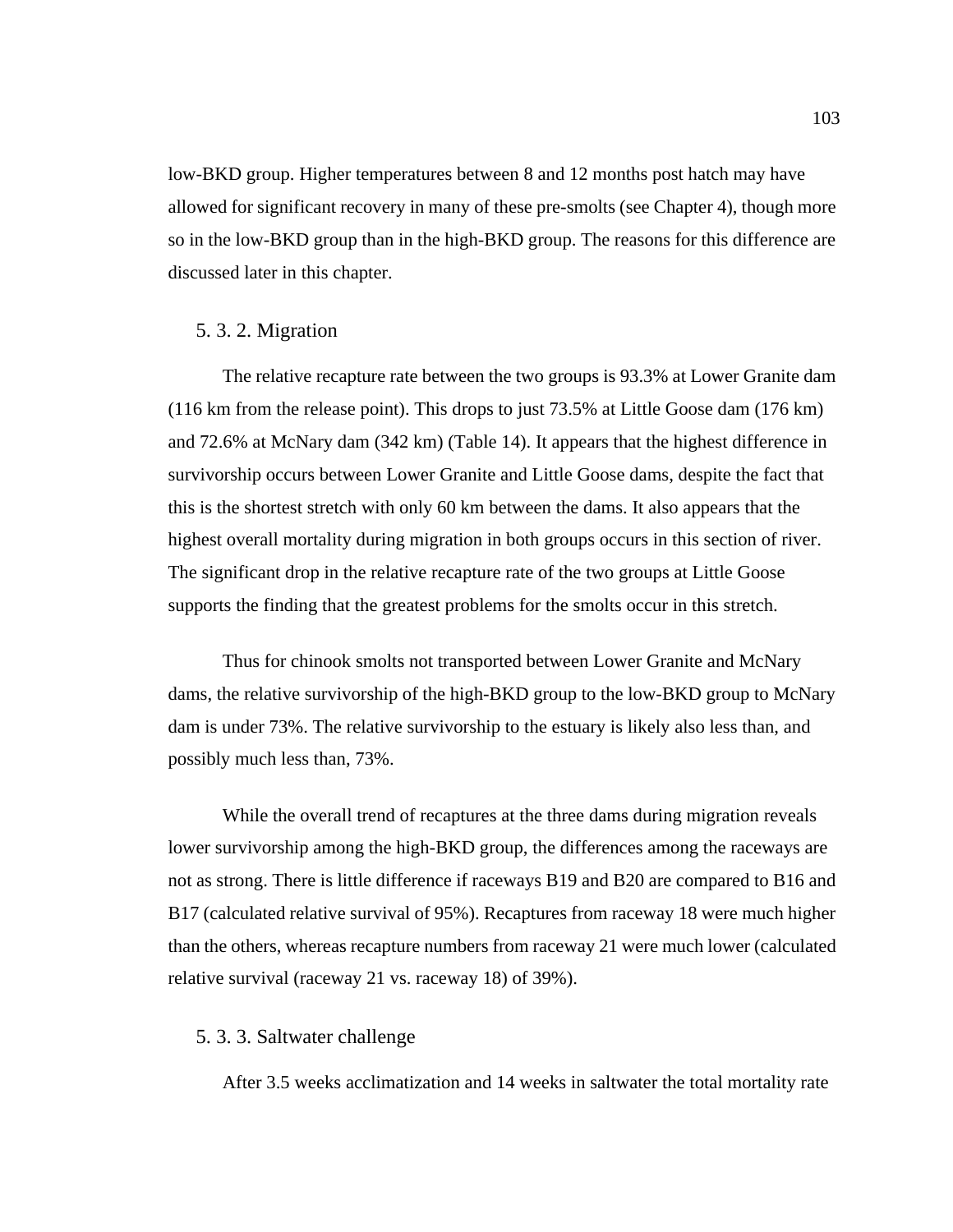was 12% (9/75) in the high-BKD group and 44% (33/75) in the low-BKD group. None of the mortalities in the high-BKD group could be attributed to BKD nor could five (5) mortalities in the high BKD group. Thus 37% (28/75) of the high-BKD group died from BKD in this period while 11% (5/47) of the remaining fish died of other causes. The rate of non-BKD mortality was similar (12% vs. 11%) in both groups. Relative survival under saltwater challenge was 64%.

Under salt water challenge, mortality closely mimicked patterns seen in the hatchery. Highest mortality was seen in smolts from raceway 20. Mortality was 76% for this raceway, whereas it was 32% and 24% for raceways 19 and 21 respectively. Mortalities ranged from 4% to 24% in the low-BKD raceways, the lowest mortality seen in raceway 18, which also experienced the lowest mortality rate under migration.

Banner et al. (1983) found similar levels of mortality in chinook smolts from three hatcheries in Oregon. These hatcheries released juveniles which had reached adequate size in the fall, and held the rest until spring. A portion of both release groups were held in salt water for 100 days (fall) or 200 days (spring). Total mortality in the first 100 days ranged from 10-12% for the fall release group and 17-49% in the spring release group. After 200 days, mortalities in the spring release group ranged from 45% to 81%.

Mortalities for one low-BKD raceway and two high-BKD raceways fall within the range seen by Banner at 100 days (approximately 14 weeks) for the spring release group (17-49%). A mixed low and high-BKD population would be expected to have mortalities between the values experienced by the low-BKD raceways and those experienced by the high-BKD raceways. Banner's data indicate that significant mortalities continue to occur after 14 weeks.

The results reported by Banner et al. (1983) reinforce the fact that BKD is slow to manifest itself and mortality can continue for long periods of time after the initiation of stressful events. Moreover, the difference in mortality rates between the fall and spring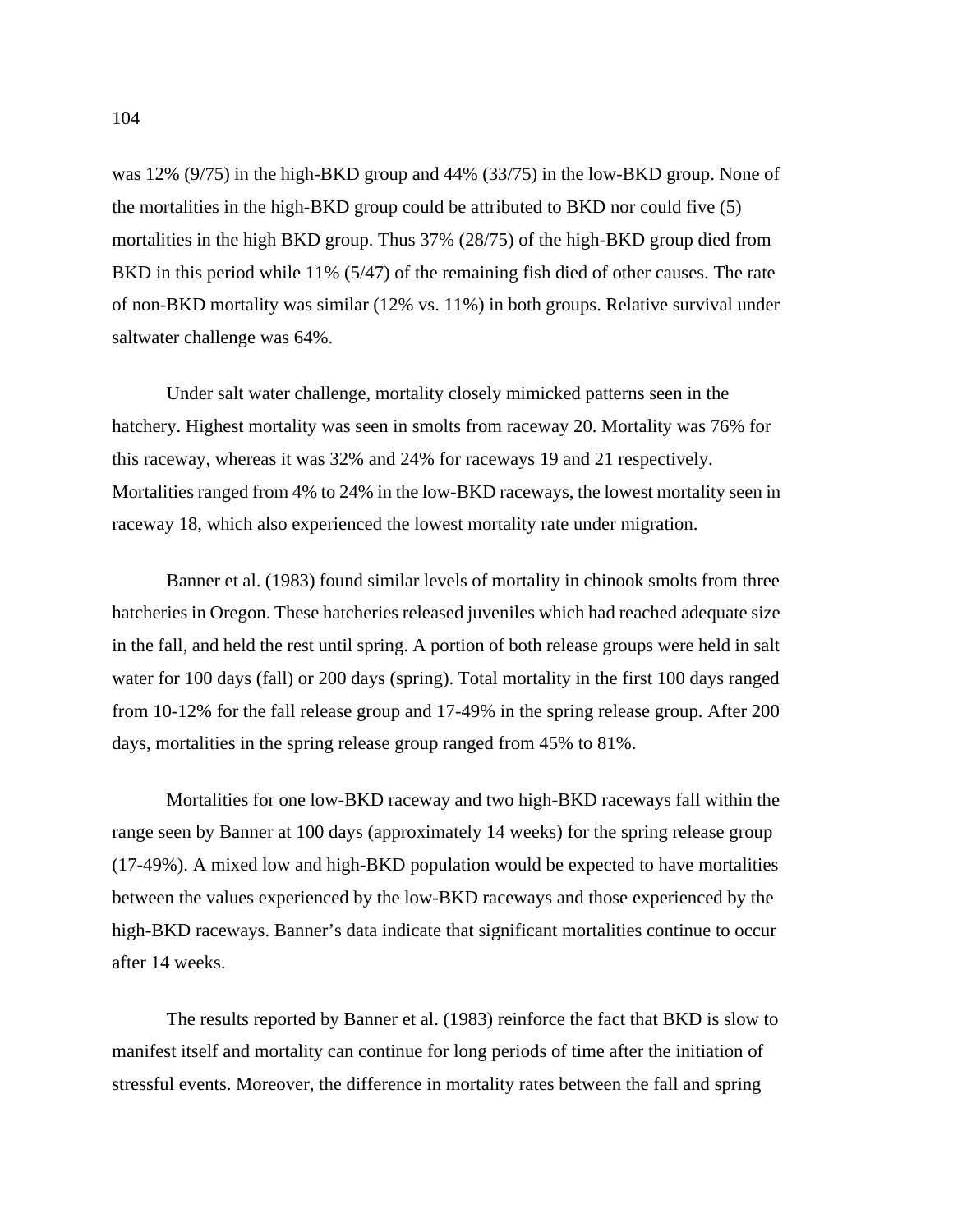releases in this study is further evidence for the importance of relatively high temperatures to allow for recovery from the disease before salt water entry. The fall releases had the benefit of relative high temperatures over the summer before release. The chinook in the brood stock segregation experiment in contrast were placed under seawater challenge in April, before the freshwater had reached  $10^{\circ}$ C.

#### 5. 3. 4. Overall Survivorship

Overall returns amounted to 60 out of 148,563 tagged fish released, with 41 out of 76,537 (0.054%) low-BKD group and 19 out of 72,028 (0.026%) high-BKD group salmon returning (Elliott and Pascho 1995) (note that this reflects survivorship only after release from the hatchery). The relative rate of return was 49%. Considering all data, about 73% relative survivorship during migration to McNary and 64% relative survival under salt water challenge were observed. If these mortality effects are multiplicative, overall relative survivorship is calculated to be 47% which is just below the observed value of 49%. As other stressful events occur in the life-cycle, including return migration, there is likely to be some degree of compensation between mortality rates in these two life stages. Many fish were transported, reducing direct mortality during migration, but perhaps resulting in greater compensatory mortality upon salt water entry.

Considering individual raceways, returns rates were as follows: Raceway 16: 0.051%, Raceway 17: 0.031%, Raceway 18: 0.078%, Raceway 19: 0.026%, Raceway 20: 0.016%, Raceway 21: 0.037% [\(Figure 25\)](#page-115-0). Raceway 18 also had the highest survivorship under both migration and salt water challenge. Multiplying the calculated migration survivorship rates ([Table 14\)](#page-113-0) and saltwater challenge survivorship rates [\(Figure 24\)](#page-114-0) together for each raceway gives estimates of 37%, 36%, 58%, 25%, 11%, 18% survivorship through migration and saltwater entry in the six raceways (16-21).

The observed return rates were regressed against these calculated survivorship rates from release through early ocean residence ([Figure 26](#page-119-0)). Despite the low numbers of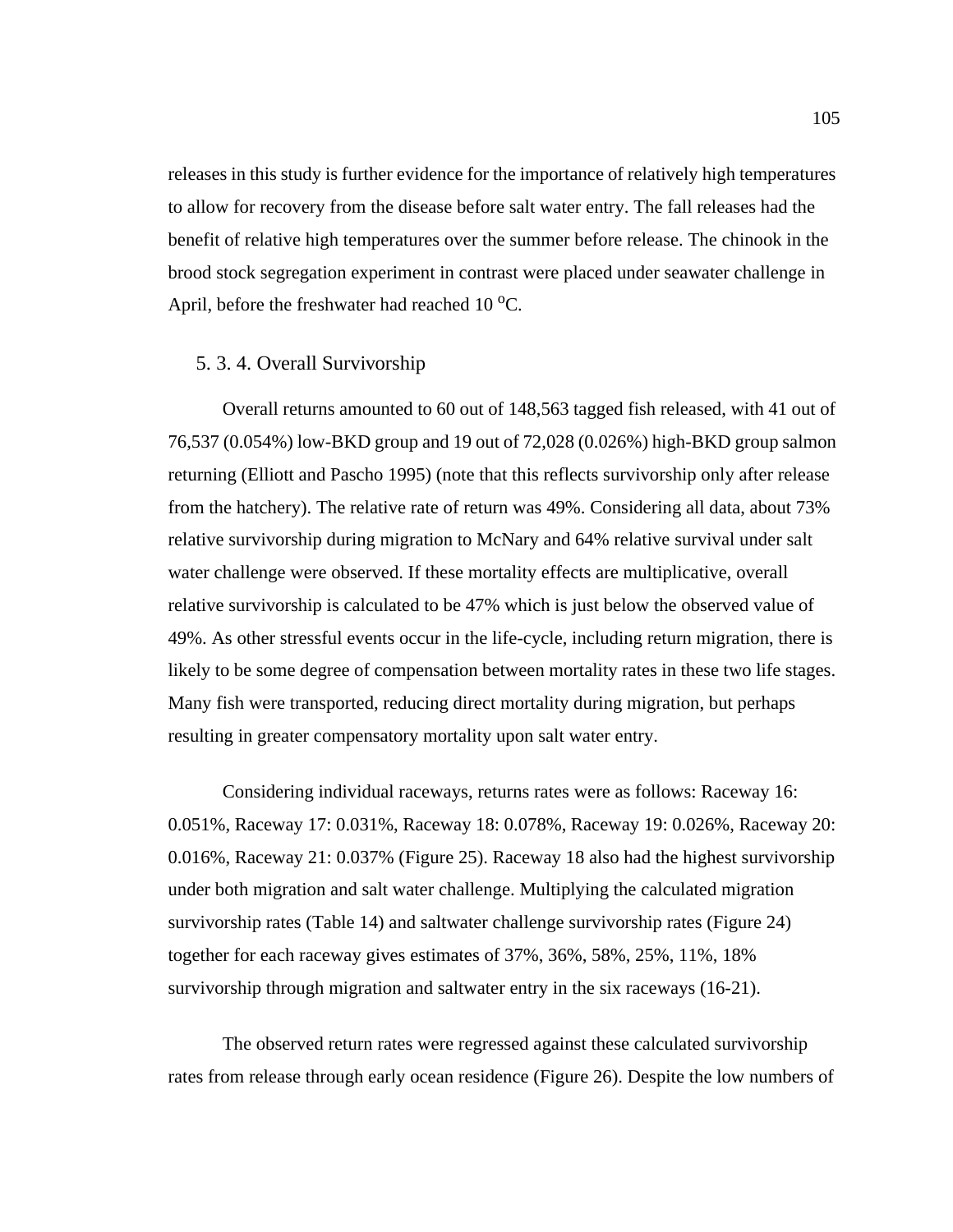<span id="page-119-0"></span>fish tested in the salt water challenge and the use of recaptures as a surrogate for survivorship in migration, this relationship indicates that these effects do propagate all the way to return numbers.



Calculated percent survival through migration and saltwater challenge

**Figure 26** Calculated percent survival through migration and saltwater entry from the tagging and saltwater challenge studies, compared with the actual percent return from each raceway. The line is the best fit regression line through the 6 points and forced through (0,0) as the intercept was not significantly different from zero in the first regression.  $R^2 = 0.80$ .

## **5. 4. Antigen-inclusion induced immunotolerance**

As Pascho et al. (1991) note, there was a higher overall mortality rate throughout raceway rearing, as well as higher prevalence and levels of BKD at release in the high-BKD group. However, the data do not suggest that vertical transmission is the cause of these differences. No significant differences between the high and low-BKD groups occur until after the parr stage, more than 8 months after hatch. If neither group had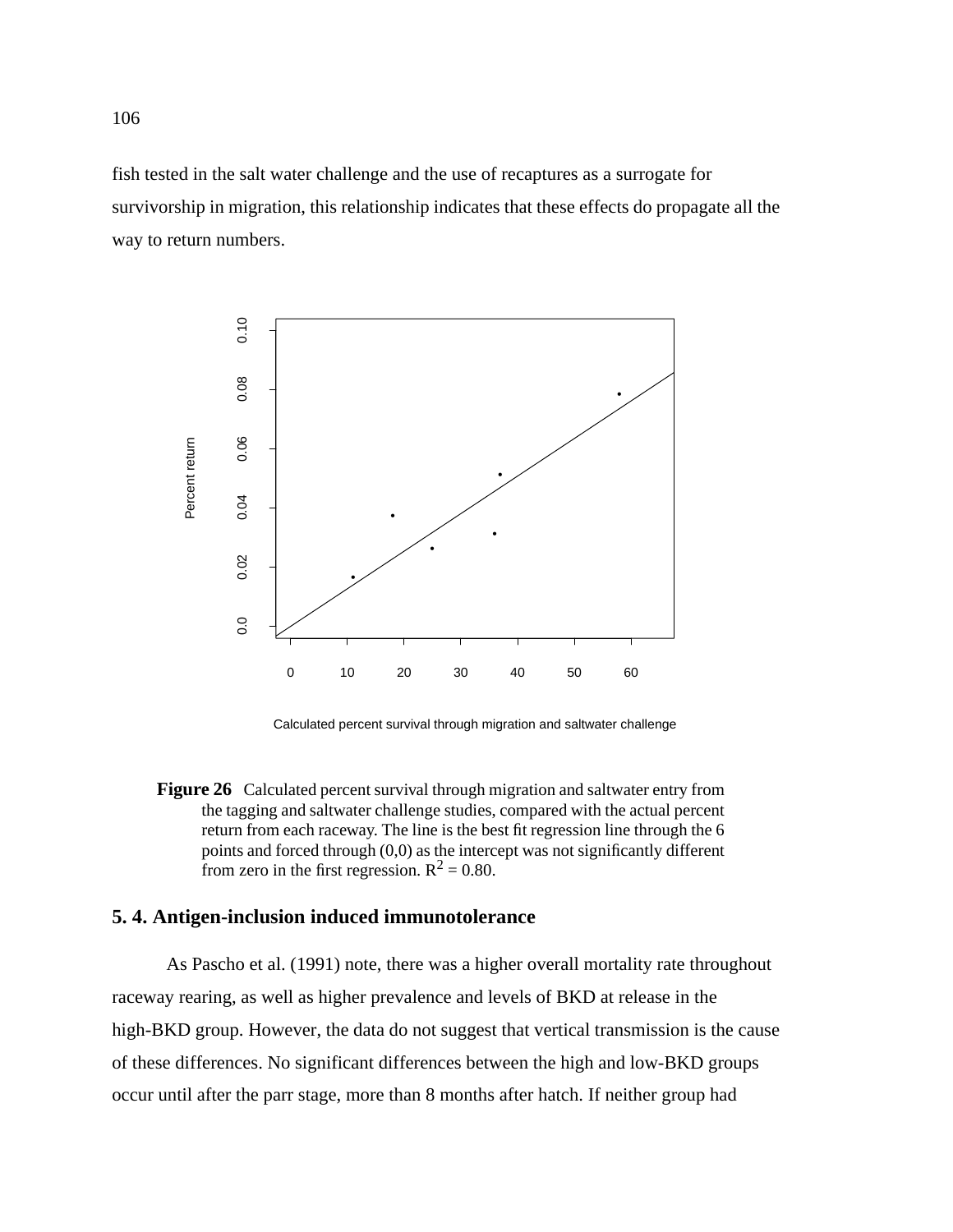significant infection levels before this point, the increased infection levels and mortality in the high-BKD group could be explained by vertical transmission, but this is not the case. Both groups have fairly high prevalences and levels of BKD at the parr stage. Thus it appears that there is a difference in the immune functioning of at least a portion of the high-BKD group which causes subsequent increased prevalence and levels of the disease, as well as increased mortality throughout the life-cycle.

The supposed difference in immune system functioning is unlikely to be genetic due to the strong selection against immunotolerant salmon. This is likely an acquired trait, as was suggested by Brown et al. (1996), caused by antigen inclusion in the pre-fertilized egg. According to their paper,  $100 \text{ ng } (0.1 \mu g)$  of soluble antigen in an egg is more than sufficient to induce immunotolerance in the offspring, while 1 ng was insufficient to induce any observed change in immune functioning against BKD. Antigen densities in the ovarian fluid of the high-BKD group spawning female chinook ranged up to over 25 µg  $ml<sup>-1</sup>$  ([Table 12\)](#page-105-0). Chinook eggs are generally have volumes in the of 0.2 - 0.4 ml. If free antigen is more readily taken up than whole bacteria by salmon eggs, then ovarian fluid antigen densities of well under  $1 \mu g$  ml<sup>-1</sup> might be sufficient to result in antigen inclusion induced immunotolerance in offspring.

An advantage of the antigen hypothesis is that while the likelihood of immunosuppression in progeny is still related to the severity of infection in female spawners, actual vertical transmission is not necessary for immunosuppression to occur. The low levels of infection seen by Evelyn et al. (1984, 1986) and the lack of evidence for greater prevalence and severity of infection after hatching (Pascho et al. 1991) are not in conflict with the supposition of widespread immunotolerance among progeny of high-BKD broodstock.

Given the hatchery survival data, the overall return data, and the average survival data through migration or saltwater challenge, the percentage of the high-BKD group offspring that would have to be immunotolerant to result in the observed data can be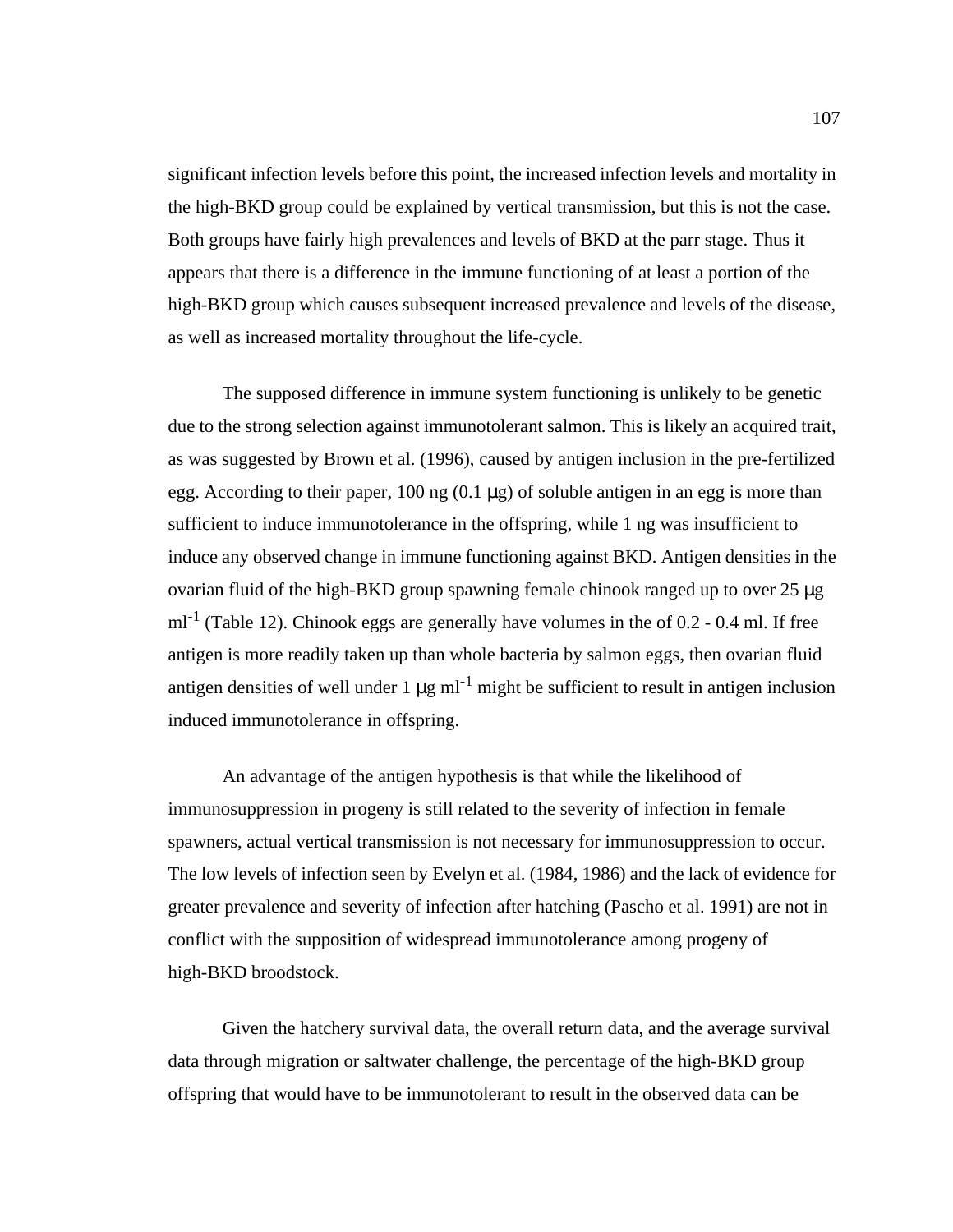estimated. About half of the offspring would have to be immunotolerant to explain the observed differences in total returns. Only 14 of the 30 high-BKD female spawners had detectable antigen levels in their ovarian fluid ([Table 12](#page-105-0)). While lower (undetectable) levels may result in some antigen inclusion high enough to result in immunotolerance, let us assume that, in fact, all eggs from those 14 spawners resulted in immunotolerant (IT) offspring, while the other 16 spawners produced only normal or non-immunotolerant (non-IT) offspring. The breakdown by raceway is such that 20% of the raceway 19 spring chinook, 70% of the raceway 20 spring chinook, and 50% of the raceway 21 spring chinook would have been immunotolerant under the above assumption. Assuming, moreover, that all immunotolerant fish die, and thus are irrelevant in predicting returns, is equivalent to beginning with only 80%, 30%, and 50% of the actual fish hatched and reared in raceways 19, 20 and 21 respectively.

Hatchery mortalities are accounted for by assuming that approximately 10% of the non-immunotolerant chinook died in hatchery rearing (the level seen in the low-BKD group) and 30% of the immunotolerant chinook died during hatchery rearing to achieve the observed 20% mortality in the high-BKD raceways. This assumes 86%, 76% and 80% survival in raceways 19, 20 and 21, very close to the actual calculated values (accounting for periodic removals of fish for testing) of 84.7%, 75.6% and 82.9% survival observed in the three high-BKD Raceways.

The result of correcting for hatchery mortality is that 16%, 64% and 44% of the fish actually released from raceways 19, 20 and 21 were immunotolerant under the assumptions stated above. Percent returns, corrected by ignoring the proportion of releases from each raceway that are assumed to be immunotolerant are given in [Table 15](#page-122-0) and [Figure 27.](#page-122-0) This represents the percentage of non-immunotolerant (non-IT) chinook salmon released from each raceway that returned. After this correction the returns from the low and high-BKD raceways are indistinguishable, and with quite similar variation among raceways within each group.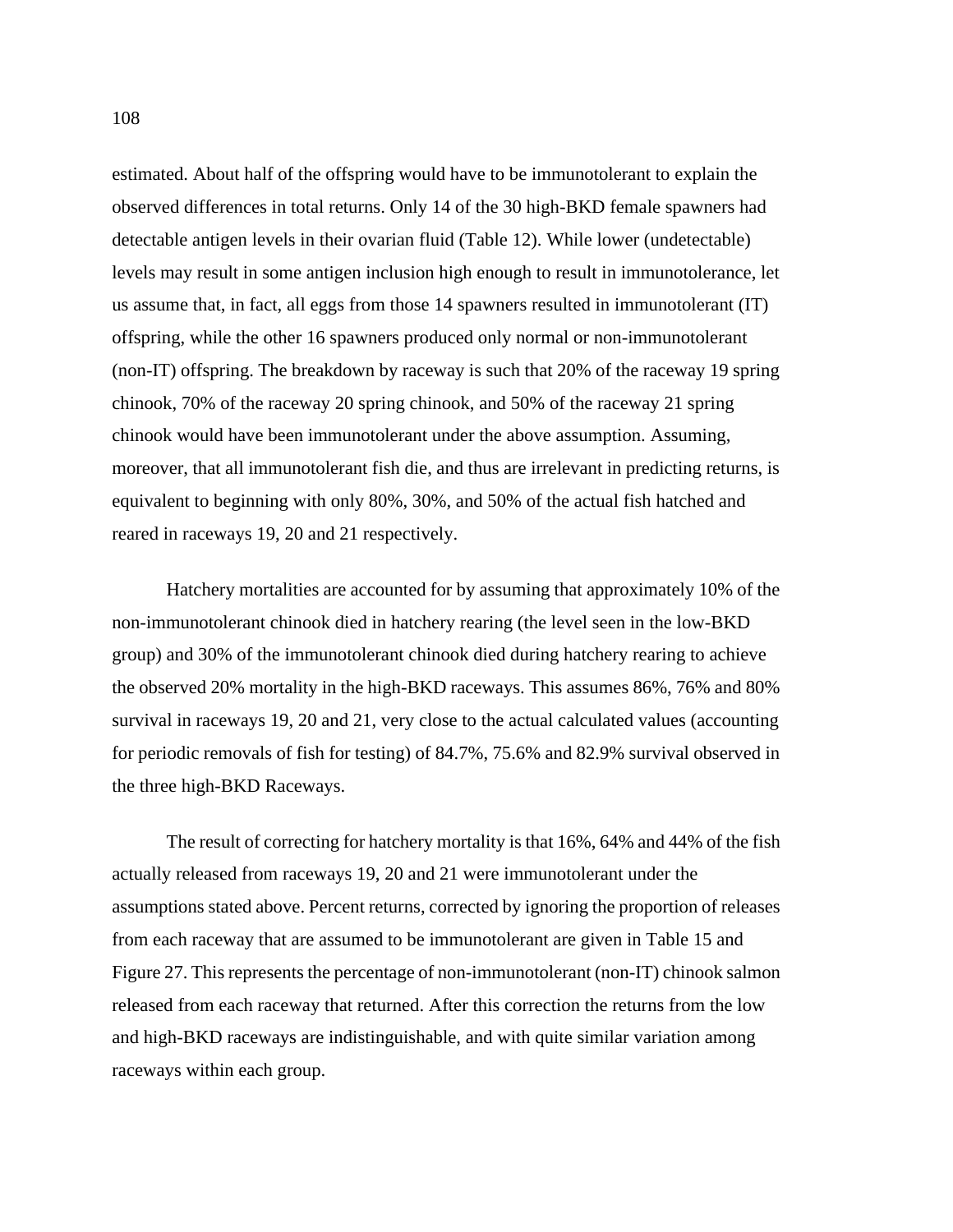| Raceway | % IT at<br>hatch | % IT at<br>release | Total<br>Releases | Non-IT<br>Releases | Returns | Overall<br>% Return | Non-IT<br>% Return |
|---------|------------------|--------------------|-------------------|--------------------|---------|---------------------|--------------------|
| 16      | $\boldsymbol{0}$ | $\theta$           | 25369             | 25369              | 13      | 0.051               | 0.051              |
| 17      | $\boldsymbol{0}$ | $\theta$           | 25483             | 25483              | 8       | 0.031               | 0.031              |
| 18      | $\theta$         | $\Omega$           | 25685             | 25685              | 20      | 0.078               | 0.078              |
| 19      | 20               | 16                 | 22645             | 18959              | 6       | 0.026               | 0.032              |
| 20      | 70               | 64                 | 24801             | 8811               | 4       | 0.016               | 0.045              |
| 21      | 50               | 44                 | 24582             | 13827              | 9       | 0.037               | 0.065              |

<span id="page-122-0"></span>**Table 15** Percent returns calculated based upon all releases and calculated non-immunotolerant (non-IT) releases described in the text. Return data from Elliott and Pascho (1995).



**Figure 27** Estimated return rates (SARs) of non-immunotolerant spring chinook released from each raceway given assumptions in text. Compare to [Figure](#page-115-0) [25.](#page-115-0)

The high variation in the percent returns among raceways within both the low and high-BKD groups is an artifact of the low numbers. Approximately 25,500 fish were released from each of the three low-BKD raceways. Given the very low number of fish returning, returns can be modeled as Poisson, with mean and variance  $\lambda = 14$ . The 95%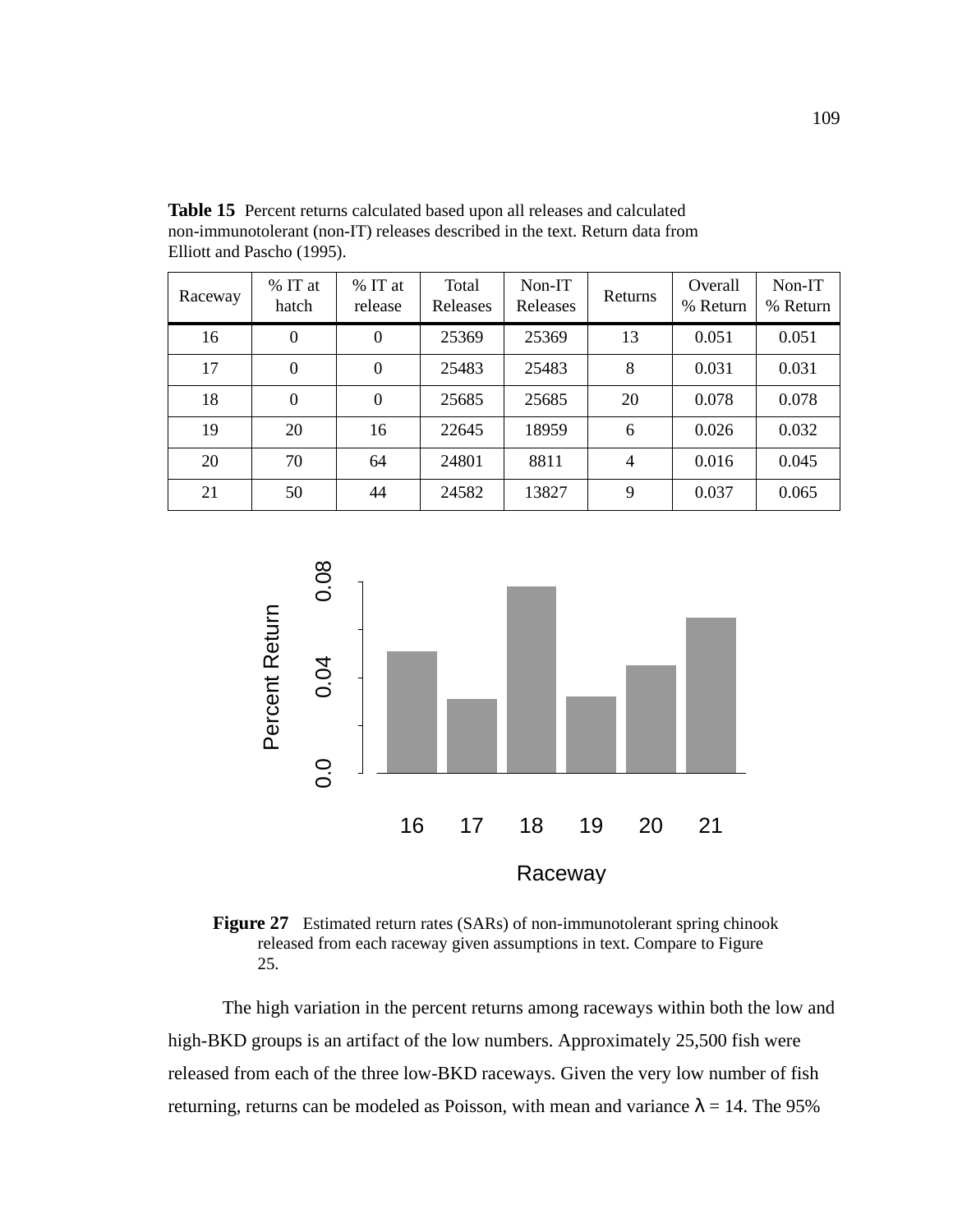confidence interval for this  $\lambda$  is (6.5,21.5) which contains all three data points.

### **5. 5. Discussion**

Pascho et al.'s (1991) original hypothesis was that vertical transmission from the more highly infected females would result in higher levels of *R salmoninarum* infection and mortality in their progeny. The data presented in their paper refutes this hypothesis. Differences in prevalences and levels of infection are not observed until after 8 months, a peak of infection levels for both groups. Yet subsequent mortality and infection levels were higher among the offspring of highly infected female spawners. Pascho et al. (1991) attributed the pattern of infection and mortality to some "unknown mechanism", while considering tolerance induction one possible explanation. However, they did not take the next step and consider that broodstock segregation might only be separating two groups of offspring with different probabilities of survivorship, without changing the overall survivorship of the entire group.

The differences in survivorship observed among the three high-BKD raceways can be directly related to the level of infection (bacterial load or antigen density) observed in the ovarian fluid of the ten female spawners whose progeny ended up in a particular raceway. The more highly infected females the higher the rate of mortality in the raceways and under salt water challenge. The results did not hold up perfectly under migration, where recaptures were used as a surrogate for relative survival. In particular, raceway 20 had the highest concentration of extremely highly infected female spawners, raceway 21 came in second in this category and raceway 19 had the fewest highly infected females among the high-BKD raceways. Mortality during both raceway rearing and saltwater challenge was highest in raceway 20.

The observed patterns of infection and mortality can be explained by differences in immune system functioning of some of the offspring of the highly infected female spawners. This specific immunotolerance to BKD may be caused by the inclusion of a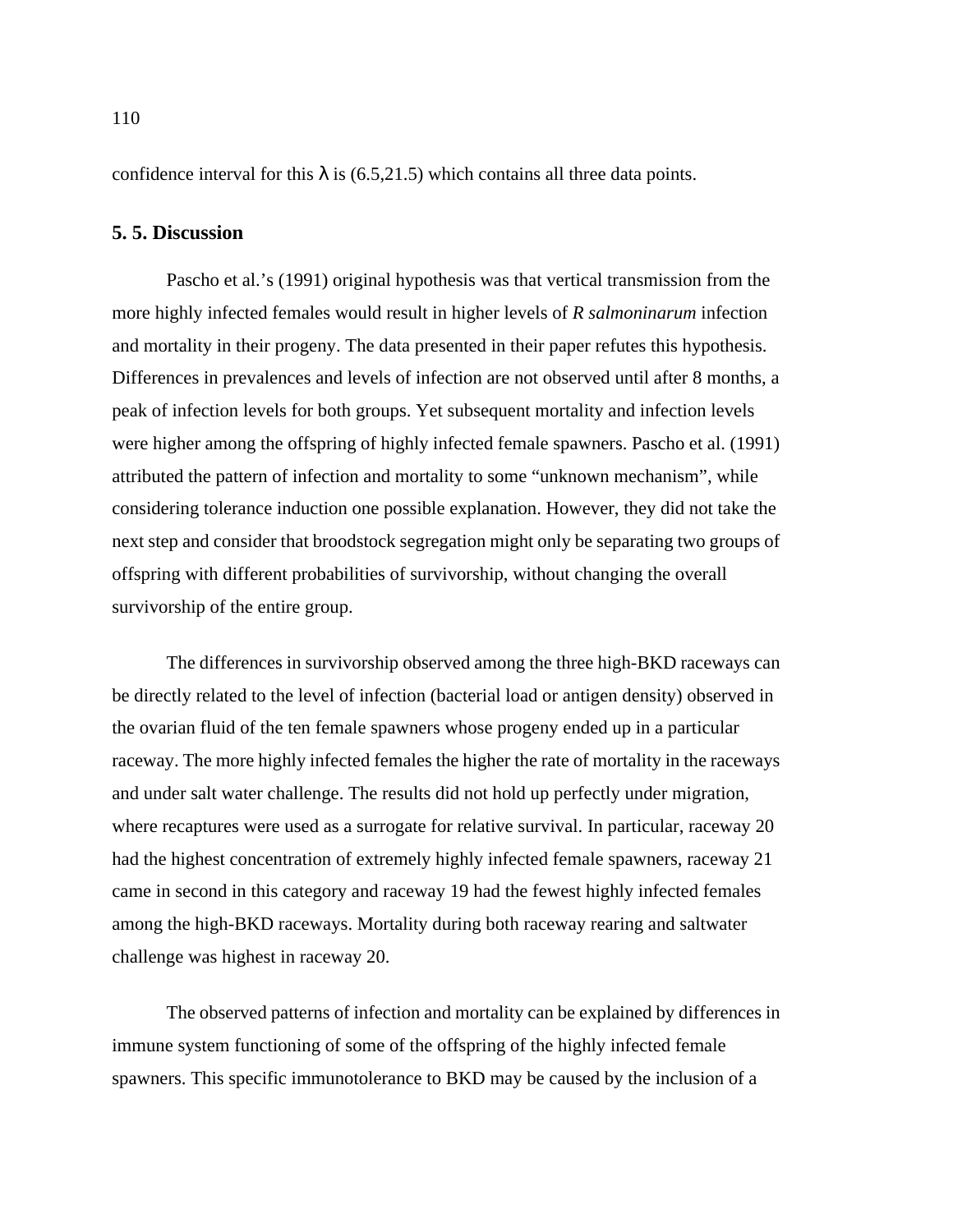soluble antigen (p57) of *R. salmoninarum* in the salmonid egg before fertilization. This mechanism, coupled with effects of stress and temperature, can explain the differences in infection and mortality described in all three papers (Pascho et al. 1991, 1993, Elliott et al. 1995). Other mechanisms seem less likely. While genetic differences are a possibility, those genetically less able to survive BKD would likely have died out quickly given the observed differences in survivorship.

Brown et al. (1996) found that the inclusion of the antigen p57 in the egg at levels of 100 ng per egg induced immunotolerance in fry. This seems a likely hypothesis to explain the observed differences in response to the disease. But there is still the conundrum of the lack of differences in the first 8 months post hatch. This can be explained, however, by the cold temperatures (below  $10^{\circ}$ C) experienced by the fry during the first seven to eight months after hatch (see Chapter 4). These low temperatures may impair the development and functioning of the immune system, particularly helper T cells (Bly and Clem, 1992), thus preventing effective response by most individuals of either group. Higher subsequent temperatures allow individuals in the low-BKD group to fight off the disease, whereas some members of the high-BKD group are still impaired even at higher temperatures due to antigen inclusion induced immunotolerance.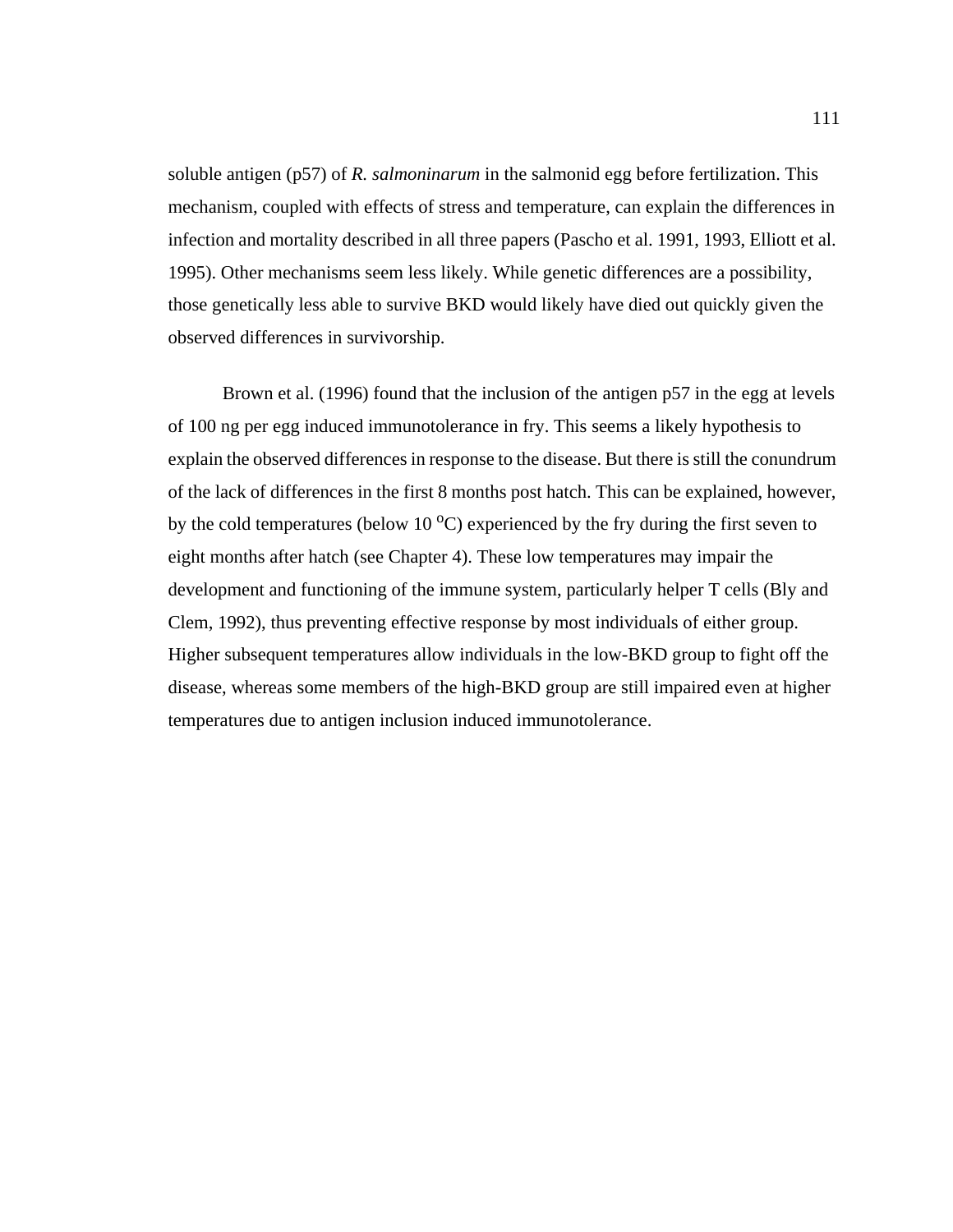# **6. Summary of Analysis**

### **6. 1. Overview of factors affecting BKD and salmonid survival**

As stressed in Chapter 1, BKD is unique in that it is a chronic disease, caused by a slow growing, obligate salmonid pathogen. In Chapters 3 through 5, a number of important factors affecting infection and progression of the disease were examined in detail. In Chapter 2 the relationship between bacterial numbers, an obvious measure of infection, and antigen density, the p57 antigen being an important virulence factor, was examined. Here a synthesis of all the above results is made in terms of the lifecycle of the spring chinook salmon. An overview of the major factors influencing the progression of the disease is displayed in Figure 28, and [Figure 29](#page-126-0) gives an overview of the life-cycle with a focus on the long term effects of vertical transmission and antigen inclusion.



**Figure 28** Factors influencing bacterial load, antigen density and the immune response in infected salmon. Solid arrows indicate promotion of object and dashed arrows indicate negative effects on object.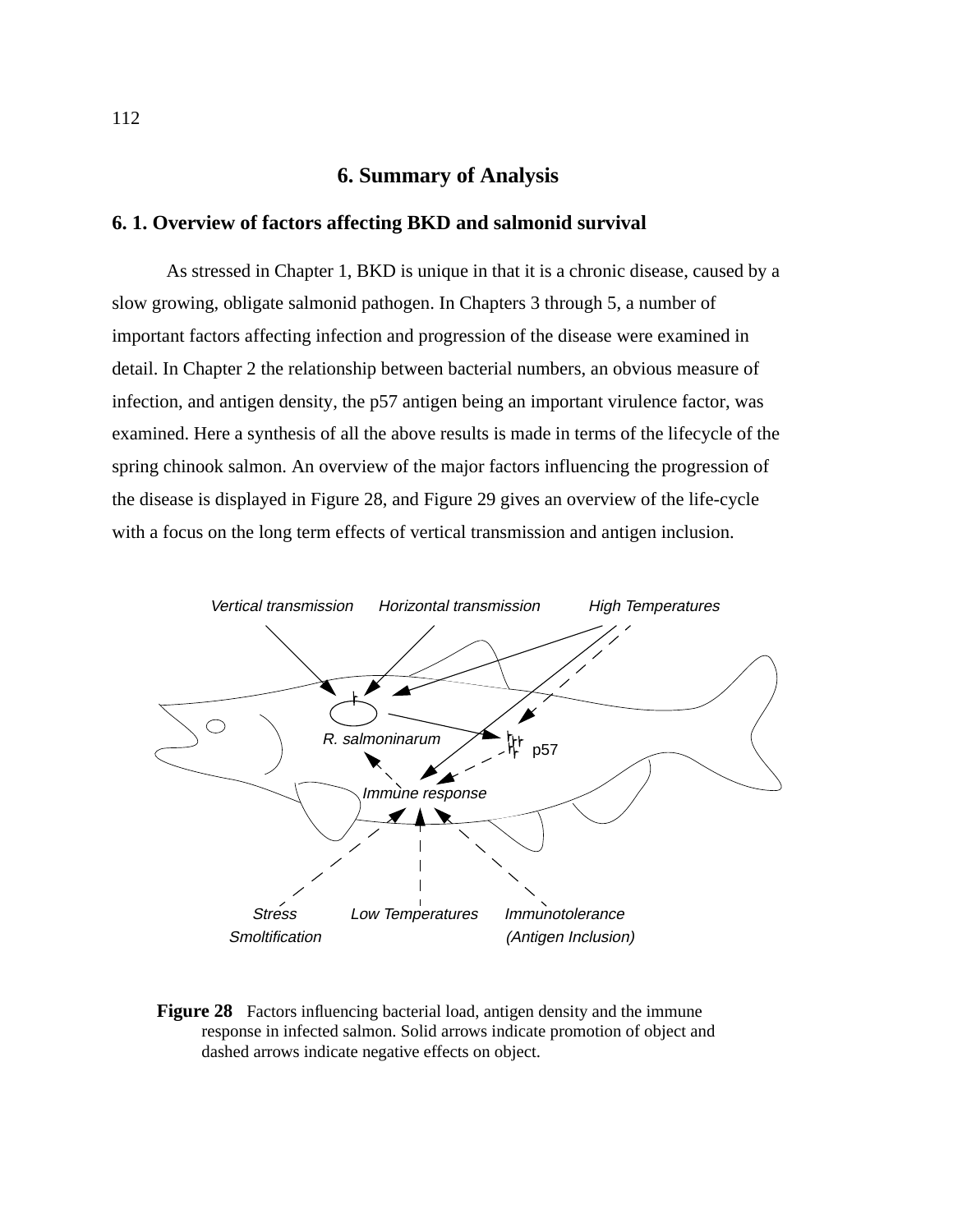<span id="page-126-0"></span>

**Figure 29** Visualization of relative survivorship and factors affecting survival of offspring that experience no interaction with the bacterium or antigen in the egg stage ("clear") and those experiencing either vertical transmission or antigen inclusion. Line widths and spawner sizes are general indications, but by no means quantitative predictions, of relative survivorship. Horizontal transmission can occur throughout the lifecycle but is most likely during rearing, transportation, and pre-spawning holding.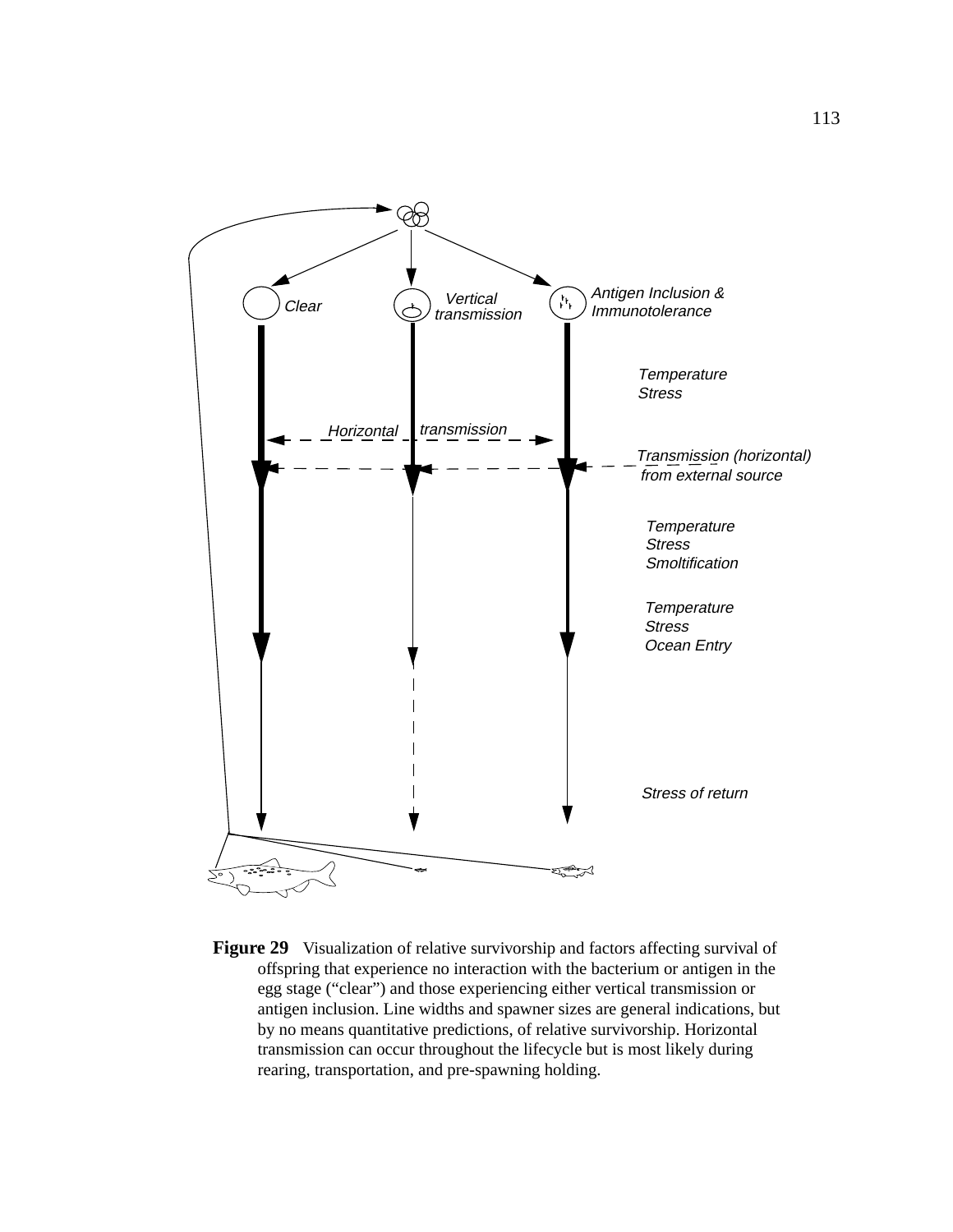## **6. 2. Vertical transmission**

Individual salmon which are exposed to the *R. salmoninarum* bacterium in ovum, before fertilization and water hardening, may hatch with the bacterium still viable and, as the immune system is still in development at hatch, appear likely to fail at fighting off the disease and, in many cases, die within the first few months post hatch. In the process, they are a source of infection for others in their cohort.

Vertical transmission is a fairly rare event as detailed in Chapter 3. Natural vertical infection rates were approximated by:

$$
VI = 0.14 \left( \frac{B}{B + 10^8} \right) \tag{59}
$$

where B represents the ovarian fluid bacterial load (cells  $ml^{-1}$ ). So that even at very high levels of infection only about 1 in 7 eggs is infected vertically. This may result in much higher infection prevalences by the smolt stage due to subsequent horizontal transmission. However, if the disease is already endemic in the area, horizontal infection from other salmonids in the rearing areas may be the dominant factor in determining smolt infection prevalences.

### **6. 3. Antigen inclusion and immunotolerance**

Brown et al. (1996) hypothesized that antigen-inclusion induced immunotolerance could occur in offspring of female spawners with high antigen densities in their ovarian fluid before spawning. While there are no published studies which address the rate of immunotolerance induction in offspring of female spawners with different antigen densities, evidence presented in Chapter 5 suggests that it may be quite prevalent in offspring of spawners with moderate to high densities of antigen in their ovarian fluid. In that chapter it was assumed that all offspring of any female with detectable levels of antigen in the ovarian fluid would be immunotolerant. While this is obviously an oversimplification, it fits the data as well as any model. Given that the antigen p57 is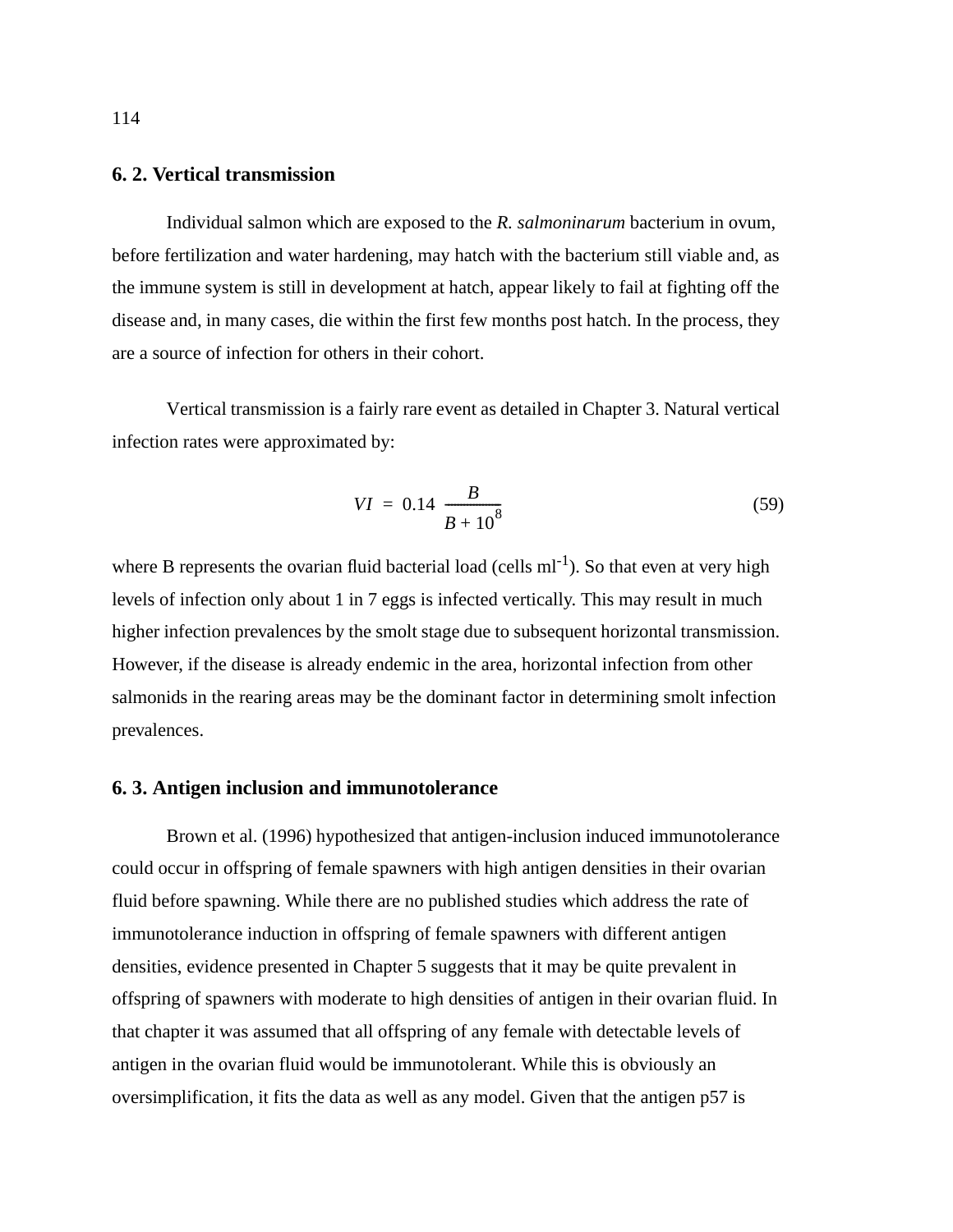responsible for the agglutinating properties of R. salmoninarum, it would not be surprising if the antigen p57 in soluble form is readily taken up by cells, including eggs.

The implications of antigen inclusion are severe for the subsequent offspring. The immune system of immunotolerant salmon are much less likely to suppress the infection in the short term and much more likely to die due to the disease at some point in the life-cycle. In the case of salmon which are both vertically infected and immunotolerant, the probability of survival past the first few months of life is presumably far reduced relative to unaffected fry.

### **6. 4. Temperature effects**

Temperature affects the ability of helper T cells to function and to stimulate phagocytic cells to kill *R. salmoninarum*. Temperature affects the breakdown rate of the p57 antigen as well, increasing that rate at high temperatures, so that high temperatures not only aid immunocompetence but also may decrease the virulence of the infection. Temperature affects the growth rate of the bacterium as well. An estimate of the growth rate of the bacteria, as developed in Chapter 4, is:

$$
\frac{dB}{dt} = 0.0667B\left(2^{\frac{T'}{6}}\right) \tag{60}
$$

where:

 $T' = T$   $T \leq 15^{\circ}C$  $T' = 15$   $T \ge 15^{\circ}C$ 

Hypothesized forms of the relationships between temperature and the immunocompetence of the host, the virulence of *R. salmoninarum* or the exponential bacterial growth rate are plotted in [Figure 30.](#page-129-0)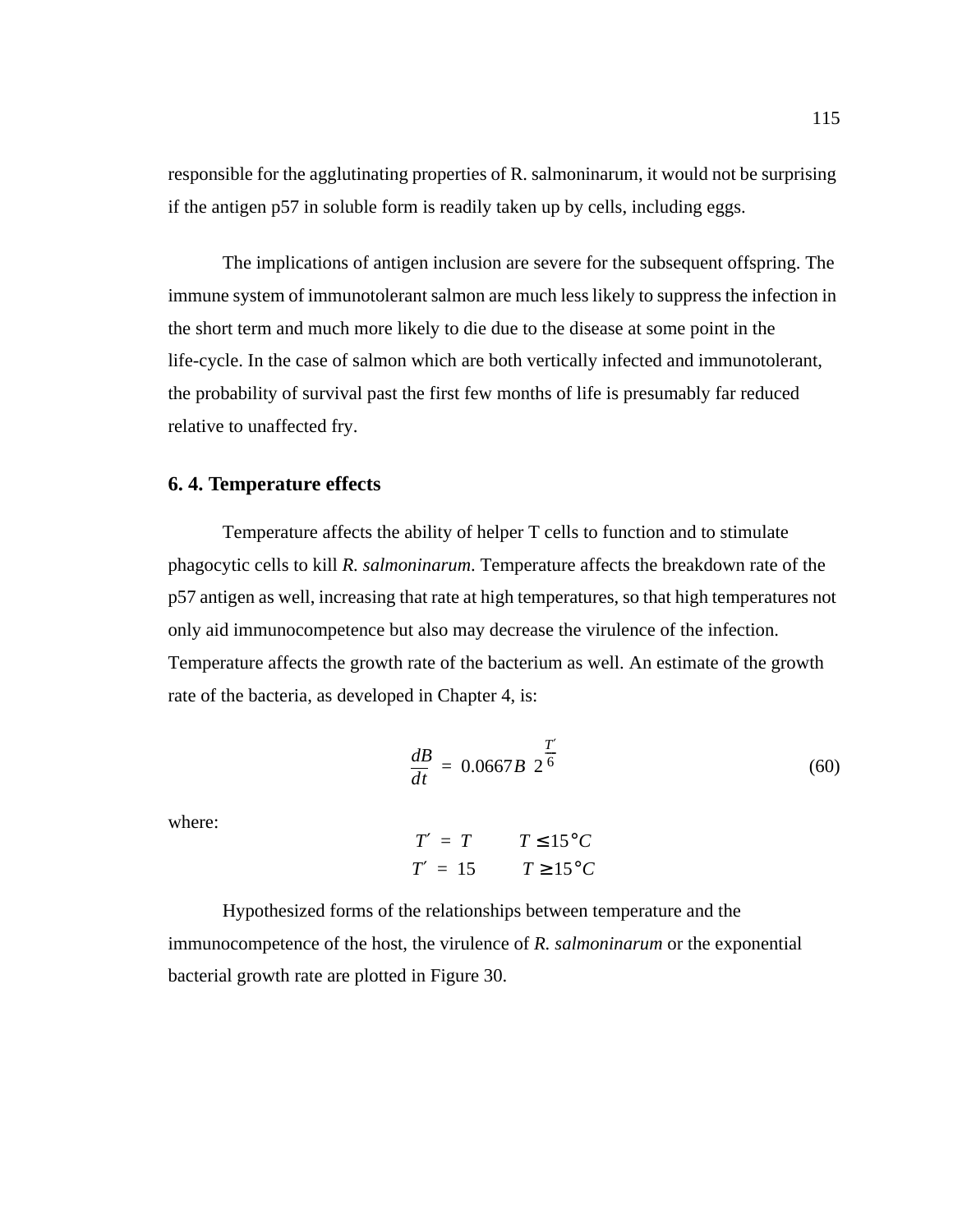<span id="page-129-0"></span>

**Figure 30** Hypothesized forms of relationships between temperature and other important variables. Bacterial growth rate from [Equation 43](#page-92-0).

The effect of temperature is more severe at first infection as low temperature immunosuppression is know to affect virgin helper T cells more than primed T cells, so that, in fact, two different relationships exist between temperature and immunocompetence, depending upon the previous experience of the immune system.

## **6. 5. Stress effects**

Chronic or frequent intermittent stress can cause immunosuppression, partially due to the effects of cortisol. Thus stress, like low temperatures, immunotolerance, or high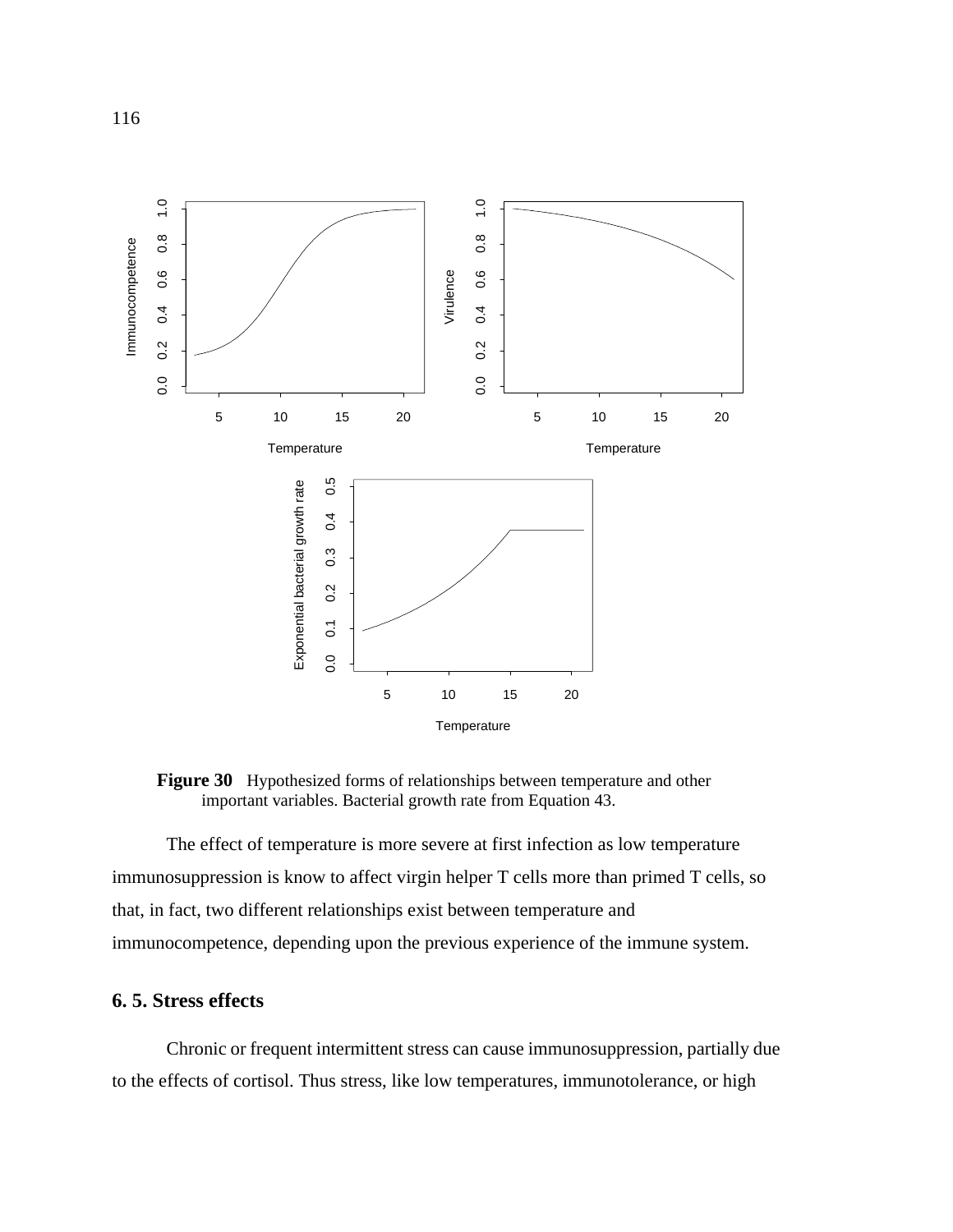concentrations of the antigen p57 can allow for the growth of *R. salmoninarum*, and hasten mortality. Significant stress is associated with saltwater entry and the accompanying osmoregulatory conditions.

#### **6. 6. Divergence of infections**

Sanders et al. (1978) found that at high temperatures, groups of coho artificially infected with *R. salmoninarum* had low mortality rates, while sockeye similarly infected had high mortality rates. Despite this difference, the mean time to death, for those fish that died of BKD, was similar for both groups (these data were explored in Chapter 4). Survivorship curves which match this situation are plotted in [Figure 16](#page-89-0). It appears from this that the coho in this experiment can be placed in two groups, those that succumbed to the disease, as in the case of the sockeye, and those that recovered from the infection.

After initial exposure the infection progresses or is suppressed depending upon the immune system competence (which will be referred to as *immunocompetence*) versus *R. salmoninarum*. Immunocompetence at the time of infection varies among fish in a population, which explains why some fish could recover and others not. Immunocompetence is dependent upon temperature, stress, smoltification and other life stage effects, the density of the p57 antigen, life long immunotolerance, and other factors such as diet. A suppressed infection can be released by immunosuppression (reduced immunocompetence) due to any of the above factors or a combination of such factors.

Once an *R. salmoninarum* infection takes hold, the antigen density increases, resulting in decreased immunocompetence from the effects of that factor alone. In Chapter 4, bacterial growth was estimated to occur at an exponential rate in uncontrolled infections:

$$
B = B_0 e^{0.0667(2^{T/6})t}
$$
 (61)

The equilibrium level of the antigen density associated with any bacterial load was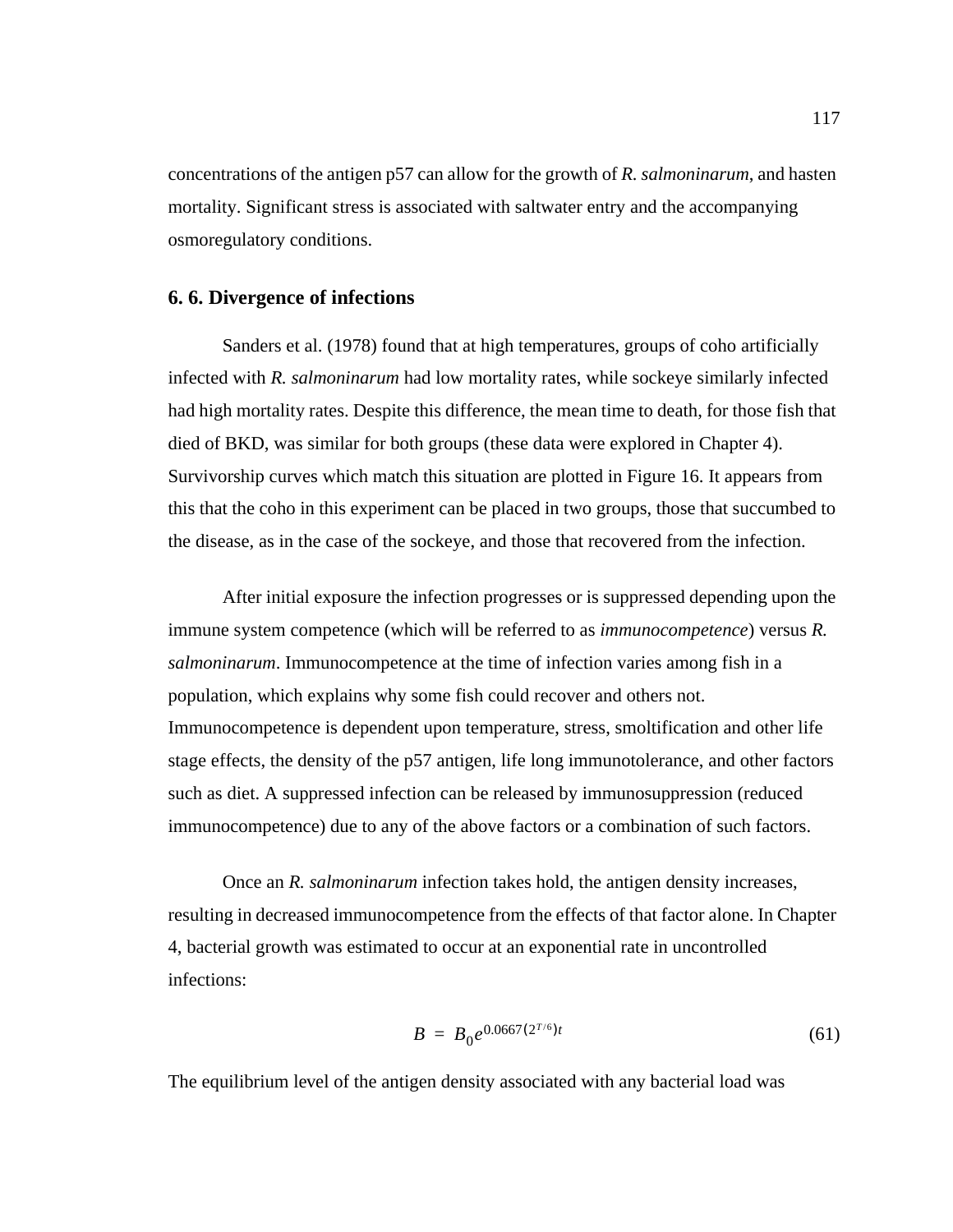<span id="page-131-0"></span>estimated in Chapter 2:

$$
B = 6Ae^{0.11A} \tag{62}
$$

With the increases in bacterial load and antigen density, the infection becomes more difficult to suppress. Thus even if other conditions improve (e.g. decreased stress, increased temperature, or the end of smoltification), the immune system may not regain enough competence to fight off the infection. Those fish, on the other hand, that initially are able to control the disease are likely to survive unless other factors, such as stress or temperature, become worse before the bacterial load has been substantially reduced. For the controlled laboratory experiments undertaken by Sanders et al. (1978), these other factors would have been fairly constant. Thus, there appears to be a bimodal response to infection. Initially, the infection either takes hold or it does not. Since high infection levels reduce immune system function, the probability of recovering becomes less as the infection becomes greater.



**Figure 31** Divergence of bacterial load over time in two individual fish with different initial immunocompetence versus *R. salmoninarum* (a), and the effect of bacterial load on immunocompetence, ignoring other factors (b).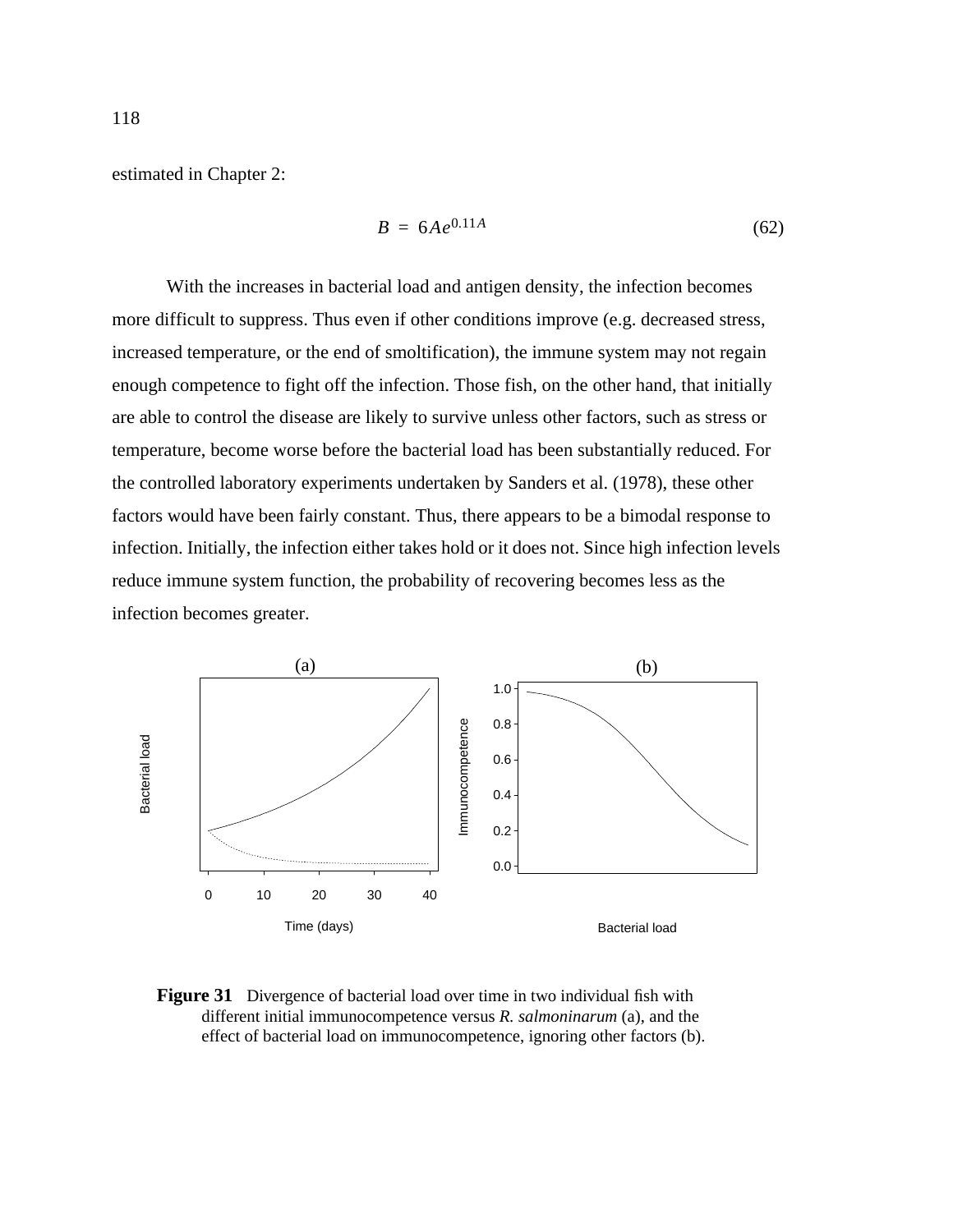## **6. 7. Vitality model**

The vitality model (Anderson 2000, and discussed in Chapter 4) does not apply to the entire population when disease is a stressor, at least in the case of BKD. The bimodal response discussed above results in diverging bacterial loads among subsets of the population. Since r, the mean vitality loss rate and a measure of progression toward mortality, is a function of bacterial load (see Equation 63), r diverges as bacterial load diverges. This results in different survivorship curves for each subset of the population. The relationship, found in Chapter 4, between bacterial load (B), temperature (T), and r is:

$$
r = 7.3 \times 10^{-15} BT \tag{63}
$$

Given the hypothetical changes in bacterial load above (see [Figure 31\)](#page-131-0), the effect on r and median vitality can be deduced. Representative temporal changes in r and median vitality are plotted in Figure 32.



**Figure 32** The progression in values of r and median vitality given bacterial growth or suppression.

This use of the vitality model, essentially transforming it into a dynamic model with r changing with time as bacterial load and temperature (and possibly other factors)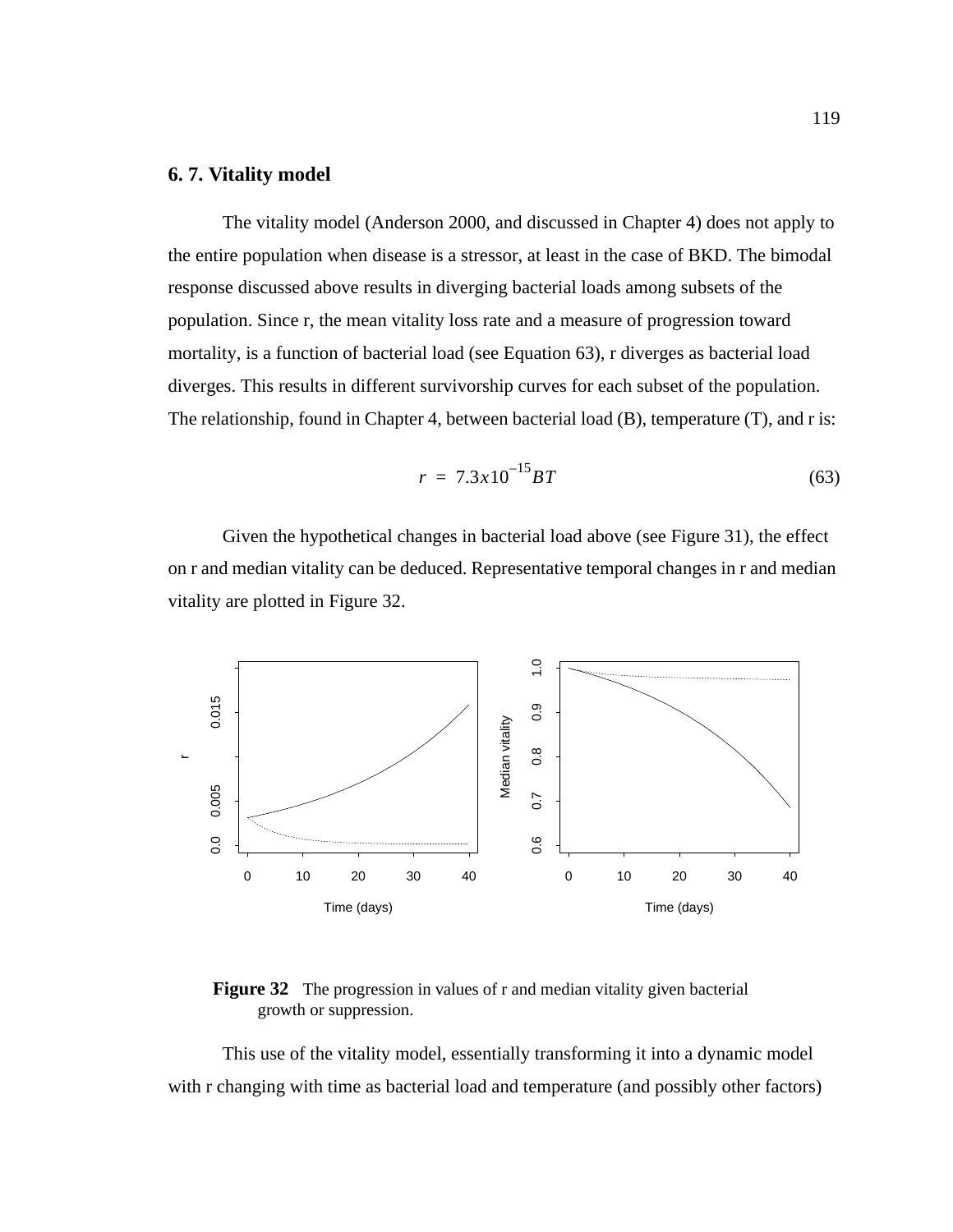change, is different than previous applications. The model in this form, however, can well explain the divergence of two groups within the population in terms of vitality.

# **6. 8. Implications for timing of ocean entry in relation to river temperature**

At low water temperatures in river, the immune system is suppressed at some level. Eventually the water temperature reaches a level at which helper T cells are sufficiently active, which, coupled with a slightly lower virulence of the bacterium, enables the individual to fight off the infection. The more severe the infection, the warmer the temperature necessary for successful suppression of the disease. Saltwater entry at time "a" will likely lead to the demise of the salmon, whereas at time "b" the salmon is much less likely to die of BKD. Barge or truck transportation, which moves smolts more quickly downstream resulting in earlier salt water entry might be counter-indicated for *R. salmoninarum* infected salmon before the river has warmed significantly (to about 10 <sup>o</sup>C).



**Figure 33** Hypothesized shape of mean bacterial loads during migration and relative survivorship upon ocean entry as river water temperatures increase in the spring.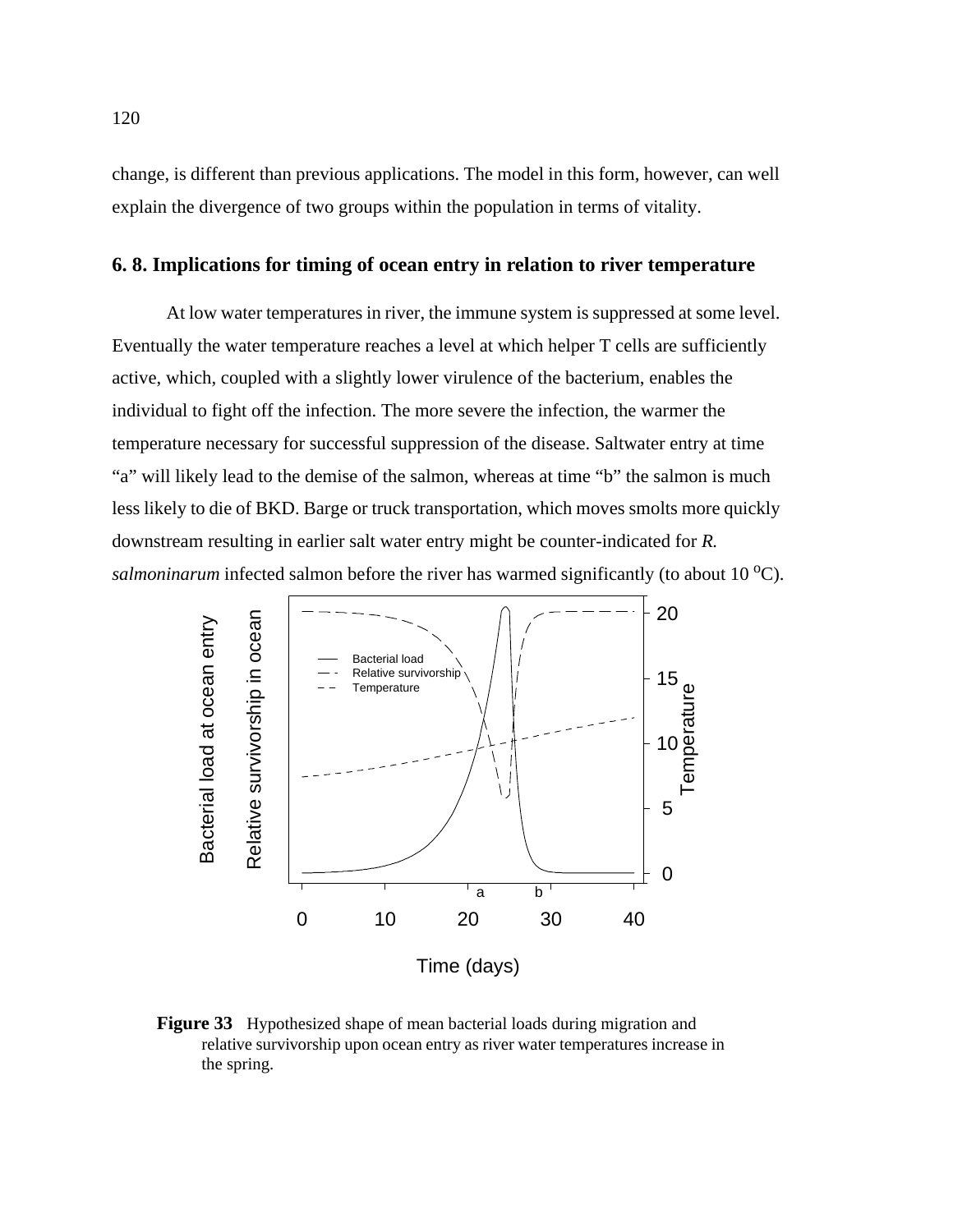The rate at which *R. salmoninarum* cells are cleared has not been quantified, but it certainly occurs at a very rapid rate relative to the growth of the bacterium.

A barge transportation study conducted by the National Marine Fisheries Service in 1995 found that in April, SARs (smolt to adult return rates) of transported Snake River yearling chinook salmon were fairly low (around 0.25%) and no higher than the SARs of non-transported yearling chinook for that month. In May through early June, SARs of transported yearling chinook increased to around 0.7%, 2 to 5 times the SARs of the non-transported yearling chinook for that time period.

The differences in observed survival of transported Snake River yearling (spring) chinook in April and May of 1995 may have been in part or in whole due to the differences in temperature regime experienced by the different groups of transported fish and the immunosuppressive effects of low temperatures on salmon with *R. salmoninarum* infections.

## **6. 9. Conclusions**

The survival and return rates of Snake River spring chinook salmon depend upon many factors, of which BKD appears a crucial one. The effect of BKD itself depends upon many factors. Whether or not an individual chinook is infected with the disease would seem a primary consideration, but when nearly all individuals are affected with at least a minimum infection level by the time of downstream migration, other factors become more interesting. These include vertical infection, antigen inclusion, temperature and stress effects, as well as the external pressure of continuous or intermittent challenge with waterborne or ingested *R. salmoninarum* bacteria.

In this dissertation, the probability of vertical infection and antigen inclusion have been considered in relation to spawning female infection levels; the effects of low temperature immunosuppression coupled with other temperature effects on mortality rates have been investigated; and the effects of an individual chinook salmon's history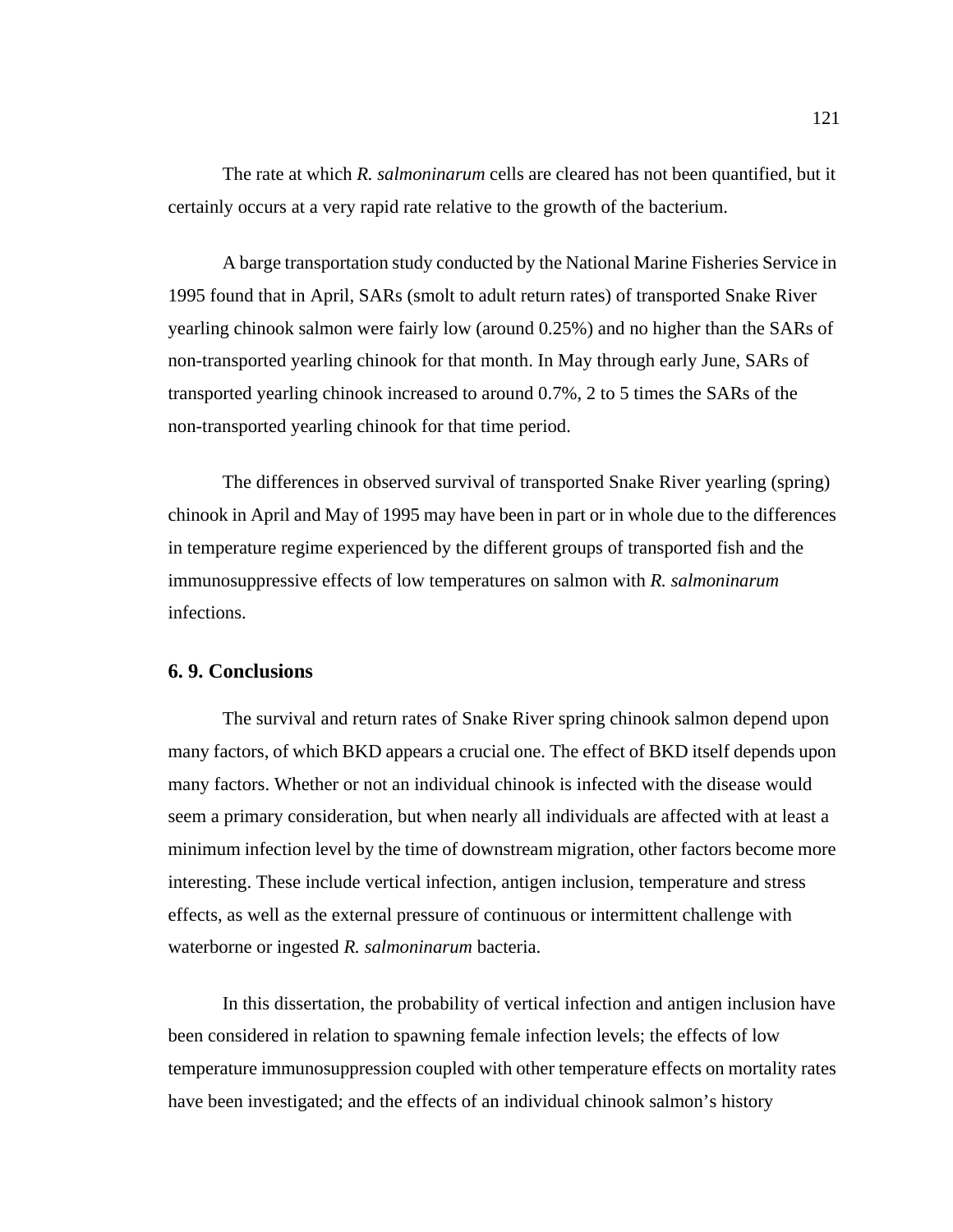(including vertical and horizontal transmission, antigen inclusion, temperature regime and stress) on its survivorship has been contemplated. Also, the internal dynamics and equilibrium relationships between bacterial load and antigen density in tissues and fluids have been investigated.

Conclusions that can be drawn from the above investigations are as follows: (1) Temperature regimes are quite important for the survivorship of young salmon infected with *R. salmoninarum*. Warm temperatures appear to help in fighting off infections due to increased immune system functioning and also increased breakdown rate of the p57 antigen. This is especially important before stressful events such as smoltification or ocean entry. (2) The ovarian fluid infection level of female spawners is a predictor of the success of their offspring, with the primary factor appearing to be antigen inclusion induced immunotolerance rather than vertical transmission or genetic effects. Culling of highly infected female spawners may be effective in reducing mortalities and horizontal transmission after release from the hatchery. Broodstock segregation may only be successful in preventing horizontal transmission if a clean water source in available for rearing purposes. (3) The probability of survivorship throughout the lifecycle is related to multiple life history events. Spring chinook that experience vertical transmission and/or antigen inclusion are far less likely to survive than those that do not, but equally important are periods of stress or low temperature and the amount of time between such events for recovery to occur. As the antigen p57 is immunosuppressive, once a certain infection level is surpassed recovery is unlikely even with otherwise favorable conditions.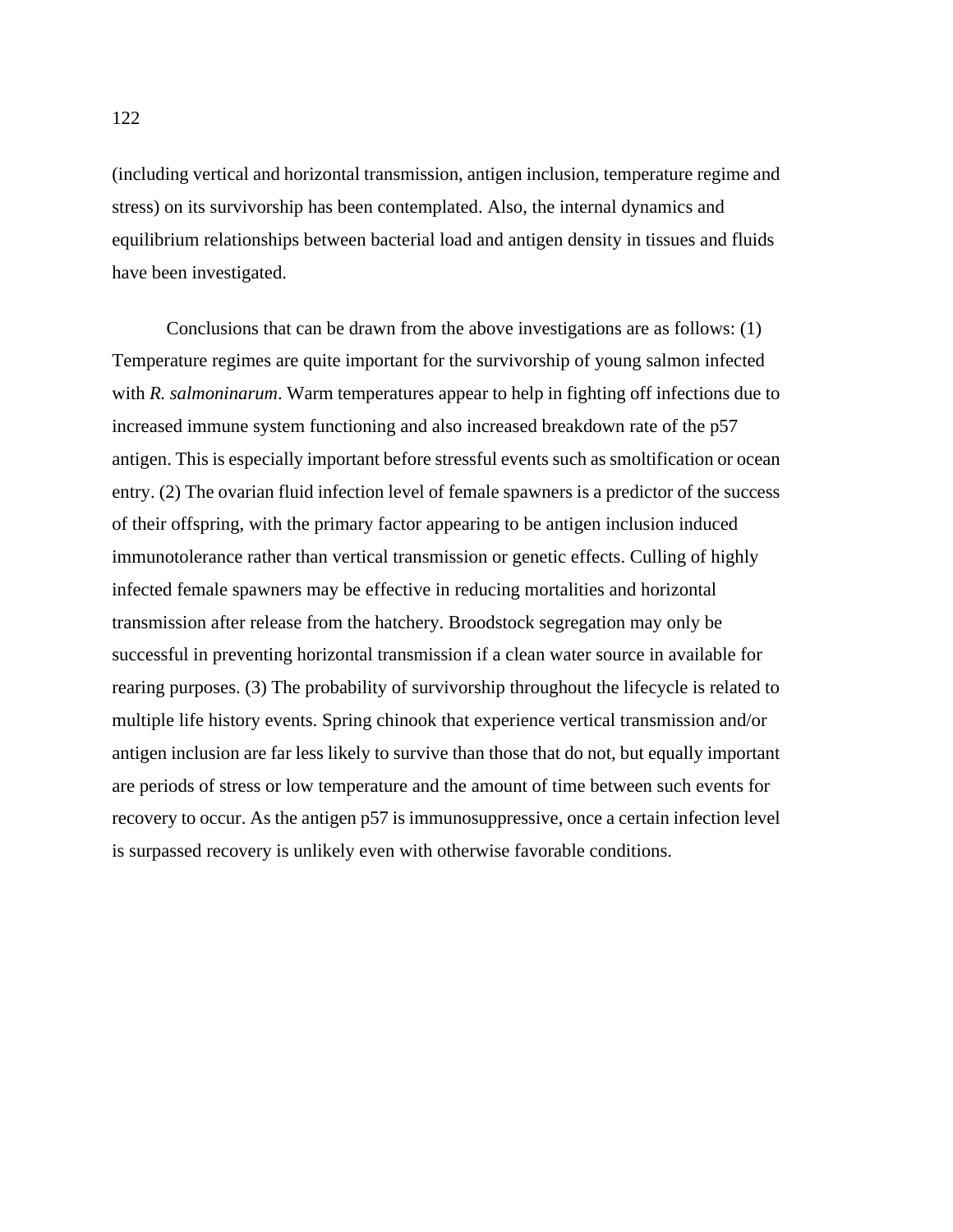## **7. Mathematical Models of Disease Effects and Dynamics**

#### **7. 1. Introduction to modeling BKD**

Applying mathematical models to the dynamics and effects of BKD in Snake River spring chinook salmon is a complex and difficult task. The ultimate goals include modeling the total effect of BKD on the survival to spawning (returns) of particular salmon stocks, and assessing the effect of hatcheries and hatchery stocks in maintaining or exacerbating the disease problem in wild stocks. To begin to address these questions, simple models of survivorship and disease transmission are adapted to the problem of BKD, and more complex models of bacterial growth and immune system response within individual salmon are proposed. Finally, a numerical dynamical model of disease transmission with a carrier state is used to analyze the disease dynamics for the broodstock segregation experiment reviewed in Chapter 5.

The following analyses will make use of matrix algebra. In particular, *eigenvalues* will be used to determine whether a population is growing or shrinking, in the case of Leslie matrices, or whether an equilibrium point is stable or unstable, in the case of stability analysis using Jacobian matrices. An eigenvalue  $\lambda$  of a square matrix **M** is a scalar, such that for a particular *eigenvector* ξ, **M**ξ = λξ. For a n by n matrix, there can be at most n unique eigenvalue/eigenvector pairs. In the analysis below, **M** represents a population transition matrix such that with a unit increase in time,  $\mathbf{x}(t+1) = \mathbf{M}\mathbf{x}(t)$ , given any initial population vector  $\mathbf{x}(0)$ . In the limit, in each time step the population will increase (or decrease) by a factor of  $\lambda^*$ , the dominant (largest) eigenvalue (except for exceptional initial population structures). If  $\lambda^*$  is greater than one the population increases.

The Jacobian matrix is used in stability analysis of equilibria or steady states for a system of differential equations. Its components are the instantaneous rates of change of each of the differential equations with an increase in each of the variables. In this case, if  $\lambda^*$  is greater than zero, then small departures from the steady state (which are not orthogonal to the associated eigenvector) will grow, and the steady state is unstable.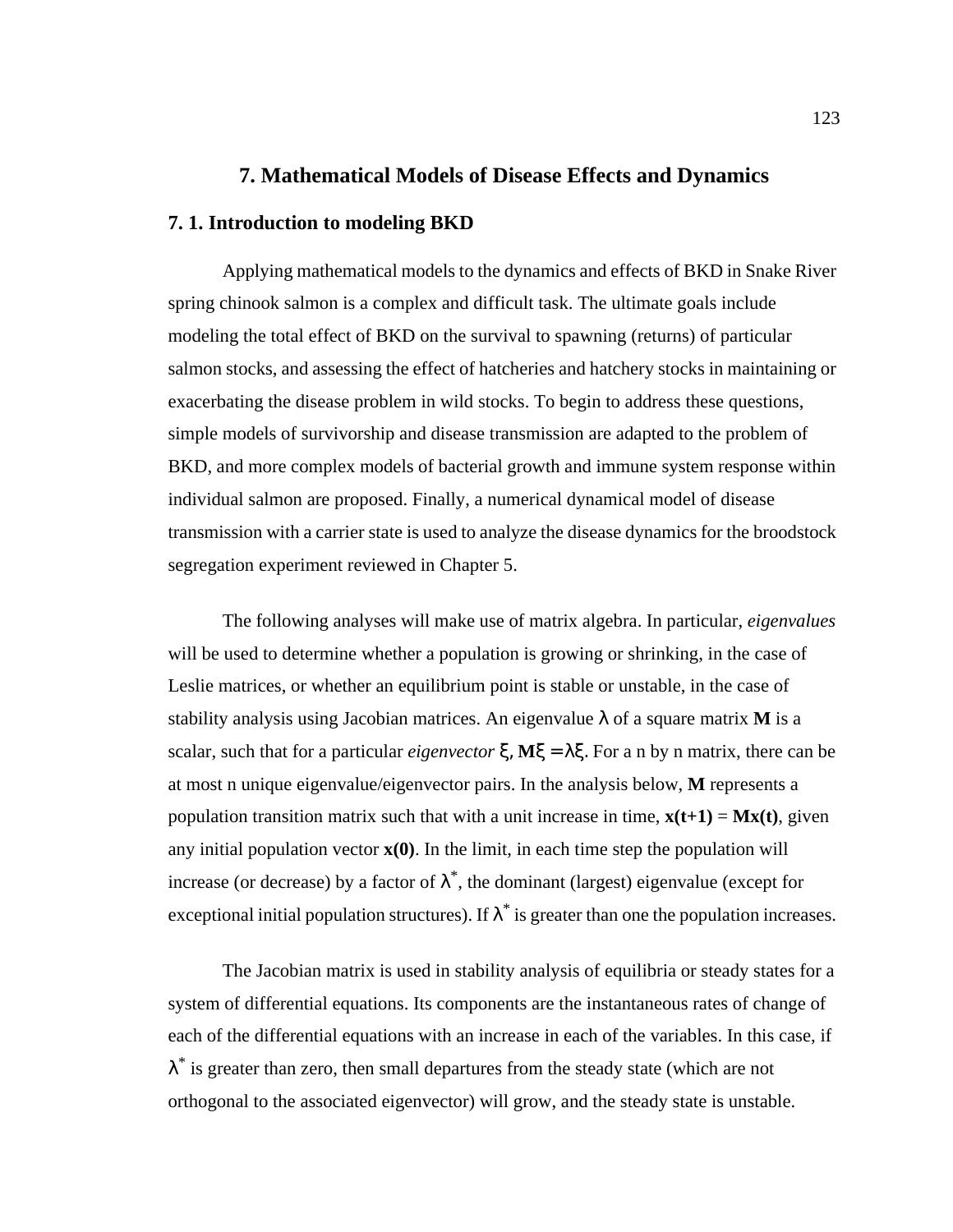# **7. 2. Leslie matrix model of population survival**

Ultimately, the goal of modeling disease dynamics is to be able to determine the effects of the disease on population survival and fecundity. In gross, this can be addressed by a Leslie matrix population model (Leslie 1945). The age-structured matrix model considered here describes survivorship in each year and fecundity for female spawners in each year. No density dependence is assumed, such that the matrix only applies to populations well below carrying capacity.

$$
\mathbf{M} = \begin{bmatrix} 0 & 0 & s_r s_1 r_3 f_3 / 2 & s_r s_1 r_4 f_4 / 2 & s_r s_1 r_5 f_5 / 2 \\ s_2 & 0 & 0 & 0 & 0 \\ 0 & s_3 & 0 & 0 & 0 \\ 0 & 0 & (1 - r_3) s_4 & 0 & 0 \\ 0 & 0 & 0 & (1 - r_4) s_5 & 0 \end{bmatrix}
$$
(64)

where:

 $s_i$  = survival in the ith year of life

 $s_r$  = survival during return migration and holding to spawning  $r_i$  = proportion of females of age i which return to spawn in that year  $f_i$  = the average number of eggs per female of age i (fecundity)

Again, given an initial population vector **x** which represents the population numbers in each age class,  $\mathbf{x}(t+1) = \mathbf{M}\mathbf{x}(t)$ . The unit of time is one year.

Taking the values similar to those used in the cumulative risk initiative (National Marine Fisheries Service) analysis for Snake River spring chinook salmon stocks and ignoring year to year variability, the Leslie matrix adopted for this analysis is: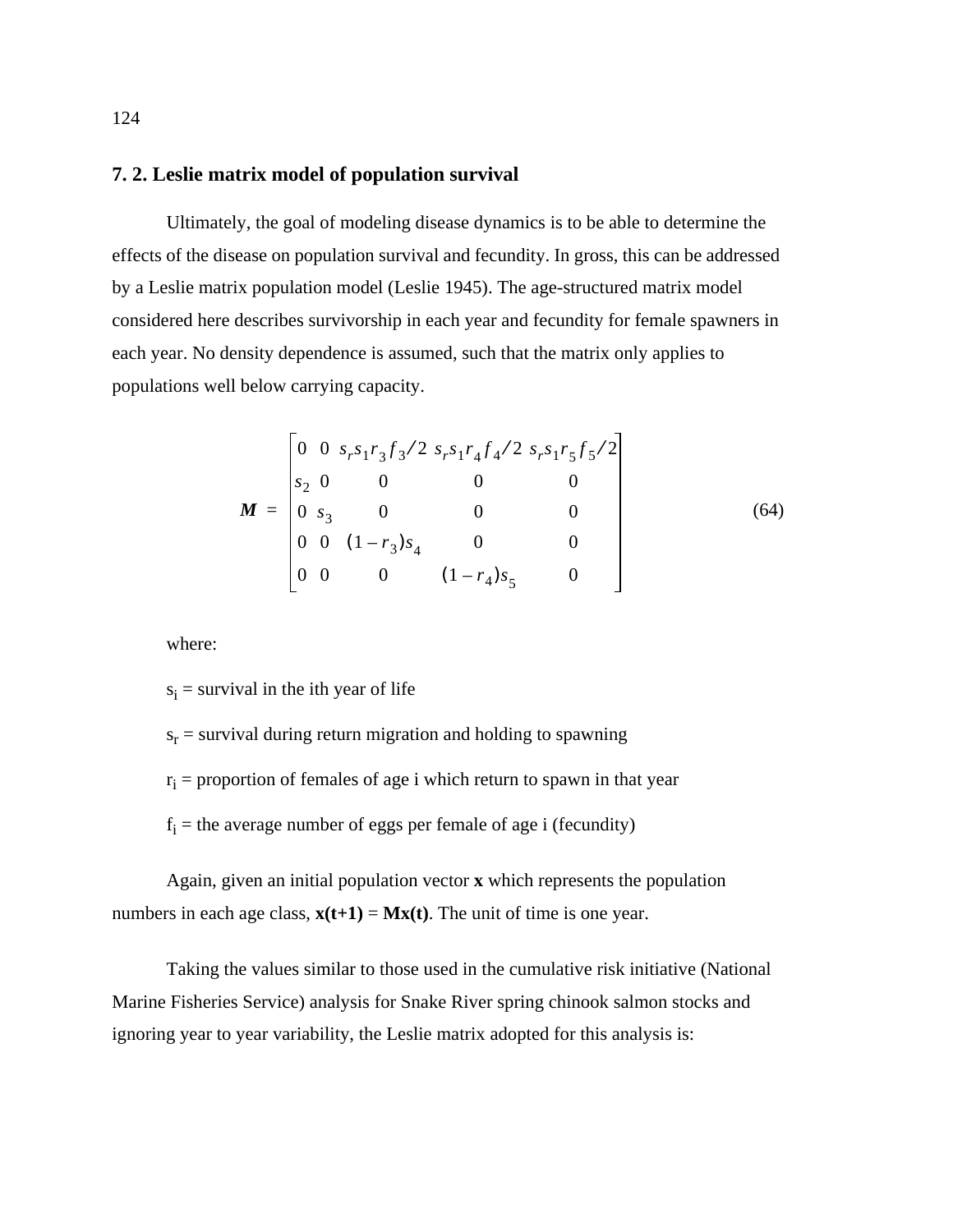$$
\boldsymbol{M} = \begin{bmatrix} 0 & 0 & 0.4 & 12 & 30 \\ 0.044 & 0 & 0 & 0 & 0 \\ 0 & 0.8 & 0 & 0 & 0 \\ 0 & 0 & 0.79 & 0 & 0 \\ 0 & 0 & 0 & 0.45 & 0 \end{bmatrix}
$$
(65)

For this matrix, the dominant eigenvalue ( $\lambda^* = 0.93$ ) indicates a population drop of 30% every 5 years.

If the elimination of the disease were to result in a 20% increase in survival in both years one and two, a 10% increase in survival during return migration, and a 1% increase in average fecundity, the resulting matrix would be as follows:

$$
\mathbf{M} = \begin{bmatrix} 0 & 0 & 0.533 & 16 & 40 \\ 0.0528 & 0 & 0 & 0 & 0 \\ 0 & 0.8 & 0 & 0 & 0 \\ 0 & 0 & 0.79 & 0 & 0 \\ 0 & 0 & 0 & 0.45 & 0 \end{bmatrix}
$$
(66)

For this matrix, the dominant eigenvalue ( $\lambda^* = 1.03$ ) indicates a population increase of 18% every 5 years until density dependence begins to be a significant factor. This simple analysis shows that if, in the presence of BKD, survivorship is reduced by one sixth in each of the first two years of life and one eleventh upon return, and average fecundity is reduced by 1% for those that do spawn, then BKD could be responsible for the decline of this hypothetical stock.

### **7. 3. The internal bacterial dynamics model**

The following makes use of stability analyses of equilibria (or "steady states"). Stability is important as a stable steady state is one that is likely to persist under perturbation, whereas unstable steady states will not persist, and therefore are not indicative of states that are likely to be found in nature. Stable steady states can represent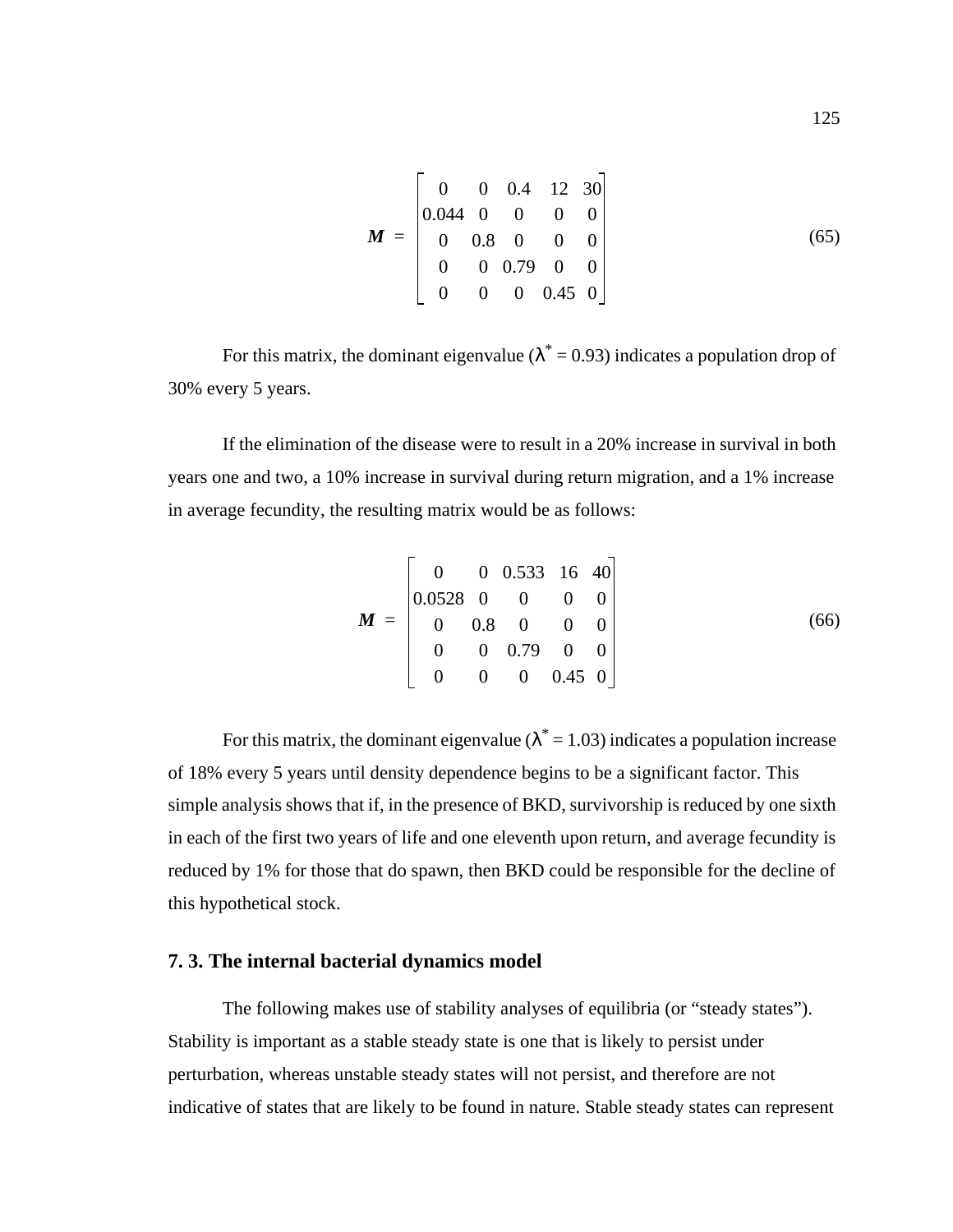extinction or stable coexistence between two or more species or states.

At the other extreme in terms of detail and scale from the Leslie matrix model, which considers population survival, is a model of the dynamics of the bacteria within individual salmon. This can be modeled assuming a growth (R) and a dormant (H) phase where bacterial reproduction  $(\alpha)$  occurs only in the growth phase, and the immune response (I) only affects the growth phase. In the model, the  $\mu_i$ s represent immune-independent mortality of bacteria and β and γ the rates of transfer from one phase to the other.

$$
\frac{dR}{dt} = (\alpha - \beta - \mu_1 - I)R + \gamma H
$$
  

$$
\frac{dH}{dt} = \beta R - (\gamma + \mu_2)H
$$
 (67)

Assuming the immune response I is a constant and letting  $\alpha_1 = \beta + \mu_1 + I - \alpha$ and  $\gamma_2 = \gamma + \mu_2$ , then the above equations can be simplified to:

$$
\frac{dR}{dt} = -\alpha_1 R + \gamma H
$$
  

$$
\frac{dH}{dt} = \beta R - \gamma_2 H
$$
 (68)

If  $\alpha_1 < 0$ , then there is no limit to bacterial growth (R), and the dynamics are not interesting. If  $\alpha_1 > 0$ , it is useful to perform phase plane analysis. To do this we examine the values of the derivatives at particular points in phase plane. Note that R and H are restricted to be non-negative.

When 
$$
R = 0
$$
,  $H \neq 0$ ,  $\frac{dR}{dt} > 0$ ,  $\frac{dH}{dt} < 0$ .  
\nWhen  $R \neq 0$ ,  $H = 0$ ,  $\frac{dR}{dt} < 0$ ,  $\frac{dH}{dt} > 0$ .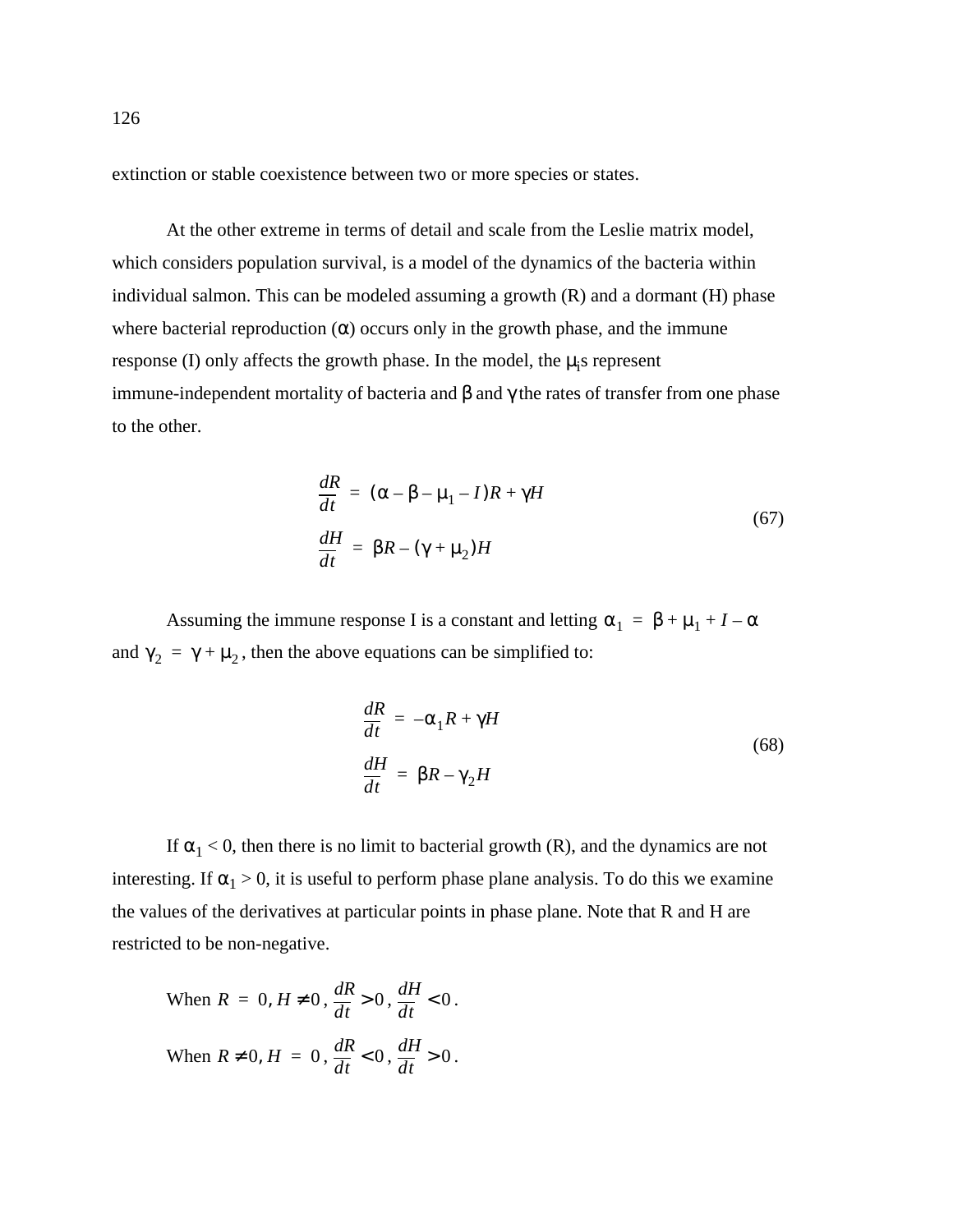<span id="page-140-0"></span>When  $R = \frac{\gamma}{\gamma} H$ ,  $\frac{dR}{dt} = 0$ . This is referred to as line 1 in Figure 34. When  $R = \frac{\gamma_2}{\rho} H$ ,  $\frac{dH}{d\tau} = 0$ . This is referred to as line 2 in Figure 34.  $=\frac{\gamma}{\alpha_1}H$ ,  $\frac{dR}{dt}=0$  $=\frac{\gamma_2}{\beta}H$  ,  $\frac{dH}{dt}=0$ 



**Figure 34** Phase-plane analysis. The arrows represent trajectories as the population numbers change with time.

If  $\frac{1}{\epsilon_0} < \frac{1}{\epsilon_0}$  then the steady state at (0,0) is stable (Figure 34 A). If  $\frac{1}{\epsilon_0} > \frac{1}{\epsilon_0}$ , the steady state is unstable (Figure 34 B), and if  $\frac{1}{\epsilon_0} = \frac{1}{\epsilon_0}$  then every point on the coincident line is neutrally stable. This last case is uninteresting as it is so improbable. The same conclusions regarding stability can be arrived at by linearizing about the equilibrium and finding the eigenvalues using the Jacobian. γ  $\alpha_1$  $\frac{\gamma}{\alpha_1} < \frac{\gamma_2}{\beta}$  then the steady state at (0,0) is stable (Figure 34 A). If  $\frac{\gamma}{\alpha_1}$  $\frac{\gamma}{\gamma} > \frac{\gamma_2}{\rho}$ ) is stable (Figure 34 A). If  $\frac{I}{\alpha_1} > \frac{I}{\beta}$ <br>  $\gamma = \frac{\gamma_2}{\beta}$  then every point on the set  $\alpha_1$  $\frac{\gamma}{\gamma} = \frac{\gamma_2}{\rho}$  $=$  $\frac{12}{\beta}$ 

Translating this result back into our original variables and solving for I, we see that the (0,0) state is stable if  $I > \alpha - \mu_1 - \frac{\mu_2 \beta}{\gamma + \mu_1}$ , whereas without a dormant state, the requirement is  $I > \alpha - \mu_1$ . Thus assuming no reproduction in the hiding out state reduces the level of immune functioning necessary to clear the disease. If no mortality occurs in the dormant state, the necessary immune functioning is the same with or without a dormant phase, though the rate at which the bacteria are cleared is reduced with dormancy. Note that if immune functioning is dependent on the level of R (the reproducing phase), the  $\gamma + \mu_2$  $> \alpha - \mu_1 - \frac{1}{\mu_1}$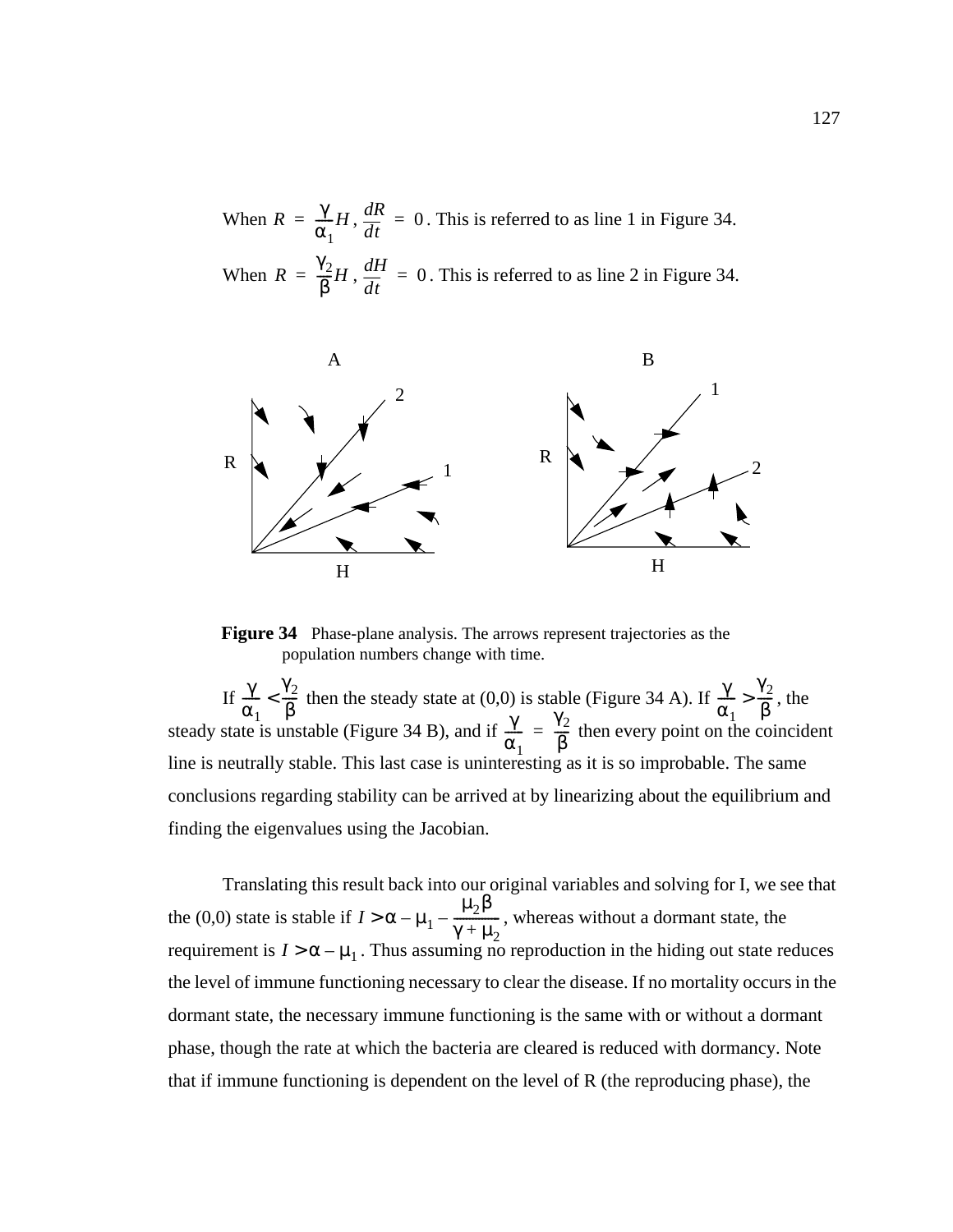dormant phase may reduce immune functioning enough to ensure an endemic population of bacteria in the host.

In the immune system model, the efficacy of the immune function increases with time and exposure to antigens. So I, and thus  $\alpha_1$ , increases with time, and the slope of line 1 in the phase plane decreases, which implies that a host-pathogen system originally in state B in [Figure 34](#page-140-0) with both bacterial phases increasing, may eventually move into state A with both classes of bacteria decreasing, indicating the beginning of recovery. If I decreases as R decreases, then lines 1 and 2 may continually switch dominance, and periodic or non-periodic bounded solutions are possible. In this case there can be long term persistence of the bacteria at a fairly low (and oscillating) level.

Suppose instead we consider the dynamics of R and I in the absence of a dormant phase (H), assuming simple predator-prey type dynamics:

$$
\frac{dR}{dt} = (\alpha - \mu_1 - I)R
$$
  

$$
\frac{dI}{dt} = \rho R I - \mu_3 I
$$
 (69)

This is the standard Lotka-Volterra predator prey system In which the trivial (0,0) steady state is stable to the addition of predators (I) but not to prey (R). The other steady state at  $(\mu_3/\rho,\alpha_2)$  is neutrally stable, which results in periodic solutions in the phase plane.

For a system with all three components:

$$
\frac{dR}{dt} = (\alpha - \beta - \mu_1 - I)R + \gamma H
$$
  

$$
\frac{dH}{dt} = \beta R - (\gamma + \mu_2)H
$$
 (70)  

$$
\frac{dI}{dt} = \rho RI - \mu_3 I
$$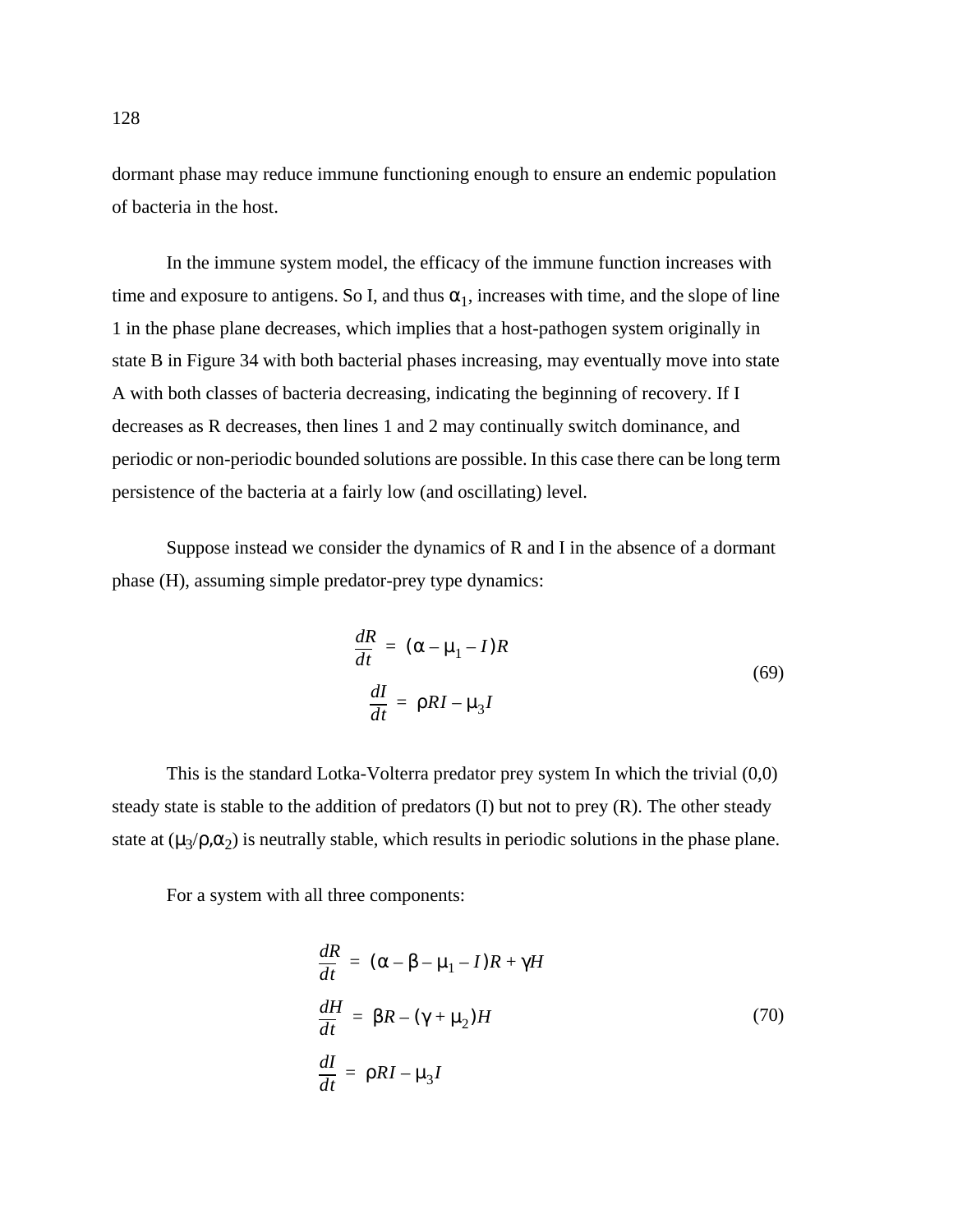or more simply:

$$
\frac{dR}{dt} = (\alpha_2 - I)R + \gamma H
$$
\n
$$
\frac{dH}{dt} = \beta R - \gamma_2 H
$$
\n
$$
\frac{dI}{dt} = \rho RI - \mu_3 I
$$
\n(71)

The Jacobian is:

$$
J = \begin{bmatrix} \alpha_2 - I & \gamma & -R \\ \beta & -\gamma_2 & 0 \\ \rho I & 0 & \rho R - \mu_3 \end{bmatrix}
$$
 (72)

Equilibria occur at (0,0,0) and  $(\frac{\mu_3}{\mu_3}, \frac{\beta \mu_3}{\beta \mu_3}, \alpha_2 + \frac{\gamma \beta}{\mu})$ . ρ  $\mu_3 \beta \mu_3$  $\frac{\beta \mu_3}{\beta \gamma_2}, \alpha_2 + \frac{\gamma \beta}{\gamma_2}$  $\gamma_2$  $\left(\frac{13}{1}, \frac{113}{100}, \alpha_2 + \frac{119}{100}\right)$ 

For the (0,0,0) equilibrium:

 $J = \begin{pmatrix} \beta & -\gamma_2 & 0 \end{pmatrix}$ , which leads to the following equation to determine stability:  $\alpha_2$  γ 0  $\beta$  –γ<sub>2</sub> 0 0 0  $-\mu_3$ =

$$
\lambda^3 + (\mu_3 + \gamma_2 - \alpha_2)\lambda^2 + (\mu_3\gamma_2 - \beta\gamma - \alpha_2\gamma_2 - \alpha_2\mu_3)\lambda - \mu_3(\alpha_2\gamma_2 + \beta\gamma) = 0, \text{ or}
$$
  

$$
\lambda^3 + a\lambda^2 + b\lambda + c = 0
$$

If a, b and c are all positive then there are no real positive roots. If ab  $>$  c as well, by the Routh-Hurwitz conditions (see Murray 1989) the equilibrium is stable. For this to be the case,  $\alpha_2$  would have to be negative because all other coefficients are assumed to be positive. Note that when  $\alpha_2 > \text{or} = 0$ , then  $c < 0$ . If b and/or  $c < 0$  and  $a > 0$ , or if  $a < 0$  then  $b < 0$  and  $c < 0$ , then the Routh-Hurwitz conditions for the real parts of all roots being less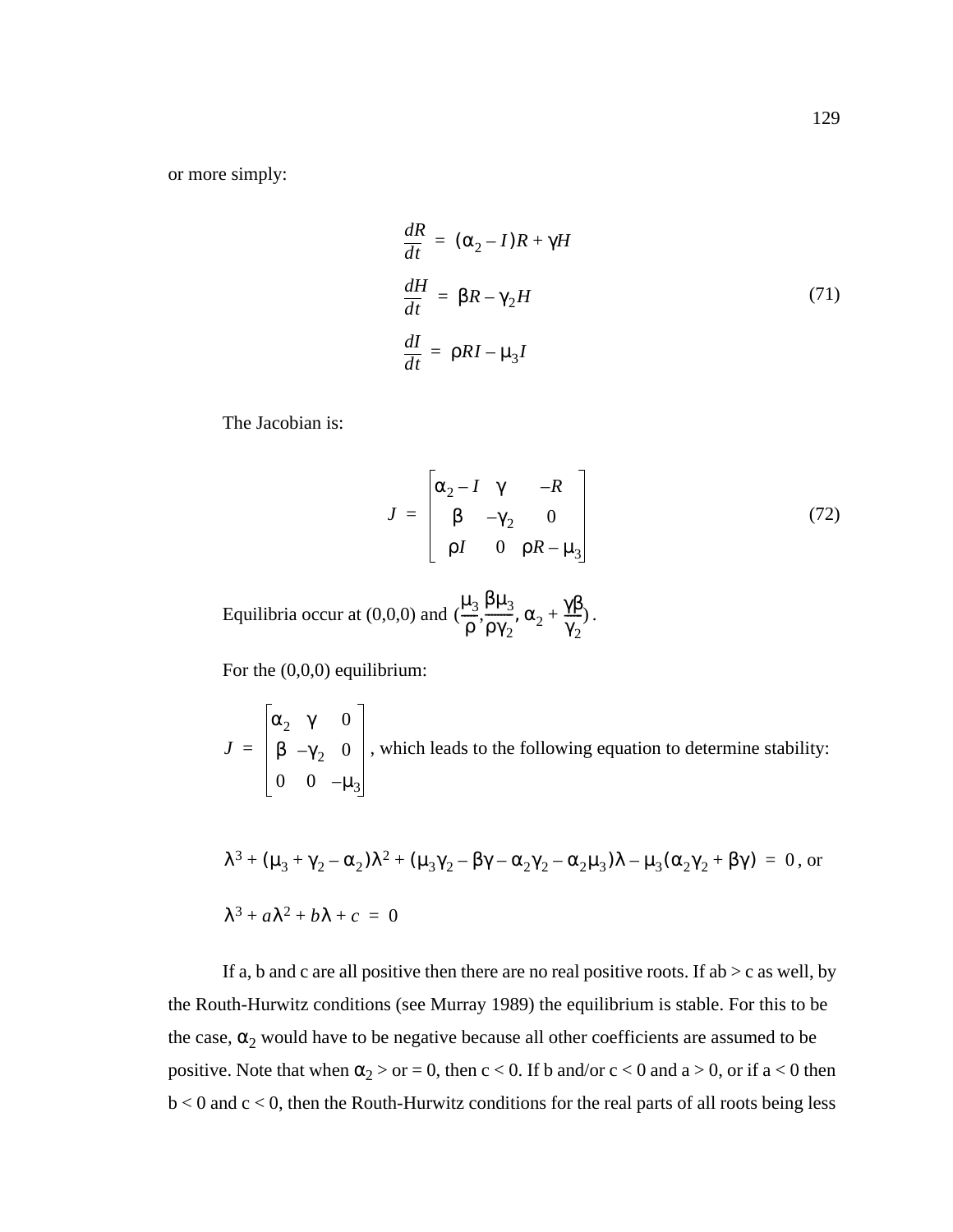than zero are not met, so there exists at least one root with real part  $> 0$ . The equilibrium is unstable under the assumption that the birth (reproductive) rate  $(\alpha)$  is greater than the combined rate of natural mortality  $(μ<sub>1</sub>)$  and transfer to the dormant phase (β). This model represents a state in which the immune system is unable to fully remove the bacteria.

For the 
$$
(\frac{\mu_3}{\rho}, \frac{\beta \mu_3}{\rho \gamma_2}, \alpha_2 + \frac{\gamma \beta}{\gamma_2})
$$
 equilibrium,  
\n
$$
J = \begin{bmatrix}\n-\frac{\gamma \beta}{\gamma_2} & \gamma & -\frac{\mu_3}{\rho} \\
\beta & -\gamma_2 & 0 \\
\alpha_2 + \frac{\gamma \beta}{\gamma_2} & 0 & 0\n\end{bmatrix}
$$
, which gives us  
\n
$$
\lambda^3 + (\gamma_2 + \frac{\gamma \beta}{\gamma_2})\lambda^2 + (\gamma \beta + \mu_3(\alpha_2 + \frac{\gamma \beta}{\gamma_2}))\lambda + \mu_3(\alpha_2 \gamma_2 + \beta \gamma) = 0
$$
, or  
\n
$$
\lambda^3 + a\lambda^2 + b\lambda + c = 0
$$

Here,  $a > 0$ , necessarily. If  $c > 0$  then ab  $>c$ , then this equilibrium is stable by Routh-Hurwitz conditions. Otherwise it is unstable. If  $\alpha_2$  is greater than zero, as it is assumed to be, the zero steady state is unstable and the non-zero steady state is stable. This model represents a state in which the immune system is unable to fully remove the bacteria, yet is able to keep the disease in a latent state. This idea of latency is expanded upon below.

The existence of the dormant state results in no change in the R value,  $(\frac{1}{n})$ , but a smaller I value,  $\alpha - \mu_1 - \frac{r^2}{\gamma}$  versus  $\alpha - \mu_1$ , unless  $\mu_2 = 0$ . The time scales however change, which is important when considering the persistence of the carrier state. The dormant state also eliminates the existence of periodic solutions. If the bacteria are allowed to reproduce in the dormant state, then the results are much different.  $\gamma$ 2 is possibly larger than γ in this case and thus the immune response, I, necessary to fight off the disease is greater than without the existence of the dormant state.  $\mu_3$ ρ  $\frac{1}{\cdot}$  $\alpha - \mu_1 - \frac{\mu_2 \beta}{\gamma}$  $\gamma_2$  $-\frac{\mu_2}{\gamma}$  versus  $\alpha - \mu_1$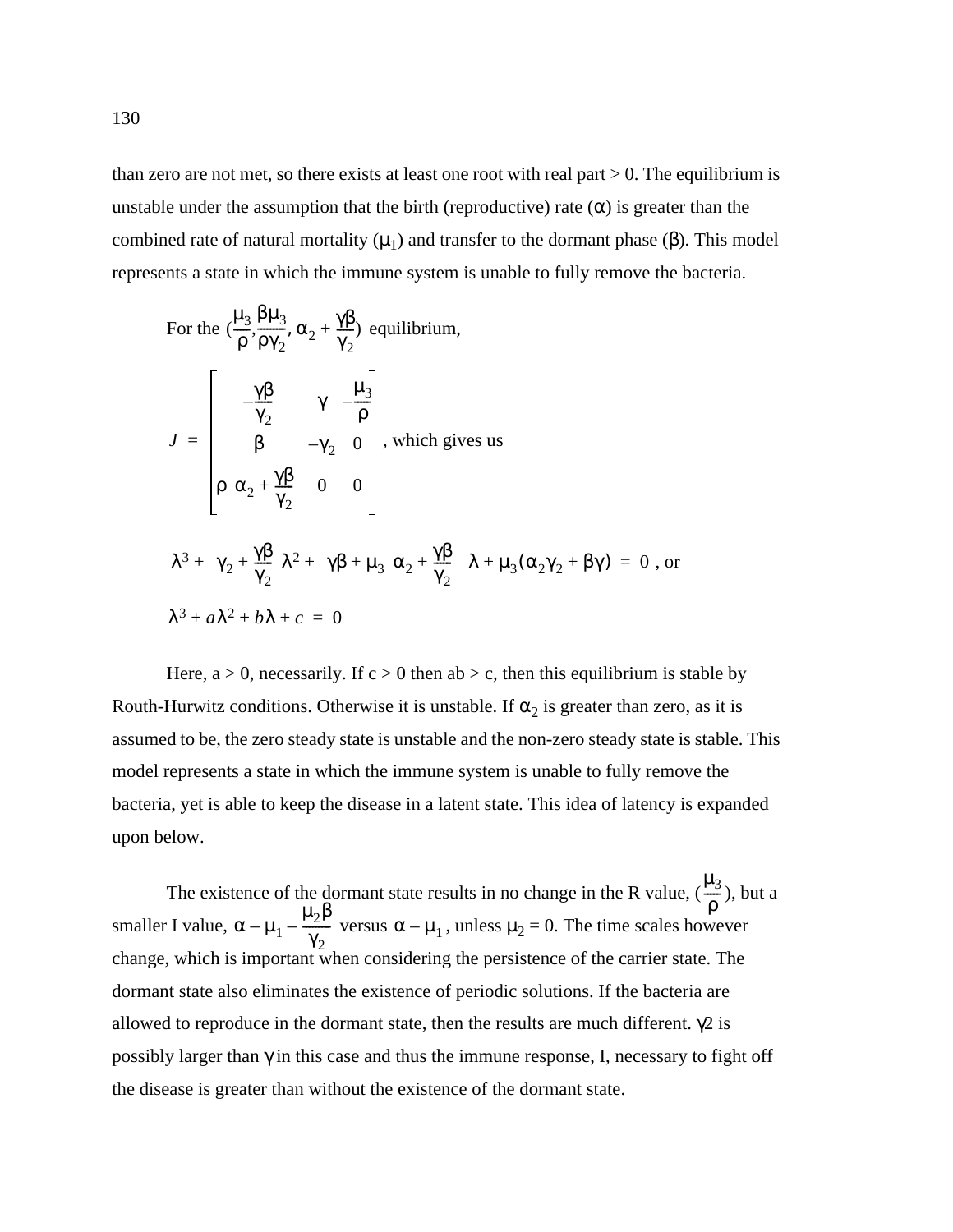Figure 34 B indicates that a constant immune response may be inadequate to suppress the disease. This represents a fish with reduced immune system functioning which is not able to increase its immune system functioning in response to increasing bacterial load. The analysis of Equations 70-72 shows that a non-zero steady state is possible under simple assumptions, indicating the possibility of latency and long term carrier individuals when the immune system is functioning perfectly. The actual dynamics are a bit more complex with time delays between increases or decreases in the bacterial load and the concomitant increases or decreases in immune system levels. The dormant bacterial phase ensures that some bacterial will likely survive as the immune system ramps down.

#### **7. 4. Models of disease dynamics in a single salmon population**

### 7. 4. 1. Overview

In this section the dynamics of disease are considered using mathematical models. Major aspects of the disease dynamics include transmission of the disease from infected to susceptible individuals, the rate of eruption of the disease in latent individuals, the rate of recovery from the disease and the rate of disease induced mortality.

### 7. 4. 2. SI model

A simple model of the dynamics of the disease in a single population is presented here. The assumption is made that there is no recovery but only increased mortality in the infected population. "S" represents the number or proportion of susceptible individuals and "I" the infected individuals. This model contains no recovered/immune class.

$$
\frac{dS}{dt} = -\lambda SI - \mu_S S
$$
\n
$$
\frac{dI}{dt} = \lambda SI - \mu_I I
$$
\n(73)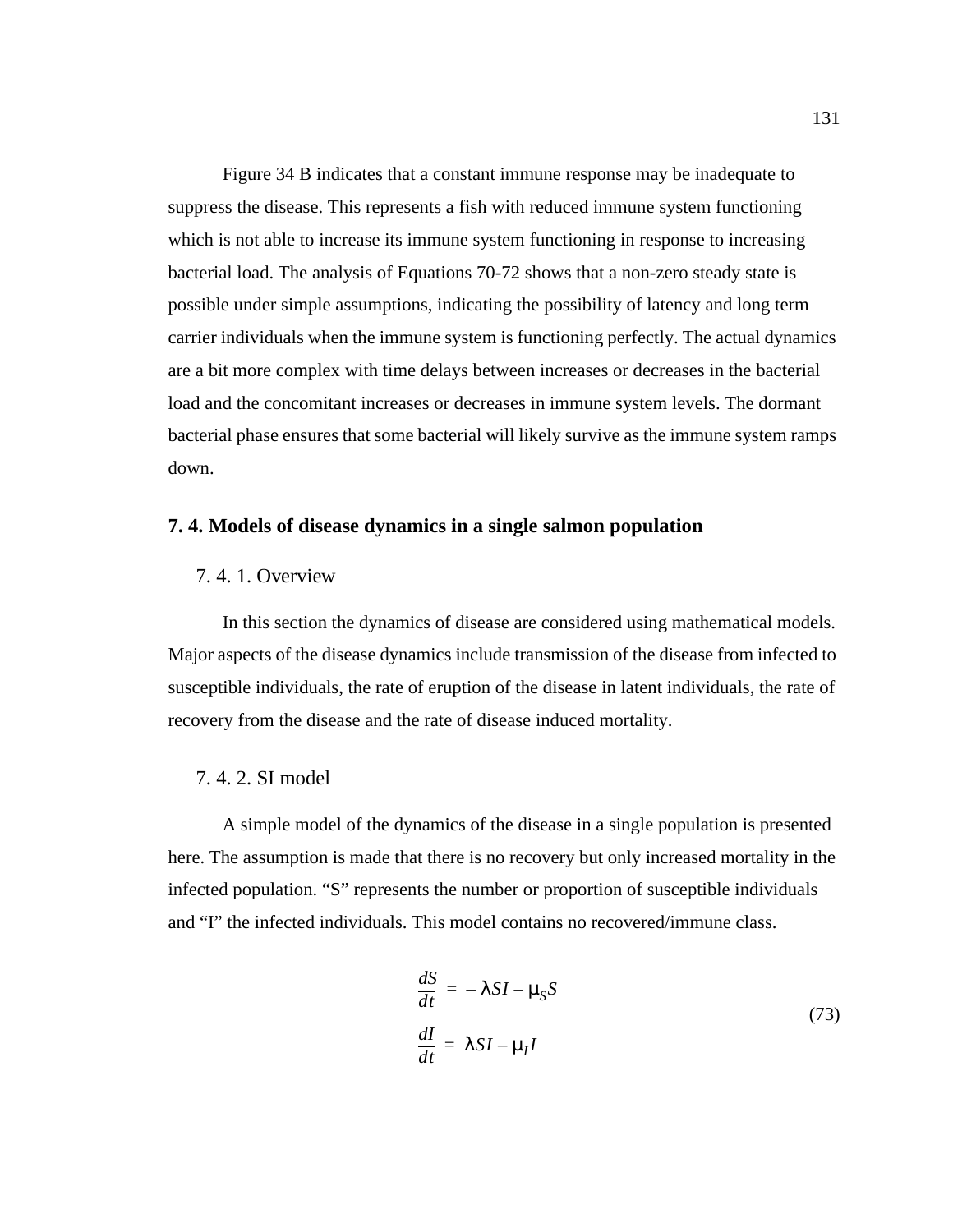where  $\lambda$  represents the rate of transmission of the disease. Assuming that  $\mu_I > \mu_S$ , the disease increases the overall rate of mortality of the population.

To analyze the steady states and dynamical properties of such a model, continuous births must be assumed. To simplify, vertical transmission is ignored. While this is unrealistic for semelparous salmon species, it allows some insights regarding the ability of infection to persist in a population and the interactions between two populations, which is explored below.

$$
\frac{dS}{dt} = \beta(S+I) - \lambda SI - \mu_S S
$$
\n
$$
\frac{dI}{dt} = \lambda SI - \mu_I I
$$
\n(74)

The steady states for this system are (0,0) and  $(\frac{\mu_I}{\lambda}, \frac{\mu_I(\beta - \mu_S)}{\lambda}, \frac{\mu_S}{\lambda})$ . The Jacobian of this system is: λ  $\frac{\mu_I}{\gamma}, \frac{\mu_I}{\gamma}$ λ  $\frac{\mu_I(\beta-\mu_S)}{2}$  $\frac{\Gamma(\mu_I - \beta)}{(\mu_I - \beta)}$ 

$$
J = \begin{bmatrix} \beta - \lambda I - \mu_S & \beta - \lambda S \\ \lambda I & \lambda S - \mu_I \end{bmatrix}
$$
 (75)

The trivial steady state is stable if  $\beta < \mu_S$ . The other steady state is stable if  $\mu_S < \beta$  $< \mu_I$ . If  $\beta > \mu_I$ , this model predicts exponential growth of both I and S, which will eventually be constrained by some other process, such as density dependence, but which is not included in the mathematical model above. This model with continuous births has no direct application to semelparous salmon species.

## 7. 4. 3. Model of infection with *R. salmoninarum* from an aggregate source

Based upon Pascho et al.'s (1991) division of the population into those that test negative for BKD and those with low, medium and high level infections, the dynamics of infection levels and mortality among the population might more realistically be described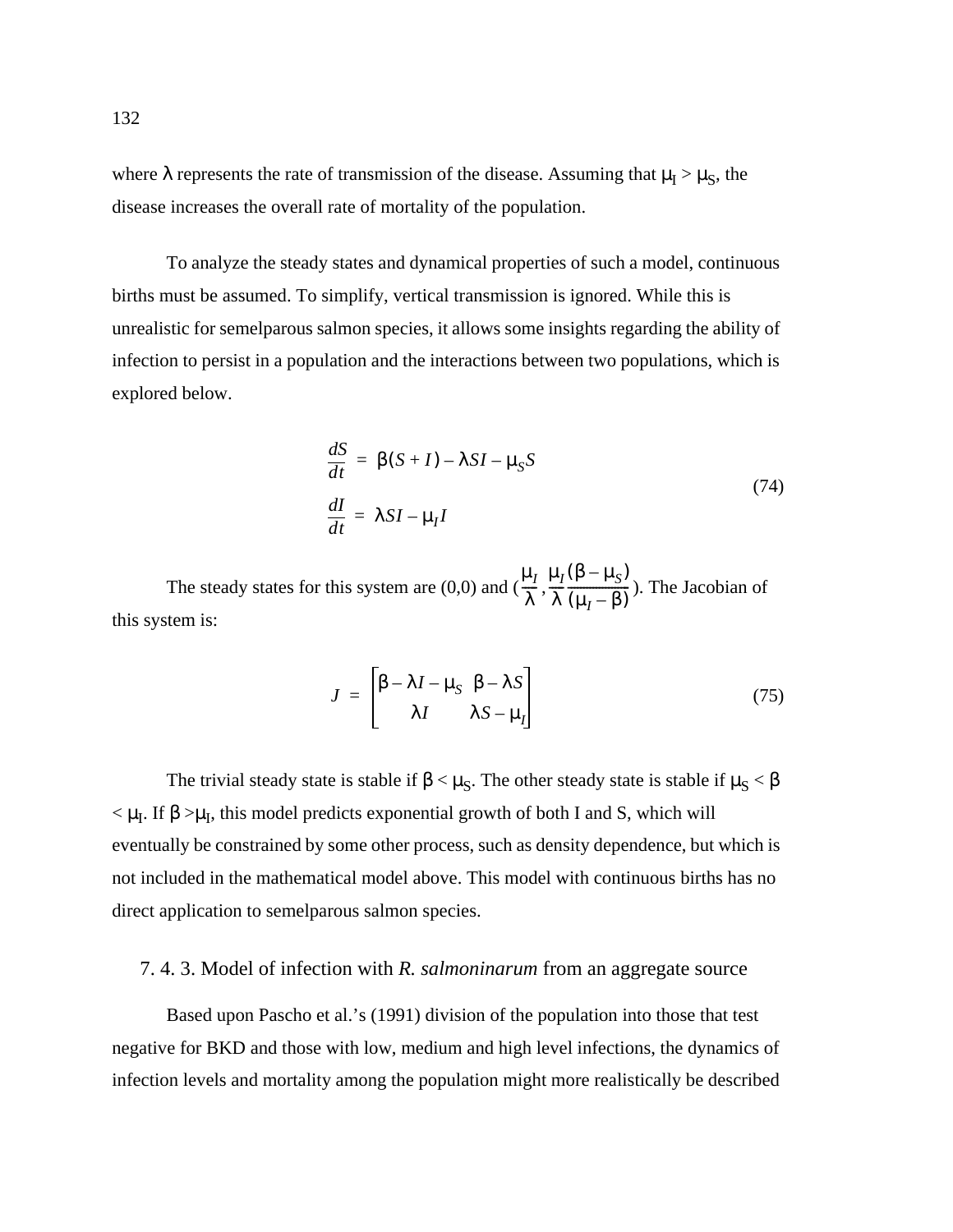by a model based upon Figure 35.



**Figure 35** The dynamics of disease transmission and disease severity with four infection states and one source of infection.

This can be described by a Markov chain model with transition matrix T, representing the probabilities  $p_{ij}$  of transition from one state to another in one unit time t, with both i and j ranging from 1 to 4, representing those fish with no, low, medium, and high levels of infection.

$$
T = \begin{bmatrix} p_{11} & 0 & 0 & 0 \\ p_{21} & p_{22} & p_{23} & 0 \\ 0 & p_{32} & p_{33} & p_{34} \\ 0 & 0 & p_{43} & p_{44} \end{bmatrix}
$$
 (76)

Each of the p values in this model is dependent upon the strength of the source as well as temperature, stress and developmental stage. The source strength depends on the infection levels of the fish in the population, external sources, and water flow rate. While this model is perhaps more realistic than the continuous differential models given in equations 73 and 74, it requires substantial knowledge of the transition parameters. Another approach is to add a reservoir of infection to the SI model above. This looks like: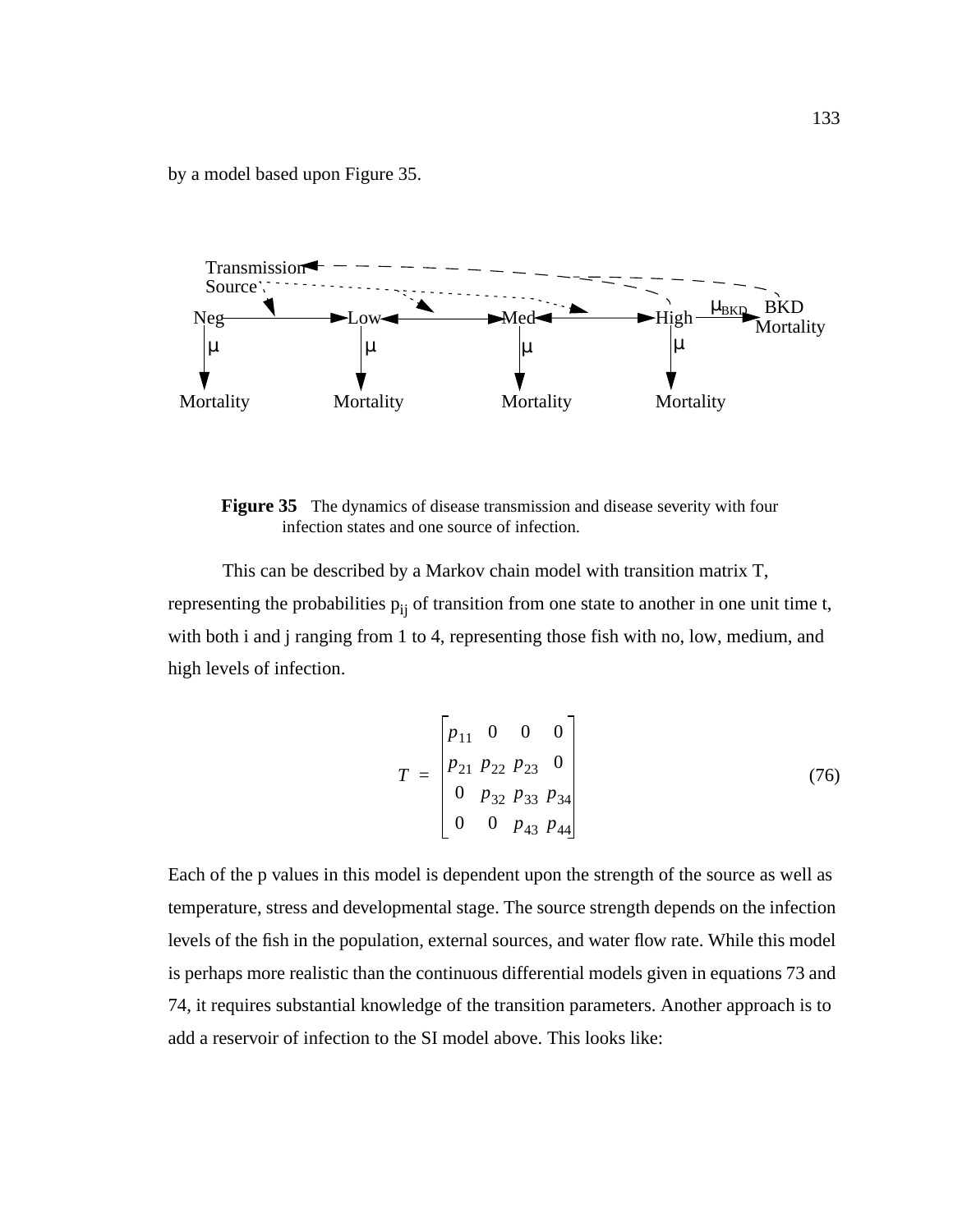<span id="page-147-0"></span>
$$
\frac{dS}{dt} = \beta(S+I) - \lambda SW - \mu_S S
$$
  

$$
\frac{dI}{dt} = \lambda SW - \mu_I I
$$
 (77)  

$$
\frac{dW}{dt} = \rho I - (\sigma(S+I) + \delta)W
$$

W, here, represents the density of bacteria in the water, following Boots (1999). The reservoir increases from contributions from the infected class (ρ) and decreases due to both uptake by individuals ( $\sigma$ ) and mortality and removal (i.e. due to water flow) ( $\delta$ ).

This model can then be improved by a second addition, that of a single carrier or "latent" class, representing both the low and medium infection levels defined by the ELISA test, symbolized by "L" for latent. At this point "I" represents all infectious rather than all infected individuals, as the latent individuals are infected as well. Also, in this model, φ represents the rate of eruption of the disease in latent individuals and ν represents the rate of recovery to latency among infectious individuals.

$$
\frac{dS}{dt} = -\lambda SW - \mu_1 S
$$
\n
$$
\frac{dL}{dt} = \lambda SI - \phi L + VI - \mu_1 L
$$
\n
$$
\frac{dI}{dt} = \phi L - VI - \mu_2 I
$$
\n
$$
\frac{dW}{dt} = \rho I - (\sigma(S + L + I) + \delta) W
$$
\n(78)

This is the most realistic of the above models, but too complex to gain insight without quite good parameter estimation.

### 7. 4. 4. SLI model

A simplified version of the above model assumes a direct link between the number of infectious individuals and new infections, dropping the bacterial density factor.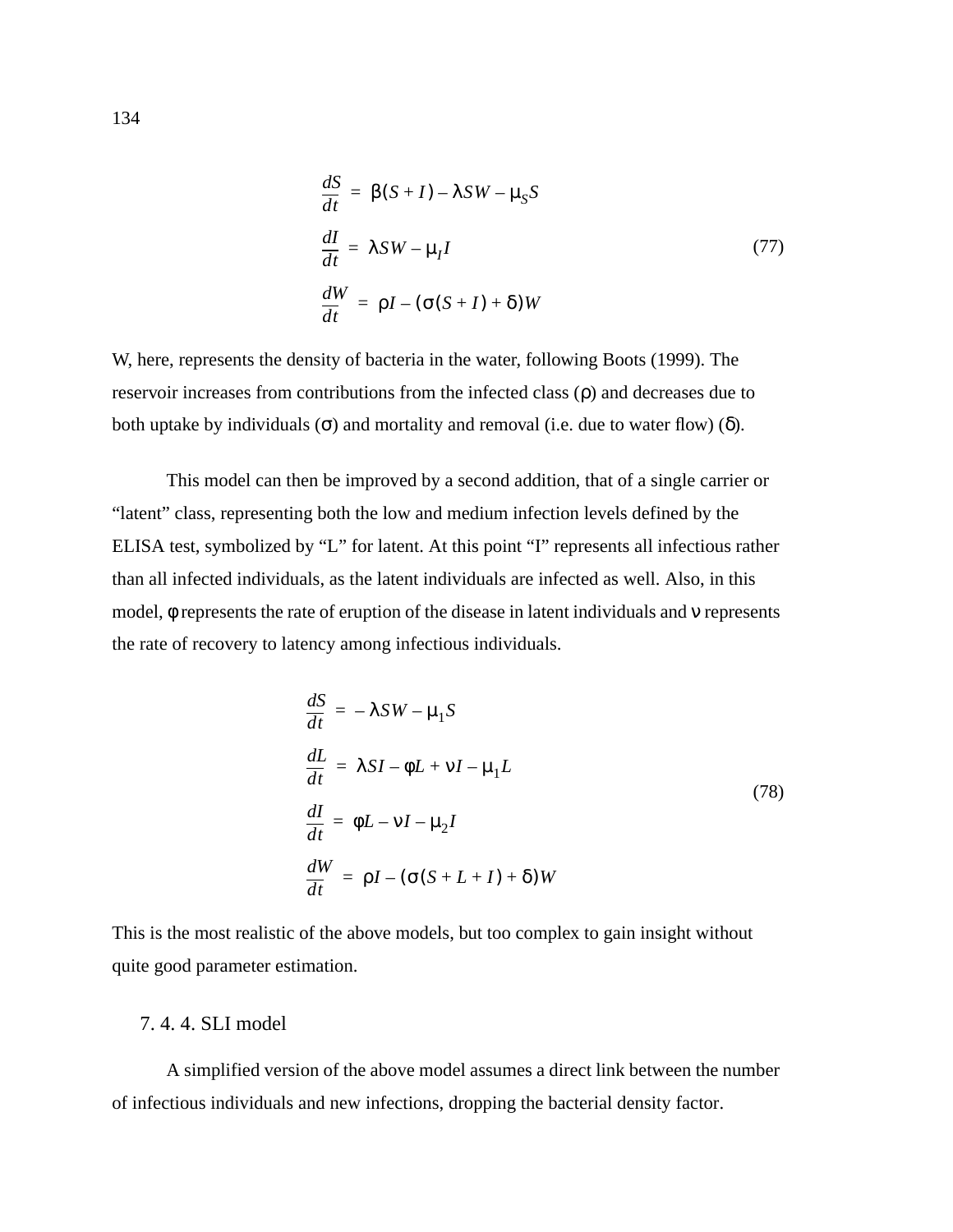$$
\frac{dS}{dt} = -\lambda SI - \mu_1 S
$$
  
\n
$$
\frac{dL}{dt} = \lambda SI - \phi L + \nu I - \mu_1 L
$$
  
\n
$$
\frac{dI}{dt} = \phi L - \nu I - \mu_2 I
$$
\n(79)

<span id="page-148-0"></span>While we lose the idea of a reservoir of infection, the more important addition, and the one for which there is some data, the latent class, remains. Only a portion of the latent fish become infectious in the particular life stage modeled, and many of those may recover from the latent class. A slightly modified version of this model is analyzed numerically in [section 7. 6.](#page-151-0)

Another approach is to simplify this even further, simply predicting the infection levels of spawners based upon the infection levels of their parents. Too great a level of life-cycle variability and a lack of data precludes analysis of this model. If a long time series of spawner infection level data were available, this might be attempted.

## **7. 5. Epidemiological models of two interacting populations**

### 7. 5. 1. SI model

Another goal of modeling the disease dynamics is to analyze the impact of one stock on the maintenance or severity of the disease in another. This is especially of interest for the interactions between wild and hatchery stocks.

Begin with a simple compartmentalized susceptible-infected (S-I) model of two separate populations of the same species which have some contact and disease transmission between them. Assume as well that there is no recovery, and that the mortality rate among infecteds is greater than that of susceptibles ( $\mu_1 < \mu_2$ ). Also assume that the contact and infection rate among a group is greater than that between groups ( $\eta$  < λ).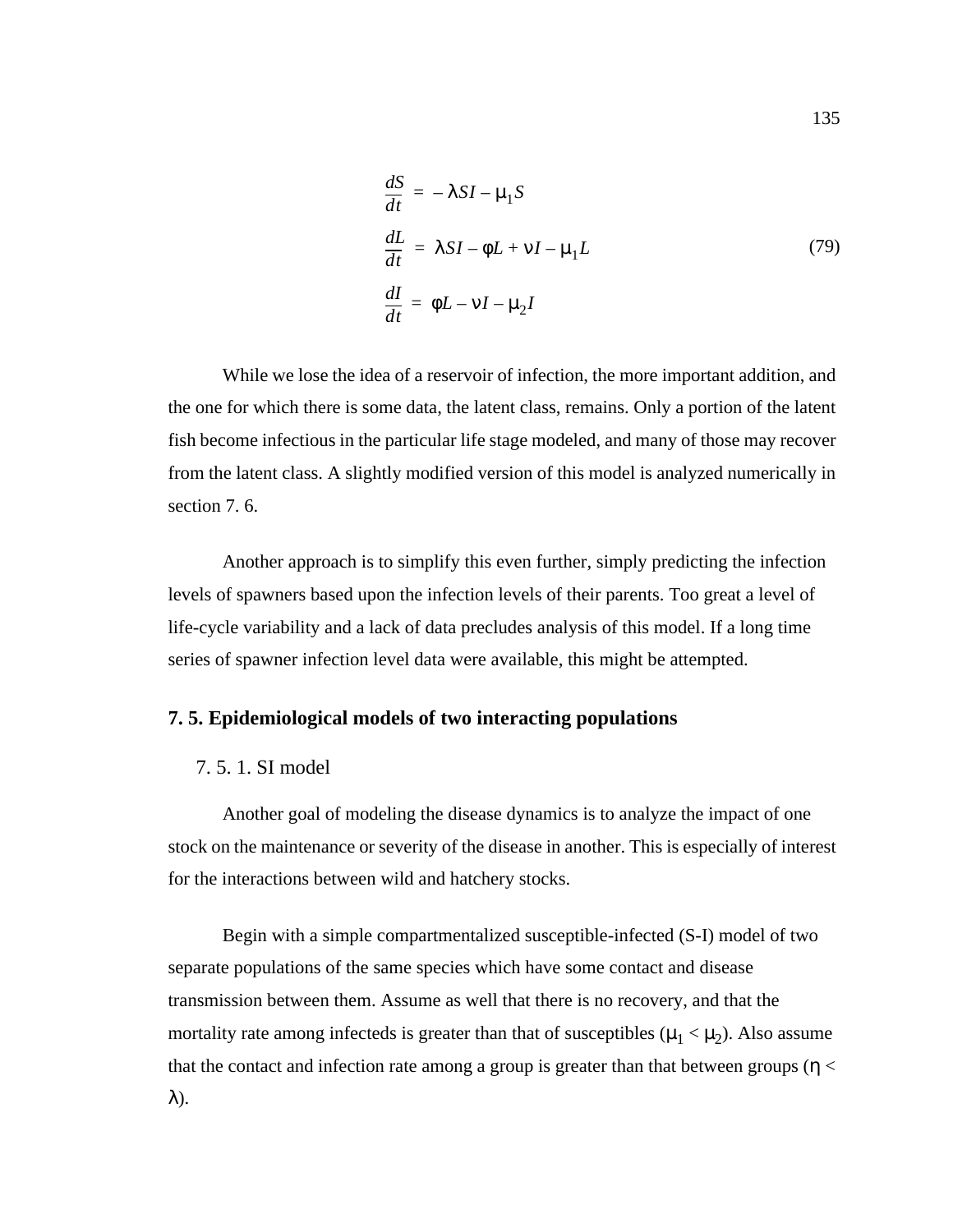$$
\frac{dS_1}{dt} = -\lambda S_1 I_1 - \eta S_1 I_2 - \mu_S S_1
$$
\n
$$
\frac{dI_1}{dt} = \lambda S_1 I_1 + \eta S_1 I_2 - \mu_I I_1
$$
\n
$$
\frac{dS_2}{dt} = -\lambda S_2 I_2 - \eta S_2 I_1 - \mu_S S_2
$$
\n
$$
\frac{dI_2}{dt} = \lambda S_2 I_2 + \eta S_2 I_1 - \mu_I I_2
$$
\n(80)

Basically, the result of the interaction is increased transmission in both populations. However, to accurately describe the dynamics of wild and hatchery salmon, we must include different life stages, varying within and between group infection rates (contact rates) with lifecycle stage, and also considering effects of straying on vertical transmission and immunotolerance induction.

## 7. 5. 2. Model with birth process

In order to get an analytical solution as was done above with the single population model, a continuous birth process is added. This model was previously analyzed by Holt and Pickering (1985).

$$
\frac{dS_1}{dt} = \beta(S_1 + I_1) - \lambda S_1 I_1 - \eta S_1 I_2 - \mu_S S_1
$$
\n
$$
\frac{dI_1}{dt} = \lambda S_1 I_1 + \eta S_1 I_2 - \mu_I I_1
$$
\n
$$
\frac{dS_2}{dt} = \beta(S_2 + I_2) - \lambda S_2 I_2 - \eta S_2 I_1 - \mu_S S_2
$$
\n
$$
\frac{dI_2}{dt} = \lambda S_2 I_2 + \eta S_2 I_1 - \mu_I I_2
$$
\n(81)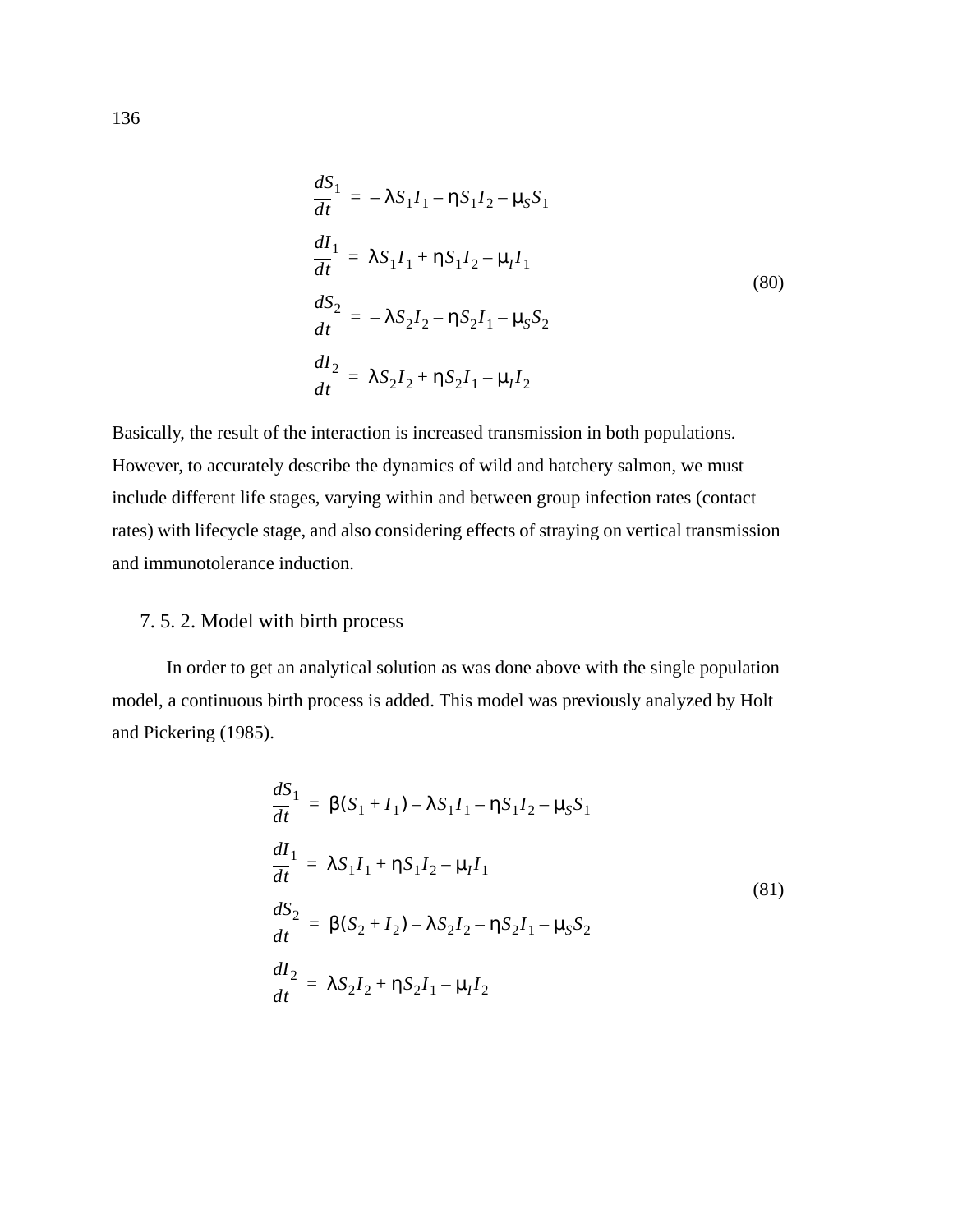There are four possible steady states associated with this model:

$$
(0,0,0,0), (\frac{\mu_I}{\lambda}, \frac{\mu_I(\beta-\mu_S)}{\lambda(\mu_I-\beta)},0,0), (0,0,\frac{\mu_I}{\lambda}, \frac{\mu_I(\beta-\mu_S)}{\lambda(\mu_I-\beta)}),
$$
 and

$$
(\frac{\mu_I}{\lambda + \eta}, \frac{\mu_I}{(\lambda + \eta)} \frac{(\beta - \mu_S)}{(\mu_I - \beta)}, \frac{\mu_I}{\lambda + \eta}, \frac{\mu_I}{(\lambda + \eta)} \frac{(\beta - \mu_S)}{(\mu_I - \beta)}).
$$

The coexistence steady state is stable given the same conditions as for the single population (if  $\mu_S < \beta < \mu_I$ ) and additionally if  $\eta < \lambda$ . If  $\eta > \lambda$ , then the coexistence steady state is unstable, and the two steady states with only one population extant are stable, with the larger original population surviving. This, however, assumes disease transmission between the two groups is greater than that within each group, which seems unlikely.

Assuming, on the other hand, that each population experiences unique within-group and between-group disease transmission parameters, a more realistic model can be produced:

$$
\frac{dS_1}{dt} = \beta(S_1 + I_1) - \lambda_1 S_1 I_1 - \eta_1 S_1 I_2 - \mu_S S_1
$$
\n
$$
\frac{dI_1}{dt} = \lambda_1 S_1 I_1 + \eta_1 S_1 I_2 - \mu_I I_1
$$
\n
$$
\frac{dS_2}{dt} = \beta(S_2 + I_2) - \lambda_2 S_2 I_2 - \eta_2 S_2 I_1 - \mu_S S_2
$$
\n
$$
\frac{dI_2}{dt} = \lambda_2 S_2 I_2 + \eta_2 S_2 I_1 - \mu_I I_2
$$
\n(82)

There are four possible steady states associated with this model:

$$
(0,0,0,0), (\frac{\mu_I}{\lambda_1}, \frac{\mu_I(\beta - \mu_S)}{\lambda_1(\mu_I - \beta)}, 0,0), (0,0, \frac{\mu_I}{\lambda_2}, \frac{\mu_I(\beta - \mu_S)}{\lambda_2(\mu_I - \beta)}), and
$$
  

$$
(\frac{(\lambda_2 - \eta_1)\mu_I}{(\lambda_1\lambda_2 - \eta_1\eta_2)}, \frac{(\lambda_2 - \eta_1)\mu_I}{(\lambda_1\lambda_2 - \eta_1\eta_2)} \frac{(\beta - \mu_S)}{(\mu_I - \beta)}, \frac{(\lambda_1 - \eta_2)\mu_I}{(\lambda_1\lambda_2 - \eta_1\eta_2)}, \frac{(\lambda_1 - \eta_2)\mu_I}{(\lambda_1\lambda_2 - \eta_1\eta_2)} \frac{(\beta - \mu_S)}{(\mu_I - \beta)})
$$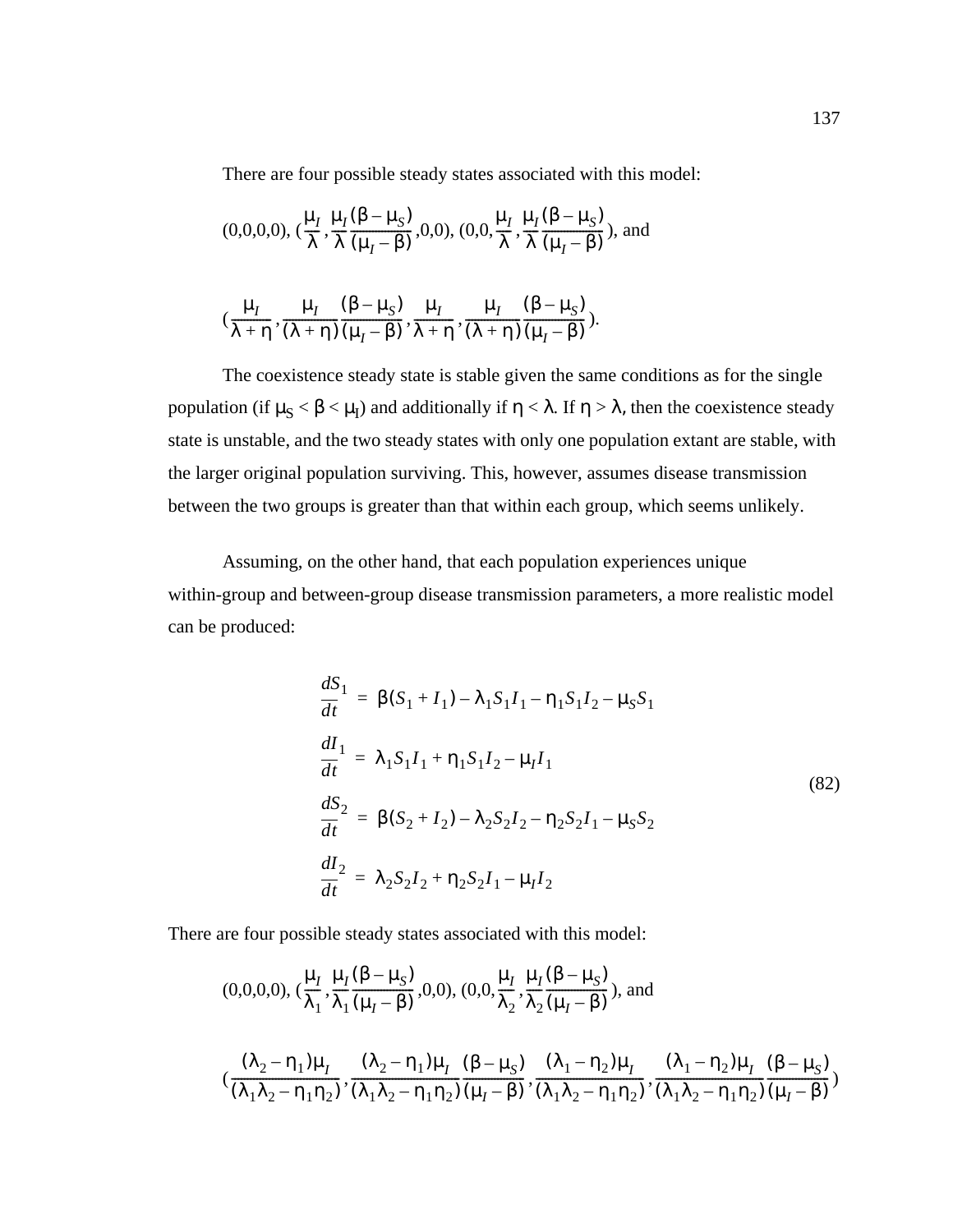<span id="page-151-0"></span>Under our assumptions ( $\mu_S < \beta < \mu_I$  and  $\lambda_1 > \eta_2$ ,  $\lambda_2 > \eta_1$ ), the coexistence steady state exists and is stable (Holt and Pickering 1985).What does this mean for the depression of the population numbers? The interaction of the two stocks reduces total equilibrium numbers from single stock situation. The susceptible and infected sub-populations are both reduced by a factor of  $\lambda_2(\lambda_1-\eta_2)/(\lambda_2\lambda_1-\eta_1\eta_2)$  for population 2, with the subscripts reversed for population 1.

If, on the other hand  $\lambda_1 > \eta_2$ , but  $\lambda_2 < \eta_1$ , (or vice versa) then there is no coexistence steady state, and the second population will dominate, with the first dying out. This is because the second population has a greater propensity to infect individuals within the other population than individuals within itself. This interaction may be realistic for upstream and downstream populations of salmon, with the upstream population infecting the downstream population. However, the addition of a carrying capacity control would add greatly to the realism, allowing for a coexistence steady state.

Consider the upstream-downstream case, with population one being upstream, and population two being downstream, and assume, further, that there is no transference of disease from population two to population one  $(\eta_1=0)$ . In this case, the coexistence steady state becomes:

$$
(\frac{\mu_1}{\lambda_1}, \frac{\mu_1(\beta - \mu_S)}{\lambda_1(\mu_1 - \beta)}, \frac{(\lambda_1 - \eta_2)\mu_1}{(\lambda_1\lambda_2)}, \frac{(\lambda_1 - \eta_2)\mu_1(\beta - \mu_S)}{(\lambda_1\lambda_2)})
$$

and the first population reduces that of the second by a factor of  $(\lambda_1-\eta_2)/\lambda_1 = 1 - \eta_2/\lambda_1$ .

## **7. 6. Numerical analysis of the SLI model**

The model given in [Equation 79](#page-148-0) is used to explore the data from Pascho et al. (1991). This data, given in [Figure 23](#page-109-0) and [Table 17](#page-154-0), gives the distribution of infection levels and cumulative mortality for the low-BKD and high-BKD groups at five time periods after hatch. Here only the last three, the parr, pre-smolt and smolt infection levels, at 8, 12 and 16 months after hatch are considered. Three time periods of transmission and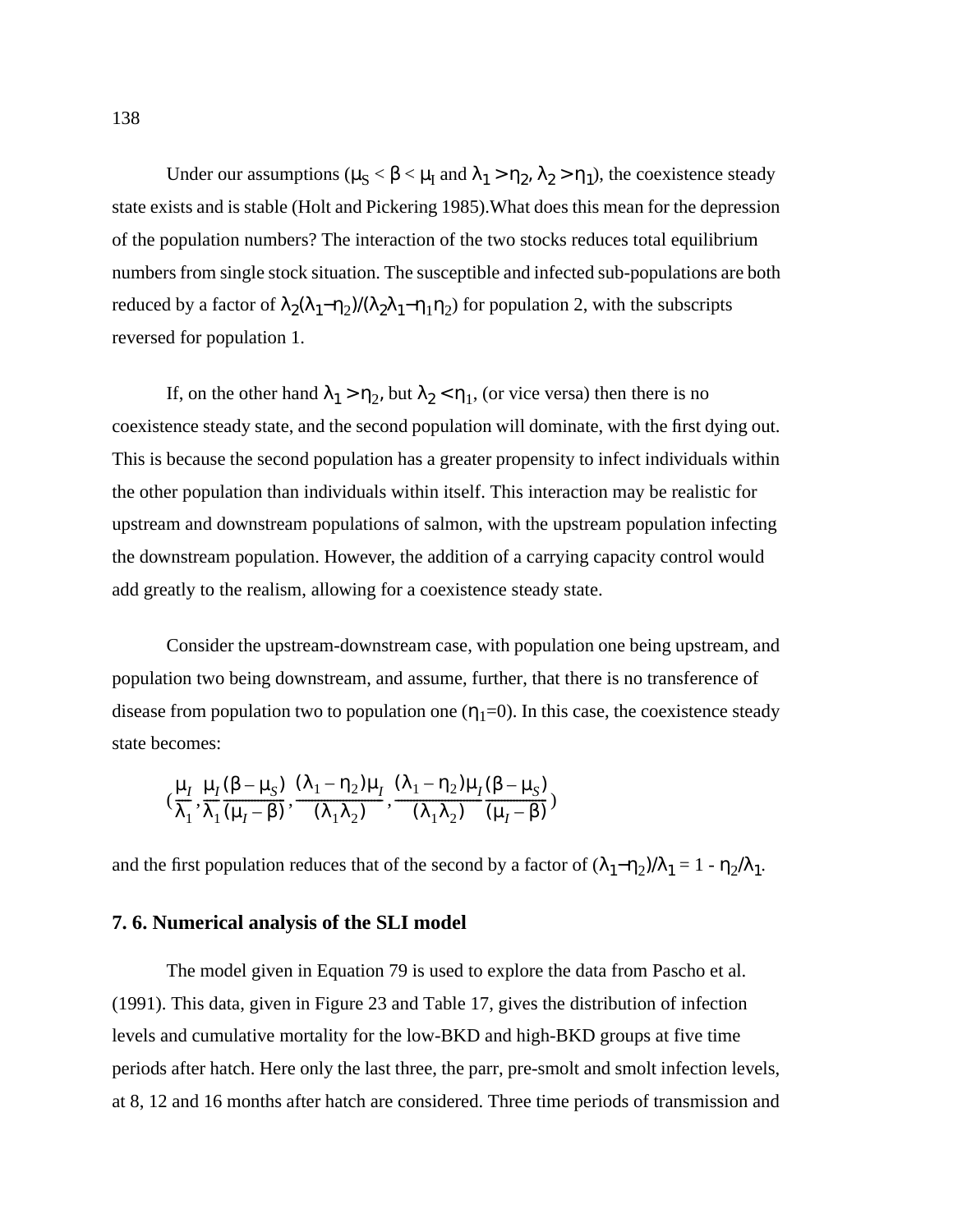<span id="page-152-0"></span>development of the disease are considered concomitant with these monitoring times. The first 8 months, during which water temperatures were mainly cold (Periods A, B and C in [Figure 13](#page-83-0)), the next four months (Period D in [Figure 13](#page-83-0)), during which temperatures were generally warmer and during which the mortality of the two groups diverged, with the infection levels diverging somewhat, and the following four months (Period E in [Figure](#page-83-0) [13](#page-83-0)), being the final winter before release, with cold temperatures, and during which a great divergence in infection levels occurs, with greater mortality observed in the high-BKD group as well.

**Table 16** Values of parameters used and the division of the population by infection class at the beginning of each time period and at end of the last period. The letters represent time periods, and "high" and "low" represent the offspring of the high-BKD and low-BKD broodstock respectively.

| Parameter                               |                | $A-C$ low $ A-C$ high | D low          | D high         | E low        | E high           | End low | End high |
|-----------------------------------------|----------------|-----------------------|----------------|----------------|--------------|------------------|---------|----------|
| $\mu$ 1                                 | .0002          | .0002                 | .0004          | .0004          | .00001       | .00001           |         |          |
| $\mu$ 2                                 | .002           | .002                  | .004           | .01            | .002         | .002             |         |          |
| λ                                       | .02            | .02                   | .01            | .03            | .03          | .03              |         |          |
| $\mathbf{C}$                            | $\cdot$ .2     | $\cdot$ .2            | $\overline{0}$ | $\overline{0}$ | $\mathbf{0}$ | $\boldsymbol{0}$ |         |          |
| φ                                       | .0004          | .0004                 | .0002          | .005           | .001         | .01              |         |          |
| $\mathbf{v}$                            | .001           | .001                  | $\cdot$        | $\cdot$        | $\cdot$ 1    | .01              |         |          |
| $t$ (days)                              | 240            | 240                   | 120            | 120            | 120          | 120              |         |          |
| S                                       | 1              | .98                   | .348           | .329           | .330         | .285             | .324    | .143     |
| L                                       | $\theta$       | .01                   | .575           | .586           | .572         | .561             | .571    | .405     |
| I                                       | $\overline{0}$ | .01                   | .026           | .031           | .001         | .026             | .006    | .277     |
| <b>Total Survival to Smoltification</b> |                |                       |                |                |              | .901             | .825    |          |

The near matching values of infection levels and total mortality at the parr stage, 8 months after hatch cannot be achieved, using realistic parameter values, without an outside source of infection (c) to modify [Equation 79](#page-148-0) as follows: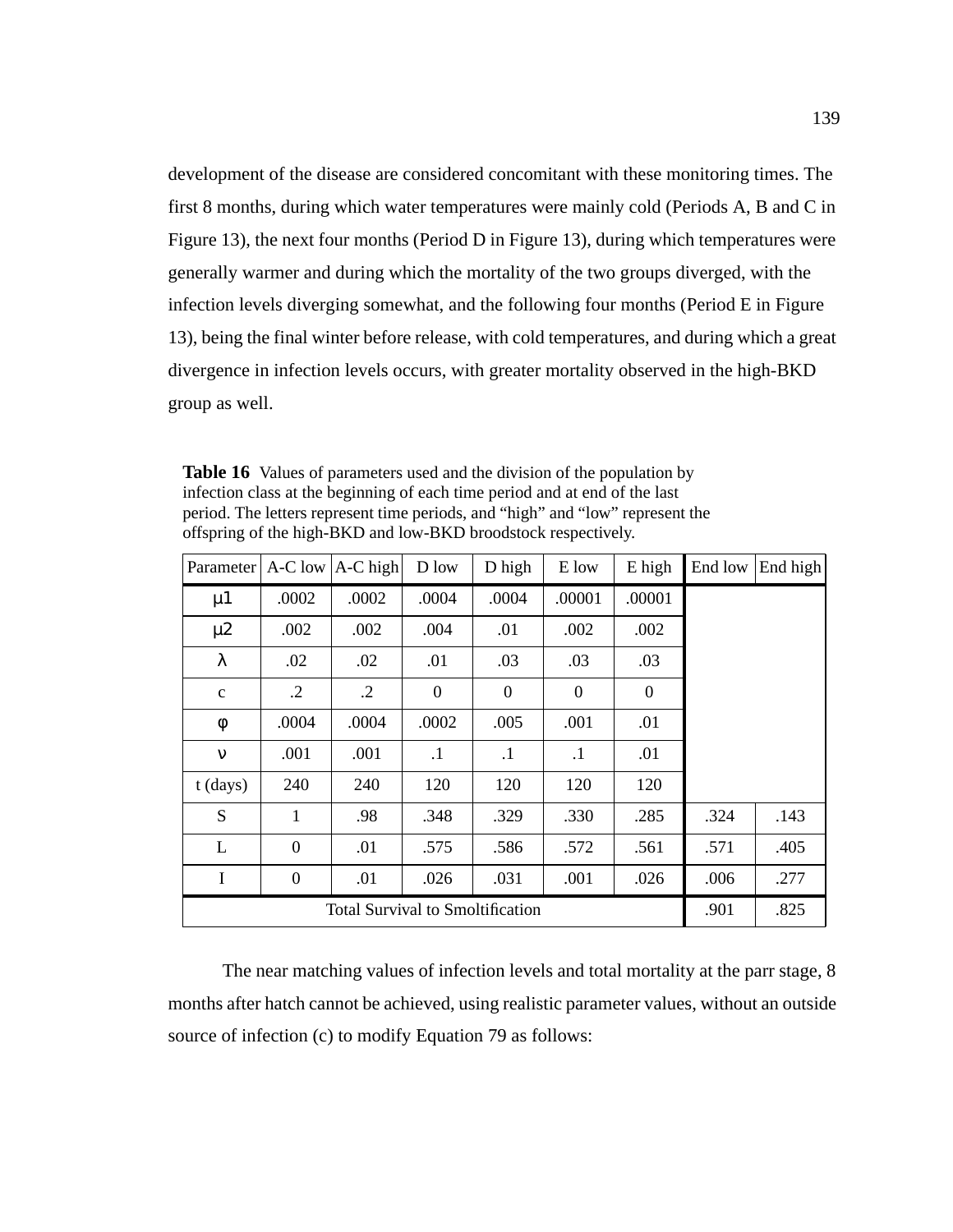$$
\frac{dS}{dt} = -\lambda S(I + c) - \mu_1 S
$$
\n
$$
\frac{dL}{dt} = \lambda S(I + c) - \phi L + vI - \mu_1 L
$$
\n
$$
\frac{dI}{dt} = \phi L - vI - \mu_2 I
$$
\n(83)

A fourth-order Runge-Kutta numerical approximation was used to analyze the dynamics of the SLI model given in Equation 83. Parameters were chosen to fit the data and to represent reasonable dynamics and are given in [Table 16](#page-152-0) along with the modeled infection levels and cumulative mortalities at each of the three monitoring periods for the two groups. The results are compared to the data in [Table 17](#page-154-0).

The initial percent of the population in each of the Latent and Infectious classes in the high-BKD group do not significantly affect the end point for that group (Note that if  $(So, Lo,Lo) = (1,0,0)$ , then after the final stage,  $(S, L, I) = (0.153, 0.403, 0.274)$  versus (0.143, 0.405, 0.277)). However, without the external infection source, the end point for the high-BKD group would be very different (0.786 0.074, 0.037).These last values are not unlike those seen by Lee and Evelyn (1989, and see Chapter 3), when vertical infection was followed by rearing for 195 days in treated water. While the conditions were obviously different in this latter experiment, this serves to reinforce the importance of the external source of infection. The difference in the parameters among the two groups after the first time period can be attributed to the effects of antigen inclusion induced immunotolerance, decreasing resistance to the disease and recovery rates from the infectious state. Differences in parameters between time periods are due to differences in both temperature regimes and developmental stages.

To examine how well the model fits the data, it is assumed that only those individuals with high level infections, according to the partitioning done by Pascho et al. (1991) and my analysis (see Chapter 5), are in the Infectious class, with those classified as

140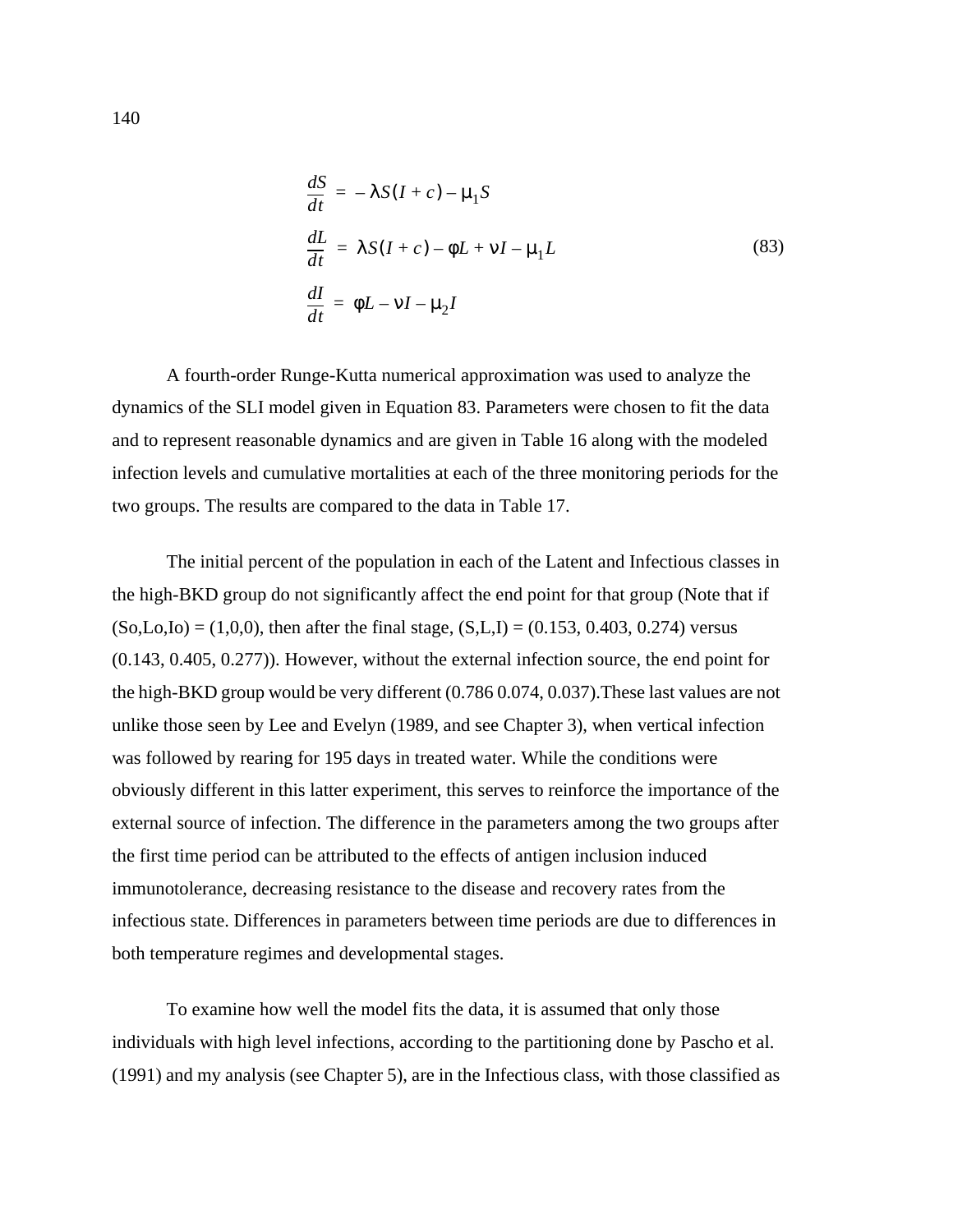<span id="page-154-0"></span>having low or medium level infections being in the Latent class. For the parr and pre-smolt stages, there is no distinction made in the data between the negative and low infection classes, but the levels have to be such as to lead up to the levels seen in the smolt stage. Table 17 compares the data with the model fit, and shows the model to fit quite nicely.

| Stage     | Group | Data/Model | S    | $S+L$ | L    | I        | Dead |
|-----------|-------|------------|------|-------|------|----------|------|
| Parr      | Low   | Data       |      | .878  |      | .024     | .089 |
|           |       | Model      | .348 | .923  | .575 | .026     | .051 |
|           | High  | Data       |      | .908  |      | .031     | .061 |
|           |       | Model      | .329 | .915  | .586 | .031     | .054 |
| Pre-Smolt | Low   | Data       |      | .906  |      | $\Omega$ | .095 |
|           |       | Model      | .330 | .902  | .572 | .001     | .097 |
|           | High  | Data       |      | .844  |      | .013     | .143 |
|           |       | Model      | .285 | .846  | .561 | .026     | .138 |
| Smolt     | Low   | Data       | .339 | .897  | .558 | .004     | .099 |
|           |       | Model      | .324 | .895  | .571 | .006     | .099 |
|           | High  | Data       | .122 | .570  | .448 | .255     | .176 |
|           |       | Model      | .143 | .548  | .405 | .277     | .175 |

**Table 17** Comparison of data and model results. Here both low and medium levels of infection by ELISA are considered Latent, and only High levels considered Infectious.Values are the percent of original population in each class or dead.

# **7. 7. Sensitivity analysis**

The sensitivity of the model to variation in parameters and initial conditions is considered below. As almost all infection occurs before the onset of downstream migration (or after return), the proportion of uninfected individuals at release may be a critical factor in predicting returns. The change in the value of this variable with the doubling of each parameter (except for c, which is increased by 0.1, and the initial S, L and I proportions, which are increased by 0.01) is examined in [Table 18.](#page-155-0)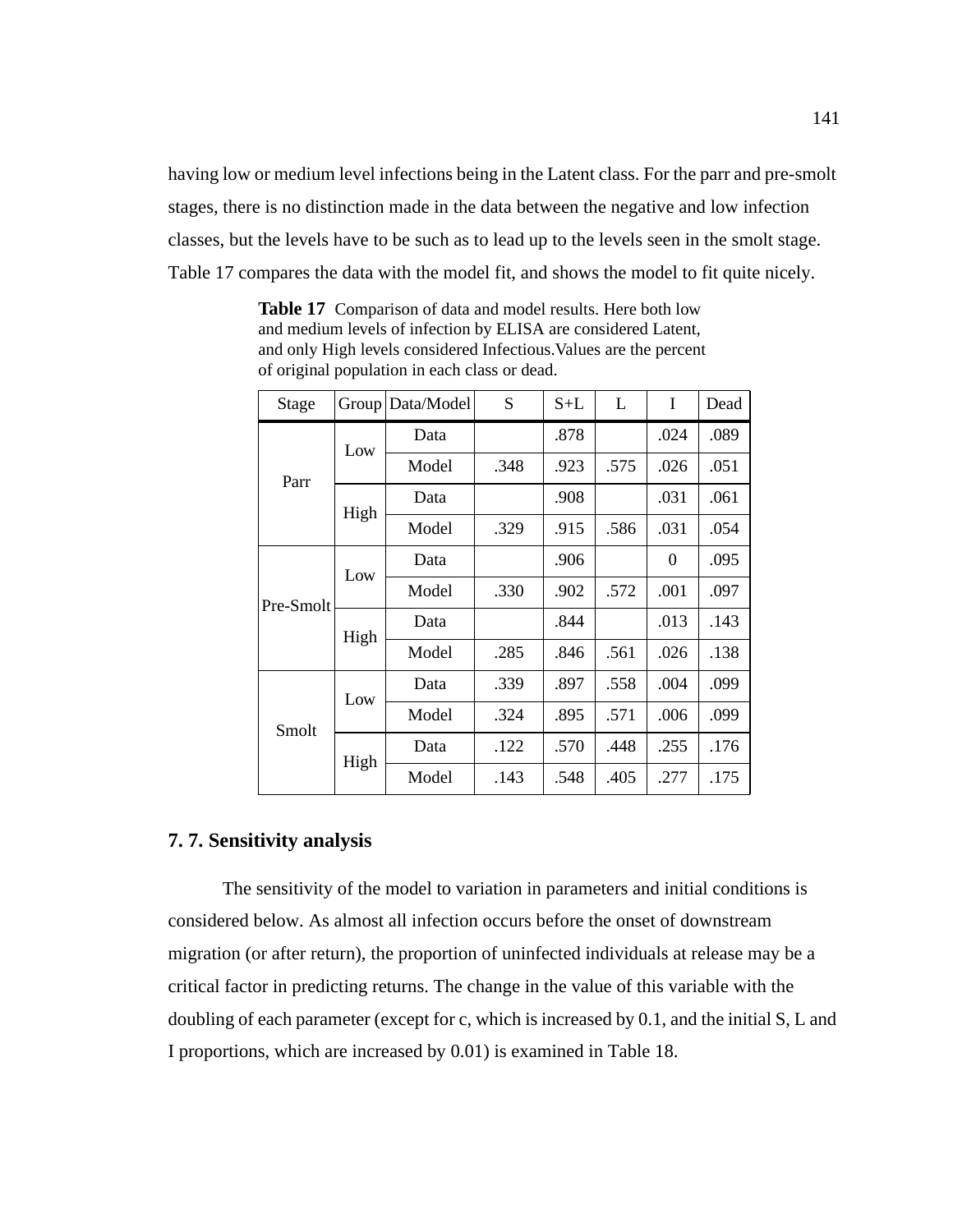| Parameter      | A-C low | D low | E low | A-C high | D high | E high |
|----------------|---------|-------|-------|----------|--------|--------|
| $\mu$ 1        | .309    | .309  | .324  | .141     | .141   | .142   |
| $\mu$ 2        | .326    | .324  | .324  | .146     | .149   | .150   |
| λ              | .110    | .323  | .318  | .039     | .126   | .066   |
| $\mathbf{C}$   | .196    | .287  | .226  | .077     | .091   | .097   |
| φ              | .308    | .323  | .318  | .134     | .128   | .095   |
| $\mathbf v$    | .325    | .325  | .327  | .144     | .151   | .165   |
| So             | .327    |       |       | .143     |        |        |
| Lo             | .323    |       |       | .141     |        |        |
| I <sub>0</sub> | .312    |       |       | .135     |        |        |
| <b>Base</b>    | .324    | .324  | .324  | .143     | .143   | .143   |

<span id="page-155-0"></span>Table 18 Final values of S with doubling of parameter values (except  $c = +0.1$ , S, L, I = +0.01). "The letters represent time periods, and "high" and "low" represent the offspring of the high-BKD and low-BKD broodstock respectively. Compare to base values.

The value of c, the external infection source, is important in each stage and both groups, as is not surprising. The outcome appears fairly independent of initial (vertical) infection or of mortality rates. The same is true for rates of entering the infectious stage (φ) or recovery (ν) except in the case of the final stage for the high-BKD group. The infection coefficient  $(\lambda)$  is important for both groups in the first time period, and in the high-BKD group for the final time period.

Similar results are seen when the percent of fish in the Infectious class is considered ([Table 19](#page-156-0)), with the only difference being that  $\phi$  and  $\nu$  are important for the final stage of the low-BKD group as well. However, depending on the conditions experienced during migration and early ocean entry, as well as the timing of the latter, the proportion of the population in the Latent and Infectious classes can be expected to change as individuals pass between these two states. While transmission may be rare during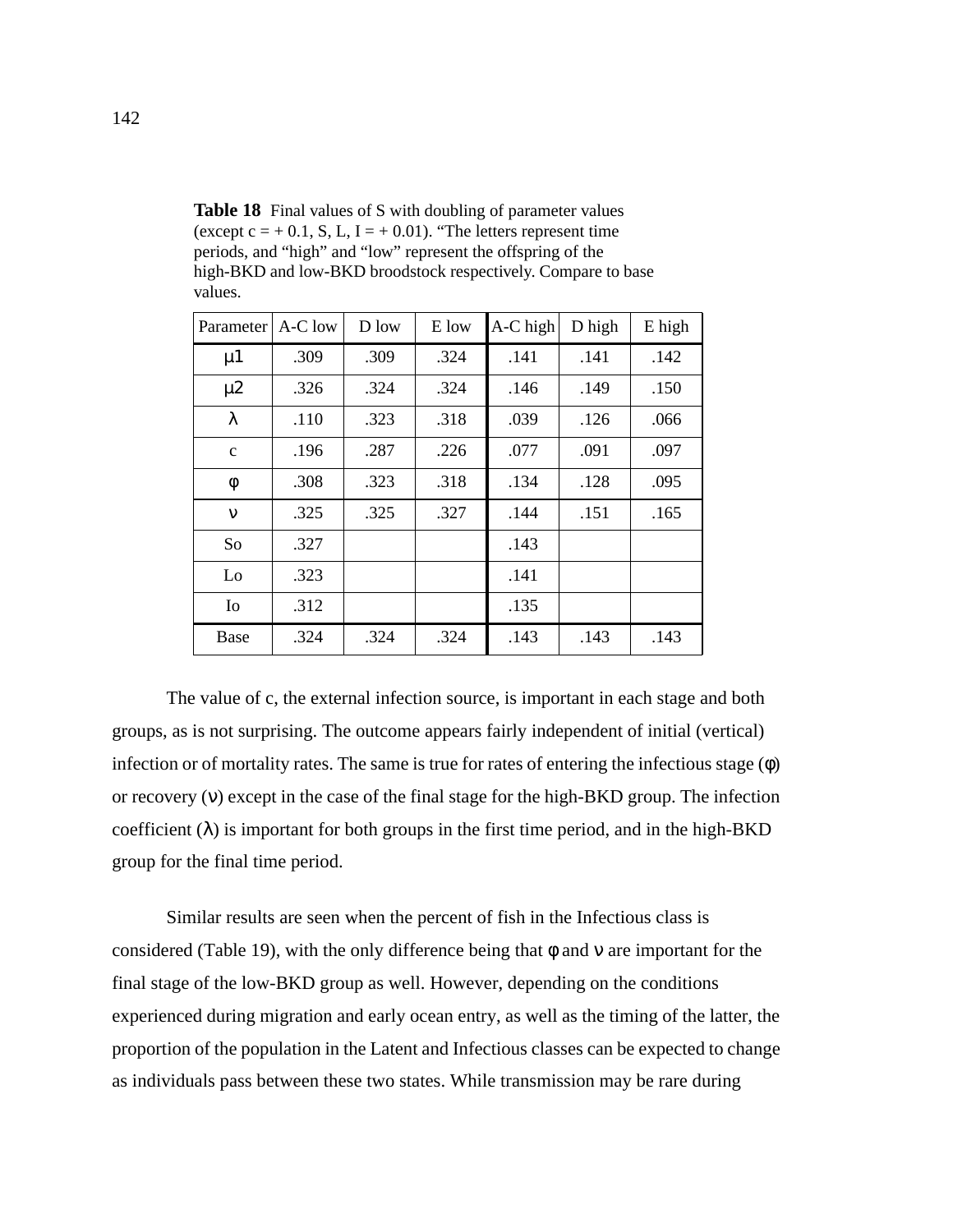<span id="page-156-0"></span>migration, the proportion of individuals with moderate versus severe infections at ocean entry may be of great importance in determining survivorship. Individuals uninfected at release or the beginning of migration have a greater probability of surviving than those with either latent or active infections at release.

Parameter |  $A-C$  low  $\vert$  D low  $\vert$  E low  $\vert$  A-C high  $\vert$  D high  $\vert$  E high 277. | 005 .005 | 005 | 005 | 005 | 005 | 005 247. | 265. | 274. | 2006. | 006. | 247 203 .008 .006 .006 .326 .005 .303 c .007 .006 .006 .308 .302 .294 φ .006 .006 .011 .279 .276 .418 ν | .006 | .006 | .003 | .277 | .278 | .199 So  $.006$   $.281$ Lo  $.006$   $.282$ Io | .006 | | | .283 Base .006 .006 .006 .006 .277 .277

**Table 19** Final values of I with doubling of values (except  $c = +$ 0.1, S, L,  $I = +0.01$ ). The letters represent time periods, and "high" and "low" represent the offspring of the high-BKD and low-BKD broodstock respectively. Compare to base values.

Halving the values of each parameter gives the same information as seen in Tables [18](#page-155-0) and 19 regarding the relative effects of altering the various parameters.

To get a better idea of how much the proportions in the Susceptible, Latent and Infectious classes at the smolt stage change with changing parameter values, these proportions are graphed versus various values of c,  $\lambda$  and  $\phi$  in each time period [\(Figures](#page-157-0) [36](#page-157-0), [37](#page-158-0), and [38](#page-159-0)).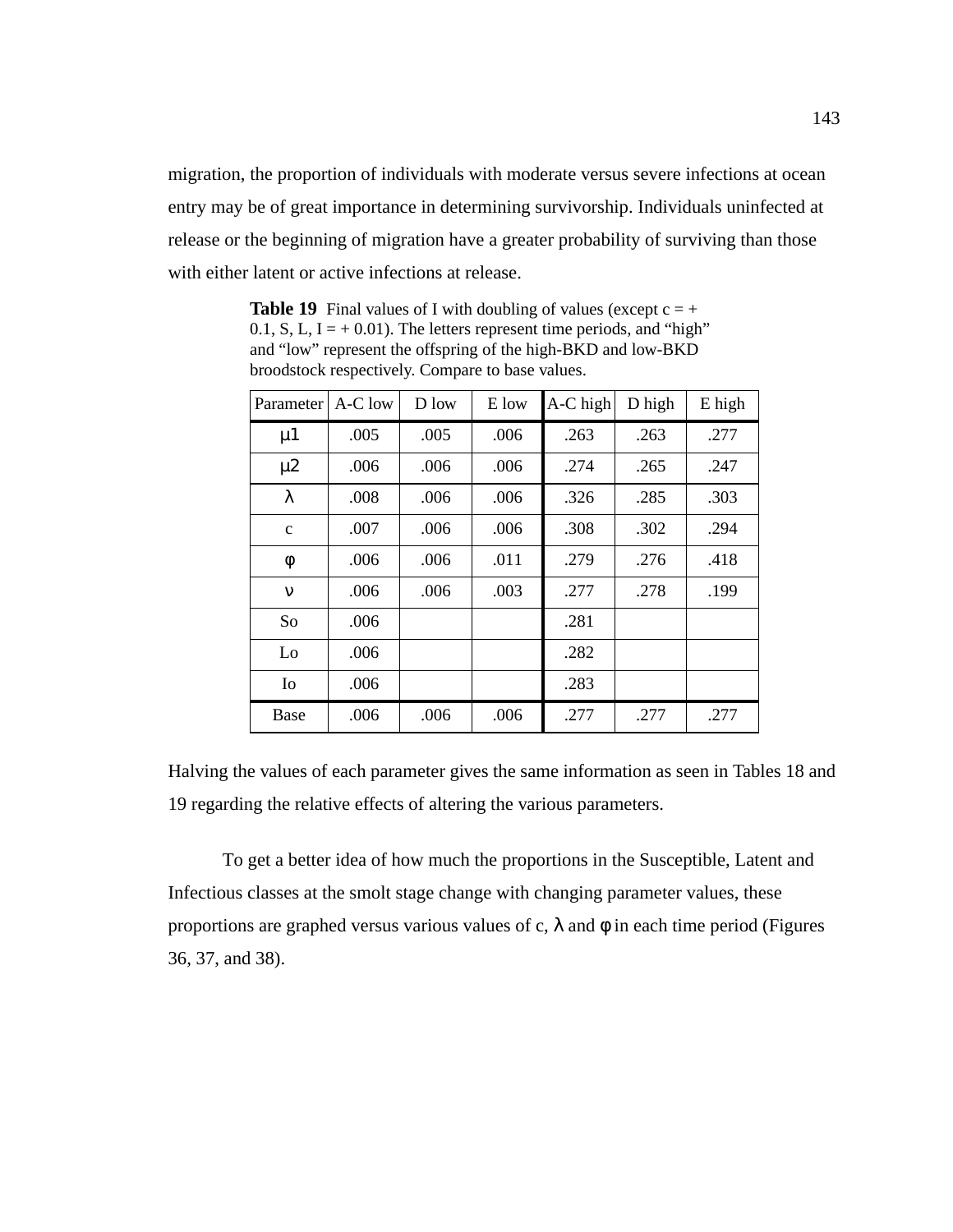<span id="page-157-0"></span>

**Figure 36** Sensitivity analysis with varying c (external infection source).The graphs represent the proportion of the original population that is predicted by the model to be in the Susceptible, Latent and Infectious classes at smoltification and the beginning of migration.

From these results it can be concluded that the best methods of reducing infection and increasing survivorship of salmon released from hatcheries include, most importantly (1) eliminating outside sources of infection (c), perhaps by treating all incoming water, as well as (2) reducing transmission rates ( $\lambda$ ) which can be achieved by decreasing density and/or increasing water flow, and (3) reducing the eruption of the disease in carrier salmon (φ) by reducing stress and improving the overall condition of the fish.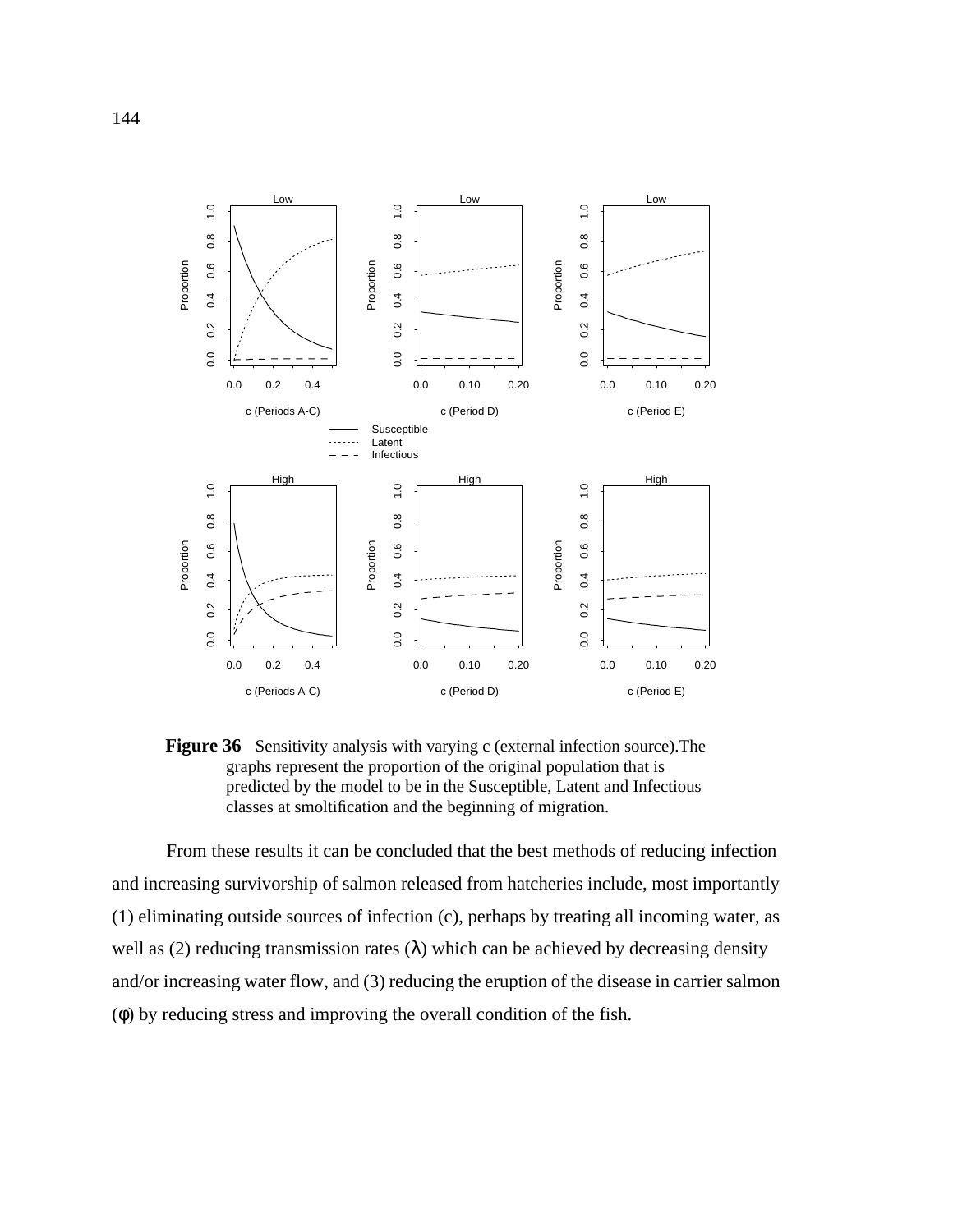<span id="page-158-0"></span>

**Figure 37** Sensitivity analysis with varying  $\lambda$  (infection rate). The graphs represent the proportion of the original population that is predicted by the model to be in the Susceptible, Latent and Infectious classes at smoltification and the beginning of migration.

Finally, the proportion of individuals in the Susceptible, Latent and Infectious stages at ocean entry is considered. This is accomplished by modeling the migration stage using [Equation 78](#page-147-0). No transmission is assumed to take place during migration, thus  $\lambda = 0$ and  $c = 0$ , but mortality in all three classes is important. Parameters are assumed to be constant during migration for 30 or 60 days (the former representing transported salmon) under differing conditions represented by varying ν, the rate of recovery to the latent class ([Table 20](#page-161-0) and [Figure 39\)](#page-160-0).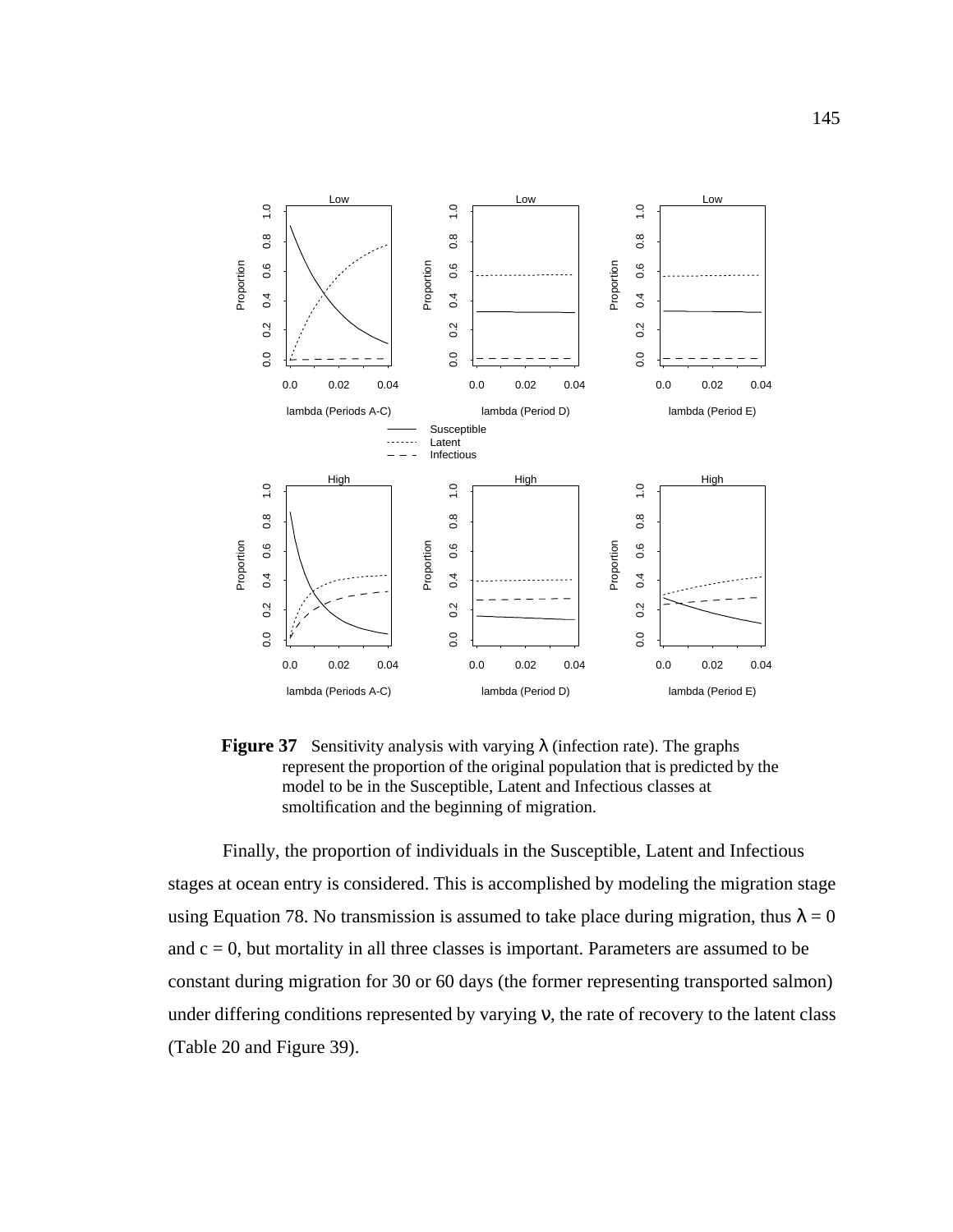<span id="page-159-0"></span>

**Figure 38** Sensitivity analysis with varying φ (rate of eruption of disease from latent state).The graphs represent the proportion of the original population that is predicted by the model to be in the Susceptible, Latent and Infectious classes at smoltification and the beginning of migration.

It is expected that the survivors come from both the Susceptible and Latent classes at ocean entry, with essentially all of the infectious individuals dying soon after entering the ocean. The baseline number of salmon with a potential for survival is somewhere between the "Susceptible" and "Susceptible + Latent" curves in [Figure 39](#page-160-0). The results show this baseline number at ocean entry may be heavily dependent upon conditions, including temperature, during migration, upon infection levels at the beginning of migration, and upon the length of migration. There may be trade-offs, as mentioned above. If a shortened migration due to transportation results in ocean entry before warm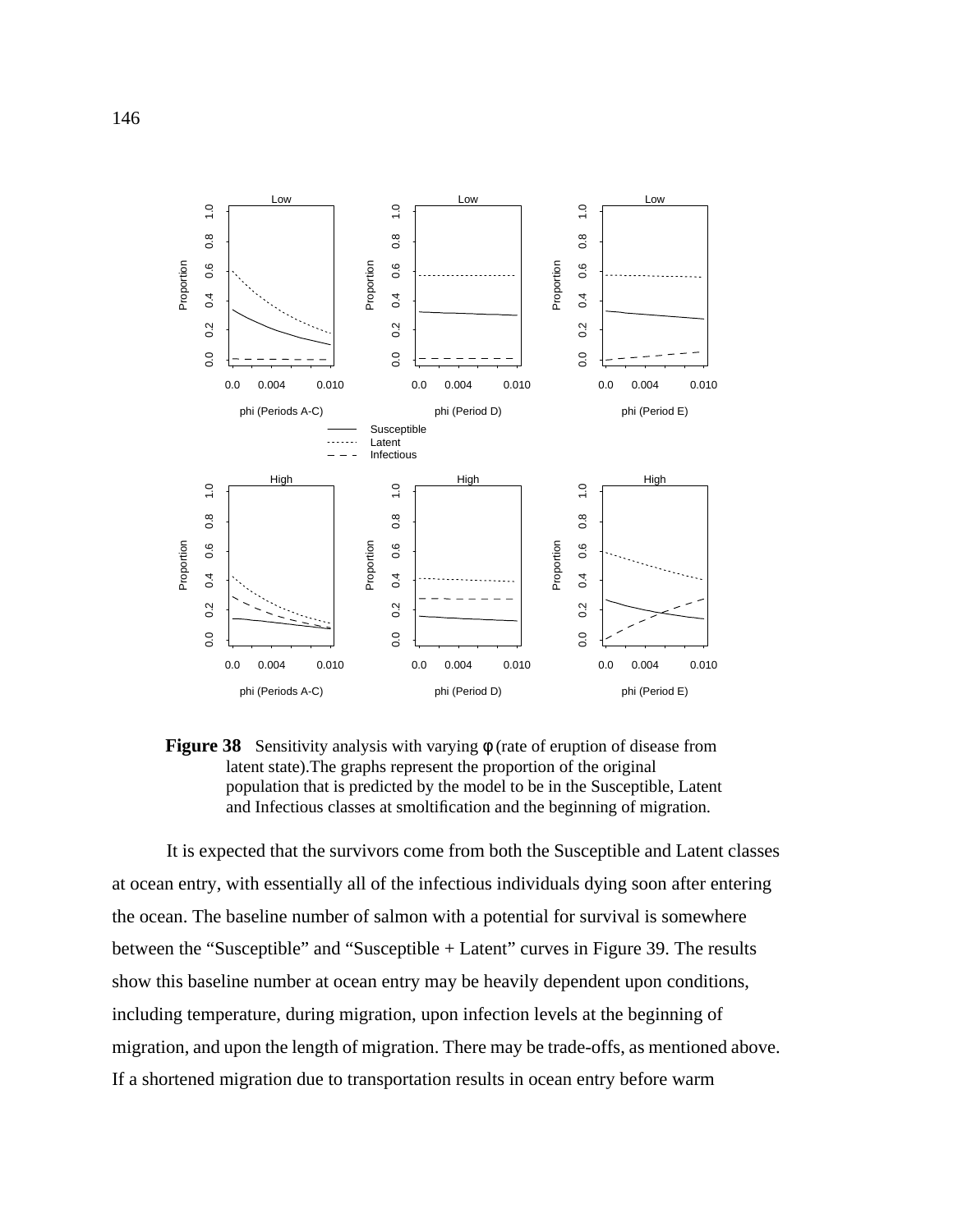<span id="page-160-0"></span>temperatures are experienced, then the longer migration may be preferable. This can be seen by comparing the 30 day migration with low ν to the 60 day migration with high ν in either of the low-BKD or high-BKD groups.



**Figure 39** Sensitivity analysis for the low and high-BKD groups under migration for 30 or 60 days to the ocean with better (high  $v$ ) or worse (low ν) conditions, perhaps being highly related to water temperature. The graphs show the proportion of the original population that is predicted by the model to be in Susceptible, Latent and Infectious classes at ocean entry.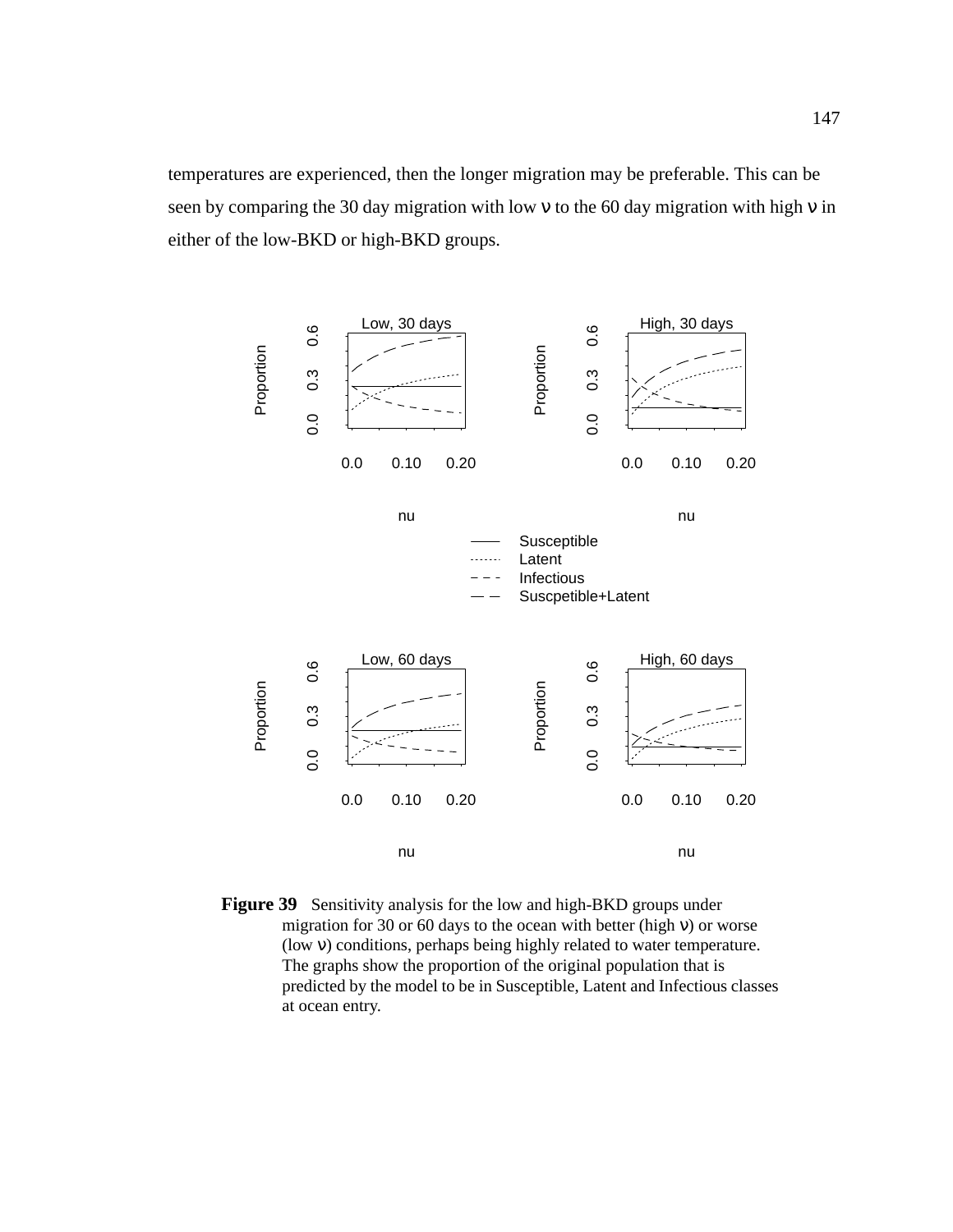| Parameter      | Low $30$  | High 30   | Low $60$  | High 60   |
|----------------|-----------|-----------|-----------|-----------|
| $\mu$ 1        | .0075     | .0075     | .0075     | .0075     |
| $\mu$ 2        | .025      | .025      | .025      | .025      |
| λ              | 0         | 0         | $\theta$  | 0         |
| $\mathbf c$    | 0         | 0         | $\theta$  | $\theta$  |
| φ              | .05       | .05       | .05       | .05       |
| $\mathbf v$    | $0 - 0.2$ | $0 - 0.2$ | $0 - 0.2$ | $0 - 0.2$ |
| So             | .324      | .143      | .324      | .143      |
| Lo             | .571      | .405      | .571      | .405      |
| Io             | .006      | .277      | .006      | .277      |
| time<br>(days) | 30        | 30        | 60        | 60        |

<span id="page-161-0"></span>**Table 20** Values of parameters used for the migration model and the distributions of population by degree of infection at the beginning of migration. 30 and 60 refer to the length in day of migration. ν is the only variable parameter.

## **7. 8. Discussion**

The analysis techniques explored in this chapter provide a basis for detailed mathematical modeling of the dynamics of BKD. The limitations of the data preclude firm conclusions about those dynamics at this time. Despite these limitations, this analysis does support some of the conclusions made earlier in this dissertation. The SLI disease model was able to mimic the dynamics of both the low-BKD and high-BKD groups, but only when different parameters were invoked for each group and for each of three time periods, and only when an external (upstream) source of infection was invoked. The sensitivity analysis suggests that the external source of infection is extremely important, but only early on in the life cycle. Once the disease is established in the population, the state of the population in terms of immunotolerance and overall condition are more important.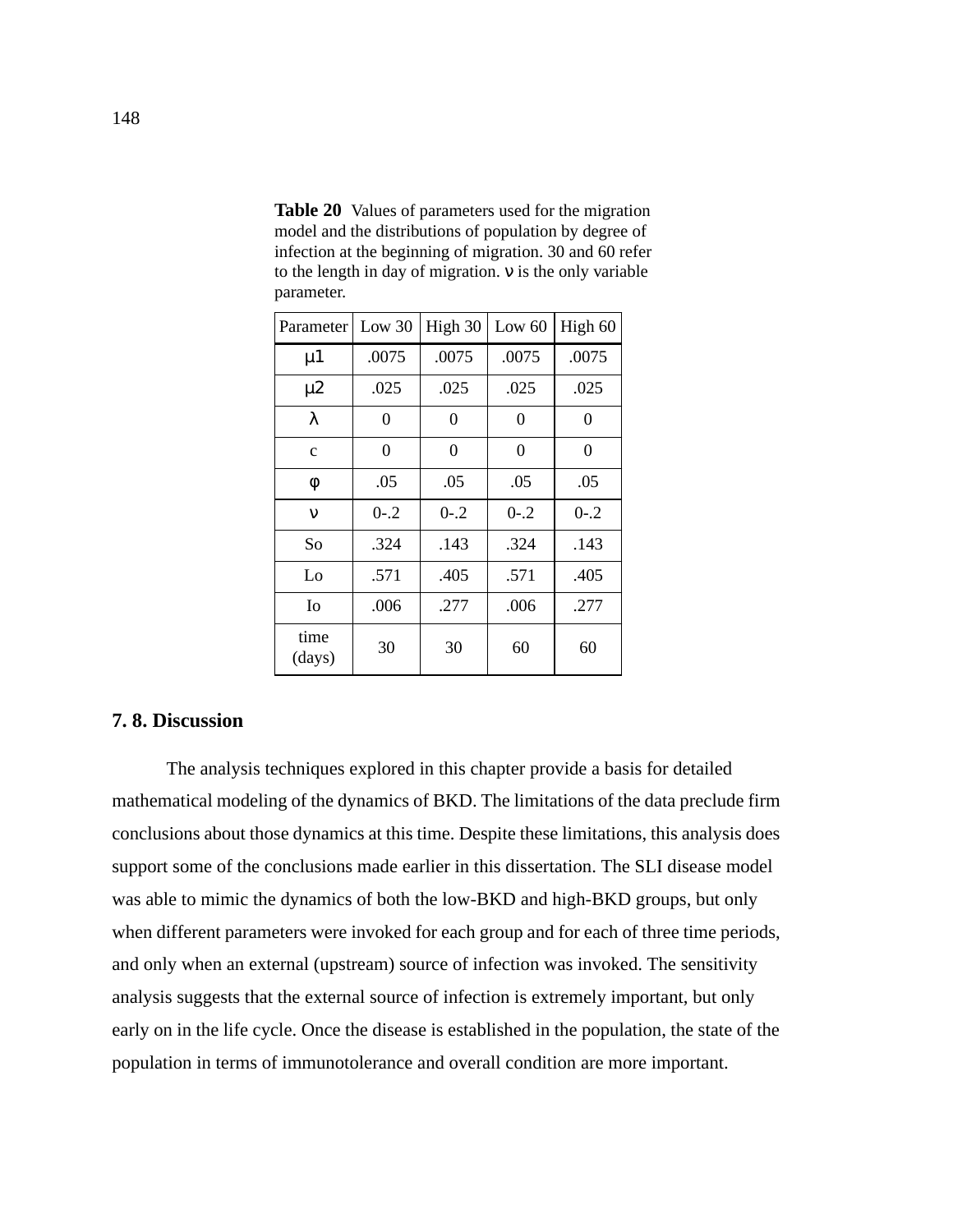# **8. Management and Research Implications**

### **8. 1. The management problem**

Among Columbia River basin salmon stocks, the prevalence of BKD is highest and its effects most severe in spring and summer chinook salmon (Pascho et al. 1991, Bullock and Wolf 1986) in both rivers (Maule et al. 1996, Elliott et al. 1997) and the ocean (Banner et al. 1986). BKD is prevalent in hatcheries on the Columbia and Snake rivers (Maule et al. 1996,VanderKooi and Maule 1999), and returns of spring and summer chinook to these hatcheries have been consistently low.

The research reviewed in the Chapter 5, which followed salmon under hatchery rearing and under subsequent saltwater challenge or recapture during downstream migration, and other large scale studies provide the best knowledge we have concerning the dynamics and effects of BKD. While still limited in time and scope, these studies, along with laboratory studies, do provide a basis for both testable hypotheses and management decisions.

## **8. 2. Hatchery management**

### 8. 2. 1. Use of antibiotics

Erythromycin is effective at reducing infection level in female spawners before spawning, and in hatchery smolts before release. Antibiotic mediated reduction of infection in female spawners may reduce both vertical infection and antigen inclusion induced immunotolerance if the antigen has not already entered the egg in sufficient quantities before treatment. However, the antigen has been shown to remain in tissues for at least three months (Pascho et al. 1998). The effect of treating spawners with erythromycin on immunotolerance in their offspring is therefore not clear.

The short term reduction in mortality for smolts treated with erythromycin during hatchery rearing may reduce overall mortality levels, though the effect of the treatment is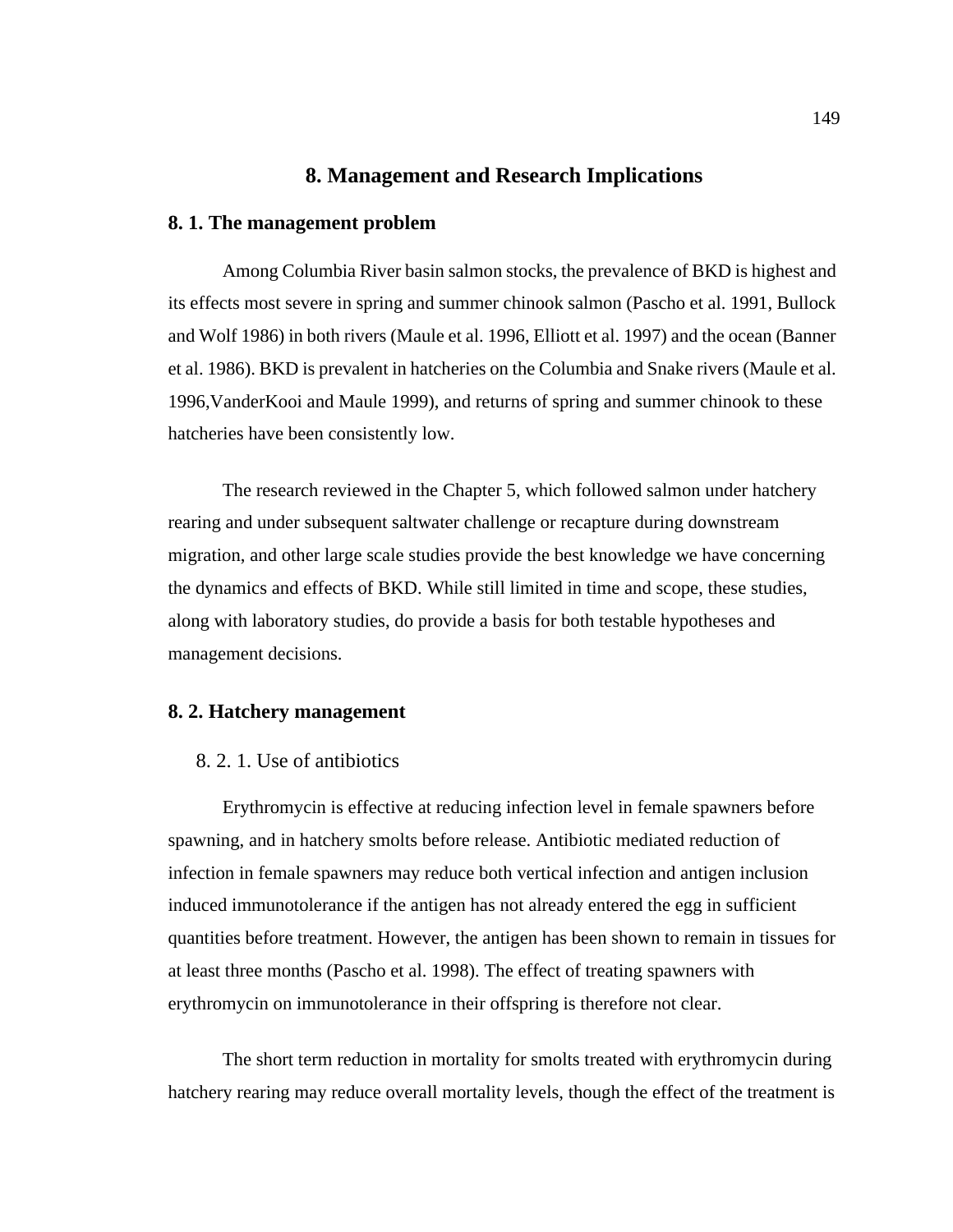short lived after release, and thus the overall effect is likely small.

Future research should address both the effect of the use of erythromycin in spawners, if any, on reducing immunotolerance in offspring and the effect of erythromycin in hatchery fish on both in hatchery survival and SAR (smolt to adult returns). These could both be accomplished using segregation and tagging techniques.

## 8. 2. 2. Segregation or culling of eggs of highly infected female spawners

Some hatcheries have begun culling or segregating eggs from highly infected broodstock and reducing stocking densities in raceways (Pascho et al. 1991). Whether either practice will translate into reduced mortality and increased returns in the long term remains unclear. The situation is complicated by a number of factors. Very low level infections in female spawners may lead to vertical infection in a very small proportion of offspring (Lee and Evelyn 1989), so that unless all females with any evidence of infection are eliminated, the disease will not be completely eliminated from hatchery raceways, even if dechlorinated city drinking water or similarly sterilized water is used.

Vertical transmission does not appear to be the principal effect of high bacterial loads in female spawners. Only 14% of eggs from a very highly infected female spawner contained detectable numbers of *R. salmoninarum* cells (Evelyn et al. 1984), and less than 10% of eggs exposed to extremely highly infected ovarian fluid for 12 or 24 hours were infected (see Chapter 3). Antigen inclusion induced immunotolerance may be the factor driving the reduced in-hatchery survivorship and SARs of offspring of highly infected female spawners (see Chapter 5).

Segregation may not be useful given that, at least in the 1988 Dworshak segregation study, the principal cause of infection is neither vertical infection nor subsequent horizontal infection from vertically infected fish (see Chapter 5). Segregation may reduce the bacterial load in the water in the low-BKD raceways, but at the same time results in increases in the bacterial load in the water for those fish in the high-BKD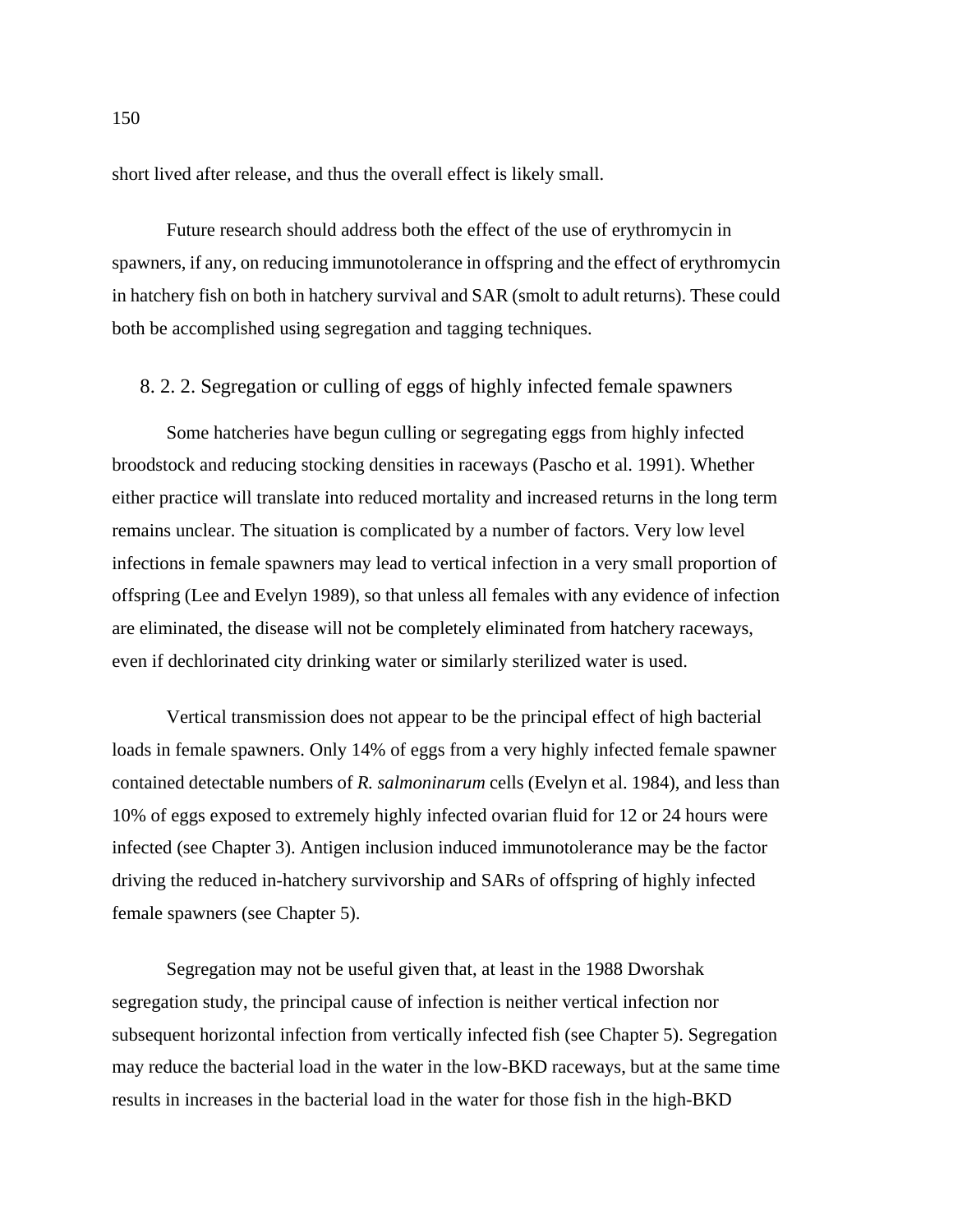raceways, many or even most of which may have not been directly affected by the infections in female spawners.

Culling is not necessarily a good solution, at least not under the parameters used in the 1988 Dworshak study. While culling may reduce horizontal infection to the low-BKD stock in hatchery and to other populations during migration and transportation, it also removes many fish that would survive to return and spawn. If there is an overabundance of female spawners in a particular year or at a particular hatchery, than culling is a reasonable approach. If not, then more information is necessary to decide if to cull and which spawners to cull. If indeed, it is only the very highly infected spawners with high levels of antigen in the ovarian fluid which cause immunotolerance in offspring that is the problem, as suggested in Chapter 5, then those female spawners alone should be culled. If, on the other hand, immunotolerance is spread more evenly across the offspring of female spawners with different levels of infection, then the benefits of reduced horizontal transmission during migration and transportation versus the loss of returning spawners to the hatchery in the next generation must be considered.

Another consideration is genetic effects. While no strong genetic differences in resistance to BKD have been found within salmonid species, that does not mean that they do not exist. If, in fact, those offspring or a portion of those offspring that survive despite having *R. salmoninarum* cells or the p57 antigen present in the egg stage, survive due to some genetic advantage, culling highly infected spawners may remove an important route of adaptation.

## 8. 2. 3. Hatchery rearing strategies: density, temperature and feeding

Banks (1994) found that increased rearing densities resulted in decreased smolt to adult returns (SAR). Whether or not the effects of density are disease related, it is clear that there are optimal densities for hatchery rearing, above which no per-raceway gain in returns is made.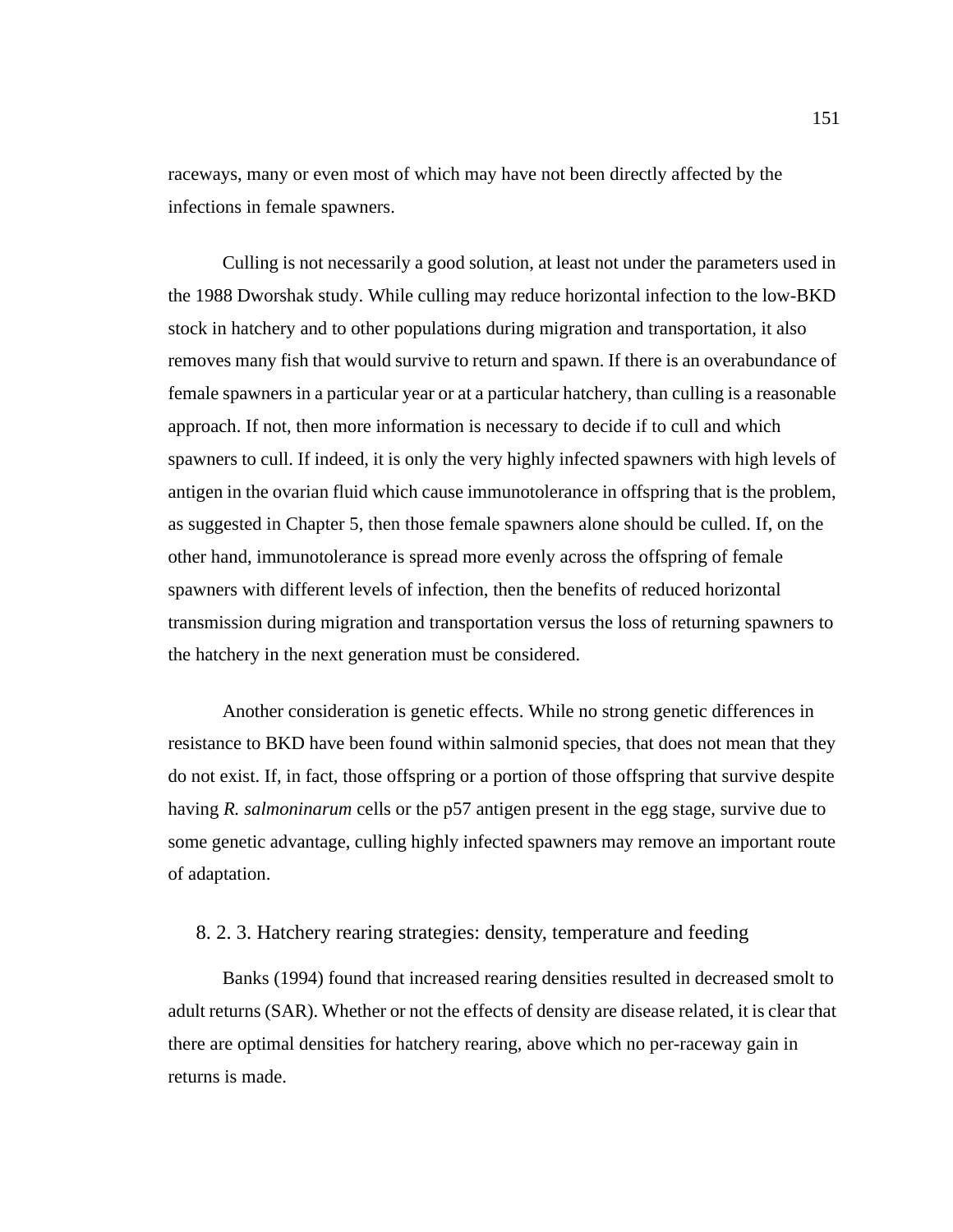In Chapter 4 the effects of high temperatures (with as low as  $10<sup>o</sup>C$  being considered high for naturally infected populations) on the progression and outcome of BKD were explored. High temperatures for days, weeks or months before release may have a increase the SAR of released smolts by reducing bacterial loads in these smolts before migration.

Winter feeding and temperature regimes that mimic those in natural systems result in higher quality smolt populations with fewer and less severe *R. salmoninarum* infections. High growth rates before release, as would be seen in natural systems with cold winters and higher food availability in the spring, correlate strongly with high SARs (Beckman et al. 1999).

## **8. 3. Effects of diversion, holding and transportation during migration**

### 8. 3. 1. Temperature effects

Low temperatures in river may cause immunosuppression and prevent significant reduction in bacterial loads before salt water entry. Warm water during migration, as in the case of warmer water before hatchery release, may result in lower bacterial loads in smolts before salt water entry. Early season transport before the river temperatures have heated up may move smolts to the ocean before warmer temperatures have helped reduce bacterial loads, thus increasing the BKD related mortality upon ocean entry.

## 8. 3. 2. Stress effects

The stress produced by diversion, and holding at dams, and transportation may cause short term immunosuppression. The high levels of cortisol produced during smoltification are similar to amounts produced under stress. Mesa et al. (1999) found that while infection with BKD did not appear to affect the process of smoltification, smoltification appeared to induce outbreaks of BKD, probably due to reduced immune function during smoltification.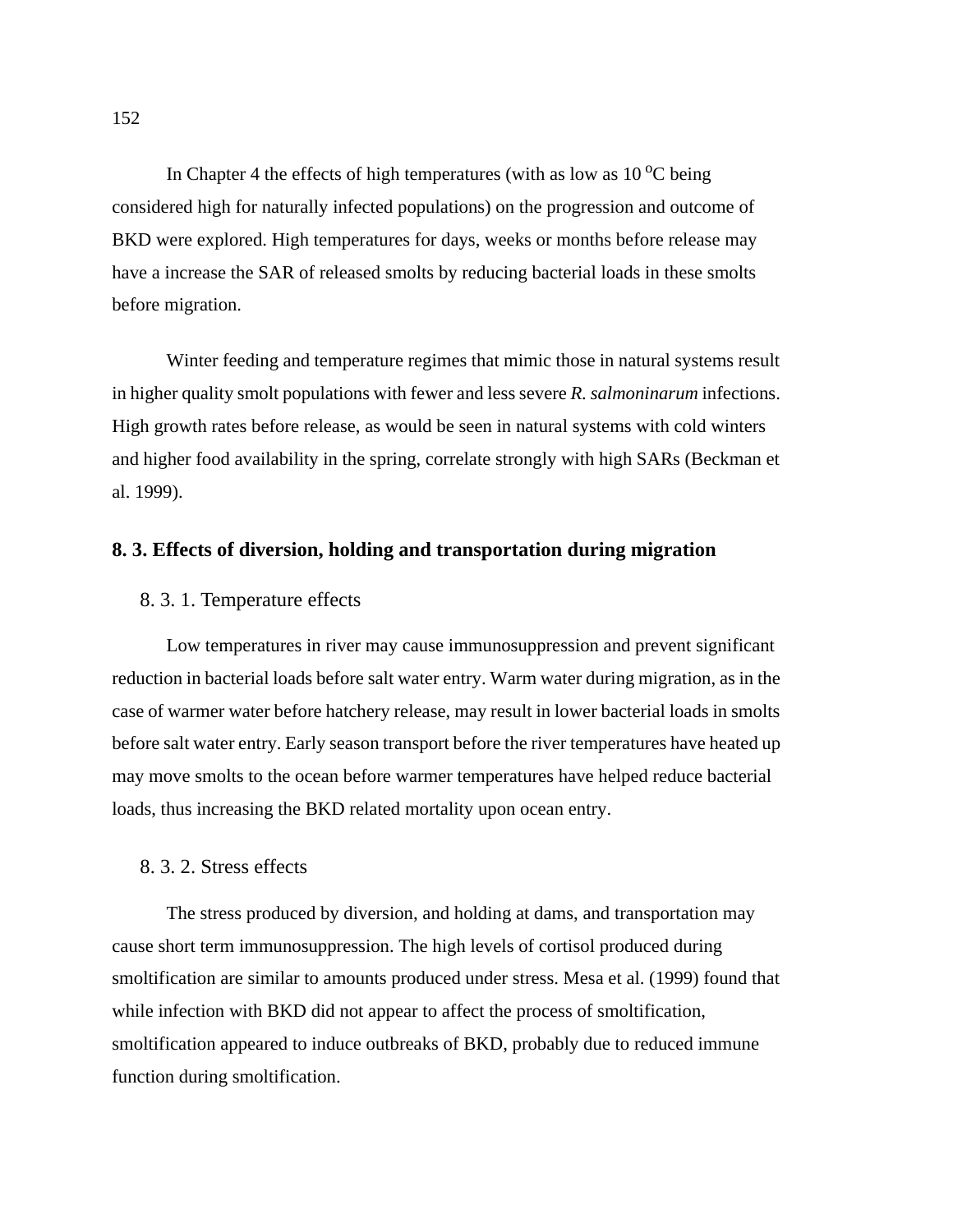### 8. 3. 3. Transmission

Transportation increases the proximity of fish for short periods (up to 16 hours from Lower Granite Dam) and may increase the incidence of horizontal transmission, though the levels observed in barge water are too low to cause significant horizontal transmission. Bacteria laden feces may provide a direct route of transmission during transportation.

### **8. 4. Proposed research**

#### 8. 4. 1. Infection and antigen inclusion in eggs, measurement via PCR, ELISA

Lee and Evelyn (1989) saw conflicting results when eggs from spawning females with very low bacterial loads  $(28-113 \text{ cells ml}^{-1})$  were examined for *R. salmoninarum* cells and when 195 day old smolts were tested for BKD (see Chapter 3). PCR (polymerase chain reaction) techniques are more sensitive that the FAT (fluorescent antibody technique), gram stain or culture in detecting *R. salmoninarum* in individual salmonid eggs (Brown et al. 1994). A more exact measure of the relationship of ovarian fluid infection levels to vertical transmission can be made by PCR screening eggs of individual female spawners with different levels of infection.

8. 4. 2. Vertical infection and immunotolerance in offspring of individual female spawners.

An experiment in which offspring of individual female spawners were reared separately from the offspring of other female spawners with different ovarian fluid infection levels would give insight into the vertical transmission and antigen inclusion induced immunotolerance effects of varying natural infection levels in female spawners. Infection levels should be tested in eggs, and frequently, at least weekly, during rearing.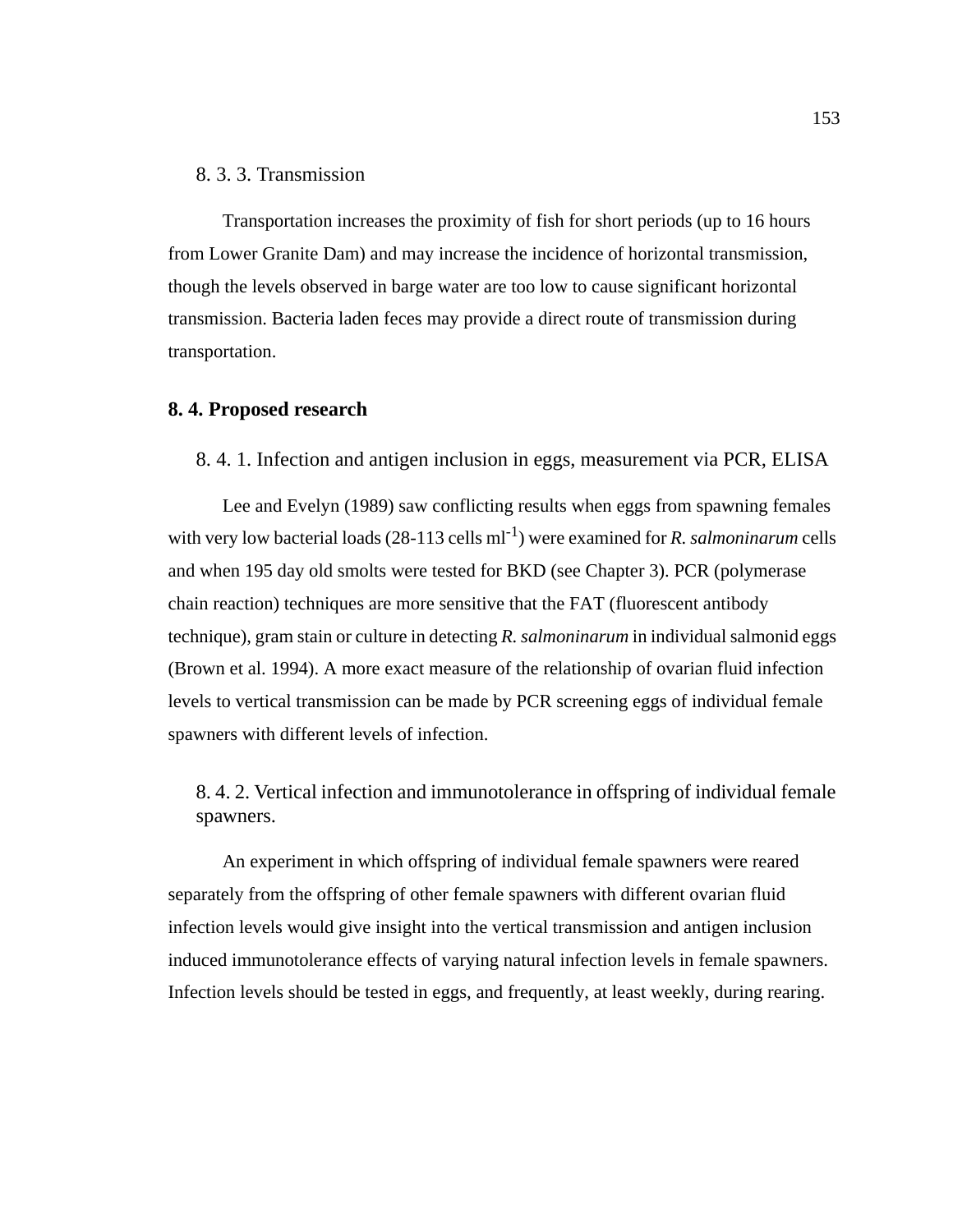# 8. 4. 3. Effect of temperature changes on survival of hatchery juveniles with moderate incidences of BKD

An experiment should be undertaken in which rearing raceways were subjected to various temperature regimes and samples tested frequently (weekly) to determine the prevalence and levels of R. salmoninarum infection. This would allow for testing the effect of temperature changes at different life stages on the infection levels and mortality rates experienced by the juvenile salmonids. In particular, by sampling frequently the changes in infection levels could be better tracked and linked to life stages and temperature.

## 8. 4. 4. Level of infection in returning salmon from high and low BKD groups

Along with tagging hatchery releases of smolts from females with high and low levels of infection to compare SARs, infection levels of returning fish should be measured to determine if and to what extent spawners from one group or the other are more likely to have high levels of infection upon return.

# 8. 4. 5. Effect of temperature and intermittent or chronic stress on survivorship of bypassed or transported downstream migrants held in fresh or salt water.

Park et al. (1986) held yearling chinook salmon smolts for 21 weeks in seawater at Lower Granite Dam. Delayed mortality ranged from 60 to 76%. Over 99% of all mortalities were found to be associated with BKD, with high levels of *R. salmoninarum* infection in most dead smolts.

Gilbreath et al. (2000) proposed research to compare the physiology and delayed mortality of transported, single bypass and multiple bypassed Snake river hatchery spring chinook held in artificial seawater tanks at Bonneville dam. This study should be extended to include the effects of temperature and intermittent and chronic stress on BKD induced mortality. In particular, while they propose holding fish in saltwater at 10  $\rm{^{\circ}C}$ , subsets of these fish should be held in fresh water for a week to ten days with each subset subjected to a different temperature, within the range of 4 to 20  $^{\circ}$ C, before being transferred to the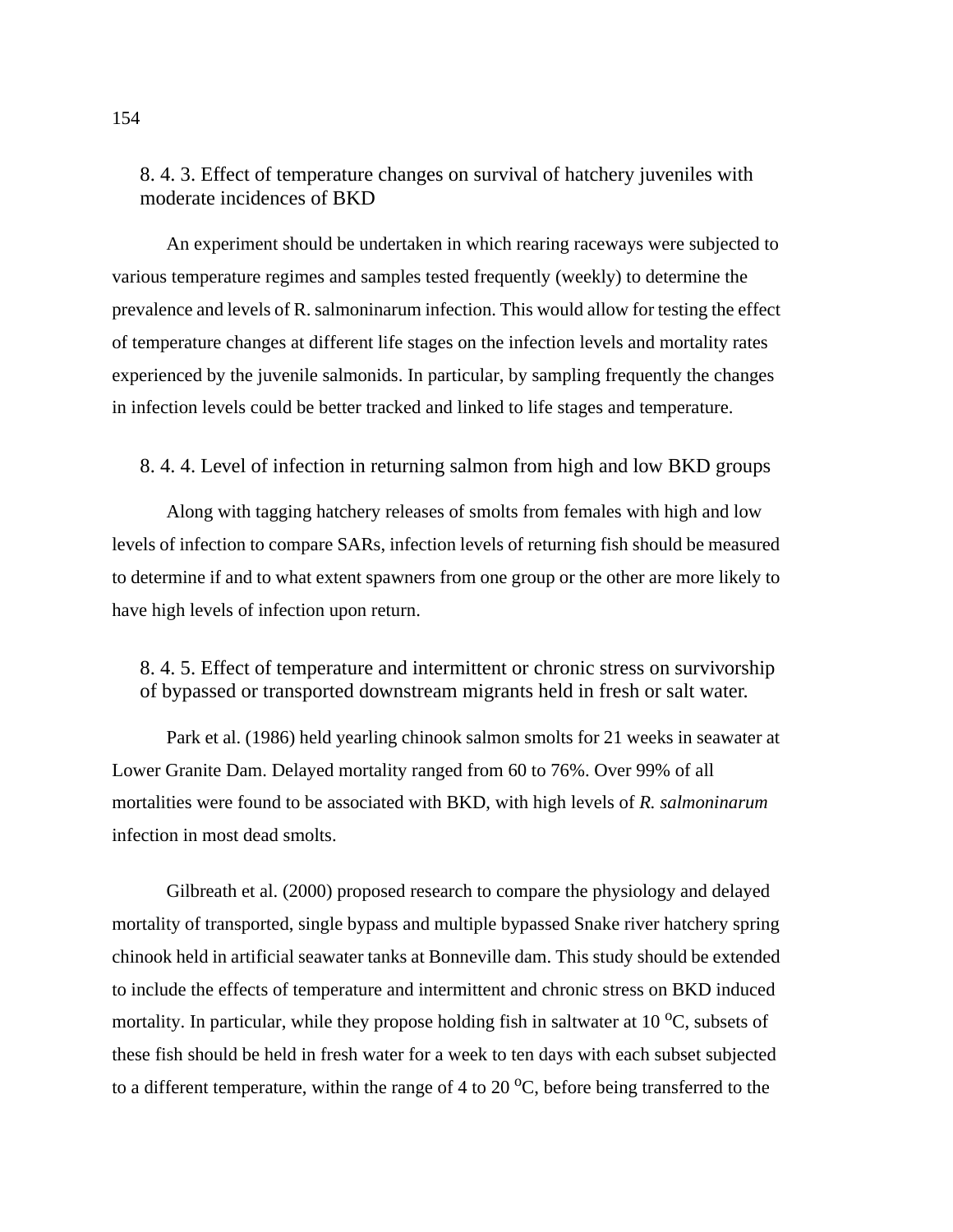saltwater tanks.

Subsets of these fish should also be subjected to intermittent or chronic stress. Moles (1997) found that naturally infected fish with clinical *R. salmoninarum* infections could not withstand saltwater (30 ppt) challenge after a 12 hour swimming exercise (3x body length/s) (no survival), whereas non-infected smolts subjected to the same conditions did much better (95% survival). Mesa et al. (1999) found that rare intermittent stress did not cause higher mortalities in BKD infected smolts over non-infected smolts. The effects of intermediate amounts of stress, perhaps more representative of the experience of migrating salmon, should be explored.

Another experiment should artificially infect spring chinook smolts and then hold subsets of them for one to two weeks at temperatures ranging from  $4$  to  $20^{\circ}$ C, before transferring them to saltwater tanks. This would allow for a more direct measure of the effect of different temperatures in river on survival of infected spring chinook smolts upon salt water entry. As Banner et al. (1983) found that BKD related mortality continued for 200 days after salt water entry, these experiments should continue for at least that length of time.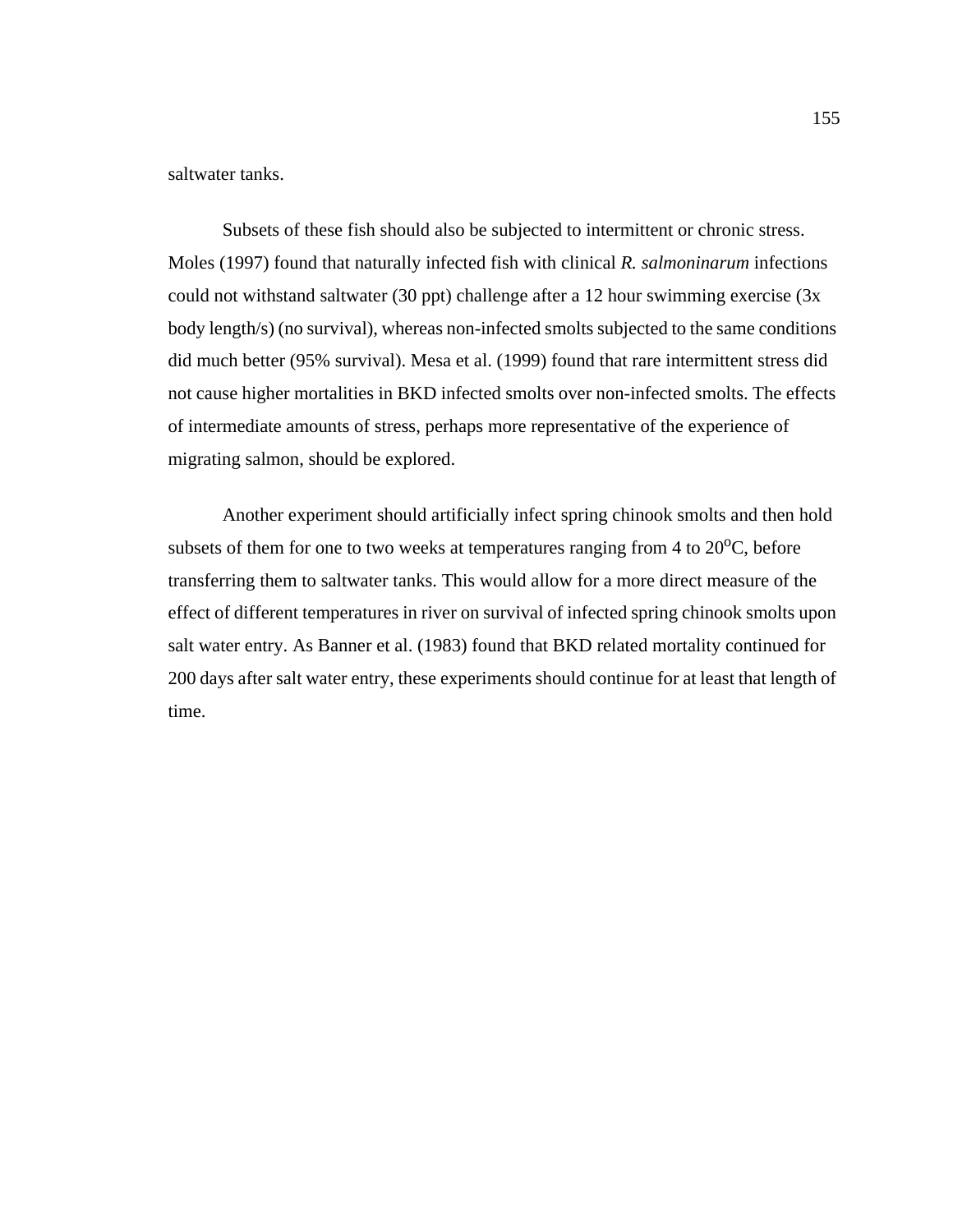# **Glossary**

### Affinity

Univalent bonding strength of an antibody for a particular antigen.

### Anadromous

Describes fish such as salmon which spawn in fresh water but spend the majority of their adult life in the ocean.

### Antibody

A protein produced by B cells in the body in response to the presence of an antigen. Antibodies are a primary form of specific immune response and act by attaching themselves to a foreign antigen and weakening or destroying it.

#### Antigen

A substance, usually a protein, on the surface of a cell or bacterium that stimulates the production of an antibody.

### Avidity

Multivalent bonding strength of an antibody for a particular antigen.

### Avidity maturation

The process, which occurs in germinal centers, by which successive lines of B cells are selected for and adapt to a particular antigen, with the final selected lines of B cells producing antibodies with high avidities for the antigen selected for.

#### B cell

A type of lymphocyte, formed in bone marrow in mammals and in the kidney of teleosts that creates antibodies in response to a specific antigen.

### Immunocompetence

The ability of the body to develop an immune response in the presence of a pathogen or antigen.

#### Immunosuppression

The inhibition of the immune response, also referred to as immunodepression.

#### Immunotolerance

The state in which the immune system is tolerant of a pathogen in that it does not develop a complete immune response to the pathogen.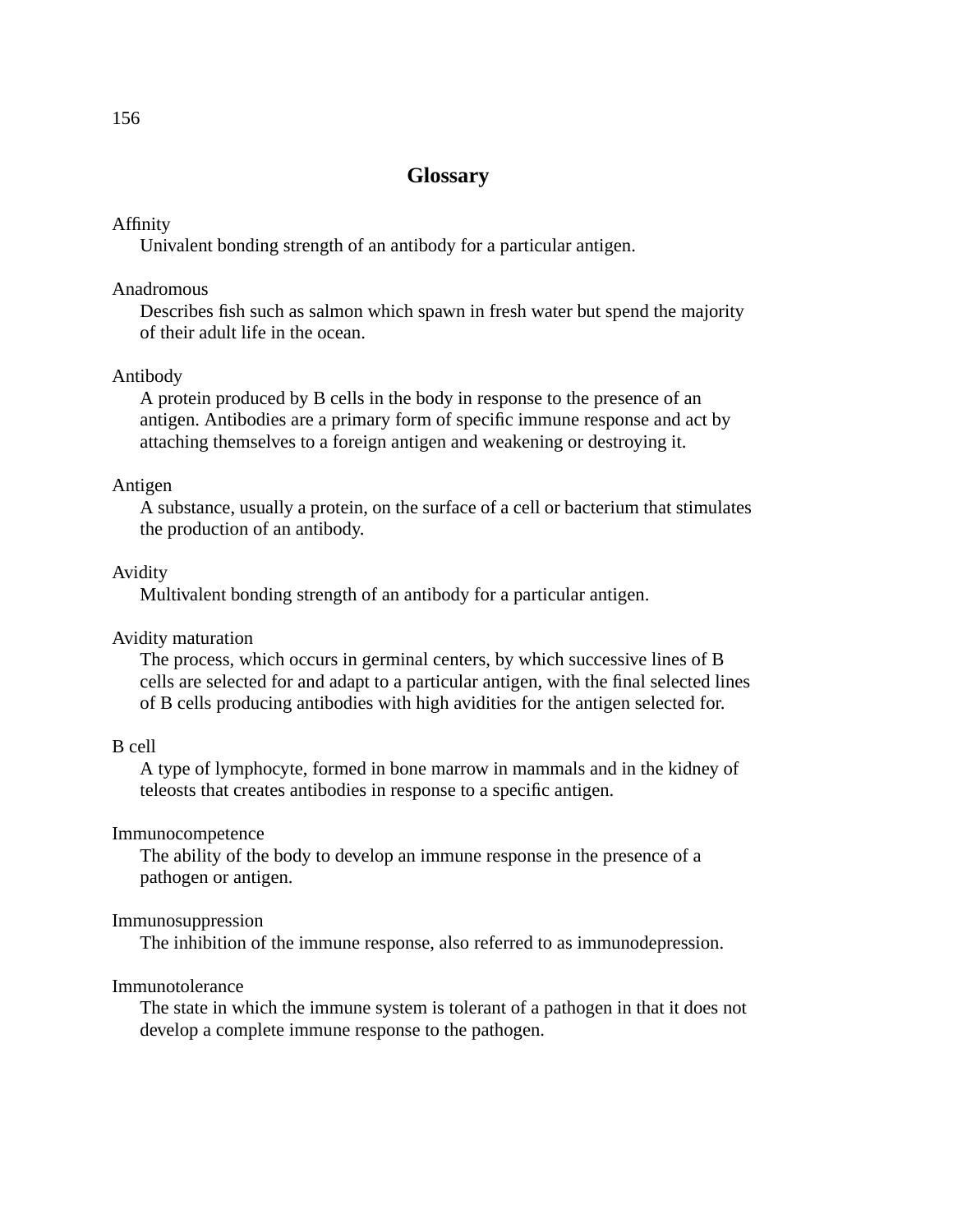### Lymphocyte

A class of cells in the immune system that produces antibodies and is responsible for rejecting foreign tissue. A kind of white blood cell.

### Obligate pathogen

A pathogen which depends upon the tissues of its particular host for survival and reproduction, as apposed to an opportunistic pathogen.

## Opsonization

Process by which foreign bodies such as bacteria are made more susceptible to destruction by phagocytic cells by coating them with a protein such as an antibody or a component of the complement system.

### T cell

A type of lymphocyte that matures in the thymus and is essential for various aspects of immunity.

### Teleost

Bony fish. Fish in the suborder Teleostei, including most extant species of fish but excluding cartilaginous fish, such as sharks, sturgeon, etc.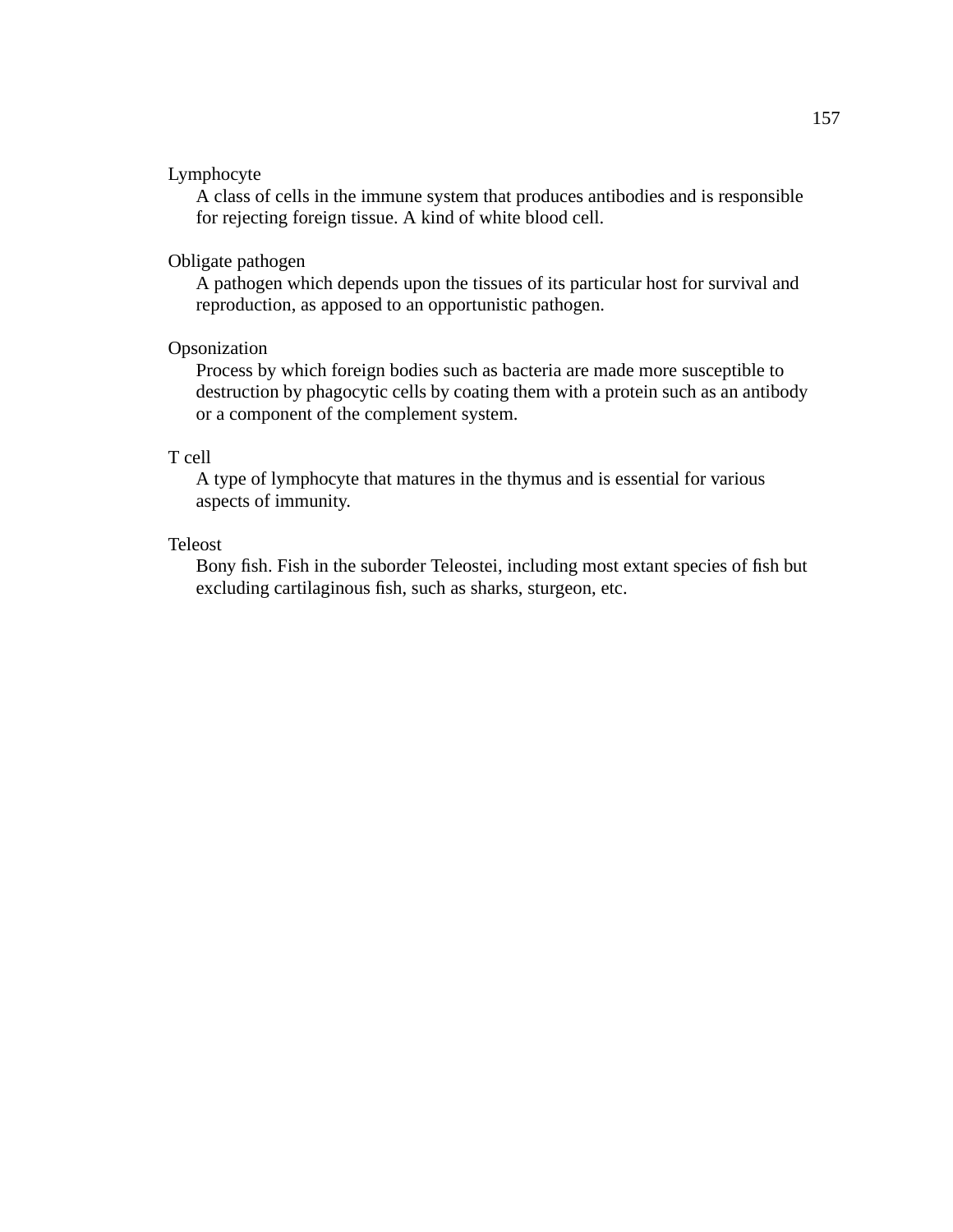# **Bibliography**

Anderson, J. J. 1992. A vitality-based stochastic model for organism survival. Chapter 12 in: D. L. DeAngelis and L. J. Gross, eds. Individual-based Models and Approaches in Ecology. Chapman and Hall, New York, USA.

Anderson, J. J. 2000. A vitality based model relating stressors and environmental properties to organism survival. Ecological Monographs **70**:445-470.

Anderson, R. M. and R.M. May. 1991. Infectious Diseases of Humans: Dynamics and Control. Oxford Science Publications, Oxford University Press, Oxford, UK.

Austin, B. and J. N. Rayment. 1985. Epizootiology of *Renibacterium salmoninarum*, the causal agent of bacterial kidney disease in salmonid fish. Journal of Fish Diseases **8**:505-509.

Avtalion, R. R. 1969. Temperature effect on antibody production and immunological memory, in carp (Cyprinus carpio) immunized against bovine serum albumin (BSA). Immunology **17**:927-931.

Balfry, S. K., L. J. Albright and T. P. T. Evelyn. 1996. Horizontal transfer of *Renibacterium salmoninarum* among farmed salmonids via the fecal-oral route. Diseases of Aquatic Organisms **25**:63-69.

Bandin, I., C. Rivas, Y. Santos, C. J. Secombes, J. L. Barja and A. E. Ellis. 1995. Effects of serum factors on the survival of *Renibacterium salmoninarum* within rainbow trout macrophages. Diseases of Aquatic Organisms **23**:221-227.

Banks, J. L. 1992. Effects of density and loading on coho salmon during hatchery rearing and after release. The Progressive Fish-Culturist **54**:137-147.

Banks, J. L. 1994. Raceway density and water flow as factors affecting spring chinook salmon (*Oncorhynchus tshawytscha*) during rearing and after release. Aquaculture **119**:201-217.

Banner, C. R., J. L. Fryer and J. S. Rohovec. 1986. Occurrence of salmonid fish infected with *Renibacterium salmoninarum* in the Pacific Ocean. Journal of Fish Diseases **9**:273-275.

Banner, C. R., J. S. Rohovec and J. L. Fryer. 1983. *Renibacterium salmoninarum* as a cause of mortality among chinook salmon in salt water. Journal of the World Mariculture Society **14**:236-239.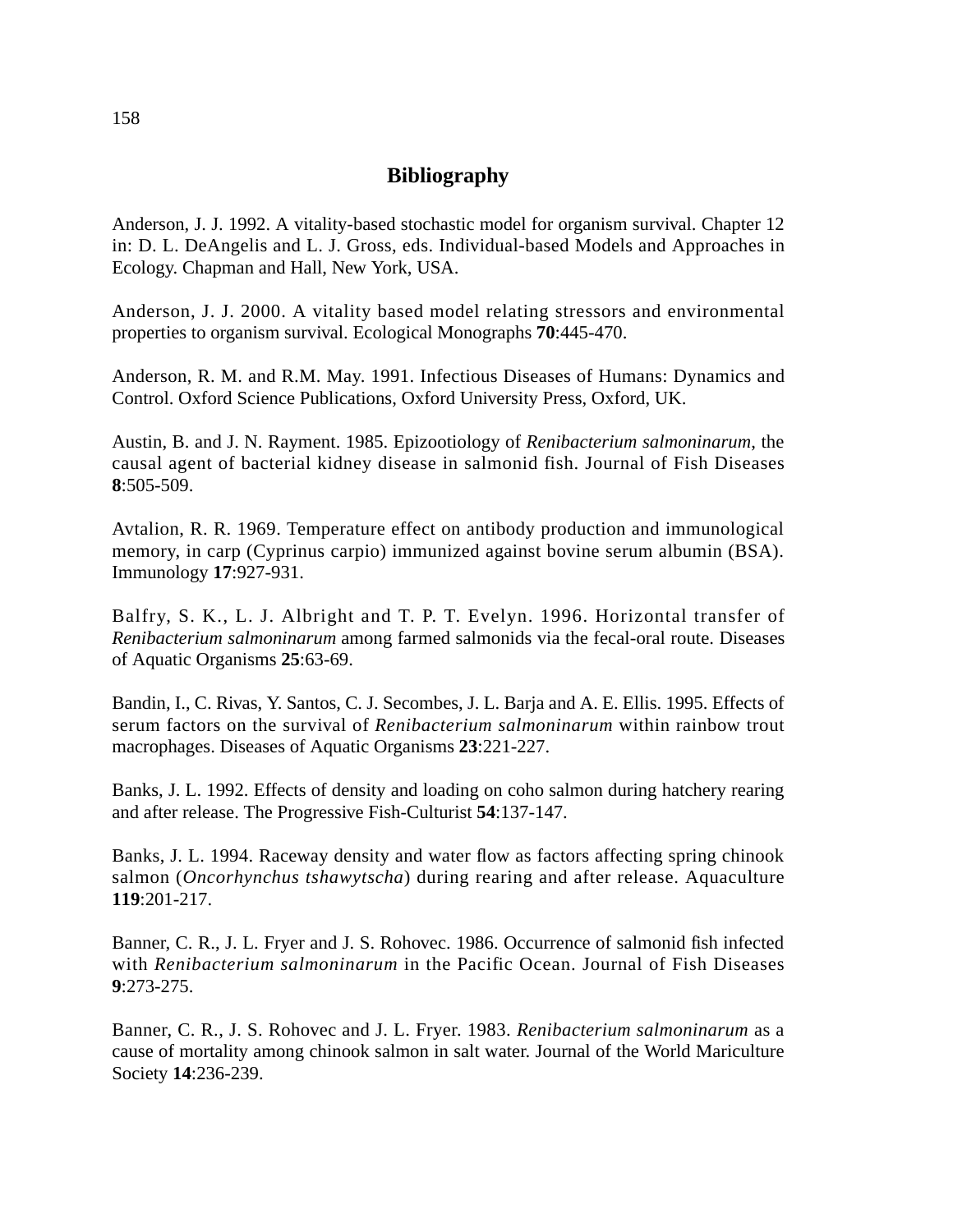Beckman, B. R., W. W. Dickhoff, W. S. Zaugg, C. Sharpe, S. Hirtzel, R. Schrock, D. A. Larsen, R. D. Ewing, A. Palmisano, C. B. Schreck and C. V. W. Mahnken. 1999. Growth, smoltification, and smolt-to-adult return of spring chinook salmon from hatcheries on the Deschutes River, Oregon. Transactions of the American Fisheries Society **128**:1125-1150.

Bernoulli, D. 1760. Essai d'une nouvelle analyse de la mortalité causée par la petite Vérole, et des avantages de l'Inoculation pour la previnir. L'Histoire de l'Académie Royale des Sciences; Mémoires de Mathématique et de Physique pp. 1-45.

Bly, J. E. and Clem, L. W. 1992. Temperature and teleost immune functions. Fish and Shellfish Immunology **2**:159-171.

Boots, M. 1999. A general host-pathogen model with free-living infective stages and differing rates of uptake of the infective stages by infected and susceptible hosts. Researches on Population Ecology **41**:189-194.

Brown, L. L., L. J. Albright and T. P. T. Evelyn. 1990. Control of vertical transmission of *Renibacterium salmoninarum* by injection of antibiotics into maturing female coho salmon *Oncorhynchus kisutch*. Diseases of Aquatic Organisms **9**:127-131.

Brown, L. L., G. K. Iwama, T. P. T. Evelyn, W. S. Nelson and R. P. Levine. 1994. Use of the polymerase chain reaction (PCR) to detect DNA from *Renibacterium salmoninarum* within individual salmonid eggs. Diseases of Aquatic Organisms **18**:165-171.

Brown, L.L., G. K. Iwama and T. P.T. Evelyn. 1996. The effect of early exposure of Coho salmon (*Oncorhynchus kisutch*) eggs to the p57 protein of *Renibacterium salmoninarum* on the development of immunity to the pathogen. Fish and Shellfish Immunology **6**:149-165.

Brown, L. L., T. P. T. Evelyn and G. K. Iwama. 1997. Specific protective activity demonstrated in eggs of broodstock salmon injected with rabbit antibodies raised against a fish pathogen. Diseases of Aquatic Organisms **31**:95-101.

Bruno, D. W. 1986a. Changes in serum parameters of rainbow trout, *Salmo gairdneri* Richardson, and Atlantic salmon, *Salmo salar* L., infected with *Renibacterium salmoninarum*. Journal of Fish Diseases **9**:205-211.

Bruno, D. W. 1986b. Histopathology of bacterial kidney disease in laboratory infected rainbow trout, *Salmo gairdneri* Richardson, and Atlantic salmon, *Salmo salar* L., with reference to naturally infected fish. Journal of Fish Diseases **9**:523-527.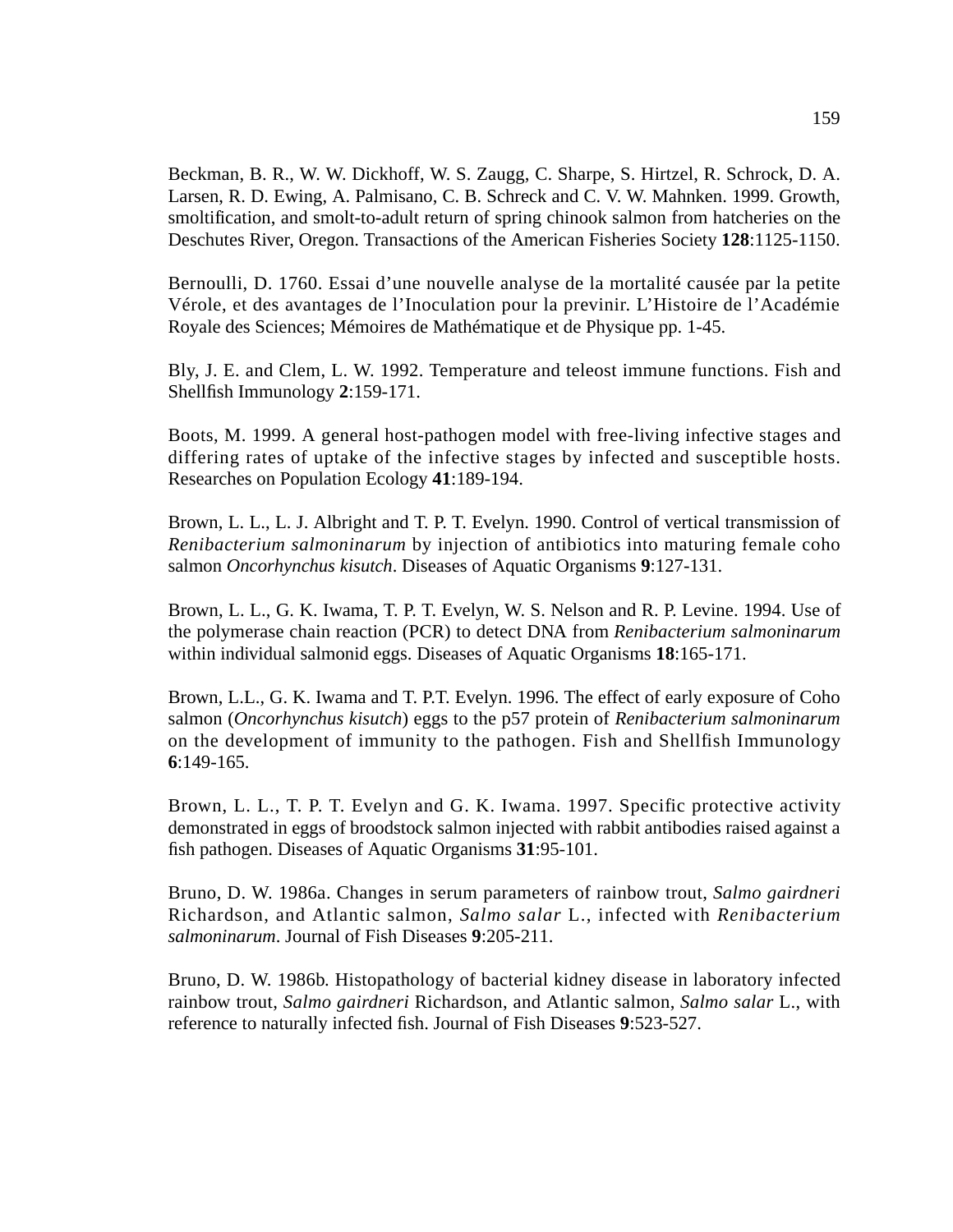Bruno, D. W. and A. L. S. Munro. 1986. Haematological assessment of rainbow trout, *Salmo gairdneri* Richardson, and Atlantic salmon, *Salmo salar* L., infected with *Renibacterium salmoninarum*. Journal of Fish Diseases **9**:195-204.

Bullock, G. L., B. R. Griffin and H. W. Stuckey. 1980. Detection of *Corynebacterium salmonis* by direct fluorescent antibody test. Canadian Journal of Fisheries and Aquatic Sciences **37**:719-721.

Bullock, G. L. and K. Wolf. 1986. Infectious diseases of cultured fishes: current perspectives. Fish disease leaflet number 5. U. S. Fish and Wildlife Service.

Daly, J. G., S. G. Griffiths, A. K. Kew, A. R. Moore and G. Oliver. 2001. Characterization of attenuated *Renibacterium salmoninarum* strains and their use as live vaccines. Diseases of Aquatic Organism **44**:121-126.

des Clers, S. 1993. Modelling the impact of disease-induced mortality on the population size of wild salmonids. Fisheries Research **17**:237-248.

Dickhoff, W. W., B. R. Beckman, D. A. Larsen, C. V. W. Mahnken, C. B. Schreck, C. Sharpe and W. S. Zaugg. 1995. Quality assessment of hatchery reared spring chinook salmon smolts in the Columbia River basin. American Fisheries Society Symposium **15**:292-302.

Dwyer, G., J. S. Elkinton and J. P. Buonacorsi. 1997. Host heterogeneity in susceptibility and disease dynamics: Tests of a mathematical model. The American Naturalist. **150**:685-707

Elliott, D.G. and T. Y. Barila. 1987. Membrane filtration - fluorescent antibody staining procedure for detecting and quantifying *Renibacterium salmoninarum* in coelomic fluid of chinook salmon (*Oncorhynchus tshawytscha*). Canadian Journal of Fisheries and Aquatic Sciences **44**:206-210.

Elliott, D. G. and R. J. Pascho. 1995. Juvenile Fish Transportation: Impact of bacterial kidney disease on survival of spring/summer chinook salmon stocks. Annual Report, 1993. U.S. Army Corps of Engineers.

Elliott, D. G., R. J. Pascho and G.L. Bullock. 1989. Developments in the control of bacterial kidney disease of salmonid fishes. Diseases of Aquatic Organisms **6**:201-215.

Elliott, D.G., R. J. Pascho, L. M. Jackson, G. M. Matthews and J. R. Harmon. 1997. *Renibacterium salmoninarum* in Spring-Summer Chinook Salmon Smolts at Dams on the Columbia and Snake Rivers. Journal of Aquatic Animal Health **9**:114-126.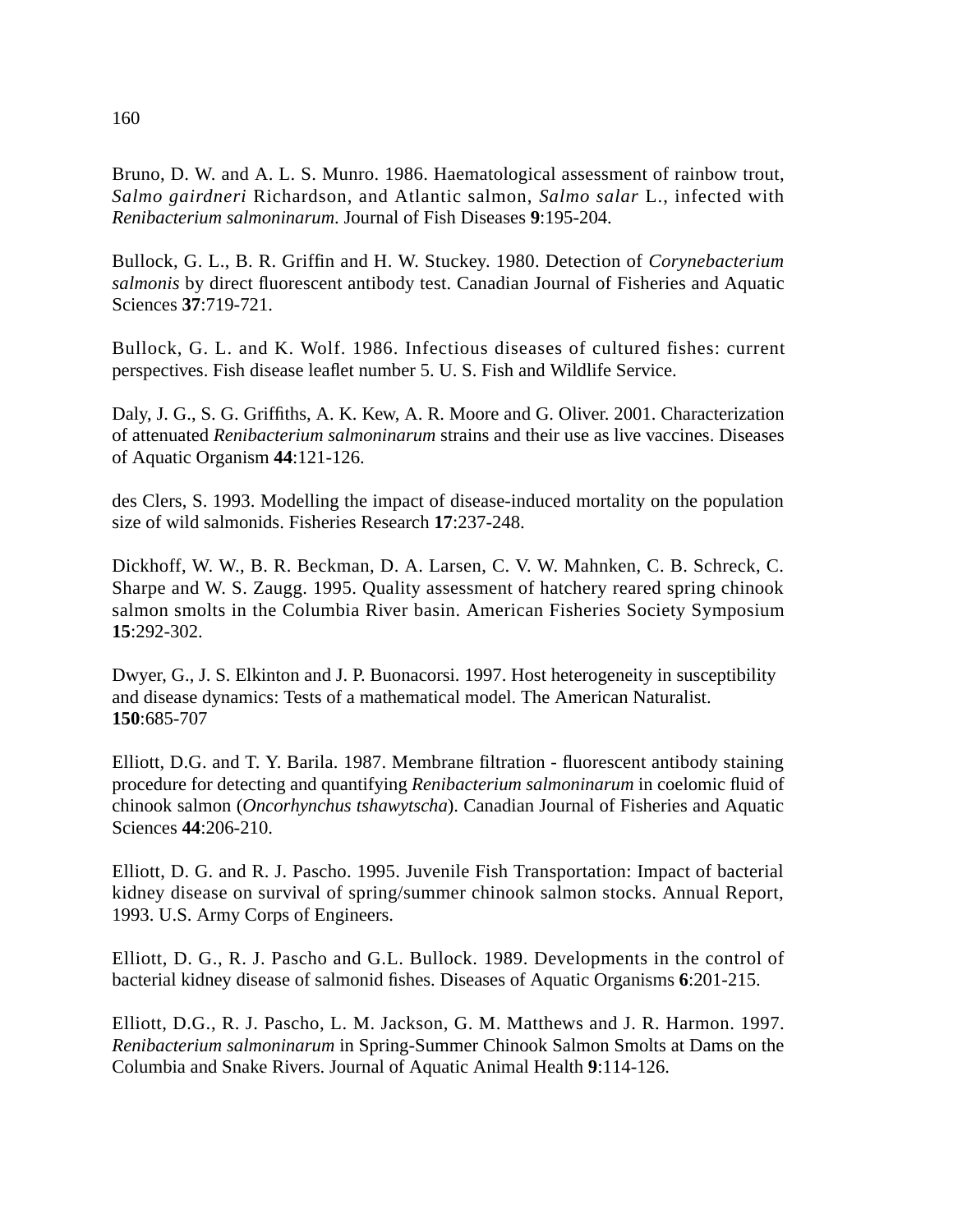Elliott, D. G., R. J. Pascho and A. N. Palmisano. 1995. Brood stock segregation for the control of bacterial kidney disease can affect mortality of progeny chinook salmon (*Oncorhynchus tshawytscha*) in seawater. Aquaculture **132**:133-144.

Ellis, A. E. 1999. Immunity to bacteria in fish. Fish and Shellfish Immunology **9**:291-308.

Ellis, A. E. and M. de Sousa. 1974. Phylogeny of the lymphoid system. I. A study of the fate of circulating lymphocytes in plaice. European Journal of Immunology **4**:338-343.

Evenden, A. J., T. H. Grayson, M. L. Gilpin and C. B. Munn. 1993. *Renibacterium salmoninarum* and bacterial kidney disease - the unfinished jigsaw. Annual Review of Fish Diseases **3**:87-104.

Evelyn, T. P. T. 1996. Infection and Disease. Chapter 9 in Iwama, G. and T. Nakanishi, Eds. The Fish Immune System: Organism, Pathogen and Environment. Vol. 15 in the Fish Physiology Series. Academic Press. San Diego.

Evelyn, T. P. T., J. E. Ketcheson and L. Prosperi-Porta. 1984. Further evidence for the presence of the kidney disease bacterium (*Renibacterium salmoninarum)* and the failure of iodine, in the form of povidone-iodine, to reduce the intra-ovum infection rate in water-hardened eggs. Journal of Fish Diseases **7**:173-182.

Evelyn, T. P. T., L. Prosperi-Porta and J. E. Ketcheson. 1986. Experimental intra-ovum infection of salmonid eggs with *Renibacterium salmoninarum* and vertical transmission of the pathogen with such eggs despite their treatment with erythromycin. Diseases of Aquatic Organisms **1**:197-202.

Ewing, R. D., and S. K. Ewing. 1995. Review of the effects of rearing density on survival to adulthood for Pacific salmon. The Progressive Fish-Culturist **57**:1-25.

Ewing, R. D., H. J. Pribble, S. L. Johnson, C. A. Fustish, J. Diamond, and J. A. Lichatowich. 1980. Influence of size, growth rate, and photoperiod on cyclic changes in gill (NA+K)-ATPase activity in chinook salmon (*Oncorhynchus tshawytscha*). Canadian Journal of Fisheries and Aquatic Sciences **37**:600-605.

Fagerlund, U. H. M., J. R. McBride and I. V. Williams. 1995. Stress and tolerance. Chapter 8 *in* Physiological Ecology of Pacific Salmon. Eds. C. Groot, L. Margolis and W. C. Clarke. UBC Press, Vancouver, British Columbia, Canada.

Flaño, E., P. López-Fierro, B Razquin, S. L. Kaattari and A. Vellena. 1996. Histopathology of the renal and splenic heamopoietic tissues of coho salmon *Oncorhynchus kisutch* experimental infected with *Renibacterium salmoninarum*. Diseases of Aquatic Organisms **24**:107-115.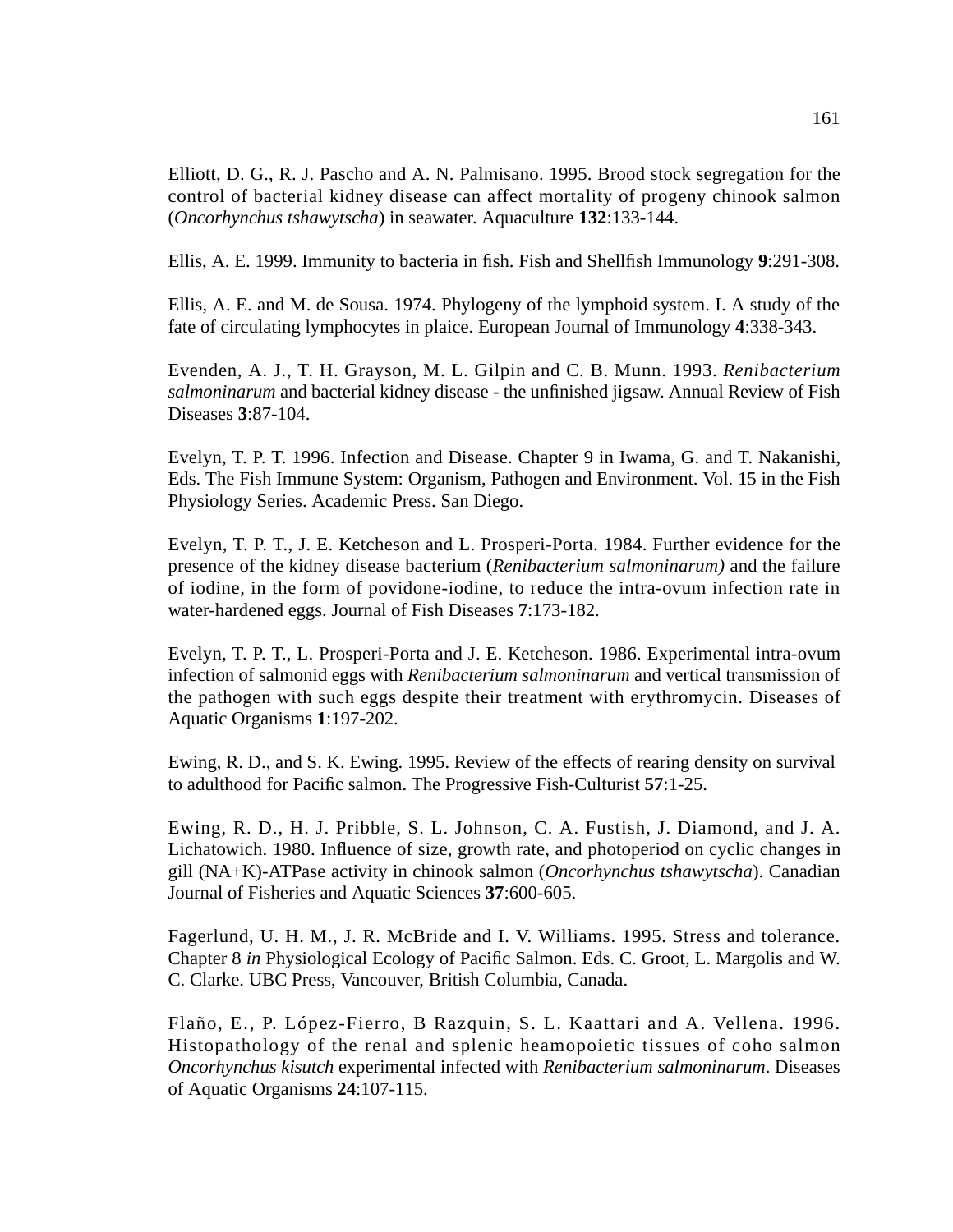Fredriksen, Å., C. Endresen and H. I. Wergeland. 1997. Immunosuppressive effect of a low molecular weight surface protein from *Renibacterium salmoninarum* on lymphocytes from Atlantic salmon (*Salmo salar* L.). Fish and Shellfish Immunology **7**:273-282.

Fryer, J. L. and J. E. Sanders. 1981. Bacterial kidney disease of salmonid fish. Annual Review of Microbiology **35**:273-298.

Gessel, M. H., J. G. Williams, D. A. Brege, R. F. Krcma and D. R. Chambers. 1991. Juvenile salmonid guidance at the Bonneville Dam second powerhouse, Columbia River, 1983-1989. North American Journal of Fisheries Management **11**:400-412.

Gilbreath, L., M. Strom and M Arkoosh. 2000. A study to compare long-term survival and disease susceptibility of yearling hatchery chinook salmon smolts with different juvenile migration histories. Final Research Proposal, National Marine Fisheries Service, Seattle, Washington.

Grayson, T. H., D. W. Bruno, A. J. Evenden M. L. Gilpin and C. B. Munn. 1995. Iron acquisition by *Renibacterium salmoninarum*; contribution by iron reductase. Diseases of Aquatic Organisms **22**:157-162.

Grenfell, B. T. and A. P. Dobson, Eds. 1995. Ecology of Infectious Diseases in Natural Populations. Cambridge University Press. Cambridge, UK.

Griffiths, S. G. and W. H. Lynch. 1991. Instability of the major soluble antigen produced by *Renibacterium salmoninarum*. Journal of Fish Diseases **14**:55-66.

Griffiths, S. G, K. J. Melville and K. Salonius. 1998. Reduction of *Renibacterium salmoninarum* culture activity in Atlantic salmon following vaccination with avirulent strains. Fish and Shellfish Immunology **8**:607-619.

Grinde, B. 1989. Lysozyme from rainbow trout (*Salmo gairdneri* Richardson), as an antibacterial agent against fish pathogens. Journal of Fish Diseases **12**:95-104.

Groberg, W. J., R. H. McCoy, K. S. Pilcher and J. L. Fryer. 1978. Relation of water temperature to infection of coho salmon (*Oncorhynchus kisutch*), chinook salmon (*O. tshawytscha*), and steelhead trout (*Salmo gairdneri*) with *Aeromonas salmonicida* and *A. hydrophila*. Journal of the Fisheries Research Board of Canada **35**:1-7.

Gutenberger, S. K., J. R. Duimstra, J. S. Rohovec and J. L. Fryer. 1997. Intracellular survival of *Renibacterium salmoninarum* in trout mononuclear phagocytes. Diseases of Aquatic Organisms **28**:93-106.

Hamer, W. H. 1906. Epidemic disease in England. The Lancet **i**:733-739.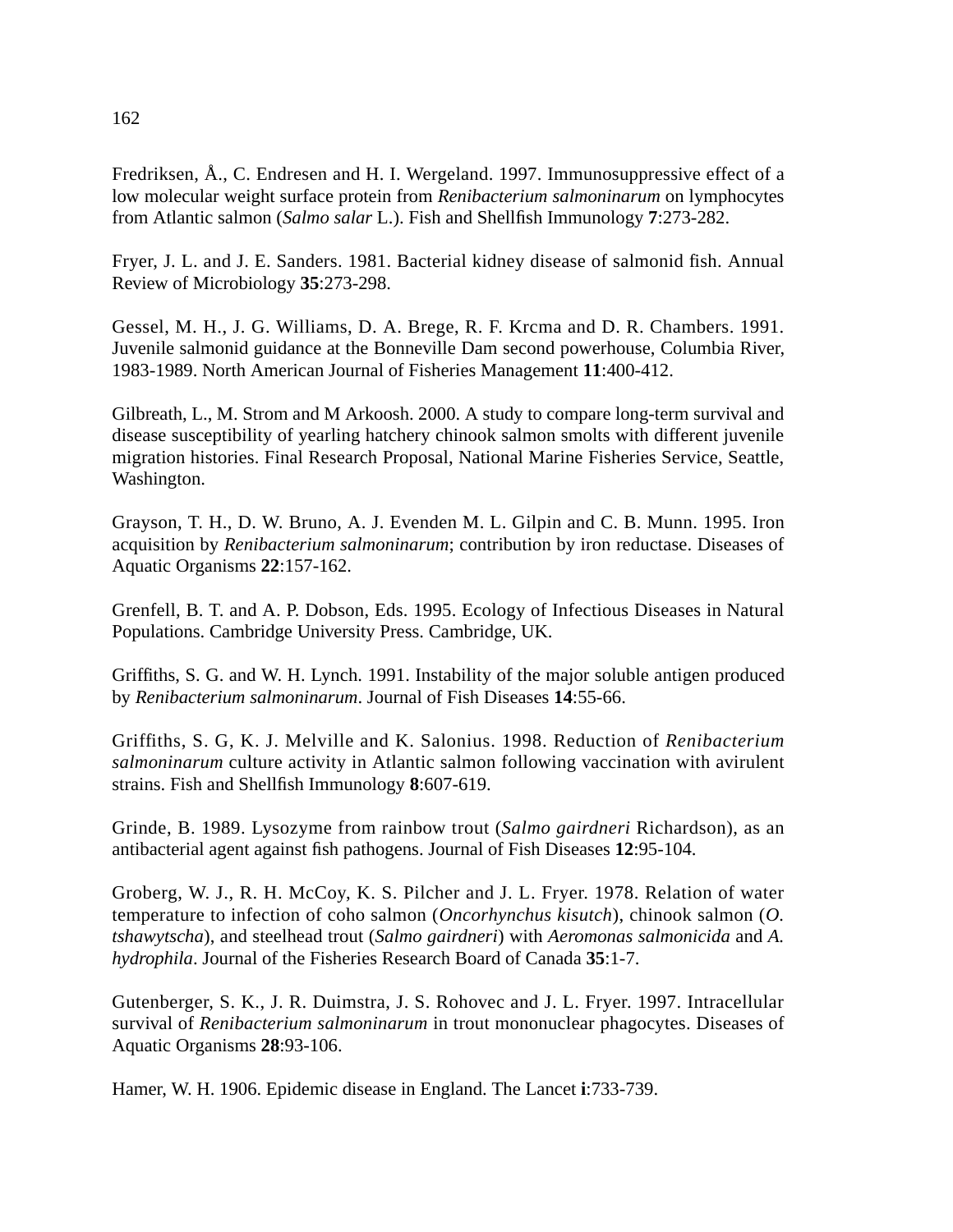Hardie, L. J., A. E. Ellis and C. J. Secombes. 1996. *In vitro* activation of rainbow trout macrophages stimulates inhibition of *Renibacterium salmoninarum* growth concomitant with augmented generation of respiratory burst products. Diseases of Aquatic Organisms **27**:175-183.

Hardie, L. J., T. C. Fletcher and C. J. Secombes. 1994. Effect of temperature on macrophage activation and the production of macrophage activating factor by rainbow trout, *Oncorhynchus mykiss*, leucocytes. Developmental and Comparative Immunology **18**:57-66.

Holt, R. A., J. E. Sanders, J. L. Zinn and J. L. Fryer. 1975. Relation of water temperature to *Flexibacter columnaris* infection in steelhead trout (*Salmo gairdneri*), coho (*Oncorhynchus kisutch*), and chinook (*O. tshawytscha*) salmon. Journal of the Fisheries Research Board of Canada **32**:1553-1559.

Holt, R. D. and J. Pickering. 1985. Infectious disease and species coexistence: a model of the Lotka-Volterra form. The American Naturalist **126**:196-211.

Jansson, E., T. Hongslo, J. Hoglund and O. Ljungberg. 1996. Comparative evaluation of bacterial culture and two ELISA techniques for the detection of *Renibacterium salmoninarum* antigens in salmonid kidney tissues. Diseases of Aquatic Organisms **27**:197-206.

Kermack, W. O. and McKendrick, A. G. (1927). A contribution to the mathematical theory of epidemics. Proceedings of the Royal Society of London. **A115**:700-721.

Kermack, W. O. and McKendrick, A. G. (1932). Contributions to the mathematical theory of epidemics. II - The problem of endemicity. Proceedings of the Royal Society of London. **A138**:55-83.

Kermack, W. O. and McKendrick, A. G. (1933). Contributions to the mathematical theory of epidemics. III - Further studies of the problem of endemicity. Proceedings of the Royal Society of London. **A141**:94-122.

Lall, S. P., W. D. Paterson, J. A. Hines, and N. J. Adams. 1985. Control of bacterial kidney disease in Atlantic salmon, *Salmo salar* L., by dietary modification. Journal of Fish Diseases **1**:113-124.

Le Morvan, C., D. Troutaud and P. Deschaux. 1998. Differential effects of temperature on specific and nonspecific immune defences in fish. The Journal of Experimental Biology **201**:165-168.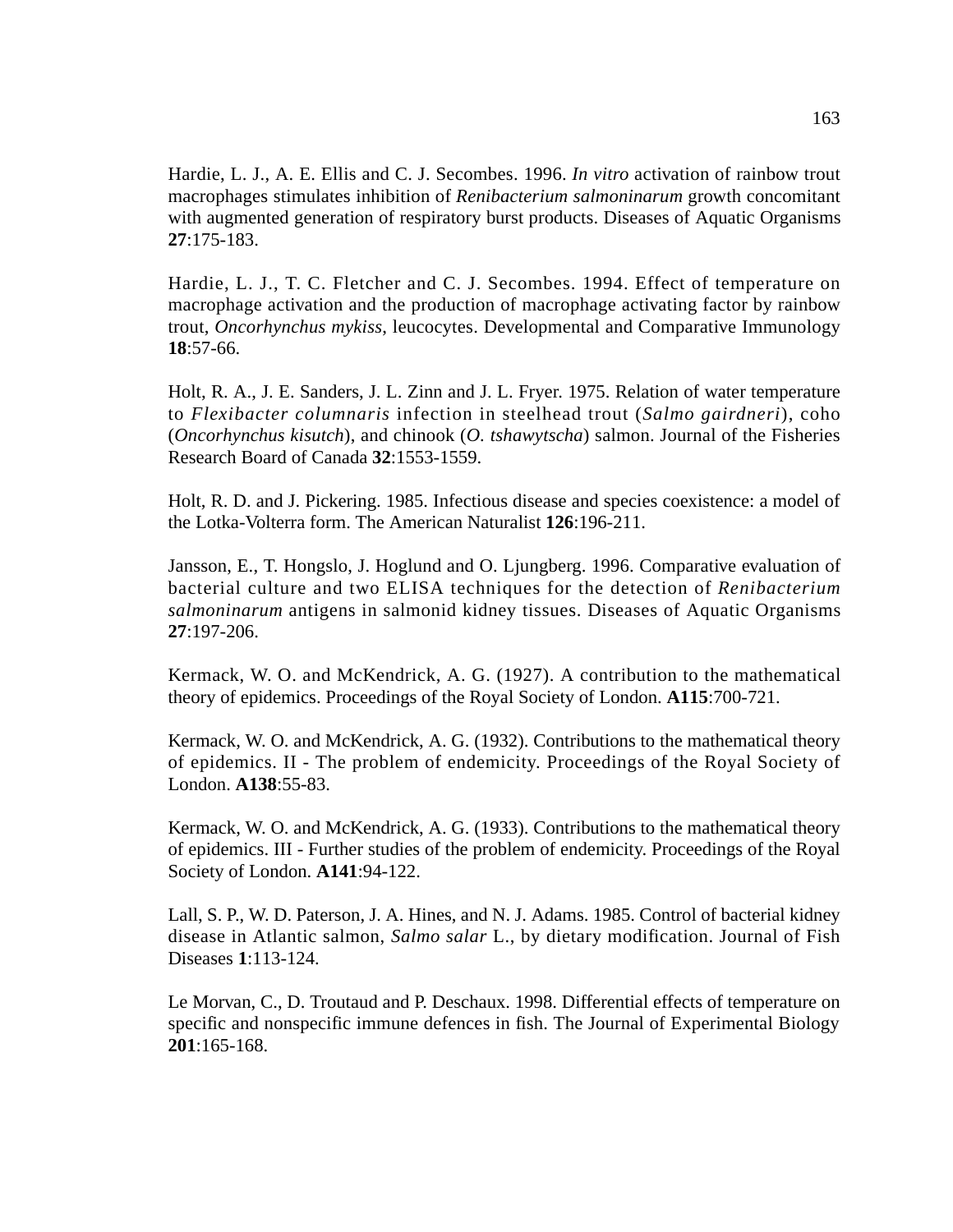Lee, E. G. H., and T. P. T. Evelyn. 1989. Effect of *Renibacterium salmoninarum* levels in the ovarian fluid of spawning chinook salmon on the prevalence of the pathogen in their eggs and progeny. Diseases of Aquatic Organisms **7**:179-184.

Leslie, P. H. 1945. On the use of matrices in certain population mathematics. Biometrika **33**:183-212.

Lillehaug, A., S. Sevatdal and T. Endal. 1996. Passive transfer of specific maternal immunity does not protect Atlantic salmon (*Salmo salar* L.) fry against yersiniosis. Fish and Shellfish Immunology. **6**:521-535.

Manning, M. J. and T. Nakanishi. 1996. The specific immune system: cellular defences. Chapter 4 in Iwama, G. and T. Nakanishi, Eds. The Fish Immune System: Organism, Pathogen and Environment. Vol. 15 in the Fish Physiology Series. Academic Press. San Diego.

Maule, A. G., C. B. Schreck, C. S. Bradford and B. A. Barton. 1988. Physiological effects of collecting and transporting emigrating juvenile chinook salmon past dams on the Columbia River. Transactions of the American Fisheries Society **117**:245-261.

Maule, A.G., R. A. Tripp, S. L. Kaattari and C. B. Schreck. 1989. Stress alters immune function and disease resistance in chinook salmon (*Oncorhynchus tshawytscha*). Journal of Endocrinology **120**:135-142.

Maule, A. G., D. W. Rondorf, J. Beeman and P. Haner. 1996. Incidence of *Renibacterium salmoninarum* infections in juvenile hatchery spring chinook salmon in the Columbia and Snake Rivers. Journal of Aquatic Animal health. **8**:37-46.

McIntosh, D., B. Austin, E. Flaño, A. Villena, J.A. Martinez-Pereda and J. V. Tarazona. 2000. Lack of uptake of *Renibacterium salmoninarum* by gill epithelia of rainbow trout. Journal of Fish Biology **56**:1053-1061.

Mesa, M. G., A. G. Maule, T. P. Poe and C. B. Schreck. 1999. Influence of bacterial kidney disease on smoltification in salmonids: is it a case of double jeopardy? Aquaculture **174**:25-41.

Mesa, M. G., A. G. Maule and C. B. Schreck. 2000. Interaction of infection with *Renibacterium salmoninarum* and physical stress in juvenile chinook salmon: physiological responses, disease progression, and mortality. Transactions of the American Fisheries Society **129**:158-173.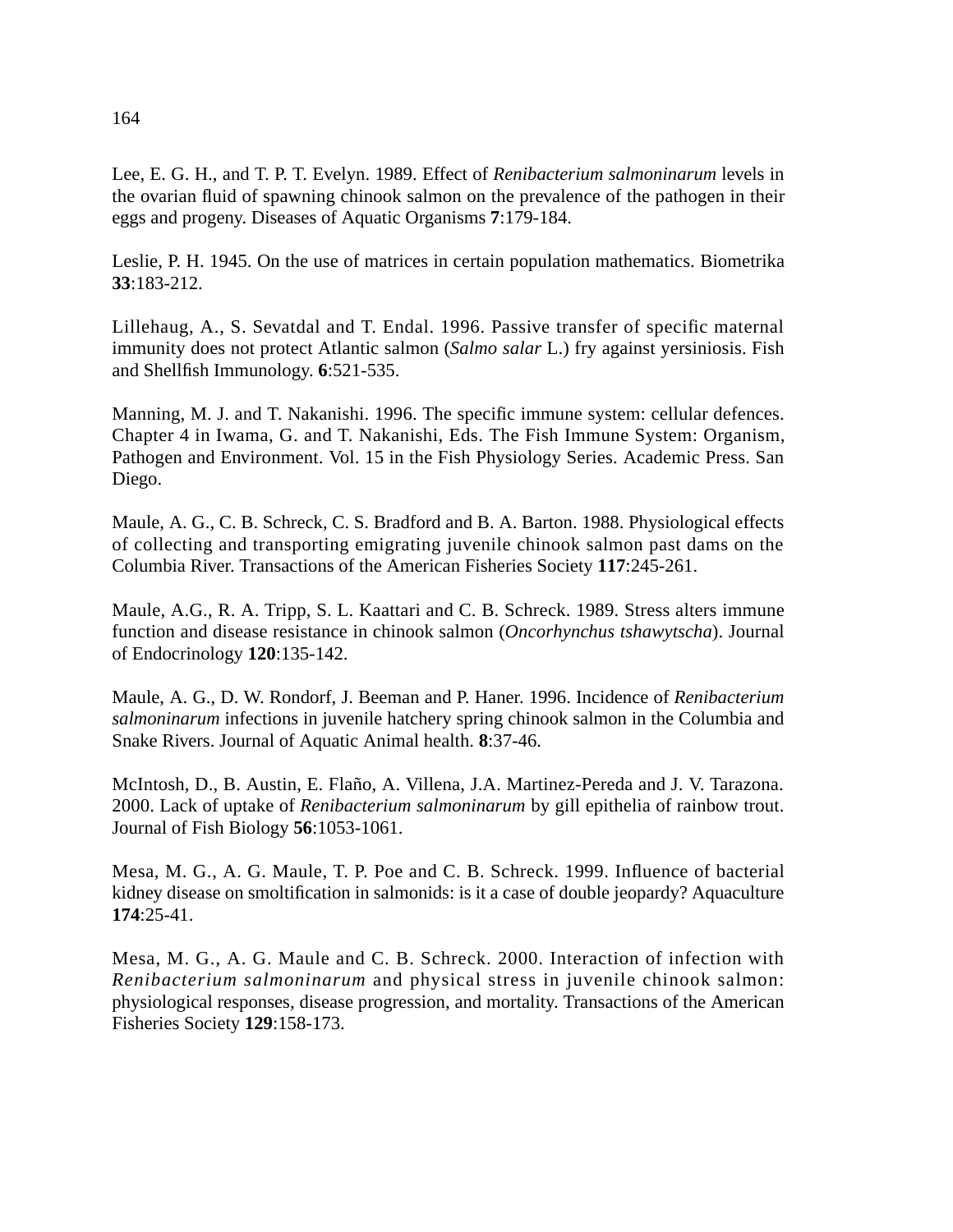Meyers, T. R., S. Short, C. Farrington, K. Lipson, H. J. Geiger and R. Gates. 1993. Establishment of a negative-positive threshold optical density value for the enzyme-linked immunosorbent assay (ELISA) to detect soluble antigen of *Renibacterium salmoninarum* in Alaskan Pacific salmon. Diseases of Aquatic Organisms **16**:191-197.

Mitchum, D. L. and L. E. Sherman. 1981. Transmission of bacterial kidney disease from wild to stocked hatchery trout. Canadian Journal of Fisheries and Aquatic Sciences **36**:547-551.

Mock, A. and G. Peters. 1990. Lysozyme activity in rainbow trout, *Oncorhynchus mykiss* (walbaum), stressed by handling, transport and water pollution. Journal of Fish Biology. **37**:873-885.

Murray, J. D. 1989. Mathematical Biology, Springer-Verlag, New York.

Murray, C. B., T. P. T. Evelyn, T. D. Beacham, L. W. Barner, J. E. Ketcheson and L. Prosperi-Porta. 1992. Experimental induction of bacterial kidney disease in chinook salmon by immersion and cohabitation challenges. Diseases of Aquatic Organisms **12**:91-96.

O'Farrell, C. L. and M. S. Strom. 1999. Differential expression of the virulence-associated protein p57 and characterization of its duplicated gene *msa* in virulent and attenuated strains of *Renibacterium salmoninarum*. Diseases of Aquatic Organisms **38**:115-123.

O'Farrell, C. L. D. G. Elliott and M. L. Landolt. 2000. Mortality and kidney histopathology of chinook salmon *Oncorhynchus tshawytscha* exposed to virulent and attenuated *Renibacterium salmoninarum* strains. Diseases of Aquatic Organisms **43**:199-209.

Park, D. L., G. M. Matthews, T. E. Ruehle, J. R. Harmon, E. Slatick, and F. Ossiander. 1986. Evaluation of transportation and related research on the Columbia and Snake Rivers, 1985. Report the U. S. Army Corps of Engineers, Contract DACW68-84-H-0034.

Pascho, R. J. and D. Mulcahy. 1987. Enzyme-linked immunosorbent assay for a soluble antigen of *Renibacterium salmoninarum*, the causative agent of salmonid bacterial kidney disease. Canadian Journal of Fisheries and Aquatic Sciences **44**(1):183-191.

Pascho, R. J., D. G. Elliott and S. Achord. 1993. Monitoring of the in-river migration of smolts from two groups of spring chinook salmon, *Oncorhynchus tshawytscha* (Walbaum), with different profiles of *Renibacterium salmoninarum* infection. Aquaculture and Fisheries Management **24**:163-169.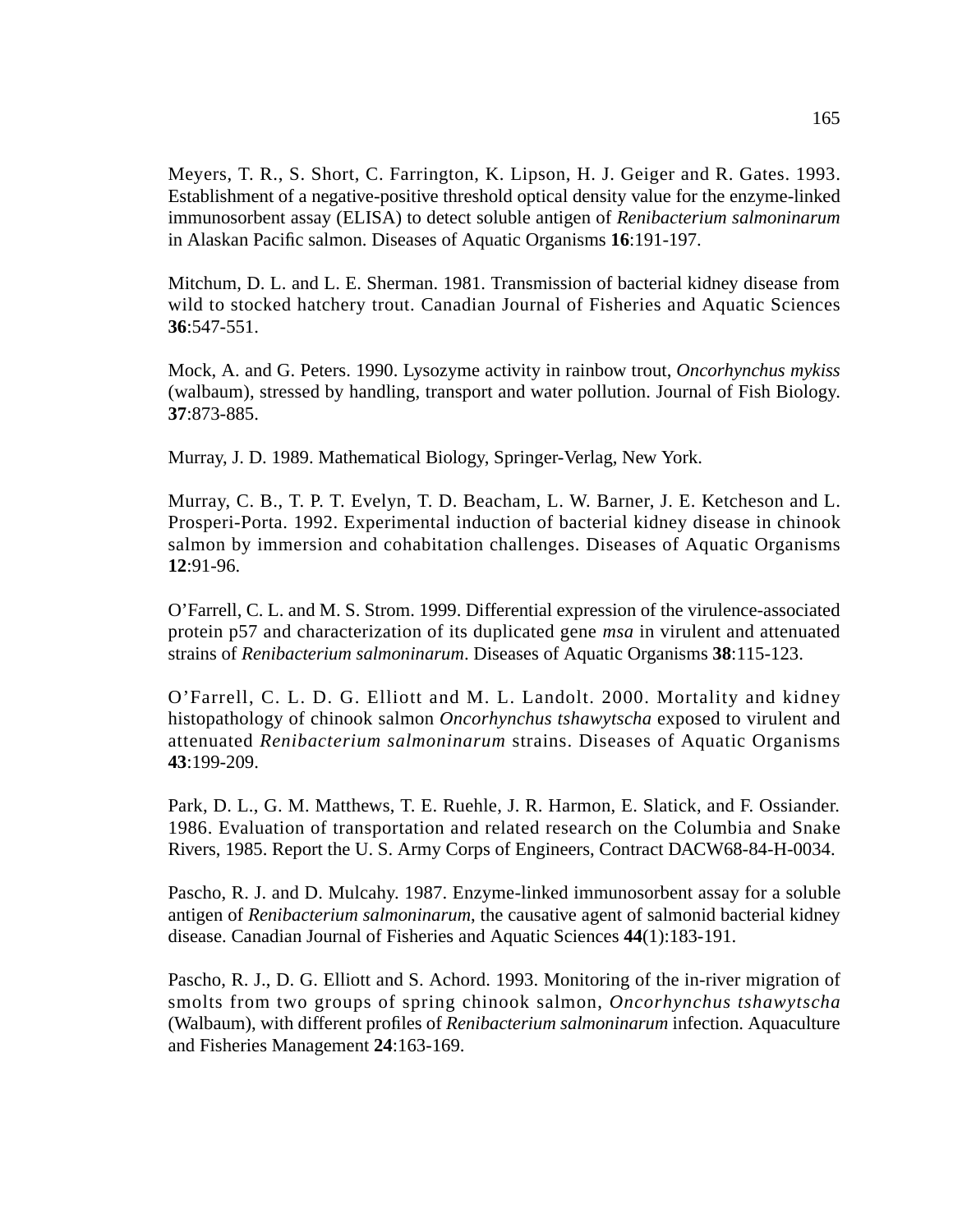Pascho, R. J., D. G. Elliott, R. W. Mallett and D. Mulcahy. 1987. Comparison of five techniques for the detection of *Renibacterium salmoninarum* in adult coho salmon. Transactions of the American Fisheries Society **116**:882-890

Pascho, R. J., D. G. Elliott and J. M. Streufert. 1991. Brood stock segregation of spring chinook salmon *Oncorhynchus tshawytscha* by use of the enzyme linked immunosorbent assay (ELISA) and fluorescent antibody technique (FAT) affects the prevalence and levels of *Renibacterium salmoninarum* infection in progeny. Diseases of Aquatic Organisms **12**:25-40.

Pascho, R. J., T. D. Goodrich and C. L. McKibben. 1997. Evaluation by enzyme-linked immunosorbent assay (ELISA) of *Renibacterium salmoninarum* bacterins affected by persistence of bacterial antigens. Journal of Aquatic Animal Health **9**:99-107.

Pascho, R. J., D. Chase and C. L. McKibben. 1998. Comparison of the membrane-filtration fluorescent antibody test, the enzyme-linked immunosorbent assay and the polymerase chain reaction to detect *Renibacterium salmoninarum* in salmonid ovarian fluid. Journal of Veterinary Diagnostic Investigation **10**:60-66.

Paterson, W. D., S. P. Lall, D. Airdrie, P. Greer, G. Greenham and M. Poy. 1985. Prevention of disease in salmonids by vaccination and dietary modification. Fish Pathology **20**:427-434.

Perelson, A. S. and G. Weisbuch. 1997. Immunology for physicists. Reviews of Modern Physics **69**:1219-1267.

Piganelli, J. D., G. D. Wiens, J. A. Xhang, J. M. Christensen and S. L. Kaattari. 1999. Evaluation of a whole cell, p57- vaccine against *Renibacterium salmoninarum*. Diseases of Aquatic Organisms **36**:37-44.

Pirhonen, J., C. B. Schreck and A. Gannam. 2000. Appetite of chinook salmon (*Oncorhynchus tshawytscha*) naturally infected with bacterial kidney disease. Aquaculture **189**:1-10.

Press, C. M. and O. Evensen. 1999. The morphology of the immune system in teleost fishes. Fish and Shellfish Immunology **9**:309-318.

Raymond, H. L. 1968. Migration rates of yearling chinook salmon in relation to flows and impoundments in the Columbia and Snake rivers. Transactions of the American Fisheries Society **97**:356-359.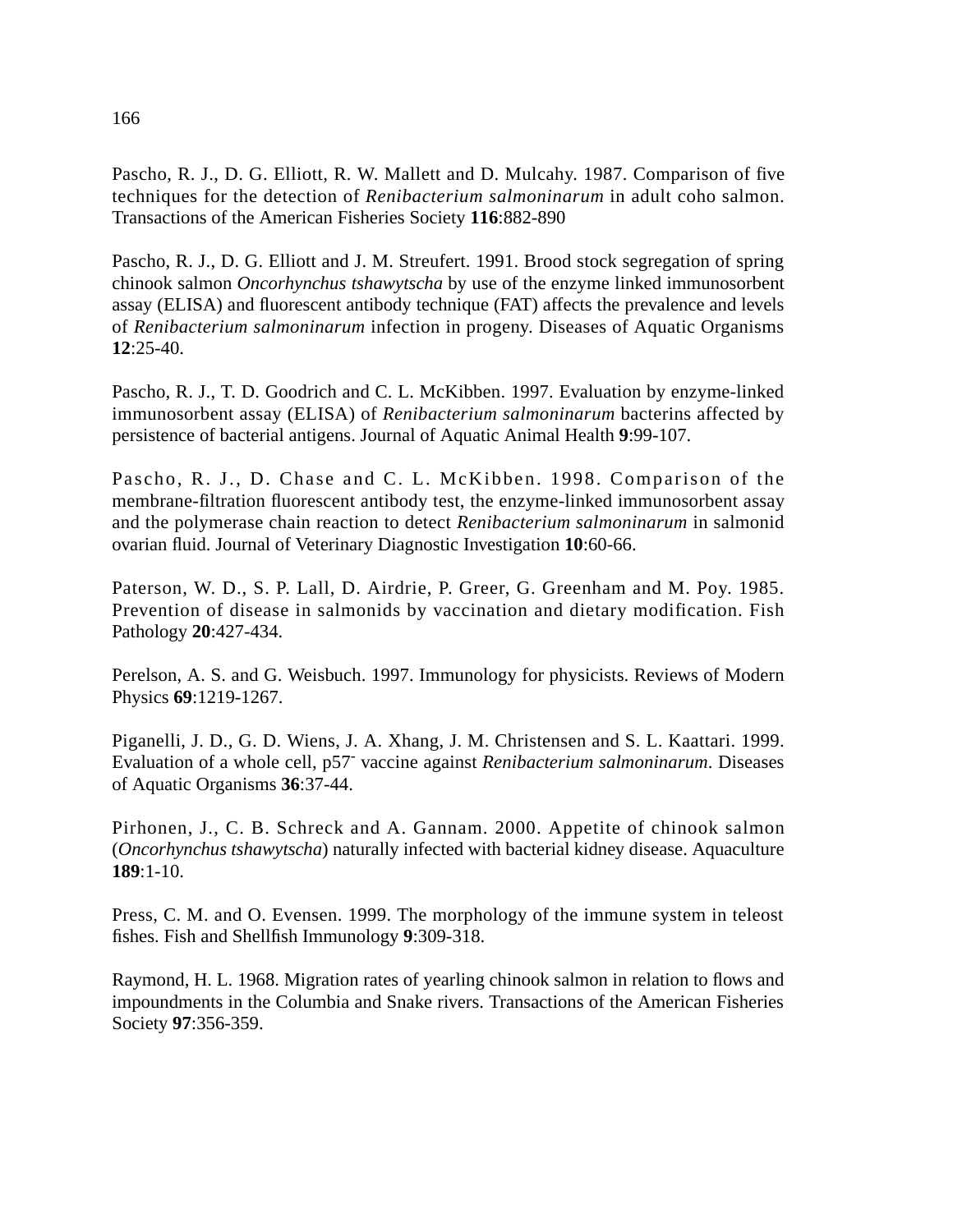Raymond, H. L. 1979. Effects of dams and impoundments on migration of juvenile chinook salmon and steelhead from the Snake River. Transactions of the American Fisheries Society **108**:505-529.

Raymond, H. L. 1969. Effect of John Day Reservoir on the migration rate of juvenile chinook salmon in the Columbia Rivers. Transactions of the American Fisheries Society **98**:513-514.

Raymond, H. L. 1988. Effects of hydroelectric development and fisheries enhancement on spring and summer chinook salmon and steelhead in the Columbia River basin. North American Journal of Fisheries Management **8**:1-24.

Rhodes, L. D., W. B. Nilsson and M. S. Strom. 1998. Sensitive detection of *Renibacterium salmoninarum* in whole fry, blood, and other tissues of Pacific salmon by reverse transcription-polymerase chain reaction. Molecular Marine Biology and Biotechnology **7**:270-279

Ross, R. 1908. The Prevention of Malaria in Mauritius. Waterlow and Sons, London.

Salinger, D. H., J. J. Anderson and O. S. Hamel. In preparation. A parameter fitting routine for the vitality-based survival model.

Sanders, J. E., K.S. Pilcher and J. L. Fryer. 1978. Relation of water temperature to bacterial kidney disease in coho salmon (*Oncorhynchus kisutch*), sockeye salmon (*O. nerka*), and steelhead trout (*Salmo gairdneri*). Journal of the Fisheries Research Board of Canada **35**:8-11.

Schreck, C. B., L. Jonsson, G. Feist and P. Reno. 1995. Conditioning improves performance of juvenile Chinook salmon, *Oncorhynchus tshawytscha*, to transportation stress. Aquaculture **135**:99-110.

Senson, P. R. and R. M. W. Stevenson. 1999. Production of the 57 kDa major surface antigen by a non-agglutinating strain of the fish pathogen *Renibacterium salmoninarum*. Diseases of Aquatic Organisms **38**:23-31.

Siegel, D. C. and J. L. Congleton. 1997. Bactericidal activity of juvenile chinook salmon macrophages against *Aeromonas salmonicida* after exposure to live or heat-killed *Renibacterium salmoninarum* or to soluble proteins produced by *R. salmoninarum*. Journal of Aquatic Animal Health. **9**:180-189.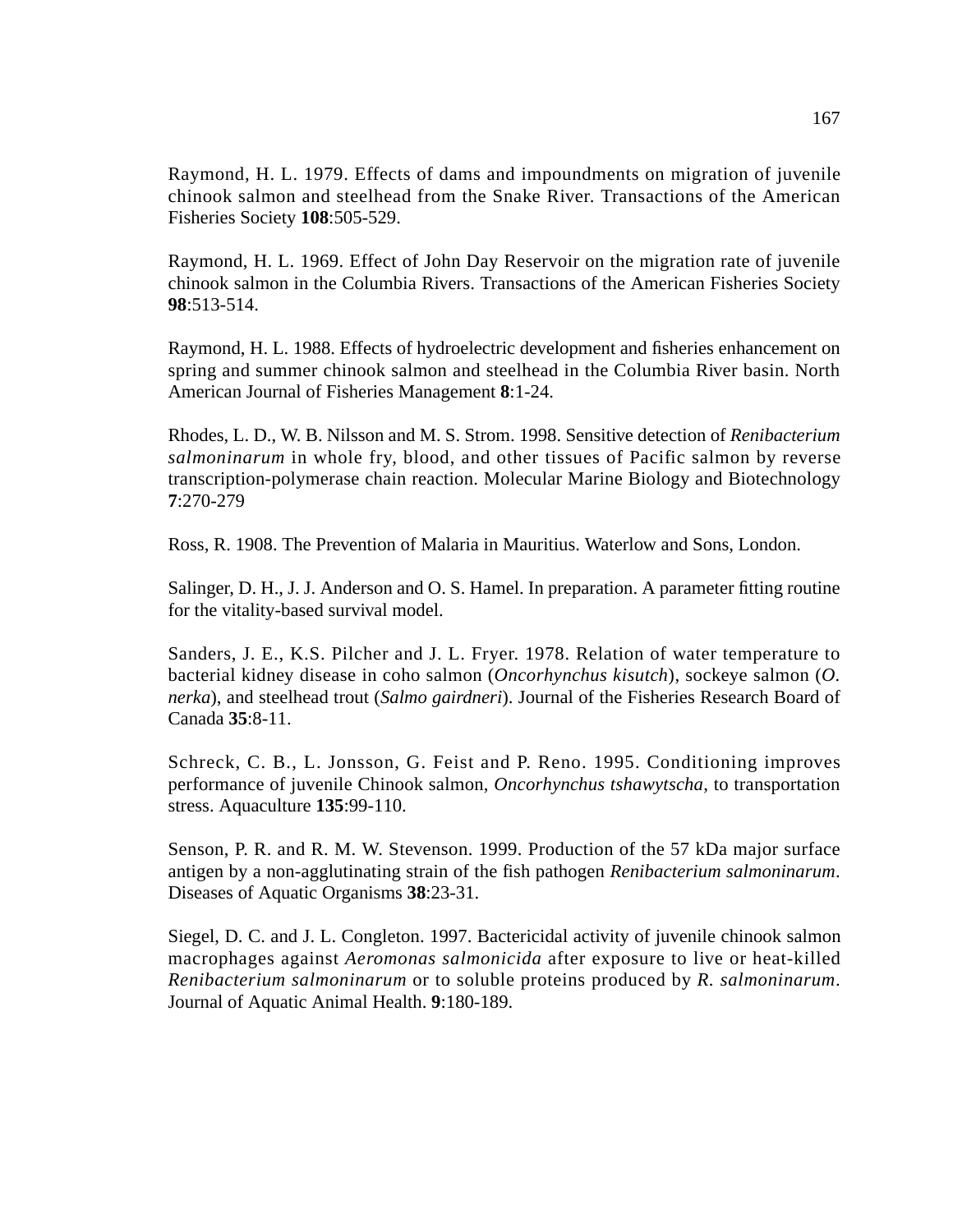# Suzumoto, B. K., C. B. Schreck and J. D. McIntyre. 1977. Relative resistances of three transferrin genotypes of coho salmon (*Oncorhynchus kisutch*) and their hematological responses to bacterial kidney disease. Journal of the Fisheries Research Board of Canada **34**:1-8.

Tatner, M. F. 1996. Natural changes in the immune system of fish. Chapter 6 in Iwama, G. and T. Nakanishi, Eds. The Fish Immune System: Organism, Pathogen and Environment. Vol. 15 in the Fish Physiology Series. Academic Press. San Diego.

Thorarinsson, R., M. L. Landolt, D. G. Elliott, R. J. Pascho and R. W. Hardy. 1994. Effect of dietary vitamin E and selenium on growth, survival and the prevalence of *Renibacterium salmoninarum* infection in chinook salmon (*Oncorhynchus tshawytscha*). Aquaculture **121**:343-358.

Turaga, P. S. D., G. D. Weins and S. L. Kaattari. 1987. Analysis of *Renibacterium salmoninarum* antigen production. Fish Pathology **22**:209-214.

VanderKooi, S. P. and A. G. Maule. 1999. Prevalence of *Renibacterium salmoninarum* in juvenile spring chinook salmon at Columbia and Snake river hatcheries, 1993-1996. Journal of Aquatic Animal Health **11**:162-169.

Weins, G. D., M-S. Chein, J. R. Winton and S. L. Kaattari. 1999. Antigenic and functional characterization of p57 produced by *Renibacterium salmoninarum*. Diseases of Aquatic Organisms **37**:43-52.

Weins, G. D. and S. L. Kaattari. 1991. Monoclonal antibody characterization of a leukoagglutinin produced by *Renibacterium salmoninarum*. Infection and Immunity **59**:631-637.

Weins, G. D. and S. L. Kaattari. 1999. Bacterial kidney disease (*Renibacterium salmoninarum*). Chapter 7 in P. T. K. Woo and D. W. Bruno Eds. Fish Diseases and Disorders, Volume 3: Viral, Bacterial and Fungal Infections. CAB International, New York.

Weyts, F. A. A., N. Cohen, G. Flik and B. M. L. Verbug-van Kemenade. 1999. Interactions between the immune system and the hypothalamo-pituitary-interrenal axis in fish. Fish and Shellfish Immunology **9**:1-20.

Winter, G. W., C. B. Schreck and J. D. McIntyre. 1980. Resistance of different stocks and transferrin genotypes of coho salmon, *Oncorhynchus kisutch*, and steelhead trout, S*almo gairdneri*, to bacterial kidney disease and vibriosis. Fisheries Bulletin **77**, 795-802.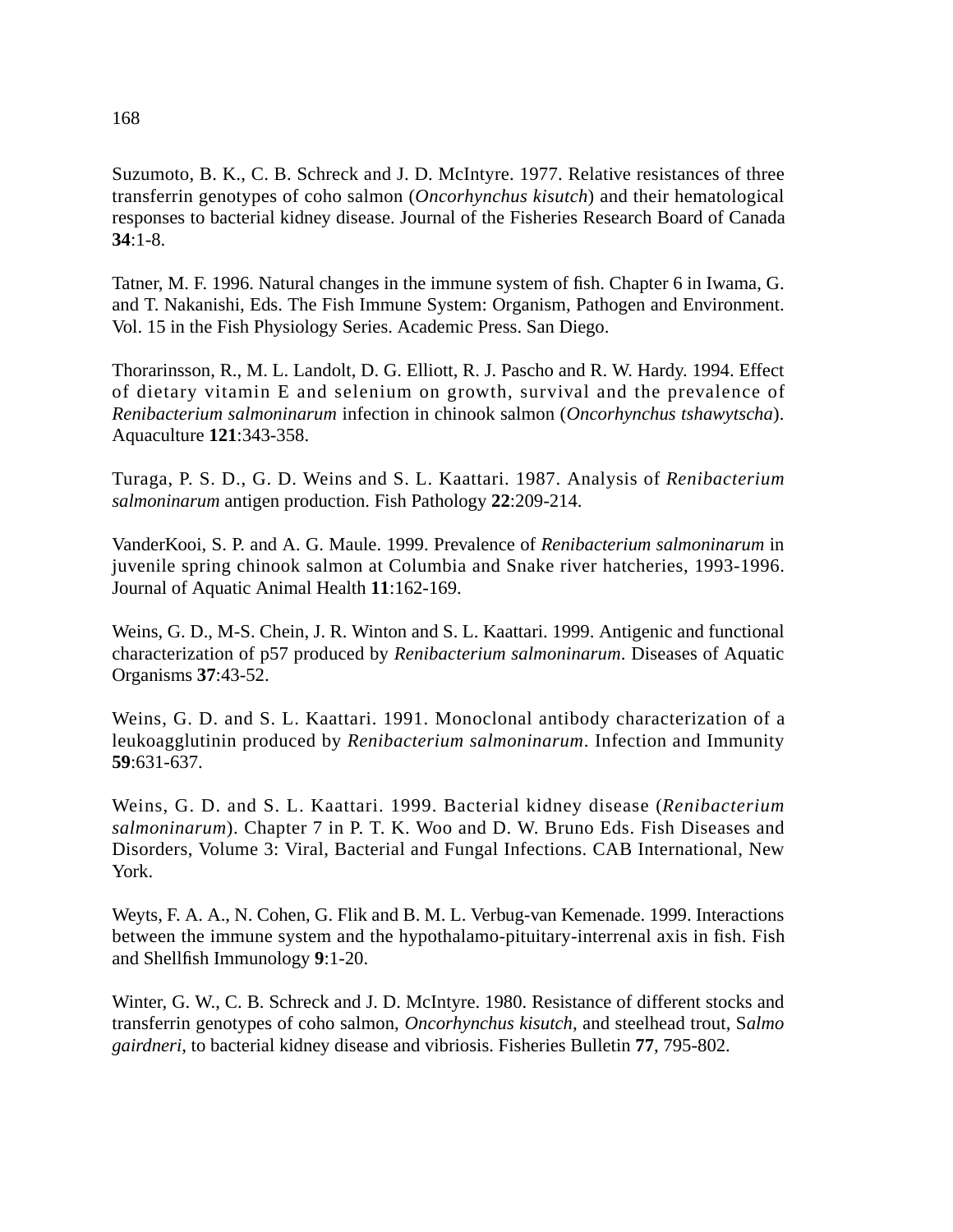Withler, R. E. and T. P. T. Evelyn. 1990. Genetic variation in resistance to bacterial kidney disease within and between two strains of coho salmon from British Columbia. Transactions of the American Fisheries Society **119**:1003-1009.

Wood P. A. and S. L. Kaattari. 1996. Enhanced immunogenicity of *Renibacterium salmoninarum* in chinook salmon after removal of the bacterial cell surface-associated 57kDa protein. Diseases of Aquatic Organisms **25**:71-79.

Yano, T. 1996. The nonspecific humoral immune system. Chapter 3 in Iwama, G. and T. Nakanishi, Eds. The Fish Immune System: Organism, Pathogen and Environment. Vol. 15 in the Fish Physiology Series. Academic Press. San Diego.

Zapata, A. G. 1979. Ultrastructural study of the teleost fish kidney. Developmental and Comparative Immunology **3**:55-65.

Zapata, A. G., A. Chiba and A. Varas. 1996. Cells and tissues of the immune systems of fish. Chapter 1 in Iwama, G. and T. Nakanishi, Eds. The Fish Immune System: Organism, Pathogen and Environment. Vol. 15 in the Fish Physiology Series. Academic Press. San Diego.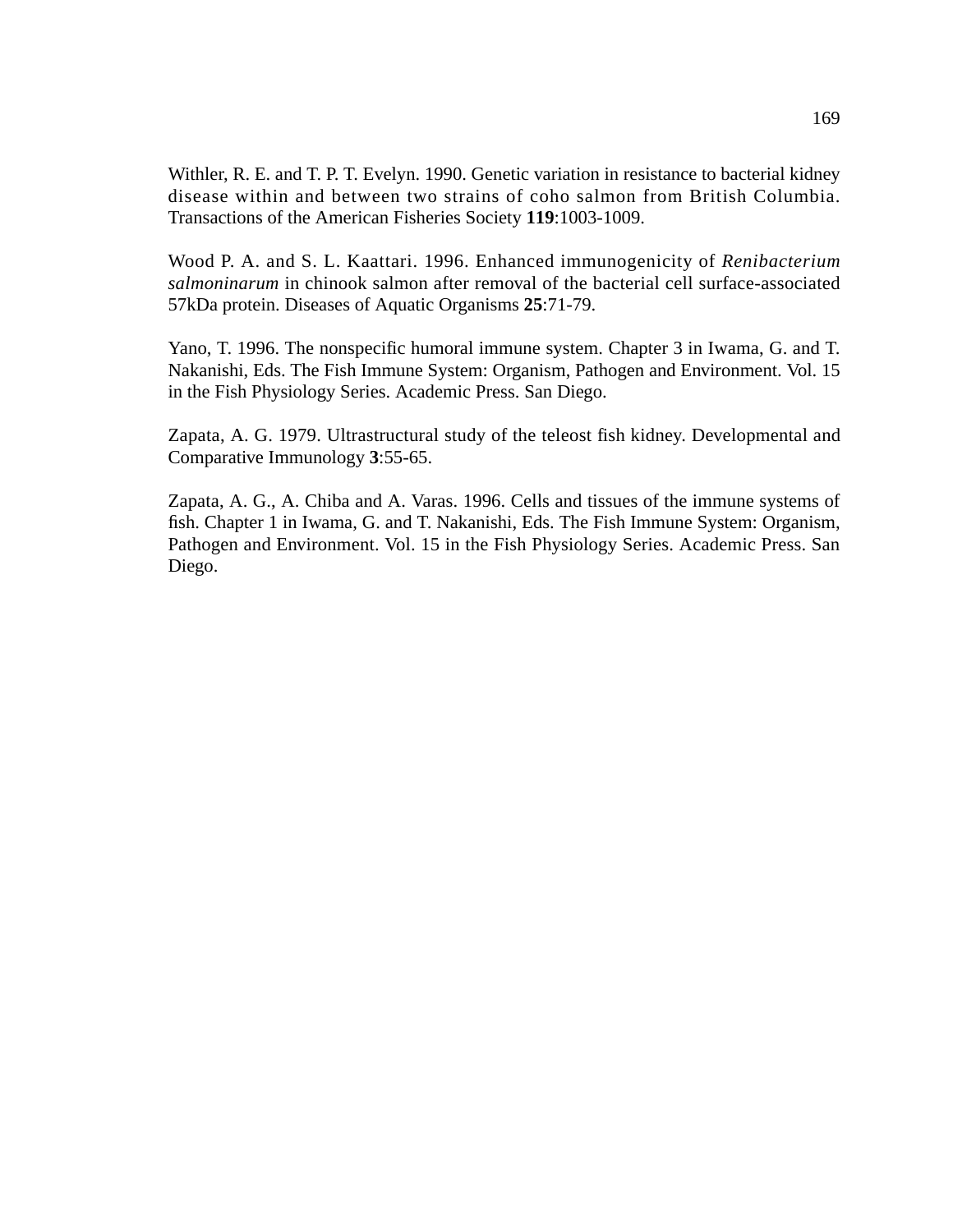# **Appendix A: Overview of the Human Immune System**

## **A.1. Basic components**

The human immune system is composed of a great variety of cellular and humoral factors which act independently or, more often, in concert to rid the body of pathogens. The major components of the human immune system are as follows:

#### **A. 1. 1. Phagocytes**

Phagocytes are cells which engulf and destroy exotic organisms and particles by ingesting them into a phagosome and then releasing cytotoxic agents (including free radicals, lysozyme and other enzymes) into the phagosome and digesting its contents. Phagocytic cells include polymorphonuclear neutrophils which are circulating phagocytes, meaning they occur almost exclusively in the blood. Neutrophils only live for about 24 hours. They comprise the vast majority of leucocytes (white blood cells) in our blood, as every one of us with a healthy immune system produce some 50-100 million of them every day. Neutrophils are the expendable foot soldiers of the immune system.

The other major type of phagocytic cells are mononuclear phagocytes which are know as monocytes when found in the blood and macrophages elsewhere. These cells also engulf and destroy pathogens, but they survive for longer periods of time and occur in strategic locations for finding invading pathogens, including in the liver, kidneys, lungs, brain, spleen and lymph nodes. Macrophages and monocytes are more effective individually but occur in lower numbers than neutrophils.

## **A. 1. 2. Complement**

The complement system is a complex of serum proteins which are involved in triggering inflammation, phagocyte activation, direct lytic attack on cell membranes, and the tagging (or *opsonization*) of pathogens for phagocytosis. The complement system is activated either via the classical pathway, which is antibody mediated, or via the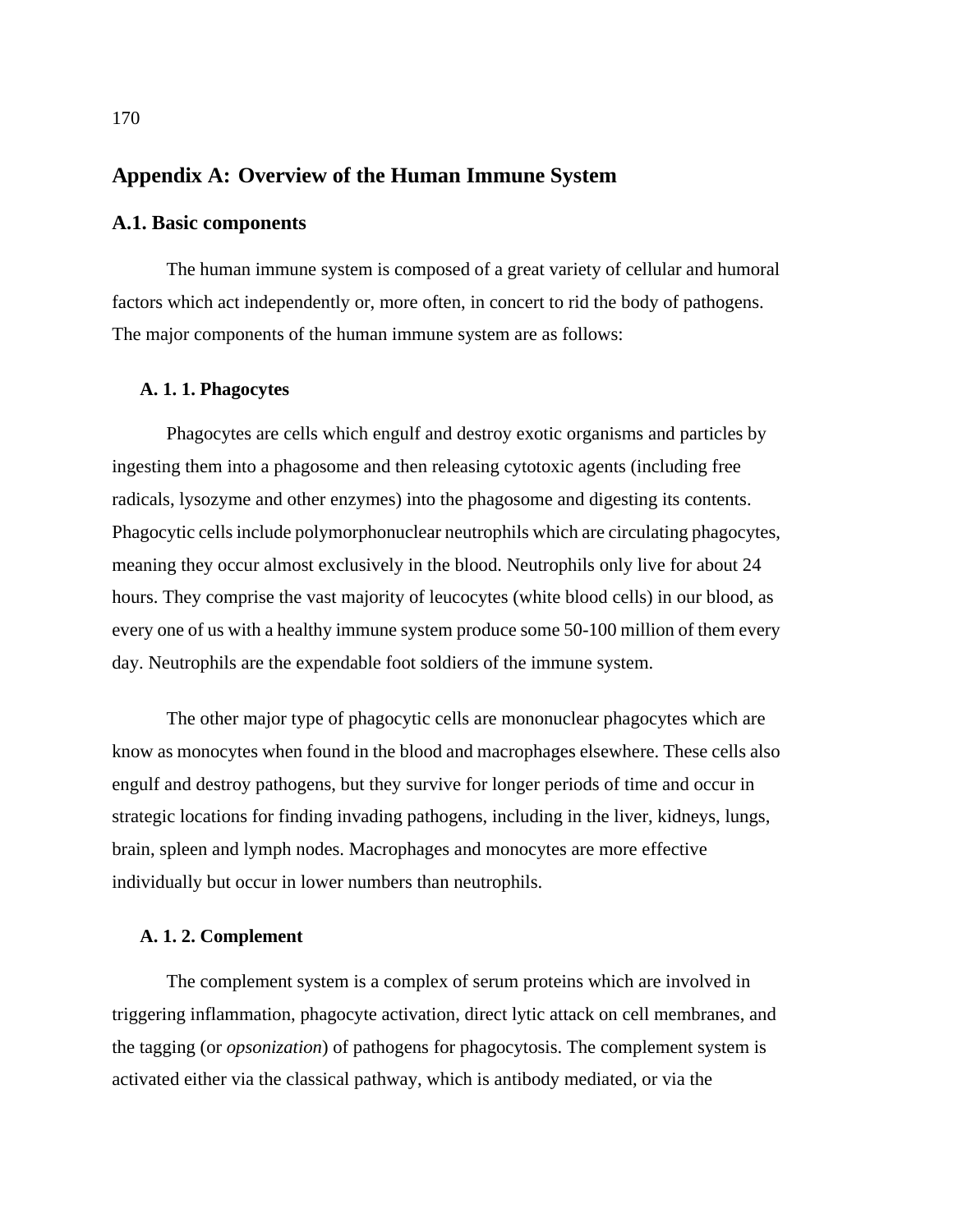alternative pathway which is a direct result of contact with the pathogen.

Tagging of pathogens for phagocytosis is known as opsonization. The molecules which perform the tagging are known as opsonins, which include antibodies and certain elements of the complement system, most notably C3b.

#### **A. 1. 3. Mediators of inflammation**

Inflammation is a response to cellular injury or infection which results in an increase in blood flow to, capillary permeability in and migration of phagocytes and other leukocytes to the affected area. The aggregation of phagocytes helps prevent the infection from spreading. Mast cells and basophils mediate inflammation and release cytokines (chemical mediators of communication between cells) that affect other immune system cells.

#### **A. 1. 4. Cytotoxic T cells**

Cytotoxic T cells are lymphocytes that mature in the thymus (thus the T) and kill virally infected cells and certain tumors through releasing lytic substances into those cells. They recognize infected cells and tumors by the presence of non-self peptides (short strings of amino acids which are breakdown products of proteins) on major histamine complex (MHC) type I, which occurs on all cells in the human body. Cytotoxic T cells are specific to particular peptides, and are selected for subsequent to activation by antigen presenting cells (APCs). T cells carry on their surface T cell receptor (TCR) which is specific to particular peptides presented on MHC.

### **A. 1. 5. Natural killer cells**

Natural killer cells are lymphocytes, and thus in the same class of cells as B cells and T cells. In particular they are large granular lymphocytes which like cytotoxic T cells kill virally infected cells and certain tumor cells through cell lysis. Unlike cytotoxic T cells they are not specific to particular peptide sequences.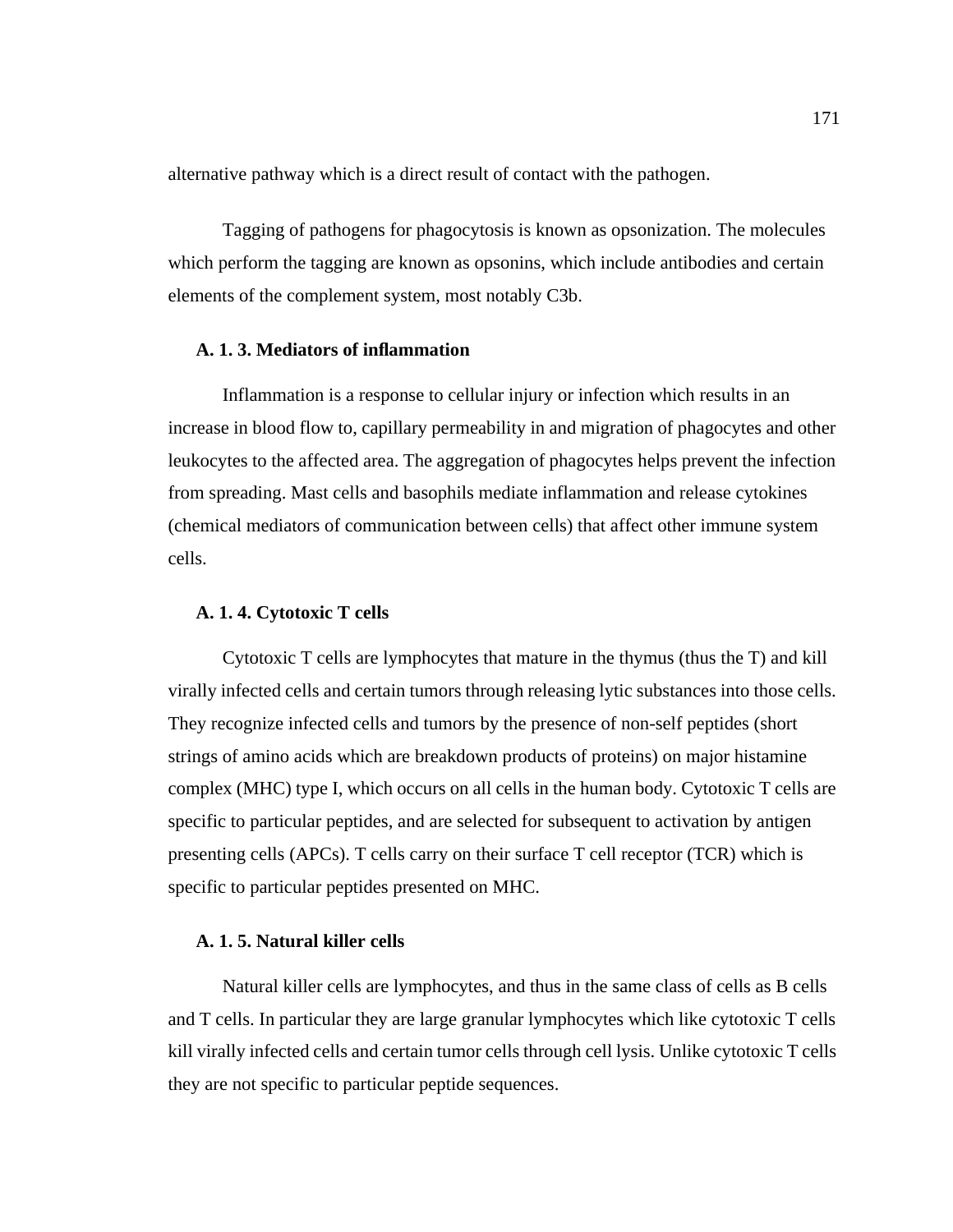#### **A. 1. 6. Antibodies**

Antibodies (or immunoglobulins) are molecules specific to epitopes (small sites) on antigens (protein or other surface components or secretions of pathogens). They are produced by B cells, are have 5 known structural types in humans - IgA, IgM, IgG, IgD, and IgE, with IgG being the most potent circulatory type. IgM is multivalent and is often the first humoral antibody response, with IgG being produced after avidity maturation has begun. IgA is mostly found in seromucous secretions rather than in the blood or lymph. Much less is known about the role of IgD and IgE, both of which are scarce in serum. There are two measurements of an antibody's effectiveness in attaching to a particular antigen. Affinity refers to the binding strength of a single antibody effector site to an epitope, whereas avidity refers to the total binding strength of multivalent antibody to an antigen, including the possibility of multiple binding sites.

#### **A. 1. 7. B cells**

B cells (B from "bursa Fabricii", the specialized organ where B cells mature in birds) are lymphocytes that develop in the bone marrow, and carry on their surface many copies of a single antibody morphology. There are millions of such cells with tens of thousands of different antibody forms in our circulatory system at any time. Thus there are, on average, a few tens of each extant type present. When activated by antigen, B-cells become involved in a complicated series of event that results in creation of short lived antibody producing plasma cells, avidity maturation (the increase in the avidity of antibody for the particular antigen) and eventually the creation of long-lived plasma cells and memory cells. The first plasma cells that differentiate mostly produce IgM, whereas later, most plasma cells produce IgG. The whole process generally takes on the order of a week or two.

### **A. 1. 8. Helper T cells**

Helper T cells recognize peptides presented on MHC type II which, unlike MHC type I, occurs only on particular types of cells, termed antigen presenting cells (APCs).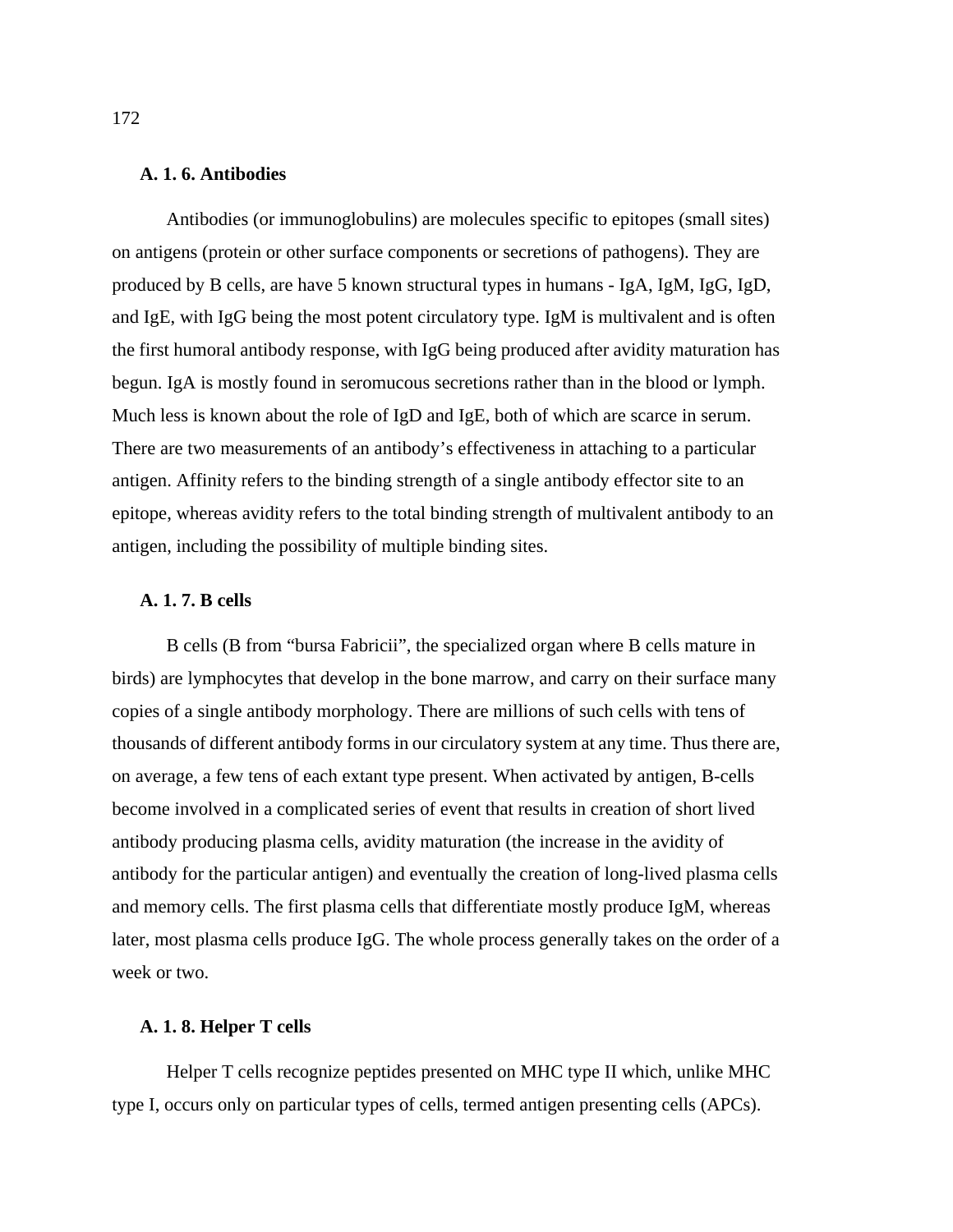Like B-cells and cytotoxic T cells, helper T cells are specific to parts of antigens, and like cytotoxic T cells, helper T cells respond to particular peptides presented to them. Once activated, helper T cells release cytokines which help activate other immune cells. There are two types of helper T cells, one which helps mediate the humoral immune system (B-cells) and one which helps mediate the cell-mediated immune system (cytotoxic T and phagocytic cells).

#### **A. 1. 9. Antigen presenting cells (APCs)**

Antigen presenting cells are particular cell types most of which have MHC type II on their surface and which process antigens taken in by the cell and present resulting peptides on their surface. Macrophages, B cells and dendritic cells (DCs) and in particular follicular dendritic cells (FDCs) are all APCs. FDCs lack MHC type II and are especially important in the avidity maturation of B cells, as they take up antigen into their folds and, without processing it, slowly present it to B cells over time. This takes place in special locations called germinal centers where avidity maturation takes place. The continuous presentation of antigen is important so that avidity maturation can continue even after the pathogen is wiped out, and more optimally avid memory cells can be produced, thus ensuring a powerful secondary response and conferring subsequent immunity against the pathogen.

APCs are also present in the thymus where they take up self antigens and present it to developing T cells. This provides a means of identifying and deleting self-reacting T cells within the thymus, and thus preventing auto-immunity.

#### **A. 1. 10. Cytokines**

Cytokines are chemical mediators of communication between cells. Major groups of cytokines include interleukins (ILs) and interferons (IFNs). Most ILs, the majority of which are produced by helper T cells, direct particular cell types to divide and differentiate. IL1 is produced by activated macrophages and directs helper T cells to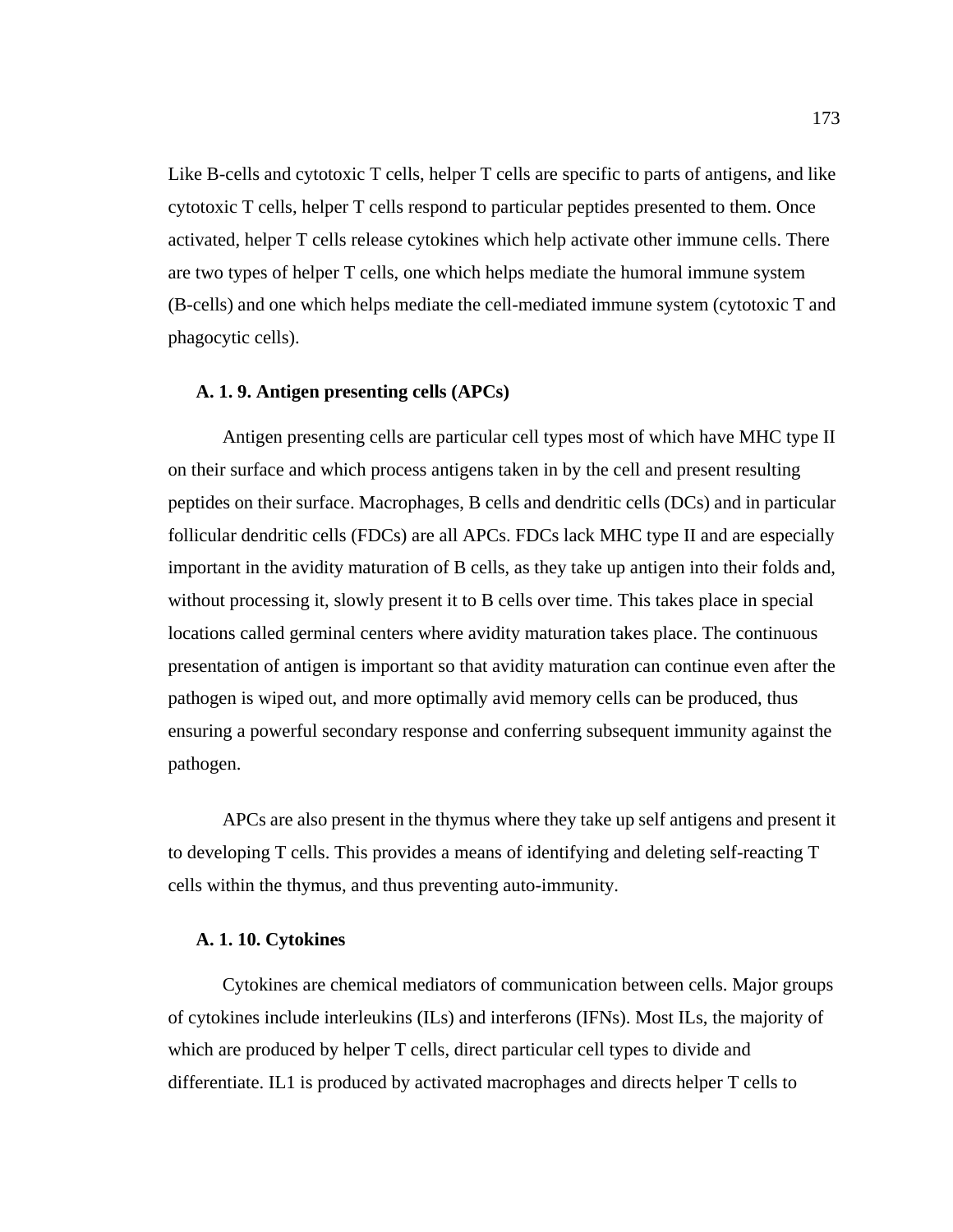proliferate and produce IL2 which stimulates both T cells and B cells to proliferate, differentiate and produce cytokines or antibodies. IFNs are produced by virally infected cells and by T cells, and induce resistance to viruses in receptor cells. IFNs can also activate macrophages.

#### **A.2. Specific versus non-specific immunity**

The immune system is often considered to consist of two parts, the specific and the non-specific responses. The former is that which is antibody or T-cell mediated. The latter can take place without recognition of a particular antigen, and includes the action of phagocytes and the alternative complement pathway.

The specific immune system, which takes longer to respond effectively to an initial infection, but which is also generally more effective and usually confers subsequent immunity, includes T cells, B cells, APCs and antibodies. The two systems interact, with antibodies tagging pathogens and infected cells for phagocytosis (opsonization), some helper T cells stimulating phagocytes through secreted cytokines, and some phagocytes acting as APCs. In fact, the entire repertoire of cells, chemicals, and interactions is somewhat more complicated than I have outlined here, nor is it fully elucidated to date.

# **A.3. The self/non-self differentiation problem**

While the immune system is wonderfully complex and capable, all its protective benefits would be more than negated if it could not distinguish self from non-self and thus attacked components of the organism it protects (this does in fact occur at times and is known as autoimmune disease). How does the immune system distinguish between self and non-self? During development in the thymus or bone marrow, T cells and B cells which react with too high affinity or avidity to self antigens present in those places are deleted. The immune system also has checks and balances so that helper T interaction is necessary for B cell response to most antigens. Thus if there is T cell tolerance, the avidity of B cells for the antigen is usually irrelevant in inducing an immune response. Other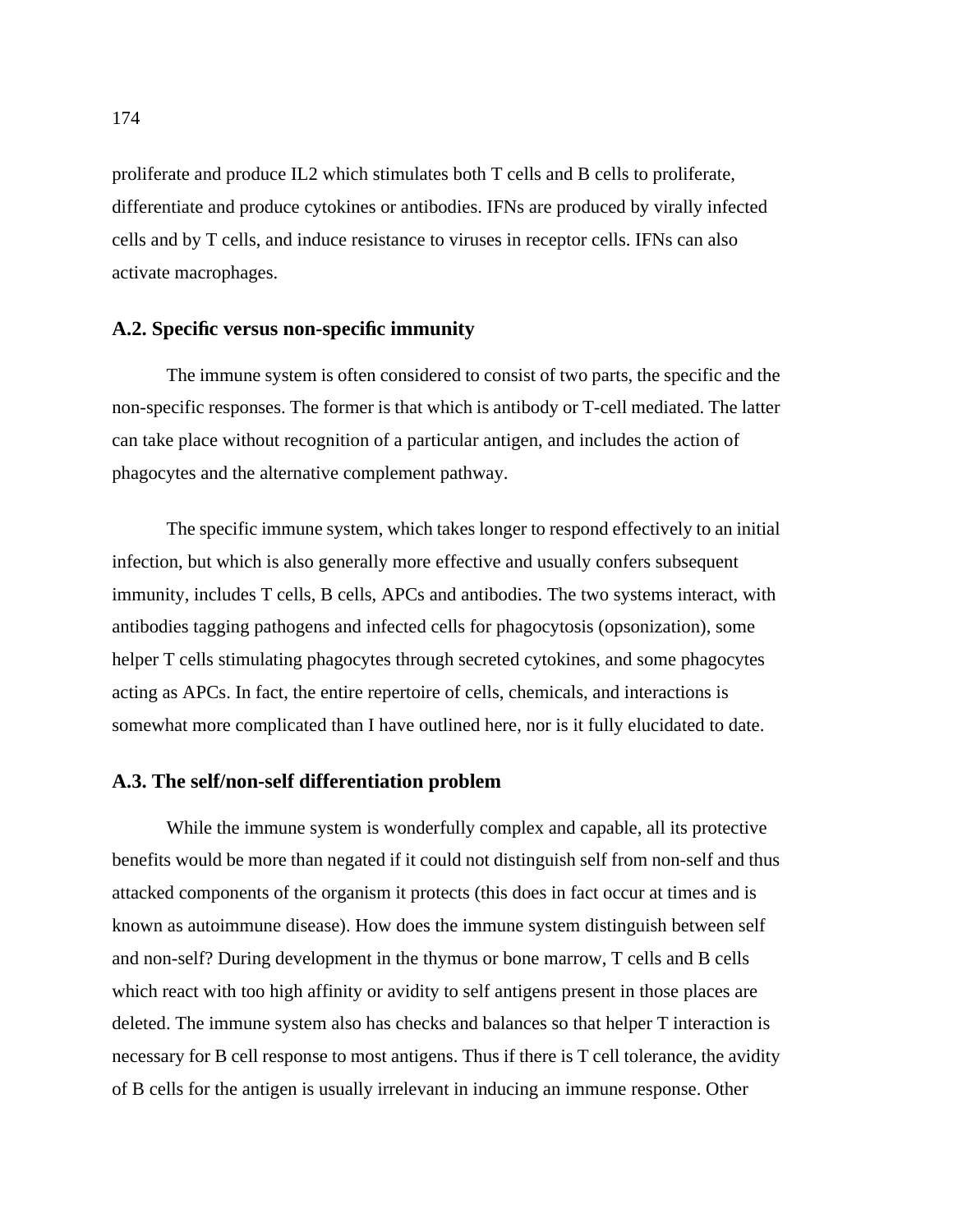mechanisms include hiding self antigen from humoral lymphocytes, or shutting down through over-stimulation of self reacting T cells which manage to exit the thymus intact.

#### **A.4. Interactions among parts of the immune system**

The immune system, especially the specific immune system, has many checks and balances built into it. This helps avoid autoimmunity and prevents runaway proliferation of immune cells and secretion of cytokines and antibodies. For example, B cell proliferation and differentiation resulting in antibody producing plasma cells and latent memory cells is dependent not only on activation by antigen, but also on activation by helper T cell secreted cytokines such as Interleukin 2.

# **A.5. Avidity maturation**

Avidity maturation is the process in which selection and mutation of B cells in germinal centers gives rise to more effective antibody. This happens with the assistance of follicular dendritic cells (FDCs) presenting antigen, and helper T cells releasing cytokines. It is partially responsible for the increased power of the secondary response. While T cells also have a stronger secondary response, this is apparently due only to selection and proliferation of T cells during primary response, and not any intrinsic increase in individual T cell affinity for the antigen.

### **A.6. Immunotolerance**

Immunotolerance occurs when those B or T cells which are specific to an antigen are inactivated. This happens naturally during early development and continuously in the organs where the lymphocytes develop, to prevent auto-immunity. Inactivation also occurs in serum due to overstimulation by exogenous or self-antigen. Thus immunotolerance can be initiated in early developmental stages due to presence of antigen, or may be induced after completion of development due to extremely large doses of antigen.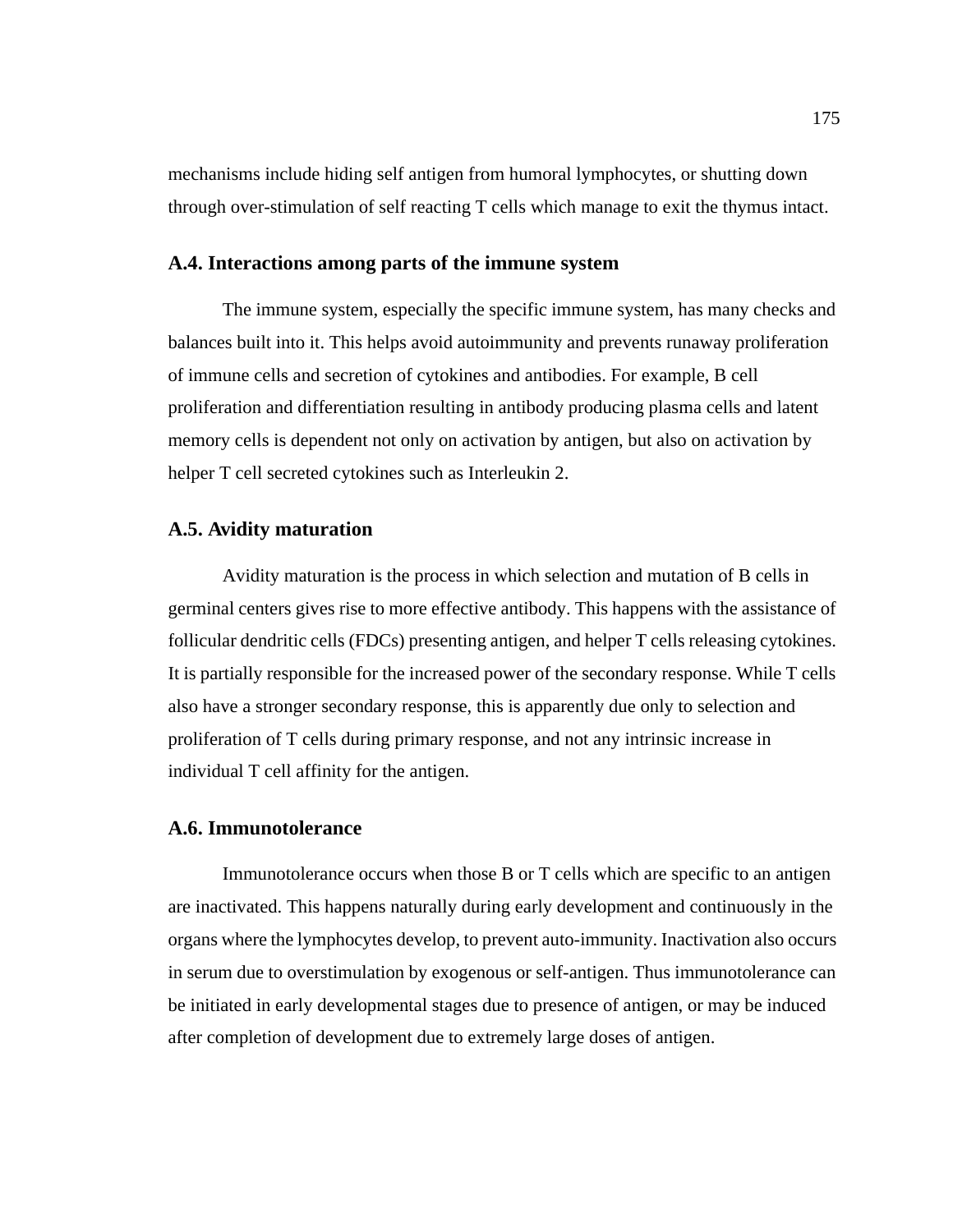# **A.7. Endocrine-immune system interactions**

The immune and endocrine systems interact in a number of complex ways (Weyts et al. 1999). Some of this interaction appears to ensure homeostasis. Others, such as the stress response, are more complex. Under physiological stress, elevated levels of glucocorticosteroids such as cortisol are seen. Glucocorticosteroids can induce apoptosis (cell suicide) in lymphocytes, reduction of numbers of lymphocytes (and increases in neutrophils) in the blood through redistribution to lymphatic organs, and inhibition of cytokine production. These effects can have significant negative impacts on the ability of the immune system to fight off disease agents already established in the organism, though they may increase the ability of the organism to prevent initial infection through redistribution of immune strength to the periphery.

#### **A.8. Down-regulation of the immune system**

The immune system includes a number of negative feedback mechanisms to avoid runaway immune response. Some processes stop once stimulation by antigen ends, while suppressor T cells may directly reduce the immune response and antibodies may be produced against other antibodies, thus creating a cascading or network effect (Perelson and Weisbuch, 1997).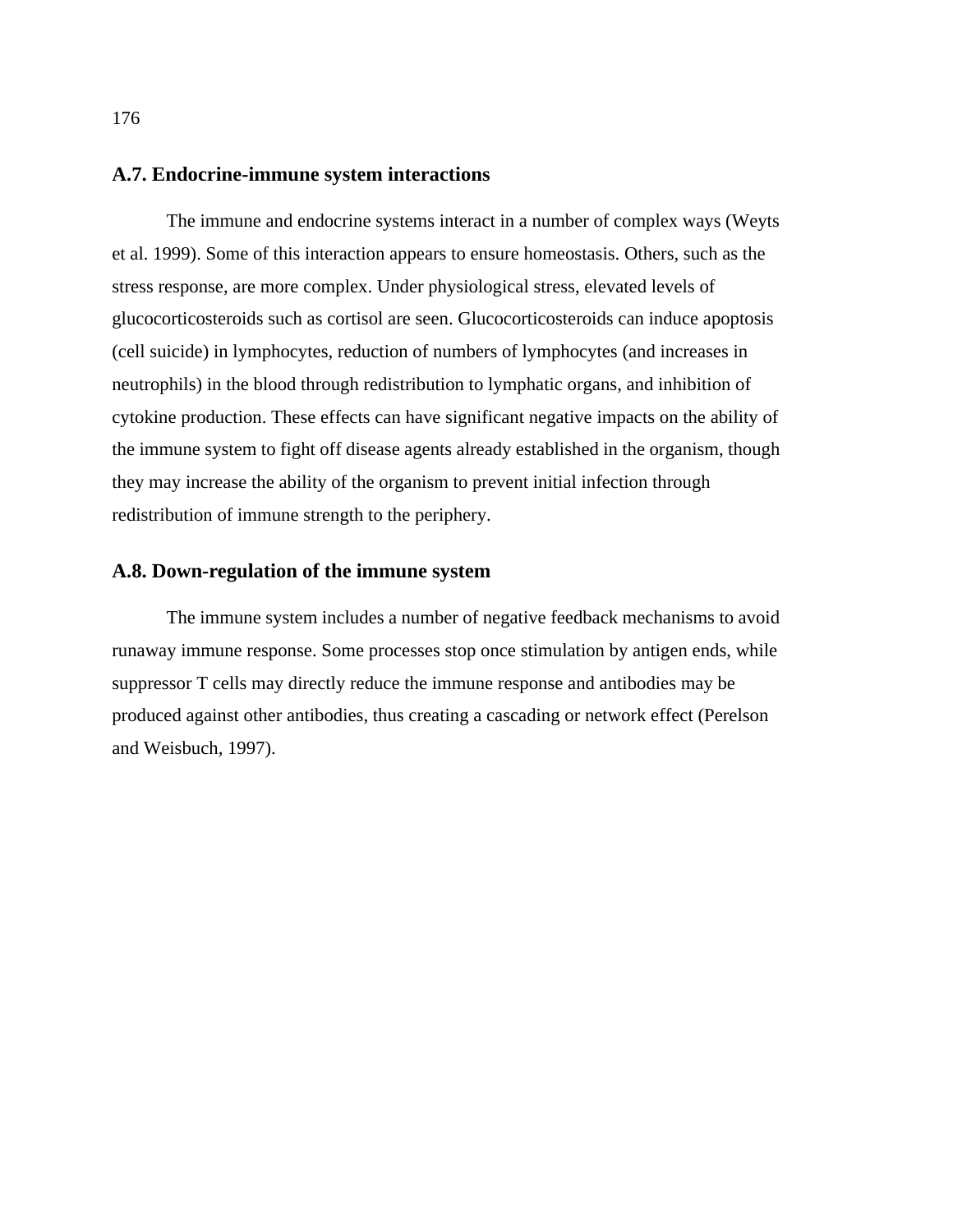# **Appendix B: Epidemiological Modeling**

### **B.1. Overview**

Mathematical models of disease dynamics can help us predict and control epidemics and endemic diseases in humans and in nature. Understanding and quantifying the routes and rates of transmission, the heterogeneity of hosts (including effects of age, gender and activity), the course and effects of the disease (including death or immunity), external factors which effect the transmission and course of the disease (such as seasonality), and other particularities of a disease-host system allow us to predict what actions will be most effective at controlling the disease or its effects.

Daniel Bernoulli (1760) is often credited with the first use of mathematics in evaluating the effects of a disease. He did no more, however, than to use simple probability theory to predict the increase in survivorship to age 25 that would occur with the elimination of smallpox (that more virulent cousin of chicken pox, and which, although currently eradicated outside the laboratory, is again raising fears in these days of bio-terrorism). The result is somewhat depressing by today's standards, for while successful inoculation of all infants against (with) smallpox would increase by 6 the percentage of newborns expected to reach the age of 25, the total predicted survivorship to 25 even with this windfall was still only 48%. Thus the problem of disease was quite a serious one in 18th century Europe.

Dynamical models of disease first appeared in the early 20th century with publications by Hamer (1906), who modeled the periodic return of measles epidemics, and Ross (1908), who considered the relationship of malaria outbreaks to mosquito numbers. It was Hamer who suggested the enduring idea that the contact rate between infected and susceptible individuals is a key factor in determining the course of an epidemic. Kermack and McKendrick (1927, 1932, 1933) formalized the mathematical theory of epidemics, including the basic SIR (susceptible-infected-recovered) model and extensions thereof.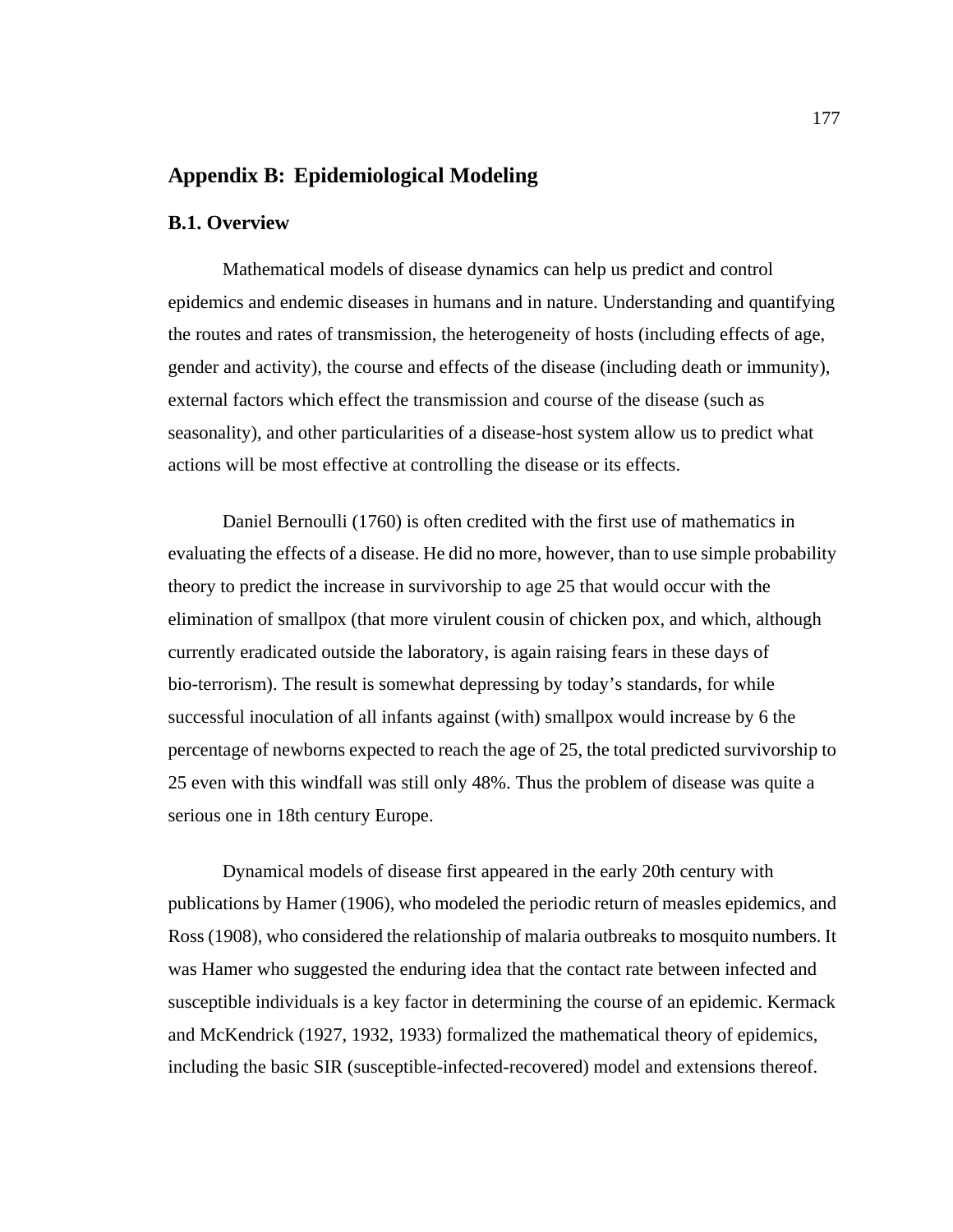# **B.2. Characteristics of diseases and their dynamics**

The factors affecting the dynamics of a disease in a population can be grouped into six classes: The routes and rates of transmission, infectiousness and latency, recovery and immunity, mortality and reduction in fecundity, host heterogeneity and environmental heterogeneity in space and time.

#### **B. 2. 1. Routes and rates of transmission**

For an epidemic to occur or for a disease to remain endemic in a population, there must be adequate transmission. From the modelers point of view, the important factor is the probability of transmission from each individual to each other individual at any point in time. In the simplest cases it is enough to assume homogeneity, e.g. that all individuals have equal probability of infecting all other individuals at every point in time. In more complicated cases, the population must be broken down into classes based upon location, age, stage, gender, activity, health and/or genotype. There may also be temporal variation in transmission rates, often due to seasonal variation in contact rates. The route of transmission often determines the temporal variation as related to seasonal changes in activity.

Vertical transmission (from parent to offspring) can ensure entrance of the disease into the next generation, especially in species with non-overlapping generations. Vectors, intermediate host species which transfer the disease from one individual to another, can act as reservoirs of infection, and can significantly increase the complexity of disease dynamics.

#### **B. 2. 2. Infectiousness and latency**

The length of the infectious period is important in predicting the probability of passing the disease on to one or more other individuals. Increases in the total time of latency and infectiousness together heighten the probability of transmission between sub-populations.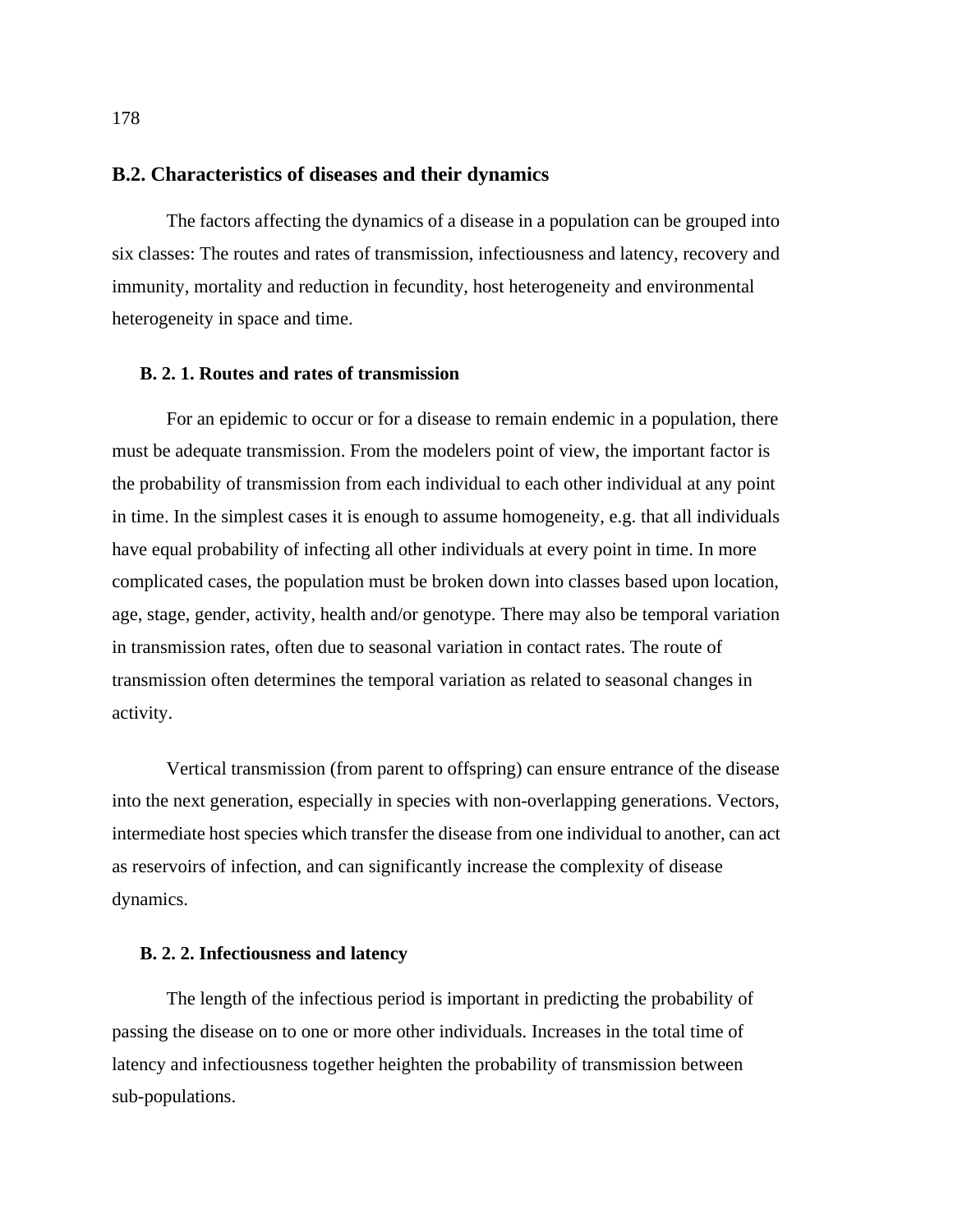#### **B. 2. 3. Recovery and immunity**

The long term effects of the disease, including mortality, infertility or reduced fecundity, and immunity may affect future dynamics of both host and pathogen. Where immunity is conferred, or death results, a disease is not likely to persist in a population unless combined latent and infectious periods are long and transmission rates are low relative to birth and immigration rates.

Maternal antibodies can confer temporary immunity to offspring, reducing the incidence of disease in the first few months of life. Immunity may be temporary after recovery from infection, so that the susceptible class may be continuously augmented by previously immune individuals.

#### **B. 2. 4. Mortality and reduction in fecundity**

Mortality and reduction in fecundity decrease the number susceptible hosts at a particular point in time. This also reduces the number of new susceptible individuals entering the population through births.

#### **B. 2. 5. Host heterogeneity**

Host heterogeneity in susceptibility to and effects of a disease affects the course of an epidemic in a population, especially if some individuals are completely immune. Vaccination can confer immunity, and can cause an endemic or periodically epidemic disease to be driven from a population. Heterogeneity in overall health due to nutrition and stress can effect both susceptibility to a disease and its effects, such as the likelihood of mortality from the disease. Host heterogeneity can result from differences in gender, age, stage and activity. There can be intrinsic genetic differences in susceptibility and reaction to a disease. Diseases can have a selective effect on populations as well.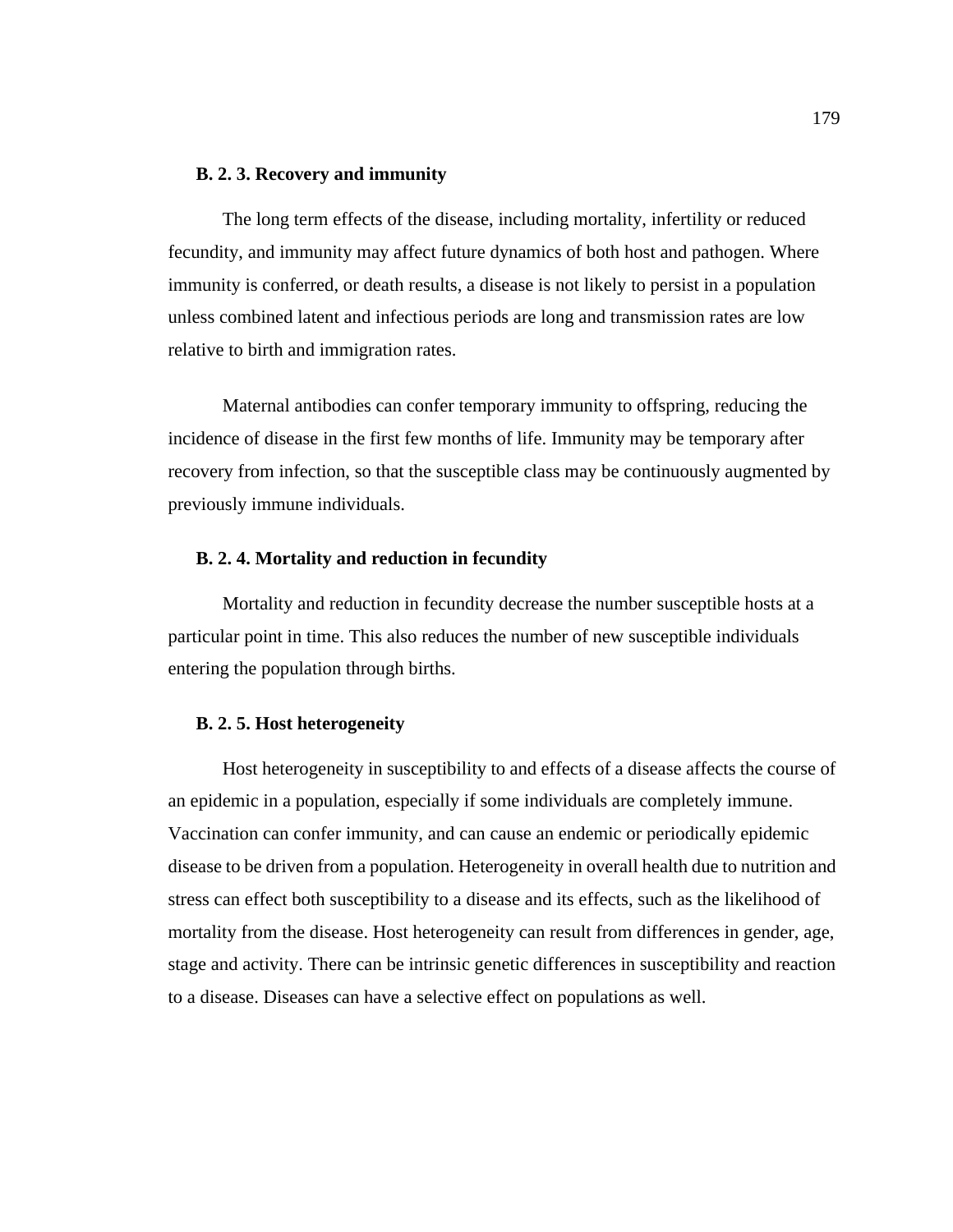#### <span id="page-193-0"></span>**B. 2. 6. Environmental heterogeneity in space and time**

Periodic outbreaks of disease are caused not only by boom-bust cycles inherent in the dynamics of disease in a population, but also by changes in the environment or changes in contact rate over time, and by reintroduction of disease from another population. Seasonal changes such as in humidity and temperature may increase the survival of the pathogen outside the host, thus increasing the likelihood of successful transmission. Increases in density and contact rate of hosts, as occurs in humans every fall with the start of school, and every winter with increased time spent indoors, can increase the transmission rate of a disease above the critical value for an epidemic to occur.

## **B.3. The SIR model**

# **B. 3. 1. The basic model**

The SIR model is the standard basic epidemiological model. We assume a closed population of size N which is divided into three classes: susceptible (S), infected, which are also infectious (I), and recovered and immune (R). Susceptible individuals are infected by interaction with infected individuals assuming the law of mass action, while infected individuals recover at a constant rate  $(v)$  (Figure 4.1).

$$
\frac{dS}{dt} = -\alpha IS \tag{B.1}
$$

$$
\frac{dI}{dt} = \alpha I S - vI \tag{B.2}
$$

$$
\frac{dR}{dt} = vI \tag{B.3}
$$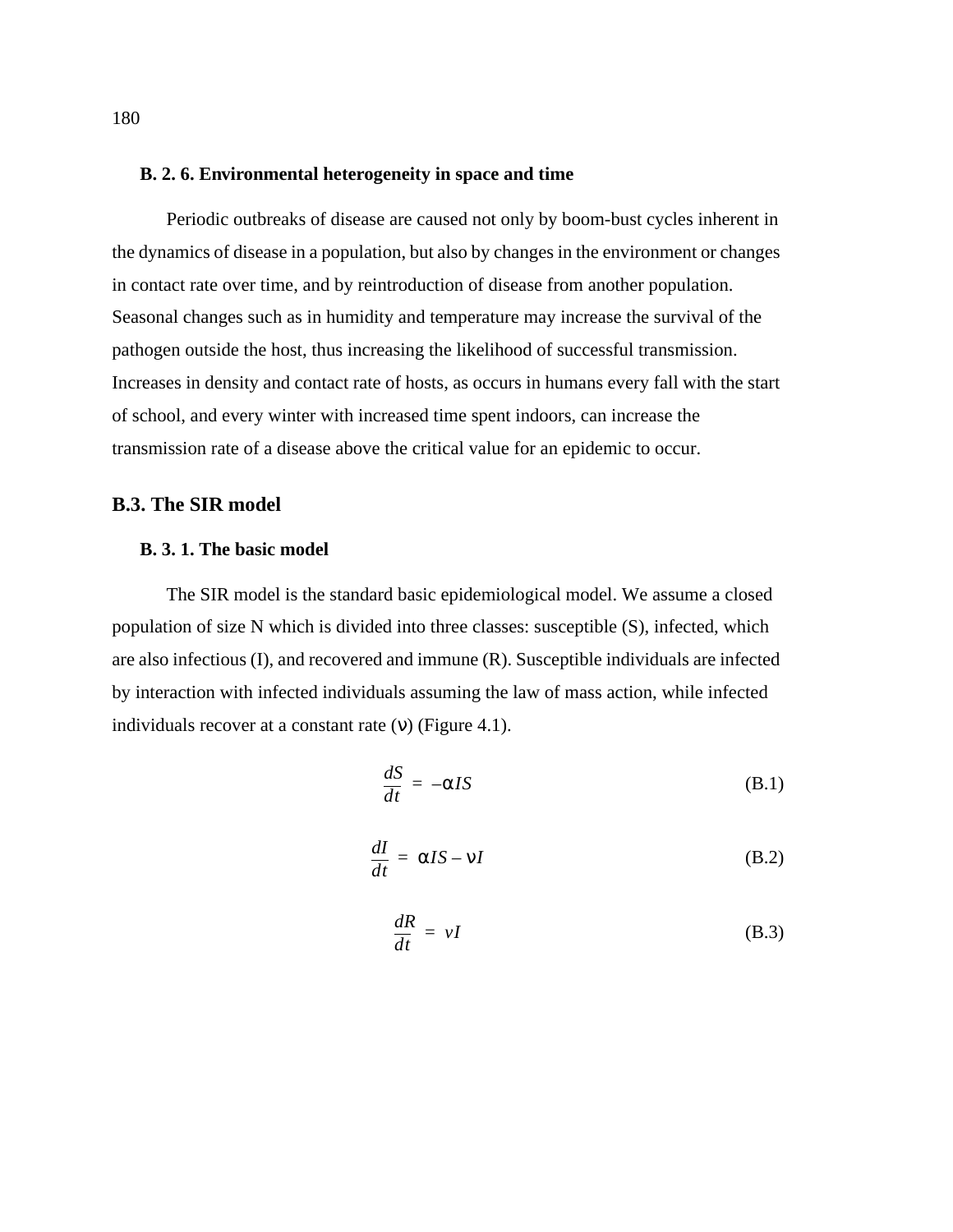

**Figure 40** The basic S-I-R model.

For analysis of epidemics, we typically assume a population of susceptible individuals to which is introduced one or a few infected individuals. From this we can come to the following conclusions. The peak of infection occurs when  $S = \rho = v/\alpha$ , and the epidemic runs its course without infecting all individuals. This can be shown by dividing equation (2) by equation (1) and then solving (see Murray, 1989):

$$
\frac{dI}{dS} = -1 + \frac{\rho}{S} \tag{B.4}
$$

$$
I + S - \rho \ln S = C = I_0 + S_0 - \rho \ln S_0 = N - \rho \ln S_0 \approx N - \rho \ln N
$$
 (B.5)

So that S is always greater than zero. N/ $\rho$  is known as  $R_0$ , the basic transmission rate of the infection, which is the number of secondary infections caused by a single infected individual entering a population of N susceptible individuals. The initial growth of the epidemic is approximately exponential, with exponent  $\alpha$ -ν. If v is greater than  $\alpha$ , no epidemic occurs. Note that the mathematical definition of epidemic is simply that the total number of infected (rather than susceptible or recovered) individuals is increasing at some point. This is different than the dictionary definition which requires "sudden rapid spread", or at least "excessive prevalence".

The basic SIR model predicts the time course of an epidemic in a closed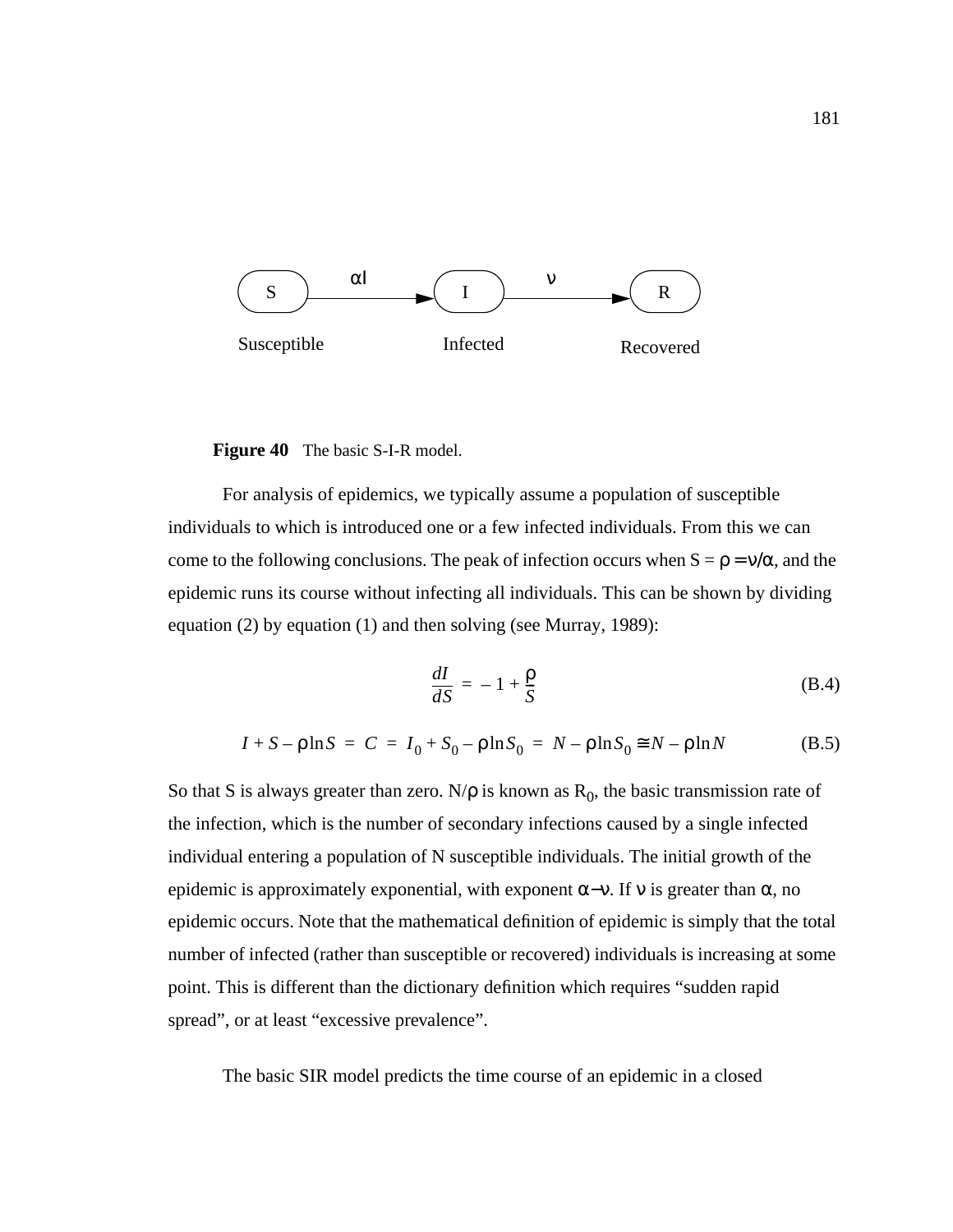population, with no birth, death, immigration or emigration. The end result is always the elimination of the disease, though as it is a continuous approximation to a discrete process, the elimination is only asymptotic. Extensions of the model can expand the range of diseases and situations that can be modeled. Also note that assuming the disease confers lasting immunity, it cannot successfully re-enter the population subsequently.

### **B. 3. 2. The model with births and deaths and/or immigration and emigration**

With births and deaths, or immigration and emigration a number of different results can occur. Even assuming a constant population size, with births equaling deaths and all newborns being susceptible, the disease may become endemic, reaching a non-trivial steady state. This endemic state may be approached in an oscillatory manner, or infection may occur in a periodic or chaotic manner. Large scale fluctuations in the number of infected individuals can result in the extinction of the pathogen in the population due to stochastic events when the infected population is small ("endemic fade-out"; Anderson and May, 1991). Diseases which die out in a population may re-infect that population after the susceptible population has been replenished with new births or immigration.

Assuming a non-constant population size leads to other possible solutions. Epidemic disease may severely reduce the population size or fecundity of a population, if only temporarily. Endemic disease may control the size of a population as well, though some populations may continue to grow despite endemic infection, with the size of both the susceptible and infected classes growing with time.

#### **B. 3. 3. Age structured models**

Including the age of individuals creates another complication. If we assume susceptibility to the disease is age dependent, and also consider chance of infection between individuals is dependent on their ages.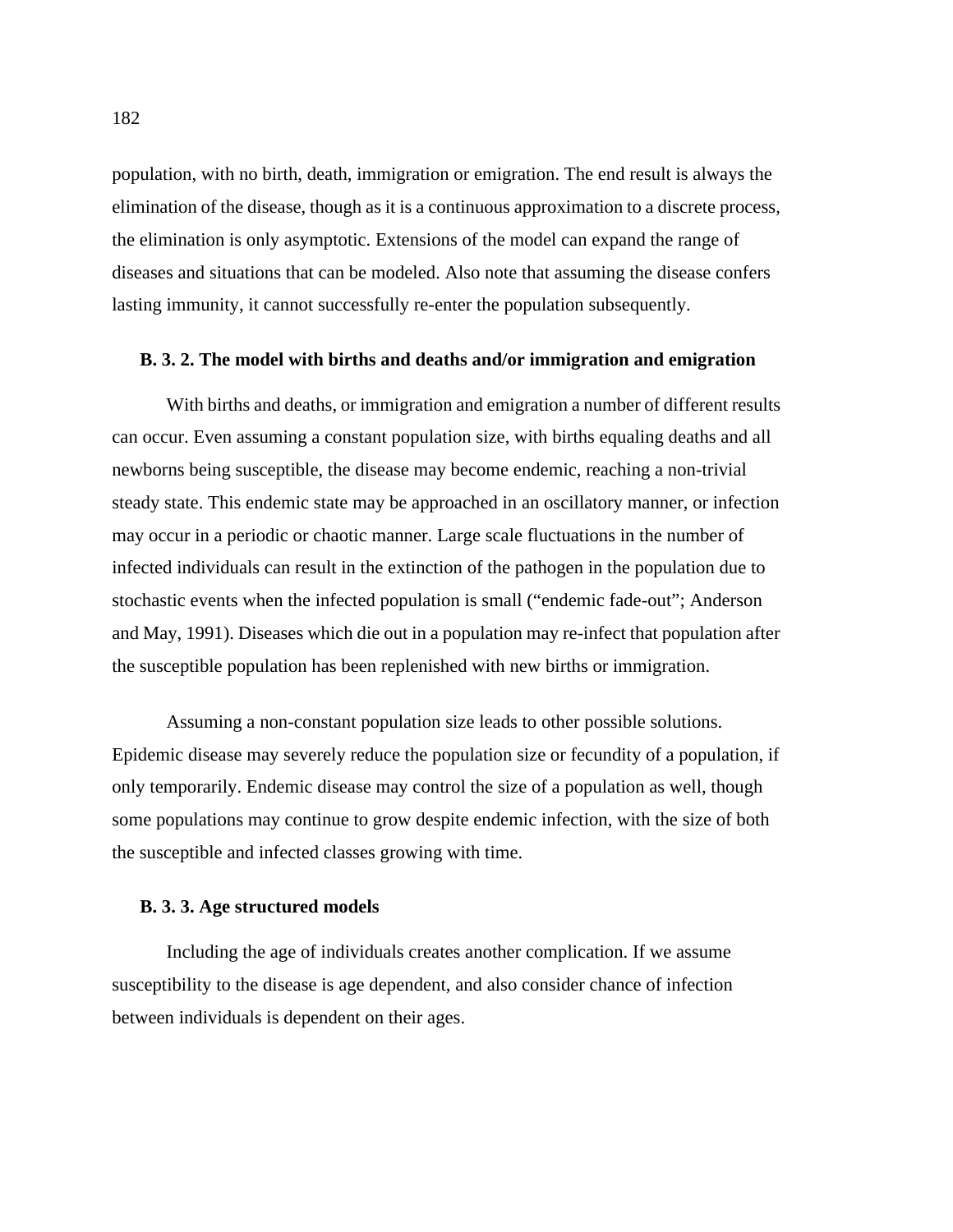#### **B. 3. 4. Latent classes**

When the infected individuals are not initially infectious, this adds a delay into the system. These infected, non-infectious individuals can be represented by another class.

### **B. 3. 5. Structured models**

Few host populations are truly homogenous. For those cases where heterogeneity significantly effects the disease dynamics, structured models are often useful. We are typically concerned with heterogeneity in susceptibility to the disease, in the course and effects of infection and in infectiousness.

The effects of the disease may be such that carriers of the disease are unaware of their infection, and thus not seeking treatment nor avoiding contact that may result in infection in others as in the case of in women with sub-clinical gonorrhea infections (Anderson and May, 1991).

### **B. 3. 6. Sexually transmitted diseases**

One obvious structured model is that of a sexually transmitted disease in a heterosexual population. We assume that females are infected only by males, and males are infected only by females. Thus we have two host sub-populations which interact in a fairly simple fashion. The simplest version assumes homogenous mixing between the two groups (realizing this is unrealistic, but suspending our disbelief for the moment). Another approach is to also divide males in females into different activity classes with each male class having a different probability of contact with each female class, and including transmission through homosexual contact as well.

### **B. 3. 7. Sub-populations and spatially structured models**

Models containing sub-populations with different contact rates are useful for analyzing disease in populations divided by space or activity. For village type models, there is a much lower probability of contact among individuals from different villages than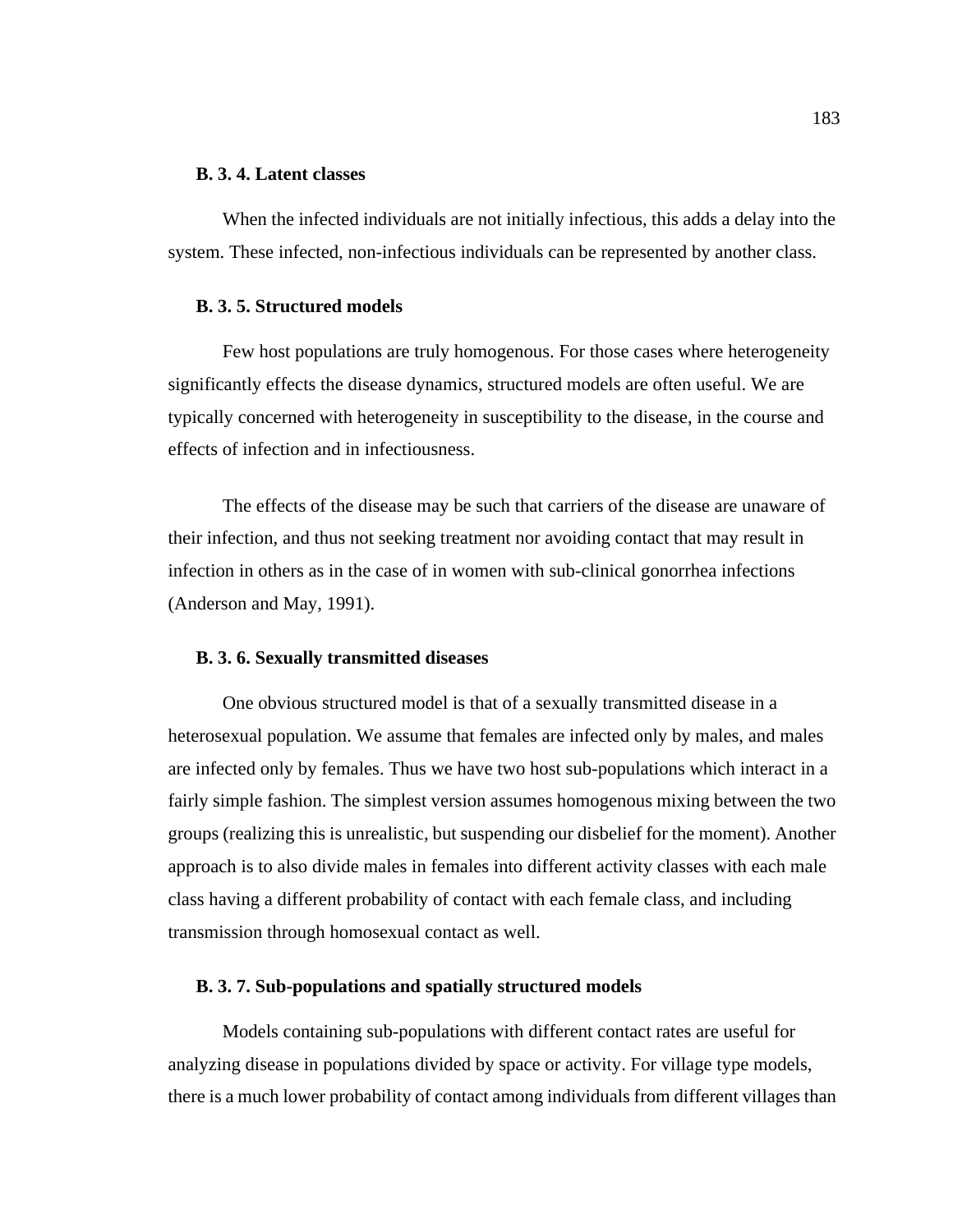among individuals within a village. For activity based models, one group might have high levels of contact with the group with another having much lower internal contact rates, with contact between groups at an intermediate or low level.

### **B. 3. 8. Non-structured models of heterogeneity in susceptibility**

Heterogeneity in susceptibility can lead to the appearance of lower contact rates as an epidemic progresses. This is due to more susceptible individuals more likely being infected early on, leaving the remaining susceptible population with lower likelihood of infection. If immunity is not a result of recovery, endemism can result even when the average susceptibility is too low for the disease to persist in a population, due to a sub-population with high susceptibility which is continually re-infected. Variation in susceptibility can be the result of genetic differences, or of differences in activity, as in sexually transmitted diseases. While a structured model would work in this case, it is also sometimes possible to simply include non-linearity in the transmission dynamics. One way to accomplish this is to replace [Eqn. \(B.2\)](#page-193-0) in the basic SIR model with (Dwyer et al. 1997):

$$
\frac{dI}{dt} = \alpha I^a S^b - \nu I \tag{B.6}
$$

# **B.4. Ecological examples**

In the field of ecology, the subject of disease dynamics and effects has gained much attention in recent years, though not in aquatic systems. Endemic disease may regulate the size of a population, though it is often difficult to discern to what extent disease induced death is compensatory rather than additive. Epidemic diseases can have large and important effects on population sizes, and both epidemics and endemic diseases can affect the genetic makeup of a population. Studies of disease in ecology have included the question of what maintains a disease in host populations, how to best control disease in wildlife populations, what risks are posed by disease to endangered species, and what are the dynamics of multi-species host-parasite models (including single parasite-several host, single host-several parasite, and vector transmission models) (Grenfell and Dobson, 1995).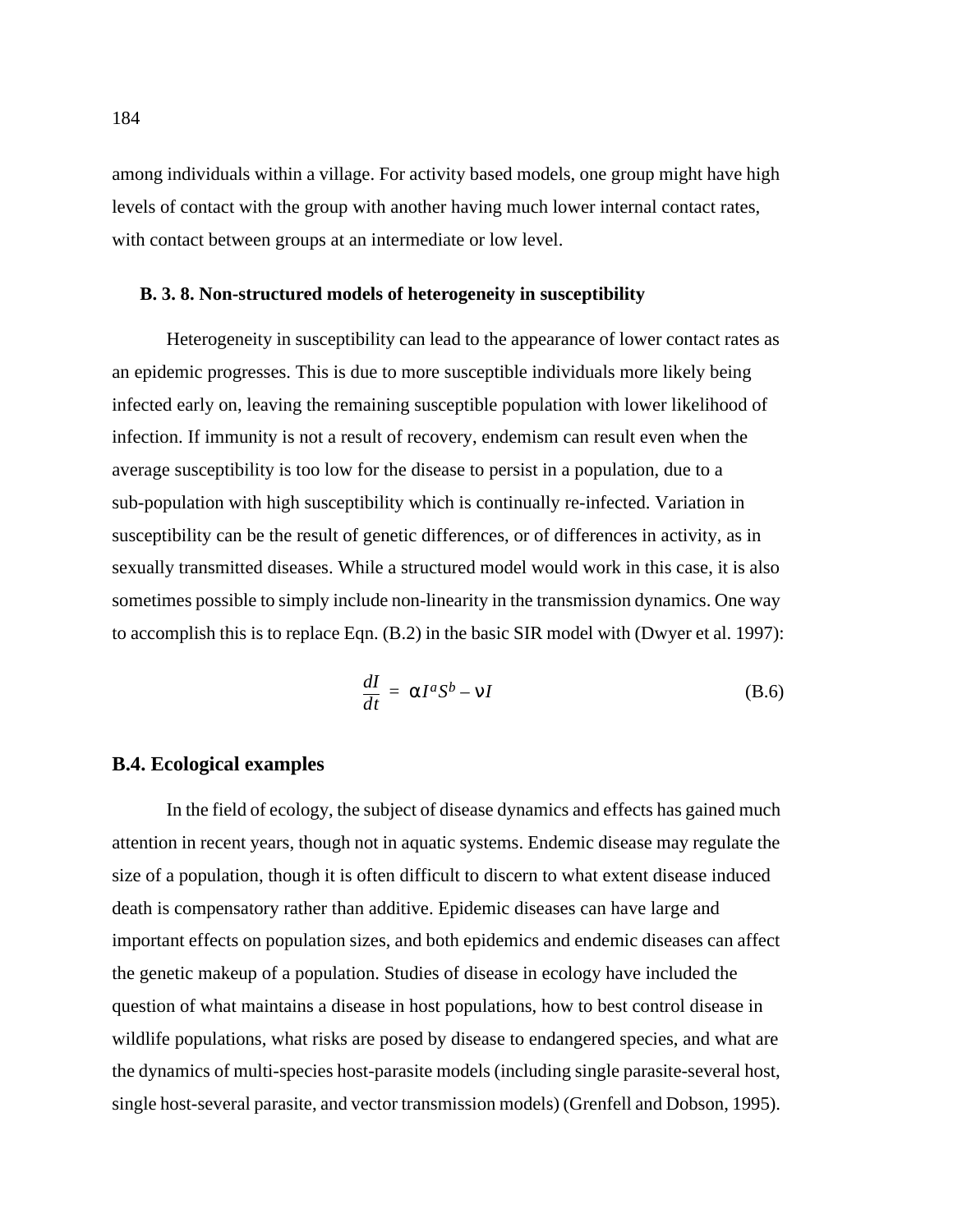One published model of disease in salmonids (des Clers 1993) is more akin to the work done by Bernoulli in 1760 than contemporary dynamics disease modeling, though having a more complex data set than that of Bernoulli. This models explores the impact of disease-induced mortality at different points in the lifecycle on total population numbers using an age structured model. While this is useful for predicting where in the lifecycle particular decreases in disease induced mortality would have the most impact, it does not address the actual dynamics of any disease.